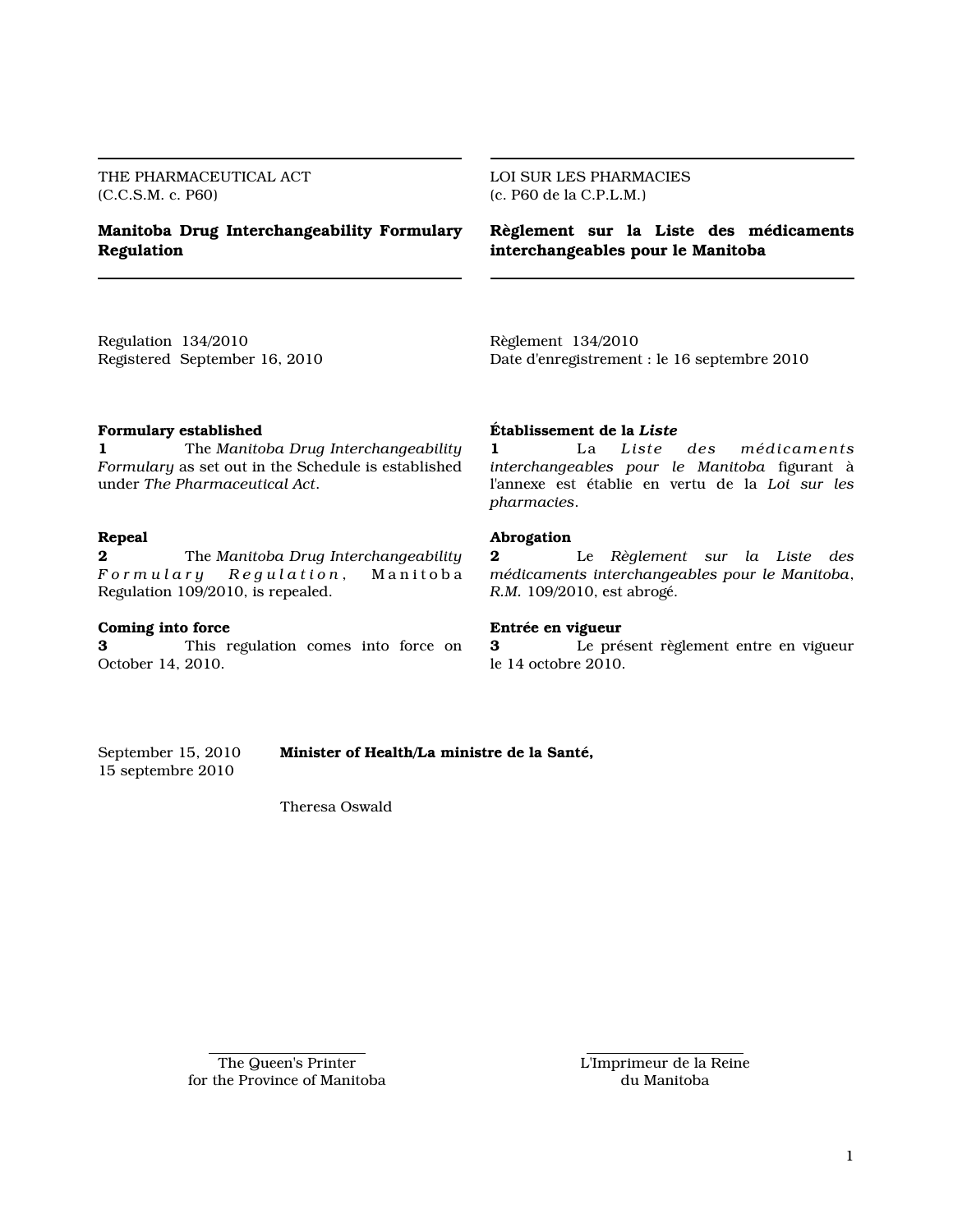# MANITOBA DRUG INTERCHANGEABILITY FORMULARY

# LISTE DES MÉDICAMENTS INTERCHANGEABLES POUR LE MANITOBA

| <b>DIN</b> | <b>Product Name</b>                                  | Manufacturer     |            |          |
|------------|------------------------------------------------------|------------------|------------|----------|
| <b>NIM</b> | <b>Produit</b>                                       | <b>Fabricant</b> | Price (\$) | Prix(\$) |
|            | ACEBUTOLOL HCI - 100 mg - Tablets                    |                  | Per        | Par      |
|            | ACÉBUTOLOL (CHLORHYDRATE D') - 100 mg - comprimés    |                  | Tablet     | comprimé |
| 01926543   | Sectral                                              | <b>SAA</b>       | 0.3744     | 0,3744   |
| 02147602   | Apo-Acebutolol                                       | <b>APX</b>       | 0.1793     | 0,1793   |
| 02237721   | Mylan-Acebutolol                                     | <b>MYL</b>       | 0.1793     | 0,1793   |
| 02237885   | Mylan-Acebutolol (Type S)                            | <b>MYL</b>       | 0.1793     | 0,1793   |
| 02204517   | Novo-Acebutolol                                      | <b>TEV</b>       | 0.1793     | 0,1793   |
| 02165546   | Nu-Acebutolol                                        | <b>NXP</b>       | 0.1793     | 0,1793   |
| 01910140   | Rhotral                                              | <b>SAA</b>       | 0.1793     | 0,1793   |
| 02257599   | Sandoz Acebutolol                                    | SDZ              | 0.1793     | 0,1793   |
|            | ACEBUTOLOL HCI - 200 mg - Tablets                    |                  | Per        | Par      |
|            | ACÉBUTOLOL (CHLORHYDRATE D') - 200 mg - comprimés    |                  | Tablet     | comprimé |
| 01926551   | Sectral                                              | <b>SAA</b>       | 0.5616     | 0,5616   |
| 02147610   | Apo-Acebutolol                                       | <b>APX</b>       | 0.2684     | 0,2684   |
| 02237722   | Mylan-Acebutolol                                     | <b>MYL</b>       | 0.2684     | 0,2684   |
| 02237886   | Mylan-Acebutolol (Type S)                            | <b>MYL</b>       | 0.2684     | 0,2684   |
| 02204525   | Novo-Acebutolol                                      | <b>TEV</b>       | 0.2684     | 0,2684   |
| 02165554   | Nu-Acebutolol                                        | <b>NXP</b>       | 0.2684     | 0,2684   |
| 01910159   | Rhotral                                              | <b>SAA</b>       | 0.2684     | 0,2684   |
| 02257602   | Sandoz Acebutolol                                    | SDZ              | 0.2684     | 0,2684   |
|            | ACEBUTOLOL HCI - 400 mg - Tablets                    |                  | Per        | Par      |
|            | ACÉBUTOLOL (CHLORHYDRATE D') - 400 mg - comprimés    |                  | Tablet     | comprimé |
| 01926578   | Sectral                                              | <b>SAA</b>       | 1.1174     | 1,1174   |
| 02147629   | Apo-Acebutolol                                       | <b>APX</b>       | 0.5333     | 0,5333   |
| 02237723   | Mylan-Acebutolol                                     | <b>MYL</b>       | 0.5333     | 0,5333   |
| 02237887   | Mylan-Acebutolol (Type S)                            | <b>MYL</b>       | 0.5333     | 0,5333   |
| 02204533   | Novo-Acebutolol                                      | <b>TEV</b>       | 0.5333     | 0,5333   |
| 02165562   | Nu-Acebutolol                                        | <b>NXP</b>       | 0.5333     | 0,5333   |
| 01910167   | Rhotral                                              | <b>SAA</b>       | 0.5333     | 0,5333   |
| 02257610   | Sandoz Acebutolol                                    | SDZ              | 0.5333     | 0.5333   |
|            | ACETAMINOPHEN COMPOUND WITH CODEINE - 8 mg - Tablets |                  | Per        | Par      |
|            | COMPOSÉ ACÉTAMINOPHÈNE ET CODÉINE - 8 mg - comprimés |                  | Tablet     | comprimé |
| 02181061   | Tylenol with Codeine No. 1/Tylenol n° 1 avec codéine | <b>MCL</b>       | 0.1365     | 0,1365   |
| 00293490   | Atasol-8                                             | CDC              | 0.0814     | 0,0814   |
| 00653233   | ratio-Lenoltec #1/ratio-Lenoltec n° 1                | <b>RPH</b>       | 0.0303     | 0,0303   |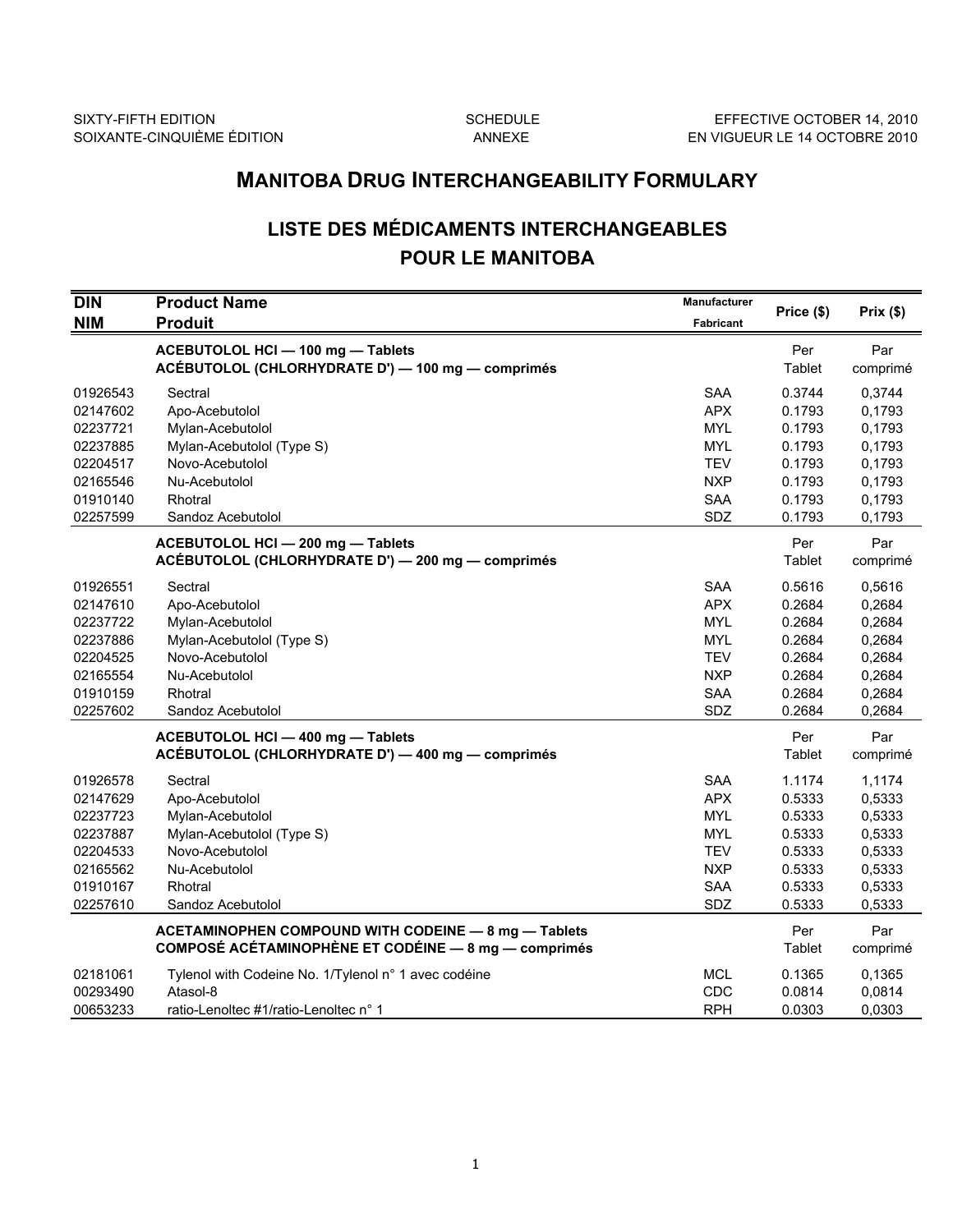| <b>DIN</b>                                                           | <b>Product Name</b>                                                                                                         | Manufacturer                                                                     |                                                          |                                                          |
|----------------------------------------------------------------------|-----------------------------------------------------------------------------------------------------------------------------|----------------------------------------------------------------------------------|----------------------------------------------------------|----------------------------------------------------------|
| <b>NIM</b>                                                           | <b>Produit</b>                                                                                                              | Fabricant                                                                        | Price (\$)                                               | Prix(\$)                                                 |
|                                                                      | ACETAMINOPHEN COMPOUND WITH CODEINE - 15 mg - Tablets<br>COMPOSÉ ACÉTAMINOPHÈNE ET CODÉINE - 15 mg - comprimés              |                                                                                  | Per<br>Tablet                                            | Par<br>comprimé                                          |
| 00293504<br>02232388<br>02163934<br>00653241                         | Atasol-15<br>Exdol-15<br>Tylenol with Codeine No. 2/Tylenol n° 2 avec codéine<br>ratio-Lenoltec No. 2/ratio-Lenoltec n° 2   | CDC<br>PPI<br><b>JAN</b><br><b>RPH</b>                                           | 0.1001<br>0.0837<br>0.0807<br>0.0691                     | 0,1001<br>0,0837<br>0,0807<br>0,0691                     |
|                                                                      | ACETAMINOPHEN COMPOUND WITH CODEINE - 30 mg - Tablets<br>COMPOSÉ ACÉTAMINOPHÈNE ET CODÉINE - 30 mg - comprimés              |                                                                                  | Per<br>Tablet                                            | Par<br>comprimé                                          |
| 02232389<br>00293512<br>02163926<br>00653276                         | Exdol-30<br>Atasol-30<br>Tylenol with Codeine No. 3/Tylenol n° 3 avec codéine<br>ratio-Lenoltec No. 3/ratio-Lenoltec n° 3   | PPI<br>CDC<br><b>JAN</b><br><b>RPH</b>                                           | 0.1753<br>0.1425<br>0.0888<br>0.0760                     | 0,1753<br>0,1425<br>0,0888<br>0,0760                     |
|                                                                      | ACETAMINOPHEN WITH CODEINE - 300 mg - 60 mg - Tablets<br>ACÉTAMINOPHÈNE AVEC CODÉINE - 300 mg - 60 mg - comprimés           |                                                                                  | Per<br>Tablet                                            | Par<br>comprimé                                          |
| 02163918<br>00621463                                                 | Tylenol with Codeine No. 4/Tylenol n° 4 avec codéine<br>ratio-Lenoltec #4/ratio-Lenoltec n° 4                               | <b>JAN</b><br><b>RPH</b>                                                         | 0.1877<br>0.1605                                         | 0,1877<br>0,1605                                         |
|                                                                      | ACETYLSALICYLIC ACID - 325 mg - Enteric Tablets<br>ACIDE ACÉTYLSALICYLIQUE - 325 mg - comprimés à enrobage<br>entérosoluble |                                                                                  | Per<br>Tablet                                            | Par<br>comprimé                                          |
| 00010332<br>02284529<br>02010526                                     | Entrophen<br>pms-ASA EC<br>Enteric Coated ASA/ASA à enrobage entérosoluble                                                  | PPI<br><b>PMS</b><br><b>VTH</b>                                                  | 0.0308<br>0.0308<br>0.0228                               | 0,0308<br>0,0308<br>0,0228                               |
|                                                                      | ACYCLOVIR - 200 mg - Tablets<br>ACYCLOVIR - 200 mg - comprimés                                                              |                                                                                  | Per<br>Tablet                                            | Par<br>comprimé                                          |
| 00634506<br>02197405<br>02242784<br>02285959<br>02078627<br>02207621 | Zovirax<br>Nu-Acyclovir<br>Mylan-Acyclovir<br>Novo-Acyclovir<br>ratio-Acyclovir<br>Apo-Acyclovir                            | <b>GSK</b><br><b>NXP</b><br><b>MYL</b><br><b>TEV</b><br><b>RPH</b><br><b>APX</b> | 1.4074<br>0.9950<br>0.9662<br>0.9661<br>0.9661<br>0.9660 | 1,4074<br>0,9950<br>0,9662<br>0,9661<br>0,9661<br>0,9660 |
|                                                                      | ACYCLOVIR - 400 mg - Tablets<br>ACYCLOVIR — 400 mg — comprimés                                                              |                                                                                  | Per<br>Tablet                                            | Par<br>comprimé                                          |
| 01911627<br>02197413<br>02242463<br>02078635<br>02285967<br>02207648 | Zovirax<br>Nu-Acyclovir<br>Mylan-Acyclovir<br>ratio-Acyclovir<br>Novo-Acyclovir<br>Apo-Acyclovir                            | <b>GSK</b><br><b>NXP</b><br><b>MYL</b><br><b>RPH</b><br><b>TEV</b><br><b>APX</b> | 2.8357<br>2.0254<br>1.9017<br>1.9017<br>1.9016<br>1.9015 | 2,8357<br>2,0254<br>1,9017<br>1,9017<br>1,9016<br>1,9015 |
|                                                                      | ACYCLOVIR - 800 mg - Tablets<br>ACYCLOVIR - 800 mg - comprimés                                                              |                                                                                  | Per<br>Tablet                                            | Par<br>comprimé                                          |
| 01911635<br>02207656<br>02197421<br>02242464<br>02078651<br>02285975 | Zovirax<br>Apo-Acyclovir<br>Nu-Acyclovir<br>Mylan-Acyclovir<br>ratio-Acyclovir<br>Novo-Acyclovir                            | <b>GSK</b><br><b>APX</b><br><b>NXP</b><br><b>MYL</b><br><b>RPH</b><br><b>TEV</b> | 5.5762<br>3.1415<br>3.1415<br>3.1413<br>3.1413<br>3.1412 | 5,5762<br>3,1415<br>3,1415<br>3,1413<br>3,1413<br>3,1412 |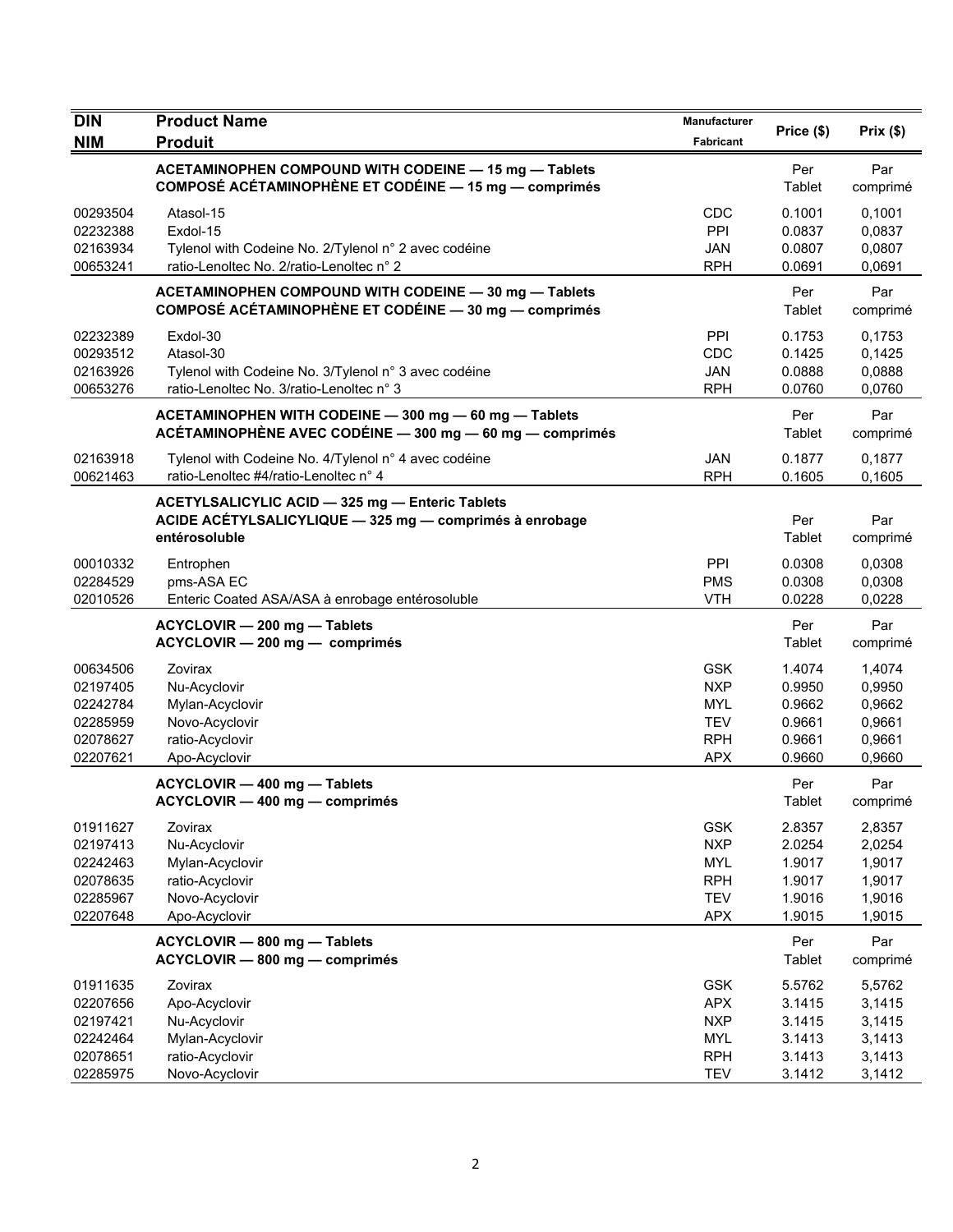| <b>DIN</b>                                                                                               | <b>Product Name</b>                                                                                                                                                        | Manufacturer                                                                                                 | Price (\$)                                                                              | Prix(\$)                                                                                |
|----------------------------------------------------------------------------------------------------------|----------------------------------------------------------------------------------------------------------------------------------------------------------------------------|--------------------------------------------------------------------------------------------------------------|-----------------------------------------------------------------------------------------|-----------------------------------------------------------------------------------------|
| <b>NIM</b>                                                                                               | <b>Produit</b>                                                                                                                                                             | <b>Fabricant</b>                                                                                             |                                                                                         |                                                                                         |
|                                                                                                          | ALENDRONATE - 5 mg - Tablets<br>ALENDRONATE - 5 mg - comprimés                                                                                                             |                                                                                                              | Per<br>Tablet                                                                           | Par<br>comprimé                                                                         |
| 02248727<br>02288079                                                                                     | Apo-Alendronate<br>Sandoz Alendronate                                                                                                                                      | <b>APX</b><br>SDZ                                                                                            | 1.1407<br>1.1407                                                                        | 1,1407<br>1,1407                                                                        |
|                                                                                                          | ALENDRONATE - 10 mg - Tablets<br>ALENDRONATE - 10 mg - comprimés                                                                                                           |                                                                                                              | Per<br>Tablet                                                                           | Par<br>comprimé                                                                         |
| 02201011<br>02247373<br>02248728<br>02270129<br>02288087                                                 | Fosamax<br>Novo-Alendronate<br>Apo-Alendronate<br>Mylan-Alendronate<br>Sandoz Alendronate                                                                                  | <b>MFX</b><br><b>TEV</b><br><b>APX</b><br><b>MYL</b><br>SDZ                                                  | 2.1942<br>1.3513<br>1.2163<br>1.2163<br>1.2163                                          | 2,1942<br>1,3513<br>1,2163<br>1,2163<br>1,2163                                          |
|                                                                                                          | ALENDRONATE - 40 mg - Tablets<br>ALENDRONATE - 40 mg - comprimés                                                                                                           |                                                                                                              | Per<br>Tablet                                                                           | Par<br>comprimé                                                                         |
| 02201038<br>02258102                                                                                     | Fosamax<br>Co Alendronate                                                                                                                                                  | <b>MFX</b><br>COB                                                                                            | 4.4818<br>2.8707                                                                        | 4,4818<br>2,8707                                                                        |
|                                                                                                          | ALENDRONATE - 70 mg - Tablets<br>ALENDRONATE - 70 mg - comprimés                                                                                                           |                                                                                                              | Per<br>Tablet                                                                           | Par<br>comprimé                                                                         |
| 02245329<br>02258110<br>02248730<br>02286335<br>02261715<br>02273179<br>02284006<br>02275279<br>02288109 | Fosamax<br>Co Alendronate<br>Apo-Alendronate<br>Mylan-Alenedronate<br>Novo-Alendronate<br>pms-Alendronate<br>pms-Alendronate FC<br>ratio-Alendronate<br>Sandoz Alendronate | <b>MFX</b><br>COB<br><b>APX</b><br><b>MYL</b><br><b>TEV</b><br><b>PMS</b><br><b>PMS</b><br><b>RPH</b><br>SDZ | 11.0633<br>6.1331<br>6.1325<br>6.1325<br>6.1325<br>6.1325<br>6.1325<br>6.1325<br>6.1325 | 11,0633<br>6,1331<br>6,1325<br>6,1325<br>6,1325<br>6,1325<br>6,1325<br>6,1325<br>6,1325 |
|                                                                                                          | ALFUZOSIN - 10 mg - Tablets<br>ALFUZOSIN - 10 mg - comprimés                                                                                                               |                                                                                                              | Per<br><b>Tablet</b>                                                                    | Par<br>comprimé                                                                         |
| 02245565<br>02315866<br>02304678                                                                         | Xatral<br>Apo-Alfuzosin<br>Sandoz Alfuzosin                                                                                                                                | <b>SAA</b><br><b>APX</b><br>SDZ                                                                              | 1.1004<br>0.7450<br>0.7450                                                              | 1,1004<br>0,7450<br>0,7450                                                              |
|                                                                                                          | ALPRAZOLAM - 0.25 mg - Tablets<br>ALPRAZOLAM - 0,25 mg - comprimés                                                                                                         |                                                                                                              | Per<br>Tablet                                                                           | Par<br>comprimé                                                                         |
| 00548359<br>00865397<br>02137534<br>01913484                                                             | Xanax<br>Apo-Alpraz<br>Mylan-Alprazolam<br>Novo-Alprazol                                                                                                                   | PFI<br><b>APX</b><br><b>MYL</b><br><b>TEV</b>                                                                | 0.2679<br>0.0836<br>0.0836<br>0.0836                                                    | 0,2679<br>0,0836<br>0,0836<br>0,0836                                                    |
|                                                                                                          | ALPRAZOLAM - 0.5 mg - Tablets<br>ALPRAZOLAM - 0,5 mg - comprimés                                                                                                           |                                                                                                              | Per<br>Tablet                                                                           | Par<br>comprimé                                                                         |
| 00548367<br>02137542<br>00865400<br>01913492                                                             | Xanax<br>Mylan-Alprazolam<br>Apo-Alpraz<br>Novo-Alprazol                                                                                                                   | PFI<br><b>MYL</b><br><b>APX</b><br><b>TEV</b>                                                                | 0.3203<br>0.1015<br>0.1012<br>0.1012                                                    | 0,3203<br>0,1015<br>0,1012<br>0,1012                                                    |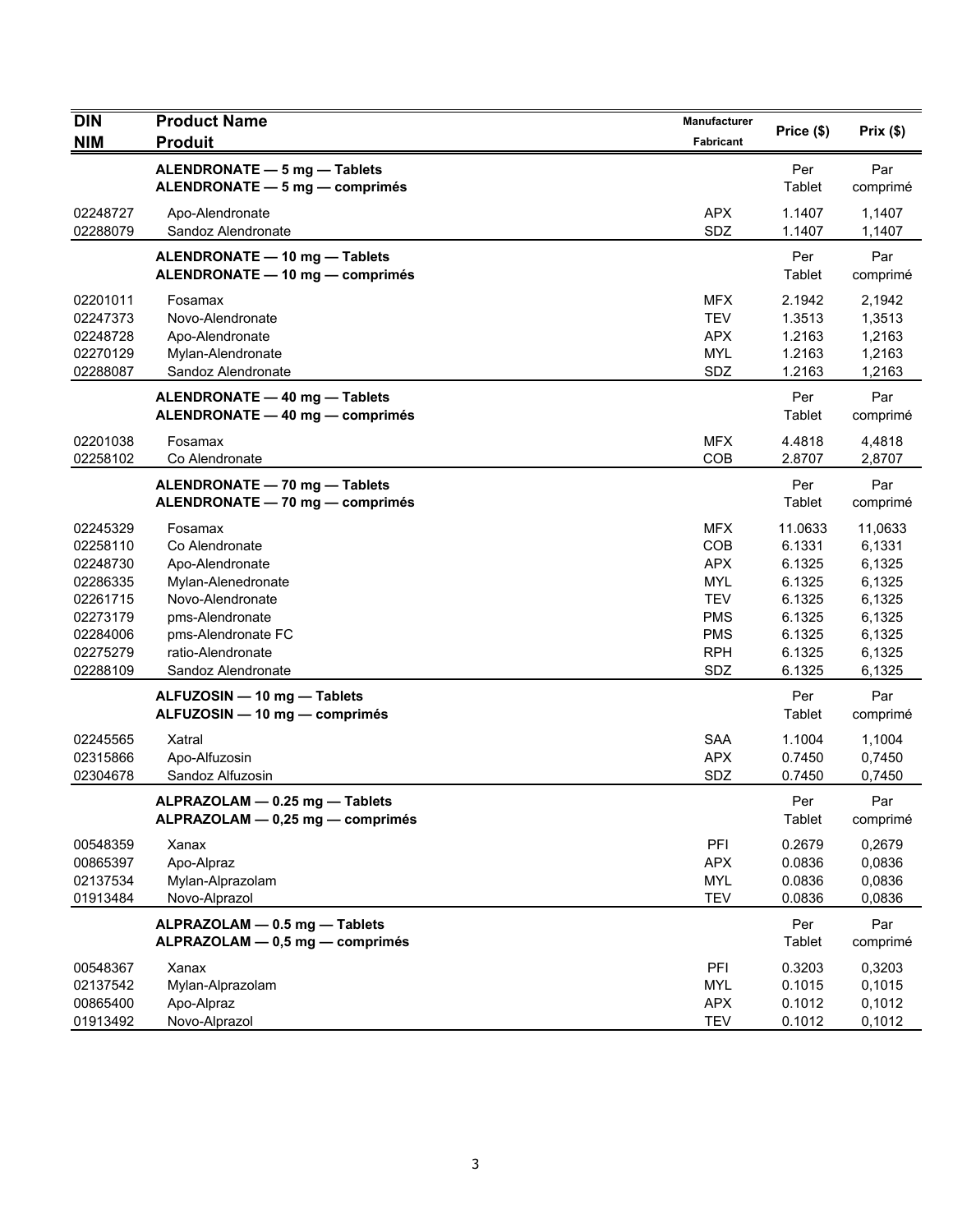| <b>DIN</b> | <b>Product Name</b>                                            | Manufacturer | Price (\$) | Prix(\$) |
|------------|----------------------------------------------------------------|--------------|------------|----------|
| <b>NIM</b> | <b>Produit</b>                                                 | Fabricant    |            |          |
|            | ALPRAZOLAM - 1 mg - Tablets                                    |              | Per        | Par      |
|            | ALPRAZOLAM - 1 mg - comprimés                                  |              | Tablet     | comprimé |
| 00723770   | Xanax                                                          | PFI          | 0.5764     | 0,5764   |
| 02243611   | Apo-Alpraz                                                     | <b>APX</b>   | 0.3409     | 0,3409   |
| 02229813   | Mylan-Alprazolam                                               | <b>MYL</b>   | 0.3409     | 0,3409   |
|            | ALPRAZOLAM - 2 mg - Tablets                                    |              | Per        | Par      |
|            | ALPRAZOLAM - 2 mg - comprimés                                  |              | Tablet     | comprimé |
| 00813958   | Xanax                                                          | PFI          | 1.0245     | 1,0245   |
| 02243612   | Apo-Alpraz                                                     | APX          | 0.6059     | 0,6059   |
| 02229814   | Mylan-Alprazolam                                               | <b>MYL</b>   | 0.6059     | 0,6059   |
|            | <b>AMANTADINE HCI - 100 mg - Capsules</b>                      |              | Per        | Par      |
|            | AMANTADINE (CHLORHYDRATE D') - 100 mg - capsules               |              | Capsule    | capsule  |
| 01990403   | pms-Amantadine                                                 | <b>PMS</b>   | 0.6105     | 0,6105   |
| 02139200   | Mylan-Amantadine                                               | <b>MYL</b>   | 0.5697     | 0,5697   |
|            | AMCINONIDE - 0.1% - Topical Cream                              |              | Per        | Par      |
|            | AMCINONIDE - 0,1 % - crème topique                             |              | Gram       | gramme   |
| 02192284   | Cyclocort                                                      | STI          | 0.5999     | 0,5999   |
| 02246714   | Taro-Amcinonide                                                | <b>TAR</b>   | 0.3011     | 0,3011   |
| 02247098   | ratio-Amcinonide                                               | <b>RPH</b>   | 0.3011     | 0,3011   |
|            | AMCINONIDE - 0.1% - Topical Lotion                             |              |            |          |
|            | AMCINONIDE $-$ 0,1 % $-$ lotion topique                        |              | Per mL     | Par ml   |
| 02192276   | Cyclocort                                                      | <b>STI</b>   | 0.5044     | 0,5044   |
| 02247097   | ratio-Amcinonide                                               | <b>RPH</b>   | 0.2500     | 0,2500   |
|            | AMCINONIDE - 0.1% - Topical Ointment                           |              | Per        | Par      |
|            | AMCINONIDE $-$ 0,1 % $-$ pommade topique                       |              | Gram       | gramme   |
| 02192268   | Cyclocort                                                      | STI          | 0.5999     | 0,5999   |
| 02247096   | ratio-Amcinonide                                               | <b>RPH</b>   | 0.3011     | 0,3011   |
|            | AMILORIDE HCI/HYDROCHLOROTHIAZIDE - 5 mg/50 mg - Tablets       |              |            |          |
|            | AMILORIDE (CHLORHYDRATE D')/HYDROCHLOROTHIAZIDE - 5 mg/50 mg - |              | Per        | Par      |
|            | comprimés                                                      |              | Tablet     | comprimé |
| 00886106   | Nu-Amilzide                                                    | <b>NXP</b>   | 0.2815     | 0,2815   |
| 00784400   | Apo-Amilzide                                                   | <b>APX</b>   | 0.2109     | 0,2109   |
| 02257378   | Mylan-Amilazide                                                | <b>MYL</b>   | 0.2109     | 0,2109   |
| 01937219   | Novamilor                                                      | <b>TEV</b>   | 0.2109     | 0,2109   |
|            | AMIODARONE HCI - 200 mg - Tablets                              |              | Per        | Par      |
|            | AMIODARONE (CHLORHYDRATE D') - 200 mg - comprimés              |              | Tablet     | comprimé |
| 02036282   | Cordarone                                                      | <b>WAY</b>   | 2.2648     | 2,2648   |
| 02240604   | Mylan-Amiodarone                                               | <b>MYL</b>   | 1.4269     | 1,4269   |
| 02242472   | pms-Amiodarone                                                 | <b>PMS</b>   | 1.4269     | 1,4269   |
| 02243836   | Sandoz Amiodarone                                              | SDZ          | 1.4268     | 1,4268   |
| 02246194   | Apo-Amiodarone                                                 | <b>APX</b>   | 1.4268     | 1,4268   |
| 02239835   | Novo-Amiodarone                                                | <b>TEV</b>   | 1.4268     | 1,4268   |
| 02240071   | ratio-Amiodarone                                               | <b>RPH</b>   | 1.4268     | 1,4268   |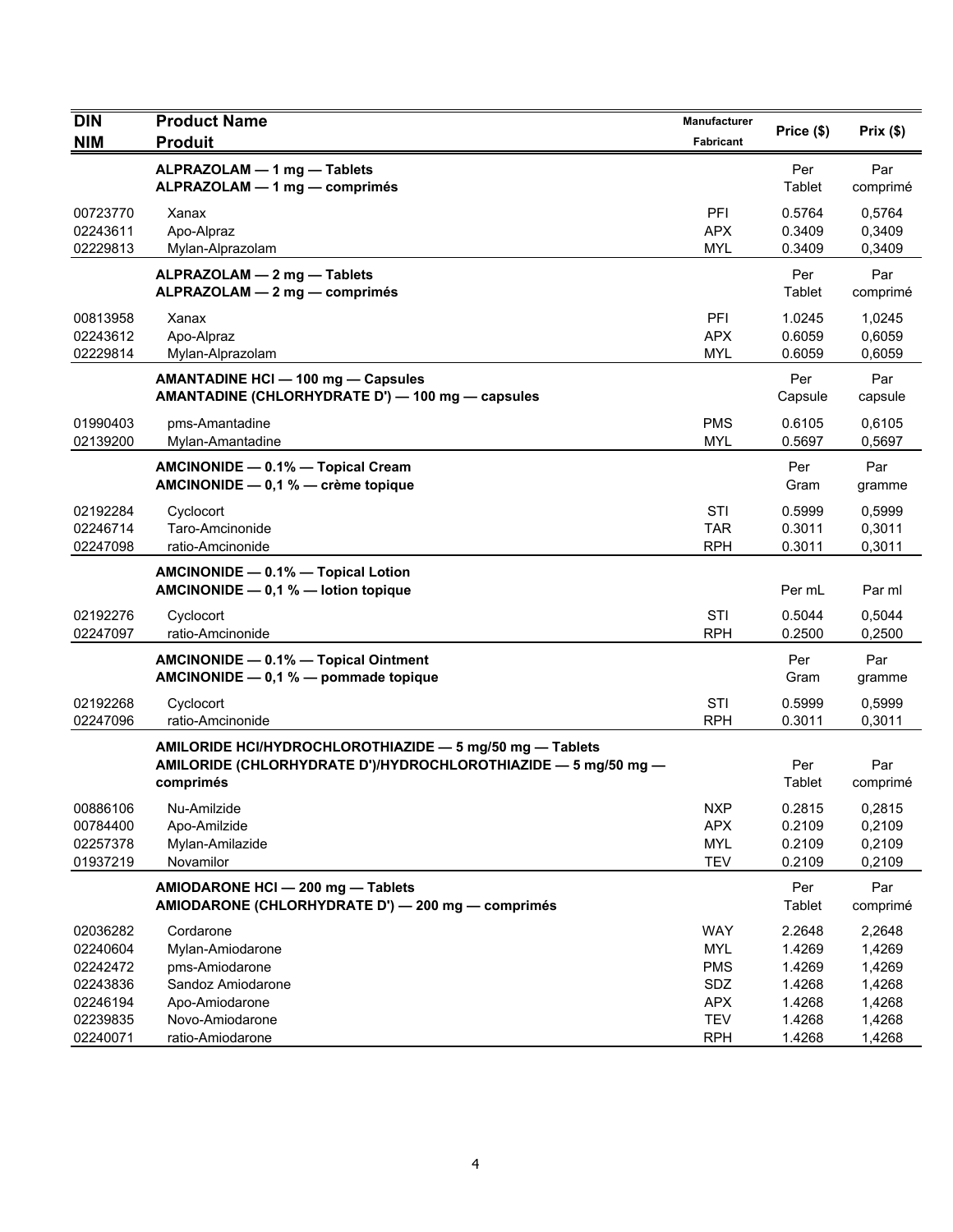| <b>DIN</b>                                                           | <b>Product Name</b>                                                                                                                                               | Manufacturer                                                                     | Price (\$)                                               | Prix(\$)                                                 |
|----------------------------------------------------------------------|-------------------------------------------------------------------------------------------------------------------------------------------------------------------|----------------------------------------------------------------------------------|----------------------------------------------------------|----------------------------------------------------------|
| <b>NIM</b>                                                           | <b>Produit</b>                                                                                                                                                    | <b>Fabricant</b>                                                                 |                                                          |                                                          |
|                                                                      | AMLODIPINE - 5 mg - Tablets<br>AMLODIPINE - 5 mg - comprimés                                                                                                      |                                                                                  | Per<br>Tablet                                            | Par<br>comprimé                                          |
| 00878928<br>02280132<br>02341093                                     | Norvasc<br>GD-Amlodipine<br>Accel-Amlodipine                                                                                                                      | PFI<br><b>GEM</b><br><b>ACC</b>                                                  | 1.4057<br>0.5800<br>0.5319                               | 1,4057<br>0,5800<br>0,5319                               |
|                                                                      | AMLODIPINE - 10 mg - Tablets<br>AMLODIPINE - 10 mg - comprimés                                                                                                    |                                                                                  | Per<br>Tablet                                            | Par<br>comprimé                                          |
| 00878936<br>02280140<br>02341107                                     | Norvasc<br>GD-Amlodipine<br>Accel-Amlodipine                                                                                                                      | PFI<br><b>GEM</b><br><b>ACC</b>                                                  | 2.0867<br>0.8600<br>0.7896                               | 2,0867<br>0,8600<br>0,7896                               |
|                                                                      | AMOXICILLIN - 250 mg - Capsules<br>AMOXICILLINE - 250 mg - capsules                                                                                               |                                                                                  | Per<br>Capsule                                           | Par<br>capsule                                           |
| 00865567<br>02238171<br>00406724<br>00628115<br>02230243             | Nu-Amoxi<br>Mylan-Amoxicillin<br>Novamoxin<br>Apo-Amoxi<br>pms-Amoxicillin                                                                                        | <b>NXP</b><br>MYL<br><b>TEV</b><br><b>APX</b><br><b>PMS</b>                      | 0.1925<br>0.1755<br>0.1754<br>0.1750<br>0.1750           | 0,1925<br>0,1755<br>0,1754<br>0,1750<br>0,1750           |
|                                                                      | AMOXICILLIN - 500 mg - Capsules<br>AMOXICILLINE - 500 mg - capsules                                                                                               |                                                                                  | Per<br>Capsule                                           | Par<br>capsule                                           |
| 00865575<br>00628123<br>02238172<br>00406716<br>02230244             | Nu-Amoxi<br>Apo-Amoxi<br>Mylan-Amoxicillin<br>Novamoxin<br>pms-Amoxicillin                                                                                        | <b>NXP</b><br><b>APX</b><br><b>MYL</b><br><b>TEV</b><br><b>PMS</b>               | 0.3911<br>0.3417<br>0.3417<br>0.3417<br>0.3417           | 0,3911<br>0,3417<br>0,3417<br>0,3417<br>0,3417           |
|                                                                      | AMOXICILLIN - 125 mg/5 mL - Oral Liquid<br>AMOXICILLINE - 125 mg/5 ml - liquide oral                                                                              |                                                                                  | Per mL                                                   | Par ml                                                   |
| 00865540<br>01934171<br>00452149<br>00628131<br>00628131<br>02230245 | Nu-Amoxi<br>Novamoxin Sugar Reduced/Novamoxin à teneur réduite en sucre<br>Novamoxin<br>Apo-Amoxi<br>Apo-Amoxi Sugar Free/Apo-Amoxi sans sucre<br>pms-Amoxicillin | <b>NXP</b><br><b>TEV</b><br><b>TEV</b><br><b>APX</b><br><b>APX</b><br><b>PMS</b> | 0.0388<br>0.0360<br>0.0360<br>0.0353<br>0.0353<br>0.0353 | 0,0388<br>0,0360<br>0,0360<br>0,0353<br>0,0353<br>0,0353 |
|                                                                      | AMOXICILLIN - 250 mg/5 mL - Oral Liquid<br>AMOXICILLINE - 250 mg/5 ml - liquide oral                                                                              |                                                                                  | Per mL                                                   | Par ml                                                   |
| 00865559<br>00628158<br>00628158<br>01934163<br>00452130<br>02230246 | Nu-Amoxi<br>Apo-Amoxi<br>Apo-Amoxi Sugar Free/Apo-Amoxi sans sucre<br>Novamoxin Sugar Reduced/Novamoxin à teneur réduite en sucre<br>Novamoxin<br>pms-Amoxicillin | <b>NXP</b><br><b>APX</b><br><b>APX</b><br><b>TEV</b><br><b>TEV</b><br><b>PMS</b> | 0.0602<br>0.0540<br>0.0540<br>0.0540<br>0.0540<br>0.0540 | 0,0602<br>0,0540<br>0,0540<br>0,0540<br>0,0540<br>0,0540 |
|                                                                      | AMOXICILLIN/CLAVULANIC ACID - 25 mg/6.25 mg/mL<br>- Oral Suspension<br>AMOXICILLINE/ACIDE CLAVULANIQUE - 25 mg/6,25 mg/ml -                                       |                                                                                  |                                                          |                                                          |
|                                                                      | suspension orale                                                                                                                                                  |                                                                                  | Per mL                                                   | Par ml                                                   |
| 01916882<br>02244646<br>02243986                                     | Clavulin 125 F<br>ratio-ACLAVULANATE<br>Apo-Amoxi Clav                                                                                                            | <b>GSK</b><br><b>RPH</b><br><b>APX</b>                                           | 0.1287<br>0.0796<br>0.0795                               | 0,1287<br>0,0796<br>0,0795                               |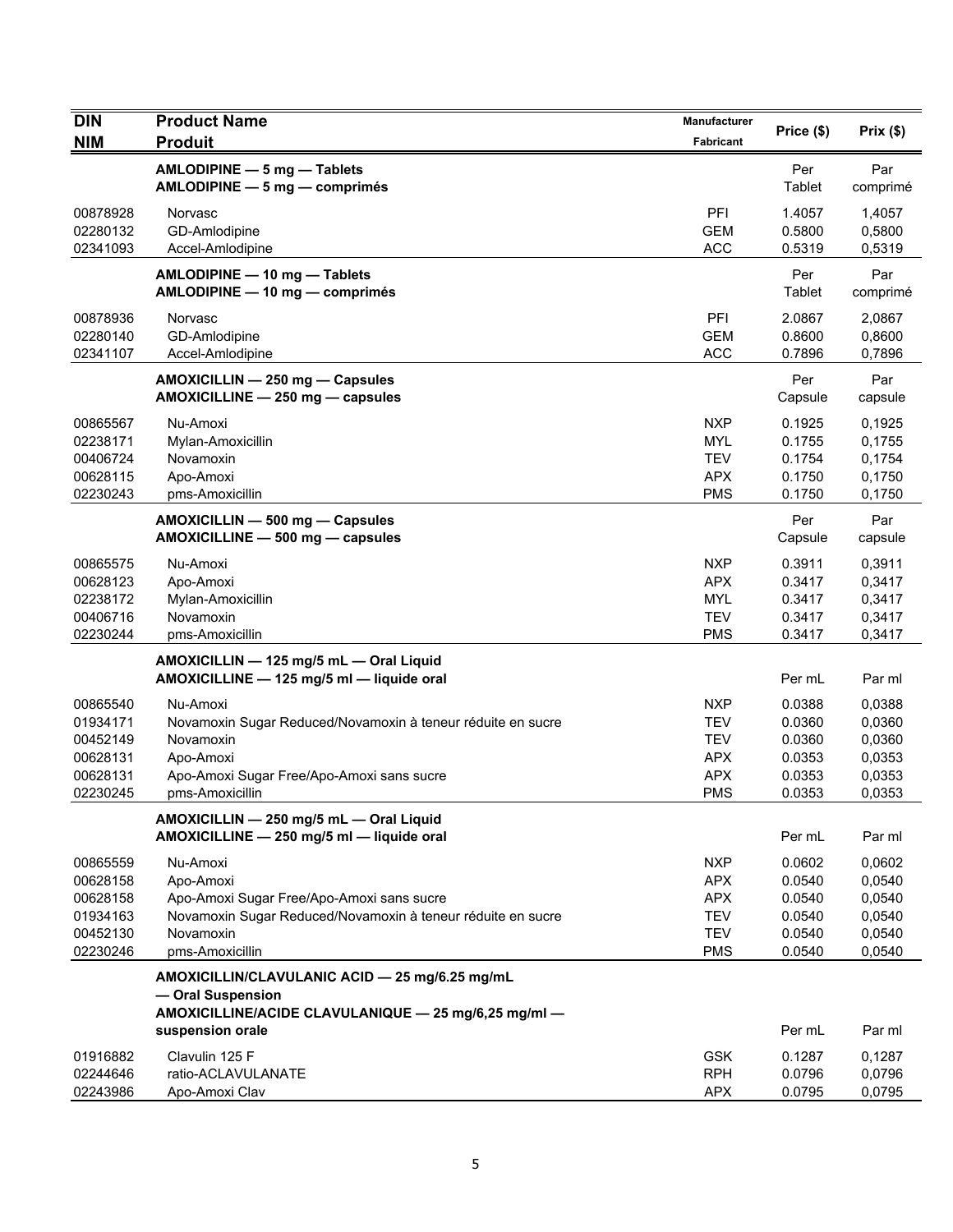| <b>DIN</b>           | <b>Product Name</b>                                                      | Manufacturer             | Price (\$)       | Prix(\$)         |
|----------------------|--------------------------------------------------------------------------|--------------------------|------------------|------------------|
| <b>NIM</b>           | <b>Produit</b>                                                           | <b>Fabricant</b>         |                  |                  |
|                      | AMOXICILLIN/CLAVULANIC ACID - 50 mg/12.5 mg/mL                           |                          |                  |                  |
|                      | - Oral Suspension                                                        |                          |                  |                  |
|                      | AMOXICILLINE/ACIDE CLAVULANIQUE - 50 mg/12,5 mg/ml -<br>suspension orale |                          | Per mL           | Par ml           |
|                      |                                                                          |                          |                  |                  |
| 01916874<br>02243987 | Clavulin 250 F<br>Apo-Amoxi Clav                                         | <b>GSK</b><br><b>APX</b> | 0.2213<br>0.1340 | 0,2213<br>0,1340 |
| 02244647             | ratio-ACLAVULANATE                                                       | <b>RPH</b>               | 0.1338           | 0,1338           |
|                      | AMOXICILLIN/CLAVULANIC ACID - 400 mg/57 mg/5 mL                          |                          |                  |                  |
|                      | - Oral Suspension                                                        |                          |                  |                  |
|                      | AMOXICILLINE/ACIDE CLAVULANIQUE - 400 mg/57 mg/5 ml -                    |                          |                  |                  |
|                      | suspension orale                                                         |                          | Per mL           | Par ml           |
| 02238830             | Clavulin                                                                 | <b>GSK</b>               | 0.3029           | 0,3029           |
| 02288559             | Apo-Amoxi Clav                                                           | <b>APX</b>               | 0.1969           | 0,1969           |
|                      | AMOXICILLIN/CLAVULANIC ACID - 500 mg/125 mg - Tablets                    |                          | Per              | Par              |
|                      | AMOXICILLINE/ACIDE CLAVULANIQUE - 500 mg/125 mg - comprimés              |                          | Tablet           | comprimé         |
| 01916858             | Clavulin-500 F                                                           | <b>GSK</b>               | 1.6283           | 1,6283           |
| 02243771             | ratio-ACLAVULANATE                                                       | <b>RPH</b>               | 1.0276           | 1,0276           |
| 02243351             | Apo-Amoxi Clav                                                           | <b>APX</b>               | 1.0275           | 1,0275           |
|                      | AMOXICILLIN/CLAVULANIC ACID - 875 mg/125 mg - Tablets                    |                          | Per              | Par              |
|                      | AMOXICILLINE/ACIDE CLAVULANIQUE - 875 mg/125 mg - comprimés              |                          | Tablet           | comprimé         |
| 02238829             | Clavulin-875                                                             | <b>GSK</b>               | 2.4424           | 2,4424           |
| 02248138             | Novo-Clavamoxin                                                          | <b>TEV</b>               | 1.4013           | 1,4013           |
| 02245623             | Apo-Amoxi Clav                                                           | <b>APX</b>               | 1.3872           | 1,3872           |
| 02247021             | ratio-ACLAVULANATE                                                       | <b>RPH</b>               | 1.3871           | 1,3871           |
|                      | ANAGRELIDE HCI - 0.5 mg - Capsules                                       |                          | Per              | Par              |
|                      | ANAGRÉLIDE (CHLORHYDRATE D') - 0,5 mg - capsules                         |                          | Capsule          | capsule          |
| 02236859             | Agrylin                                                                  | <b>SHI</b>               | 5.3698           | 5,3698           |
| 02253054             | Mylan-Anagrelide                                                         | <b>MYL</b>               | 3.6850           | 3,6850           |
| 02274949<br>02260107 | pms-Anagrelide<br>Sandoz Anagrelide                                      | <b>PMS</b><br>SDZ        | 3.6841<br>3.6840 | 3,6841<br>3,6840 |
|                      |                                                                          |                          |                  |                  |
|                      | ATENOLOL - 50 mg - Tablets<br>ATÉNOLOL - 50 mg - comprimés               |                          | Per<br>Tablet    | Par              |
|                      |                                                                          |                          |                  | comprimé         |
| 02039532             | Tenormin                                                                 | <b>AZC</b>               | 0.6322           | 0,6322           |
| 02267985<br>02255545 | Ran-Atenolol<br>Co Atenolol                                              | <b>RAN</b><br>COB        | 0.4252<br>0.3867 | 0,4252<br>0,3867 |
| 01912062             | Novo-Atenol                                                              | <b>TEV</b>               | 0.3867           | 0,3867           |
| 02171791             | ratio-Atenolol                                                           | <b>RPH</b>               | 0.3867           | 0,3867           |
| 00773689             | Apo-Atenol                                                               | <b>APX</b>               | 0.3865           | 0,3865           |
| 02229467             | Dom-Atenolol                                                             | <b>DOM</b>               | 0.3865           | 0,3865           |
| 00886114             | Nu-Atenol                                                                | <b>NXP</b>               | 0.3865           | 0,3865           |
| 02237600             | pms-Atenolol                                                             | <b>PMS</b>               | 0.3865           | 0,3865           |
| 02146894             | Mylan-Atenolol                                                           | <b>MYL</b>               | 0.3864           | 0,3864           |
| 02231731             | Sandoz Atenolol                                                          | SDZ                      | 0.3864           | 0,3864           |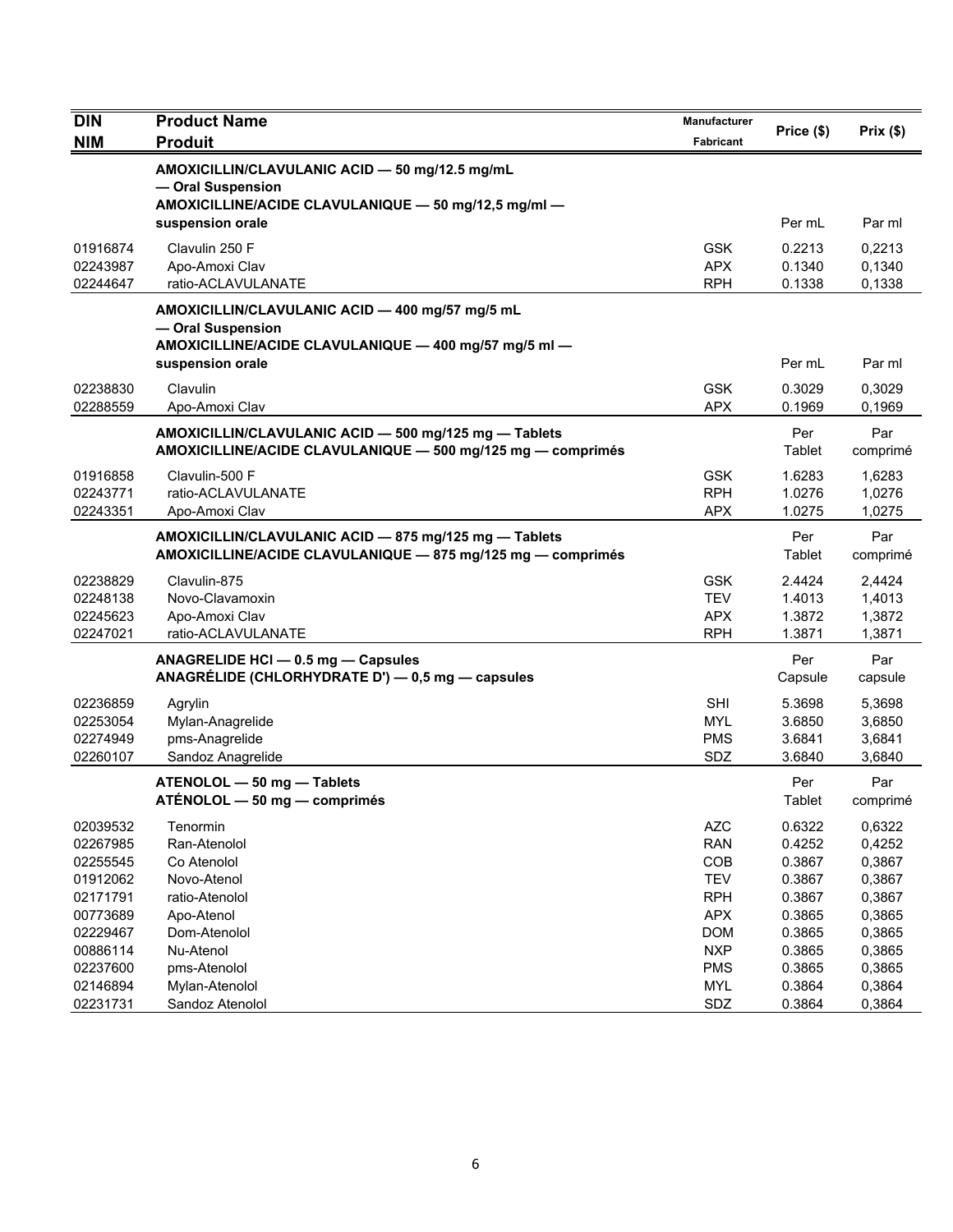| <b>DIN</b>           | <b>Product Name</b>                                                                                    | <b>Manufacturer</b>      |                      |                  |
|----------------------|--------------------------------------------------------------------------------------------------------|--------------------------|----------------------|------------------|
| <b>NIM</b>           | <b>Produit</b>                                                                                         | Fabricant                | Price (\$)           | Prix $($ \$)     |
|                      | ATENOLOL - 100 mg - Tablets<br>ATÉNOLOL - 100 mg - comprimés                                           |                          | Per<br>Tablet        | Par<br>comprimé  |
| 02039540<br>02267993 | Tenormin<br>Ran-Atenolol                                                                               | <b>AZC</b><br><b>RAN</b> | 1.0392<br>0.6991     | 1,0392<br>0,6991 |
| 00773697<br>02255553 | Apo-Atenol<br>Co Atenolol                                                                              | <b>APX</b><br>COB        | 0.6355<br>0.6355     | 0,6355<br>0,6355 |
| 02229468             | Dom-Atenolol                                                                                           | <b>DOM</b>               | 0.6355               | 0,6355           |
| 02147432             | Mylan-Atenolol                                                                                         | <b>MYL</b>               | 0.6355               | 0,6355           |
| 01912054             | Novo-Atenol                                                                                            | <b>TEV</b>               | 0.6355               | 0,6355           |
| 00886122             | Nu-Atenol                                                                                              | <b>NXP</b>               | 0.6355               | 0,6355           |
| 02237601             | pms-Atenolol                                                                                           | <b>PMS</b>               | 0.6355               | 0,6355           |
| 02171805             | ratio-Atenolol                                                                                         | <b>RPH</b>               | 0.6355               | 0,6355           |
| 02231733             | Sandoz Atenolol                                                                                        | SDZ                      | 0.6355               | 0,6355           |
|                      | ATENOLOL/CHLORTHALIDONE - 50 mg/25 mg - Tablets<br>ATÉNOLOL/CHLORTHALIDONE - 50 mg/25 mg - comprimés   |                          | Per<br>Tablet        | Par<br>comprimé  |
| 02049961             | Tenoretic                                                                                              | <b>AZC</b>               | 0.7029               | 0,7029           |
| 02248763             | Apo-Atenidone                                                                                          | <b>APX</b>               | 0.4777               | 0,4777           |
| 02302918             | Novo-Atenolthalidone                                                                                   | <b>TEV</b>               | 0.4343               | 0,4343           |
|                      | ATENOLOL/CHLORTHALIDONE - 100 mg/25 mg - Tablets<br>ATÉNOLOL/CHLORTHALIDONE - 100 mg/25 mg - comprimés |                          | Per<br><b>Tablet</b> | Par<br>comprimé  |
| 02049988             | Tenoretic                                                                                              | <b>AZC</b>               | 1.1519               | 1,1519           |
| 02248764             | Apo-Atenidone                                                                                          | <b>APX</b>               | 0.7830               | 0,7830           |
| 02302926             | Novo-Atenolthalidone                                                                                   | <b>TEV</b>               | 0.7118               | 0,7118           |
|                      | ATORVASTATIN - 10 mg - Tablets<br>ATORVASTATIN - 10 mg - comprimés                                     |                          | Per<br>Tablet        | Par<br>comprimé  |
| 02230711<br>02313707 | Lipitor<br>Ran-Atorvastatin                                                                            | PFI<br><b>RBX</b>        | 1.8304<br>0.5700     | 1,8304<br>0,5700 |
|                      | ATORVASTATIN - 20 mg - Tablets<br>ATORVASTATIN - 20 mg - comprimés                                     |                          | Per<br>Tablet        | Par<br>comprimé  |
| 02230713             | Lipitor                                                                                                | PFI                      | 2.2880               | 2,2880           |
| 02313715             | Ran-Atorvastatin                                                                                       | <b>RBX</b>               | 0.7100               | 0,7100           |
|                      | ATORVASTATIN - 40 mg - Tablets<br>ATORVASTATIN - 40 mg - comprimés                                     |                          | Per<br>Tablet        | Par<br>comprimé  |
| 02230714<br>02313723 | Lipitor<br>Ran-Atorvastatin                                                                            | PFI<br><b>RBX</b>        | 2.4596<br>0.7700     | 2,4596<br>0,7700 |
|                      | ATORVASTATIN - 80 mg - Tablets<br>ATORVASTATIN - 80 mg - comprimés                                     |                          | Per<br>Tablet        | Par<br>comprimé  |
| 02243094<br>02313758 | Lipitor<br>Ran-Atorvastatin                                                                            | PFI<br><b>RBX</b>        | 2.4597<br>0.7700     | 2,4597<br>0,7700 |
|                      | AZATHIOPRINE - 50 mg - Tablets<br>AZATHIOPRINE - 50 mg - comprimés                                     |                          | Per<br>Tablet        | Par<br>comprimé  |
| 00004596             | Imuran                                                                                                 | <b>TRI</b>               | 1.0580               | 1,0580           |
| 02236799             | ratio-Azathioprine                                                                                     | <b>RPH</b>               | 0.7095               | 0,7095           |
| 02242907             | Apo-Azathioprine                                                                                       | <b>APX</b>               | 0.5960               | 0,5960           |
| 02231491             | Mylan-Azathioprine                                                                                     | <b>MYL</b>               | 0.5960               | 0,5960           |
| 02236819             | Teva-Azathioprine                                                                                      | <b>TEV</b>               | 0.5960               | 0,5960           |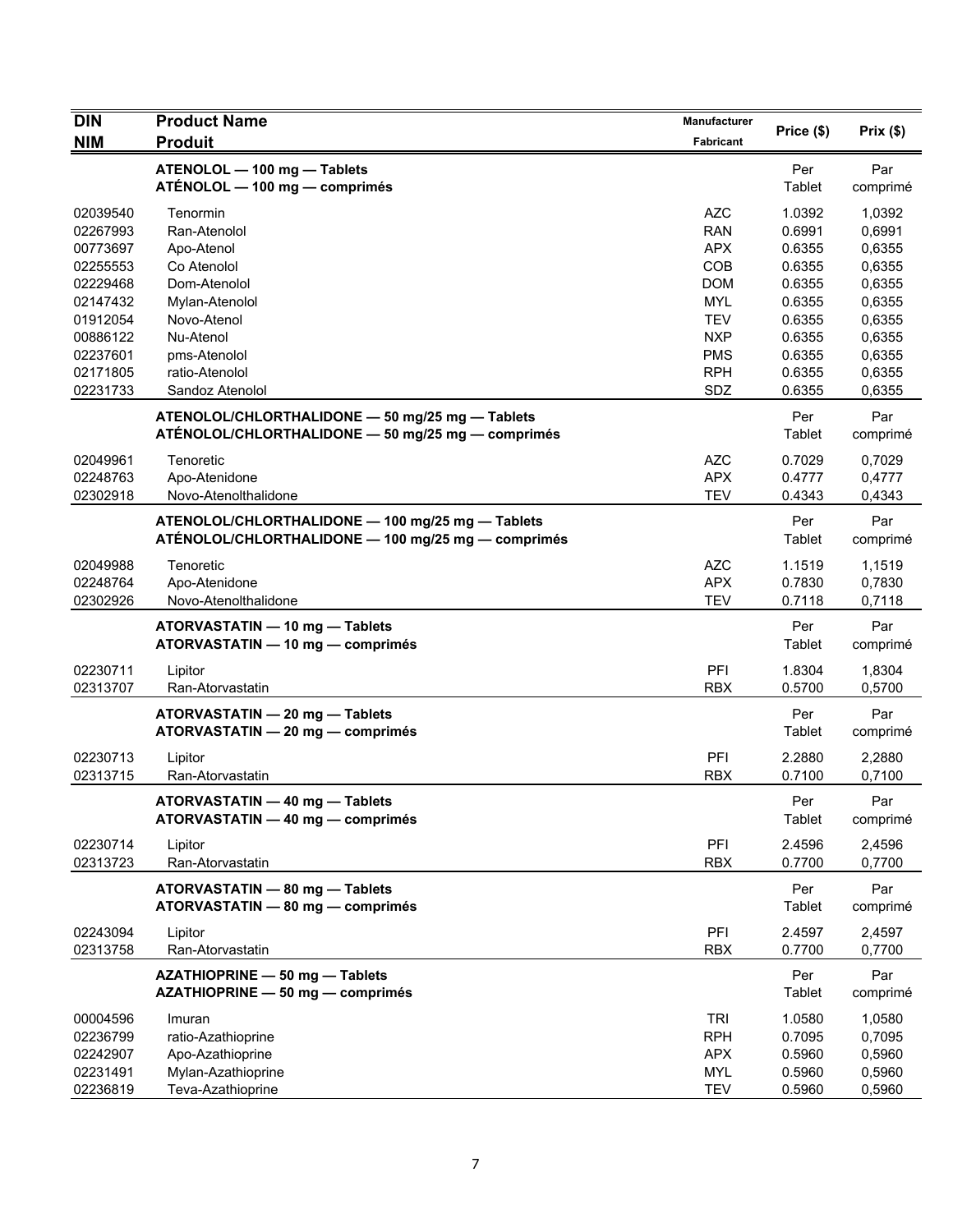| <b>DIN</b>                                   | <b>Product Name</b>                                                                     | Manufacturer                           | Price (\$)                           | Prix(\$)                             |
|----------------------------------------------|-----------------------------------------------------------------------------------------|----------------------------------------|--------------------------------------|--------------------------------------|
| <b>NIM</b>                                   | <b>Produit</b>                                                                          | Fabricant                              |                                      |                                      |
|                                              | AZITHROMYCIN - 20 mg/mL - Oral Suspension<br>AZITHROMYCIN - 20 mg/ml - suspension orale |                                        | Per mL                               | Par ml                               |
| 02223716<br>02274388<br>02315157<br>02332388 | Zithromax<br>pms-Azithromycin<br>Novo-Azithromycin<br>Sandoz Azithromycin               | PFI<br><b>PMS</b><br><b>TEV</b><br>SDZ | 1.1712<br>0.8214<br>0.7467<br>0.7467 | 1,1712<br>0,8214<br>0,7467<br>0,7467 |
|                                              |                                                                                         |                                        |                                      |                                      |
|                                              | AZITHROMYCIN - 40 mg/mL - Oral Suspension<br>AZITHROMYCIN - 40 mg/ml - suspension orale |                                        | Per mL                               | Par ml                               |
| 02223724                                     | Zithromax                                                                               | PFI                                    | 1.6596                               | 1,6596                               |
| 02274396                                     | pms-Azithromycin                                                                        | <b>PMS</b>                             | 1.1636                               | 1,1636                               |
| 02315165                                     | Novo-Azithromycin                                                                       | <b>TEV</b>                             | 1.0580                               | 1,0580                               |
| 02332396                                     | Sandoz Azithromycin                                                                     | SDZ                                    | 1.0580                               | 1,0580                               |
|                                              | AZITHROMYCIN - 250 mg - Tablets<br>AZITHROMYCIN - 250 mg - comprimés                    |                                        | Per<br>Tablet                        | Par<br>comprimé                      |
| 02212021                                     | Zithromax                                                                               | PFI                                    | 5.4179                               | 5,4179                               |
| 02278359                                     | Mylan-Azithromycin                                                                      | <b>MYL</b>                             | 3.4192                               | 3,4192                               |
| 02255340                                     | Co Azithromycin                                                                         | COB                                    | 3.4188                               | 3,4188                               |
| 02261634                                     | pms-Azithromycin                                                                        | <b>PMS</b>                             | 3.4188                               | 3,4188                               |
| 02275287                                     | ratio-Azithromycin                                                                      | <b>RPH</b>                             | 3.4188                               | 3,4188                               |
| 02247423                                     | Apo-Azithromycin                                                                        | <b>APX</b>                             | 3.1084                               | 3,1084                               |
| 02267845                                     | Novo-Azithromycin                                                                       | <b>TEV</b>                             | 3.1084                               | 3,1084                               |
| 02265826                                     | Sandoz Azithromycin                                                                     | SDZ                                    | 3.1084                               | 3,1084                               |
|                                              | AZITHROMYCIN - 600 mg - Tablets<br>AZITHROMYCIN - 600 mg - comprimés                    |                                        | Per<br>Tablet                        | Par<br>comprimé                      |
| 02231143                                     | Zithromax                                                                               | PFI                                    | 13.0028                              | 13,0028                              |
| 02261642                                     | pms-Azithromycin                                                                        | <b>PMS</b>                             | 8.3875                               | 8,3875                               |
| 02256088                                     | Co Azithromycin                                                                         | COB                                    | 8.3873                               | 8.3873                               |
|                                              | BACLOFEN - 10 mg - Tablets<br>BACLOFÈNE - 10 mg - comprimés                             |                                        | Per<br>Tablet                        | Par<br>comprimé                      |
| 00455881                                     | Lioresal                                                                                | <b>NVT</b>                             | 0.7017                               | 0,7017                               |
| 02139332                                     | Apo-Baclofen                                                                            | APX                                    | 0.3203                               | 0,3203                               |
| 02138271                                     | Dom-Baclofen                                                                            | <b>DOM</b>                             | 0.3203                               | 0,3203                               |
| 02088398                                     | Mylan-Baclofen                                                                          | <b>MYL</b>                             | 0.3203                               | 0,3203                               |
| 02136090                                     | Nu-Baclo                                                                                | <b>NXP</b>                             | 0.3203                               | 0,3203                               |
| 02063735                                     | pms-Baclofen                                                                            | <b>PMS</b>                             | 0.3203                               | 0,3203                               |
| 02236507                                     | ratio-Baclofen                                                                          | <b>RPH</b>                             | 0.3203                               | 0,3203                               |
|                                              | BACLOFEN - 20 mg - Tablets<br>$BACLOFÈNE - 20 mg - comprimés$                           |                                        | Per<br>Tablet                        | Par<br>comprimé                      |
| 00636576                                     | Lioresal D.S.                                                                           | <b>NVT</b>                             | 1.3657                               | 1,3657                               |
| 02236508                                     | ratio-Baclofen                                                                          | <b>RPH</b>                             | 0.6364                               | 0,6364                               |
| 02139391                                     | Apo-Baclofen                                                                            | <b>APX</b>                             | 0.6234                               | 0,6234                               |
| 02138298                                     | Dom-Baclofen                                                                            | <b>DOM</b>                             | 0.6234                               | 0,6234                               |
| 02088401                                     | Mylan-Baclofen                                                                          | <b>MYL</b>                             | 0.6234                               | 0,6234                               |
| 02136104                                     | Nu-Baclo                                                                                | <b>NXP</b>                             | 0.6234                               | 0,6234                               |
| 02063743                                     | pms-Baclofen                                                                            | <b>PMS</b>                             | 0.6234                               | 0,6234                               |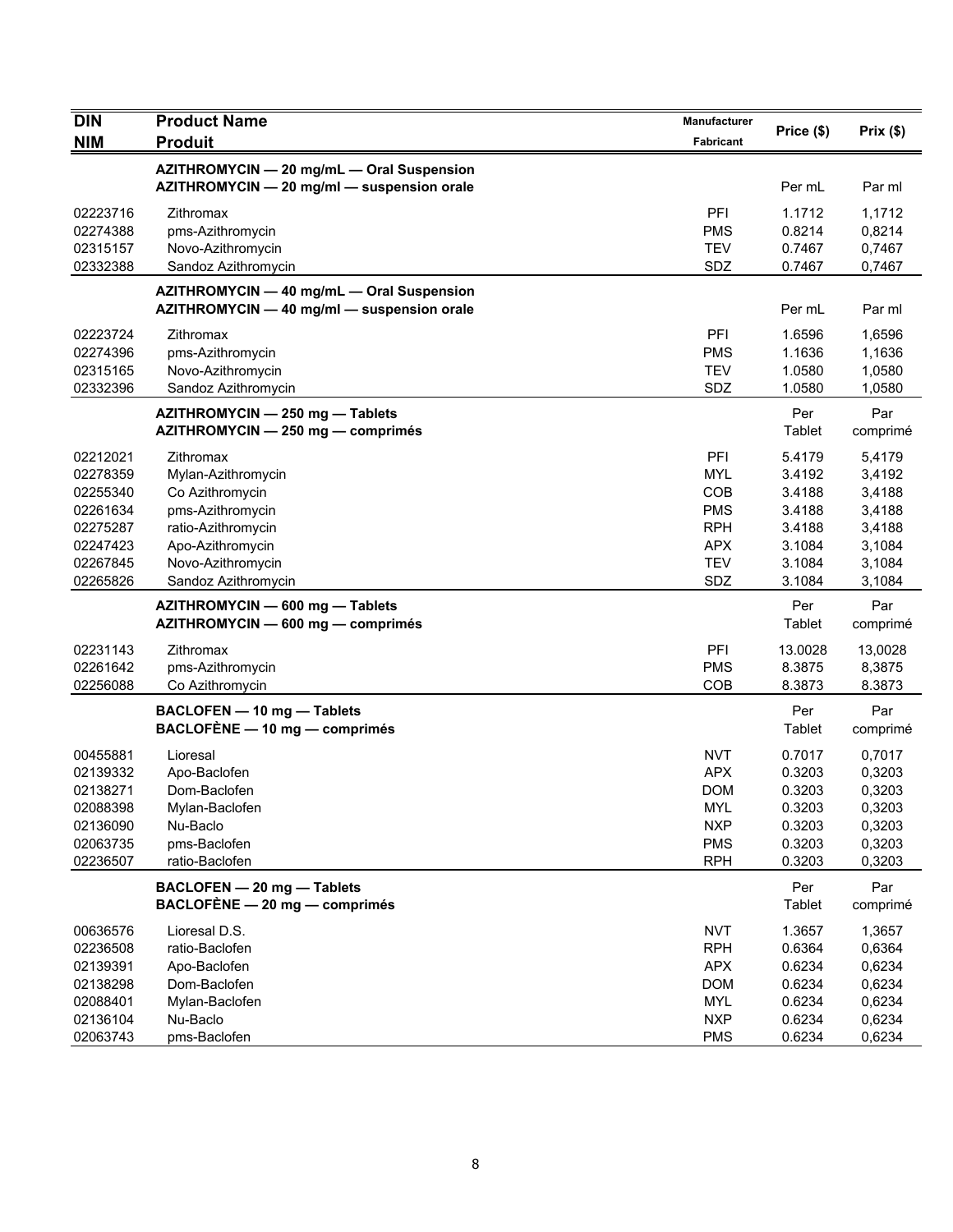| <b>DIN</b>           | <b>Product Name</b>                                                                                                                            | <b>Manufacturer</b>      | Price (\$)       |                  |
|----------------------|------------------------------------------------------------------------------------------------------------------------------------------------|--------------------------|------------------|------------------|
| <b>NIM</b>           | <b>Produit</b>                                                                                                                                 | <b>Fabricant</b>         |                  | Prix(\$)         |
|                      | BECLOMETHASONE DIPROPIONATE - 200 Dose - 50 mcg/dose<br>- Aqueous Nasal Spray                                                                  |                          |                  |                  |
|                      | BÉCLOMÉTHASONE (DIPROPIONATE DE) - 200 doses - 50 mcg/dose -<br>vaporisateur nasal pour solution aqueuse                                       |                          | Per<br>Dose      | Par<br>dose      |
| 02238796             | Apo-Beclomethasone                                                                                                                             | APX.                     | 0.0675           | 0,0675           |
| 02238577<br>02172712 | Nu-Beclomethasone<br>Mylan-Beclo AQ                                                                                                            | <b>NXP</b><br><b>MYL</b> | 0.0675<br>0.0674 | 0,0675<br>0,0674 |
|                      | <b>BENZOYL PEROXIDE IN WATER - 5% - Gel</b>                                                                                                    |                          |                  | Par              |
|                      | BENZOYLE (PEROXYDE DE), BASE AQUEUSE - 5 % - gel                                                                                               |                          | Per<br>Gram      | gramme           |
| 01925180             | Benzac W                                                                                                                                       | <b>GAC</b>               | 0.1650           | 0.1650           |
| 02214849             | Panoxyl                                                                                                                                        | STI                      | 0.1368           | 0,1368           |
|                      | BENZYDAMINE HCI - 0.15% - Oral Rinse<br>BENZYDAMINE (CHLORHYDRATE DE) - 0,15 % - gargarisme                                                    |                          | Per mL           | Par ml           |
| 01966065             | Tantum                                                                                                                                         | <b>MMH</b>               | 0.0734           | 0,0734           |
| 02239044             | Apo-Benzydamine                                                                                                                                | <b>APX</b>               | 0.0320           | 0,0320           |
| 02239537<br>02229799 | Dom-Benzydamine<br>Novo-Benzydamine                                                                                                            | <b>DOM</b><br><b>TEV</b> | 0.0319<br>0.0319 | 0,0319<br>0,0319 |
| 02229777             | pms-Benzydamine                                                                                                                                | <b>PMS</b>               | 0.0319           | 0,0319           |
| 02230170             | ratio-Benzydamine                                                                                                                              | <b>RPH</b>               | 0.0319           | 0,0319           |
| 02310422             | Novo-Benzydamine                                                                                                                               | <b>TEV</b>               | 0.0290           | 0,0290           |
|                      | BETAMETHASONE DIPROPIONATE - 0.05% - Topical Cream<br>BÉTAMÉTHASONE (DIPROPIONATE DE) — 0,05 % — crème topique                                 |                          | Per<br>Gram      | Par<br>gramme    |
| 01925350             | Taro-Sone                                                                                                                                      | TAR.                     | 0.2369           | 0,2369           |
| 00804991             | ratio-Topisone                                                                                                                                 | <b>RPH</b>               | 0.2254           | 0,2254           |
| 00323071             | Diprosone                                                                                                                                      | <b>SCH</b>               | 0.2253           | 0,2253           |
|                      | BETAMETHASONE DIPROPIONATE - 0.05% - Topical Glycol Cream<br>BÉTAMÉTHASONE (DIPROPIONATE DE) — 0,05 % — crème topique<br>à base de glycol      |                          | Per<br>Gram      | Par<br>gramme    |
| 00688622             | Diprolene                                                                                                                                      | <b>SCH</b>               | 0.5706           | 0,5706           |
| 00849650             | ratio-Topilene                                                                                                                                 | <b>RPH</b>               | 0.5706           | 0,5706           |
|                      | BETAMETHASONE DIPROPIONATE - 0.05% - Topical Glycol Lotion<br>BÉTAMÉTHASONE (DIPROPIONATE DE) - 0,05 % - lotion topique                        |                          |                  |                  |
|                      | à base de glycol                                                                                                                               |                          | Per mL           | Par ml           |
| 01927914             | ratio-Topilene                                                                                                                                 | <b>RPH</b>               | 0.5152           | 0,5152           |
| 00862975             | Diprolene                                                                                                                                      | <b>SCH</b>               | 0.2967           | 0,2967           |
|                      | BETAMETHASONE DIPROPIONATE - 0.05% - Topical Glycol Ointment<br>BÉTAMÉTHASONE (DIPROPIONATE DE) — 0,05 % — pommade topique à<br>base de glycol |                          | Per<br>Gram      | Par<br>gramme    |
| 00629367             | Diprolene                                                                                                                                      | <b>SCH</b>               | 0.5706           | 0,5706           |
| 00849669             | ratio-Topilene                                                                                                                                 | <b>RPH</b>               | 0.5706           | 0,5706           |
|                      | BETAMETHASONE DIPROPIONATE - 0.05% - Topical Lotion<br>BÉTAMÉTHASONE (DIPROPIONATE DE) - 0,05 % - lotion topique                               |                          | Per mL           | Par ml           |
| 00417246             | Diprosone                                                                                                                                      | <b>SCH</b>               | 0.2178           | 0,2178           |
| 00809187             | ratio-Topisone                                                                                                                                 | <b>RPH</b>               | 0.2178           | 0,2178           |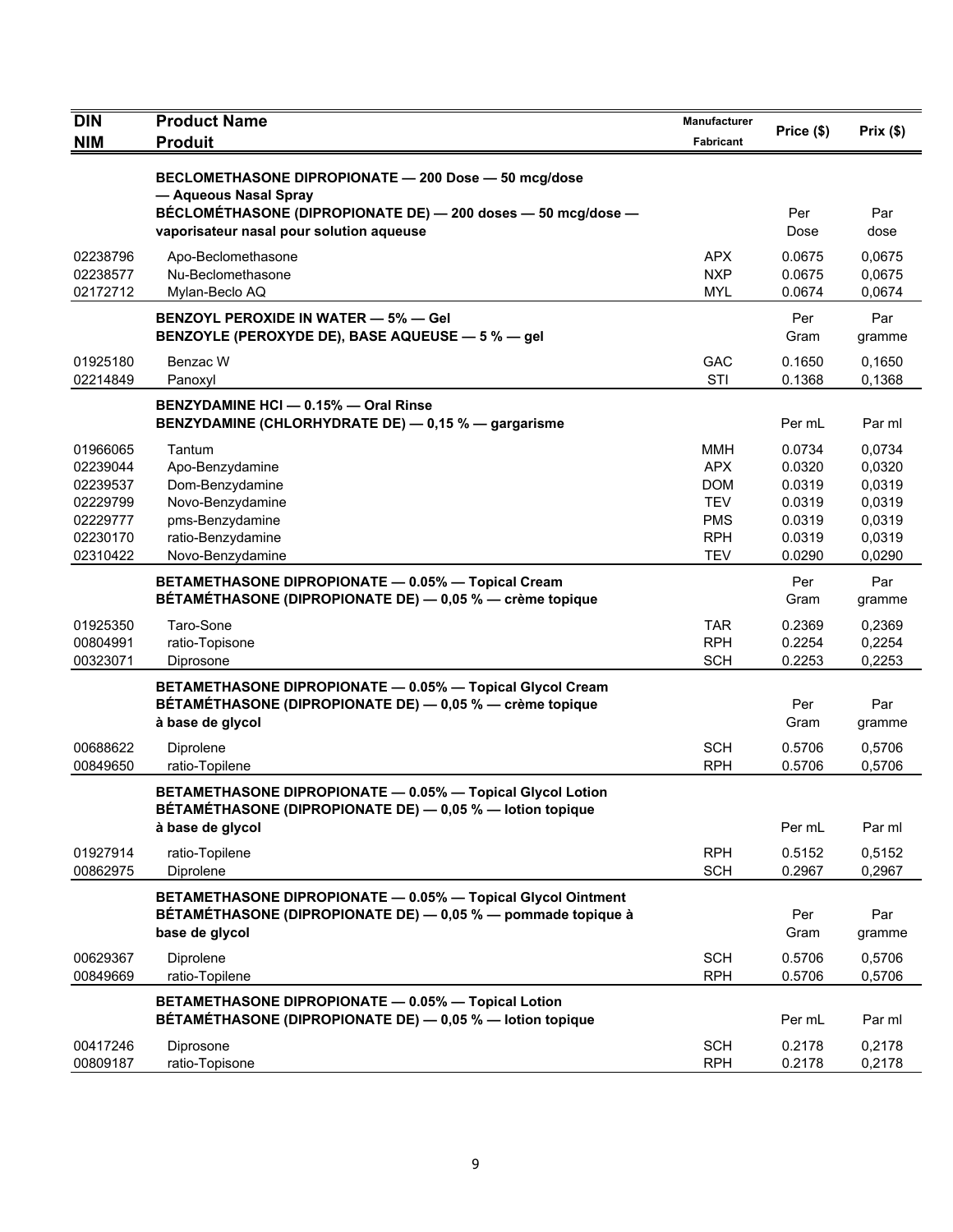| <b>DIN</b>                                                                                   | <b>Product Name</b>                                                                                                                                                                                                                | <b>Manufacturer</b>                                                                            |                                                                              | Prix(\$)                                                                     |
|----------------------------------------------------------------------------------------------|------------------------------------------------------------------------------------------------------------------------------------------------------------------------------------------------------------------------------------|------------------------------------------------------------------------------------------------|------------------------------------------------------------------------------|------------------------------------------------------------------------------|
| <b>NIM</b>                                                                                   | <b>Produit</b>                                                                                                                                                                                                                     | Fabricant                                                                                      | Price (\$)                                                                   |                                                                              |
|                                                                                              | BETAMETHASONE DIPROPIONATE - 0.05% - Topical Ointment<br>BÉTAMÉTHASONE (DIPROPIONATE DE) - 0,05 % - pommade topique                                                                                                                |                                                                                                | Per<br>Gram                                                                  | Par<br>gramme                                                                |
| 00344923<br>00805009                                                                         | Diprosone<br>ratio-Topisone                                                                                                                                                                                                        | SCH<br><b>RPH</b>                                                                              | 0.2369<br>0.2369                                                             | 0,2369<br>0,2369                                                             |
|                                                                                              | BETAMETHASONE DIPROPIONATE - 0.5 mg/g and<br>Salicylic Acid 20 mg/g - 0.05% - Lotion<br>BÉTAMÉTHASONE (DIPROPIONATE DE) - 0,5 mg/g et<br>acide salicylique 20 mg/g $-$ 0,05 % $-$ lotion                                           |                                                                                                | Per mL                                                                       | Par ml                                                                       |
| 00578428<br>02245688                                                                         | Diprosalic<br>ratio-Topisalic                                                                                                                                                                                                      | <b>SCH</b><br><b>RPH</b>                                                                       | 0.4683<br>0.3877                                                             | 0,4683<br>0,3877                                                             |
|                                                                                              | <b>BETAMETHASONE DISODIUM PHOSPHATE AND GENTAMICIN</b><br>SULPHATE - 1 mg/3 mg/mL - Ophthalmic/Otic Solution<br>BÉTAMÉTHASONE (PHOSPHATE DISODIQUE) ET GENTAMICINE<br>(SULFATE DE) - 1 mg/3 mg/ml - solution ophtalmique et otique |                                                                                                | Per mL                                                                       | Par ml                                                                       |
| 00682217<br>02244999                                                                         | Garasone<br>Sandoz Pentasone                                                                                                                                                                                                       | <b>SCH</b><br><b>SDZ</b>                                                                       | 1.5048<br>1.4095                                                             | 1,5048<br>1,4095                                                             |
|                                                                                              | <b>BETAMETHASONE DISODIUM PHOSPHATE/BETAMETHASONE</b><br>ACETATE - 3 mg/3 mg/mL - Injectable Suspension<br>BÉTAMÉTHASONE (PHOSPHATE DISODIQUE DE)/BÉTAMÉTHASONE<br>(ACÉTATE DE) - 3 mg/3 mg/ml - suspension injectable             |                                                                                                | Per mL                                                                       | Par ml                                                                       |
| 00028096<br>02237835                                                                         | Celestone Soluspan<br>Betaject                                                                                                                                                                                                     | <b>SCH</b><br>SDZ                                                                              | 12.0904<br>8.5000                                                            | 12,0904<br>8,5000                                                            |
|                                                                                              | BETAMETHASONE-17-VALERATE - 0.1% - Cream<br>BÉTAMÉTHASONE—17 — (VALÉRATE DE) — 0,1 % — crème                                                                                                                                       |                                                                                                | Per<br>Gram                                                                  | Par<br>gramme                                                                |
| 00535435<br>00716626                                                                         | ratio-Ectosone<br>Betaderm                                                                                                                                                                                                         | <b>RPH</b><br><b>TAR</b>                                                                       | 0.1002<br>0.0993                                                             | 0,1002<br>0,0993                                                             |
|                                                                                              | BETAMETHASONE-17-VALERATE - 0.1% - Scalp Lotion<br>BÉTAMÉTHASONE-17 - (VALÉRATE DE) - 0,1 % - lotion capillaire                                                                                                                    |                                                                                                | Per mL                                                                       | Par ml                                                                       |
| 00716634<br>00653217<br>00027944                                                             | <b>Betaderm</b><br>ratio-Ectosone<br>Valisone                                                                                                                                                                                      | <b>TAR</b><br><b>RPH</b><br><b>VPI</b>                                                         | 0.0954<br>0.0939<br>0.0939                                                   | 0,0954<br>0,0939<br>0,0939                                                   |
|                                                                                              | BICALUTAMIDE - 50 mg - Tablets<br>BICALUTAMIDE - 50 mg - comprimés                                                                                                                                                                 |                                                                                                | Per<br>Tablet                                                                | Par<br>comprimé                                                              |
| 02184478<br>02277700<br>02275589<br>02274337<br>02270226<br>02276089<br>02296063<br>02302403 | Casodex<br>ratio-Bicalutamide<br>pms-Bicalutamide<br>Co Bicalutamide<br>Novo-Bicalutamide<br>Sandoz Bicalutamide<br>Apo-Bicalutamide<br>Mylan-Bicalutamide                                                                         | <b>AZC</b><br><b>RPH</b><br><b>PMS</b><br>COB<br><b>TEV</b><br>SDZ<br><b>APX</b><br><b>MYL</b> | 7.0840<br>4.9092<br>4.4631<br>4.4630<br>4.0574<br>4.0574<br>4.0572<br>4.0572 | 7,0840<br>4,9092<br>4,4631<br>4,4630<br>4,0574<br>4,0574<br>4,0572<br>4,0572 |
|                                                                                              | <b>BISACODYL - 5 mg - Enteric Tablets</b><br>BISACODYL - 5 mg - comprimés à enrobage entérosoluble                                                                                                                                 |                                                                                                | Per<br>Tablet                                                                | Par<br>comprimé                                                              |
| 00254142<br>00545023<br>00587273                                                             | <b>Dulcolax</b><br>Apo-Bisacodyl<br>pms-Bisacodyl                                                                                                                                                                                  | <b>BOE</b><br><b>APX</b><br><b>PMS</b>                                                         | 0.2112<br>0.0594<br>0.0535                                                   | 0,2112<br>0,0594<br>0,0535                                                   |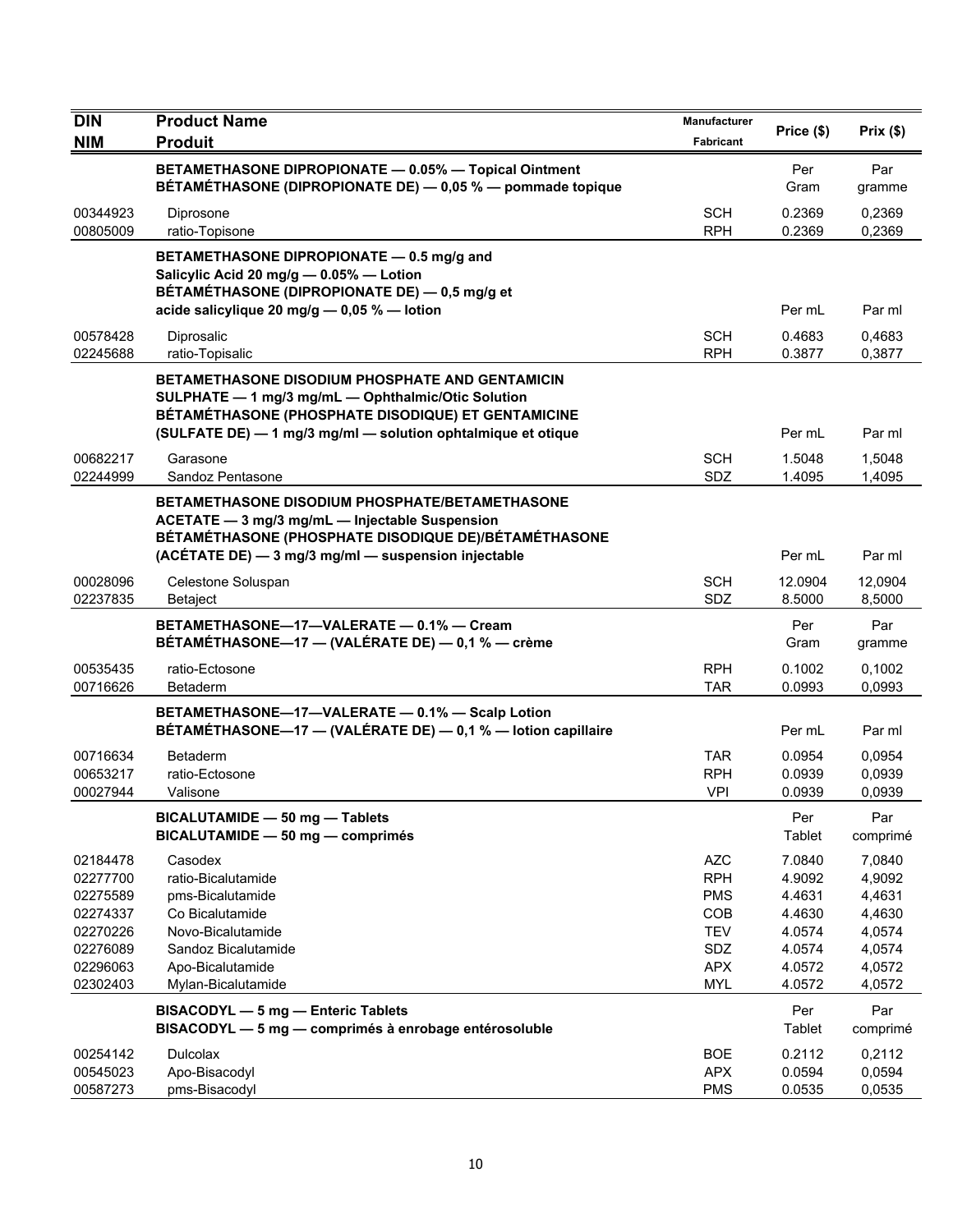| <b>DIN</b><br><b>NIM</b>                                 | <b>Product Name</b><br><b>Produit</b>                                                                                | Manufacturer<br>Fabricant                                   | Price (\$)                                     | Prix(\$)                                       |
|----------------------------------------------------------|----------------------------------------------------------------------------------------------------------------------|-------------------------------------------------------------|------------------------------------------------|------------------------------------------------|
|                                                          | BISACODYL - 10 mg - Suppositories<br>BISACODYL - 10 mg - suppositoires                                               |                                                             | Per                                            | Par<br>Suppository suppositoire                |
| 00003875<br>00754595<br>00582883<br>00404802             | <b>Dulcolax</b><br>Apo-Bisacodyl<br>pms-Bisacodyl<br>ratio-Bisacodyl                                                 | <b>BOE</b><br><b>APX</b><br><b>PMS</b><br><b>RPH</b>        | 1.2284<br>0.5995<br>0.5515<br>0.5149           | 1,2284<br>0,5995<br>0,5515<br>0,5149           |
|                                                          | BISOPROLOL FUMARATE - 5 mg - Tablets<br>BISOPROLOL (FUMARATE DE) - 5 mg - comprimés                                  |                                                             | Per<br>Tablet                                  | Par<br>comprimé                                |
| 02256134<br>02267470<br>02247439<br>02302632             | Apo-Bisoprolol<br>Novo-Bisoprolol<br>Sandoz Bisoprolol<br>pms-Bisoprolol                                             | <b>APX</b><br><b>TEV</b><br>SDZ<br><b>PMS</b>               | 0.2426<br>0.2426<br>0.2426<br>0.2205           | 0,2426<br>0,2426<br>0,2426<br>0,2205           |
|                                                          | BISOPROLOL FUMARATE - 10 mg - Tablets<br>BISOPROLOL (FUMARATE DE) - 10 mg - comprimés                                |                                                             | Per<br>Tablet                                  | Par<br>comprimé                                |
| 02256177<br>02267489<br>02247440<br>02302640             | Apo-Bisoprolol<br>Novo-Bisoprolol<br>Sandoz Bisoprolol<br>pms-Bisoprolol                                             | <b>APX</b><br><b>TEV</b><br><b>SDZ</b><br><b>PMS</b>        | 0.4019<br>0.4019<br>0.4019<br>0.3654           | 0.4019<br>0,4019<br>0,4019<br>0,3654           |
|                                                          | <b>BRIMONIDINE TARTRATE - 0.2% - Ophthalmic Solution</b><br>BRIMONIDINE (TARTRATE DE) - 0,2 % - solution ophtalmique |                                                             | Per mL                                         | Par ml                                         |
| 02236876<br>02246284<br>02243026<br>02260077<br>02305429 | Alphagan<br>pms-Brimonidine<br>ratio-Brimonidine<br>Apo-Brimonidine<br>Sandoz Brimonidine                            | <b>ALL</b><br><b>PMS</b><br><b>RPH</b><br><b>APX</b><br>SDZ | 3.6300<br>2.2880<br>2.2880<br>2.2870<br>2.0800 | 3,6300<br>2,2880<br>2,2880<br>2,2870<br>2,0800 |
|                                                          | BROMAZEPAM - 1.5 mg - Tablets<br>$BROMAZÉPAM - 1,5 mg - comprimés$                                                   |                                                             | Per<br>Tablet                                  | Par<br>comprimé                                |
| 02177153<br>02192705                                     | Apo-Bromazepam<br>Gen-Bromazepam                                                                                     | <b>APX</b><br><b>GPM</b>                                    | 0.0762<br>0.0762                               | 0,0762<br>0,0762                               |
|                                                          | <b>BROMAZEPAM - 3 mg - Tablets</b><br>BROMAZÉPAM - 3 mg - comprimés                                                  |                                                             | Per<br>Tablet                                  | Par<br>comprimé                                |
| 00518123<br>02192713<br>02177161<br>02230584             | Lectopam<br>Gen-Bromazepam<br>Apo-Bromazepam<br>Novo-Bromazepam                                                      | HLR<br><b>GPM</b><br><b>APX</b><br><b>TEV</b>               | 0.1617<br>0.0971<br>0.0970<br>0.0970           | 0,1617<br>0,0971<br>0,0970<br>0,0970           |
|                                                          | <b>BROMAZEPAM - 6 mg - Tablets</b><br><b>BROMAZÉPAM - 6 mg - comprimés</b>                                           |                                                             | Per<br>Tablet                                  | Par<br>comprimé                                |
| 00518131<br>02177188<br>02192721<br>02230585             | Lectopam<br>Apo-Bromazepam<br>Gen-Bromazepam<br>Novo-Bromazepam                                                      | <b>HLR</b><br><b>APX</b><br><b>GPM</b><br><b>TEV</b>        | 0.2362<br>0.1417<br>0.1417<br>0.1417           | 0,2362<br>0,1417<br>0,1417<br>0,1417           |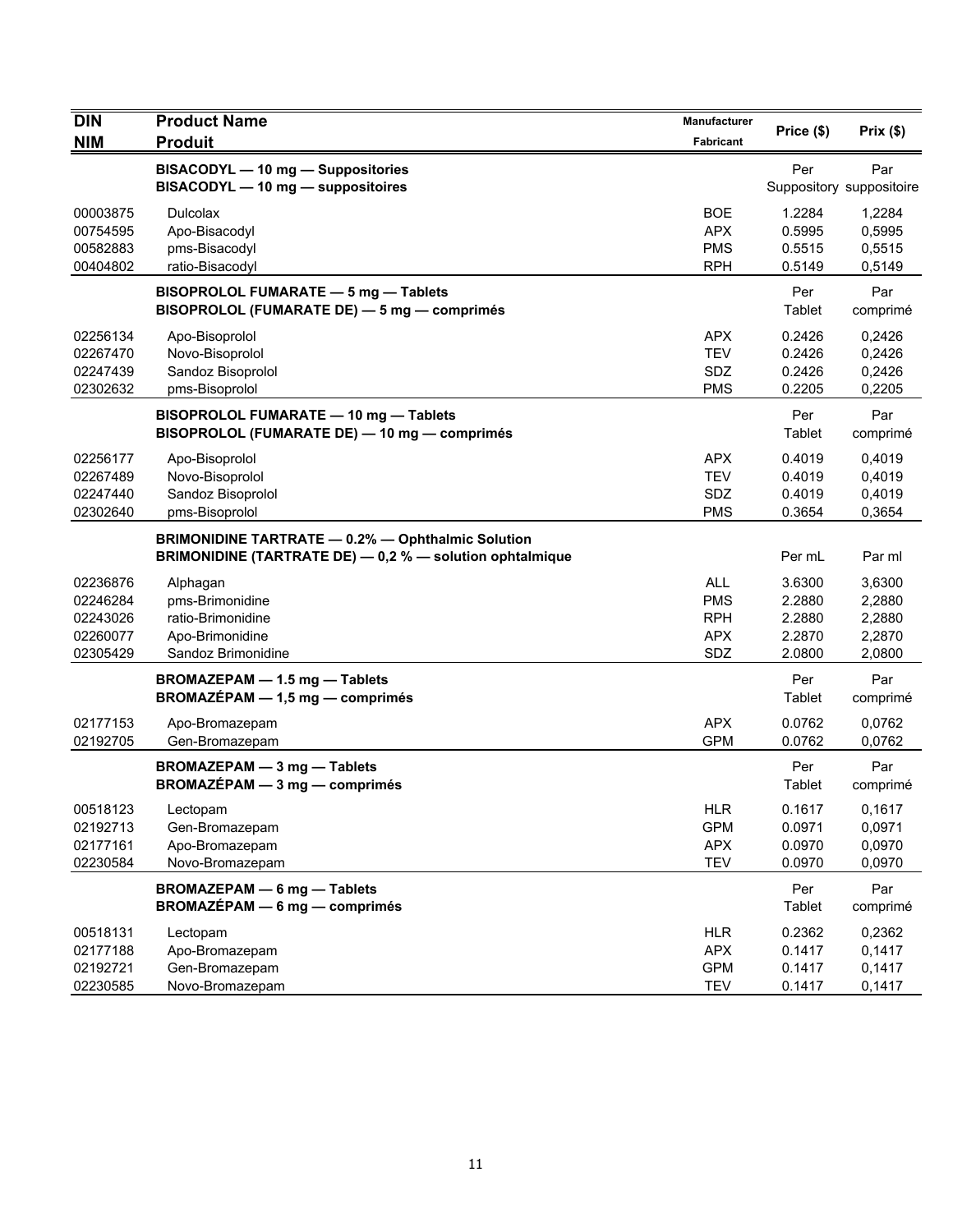| <b>DIN</b>                                   | <b>Product Name</b>                                                                                                                              | <b>Manufacturer</b>                    | Price (\$)                           | Prix(\$)                             |
|----------------------------------------------|--------------------------------------------------------------------------------------------------------------------------------------------------|----------------------------------------|--------------------------------------|--------------------------------------|
| <b>NIM</b>                                   | <b>Produit</b>                                                                                                                                   | Fabricant                              |                                      |                                      |
|                                              | <b>BROMOCRIPTINE MESYLATE - 2.5 mg - Tablets</b><br>BROMOCRIPTINE (MÉSYLATE DE) - 2,5 mg - comprimés                                             |                                        | Per<br>Tablet                        | Par<br>comprimé                      |
| 02238636<br>02231702                         | Dom-Bromocriptine<br>pms-Bromocriptine                                                                                                           | <b>DOM</b><br><b>PMS</b>               | 0.5999<br>0.5999                     | 0,5999<br>0,5999                     |
| 02087324                                     | Apo-Bromocriptine                                                                                                                                | <b>APX</b>                             | 0.5998                               | 0,5998                               |
|                                              | <b>BROMOCRIPTINE MESYLATE - 5 mg - Capsules</b><br><b>BROMOCRIPTINE (MÉSYLATE DE) — 5 mg — capsules</b>                                          |                                        | Per<br>Capsule                       | Par<br>capsule                       |
| 02238637<br>02236949<br>02230454             | Dom-Bromocriptine<br>pms-Bromocriptine<br>Apo-Bromocriptine                                                                                      | <b>DOM</b><br><b>PMS</b><br><b>APX</b> | 1.0683<br>1.0683<br>1.0682           | 1,0683<br>1,0683<br>1,0682           |
|                                              | BUDESONIDE - 120 Dose - 64 mcg - Aqueous Nasal Spray<br>BUDÉSONIDE - 120 doses - 64 mcg - vaporisateur nasal pour<br>solution aqueuse            |                                        | Per<br>Dose                          | Par<br>dose                          |
| 02231923<br>02241003                         | <b>Rhinocort Aqua</b><br>Mylan-Budesonide AQ                                                                                                     | <b>AZC</b><br><b>MYL</b>               | 0.0935<br>0.0843                     | 0,0935<br>0,0843                     |
|                                              | BUPROPION HCI - 100 mg - Sustained Release Tablets<br><b>BUPROPION (CHLORHYDRATE DE) - 100 mg</b><br>- comprimés à libération progressive        |                                        | Per<br>Tablet                        | Par<br>comprimé                      |
| 02285657<br>02275074                         | ratio-Bupropion SR<br>Sandoz Bupropion SR                                                                                                        | <b>RPH</b><br>SDZ                      | 0.4106<br>0.4106                     | 0,4106<br>0,4106                     |
|                                              | <b>BUPROPION HCI - 150 mg - Sustained Release Tablets</b><br><b>BUPROPION (CHLORHYDRATE DE) - 150 mg</b><br>- comprimés à libération progressive |                                        | Per<br>Tablet                        | Par<br>comprimé                      |
| 02237825<br>02285665<br>02260239<br>02275082 | <b>Wellbutrin SR</b><br>ratio-Bupropion SR<br>Novo-Bupropion SR<br>Sandoz Bupropion SR                                                           | BPC<br><b>RPH</b><br><b>TEV</b><br>SDZ | 1.0111<br>0.5544<br>0.5040<br>0.5040 | 1,0111<br>0,5544<br>0,5040<br>0,5040 |
|                                              | <b>BUSPIRONE - 10 mg - Tablets</b><br>BUSPIRONE - 10 mg - comprimés                                                                              |                                        | Per<br>Tablet                        | Par<br>comprimé                      |
| 00603821<br>02230874<br>02207672             | <b>Buspar</b><br>Mylan-Buspirone<br>Nu-Buspirone                                                                                                 | SQU<br><b>MYL</b><br><b>NXP</b>        | 1.1935<br>0.7970<br>0.7970           | 1,1935<br>0,7970<br>0,7970           |
| 02232564<br>02230942                         | Dom-Buspirone<br>pms-Buspirone                                                                                                                   | <b>DOM</b><br><b>PMS</b>               | 0.7174<br>0.7174                     | 0,7174<br>0,7174                     |
| 02237858<br>02211076<br>02231492             | ratio-Buspirone<br>Apo-Buspirone<br>Novo-Buspirone                                                                                               | <b>RPH</b><br><b>APX</b><br><b>TEV</b> | 0.7174<br>0.7173<br>0.7173           | 0,7174<br>0,7173<br>0,7173           |
|                                              | CABERGOLINE - 0.5 mg - Tablets<br>CABERGOLINE - 0.5 mg - comprimés                                                                               |                                        | Per<br>Tablet                        | Par<br>comprimé                      |
| 02242471<br>02301407                         | <b>Dostinex</b><br>Co Cabergoline                                                                                                                | PFI<br>COB                             | 14.3330<br>8.8550                    | 14,3330<br>8,8550                    |
|                                              | CALCITONIN (Salmon Synthetic) - 200 IU - Nasal Spray<br>CALCITONINE DE SAUMON SYNTHÉTIQUE - 200 UI - vaporisateur nasal                          |                                        | Per<br>Spray                         | Par<br>vaporisation                  |
| 02240775                                     | Miacalcin                                                                                                                                        | <b>NVT</b>                             | 2.2963                               | 2,2963                               |
| 02247585<br>02261766                         | Apo-Calcitonin<br>Sandoz Calcitonin                                                                                                              | <b>APX</b><br>SDZ                      | 1.8979<br>1.8979                     | 1,8979<br>1,8979                     |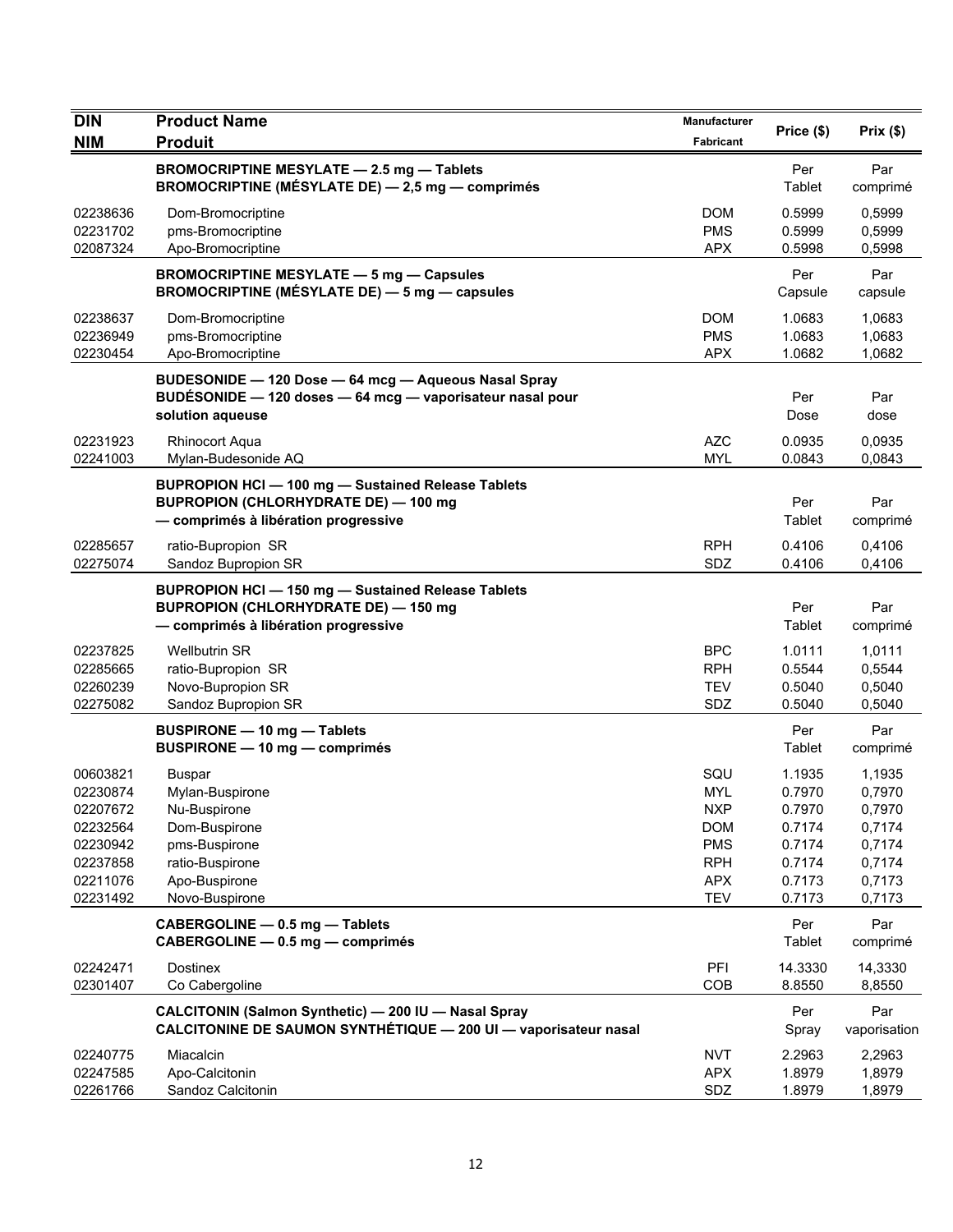| <b>DIN</b>                                                                                   | <b>Product Name</b>                                                                                                                                                 | Manufacturer                                                                                          | Price (\$)                                                                   | Prix(\$)                                                                     |
|----------------------------------------------------------------------------------------------|---------------------------------------------------------------------------------------------------------------------------------------------------------------------|-------------------------------------------------------------------------------------------------------|------------------------------------------------------------------------------|------------------------------------------------------------------------------|
| <b>NIM</b>                                                                                   | <b>Produit</b>                                                                                                                                                      | Fabricant                                                                                             |                                                                              |                                                                              |
|                                                                                              | CALCIUM CARBONATE - Equivalent to 500 mg Elemental Calcium - Tablets<br>CALCIUM (CARBONATE DE) — quantité équivalant à 500 mg de calcium<br>élémentaire - comprimés |                                                                                                       | Per<br>Tablet                                                                | Par<br>comprimé                                                              |
| 00682039<br>80001408                                                                         | Apo-Cal<br>Calcium                                                                                                                                                  | <b>APX</b><br><b>TEV</b>                                                                              | 0.0410<br>0.0319                                                             | 0,0410<br>0,0319                                                             |
|                                                                                              | CAPTOPRIL - 12.5 mg - Tablets<br>CAPTOPRIL - 12,5 mg - comprimés                                                                                                    |                                                                                                       | Per<br>Tablet                                                                | Par<br>comprimé                                                              |
| 00893595<br>02238551<br>02163551<br>01942964<br>01913824<br>02230203<br>00851639             | Apo-Capto<br>Dom-Captopril<br>Mylan-Captopril<br>Novo-Captopril<br>Nu-Capto<br>pms-Captopril<br>ratio-Captopril                                                     | <b>APX</b><br><b>DOM</b><br><b>MYL</b><br><b>TEV</b><br><b>NXP</b><br><b>PMS</b><br><b>RPH</b>        | 0.2332<br>0.2332<br>0.2332<br>0.2332<br>0.2332<br>0.2332<br>0.2332           | 0,2332<br>0,2332<br>0,2332<br>0,2332<br>0,2332<br>0,2332<br>0,2332           |
|                                                                                              | CAPTOPRIL - 25 mg - Tablets<br>CAPTOPRIL - 25 mg - comprimés                                                                                                        |                                                                                                       | Per<br>Tablet                                                                | Par<br>comprimé                                                              |
| 00893609<br>00851833<br>00546283<br>02238552<br>02163578<br>01913832<br>01942972<br>02230204 | Apo-Capto<br>ratio-Captopril<br>Capoten<br>Dom-Captopril<br>Mylan-Captopril<br>Nu-Capto<br>Novo-Captopril<br>pms-Captopril                                          | <b>APX</b><br><b>RPH</b><br>SQU<br><b>DOM</b><br><b>MYL</b><br><b>NXP</b><br><b>TEV</b><br><b>PMS</b> | 0.3300<br>0.3330<br>0.3300<br>0.3300<br>0.3300<br>0.3300<br>0.3300<br>0.3300 | 0,3300<br>0,3330<br>0,3300<br>0,3300<br>0,3300<br>0,3300<br>0,3300<br>0,3300 |
|                                                                                              | CAPTOPRIL - 50 mg - Tablets<br>CAPTOPRIL - 50 mg - comprimés                                                                                                        |                                                                                                       | Per<br>Tablet                                                                | Par<br>comprimé                                                              |
| 00893617<br>00546291<br>02238553<br>02163586<br>01942980<br>01913840<br>02230205<br>00851647 | Apo-Capto<br>Capoten<br>Dom-Captopril<br>Mylan-Captopril<br>Novo-Captopril<br>Nu-Capto<br>pms-Captopril<br>ratio-Captopril                                          | <b>APX</b><br>SQU<br><b>DOM</b><br><b>MYL</b><br><b>TEV</b><br><b>NXP</b><br><b>PMS</b><br><b>RPH</b> | 0.6149<br>0.6149<br>0.6149<br>0.6149<br>0.6149<br>0.6149<br>0.6149<br>0.6149 | 0,6149<br>0,6149<br>0,6149<br>0,6149<br>0,6149<br>0,6149<br>0,6149<br>0,6149 |
|                                                                                              | CAPTOPRIL - 100 mg - Tablets<br>CAPTOPRIL - 100 mg - comprimés                                                                                                      |                                                                                                       | Per<br>Tablet                                                                | Par<br>comprimé                                                              |
| 00893625<br>02238554<br>02163594<br>01942999<br>01913859<br>02230206                         | Apo-Capto<br>Dom-Captopril<br>Mylan-Captopril<br>Novo-Captopril<br>Nu-Capto<br>pms-Captopril                                                                        | <b>APX</b><br><b>DOM</b><br><b>MYL</b><br><b>TEV</b><br><b>NXP</b><br><b>PMS</b>                      | 1.1435<br>1.1435<br>1.1435<br>1.1435<br>1.1435<br>1.1435                     | 1,1435<br>1,1435<br>1,1435<br>1,1435<br>1,1435<br>1,1435                     |
| 00851655<br>00546305                                                                         | ratio-Captopril<br>Capoten                                                                                                                                          | <b>RPH</b><br>SQU                                                                                     | 1.1435<br>1.1434                                                             | 1,1435<br>1,1434                                                             |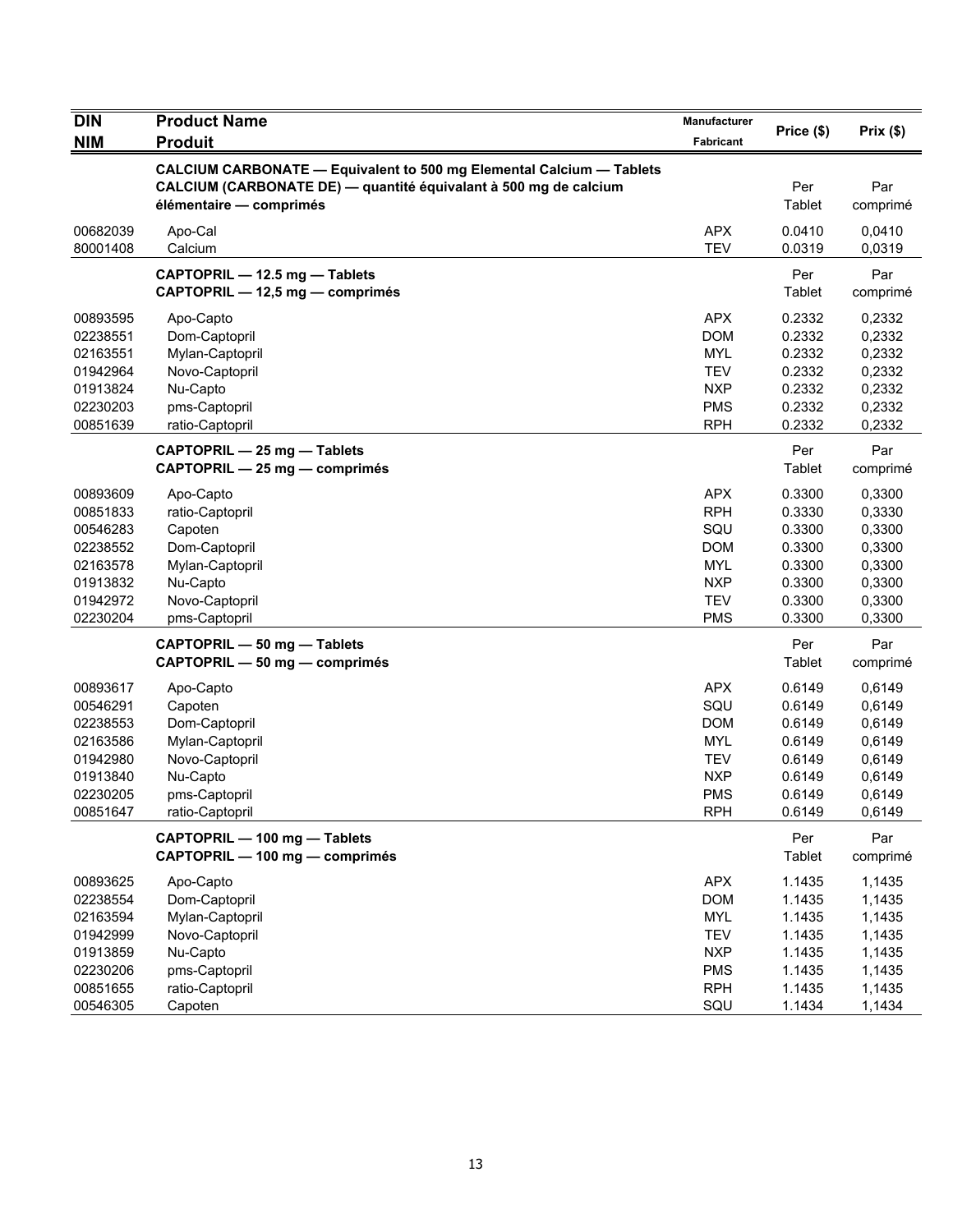| <b>DIN</b><br><b>NIM</b>                                 | <b>Product Name</b><br><b>Produit</b>                                                                                    | Manufacturer<br>Fabricant                                          | Price (\$)                                     | Prix(\$)                                       |
|----------------------------------------------------------|--------------------------------------------------------------------------------------------------------------------------|--------------------------------------------------------------------|------------------------------------------------|------------------------------------------------|
|                                                          | <b>CARBAMAZEPINE - 100 mg - Chewable Tablets</b><br>CARBAMAZÉPINE - 100 mg - comprimés masticables                       |                                                                    | Per<br>Tablet                                  | Par<br>comprimé                                |
| 00369810<br>02244403<br>02231542<br>02261855             | Tegretol<br>Taro-Carbamazepine<br>pms-Carbamazepine<br>Sandoz Carbamazepine                                              | <b>NVT</b><br><b>TAR</b><br><b>PMS</b><br>SDZ                      | 0.1670<br>0.0942<br>0.0847<br>0.0847           | 0,1670<br>0,0942<br>0,0847<br>0,0847           |
|                                                          | CARBAMAZEPINE - 200 mg - Chewable Tablets<br>CARBAMAZÉPINE - 200 mg - comprimés masticables                              |                                                                    | Per<br>Tablet                                  | Par<br>comprimé                                |
| 00665088<br>02244404<br>02231540<br>02261863             | Tegretol<br>Taro-Carbamazepine<br>pms-Carbamazepine<br>Sandoz Carbamazepine                                              | <b>NVT</b><br>TAR.<br><b>PMS</b><br>SDZ                            | 0.3295<br>0.1858<br>0.1672<br>0.1672           | 0,3295<br>0,1858<br>0,1672<br>0,1672           |
|                                                          | <b>CARBAMAZEPINE - 200 mg - Sustained Release Tablets</b><br>CARBAMAZÉPINE - 200 mg - comprimés à libération progressive |                                                                    | Per<br>Tablet                                  | Par<br>comprimé                                |
| 00773611<br>02231543<br>02241882<br>02261839             | Tegretol CR/Tégrétol CR<br>pms-Carbamazepine CR<br>Mylan-Carbamazepine CR<br>Sandoz Carbamazepine CR                     | <b>NVT</b><br><b>PMS</b><br><b>MYL</b><br><b>SDZ</b>               | 0.4090<br>0.2472<br>0.2075<br>0.2075           | 0,4090<br>0,2472<br>0,2075<br>0,2075           |
|                                                          | <b>CARBAMAZEPINE - 400 mg - Sustained Release Tablets</b><br>CARBAMAZÉPINE - 400 mg - comprimés à libération progressive |                                                                    | Per<br>Tablet                                  | Par<br>comprimé                                |
| 00755583<br>02231544<br>02241883<br>02261847             | <b>Tegretol CR</b><br>pms-Carbamazepine CR<br>Mylan-Carbamazepine CR<br>Sandoz Carbamazepine CR                          | <b>NVT</b><br><b>PMS</b><br><b>MYL</b><br><b>SDZ</b>               | 0.8179<br>0.4944<br>0.4152<br>0.4152           | 0,8179<br>0,4944<br>0,4152<br>0,4152           |
|                                                          | CARBAMAZEPINE - 200 mg - Tablets<br>CARBAMAZÉPINE - 200 mg - comprimés                                                   |                                                                    | Per<br>Tablet                                  | Par<br>comprimé                                |
| 00010405<br>00504742<br>02042568<br>00402699<br>00782718 | Tegretol<br>Mazepine<br>Nu-Carbamazepine<br>Apo-Carbamazepine<br>Novo-Carbamaz                                           | <b>NVT</b><br><b>VAL</b><br><b>NXP</b><br><b>APX</b><br><b>TEV</b> | 0.4057<br>0.1372<br>0.0961<br>0.0875<br>0.0875 | 0,4057<br>0,1372<br>0,0961<br>0,0875<br>0,0875 |
|                                                          | CARVEDILOL - 3.125 mg - Tablets<br>CARVEDILOL - 3,125 mg - comprimés                                                     |                                                                    | Per<br><b>Tablet</b>                           | Par<br>comprimé                                |
| 02268027<br>02247933<br>02245914<br>02252309<br>02347512 | Ran-Carvedilol<br>Apo-Carvedilol<br>pms-Carvedilol<br>ratio-Carvedilol<br>Mylan-Carvedilol                               | <b>RAN</b><br><b>APX</b><br><b>PMS</b><br><b>RPH</b><br><b>MYL</b> | 0.9682<br>0.8801<br>0.8801<br>0.8801<br>0.8001 | 0,9682<br>0,8801<br>0,8801<br>0,8801<br>0.8001 |
|                                                          | CARVEDILOL - 6.25 mg - Tablets<br>CARVEDILOL - 6,25 mg - comprimés                                                       |                                                                    | Per<br>Tablet                                  | Par<br>comprimé                                |
| 02268035<br>02247934<br>02245915<br>02252317<br>02347520 | Ran-Carvedilol<br>Apo-Carvedilol<br>pms-Carvedilol<br>ratio-Carvedilol<br>Mylan-Carvedilol                               | <b>RAN</b><br><b>APX</b><br><b>PMS</b><br><b>RPH</b><br>MYL        | 0.9682<br>0.8801<br>0.8801<br>0.8801<br>0.8001 | 0,9682<br>0,8801<br>0,8801<br>0,8801<br>0.8001 |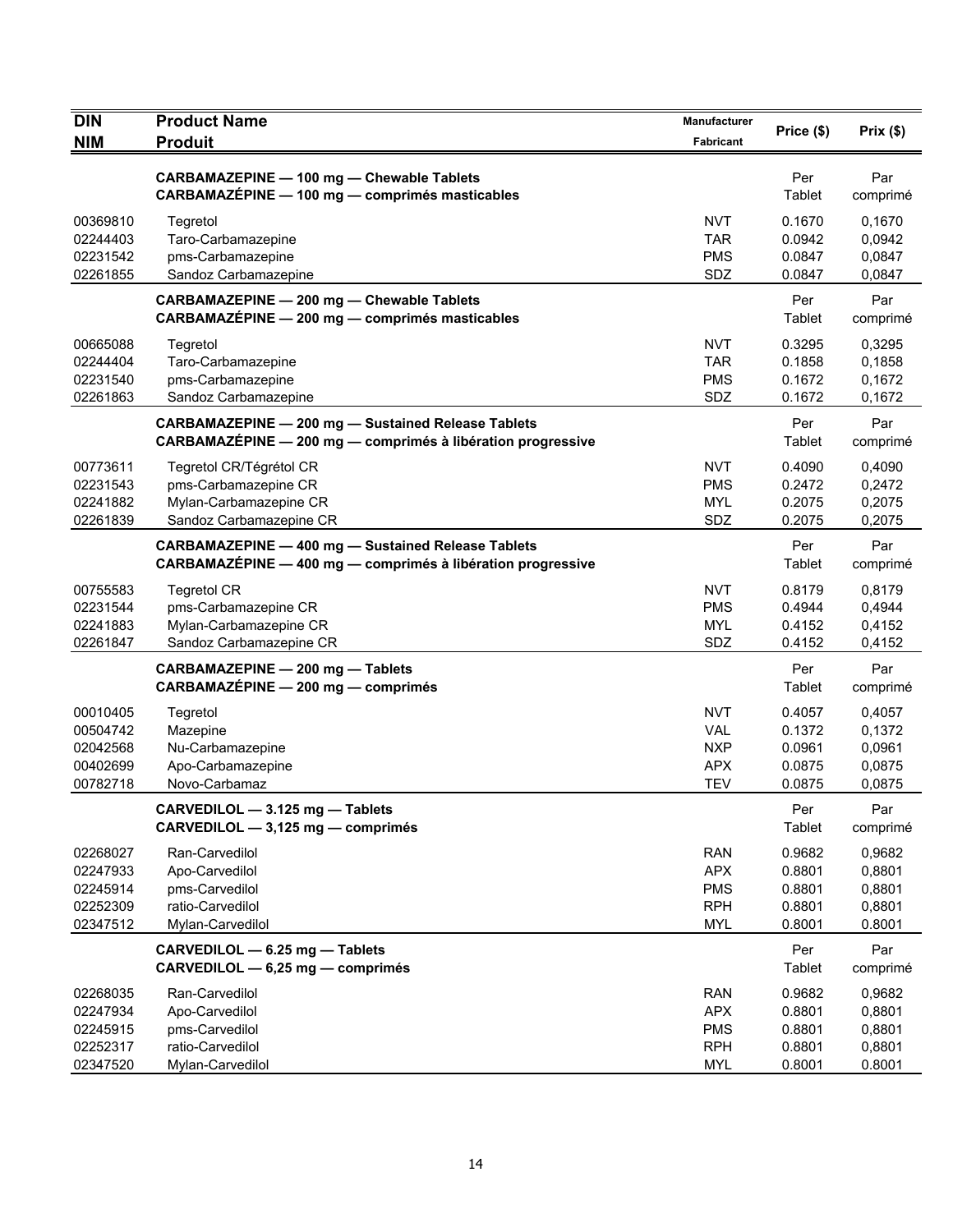| <b>DIN</b>           | <b>Product Name</b>                                                          | Manufacturer             | Price (\$)       | Prix(\$)         |
|----------------------|------------------------------------------------------------------------------|--------------------------|------------------|------------------|
| <b>NIM</b>           | <b>Produit</b>                                                               | Fabricant                |                  |                  |
|                      | CARVEDILOL - 12.5 mg - Tablets<br>CARVEDILOL - 12,5 mg - comprimés           |                          | Per<br>Tablet    | Par              |
|                      |                                                                              |                          |                  | comprimé         |
| 02268043             | Ran-Carvedilol                                                               | <b>RAN</b>               | 0.9682           | 0,9682           |
| 02247935             | Apo-Carvedilol                                                               | <b>APX</b>               | 0.8801           | 0,8801           |
| 02245916<br>02252325 | pms-Carvedilol<br>ratio-Carvedilol                                           | <b>PMS</b><br><b>RPH</b> | 0.8801<br>0.8801 | 0,8801<br>0,8801 |
| 02347555             | Mylan-Carvedilol                                                             | <b>MYL</b>               | 0.8001           | 0.8001           |
|                      | CARVEDILOL - 25 mg - Tablets<br>CARVEDILOL - 25 mg - comprimés               |                          | Per<br>Tablet    | Par<br>comprimé  |
| 02268051             | Ran-Carvedilol                                                               | <b>RAN</b>               | 0.9682           | 0,9682           |
| 02247936             | Apo-Carvedilol                                                               | <b>APX</b>               | 0.8801           | 0,8801           |
| 02245917             | pms-Carvedilol                                                               | <b>PMS</b>               | 0.8801           | 0,8801           |
| 02252333             | ratio-Carvedilol                                                             | <b>RPH</b>               | 0.8801           | 0,8801           |
| 02347571             | Mylan-Carvedilol                                                             | <b>MYL</b>               | 0.8001           | 0.8001           |
|                      | CEFAZOLIN - 1 g - Powder for Injection                                       |                          | Per              | Par              |
|                      | CEFAZOLIN - 1 g - poudre injectable                                          |                          | Vial             | ampoule          |
| 02108127             | Cefazolin for Injection                                                      | <b>TEV</b>               | 6.3000           | 6,3000           |
| 02297205             | Cefazolin for Injection                                                      | <b>APX</b>               | 6.0000           | 6,0000           |
| 02308959             | Cefazolin for Injection                                                      | SDZ                      | 6.0000           | 6,0000           |
|                      | CEFPROZIL - 125 mg/5 mL - Suspension<br>CEFPROZIL - 125 mg/5 mL - suspension |                          | Per mL           | Par ml           |
| 02163675             | Cefzil                                                                       | SQU                      | 0.1863           | 0,1863           |
| 02293943             | Apo-Cefprozil                                                                | <b>APX</b>               | 0.1107           | 0,1107           |
| 02303426             | Sandoz Cefprozil                                                             | SDZ                      | 0.1107           | 0,1107           |
| 02329204             | Ran-Cefprozil                                                                | <b>RAN</b>               | 0.1006           | 0,1006           |
|                      | CEFPROZIL - 250 mg/5 mL - Suspension<br>CEFPROZIL - 250 mg/5 mL - suspension |                          | Per mL           | Par ml           |
| 02163683             | Cefzil                                                                       | SQU                      | 0.3725           | 0,3725           |
| 02293951             | Apo-Cefprozil                                                                | <b>APX</b>               | 0.2213           | 0,2213           |
| 02293579             | Ran-Cefprozil                                                                | <b>RAN</b>               | 0.2213           | 0,2213           |
| 02303434             | Sandoz Cefprozil                                                             | SDZ                      | 0.2213           | 0,2213           |
|                      | CEFPROZIL - 250 mg - Tablets<br>CEFPROZIL - 250 mg - comprimés               |                          | Per<br>Tablet    | Par<br>comprimé  |
| 02163659             | Cefzil                                                                       | SQU                      | 1.9060           | 1,9060           |
| 02292998             | Apo-Cefprozil                                                                | <b>APX</b>               | 1.1329           | 1,1329           |
| 02293528             | Ran-Cefprozil                                                                | <b>RAN</b>               | 1.1329           | 1,1329           |
| 02302179             | Sandoz Cefprozil                                                             | SDZ                      | 1.1329           | 1,1329           |
|                      | CEFPROZIL - 500 mg - Tablets<br>CEFPROZIL - 500 mg - comprimés               |                          | Per<br>Tablet    | Par<br>comprimé  |
| 02163667             | Cefzil                                                                       | SQU                      | 3.7372           | 3,7372           |
| 02293005             | Apo-Cefprozil                                                                | <b>APX</b>               | 2.2214           | 2,2214           |
| 02293536             | Ran-Cefprozil                                                                | <b>RAN</b>               | 2.2214           | 2,2214           |
| 02302187             | Sandoz Cefprozil                                                             | SDZ                      | 2.2214           | 2,2214           |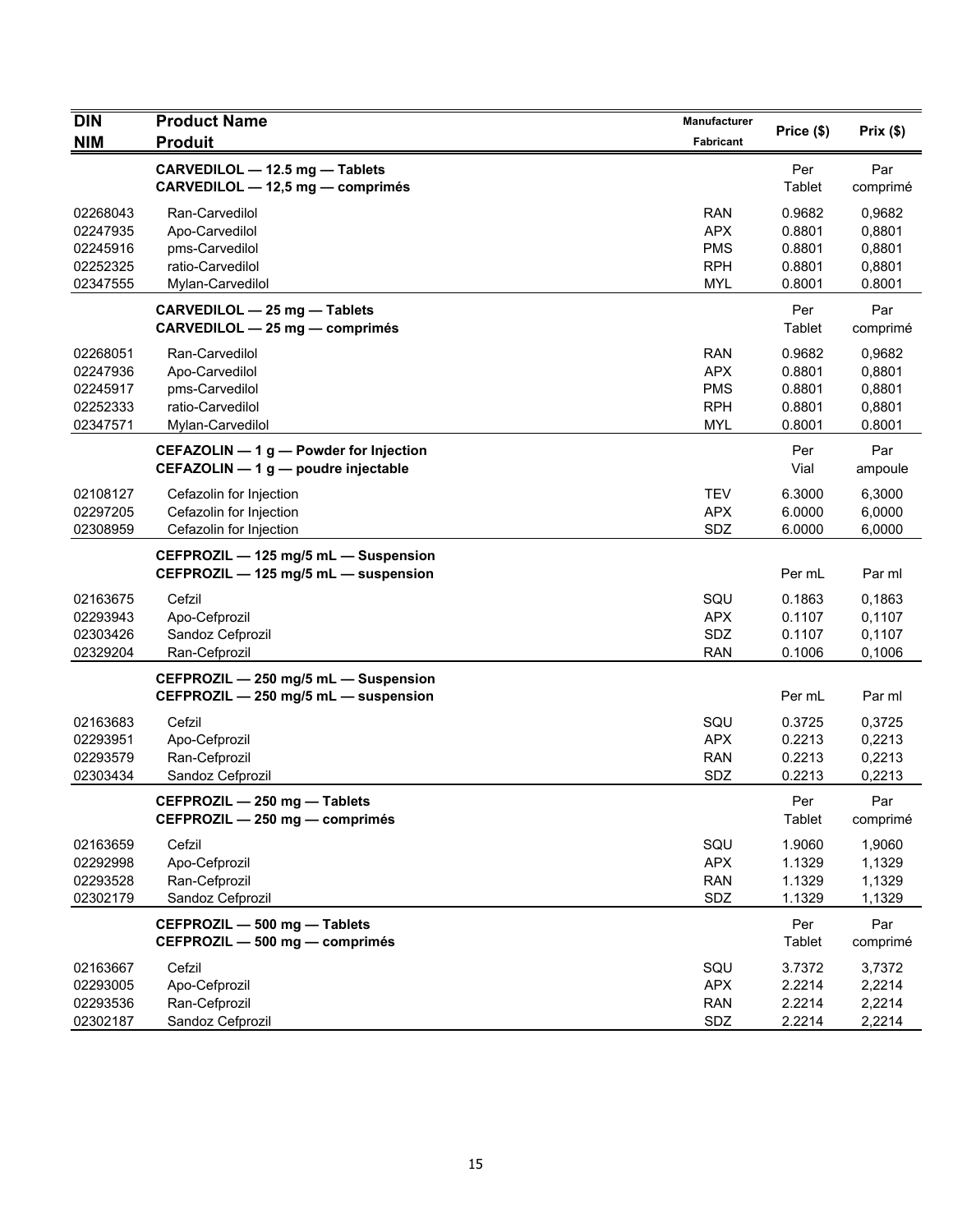| <b>DIN</b>                                               | <b>Product Name</b>                                                                                                                               | Manufacturer                                                       | Price (\$)                                     | Prix(\$)                                       |
|----------------------------------------------------------|---------------------------------------------------------------------------------------------------------------------------------------------------|--------------------------------------------------------------------|------------------------------------------------|------------------------------------------------|
| <b>NIM</b>                                               | <b>Produit</b>                                                                                                                                    | <b>Fabricant</b>                                                   |                                                |                                                |
|                                                          | CEFTRIAXONE - 1 g - Injection<br>CEFTRIAXONE - 1 g - injection                                                                                    |                                                                    | Per mL                                         | Par ml                                         |
| 00657417<br>02292874<br>02292270                         | Rocephin<br>Ceftriaxone<br>Sandoz Ceftriaxone                                                                                                     | <b>HLR</b><br><b>APX</b><br>SDZ                                    | 47.3080<br>23.8000<br>23.8000                  | 47,3080<br>23,8000<br>23,8000                  |
|                                                          | CEFTRIAXONE - 2 g - Injection<br>CEFTRIAXONE - 2 g - injection                                                                                    |                                                                    | Per mL                                         | Par ml                                         |
| 00657409<br>02292882<br>02292289                         | Rocephin<br>Ceftriaxone<br>Sandoz Ceftriaxone                                                                                                     | <b>HLR</b><br><b>APX</b><br>SDZ                                    | 72.4369<br>46.9000<br>46.9000                  | 72,4369<br>46,9000<br>46,9000                  |
|                                                          | CEPHALEXIN - 250 mg - Tablets<br>CEPHALEXINE - 250 mg - comprimés                                                                                 |                                                                    | Per<br>Tablet                                  | Par<br>comprimé                                |
| 00403628<br>00865877<br>00768723<br>00583413<br>02177781 | Keflex<br>Nu-Cephalex<br>Apo-Cephalex<br>Novo-Lexin<br>pms-Cephalexin                                                                             | MMT<br><b>NXP</b><br><b>APX</b><br><b>TEV</b><br><b>PMS</b>        | 0.3516<br>0.2475<br>0.2250<br>0.2250<br>0.2250 | 0,3516<br>0,2475<br>0,2250<br>0,2250<br>0,2250 |
|                                                          | CEPHALEXIN - 500 mg - Tablets<br>CÉPHALEXINE - 500 mg - comprimés                                                                                 |                                                                    | Per<br>Tablet                                  | Par<br>comprimé                                |
| 00244392<br>00865885<br>00768715<br>00583421             | Keflex<br>Nu-Cephalex<br>Apo-Cephalex<br>Novo-Lexin                                                                                               | <b>MMT</b><br><b>NXP</b><br><b>APX</b><br><b>TEV</b>               | 0.7050<br>0.4950<br>0.4500<br>0.4500           | 0,7050<br>0,4950<br>0,4500<br>0,4500           |
|                                                          | CHOLESTYRAMINE RESIN (ANHYDROUS) - 4 g/Dose - Oral Powder<br>CHOLESTYRAMINE (RÉSINE ANHYDRE DE) - 4 g/dose - poudre orale                         |                                                                    | Per<br>Dose                                    | Par<br>dose                                    |
| 00890960<br>02210320                                     | pms-Cholestyramine Light-Pouch/pms-Cholestyramine léger, en sachet<br>pms-Cholestyramine Regular Pouch/pms-Cholestyramine ordinaire,<br>en sachet | <b>PMS</b><br><b>PMS</b>                                           | 1.5068<br>1.5068                               | 1,5068<br>1,5068                               |
|                                                          | CILAZAPRIL MONOHYDRATE - 1 mg - Tablets<br>CILAZAPRIL MONOHYDRATE DE - 1 mg - comprimés                                                           |                                                                    | Per<br>Tablet                                  | Par<br>comprimé                                |
| 01911465<br>02283778<br>02280442<br>02291134<br>02266350 | Inhibace<br>Mylan-Cilazapril<br>pms-Cilazapril<br>Apo-Cilazapril<br>Novo-Cilazapril                                                               | <b>HLR</b><br><b>MYL</b><br><b>PMS</b><br><b>APX</b><br><b>TEV</b> | 0.7054<br>0.4543<br>0.4089<br>0.3717<br>0.3717 | 0,7054<br>0,4543<br>0,4089<br>0,3717<br>0,3717 |
|                                                          | CILAZAPRIL MONOHYDRATE - 2.5 mg - Tablets<br>CILAZAPRIL MONOHYDRATE DE - 2,5 mg - comprimés                                                       |                                                                    | Per<br>Tablet                                  | Par<br>comprimé                                |
| 01911473<br>02283786<br>02280450<br>02291142<br>02285215 | Inhibace<br>Mylan-Cilazapril<br>pms-Cilazapril<br>Apo-Cilazapril<br>Co Cilazapril                                                                 | <b>HLR</b><br><b>MYL</b><br><b>PMS</b><br><b>APX</b><br>COB        | 0.7997<br>0.5236<br>0.4713<br>0.4284<br>0.4284 | 0,7997<br>0,5236<br>0,4713<br>0,4284<br>0,4284 |
| 02266369                                                 | Novo-Cilazapril                                                                                                                                   | <b>TEV</b>                                                         | 0.4284                                         | 0,4284                                         |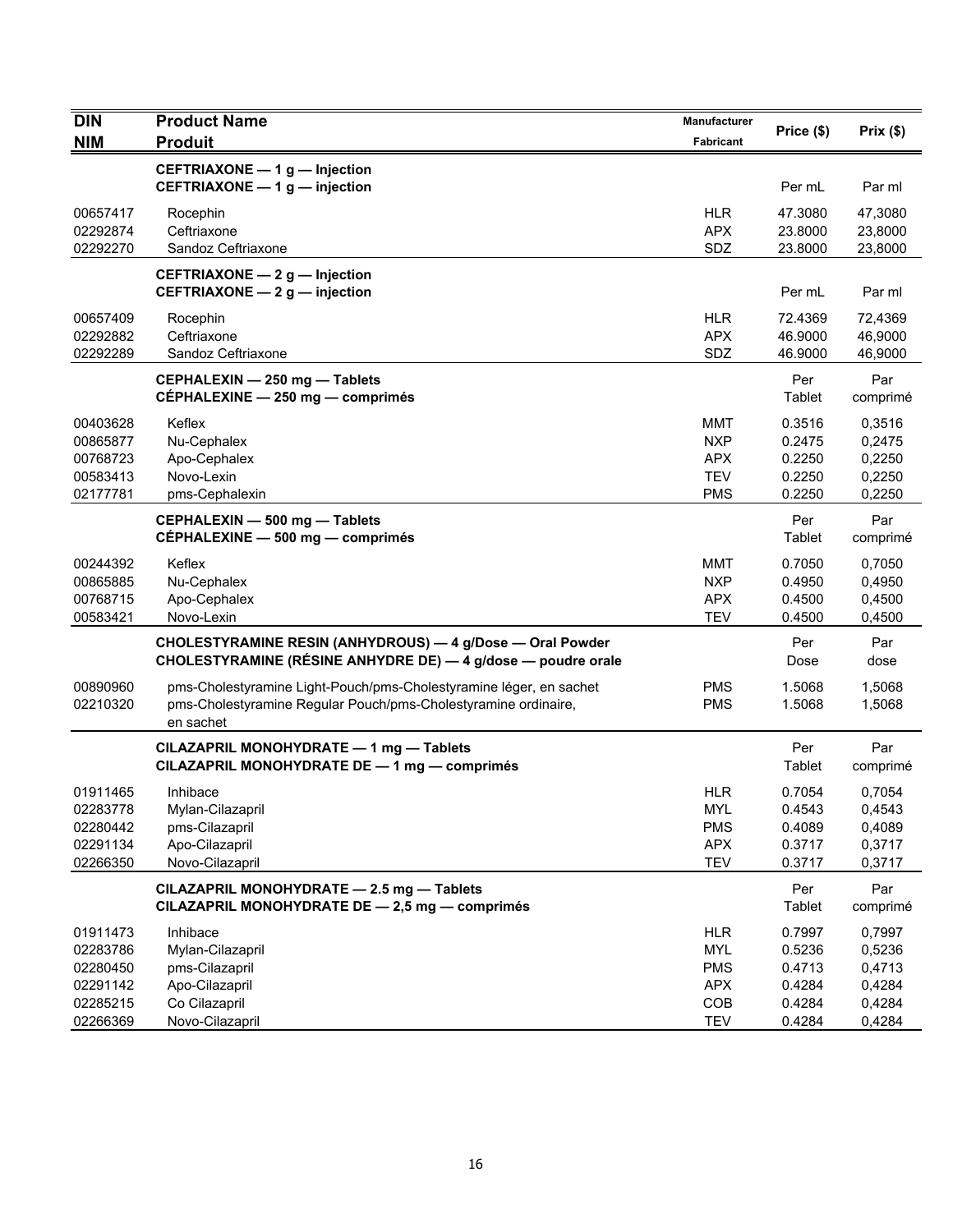| <b>DIN</b>                                                           | <b>Product Name</b>                                                                            | Manufacturer                                                                     | Price (\$)                                               | Prix(\$)                                                 |
|----------------------------------------------------------------------|------------------------------------------------------------------------------------------------|----------------------------------------------------------------------------------|----------------------------------------------------------|----------------------------------------------------------|
| <b>NIM</b>                                                           | <b>Produit</b>                                                                                 | Fabricant                                                                        |                                                          |                                                          |
|                                                                      | CILAZAPRIL MONOHYDRATE - 5 mg - Tablets<br>CILAZAPRIL MONOHYDRATE DE - 5 mg - comprimés        |                                                                                  | Per<br>Tablet                                            | Par<br>comprimé                                          |
| 01911481<br>02283794<br>02280469<br>02291150<br>02285223             | Inhibace<br>Mylan-Cilazapril<br>pms-Cilazapril<br>Apo-Cilazapril<br>Co Cilazapril              | <b>HLR</b><br><b>MYL</b><br><b>PMS</b><br><b>APX</b><br>COB                      | 0.9290<br>0.6083<br>0.5475<br>0.4977<br>0.4977           | 0,9290<br>0,6083<br>0,5475<br>0,4977<br>0,4977           |
| 02266377                                                             | Novo-Cilazapril                                                                                | <b>TEV</b>                                                                       | 0.4977                                                   | 0,4977                                                   |
|                                                                      | CIMETIDINE - 300 mg - Tablets<br>CIMÉTIDINE - 300 mg - comprimés                               |                                                                                  | Per<br>Tablet                                            | Par<br>comprimé                                          |
| 01916815<br>02229718<br>00487872<br>02227444<br>00582417<br>00865818 | Tagamet<br>pms-Cimetidine<br>Apo-Cimetidine<br>Mylan-Cimetidine<br>Novo-Cimetidine<br>Nu-Cimet | <b>GSK</b><br><b>PMS</b><br><b>APX</b><br><b>MYL</b><br><b>TEV</b><br><b>NXP</b> | 0.3689<br>0.0948<br>0.0946<br>0.0946<br>0.0946<br>0.0946 | 0,3689<br>0,0948<br>0,0946<br>0,0946<br>0,0946<br>0,0946 |
|                                                                      | CIMETIDINE - 400 mg - Tablets<br>CIMÉTIDINE - 400 mg - comprimés                               |                                                                                  | Per<br>Tablet                                            | Par<br>comprimé                                          |
| 01916785<br>00600059<br>02227452<br>00603678<br>00865826<br>02229719 | Tagamet<br>Apo-Cimetidine<br>Mylan-Cimetidine<br>Novo-Cimetidine<br>Nu-Cimet<br>pms-Cimetidine | <b>GSK</b><br><b>APX</b><br><b>MYL</b><br><b>TEV</b><br><b>NXP</b><br><b>PMS</b> | 0.6035<br>0.1485<br>0.1485<br>0.1485<br>0.1485<br>0.1485 | 0,6035<br>0,1485<br>0,1485<br>0,1485<br>0,1485<br>0,1485 |
|                                                                      | CIMETIDINE - 600 mg - Tablets<br>CIMÉTIDINE - 600 mg - comprimés                               |                                                                                  | Per<br>Tablet                                            | Par<br>comprimé                                          |
| 00600067<br>02227460<br>00603686<br>00865834                         | Apo-Cimetidine<br>Mylan-Cimetidine<br>Novo-Cimetidine<br>Nu-Cimet                              | <b>APX</b><br><b>MYL</b><br><b>TEV</b><br><b>NXP</b>                             | 0.1892<br>0.1892<br>0.1892<br>0.1892                     | 0,1892<br>0,1892<br>0,1892<br>0,1892                     |
|                                                                      | CIMETIDINE - 800 mg - Tablets<br>CIMÉTIDINE - 800 mg - comprimés                               |                                                                                  | Per<br>Tablet                                            | Par<br>comprimé                                          |
| 00749494<br>02227479<br>00663727<br>02229721                         | Apo-Cimetidine<br>Mylan-Cimetidine<br>Novo-Cimetidine<br>pms-Cimetidine                        | <b>APX</b><br><b>MYL</b><br><b>TEV</b><br><b>PMS</b>                             | 0.2783<br>0.2783<br>0.2783<br>0.2783                     | 0,2783<br>0,2783<br>0,2783<br>0,2783                     |
|                                                                      | CIPROFLOXACIN - 0.3% - Ophthalmic Solution<br>CIPROFLOXACINE - 0,3 % - solution ophtalmique    |                                                                                  | Per<br>mL                                                | Par<br>ml                                                |
| 01945270<br>02263130<br>02253933                                     | Ciloxan<br>Apo-Ciproflox<br>pms-Ciprofloxacin                                                  | <b>ALC</b><br><b>APX</b><br><b>PMS</b>                                           | 2.2814<br>1.2408<br>1.2408                               | 2,2814<br>1,2408<br>1,2408                               |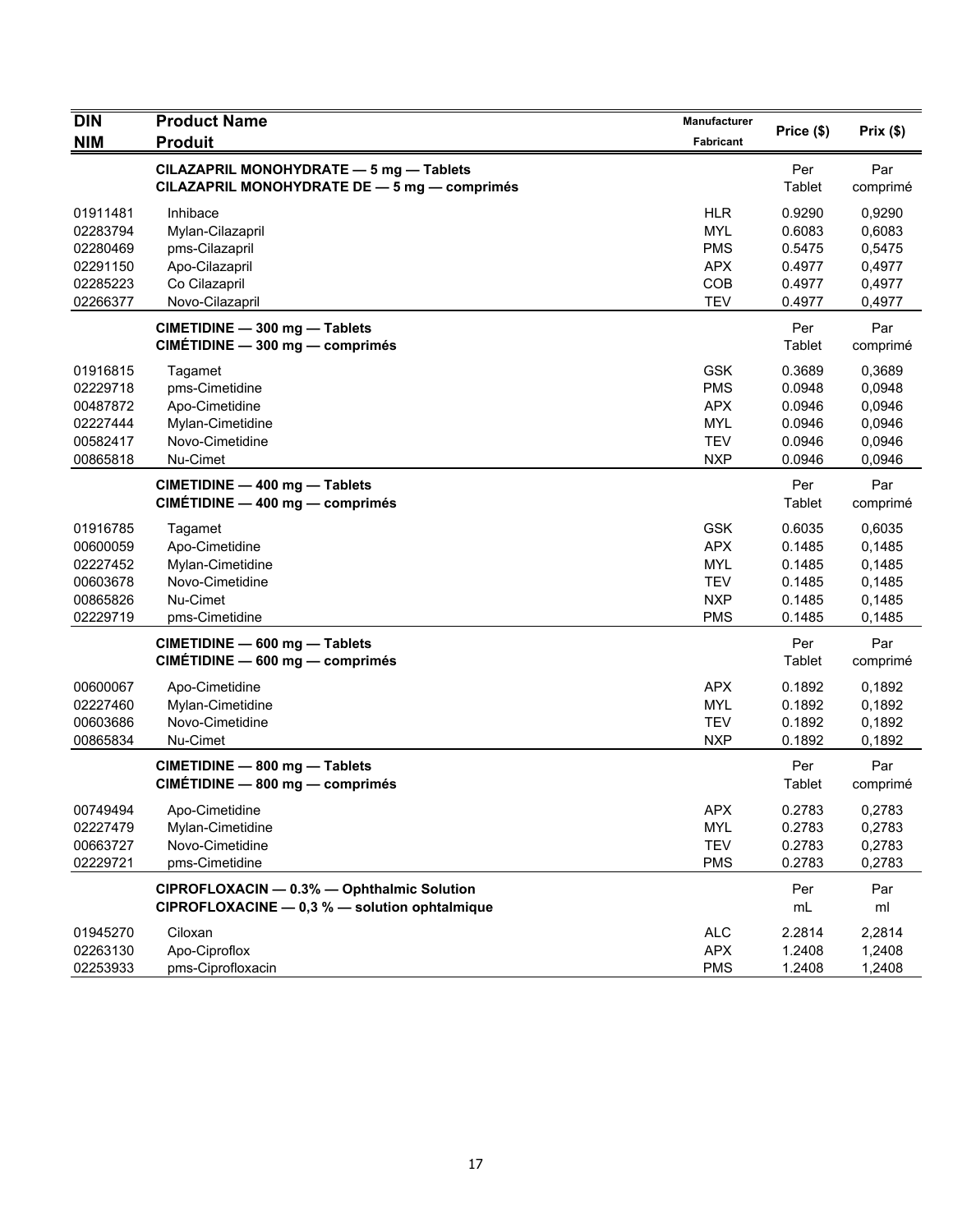| <b>DIN</b> | <b>Product Name</b>                                                     | <b>Manufacturer</b> |               | Prix(\$)        |
|------------|-------------------------------------------------------------------------|---------------------|---------------|-----------------|
| <b>NIM</b> | <b>Produit</b>                                                          | Fabricant           | Price (\$)    |                 |
|            | CIPROFLOXACIN - 250 mg - Tablets<br>CIPROFLOXACINE - 250 mg - comprimés |                     | Per<br>Tablet | Par<br>comprimé |
| 02155958   | Cipro                                                                   | <b>BAY</b>          | 2.7217        | 2,7217          |
| 02247339   | Co Ciprofloxacin                                                        | COB                 | 1.5392        | 1,5392          |
| 02245647   | Mylan-Ciprofloxacin                                                     | <b>MYL</b>          | 1.5392        | 1,5392          |
| 02248437   | pms-Ciprofloxacin                                                       | <b>PMS</b>          | 1.5392        | 1,5392          |
| 02266962   | Taro-Ciprofloxacin                                                      | <b>TAR</b>          | 1.5392        | 1,5392          |
| 02229521   | Apo-Ciproflox                                                           | <b>APX</b>          | 1.5391        | 1,5391          |
| 02246825   | ratio-Ciprofloxacin                                                     | <b>RPH</b>          | 1.5391        | 1,5391          |
| 02161737   | Novo-Ciprofloxacin                                                      | <b>TEV</b>          | 1.3992        | 1,3992          |
| 02303728   | Ran-Ciproflox                                                           | <b>RAN</b>          | 1.3992        | 1,3992          |
| 02248756   | Sandoz Ciprofloxacin                                                    | SDZ                 | 1.3992        | 1,3992          |
|            | CIPROFLOXACIN - 500 mg - Tablets<br>CIPROFLOXACINE - 500 mg - comprimés |                     | Per<br>Tablet | Par<br>comprimé |
| 02155966   | Cipro                                                                   | <b>BAY</b>          | 3.0707        | 3,0707          |
| 02266970   | Taro-Ciprofloxacin                                                      | <b>TAR</b>          | 1.7366        | 1,7366          |
| 02229522   | Apo-Ciproflox                                                           | <b>APX</b>          | 1.7365        | 1,7365          |
| 02247340   | Co Ciprofloxacin                                                        | COB                 | 1.7365        | 1,7365          |
| 02245648   | Mylan-Ciprofloxacin                                                     | <b>MYL</b>          | 1.7365        | 1,7365          |
| 02248438   | pms-Ciprofloxacin                                                       | <b>PMS</b>          | 1.7365        | 1,7365          |
| 02246826   | ratio-Ciprofloxacin                                                     | <b>RPH</b>          | 1.7365        | 1,7365          |
| 02161745   | Novo-Ciprofloxacin                                                      | <b>TEV</b>          | 1.5786        | 1,5786          |
| 02303736   | Ran-Ciproflox                                                           | <b>RAN</b>          | 1.5786        | 1,5786          |
| 02248757   | Sandoz Ciprofloxacin                                                    | SDZ                 | 1.5786        | 1,5786          |
|            |                                                                         |                     |               |                 |
|            | CIPROFLOXACIN - 750 mg - Tablets<br>CIPROFLOXACINE - 750 mg - comprimés |                     | Per<br>Tablet | Par<br>comprimé |
| 02155974   | Cipro                                                                   | BAY                 | 5.4068        | 5,4068          |
| 02247341   | Co Ciprofloxacin                                                        | COB                 | 3.2752        | 3,2752          |
| 02245649   | Mylan-Ciprofloxacin                                                     | <b>MYL</b>          | 3.2752        | 3,2752          |
| 02248439   | pms-Ciprofloxacin                                                       | <b>PMS</b>          | 3.2752        | 3,2752          |
| 02229523   | Apo-Ciproflox                                                           | <b>APX</b>          | 3.2751        | 3,2751          |
| 02246827   | ratio-Ciprofloxacin                                                     | <b>RPH</b>          | 3.2751        | 3,2751          |
| 02161753   | Novo-Ciprofloxacin                                                      | <b>TEV</b>          | 2.9774        | 2,9774          |
| 02303744   | Ran-Ciproflox                                                           | <b>RAN</b>          | 2.9774        | 2,9774          |
| 02248758   | Sandoz Ciprofloxacin                                                    | SDZ                 | 2.9774        | 2,9774          |
|            | CITALOPRAM - 20 mg - Tablets                                            |                     | Per           | Par             |
|            | CITALOPRAM - 20 mg - comprimés                                          |                     | Tablet        | comprimé        |
| 02239607   | Celexa                                                                  | <b>LUD</b>          | 1.4649        | 1,4649          |
| 02248050   | Co Citalopram                                                           | COB                 | 0.9625        | 0,9625          |
| 02246594   | Mylan-Citalopram                                                        | <b>MYL</b>          | 0.9625        | 0,9625          |
| 02252112   | ratio-Citalopram                                                        | <b>RPH</b>          | 0.9625        | 0,9625          |
| 02306239   | Citalopram-Odan                                                         | <b>ODN</b>          | 0.8750        | 0,8750          |
| 02285622   | Ran-Citalopram                                                          | <b>RAN</b>          | 0.8750        | 0,8750          |
| 02246056   | Apo-Citalopram                                                          | <b>APX</b>          | 0.8250        | 0,8250          |
| 02313405   | Jamp-Citalopram                                                         | <b>JPC</b>          | 0.8250        | 0,8250          |
| 02304686   | Mint-Citalopram                                                         | <b>MPH</b>          | 0.8250        | 0,8250          |
| 02293218   | Novo-Citalopram                                                         | <b>TEV</b>          | 0.8250        | 0,8250          |
| 02248010   | pms-Citalopram                                                          | <b>PMS</b>          | 0.8250        | 0,8250          |
| 02248170   | Sandoz Citalopram                                                       | SDZ                 | 0.8250        | 0,8250          |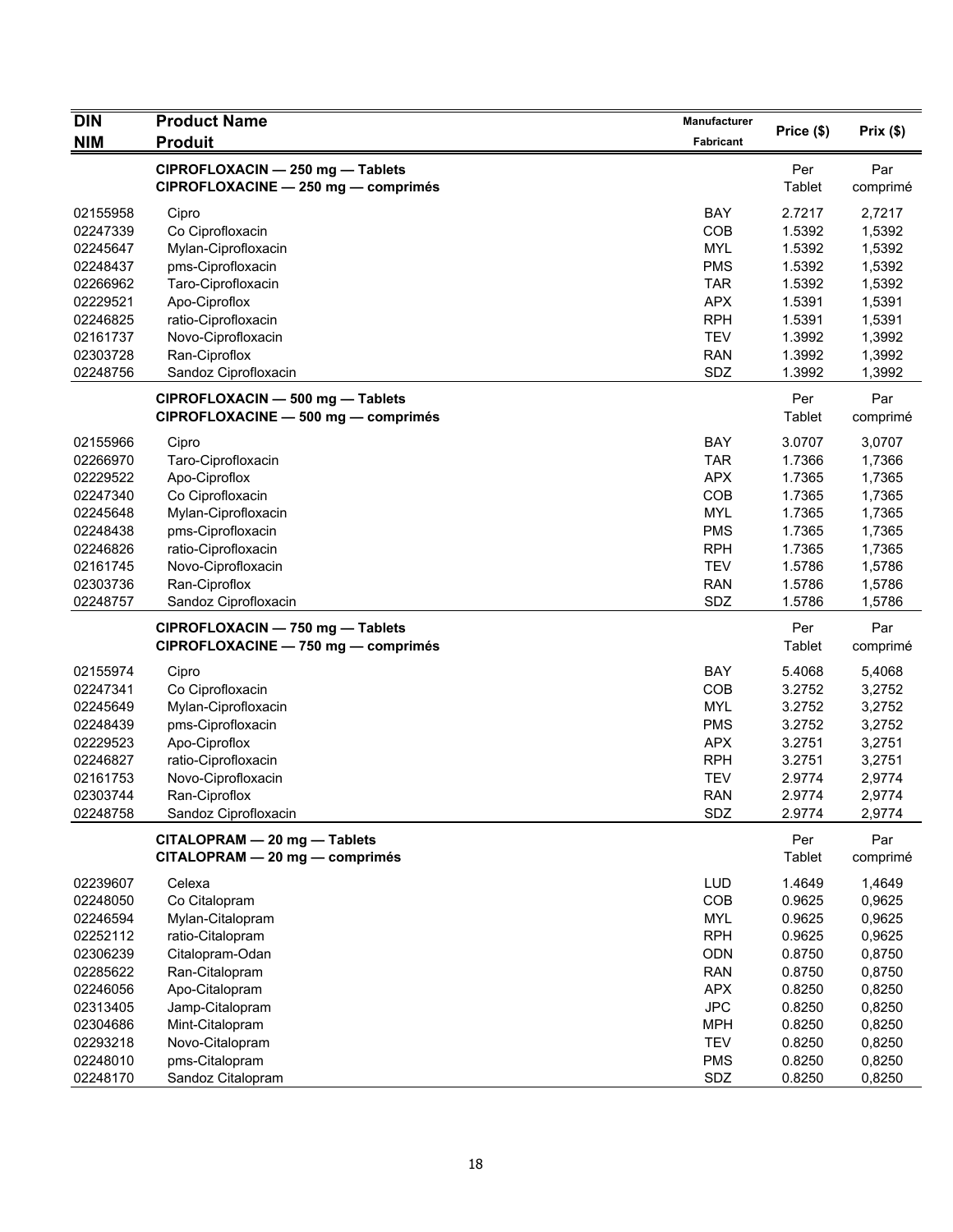| <b>DIN</b> | <b>Product Name</b>                                                                              | Manufacturer     |                |                 |
|------------|--------------------------------------------------------------------------------------------------|------------------|----------------|-----------------|
| <b>NIM</b> | <b>Produit</b>                                                                                   | <b>Fabricant</b> | Price (\$)     | Prix(\$)        |
|            | CITALOPRAM - 40 mg - Tablets<br>CITALOPRAM - 40 mg - comprimés                                   |                  | Per<br>Tablet  | Par<br>comprimé |
| 02239608   | Celexa                                                                                           | <b>LUD</b>       | 1.4649         | 1.4649          |
| 02248051   | Co Citalopram                                                                                    | COB              | 0.9625         | 0,9625          |
| 02246595   | Mylan-Citalopram                                                                                 | <b>MYL</b>       | 0.9625         | 0,9625          |
| 02252120   | ratio-Citalopram                                                                                 | <b>RPH</b>       | 0.9625         | 0,9625          |
| 02306247   | Citalopram-Odan                                                                                  | <b>ODN</b>       | 0.8750         | 0,8750          |
| 02285630   | Ran-Citalopram                                                                                   | <b>RAN</b>       | 0.8750         | 0,8750          |
| 02246057   | Apo-Citalopram                                                                                   | <b>APX</b>       | 0.8250         | 0,8250          |
| 02313413   | Jamp-Citalopram                                                                                  | <b>JPC</b>       | 0.8250         | 0,8250          |
| 02304694   | Mint-Citalopram                                                                                  | <b>MPH</b>       | 0.8250         | 0,8250          |
| 02293226   | Novo-Citalopram                                                                                  | <b>TEV</b>       | 0.8250         | 0,8250          |
| 02248011   | pms-Citalopram                                                                                   | <b>PMS</b>       | 0.8250         | 0,8250          |
| 02248171   | Sandoz Citalopram                                                                                | SDZ              | 0.8250         | 0,8250          |
|            | <b>CLARITHROMYCIN - 250 mg - Tablets</b><br><b>CLARITHROMYCIN - 250 mg - comprimés</b>           |                  | Per<br>Tablet  | Par<br>comprimé |
| 01984853   | <b>Biaxin</b>                                                                                    | ABB              | 1.8136         | 1,8136          |
| 02274744   | Apo-Clarithromycin                                                                               | <b>APX</b>       | 1.1005         | 1,1005          |
| 02248856   | Mylan-Clarithromycin                                                                             | <b>MYL</b>       | 1.1005         | 1,1005          |
| 02247573   | pms-Clarithromycin                                                                               | <b>PMS</b>       | 1.1005         | 1,1005          |
| 02247818   | ratio-Clarithromycin                                                                             | <b>RPH</b>       | 1.1005         | 1,1005          |
| 02266539   | Sandoz Clarithronycin                                                                            | SDZ              | 1.1005         | 1,1005          |
|            | <b>CLARITHROMYCIN - 500 mg - Tablets</b><br><b>CLARITHROMYCIN - 500 mg - comprimés</b>           |                  | Per<br>Tablet  | Par<br>comprimé |
| 02126710   | Biaxin                                                                                           | ABB              | 3.5846         | 3,5846          |
| 02274752   | Apo-Clarithromycin                                                                               | <b>APX</b>       | 2.2009         | 2.2009          |
| 02248857   | Mylan-Clarithromycin                                                                             | <b>MYL</b>       | 2.2009         | 2.2009          |
| 02247574   | pms-Clarithromycin                                                                               | <b>PMS</b>       | 2.2009         | 2.2009          |
| 02247819   | ratio-Clarithromycin                                                                             | <b>RPH</b>       | 2.2009         | 2.2009          |
| 02266547   | Sandoz Clarithromycin                                                                            | SDZ              | 2.2009         | 2,2009          |
|            | <b>CLINDAMYCIN - 1% - Topical Solution</b><br><b>CLINDAMYCINE - 1% - solution d'actualité</b>    |                  | Per mL         | Par ml          |
| 00582301   | Dalacin T                                                                                        | PFI              | 0.3352         | 0,3352          |
| 02266938   | Taro-Clindamycin                                                                                 | <b>TAR</b>       | 0.2486         | 0,2486          |
|            | <b>CLINDAMYCIN HCI - 150 mg - Capsules</b><br>CLINDAMYCINE (CHLORHYDRATE DE) - 150 mg - capsules |                  | Per<br>Capsule | Par<br>capsule  |
| 00030570   | Dalacin C                                                                                        | PFI              | 0.9765         | 0,9765          |
| 02241709   | Novo-Clindamycin                                                                                 | <b>TEV</b>       | 0.5976         | 0,5976          |
| 02245232   | Apo-Clindamycin                                                                                  | <b>APX</b>       | 0.5380         | 0,5380          |
| 02258331   | Mylan-Clindamycin                                                                                | <b>MYL</b>       | 0.5379         | 0,5379          |
| 02294826   | pms-Clindamycin                                                                                  | <b>PMS</b>       | 0.4890         | 0,4890          |
|            | <b>CLINDAMYCIN HCI - 300 mg - Capsules</b><br>CLINDAMYCINE (CHLORHYDRATE DE) - 300 mg - capsules |                  | Per<br>Capsule | Par<br>capsule  |
| 02182866   | Dalacin C                                                                                        | PFI              | 1.9531         | 1,9531          |
| 02241710   | Novo-Clindamycin                                                                                 | <b>TEV</b>       | 1.1954         | 1,1954          |
| 02245233   | Apo-Clindamycin                                                                                  | <b>APX</b>       | 1.0759         | 1,0759          |
| 02258358   | Mylan-Clindamycin                                                                                | <b>MYL</b>       | 1.0758         | 1,0758          |
| 02294834   | pms-Clindamycin                                                                                  | <b>PMS</b>       | 0.9780         | 0,9780          |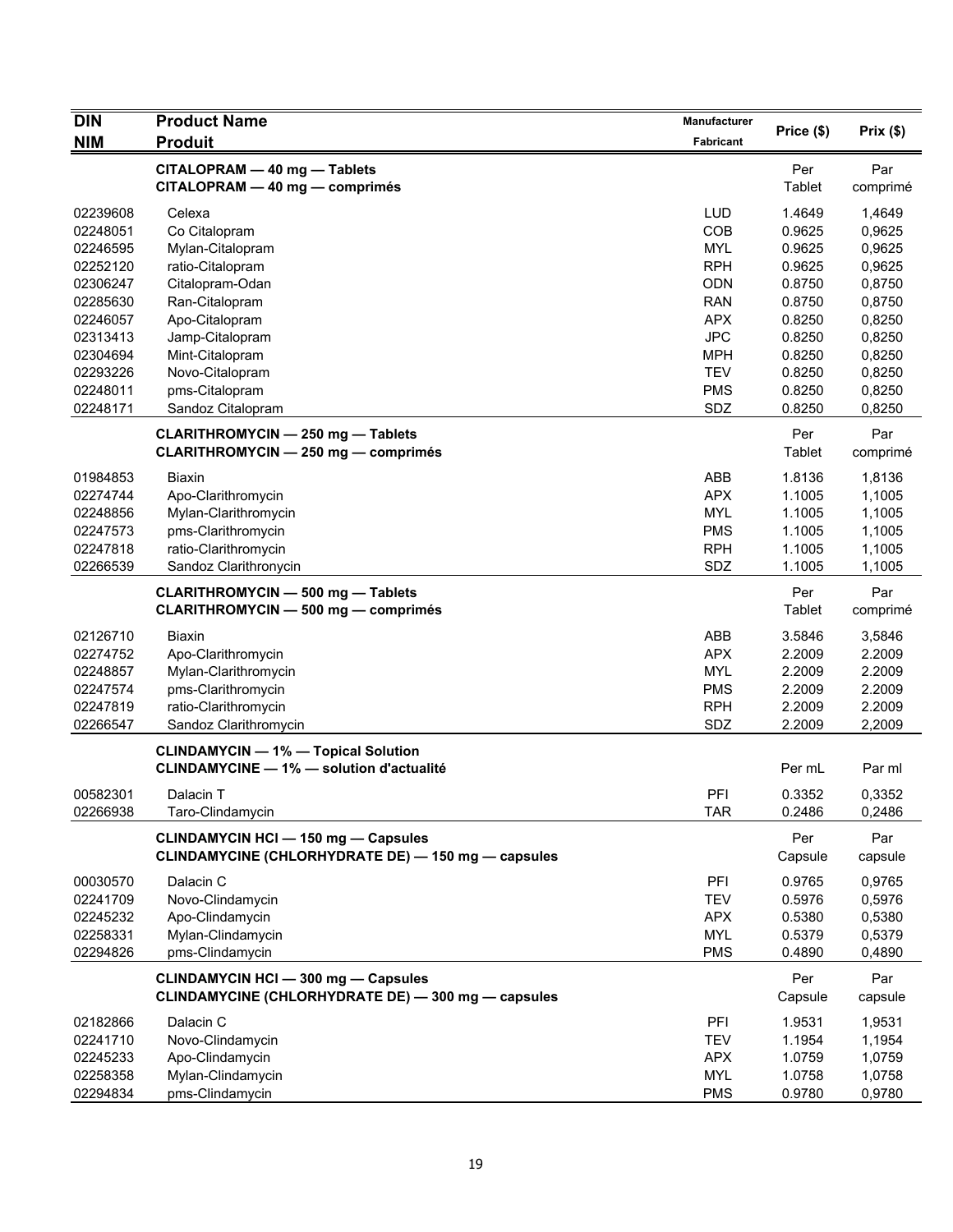| <b>DIN</b>                                                           | <b>Product Name</b>                                                                                             | Manufacturer                                                                     |                                                          |                                                          |
|----------------------------------------------------------------------|-----------------------------------------------------------------------------------------------------------------|----------------------------------------------------------------------------------|----------------------------------------------------------|----------------------------------------------------------|
| <b>NIM</b>                                                           | <b>Produit</b>                                                                                                  | <b>Fabricant</b>                                                                 | Price (\$)                                               | Prix(\$)                                                 |
|                                                                      | CLOBAZAM - 10 mg - Tablets<br>CLOBAZAM - 10 mg - comprimés                                                      |                                                                                  | Per<br>Tablet                                            | Par<br>comprimé                                          |
| 02221799<br>02238334<br>02244638<br>02244474<br>02238797             | Frisium<br>Novo-Clobazam<br>Apo-Clobazam<br>pms-Clobazam<br>ratio-Clobazam                                      | <b>LUD</b><br><b>TEV</b><br><b>APX</b><br><b>PMS</b><br><b>RPH</b>               | 0.4833<br>0.2633<br>0.2369<br>0.2369<br>0.2369           | 0,4833<br>0,2633<br>0,2369<br>0,2369<br>0,2369           |
|                                                                      | CLOBETASOL-17-PROPIONATE - 0.05% - Cream<br>CLOBÉTASOL-17 - (PROPIONATE DE) - 0,05 % - crème                    |                                                                                  | Per<br>Gram                                              | Par<br>gramme                                            |
| 02213265<br>02093162<br>01910272<br>02245523<br>02232191<br>02024187 | Dermovate<br>Novo-Clobetasol<br>ratio-Clobetasol<br>Taro-Clobetasol<br>pms-Clobetasol<br>Mylan-Clobetasol       | <b>TPT</b><br><b>TEV</b><br><b>RPH</b><br><b>TAR</b><br><b>PMS</b><br><b>MYL</b> | 0.8243<br>0.4475<br>0.4475<br>0.4474<br>0.4474<br>0.4473 | 0,8243<br>0,4475<br>0,4475<br>0,4474<br>0,4474<br>0,4473 |
|                                                                      | CLOBETASOL-17-PROPIONATE - 0.05% - Ointment<br>CLOBÉTASOL-17 - (PROPIONATE DE) - 0,05 % - pommade               |                                                                                  | Per<br>Gram                                              | Par<br>gramme                                            |
| 02213273<br>02126192<br>01910280<br>02245524<br>02232193<br>02026767 | Dermovate<br>Novo-Clobetasol<br>ratio-Clobetasol<br>Taro-Clobetasol<br>pms-Clobetasol<br>Mylan-Clobetasol       | <b>TPT</b><br><b>TEV</b><br><b>RPH</b><br><b>TAR</b><br><b>PMS</b><br><b>MYL</b> | 0.8243<br>0.4475<br>0.4475<br>0.4474<br>0.4474<br>0.4473 | 0,8243<br>0,4475<br>0,4475<br>0,4474<br>0,4474<br>0,4473 |
|                                                                      | CLOBETASOL-17-PROPIONATE - 0.05% - Scalp Lotion<br>CLOBÉTASOL-17 - (PROPIONATE DE) - 0,05 % - lotion capillaire |                                                                                  | Per mL                                                   | Par ml                                                   |
| 02213281<br>02245522<br>02216213<br>02232195<br>01910299             | Dermovate<br>Taro-Clobetasol<br>Mylan-Clobetasol<br>pms-Clobetasol<br>ratio-Clobetasol                          | <b>TPT</b><br><b>TAR</b><br><b>MYL</b><br><b>PMS</b><br><b>RPH</b>               | 0.7942<br>0.3922<br>0.3922<br>0.3922<br>0.3922           | 0,7942<br>0,3922<br>0,3922<br>0,3922<br>0,3922           |
|                                                                      | <b>CLOMIPHENE CITRATE - 50 mg - Tablets</b><br><b>CLOMIPHÈNE (CITRATE DE) — 50 mg — comprimés</b>               |                                                                                  | Per<br>Tablet                                            | Par<br>comprimé                                          |
| 02091879<br>00893722                                                 | Clomid<br>Serophene                                                                                             | SAA<br><b>EMD</b>                                                                | 6.1288<br>5.2261                                         | 6,1288<br>5,2261                                         |
|                                                                      | <b>CLOMIPRAMINE HCI - 10 mg - Tablets</b><br><b>CLOMIPRAMINE (CHLORHYDRATE DE) - 10 mg - comprimés</b>          |                                                                                  | Per<br><b>Tablet</b>                                     | Par<br>comprimé                                          |
| 00330566<br>02040786<br>02244816                                     | Anafranil<br>Apo-Clomipramine<br>Co Clomipramine                                                                | <b>SEP</b><br><b>APX</b><br>COB                                                  | 0.2840<br>0.1789<br>0.1789                               | 0,2840<br>0,1789<br>0,1789                               |
|                                                                      | <b>CLOMIPRAMINE HCI - 25 mg - Tablets</b><br><b>CLOMIPRAMINE (CHLORHYDRATE DE) - 25 mg - comprimés</b>          |                                                                                  | Per<br><b>Tablet</b>                                     | Par<br>comprimé                                          |
| 00324019<br>02040778<br>02244817                                     | Anafranil<br>Apo-Clomipramine<br>Co Clomipramine                                                                | SEP<br><b>APX</b><br>COB                                                         | 0.3868<br>0.2437<br>0.2437                               | 0,3868<br>0,2437<br>0,2437                               |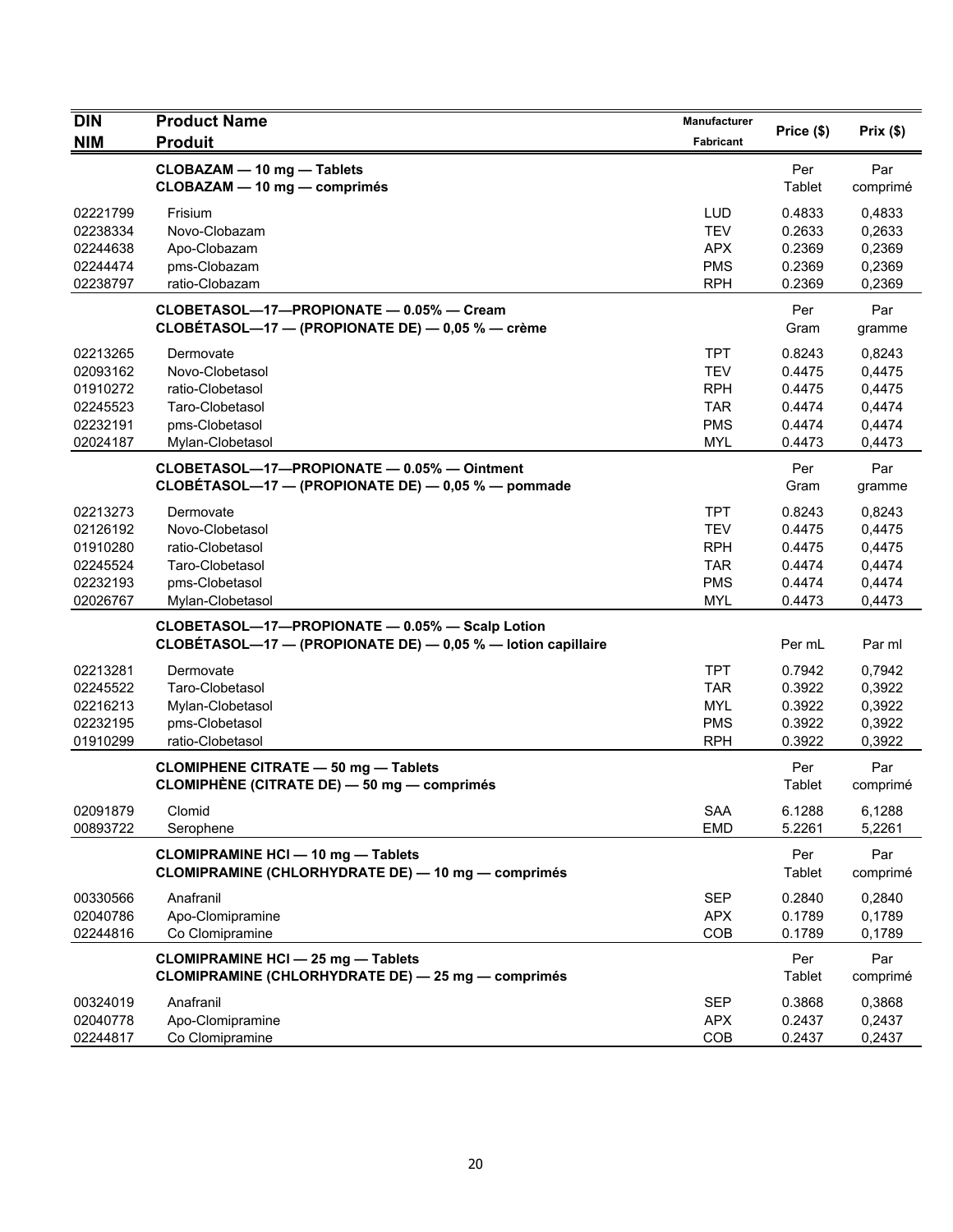| <b>DIN</b>           | <b>Product Name</b>                                                                             | Manufacturer      | Price (\$)       | Prix(\$)         |
|----------------------|-------------------------------------------------------------------------------------------------|-------------------|------------------|------------------|
| <b>NIM</b>           | <b>Produit</b>                                                                                  | Fabricant         |                  |                  |
|                      | <b>CLOMIPRAMINE HCI - 50 mg - Tablets</b><br>CLOMIPRAMINE (CHLORHYDRATE DE) - 50 mg - comprimés |                   | Per<br>Tablet    | Par<br>comprimé  |
| 00402591             | Anafranil                                                                                       | <b>SEP</b>        | 0.7122           | 0,7122           |
| 02040751             | Apo-Clomipramine                                                                                | <b>APX</b>        | 0.4486           | 0,4486           |
| 02244818             | Co Clomipramine                                                                                 | COB               | 0.4486           | 0,4486           |
|                      | CLONAZEPAM - 0.5 mg - Tablets<br>CLONAZÉPAM - 0,5 mg - comprimés                                |                   | Per<br>Tablet    | Par<br>comprimé  |
| 00382825             | Rivotril                                                                                        | <b>HLR</b>        | 0.2137           | 0,2137           |
| 02177889             | Apo-Clonazepam                                                                                  | <b>APX</b>        | 0.1283           | 0,1283           |
| 02270641             | Co Clonazepam                                                                                   | COB               | 0.1283           | 0,1283           |
| 02224100             | Dom-Clonazepam-R                                                                                | <b>DOM</b>        | 0.1283           | 0,1283           |
| 02230950             | Mylan-Clonazepam                                                                                | <b>MYL</b>        | 0.1283           | 0,1283           |
| 02239024             | Novo-Clonazepam                                                                                 | <b>TEV</b>        | 0.1283           | 0,1283           |
| 02048701             | pms-Clonazepam                                                                                  | <b>PMS</b>        | 0.1283           | 0,1283           |
| 02207818             | pms-Clonazepam-R                                                                                | <b>PMS</b>        | 0.1283           | 0,1283           |
| 02103656             | ratio-Clonazepam                                                                                | <b>RPH</b>        | 0.1283           | 0,1283           |
| 02233960             | Sandoz Clonazepam                                                                               | SDZ               | 0.1283           | 0,1283           |
|                      | <b>CLONAZEPAM - 1 mg - Tablets</b><br>CLONAZÉPAM - 1 mg - comprimés                             |                   | Per<br>Tablet    | Par<br>comprimé  |
| 02048728             | pms-Clonazepam                                                                                  | <b>PMS</b>        | 0.2274           | 0,2274           |
| 02270668             | Co Clonazepam                                                                                   | COB               | 0.2046           | 0,2046           |
| 02233982             | Sandoz Clonazepam                                                                               | SDZ               | 0.2046           | 0,2046           |
|                      | <b>CLONAZEPAM - 2 mg - Tablets</b><br>CLONAZÉPAM - 2 mg - comprimés                             |                   | Per<br>Tablet    | Par<br>comprimé  |
| 00382841             | Rivotril                                                                                        | <b>HLR</b>        | 0.3685           | 0,3685           |
| 02177897             | Apo-Clonazepam                                                                                  | <b>APX</b>        | 0.2211           | 0,2211           |
| 02270676             | Co Clonazepam                                                                                   | COB               | 0.2211           | 0,2211           |
| 02131013             | Dom-Clonazepam                                                                                  | <b>DOM</b>        | 0.2211           | 0,2211           |
| 02230951             | Mylan-Clonazepam                                                                                | <b>MYL</b>        | 0.2211           | 0,2211           |
| 02239025             | Novo-Clonazepam                                                                                 | <b>TEV</b>        | 0.2211           | 0,2211           |
| 02048736             | pms-Clonazepam                                                                                  | <b>PMS</b>        | 0.2211           | 0,2211           |
| 02103737             | ratio-Clonazepam                                                                                | <b>RPH</b>        | 0.2211           | 0,2211           |
| 02233985             | Sandoz Clonazepam                                                                               | SDZ               | 0.2211           | 0,2211           |
|                      | <b>CLOTRIMAZOLE - 1% - Topical Cream</b><br>CLOTRIMAZOLE - 1 % - crème topique                  |                   | Per<br>Gram      | Par<br>gramme    |
| 02150867             | Canesten                                                                                        | BAY               | 0.3374           | 0,3374           |
| 00812382             | Clotrimaderm                                                                                    | <b>TAR</b>        | 0.2054           | 0,2054           |
|                      | <b>CLOTRIMAZOLE - 1% - Vaginal Cream</b><br>CLOTRIMAZOLE - 1 % - crème vaginale                 |                   | Per<br>Gram      | Par<br>gramme    |
| 02150891             | Canesten                                                                                        | BAY               | 0.2192           | 0,2192           |
| 00812366             | Clotrimaderm                                                                                    | <b>TAR</b>        | 0.1994           | 0,1994           |
|                      | <b>CLOTRIMAZOLE - 2% - Vaginal Cream</b><br>CLOTRIMAZOLE - 2 % - crème vaginale                 |                   | Per<br>Gram      | Par<br>gramme    |
| 02150905<br>00812374 | Canesten<br>Clotrimaderm                                                                        | BAY<br><b>TAR</b> | 0.4383<br>0.3987 | 0,4383<br>0,3987 |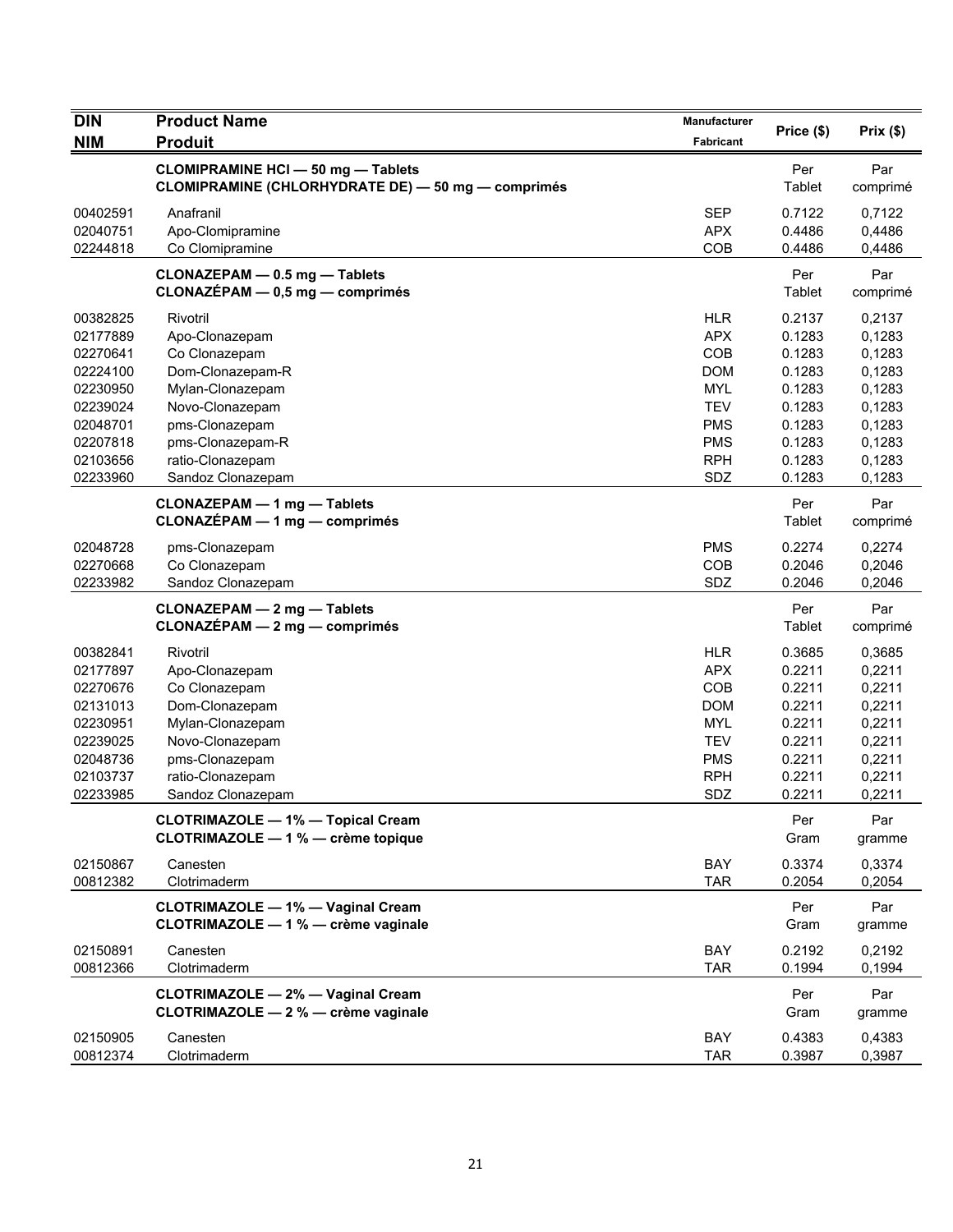| <b>DIN</b>                                                                       | <b>Product Name</b>                                                                                                                                          | <b>Manufacturer</b>                                                                            |                                                                    |                                                                    |
|----------------------------------------------------------------------------------|--------------------------------------------------------------------------------------------------------------------------------------------------------------|------------------------------------------------------------------------------------------------|--------------------------------------------------------------------|--------------------------------------------------------------------|
| <b>NIM</b>                                                                       | <b>Produit</b>                                                                                                                                               | <b>Fabricant</b>                                                                               | Price (\$)                                                         | Prix(\$)                                                           |
|                                                                                  | CLOXACILLIN - 250 mg - Capsules<br>CLOXACILLINE - 250 mg - capsules                                                                                          |                                                                                                | Per<br>Capsule                                                     | Par<br>capsule                                                     |
| 00717584<br>00337765<br>00618292                                                 | Nu-Cloxi<br>Novocloxin<br>Apo-Cloxi                                                                                                                          | <b>NXP</b><br><b>TEV</b><br><b>APX</b>                                                         | 0.2035<br>0.1887<br>0.1850                                         | 0,2035<br>0,1887<br>0,1850                                         |
|                                                                                  | CLOXACILLIN - 500 mg - Capsules<br>CLOXACILLINE - 500 mg - capsules                                                                                          |                                                                                                | Per<br>Capsule                                                     | Par<br>capsule                                                     |
| 00717592<br>00337773<br>00618284                                                 | Nu-Cloxi<br>Novocloxin<br>Apo-Cloxi                                                                                                                          | NXP<br><b>TEV</b><br><b>APX</b>                                                                | 0.4043<br>0.3697<br>0.3675                                         | 0,4043<br>0,3697<br>0,3675                                         |
|                                                                                  | CLOXACILLIN - 125 mg/5 mL - Oral Liquid<br>CLOXACILLINE - 125 mg/ 5 ml - liquide oral                                                                        |                                                                                                | Per mL                                                             | Par ml                                                             |
| 00717630<br>00337757<br>00644633                                                 | Nu-Cloxi<br>Novocloxin<br>Apo-Cloxi                                                                                                                          | <b>NXP</b><br><b>TEV</b><br><b>APX</b>                                                         | 0.0495<br>0.0452<br>0.0450                                         | 0.0495<br>0,0452<br>0,0450                                         |
|                                                                                  | CLOZAPINE - 25 mg - Tablets<br>CLOZAPINE - 25 mg - comprimés                                                                                                 |                                                                                                | Per<br>Tablet                                                      | Par<br>comprimé                                                    |
| 00894737<br>02247243<br>02248034                                                 | Clozaril<br>Mylan-Clozapine<br>Apo-Clozapine                                                                                                                 | <b>NVT</b><br><b>MYL</b><br><b>APX</b>                                                         | 1.0362<br>0.6594<br>0.6594                                         | 1,0362<br>0,6594<br>0,6594                                         |
|                                                                                  | CLOZAPINE - 100 mg - Tablets<br>CLOZAPINE - 100 mg - comprimés                                                                                               |                                                                                                | Per<br>Tablet                                                      | Par<br>comprimé                                                    |
| 00894745<br>02247244<br>02248035                                                 | Clozaril<br>Mylan-Clozapine<br>Apo-Clozapine                                                                                                                 | <b>NVT</b><br><b>MYL</b><br><b>APX</b>                                                         | 4.1558<br>2.6446<br>2.6446                                         | 4,1558<br>2,6446<br>2,6446                                         |
|                                                                                  | CYANOCOBALAMIN - 1 mg/mL - Injection<br>CYANOCOBALAMINE - 1 mg/ml - injection                                                                                |                                                                                                | Per mL                                                             | Par ml                                                             |
| 01987003<br>00521515                                                             | Cyanocobalamin/Cyanocobalamine<br>Vitamin $B_{12}$ /Vitamine $B_{12}$                                                                                        | <b>CYI</b><br>SDZ                                                                              | 0.4950<br>0.4950                                                   | 0,4950<br>0,4950                                                   |
|                                                                                  | CYCLOBENZAPRINE HCI - 10 mg - Tablets<br>CYCLOBENZAPRINE (CHLORHYDRATE DE) - 10 mg - comprimés                                                               |                                                                                                | Per<br><b>Tablet</b>                                               | Par<br>comprimé                                                    |
| 02177145<br>02238633<br>02231353<br>02080052<br>02171848<br>02212048<br>02236506 | Apo-Cyclobenzaprine<br>Dom-Cyclobenzaprine<br>Mylan-Cyclobenzaprine<br>Novo-Cycloprine<br>Nu-Cyclobenzaprine<br>pms-Cyclobenzaprine<br>ratio-Cyclobenzaprine | <b>APX</b><br><b>DOM</b><br><b>MYL</b><br><b>TEV</b><br><b>NXP</b><br><b>PMS</b><br><b>RPH</b> | 0.4142<br>0.4142<br>0.4142<br>0.4142<br>0.4142<br>0.4142<br>0.4142 | 0,4142<br>0,4142<br>0,4142<br>0,4142<br>0,4142<br>0,4142<br>0,4142 |
|                                                                                  | <b>CYCLOSPORINE - 25 mg - Capsules</b><br>CYCLOSPORINE - 25 mg - capsules                                                                                    |                                                                                                | Per<br>Capsule                                                     | Par<br>capsule                                                     |
| 02150689<br>02247073                                                             | Neoral<br>Sandoz Cyclosporine                                                                                                                                | <b>NVT</b><br>SDZ                                                                              | 1.5950<br>1.3750                                                   | 1,5950<br>1,3750                                                   |
|                                                                                  | CYCLOSPORINE - 50 mg - Capsules<br>CYCLOSPORINE - 50 mg - capsules                                                                                           |                                                                                                | Per<br>Capsule                                                     | Par<br>capsule                                                     |
| 02150662<br>02247074                                                             | Neoral<br>Sandoz Cyclosporine                                                                                                                                | <b>NVT</b><br>SDZ                                                                              | 3.1097<br>2.7500                                                   | 3,1097<br>2,7500                                                   |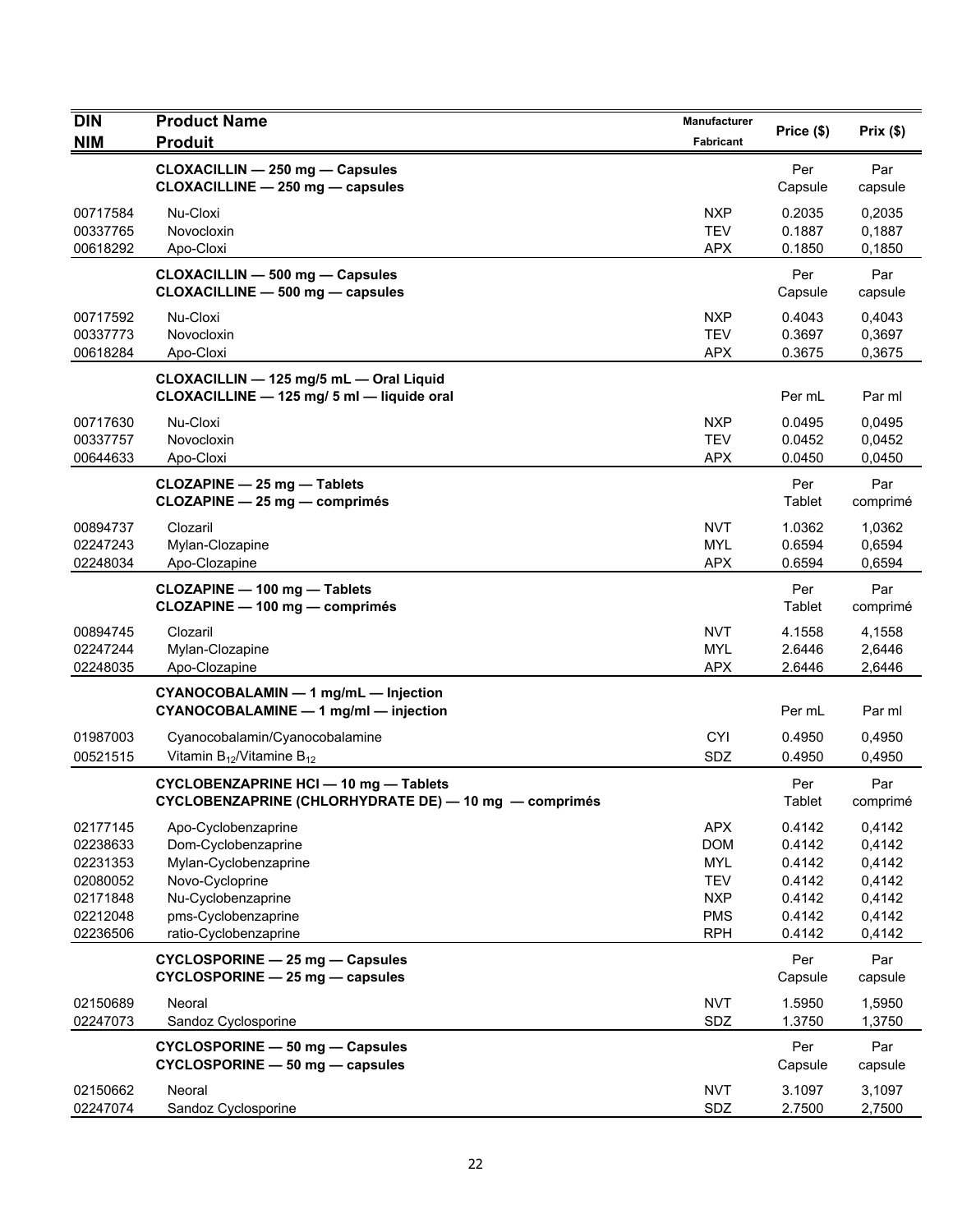| <b>DIN</b>                                   | <b>Product Name</b>                                                                                                     | Manufacturer                                  | Price (\$)                           | Prix(\$)                             |
|----------------------------------------------|-------------------------------------------------------------------------------------------------------------------------|-----------------------------------------------|--------------------------------------|--------------------------------------|
| <b>NIM</b>                                   | <b>Produit</b>                                                                                                          | <b>Fabricant</b>                              |                                      |                                      |
|                                              | <b>CYCLOSPORINE - 100 mg - Capsules</b><br>CYCLOSPORINE - 100 mg - capsules                                             |                                               | Per<br>Capsule                       | Par<br>capsule                       |
| 02150670<br>02242821                         | Neoral<br>Sandoz Cyclosporine                                                                                           | <b>NVT</b><br>SDZ                             | 6.2216<br>5.5000                     | 6,2216<br>5,5000                     |
|                                              | CYCLOSPORINE - 100 mg/mL - Oral Solution<br>CYCLOSPORINE - 100 mg/ml - solution orale                                   |                                               | Per mL                               | Par ml                               |
| 02150697<br>02244324                         | Neoral<br>Apo-Cyclosporine                                                                                              | <b>NVT</b><br><b>APX</b>                      | 5.5304<br>3.7707                     | 5,5304<br>3,7707                     |
|                                              | <b>CYPROTERONE ACETATE - 50 mg - Tablets</b><br>CYPROTÉRONE (ACÉTATE DE) - 50 mg - comprimés                            |                                               | Per<br>Tablet                        | Par<br>comprimé                      |
| 02229723<br>02232872<br>02245898<br>00704431 | Mylan-Cyproterone<br>Novo-Cyproterone<br>Apo-Cyproterone<br>Androcur                                                    | <b>MYL</b><br><b>TEV</b><br><b>APX</b><br>BAY | 1.6769<br>1.6601<br>1.5495<br>1.5494 | 1,6769<br>1,6601<br>1,5495<br>1,5494 |
|                                              | CYPROTERONE ACETATE/ETHINYL ESTRADIOL - 2 mg/0.035 mg -                                                                 |                                               | Per                                  | Par                                  |
|                                              | <b>Tablets</b><br>CYPROTÉRONE (ACÉTATE DE)/ETHINYL ESTRADIOL - 2 mg/0.035 mg<br>— comprimés                             |                                               | Tablet                               | comprimé                             |
| 02233542<br>02290308<br>02309556             | Diane-35<br>Cyestra-35<br>Novo-Cyproterone/Ethinyl Estradiol                                                            | BAY<br><b>PMS</b><br><b>TEV</b>               | 1.5704<br>1.1114<br>1.1114           | 1,5704<br>1,1114<br>1,1114           |
|                                              | DEFEROXAMINE MESYLATE - 500 mg - Powder for Injection<br>DÉFÉROXAMINE (MÉSYLATE DE) - 500 mg - poudre injectable        |                                               | Per<br>Vial                          | Par<br>ampoule                       |
| 01981242<br>02242055<br>02241600             | Desferal<br>pms-Deferoxamine<br>Desferrioxamine Mesilate/Désférrioxamine (Mésilate)                                     | NVT<br><b>PMS</b><br>HOI                      | 14.7158<br>10.7800<br>8.9980         | 14,7158<br>10,7800<br>8,9980         |
|                                              | <b>DESMOPRESSIN ACETATE - 10 mcg - Spray</b><br>DESMOPRESSINE (ACÉTATE DE) - 10 mcg - vaporisateur                      |                                               | Per mL                               | Par ml                               |
| 00836362<br>02242465                         | <b>DDAVP</b><br>Apo-Desmopressin                                                                                        | <b>FEI</b><br><b>APX</b>                      | 20.7680<br>14.1600                   | 20,7680<br>14,1600                   |
|                                              | DESMOPRESSIN ACETATE - 0.1 mg - Tablet<br>DESMOPRESSINE (ACÉTATE DE) - 0.1 mg - comprimés                               |                                               | Per<br>Tablet                        | Par<br>comprimé                      |
| 00824305<br>02287730<br>02284030             | <b>DDAVP</b><br>Novo-Desmopressin<br>Apo-Desmopressin                                                                   | FEI<br><b>TEV</b><br><b>APX</b>               | 1.5267<br>0.9913<br>0.9913           | 1,5267<br>0,9913<br>0,9913           |
|                                              | DESMOPRESSIN ACETATE - 0.2 mg - Tablet<br>DESMOPRESSINE (ACÉTATE DE) - 0.2 mg - comprimés                               |                                               | Per<br>Tablet                        | Par<br>comprimé                      |
| 00824143<br>02287749<br>02284049             | <b>DDAVP</b><br>Novo-Desmopressin<br>Apo-Desmopressin                                                                   | <b>FEI</b><br><b>TEV</b><br><b>APX</b>        | 3.0530<br>1.9826<br>1.9826           | 3,0530<br>1,9826<br>1,9826           |
|                                              | DESOGESTREL/ETHINYL ESTRADIOL - 0.15 mg/0.03 mg - Tablet<br>DESOGESTREL/ETHINYL ESTRADIOL - 0.15 mg/0.03 mg - comprimés |                                               | Per<br>Tablet                        | Par<br>comprimé                      |
| 02042487<br>02317192                         | Marvelon 21<br>Apri 21                                                                                                  | <b>ORG</b><br><b>APX</b>                      | 0.7417<br>0.4375                     | 0,7417<br>0,4375                     |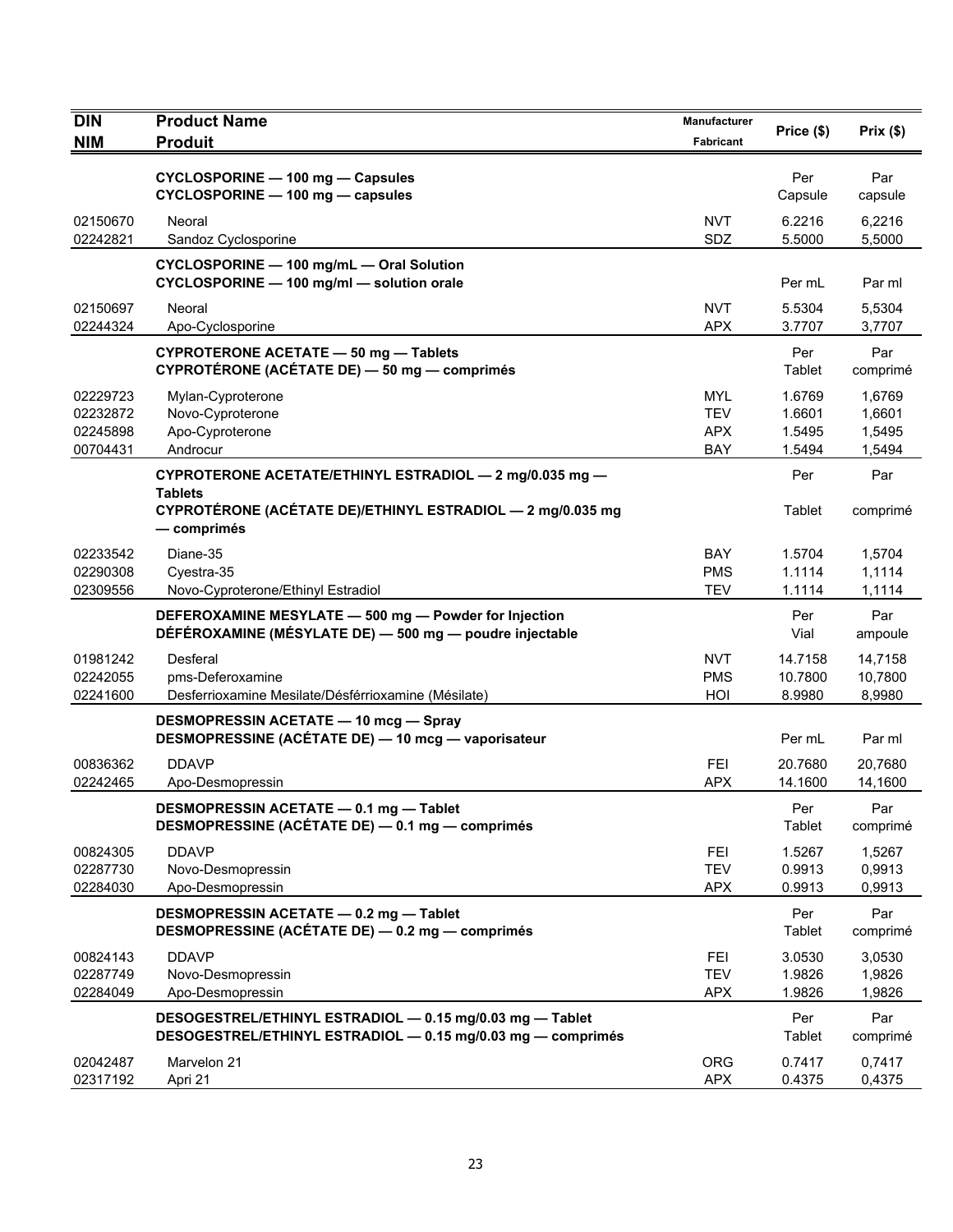| <b>DIN</b><br><b>NIM</b>                                 | <b>Product Name</b><br><b>Produit</b>                                                                                   | <b>Manufacturer</b><br>Fabricant                            | Price (\$)                                     | Prix(\$)                                       |
|----------------------------------------------------------|-------------------------------------------------------------------------------------------------------------------------|-------------------------------------------------------------|------------------------------------------------|------------------------------------------------|
|                                                          | DESOGESTREL/ETHINYL ESTRADIOL - 0.15 mg/0.03 mg - Tablet<br>DESOGESTREL/ETHINYL ESTRADIOL - 0.15 mg/0.03 mg - comprimés |                                                             | Per<br>Tablet                                  | Par<br>comprimé                                |
| 02042479<br>02317206                                     | Marvelon 28<br>Apri 28                                                                                                  | <b>ORG</b><br><b>APX</b>                                    | 0.5562<br>0.3281                               | 0,5562<br>0,3281                               |
|                                                          | DEXAMETHASONE - 0.5 mg - Tablets<br>DEXAMÉTHASONE - 0,5 mg - comprimés                                                  |                                                             | Per<br>Tablet                                  | Par<br>comprimé                                |
| 02261081<br>00295094<br>01964976<br>02240684             | Apo-Dexamethasone<br>Dexasone<br>pms-Dexamethasone<br>ratio-Dexamethasone                                               | <b>APX</b><br><b>VAL</b><br><b>PMS</b><br><b>RPH</b>        | 0.2167<br>0.2168<br>0.2167<br>0.2167           | 0,2167<br>0,2168<br>0,2167<br>0,2167           |
|                                                          | DEXAMETHASONE - 0.75 mg - Tablets<br>DEXAMETHASONE - 0,75 mg - comprimés                                                |                                                             | Per<br>Tablet                                  | Par<br>comprimé                                |
| 00285471<br>01964968<br>02240685                         | Dexasone<br>pms-Dexamethasone<br>ratio-Dexamethasone                                                                    | <b>VAL</b><br><b>PMS</b><br><b>RPH</b>                      | 0.4950<br>0.4950<br>0.4950                     | 0,4950<br>0,4950<br>0,4950                     |
|                                                          | DEXAMETHASONE - 4 mg - Tablets<br>DEXAMÉTHASONE - 4 mg - comprimés                                                      |                                                             | Per<br>Tablet                                  | Par<br>comprimé                                |
| 01964070<br>02250055<br>02240687<br>00489158             | pms-Dexamethasone<br>Apo-Dexamethasone<br>ratio-Dexamethasone<br>Dexasone                                               | <b>PMS</b><br><b>APX</b><br><b>RPH</b><br><b>VAL</b>        | 0.8444<br>0.8440<br>0.8440<br>0.8441           | 0,8444<br>0,8440<br>0,8440<br>0,8441           |
|                                                          | DIAZEPAM - 5 mg - Tablets<br>$DIAZÉPAM - 5 mg - comprimés$                                                              |                                                             | Per<br>Tablet                                  | Par<br>comprimé                                |
| 00013285<br>00013765<br>02247491<br>00362158             | Valium<br>Vivol<br>pms-Diazepam<br>Apo-Diazepam                                                                         | <b>HLR</b><br><b>AXX</b><br><b>PMS</b><br><b>APX</b>        | 0.1652<br>0.0965<br>0.0990<br>0.0715           | 0,1652<br>0,0965<br>0,0990<br>0,0715           |
|                                                          | DIAZEPAM - 10 mg - Tablets<br>DIAZÉPAM - 10 mg - comprimés                                                              |                                                             | Per<br>Tablet                                  | Par<br>comprimé                                |
| 00013293<br>00013773<br>02247492<br>00405337             | Valium<br>Vivol<br>pms-Diazepam<br>Apo-Diazepam                                                                         | <b>HLR</b><br><b>AXX</b><br><b>PMS</b><br><b>APX</b>        | 0.1590<br>0.1582<br>0.1144<br>0.0954           | 0,1590<br>0,1582<br>0.1144<br>0,0954           |
|                                                          | DICLOFENAC POTASSIUM - 50 mg - Tablets<br>DICLOFÉNAC POTASSIQUE - 50 mg - comprimés                                     |                                                             | Per<br>Tablet                                  | Par<br>comprimé                                |
| 00881635<br>02239753<br>02243433<br>02239355<br>02261774 | Voltaren Rapide<br>pms-Diclofenac-K<br>Apo-Diclo Rapide<br>Novo-Difenac-K<br>Sandoz Diclofenac Rapide                   | <b>NVT</b><br><b>PMS</b><br><b>APX</b><br><b>TEV</b><br>SDZ | 0.8706<br>0.5115<br>0.4331<br>0.4331<br>0.4331 | 0,8706<br>0,5115<br>0,4331<br>0,4331<br>0,4331 |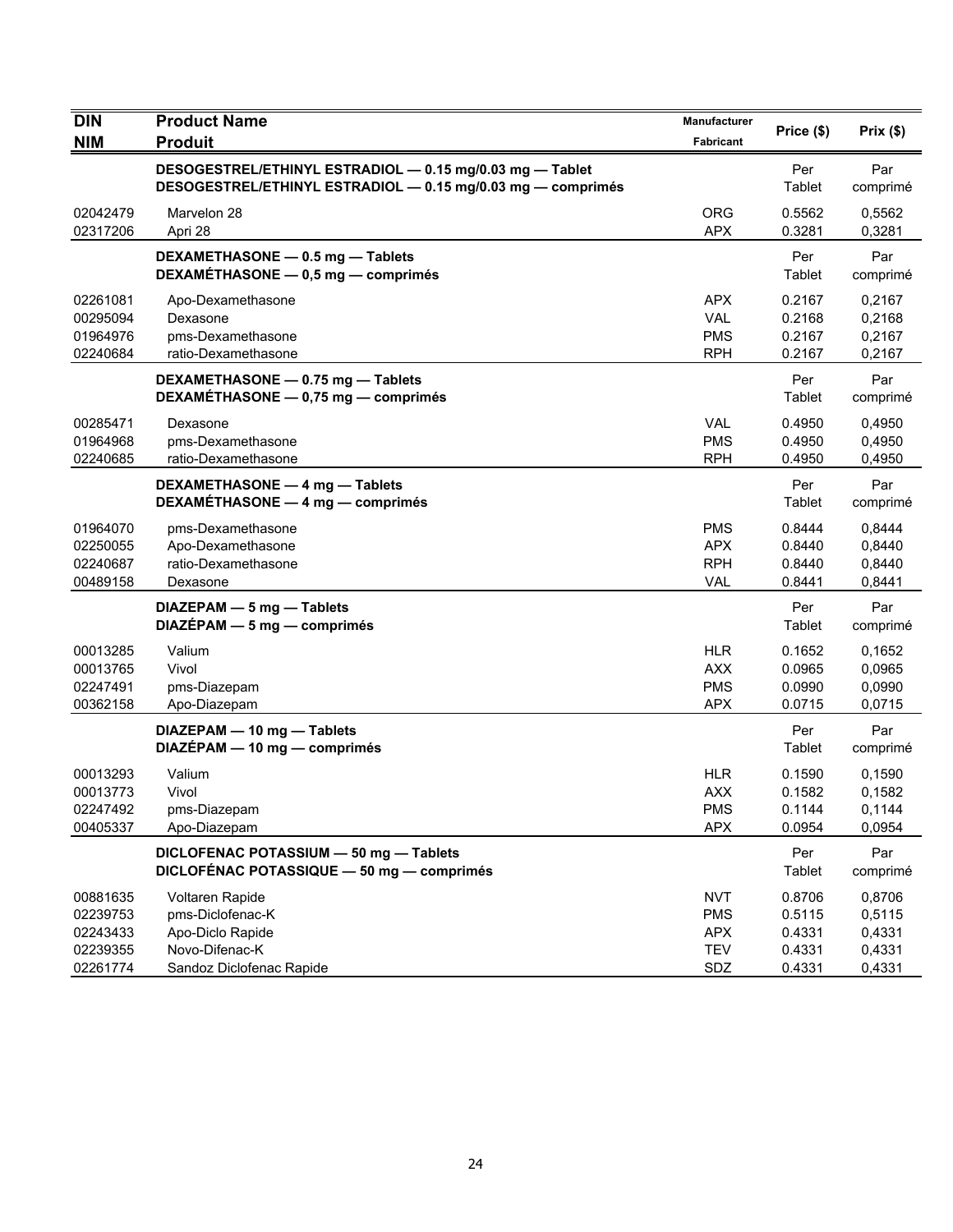| <b>DIN</b> | <b>Product Name</b>                                                                                                   | Manufacturer | Price (\$)    | Prix(\$)                        |
|------------|-----------------------------------------------------------------------------------------------------------------------|--------------|---------------|---------------------------------|
| <b>NIM</b> | <b>Produit</b>                                                                                                        | Fabricant    |               |                                 |
|            | DICLOFENAC SODIUM - 25 mg - Enteric Coated Tablets<br>DICLOFENAC SODIQUE - 25 mg - comprimés à enrobage entérosoluble |              | Per<br>Tablet | Par<br>comprimé                 |
| 00886017   | Nu-Diclo                                                                                                              | <b>NXP</b>   | 0.2166        | 0,2166                          |
| 02231662   | Dom-Diclofenac                                                                                                        | <b>DOM</b>   | 0.2093        | 0,2093                          |
| 00839175   | Apo-Diclo                                                                                                             | <b>APX</b>   | 0.2092        | 0,2092                          |
| 00808539   | Novo-Difenac                                                                                                          | <b>TEV</b>   | 0.2092        | 0,2092                          |
| 02261952   | Sandoz Diclofenac                                                                                                     | SDZ          | 0.2092        | 0,2092                          |
| 02302616   | pms-Diclofenac                                                                                                        | <b>PMS</b>   | 0.1902        | 0,1902                          |
|            | DICLOFENAC SODIUM - 50 mg - Enteric Coated Tablets<br>DICLOFÉNAC SODIQUE - 50 mg - comprimés à enrobage entérosoluble |              | Per<br>Tablet | Par<br>comprimé                 |
| 00514012   | Voltaren                                                                                                              | <b>NVT</b>   | 0.9082        | 0,9082                          |
| 02231663   | Dom-Diclofenac                                                                                                        | <b>DOM</b>   | 0.4331        | 0,4331                          |
| 00808547   | Novo-Difenac                                                                                                          | <b>TEV</b>   | 0.4331        | 0,4331                          |
| 00839183   | Apo-Diclo                                                                                                             | <b>APX</b>   | 0.4330        | 0,4330                          |
| 00886025   | Nu-Diclo                                                                                                              | <b>NXP</b>   | 0.4330        | 0,4330                          |
| 02261960   | Sandoz Diclofenac                                                                                                     | <b>SDZ</b>   | 0.4330        | 0,4330                          |
| 02302624   | pms-Diclofenac                                                                                                        | <b>PMS</b>   | 0.3937        | 0,3937                          |
|            | DICLOFENAC SODIUM - 75 mg - Slow Release Tablets                                                                      |              | Per           | Par                             |
|            | DICLOFÉNAC SODIQUE - 75 mg - comprimés à libération progressive                                                       |              | Tablet        | comprimé                        |
| 00782459   | <b>Voltaren SR</b>                                                                                                    | <b>NVT</b>   | 1.2762        | 1,2762                          |
| 02162814   | Apo-Diclo SR                                                                                                          | <b>APX</b>   | 0.6280        | 0,6280                          |
| 02231664   | Dom-Diclofenac SR                                                                                                     | <b>DOM</b>   | 0.6277        | 0,6277                          |
| 02158582   | Novo-Difenac SR                                                                                                       | <b>TEV</b>   | 0.6277        | 0,6277                          |
| 02231504   | pms-Diclofenac SR                                                                                                     | <b>PMS</b>   | 0.6277        | 0,6277                          |
| 02261901   | Sandoz Diclofenac SR                                                                                                  | SDZ          | 0.6277        | 0,6277                          |
|            | DICLOFENAC SODIUM - 100 mg - Slow Release Tablets<br>DICLOFÉNAC SODIQUE - 100 mg - comprimés à libération progressive |              | Per<br>Tablet | Par<br>comprimé                 |
| 00590827   | <b>Voltaren SR</b>                                                                                                    | <b>NVT</b>   | 1.8190        | 1,8190                          |
| 02231665   | Dom-Diclofenac SR                                                                                                     | <b>DOM</b>   | 0.8662        | 0.8662                          |
| 02231505   | pms-Diclofenac SR                                                                                                     | <b>PMS</b>   | 0.8662        | 0,8662                          |
| 02048698   | Novo-Difenac SR                                                                                                       | <b>TEV</b>   | 0.8661        | 0,8661                          |
| 02091194   | Apo-Diclo SR                                                                                                          | <b>APX</b>   | 0.8660        | 0,8660                          |
| 02261944   | Sandoz Diclofenac SR                                                                                                  | <b>SDZ</b>   | 0.8660        | 0,8660                          |
|            | DICLOFENAC SODIUM - 50 mg - Suppositories<br>DICLOFÉNAC SODIQUE - 50 mg - suppositoires                               |              | Per           | Par<br>Suppository suppositoire |
| 00632724   | Voltaren                                                                                                              | <b>NVT</b>   | 1.3637        | 1,3637                          |
| 02231506   | pms-Diclofenac                                                                                                        | <b>PMS</b>   | 0.6861        | 0,6861                          |
| 02261928   | Sandoz Diclofenac                                                                                                     | <b>SDZ</b>   | 0.6861        | 0,6861                          |
|            | DICLOFENAC SODIUM - 100 mg - Suppositories<br>DICLOFÉNAC SODIQUE - 100 mg - suppositoires                             |              | Per           | Par<br>Suppository suppositoire |
| 00632732   | Voltaren                                                                                                              | <b>NVT</b>   | 1.8356        | 1,8356                          |
| 02231508   | pms-Diclofenac                                                                                                        | <b>PMS</b>   | 0.9237        | 0,9237                          |
| 02261936   | Sandoz Diclofenac                                                                                                     | SDZ          | 0.9237        | 0,9237                          |
|            | DIFLUNISAL - 250 mg - Tablets<br>DIFLUNISAL - 250 mg - comprimés                                                      |              | Per<br>Tablet | Par<br>comprimé                 |
| 02039486   | Apo-Diflunisal                                                                                                        | <b>APX</b>   | 0.6211        | 0,6211                          |
| 02048493   | Novo-Diflunisal                                                                                                       | <b>TEV</b>   | 0.5647        | 0,5647                          |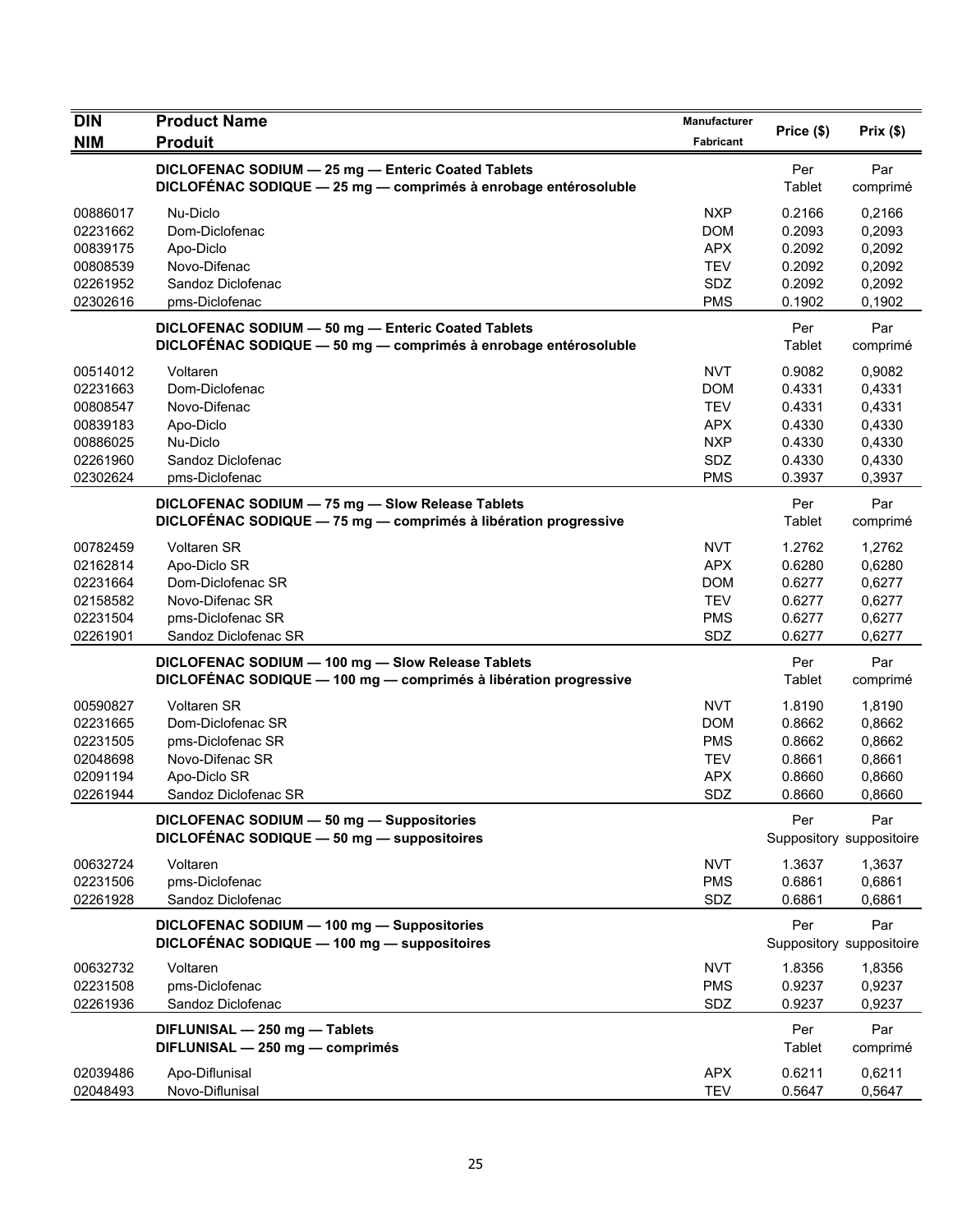| <b>DIN</b>                                                           | <b>Product Name</b>                                                                                                                 | Manufacturer                                                              | Price (\$)                                               |                                                          |
|----------------------------------------------------------------------|-------------------------------------------------------------------------------------------------------------------------------------|---------------------------------------------------------------------------|----------------------------------------------------------|----------------------------------------------------------|
| <b>NIM</b>                                                           | <b>Produit</b>                                                                                                                      | Fabricant                                                                 |                                                          | Prix(\$)                                                 |
|                                                                      | DIHYDROERGOTAMINE MESYLATE - 1 mg/mL - Injection<br>DIHYDROERGOTAMINE (MÉSYLATE DE LA) - 1 mg/ml - injection                        |                                                                           | Per mL                                                   | Par ml                                                   |
| 00027243<br>02241163                                                 | Dihydroergotamine (DHE)<br>Dihydroergotamine Mesylate/Dihydroergotamine (mésylate)                                                  | SMI<br>SDZ                                                                | 4.6420<br>4.0847                                         | 4,6420<br>4,0847                                         |
|                                                                      | DILTIAZEM HCI - 120 mg - Controlled Delivery Capsules<br>DILTIAZEM (CHLORHYDRATE DE) - 120 mg - capsules à libération<br>contrôlée  |                                                                           | Per<br>Capsule                                           | Par<br>capsule                                           |
| 02097249<br>02231052<br>02230997<br>02242538<br>02229781<br>02243338 | Cardizem CD<br>Nu-Diltiaz CD<br>Apo-Diltiaz CD<br>Novo-Diltazem CD<br>ratio-Diltiazem CD<br>Sandoz Diltiazem CD                     | <b>BPC</b><br><b>NXP</b><br>APX<br><b>TEV</b><br><b>RPH</b><br>SDZ        | 1.5991<br>0.9955<br>0.8823<br>0.8823<br>0.8823<br>0.8823 | 1,5991<br>0.9955<br>0,8823<br>0,8823<br>0,8823<br>0,8823 |
|                                                                      | DILTIAZEM HCI - 180 mg - Controlled Delivery Capsules<br>DILTIAZEM (CHLORHYDRATE DE) - 180 mg - capsules à libération<br>contrôlée  |                                                                           | Per<br>Capsule                                           | Par<br>capsule                                           |
| 02097257<br>02231053<br>02230998<br>02242539<br>02229782<br>02243339 | Cardizem CD<br>Nu-Diltiaz CD<br>Apo-Diltiaz CD<br>Novo-Diltazem CD<br>ratio-Diltiazem CD<br>Sandoz Diltiazem CD                     | <b>BPC</b><br><b>NXP</b><br><b>APX</b><br><b>TEV</b><br><b>RPH</b><br>SDZ | 2.1227<br>1.3215<br>1.1711<br>1.1711<br>1.1711<br>1.1711 | 2,1227<br>1,3215<br>1,1711<br>1,1711<br>1,1711<br>1,1711 |
|                                                                      | DILTIAZEM HCI-240 mg-Controlled Delivery Capsules<br>DILTIAZEM (CHLORHYDRATE DE) - 240 mg - capsules à libération<br>contrôlée      |                                                                           | Per<br>Capsule                                           | Par<br>capsule                                           |
| 02097265<br>02231054<br>02230999<br>02242540<br>02229783<br>02243340 | Cardizem CD<br>Nu-Diltiaz CD<br>Apo-Diltiaz CD<br>Novo-Diltazem CD<br>ratio-Diltiazem CD<br>Sandoz Diltiazem CD                     | BPC<br><b>NXP</b><br><b>APX</b><br><b>TEV</b><br><b>RPH</b><br>SDZ        | 2.8156<br>1.7529<br>1.5533<br>1.5533<br>1.5533<br>1.5533 | 2,8156<br>1,7529<br>1,5533<br>1,5533<br>1,5533<br>1,5533 |
|                                                                      | DILTIAZEM HCI-300 mg-Controlled Delivery Capsules<br>DILTIAZEM (CHLORHYDRATE DE) - 300 mg - capsules à libération<br>contrôlée      |                                                                           | Per<br>Capsule                                           | Par<br>capsule                                           |
| 02097273<br>02229526<br>02242541<br>02229784<br>02243341             | Cardizem CD<br>Apo-Diltiaz CD<br>Novo-Diltazem CD<br>ratio-Diltiazem CD<br>Sandoz Diltiazem CD                                      | <b>BPC</b><br><b>APX</b><br><b>TEV</b><br><b>RPH</b><br>SDZ               | 3.5195<br>1.9417<br>1.9417<br>1.9417<br>1.9417           | 3,5195<br>1,9417<br>1,9417<br>1,9417<br>1,9417           |
|                                                                      | DILTIAZEM HCI - 120 mg - Extended Release Capsules<br>DILTIAZEM (CHLORHYDRATE DE) - 120 mg - tablettes prolongées<br>de relâchement |                                                                           | Per<br>Tablet                                            | Par<br>comprimé                                          |
| 02231150<br>02291037<br>02271605<br>02245918                         | <b>Tiazac ER</b><br>Apo-Diltiaz TZ<br>Novo-Diltiazem ER<br>Sandoz Diltiazem T                                                       | <b>BPC</b><br><b>APX</b><br><b>TEV</b><br>SDZ                             | 0.9339<br>0.5094<br>0.5094<br>0.5094                     | 0.9339<br>0,5094<br>0,5094<br>0,5094                     |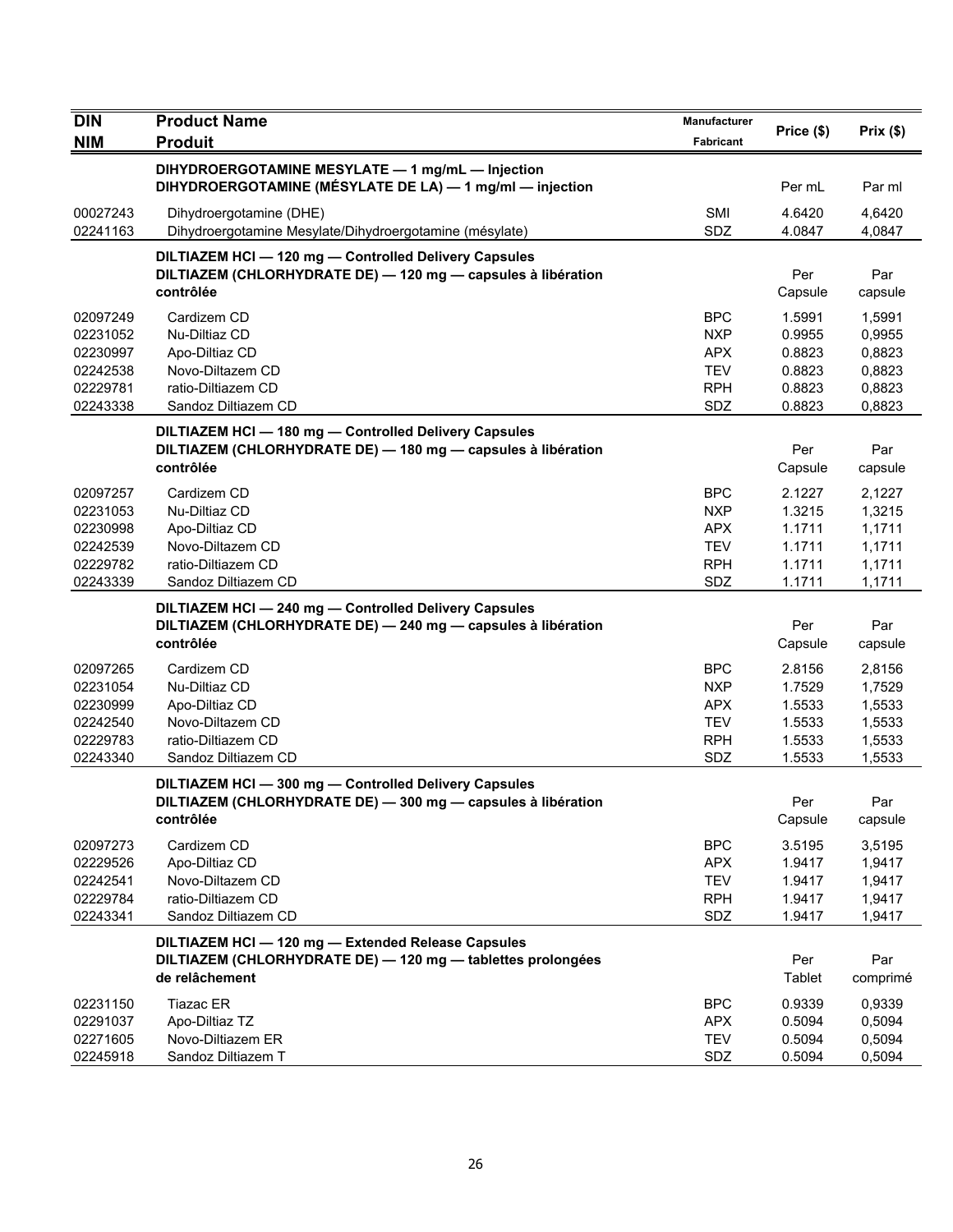| <b>DIN</b>                                   | <b>Product Name</b>                                                                                                                 | Manufacturer                                  |                                      |                                      |
|----------------------------------------------|-------------------------------------------------------------------------------------------------------------------------------------|-----------------------------------------------|--------------------------------------|--------------------------------------|
| <b>NIM</b>                                   | <b>Produit</b>                                                                                                                      | Fabricant                                     | Price (\$)                           | Prix(\$)                             |
|                                              | DILTIAZEM HCI - 180 mg - Extended Release Capsules<br>DILTIAZEM (CHLORHYDRATE DE) - 180 mg - tablettes prolongées<br>de relâchement |                                               | Per<br>Tablet                        | Par<br>comprimé                      |
| 02231151<br>02291045<br>02271613<br>02245919 | Tiazac ER<br>Apo-Diltiaz TZ<br>Novo-Diltiazem ER<br>Sandoz Diltiazem T                                                              | BPC<br><b>APX</b><br><b>TEV</b><br>SDZ        | 1.2712<br>0.6761<br>0.6761<br>0.6761 | 1,2712<br>0,6761<br>0,6761<br>0,6761 |
|                                              | DILTIAZEM HCI - 240 mg - Extended Release Capsules<br>DILTIAZEM (CHLORHYDRATE DE) - 240 mg - tablettes prolongées<br>de relâchement |                                               | Per<br>Tablet                        | Par<br>comprimé                      |
| 02231152<br>02291053<br>02271621<br>02245920 | <b>Tiazac ER</b><br>Apo-Diltiaz TZ<br>Novo-Diltiazem ER<br>Sandoz Diltiazem T                                                       | <b>BPC</b><br>APX.<br><b>TEV</b><br>SDZ       | 1.6861<br>0.8968<br>0.8968<br>0.8968 | 1,6861<br>0,8968<br>0,8968<br>0,8968 |
|                                              | DILTIAZEM HCI - 300 mg - Extended Release Capsules<br>DILTIAZEM (CHLORHYDRATE DE) - 300 mg - tablettes prolongées<br>de relâchement |                                               | Per<br>Tablet                        | Par<br>comprimé                      |
| 02231154<br>02291061<br>02271648<br>02245921 | Tiazac ER<br>Apo-Diltiaz TZ<br>Novo-Diltiazem ER<br>Sandoz Diltiazem T                                                              | <b>BPC</b><br><b>APX</b><br><b>TEV</b><br>SDZ | 2.0553<br>1.1210<br>1.1210<br>1.1210 | 2,0553<br>1,1210<br>1,1210<br>1,1210 |
|                                              | DILTIAZEM HCI-360 mg-Extended Release Capsules<br>DILTIAZEM (CHLORHYDRATE DE) - 360 mg - tablettes prolongées<br>de relâchement     |                                               | Per<br>Tablet                        | Par<br>comprimé                      |
| 02231155<br>02291088<br>02271656<br>02245922 | Tiazac ER<br>Apo-Diltiaz TZ<br>Novo-Diltiazem ER<br>Sandoz Diltiazem T                                                              | <b>BPC</b><br><b>APX</b><br>TEV<br><b>SDZ</b> | 2.5424<br>1.3522<br>1.3522<br>1.3522 | 2,5424<br>1,3522<br>1,3522<br>1,3522 |
|                                              | DILTIAZEM HCI - 30 mg - Tablets<br>DILTIAZEM (CHLORHYDRATE DE) - 30 mg - comprimés                                                  |                                               | Per<br>Tablet                        | Par<br>comprimé                      |
| 02097370<br>00771376<br>00862924<br>00886068 | Cardizem<br>Apo-Diltiaz<br>Novo-Diltazem<br>Nu-Diltiaz                                                                              | <b>BPC</b><br>APX<br><b>TEV</b><br><b>NXP</b> | 0.4336<br>0.2283<br>0.2283<br>0.2283 | 0,4336<br>0,2283<br>0,2283<br>0,2283 |
|                                              | DILTIAZEM HCI - 60 mg - Tablets<br>DILTIAZEM (CHLORHYDRATE DE) - 60 mg - comprimés                                                  |                                               | Per<br>Tablet                        | Par<br>comprimé                      |
| 00771384<br>00862932<br>00886076             | Apo-Diltiaz<br>Novo-Diltazem<br>Nu-Diltiaz                                                                                          | <b>APX</b><br><b>TEV</b><br><b>NXP</b>        | 0.4001<br>0.4001<br>0.4001           | 0,4001<br>0,4001<br>0,4001           |
|                                              | DIMENHYDRINATE - 50 mg - Tablets<br>DIMENHYDRINATE - 50 mg - comprimés                                                              |                                               | Per<br>Tablet                        | Par<br>comprimé                      |
| 00013803<br>00021423<br>00363766             | Gravol<br>Novo-Dimenate<br>Apo-Dimenhydrinate                                                                                       | <b>CDC</b><br><b>TEV</b><br><b>APX</b>        | 0.1412<br>0.0414<br>0.0248           | 0,1412<br>0,0414<br>0,0248           |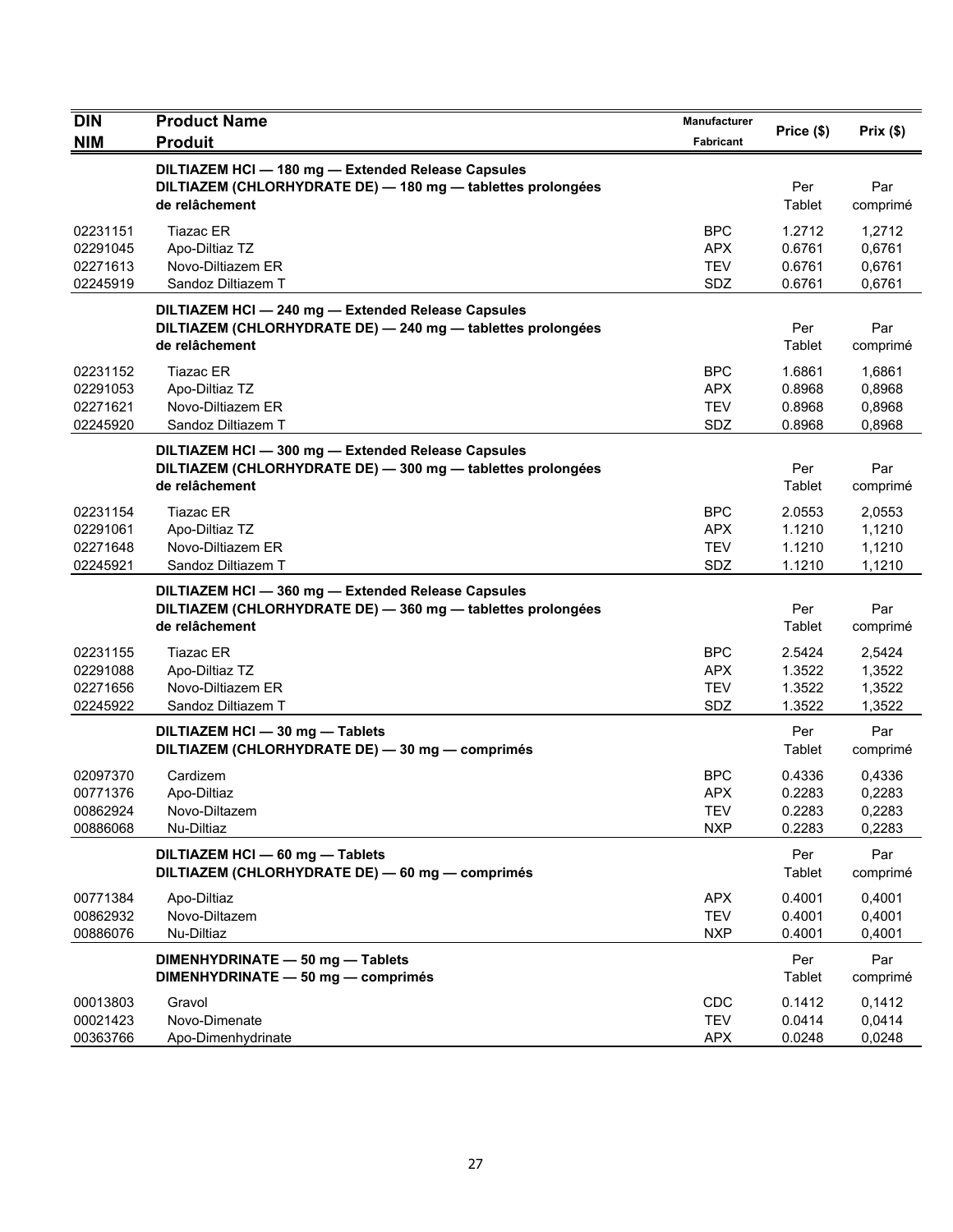| <b>DIN</b>                                                           | <b>Product Name</b>                                                                                                        | Manufacturer                                                                     |                                                          |                                                          |
|----------------------------------------------------------------------|----------------------------------------------------------------------------------------------------------------------------|----------------------------------------------------------------------------------|----------------------------------------------------------|----------------------------------------------------------|
| <b>NIM</b>                                                           | <b>Produit</b>                                                                                                             | Fabricant                                                                        | Price (\$)                                               | Prix(\$)                                                 |
|                                                                      | DIMETHYL SULFOXIDE - 500 mg/g - Injection                                                                                  |                                                                                  |                                                          |                                                          |
|                                                                      | DIMETHYLSULFOXIDE - 500 mg/g - injection                                                                                   |                                                                                  | Per mL                                                   | Par ml                                                   |
| 00493392                                                             | Rimso-50                                                                                                                   | <b>BIO</b>                                                                       | 1.2210                                                   | 1,2210                                                   |
| 02243231                                                             | Dimethyl Sulfoxide/Diméthylsulfoxide                                                                                       | SDZ                                                                              | 1.0989                                                   | 1,0989                                                   |
|                                                                      | DIPYRIDAMOLE - 50 mg - Tablets<br>DIPYRIDAMOLE - 50 mg - comprimés                                                         |                                                                                  | Per<br>Tablet                                            | Par<br>comprimé                                          |
| 00067393<br>00895652                                                 | Persantine<br>Apo-Dipyridamole-FC                                                                                          | <b>BOE</b><br><b>APX</b>                                                         | 0.4267<br>0.2932                                         | 0,4267<br>0,2932                                         |
|                                                                      | DIPYRIDAMOLE - 75 mg - Tablets<br>DIPYRIDAMOLE - 75 mg - comprimés                                                         |                                                                                  | Per<br>Tablet                                            | Par<br>comprimé                                          |
| 00452092<br>00895660                                                 | Persantine<br>Apo-Dipyridamole-FC                                                                                          | <b>BOE</b><br><b>APX</b>                                                         | 0.5746<br>0.4397                                         | 0,5746<br>0,4397                                         |
|                                                                      | DIVALPROEX SODIUM - 125 mg - Enteric Coated Tablets<br>DIVALPROEX SODIQUE - 125 mg - comprimés à enrobage entérosoluble    |                                                                                  | Per<br>Tablet                                            | Par<br>comprimé                                          |
| 00596418<br>02244138<br>02239517<br>02239698<br>02265133<br>02239701 | Epival<br>pms-Divalproex<br>Nu-Divalproex<br>Apo-Divalproex<br>Mylan-Divalproex<br>Novo-Divalproex                         | <b>ABB</b><br><b>PMS</b><br><b>NXP</b><br><b>APX</b><br><b>MYL</b><br><b>TEV</b> | 0.3186<br>0.1683<br>0.1680<br>0.1515<br>0.1515<br>0.1377 | 0,3186<br>0,1683<br>0,1680<br>0,1515<br>0,1515<br>0,1377 |
|                                                                      | DIVALPROEX SODIUM - 250 mg - Enteric Coated Tablets<br>DIVALPROEX SODIQUE - 250 mg - comprimés à enrobage entérosoluble    |                                                                                  | Per<br>Tablet                                            | Par<br>comprimé                                          |
| 00596426<br>02239518<br>02244139<br>02239699<br>02265141<br>02239702 | Epival<br>Nu-Divalproex<br>pms-Divalproex<br>Apo-Divalproex<br>Mylan-Divalproex<br>Novo-Divalproex                         | ABB<br><b>NXP</b><br><b>PMS</b><br><b>APX</b><br><b>MYL</b><br><b>TEV</b>        | 0.5786<br>0.3025<br>0.3025<br>0.2723<br>0.2723<br>0.2475 | 0,5786<br>0,3025<br>0,3025<br>0,2723<br>0,2723<br>0,2475 |
|                                                                      | DIVALPROEX SODIUM - 500 mg - Enteric Coated Tablets<br>DIVALPROEX SODIQUE - 500 mg - comprimés à enrobage entérosoluble    |                                                                                  | Per<br>Tablet                                            | Par<br>comprimé                                          |
| 00596434<br>02244140<br>02239519<br>02239700<br>02265168<br>02239703 | Epival<br>pms-Divalproex<br>Nu-Divalproex<br>Apo-Divalproex<br>Mylan-Divalproex<br>Novo-Divalproex                         | ABB<br>PMS<br><b>NXP</b><br><b>APX</b><br><b>MYL</b><br><b>TEV</b>               | 1.1458<br>0.6053<br>0.6050<br>0.5447<br>0.5447<br>0.4952 | 1,1458<br>0,6053<br>0,6050<br>0,5447<br>0,5447<br>0,4952 |
|                                                                      | DOCUSATE CALCIUM - 240 mg - Capsules<br>DOCUSATE CALCIQUE - 240 mg - capsules                                              |                                                                                  | Per<br>Capsule                                           | Par<br>capsule                                           |
| 00664553<br>01912747<br>00722855<br>00809055                         | pms-Docusate Calcium<br>Docusate Calcium/Docusate calcique<br>Docusate Calcium/Docusate calcique<br>ratio-Docusate Calcium | <b>PMS</b><br>ABT<br><b>TAR</b><br><b>RPH</b>                                    | 0.1416<br>0.1100<br>0.1100<br>0.1100                     | 0,1416<br>0,1100<br>0,1100<br>0,1100                     |
| 00842044                                                             | Novo-Docusate Calcium                                                                                                      | <b>TEV</b>                                                                       | 0.0898                                                   | 0,0898                                                   |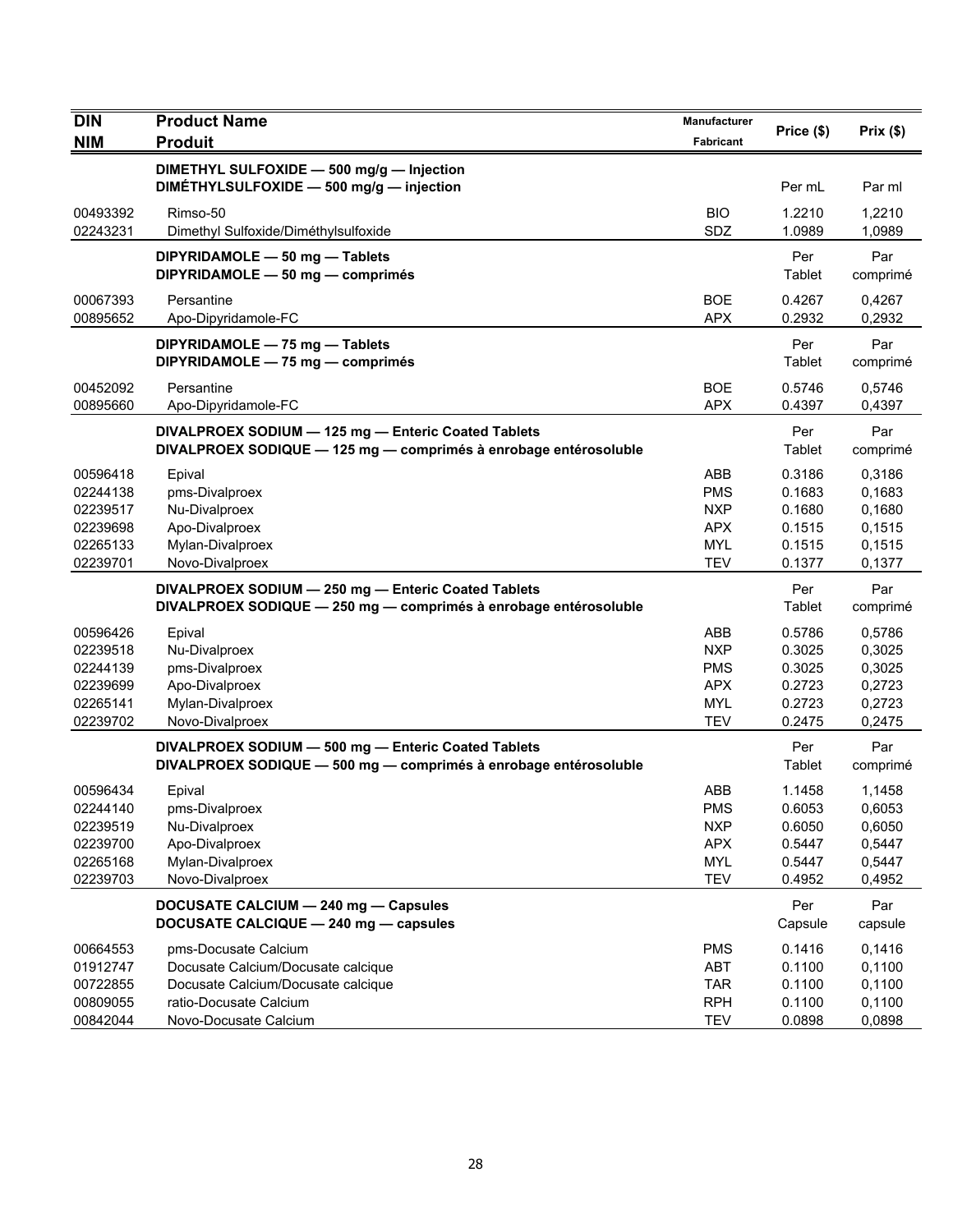| DOCUSATE SODIUM - 100 mg - Capsules<br>Per<br>Par<br>DOCUSATE SODIQUE - 100 mg - capsules<br>Capsule<br>capsule<br><b>WSP</b><br>02106256<br>Colace<br>0.1724<br>0,1724<br><b>TEV</b><br>0.0517<br>0,0517<br>02020084<br>Novo-Docusate Sodium<br><b>TAR</b><br>0.0440<br>0,0440<br>00716731<br>Docusate Sodium/Docusate sodique<br><b>APX</b><br>0.0422<br>0,0422<br>02245079<br>Apo-Docusate Sodium<br><b>PMS</b><br>0.0422<br>00703494<br>pms-Docusate Sodium<br>0,0422<br>Selax<br>0.0383<br>0,0383<br>00514888<br><b>ODN</b><br>00870196<br><b>RPH</b><br>0.0330<br>0,0330<br>ratio-Docusate Sodium<br>DOCUSATE SODIUM - 20 mg/5 mL - Oral Liquid<br>DOCUSATE SODIQUE - 20 mg/5 ml - liquide oral<br>Per mL<br>Par ml<br><b>WSP</b><br>02086018<br>Colace<br>0.0260<br>0,0260<br>00703508<br>pms-Docusate Sodium<br><b>PMS</b><br>0.0198<br>0,0198<br><b>RPH</b><br>00870226<br>ratio-Docusate Sodium<br>0.0198<br>0,0198<br>Per<br>Par<br>DOMPERIDONE MALEATE - 10 mg - Tablets<br>DOMPÉRIDONE (MALÉATE DE) - 10 mg - comprimés<br>Tablet<br>comprimé<br>0.1811<br>02268078<br><b>RAN</b><br>0,1811<br>Ran-Domperidone<br><b>APX</b><br>02103613<br>Apo-Domperidone<br>0.1646<br>0,1646<br>Dom-Domperidone<br><b>DOM</b><br>02238315<br>0.1646<br>0,1646<br>Mylan-Domperidone<br><b>MYL</b><br>02278669<br>0.1646<br>0,1646<br>02157195<br>Novo-Domperidone<br><b>TEV</b><br>0.1646<br>0,1646<br>02231477<br>Nu-Domperidone<br><b>NXP</b><br>0.1646<br>0,1646<br>pms-Domperidone<br>02236466<br><b>PMS</b><br>0.1646<br>0,1646<br>01912070<br><b>RPH</b><br>0.1646<br>ratio-Domperidone<br>0,1646<br>DOXAZOSIN MESYLATE - 1 mg - Tablets<br>Per<br>Par<br>DOXAZOSINE (MÉSYLATE DE) — 1 mg — comprimés<br>Tablet<br>comprimé<br>PFI<br>0.6232<br>01958100<br>Cardura-1<br>0,6232<br><b>APX</b><br>02240588<br>Apo-Doxazosin<br>0.3812<br>0,3812<br><b>MYL</b><br>0.3812<br>0,3812<br>02240498<br>Mylan-Doxazosin<br>Novo-Doxazosin<br>0.3812<br>02242728<br><b>TEV</b><br>0,3812<br>02244527<br>pms-Doxazosin<br><b>PMS</b><br>0.3812<br>0,3812<br>DOXAZOSIN MESYLATE - 2 mg - Tablets<br>Par<br>Per<br>DOXAZOSINE (MÉSYLATE DE) — 2 mg — comprimés<br>Tablet<br>comprimé<br>01958097<br>PFI<br>0.7475<br>0,7475<br>Cardura-2<br><b>APX</b><br>0.4574<br>0,4574<br>02240589<br>Apo-Doxazosin<br><b>MYL</b><br>0,4574<br>02240499<br>Mylan-Doxazosin<br>0.4574<br>02242729<br>Novo-Doxazosin<br><b>TEV</b><br>0.4574<br>0,4574<br>02244528<br>pms-Doxazosin<br><b>PMS</b><br>0.4574<br>0,4574<br>DOXAZOSIN MESYLATE - 4 mg - Tablets<br>Per<br>Par<br>DOXAZOSINE (MÉSYLATE DE) - 4 mg - comprimés<br>Tablet<br>comprimé<br>Cardura-4<br>PFI<br>0.9719<br>0,9719<br>01958119<br><b>APX</b><br>0.5946<br>0,5946<br>02240590<br>Apo-Doxazosin<br><b>MYL</b><br>0.5946<br>0,5946<br>02240500<br>Mylan-Doxazosin<br>02242730<br>Novo-Doxazosin<br>0.5946<br>0,5946<br>02244529<br><b>PMS</b><br>0,5946<br>pms-Doxazosin<br>0.5946 | <b>DIN</b><br><b>NIM</b> | <b>Product Name</b><br><b>Produit</b> | Manufacturer<br>Fabricant | Price (\$) | Prix(\$) |
|---------------------------------------------------------------------------------------------------------------------------------------------------------------------------------------------------------------------------------------------------------------------------------------------------------------------------------------------------------------------------------------------------------------------------------------------------------------------------------------------------------------------------------------------------------------------------------------------------------------------------------------------------------------------------------------------------------------------------------------------------------------------------------------------------------------------------------------------------------------------------------------------------------------------------------------------------------------------------------------------------------------------------------------------------------------------------------------------------------------------------------------------------------------------------------------------------------------------------------------------------------------------------------------------------------------------------------------------------------------------------------------------------------------------------------------------------------------------------------------------------------------------------------------------------------------------------------------------------------------------------------------------------------------------------------------------------------------------------------------------------------------------------------------------------------------------------------------------------------------------------------------------------------------------------------------------------------------------------------------------------------------------------------------------------------------------------------------------------------------------------------------------------------------------------------------------------------------------------------------------------------------------------------------------------------------------------------------------------------------------------------------------------------------------------------------------------------------------------------------------------------------------------------------------------------------------------------------------------------------------------------------------------------------------------------------------------------------------------------------------------------------------------------------------------------------------------------------------------------------------------------------------------------------------------------|--------------------------|---------------------------------------|---------------------------|------------|----------|
|                                                                                                                                                                                                                                                                                                                                                                                                                                                                                                                                                                                                                                                                                                                                                                                                                                                                                                                                                                                                                                                                                                                                                                                                                                                                                                                                                                                                                                                                                                                                                                                                                                                                                                                                                                                                                                                                                                                                                                                                                                                                                                                                                                                                                                                                                                                                                                                                                                                                                                                                                                                                                                                                                                                                                                                                                                                                                                                                 |                          |                                       |                           |            |          |
|                                                                                                                                                                                                                                                                                                                                                                                                                                                                                                                                                                                                                                                                                                                                                                                                                                                                                                                                                                                                                                                                                                                                                                                                                                                                                                                                                                                                                                                                                                                                                                                                                                                                                                                                                                                                                                                                                                                                                                                                                                                                                                                                                                                                                                                                                                                                                                                                                                                                                                                                                                                                                                                                                                                                                                                                                                                                                                                                 |                          |                                       |                           |            |          |
|                                                                                                                                                                                                                                                                                                                                                                                                                                                                                                                                                                                                                                                                                                                                                                                                                                                                                                                                                                                                                                                                                                                                                                                                                                                                                                                                                                                                                                                                                                                                                                                                                                                                                                                                                                                                                                                                                                                                                                                                                                                                                                                                                                                                                                                                                                                                                                                                                                                                                                                                                                                                                                                                                                                                                                                                                                                                                                                                 |                          |                                       |                           |            |          |
|                                                                                                                                                                                                                                                                                                                                                                                                                                                                                                                                                                                                                                                                                                                                                                                                                                                                                                                                                                                                                                                                                                                                                                                                                                                                                                                                                                                                                                                                                                                                                                                                                                                                                                                                                                                                                                                                                                                                                                                                                                                                                                                                                                                                                                                                                                                                                                                                                                                                                                                                                                                                                                                                                                                                                                                                                                                                                                                                 |                          |                                       |                           |            |          |
|                                                                                                                                                                                                                                                                                                                                                                                                                                                                                                                                                                                                                                                                                                                                                                                                                                                                                                                                                                                                                                                                                                                                                                                                                                                                                                                                                                                                                                                                                                                                                                                                                                                                                                                                                                                                                                                                                                                                                                                                                                                                                                                                                                                                                                                                                                                                                                                                                                                                                                                                                                                                                                                                                                                                                                                                                                                                                                                                 |                          |                                       |                           |            |          |
|                                                                                                                                                                                                                                                                                                                                                                                                                                                                                                                                                                                                                                                                                                                                                                                                                                                                                                                                                                                                                                                                                                                                                                                                                                                                                                                                                                                                                                                                                                                                                                                                                                                                                                                                                                                                                                                                                                                                                                                                                                                                                                                                                                                                                                                                                                                                                                                                                                                                                                                                                                                                                                                                                                                                                                                                                                                                                                                                 |                          |                                       |                           |            |          |
|                                                                                                                                                                                                                                                                                                                                                                                                                                                                                                                                                                                                                                                                                                                                                                                                                                                                                                                                                                                                                                                                                                                                                                                                                                                                                                                                                                                                                                                                                                                                                                                                                                                                                                                                                                                                                                                                                                                                                                                                                                                                                                                                                                                                                                                                                                                                                                                                                                                                                                                                                                                                                                                                                                                                                                                                                                                                                                                                 |                          |                                       |                           |            |          |
|                                                                                                                                                                                                                                                                                                                                                                                                                                                                                                                                                                                                                                                                                                                                                                                                                                                                                                                                                                                                                                                                                                                                                                                                                                                                                                                                                                                                                                                                                                                                                                                                                                                                                                                                                                                                                                                                                                                                                                                                                                                                                                                                                                                                                                                                                                                                                                                                                                                                                                                                                                                                                                                                                                                                                                                                                                                                                                                                 |                          |                                       |                           |            |          |
|                                                                                                                                                                                                                                                                                                                                                                                                                                                                                                                                                                                                                                                                                                                                                                                                                                                                                                                                                                                                                                                                                                                                                                                                                                                                                                                                                                                                                                                                                                                                                                                                                                                                                                                                                                                                                                                                                                                                                                                                                                                                                                                                                                                                                                                                                                                                                                                                                                                                                                                                                                                                                                                                                                                                                                                                                                                                                                                                 |                          |                                       |                           |            |          |
|                                                                                                                                                                                                                                                                                                                                                                                                                                                                                                                                                                                                                                                                                                                                                                                                                                                                                                                                                                                                                                                                                                                                                                                                                                                                                                                                                                                                                                                                                                                                                                                                                                                                                                                                                                                                                                                                                                                                                                                                                                                                                                                                                                                                                                                                                                                                                                                                                                                                                                                                                                                                                                                                                                                                                                                                                                                                                                                                 |                          |                                       |                           |            |          |
|                                                                                                                                                                                                                                                                                                                                                                                                                                                                                                                                                                                                                                                                                                                                                                                                                                                                                                                                                                                                                                                                                                                                                                                                                                                                                                                                                                                                                                                                                                                                                                                                                                                                                                                                                                                                                                                                                                                                                                                                                                                                                                                                                                                                                                                                                                                                                                                                                                                                                                                                                                                                                                                                                                                                                                                                                                                                                                                                 |                          |                                       |                           |            |          |
|                                                                                                                                                                                                                                                                                                                                                                                                                                                                                                                                                                                                                                                                                                                                                                                                                                                                                                                                                                                                                                                                                                                                                                                                                                                                                                                                                                                                                                                                                                                                                                                                                                                                                                                                                                                                                                                                                                                                                                                                                                                                                                                                                                                                                                                                                                                                                                                                                                                                                                                                                                                                                                                                                                                                                                                                                                                                                                                                 |                          |                                       |                           |            |          |
|                                                                                                                                                                                                                                                                                                                                                                                                                                                                                                                                                                                                                                                                                                                                                                                                                                                                                                                                                                                                                                                                                                                                                                                                                                                                                                                                                                                                                                                                                                                                                                                                                                                                                                                                                                                                                                                                                                                                                                                                                                                                                                                                                                                                                                                                                                                                                                                                                                                                                                                                                                                                                                                                                                                                                                                                                                                                                                                                 |                          |                                       |                           |            |          |
|                                                                                                                                                                                                                                                                                                                                                                                                                                                                                                                                                                                                                                                                                                                                                                                                                                                                                                                                                                                                                                                                                                                                                                                                                                                                                                                                                                                                                                                                                                                                                                                                                                                                                                                                                                                                                                                                                                                                                                                                                                                                                                                                                                                                                                                                                                                                                                                                                                                                                                                                                                                                                                                                                                                                                                                                                                                                                                                                 |                          |                                       |                           |            |          |
|                                                                                                                                                                                                                                                                                                                                                                                                                                                                                                                                                                                                                                                                                                                                                                                                                                                                                                                                                                                                                                                                                                                                                                                                                                                                                                                                                                                                                                                                                                                                                                                                                                                                                                                                                                                                                                                                                                                                                                                                                                                                                                                                                                                                                                                                                                                                                                                                                                                                                                                                                                                                                                                                                                                                                                                                                                                                                                                                 |                          |                                       |                           |            |          |
|                                                                                                                                                                                                                                                                                                                                                                                                                                                                                                                                                                                                                                                                                                                                                                                                                                                                                                                                                                                                                                                                                                                                                                                                                                                                                                                                                                                                                                                                                                                                                                                                                                                                                                                                                                                                                                                                                                                                                                                                                                                                                                                                                                                                                                                                                                                                                                                                                                                                                                                                                                                                                                                                                                                                                                                                                                                                                                                                 |                          |                                       |                           |            |          |
|                                                                                                                                                                                                                                                                                                                                                                                                                                                                                                                                                                                                                                                                                                                                                                                                                                                                                                                                                                                                                                                                                                                                                                                                                                                                                                                                                                                                                                                                                                                                                                                                                                                                                                                                                                                                                                                                                                                                                                                                                                                                                                                                                                                                                                                                                                                                                                                                                                                                                                                                                                                                                                                                                                                                                                                                                                                                                                                                 |                          |                                       |                           |            |          |
|                                                                                                                                                                                                                                                                                                                                                                                                                                                                                                                                                                                                                                                                                                                                                                                                                                                                                                                                                                                                                                                                                                                                                                                                                                                                                                                                                                                                                                                                                                                                                                                                                                                                                                                                                                                                                                                                                                                                                                                                                                                                                                                                                                                                                                                                                                                                                                                                                                                                                                                                                                                                                                                                                                                                                                                                                                                                                                                                 |                          |                                       |                           |            |          |
|                                                                                                                                                                                                                                                                                                                                                                                                                                                                                                                                                                                                                                                                                                                                                                                                                                                                                                                                                                                                                                                                                                                                                                                                                                                                                                                                                                                                                                                                                                                                                                                                                                                                                                                                                                                                                                                                                                                                                                                                                                                                                                                                                                                                                                                                                                                                                                                                                                                                                                                                                                                                                                                                                                                                                                                                                                                                                                                                 |                          |                                       |                           |            |          |
|                                                                                                                                                                                                                                                                                                                                                                                                                                                                                                                                                                                                                                                                                                                                                                                                                                                                                                                                                                                                                                                                                                                                                                                                                                                                                                                                                                                                                                                                                                                                                                                                                                                                                                                                                                                                                                                                                                                                                                                                                                                                                                                                                                                                                                                                                                                                                                                                                                                                                                                                                                                                                                                                                                                                                                                                                                                                                                                                 |                          |                                       |                           |            |          |
|                                                                                                                                                                                                                                                                                                                                                                                                                                                                                                                                                                                                                                                                                                                                                                                                                                                                                                                                                                                                                                                                                                                                                                                                                                                                                                                                                                                                                                                                                                                                                                                                                                                                                                                                                                                                                                                                                                                                                                                                                                                                                                                                                                                                                                                                                                                                                                                                                                                                                                                                                                                                                                                                                                                                                                                                                                                                                                                                 |                          |                                       |                           |            |          |
|                                                                                                                                                                                                                                                                                                                                                                                                                                                                                                                                                                                                                                                                                                                                                                                                                                                                                                                                                                                                                                                                                                                                                                                                                                                                                                                                                                                                                                                                                                                                                                                                                                                                                                                                                                                                                                                                                                                                                                                                                                                                                                                                                                                                                                                                                                                                                                                                                                                                                                                                                                                                                                                                                                                                                                                                                                                                                                                                 |                          |                                       |                           |            |          |
|                                                                                                                                                                                                                                                                                                                                                                                                                                                                                                                                                                                                                                                                                                                                                                                                                                                                                                                                                                                                                                                                                                                                                                                                                                                                                                                                                                                                                                                                                                                                                                                                                                                                                                                                                                                                                                                                                                                                                                                                                                                                                                                                                                                                                                                                                                                                                                                                                                                                                                                                                                                                                                                                                                                                                                                                                                                                                                                                 |                          |                                       |                           |            |          |
|                                                                                                                                                                                                                                                                                                                                                                                                                                                                                                                                                                                                                                                                                                                                                                                                                                                                                                                                                                                                                                                                                                                                                                                                                                                                                                                                                                                                                                                                                                                                                                                                                                                                                                                                                                                                                                                                                                                                                                                                                                                                                                                                                                                                                                                                                                                                                                                                                                                                                                                                                                                                                                                                                                                                                                                                                                                                                                                                 |                          |                                       |                           |            |          |
|                                                                                                                                                                                                                                                                                                                                                                                                                                                                                                                                                                                                                                                                                                                                                                                                                                                                                                                                                                                                                                                                                                                                                                                                                                                                                                                                                                                                                                                                                                                                                                                                                                                                                                                                                                                                                                                                                                                                                                                                                                                                                                                                                                                                                                                                                                                                                                                                                                                                                                                                                                                                                                                                                                                                                                                                                                                                                                                                 |                          |                                       |                           |            |          |
|                                                                                                                                                                                                                                                                                                                                                                                                                                                                                                                                                                                                                                                                                                                                                                                                                                                                                                                                                                                                                                                                                                                                                                                                                                                                                                                                                                                                                                                                                                                                                                                                                                                                                                                                                                                                                                                                                                                                                                                                                                                                                                                                                                                                                                                                                                                                                                                                                                                                                                                                                                                                                                                                                                                                                                                                                                                                                                                                 |                          |                                       |                           |            |          |
|                                                                                                                                                                                                                                                                                                                                                                                                                                                                                                                                                                                                                                                                                                                                                                                                                                                                                                                                                                                                                                                                                                                                                                                                                                                                                                                                                                                                                                                                                                                                                                                                                                                                                                                                                                                                                                                                                                                                                                                                                                                                                                                                                                                                                                                                                                                                                                                                                                                                                                                                                                                                                                                                                                                                                                                                                                                                                                                                 |                          |                                       |                           |            |          |
|                                                                                                                                                                                                                                                                                                                                                                                                                                                                                                                                                                                                                                                                                                                                                                                                                                                                                                                                                                                                                                                                                                                                                                                                                                                                                                                                                                                                                                                                                                                                                                                                                                                                                                                                                                                                                                                                                                                                                                                                                                                                                                                                                                                                                                                                                                                                                                                                                                                                                                                                                                                                                                                                                                                                                                                                                                                                                                                                 |                          |                                       |                           |            |          |
|                                                                                                                                                                                                                                                                                                                                                                                                                                                                                                                                                                                                                                                                                                                                                                                                                                                                                                                                                                                                                                                                                                                                                                                                                                                                                                                                                                                                                                                                                                                                                                                                                                                                                                                                                                                                                                                                                                                                                                                                                                                                                                                                                                                                                                                                                                                                                                                                                                                                                                                                                                                                                                                                                                                                                                                                                                                                                                                                 |                          |                                       |                           |            |          |
|                                                                                                                                                                                                                                                                                                                                                                                                                                                                                                                                                                                                                                                                                                                                                                                                                                                                                                                                                                                                                                                                                                                                                                                                                                                                                                                                                                                                                                                                                                                                                                                                                                                                                                                                                                                                                                                                                                                                                                                                                                                                                                                                                                                                                                                                                                                                                                                                                                                                                                                                                                                                                                                                                                                                                                                                                                                                                                                                 |                          |                                       |                           |            |          |
|                                                                                                                                                                                                                                                                                                                                                                                                                                                                                                                                                                                                                                                                                                                                                                                                                                                                                                                                                                                                                                                                                                                                                                                                                                                                                                                                                                                                                                                                                                                                                                                                                                                                                                                                                                                                                                                                                                                                                                                                                                                                                                                                                                                                                                                                                                                                                                                                                                                                                                                                                                                                                                                                                                                                                                                                                                                                                                                                 |                          |                                       |                           |            |          |
|                                                                                                                                                                                                                                                                                                                                                                                                                                                                                                                                                                                                                                                                                                                                                                                                                                                                                                                                                                                                                                                                                                                                                                                                                                                                                                                                                                                                                                                                                                                                                                                                                                                                                                                                                                                                                                                                                                                                                                                                                                                                                                                                                                                                                                                                                                                                                                                                                                                                                                                                                                                                                                                                                                                                                                                                                                                                                                                                 |                          |                                       |                           |            |          |
|                                                                                                                                                                                                                                                                                                                                                                                                                                                                                                                                                                                                                                                                                                                                                                                                                                                                                                                                                                                                                                                                                                                                                                                                                                                                                                                                                                                                                                                                                                                                                                                                                                                                                                                                                                                                                                                                                                                                                                                                                                                                                                                                                                                                                                                                                                                                                                                                                                                                                                                                                                                                                                                                                                                                                                                                                                                                                                                                 |                          |                                       |                           |            |          |
|                                                                                                                                                                                                                                                                                                                                                                                                                                                                                                                                                                                                                                                                                                                                                                                                                                                                                                                                                                                                                                                                                                                                                                                                                                                                                                                                                                                                                                                                                                                                                                                                                                                                                                                                                                                                                                                                                                                                                                                                                                                                                                                                                                                                                                                                                                                                                                                                                                                                                                                                                                                                                                                                                                                                                                                                                                                                                                                                 |                          |                                       |                           |            |          |
|                                                                                                                                                                                                                                                                                                                                                                                                                                                                                                                                                                                                                                                                                                                                                                                                                                                                                                                                                                                                                                                                                                                                                                                                                                                                                                                                                                                                                                                                                                                                                                                                                                                                                                                                                                                                                                                                                                                                                                                                                                                                                                                                                                                                                                                                                                                                                                                                                                                                                                                                                                                                                                                                                                                                                                                                                                                                                                                                 |                          |                                       |                           |            |          |
|                                                                                                                                                                                                                                                                                                                                                                                                                                                                                                                                                                                                                                                                                                                                                                                                                                                                                                                                                                                                                                                                                                                                                                                                                                                                                                                                                                                                                                                                                                                                                                                                                                                                                                                                                                                                                                                                                                                                                                                                                                                                                                                                                                                                                                                                                                                                                                                                                                                                                                                                                                                                                                                                                                                                                                                                                                                                                                                                 |                          |                                       |                           |            |          |
|                                                                                                                                                                                                                                                                                                                                                                                                                                                                                                                                                                                                                                                                                                                                                                                                                                                                                                                                                                                                                                                                                                                                                                                                                                                                                                                                                                                                                                                                                                                                                                                                                                                                                                                                                                                                                                                                                                                                                                                                                                                                                                                                                                                                                                                                                                                                                                                                                                                                                                                                                                                                                                                                                                                                                                                                                                                                                                                                 |                          |                                       |                           |            |          |
|                                                                                                                                                                                                                                                                                                                                                                                                                                                                                                                                                                                                                                                                                                                                                                                                                                                                                                                                                                                                                                                                                                                                                                                                                                                                                                                                                                                                                                                                                                                                                                                                                                                                                                                                                                                                                                                                                                                                                                                                                                                                                                                                                                                                                                                                                                                                                                                                                                                                                                                                                                                                                                                                                                                                                                                                                                                                                                                                 |                          |                                       |                           |            |          |
|                                                                                                                                                                                                                                                                                                                                                                                                                                                                                                                                                                                                                                                                                                                                                                                                                                                                                                                                                                                                                                                                                                                                                                                                                                                                                                                                                                                                                                                                                                                                                                                                                                                                                                                                                                                                                                                                                                                                                                                                                                                                                                                                                                                                                                                                                                                                                                                                                                                                                                                                                                                                                                                                                                                                                                                                                                                                                                                                 |                          |                                       |                           |            |          |
|                                                                                                                                                                                                                                                                                                                                                                                                                                                                                                                                                                                                                                                                                                                                                                                                                                                                                                                                                                                                                                                                                                                                                                                                                                                                                                                                                                                                                                                                                                                                                                                                                                                                                                                                                                                                                                                                                                                                                                                                                                                                                                                                                                                                                                                                                                                                                                                                                                                                                                                                                                                                                                                                                                                                                                                                                                                                                                                                 |                          |                                       |                           |            |          |
|                                                                                                                                                                                                                                                                                                                                                                                                                                                                                                                                                                                                                                                                                                                                                                                                                                                                                                                                                                                                                                                                                                                                                                                                                                                                                                                                                                                                                                                                                                                                                                                                                                                                                                                                                                                                                                                                                                                                                                                                                                                                                                                                                                                                                                                                                                                                                                                                                                                                                                                                                                                                                                                                                                                                                                                                                                                                                                                                 |                          |                                       |                           |            |          |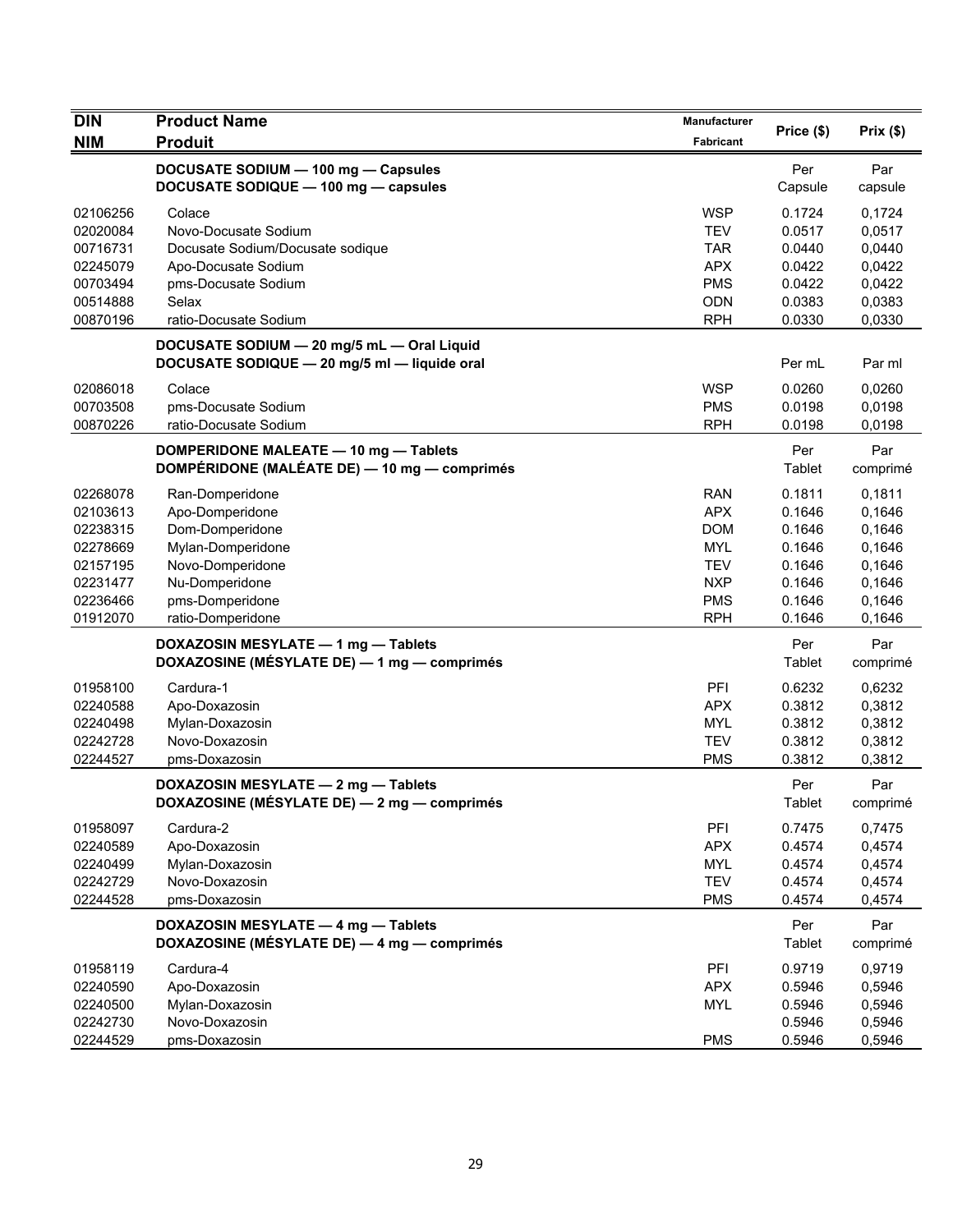| <b>DIN</b>                                               | <b>Product Name</b>                                                               | Manufacturer                                                       | Price (\$)                                     | Prix(\$)                                       |
|----------------------------------------------------------|-----------------------------------------------------------------------------------|--------------------------------------------------------------------|------------------------------------------------|------------------------------------------------|
| <b>NIM</b>                                               | <b>Produit</b>                                                                    | <b>Fabricant</b>                                                   |                                                |                                                |
|                                                          | DOXEPIN HCI - 10 mg - Capsules<br>DOXÉPINE (CHLORHYDRATE DE) - 10 mg - capsules   |                                                                    | Per<br>Capsule                                 | Par<br>capsule                                 |
| 00024325<br>02049996                                     | Sinequan<br>Apo-Doxepin                                                           | <b>ERF</b><br><b>APX</b>                                           | 0.2841<br>0.1889                               | 0,2841<br>0,1889                               |
|                                                          | DOXEPIN HCI - 25 mg - Capsules<br>DOXÉPINE (CHLORHYDRATE DE) - 25 mg - capsules   |                                                                    | Per<br>Capsule                                 | Par<br>capsule                                 |
| 00024333<br>02050005<br>01913425                         | Sinequan<br>Apo-Doxepin<br>Novo-Doxepin                                           | <b>ERF</b><br><b>APX</b><br><b>TEV</b>                             | 0.3486<br>0.2354<br>0.2140                     | 0,3486<br>0,2354<br>0,2140                     |
|                                                          | DOXEPIN HCI - 50 mg - Capsules<br>DOXÉPINE (CHLORHYDRATE DE) - 50 mg - capsules   |                                                                    | Per<br>Capsule                                 | Par<br>capsule                                 |
| 00024341<br>02050013<br>01913433                         | Sinequan<br>Apo-Doxepin<br>Novo-Doxepin                                           | <b>ERF</b><br><b>APX</b><br><b>TEV</b>                             | 0.6467<br>0.4368<br>0.3971                     | 0,6467<br>0,4368<br>0,3971                     |
|                                                          | DOXEPIN HCI - 75 mg - Capsules<br>DOXÉPINE (CHLORHYDRATE DE) - 75 mg - capsules   |                                                                    | Per<br>Capsule                                 | Par<br>capsule                                 |
| 00400750<br>02050021<br>01913441                         | Sinequan<br>Apo-Doxepin<br>Novo-Doxepin                                           | <b>ERF</b><br><b>APX</b><br><b>TEV</b>                             | 0.9285<br>0.6272<br>0.5702                     | 0,9285<br>0,6272<br>0,5702                     |
|                                                          | DOXEPIN HCI - 100 mg - Capsules<br>DOXÉPINE (CHLORHYDRATE DE) - 100 mg - capsules |                                                                    | Per<br>Capsule                                 | Par<br>capsule                                 |
| 00326925<br>02050048<br>01913468                         | Sinequan<br>Apo-Doxepin<br>Novo-Doxepin                                           | <b>ERF</b><br><b>APX</b><br><b>TEV</b>                             | 1.2232<br>0.8264<br>0.7513                     | 1,2232<br>0,8264<br>0,7513                     |
|                                                          | DOXEPIN HCI - 150 mg - Capsules<br>DOXÉPINE (CHLORHYDRATE DE) - 150 mg - capsules |                                                                    | Per<br>Capsule                                 | Par<br>capsule                                 |
| 00584274<br>02050056<br>01913476                         | Sineguan<br>Apo-Doxepin<br>Novo-Doxepin                                           | <b>ERF</b><br><b>APX</b><br><b>TEV</b>                             | 1.5557<br>1.2397<br>1.1270                     | 1,5557<br>1,2397<br>1,1270                     |
|                                                          | DOXYCYCLINE - 100 mg - Capsules<br>DOXYCYCLINE - 100 mg - capsules                |                                                                    | Per<br>Capsule                                 | Par<br>capsule                                 |
| 00740713<br>00817120<br>00725250<br>02044668<br>02289539 | Apo-Doxy<br>Doxycin<br>Novo-Doxylin<br>Nu-Doxycycline<br>pms-Doxycycline          | <b>APX</b><br><b>GPM</b><br><b>TEV</b><br><b>NXP</b><br><b>PMS</b> | 0.6446<br>0.6446<br>0.6446<br>0.6446<br>0.5860 | 0,6446<br>0,6446<br>0,6446<br>0,6446<br>0,5860 |
|                                                          | DOXYCYCLINE - 100 mg - Tablets<br>DOXYCYCLINE - 100 mg - comprimés                |                                                                    | Per<br>Tablet                                  | Par<br>comprimé                                |
| 00874256<br>00860751<br>02158574<br>02091232<br>02289466 | Apo-Doxy<br>Doxycin<br>Novo-Doxylin<br>ratio-Doxycycline<br>pms-Doxycycline       | <b>APX</b><br><b>GPM</b><br><b>TEV</b><br><b>RPH</b><br><b>PMS</b> | 0.6446<br>0.6446<br>0.6446<br>0.6446<br>0.5860 | 0,6446<br>0,6446<br>0,6446<br>0,6446<br>0,5860 |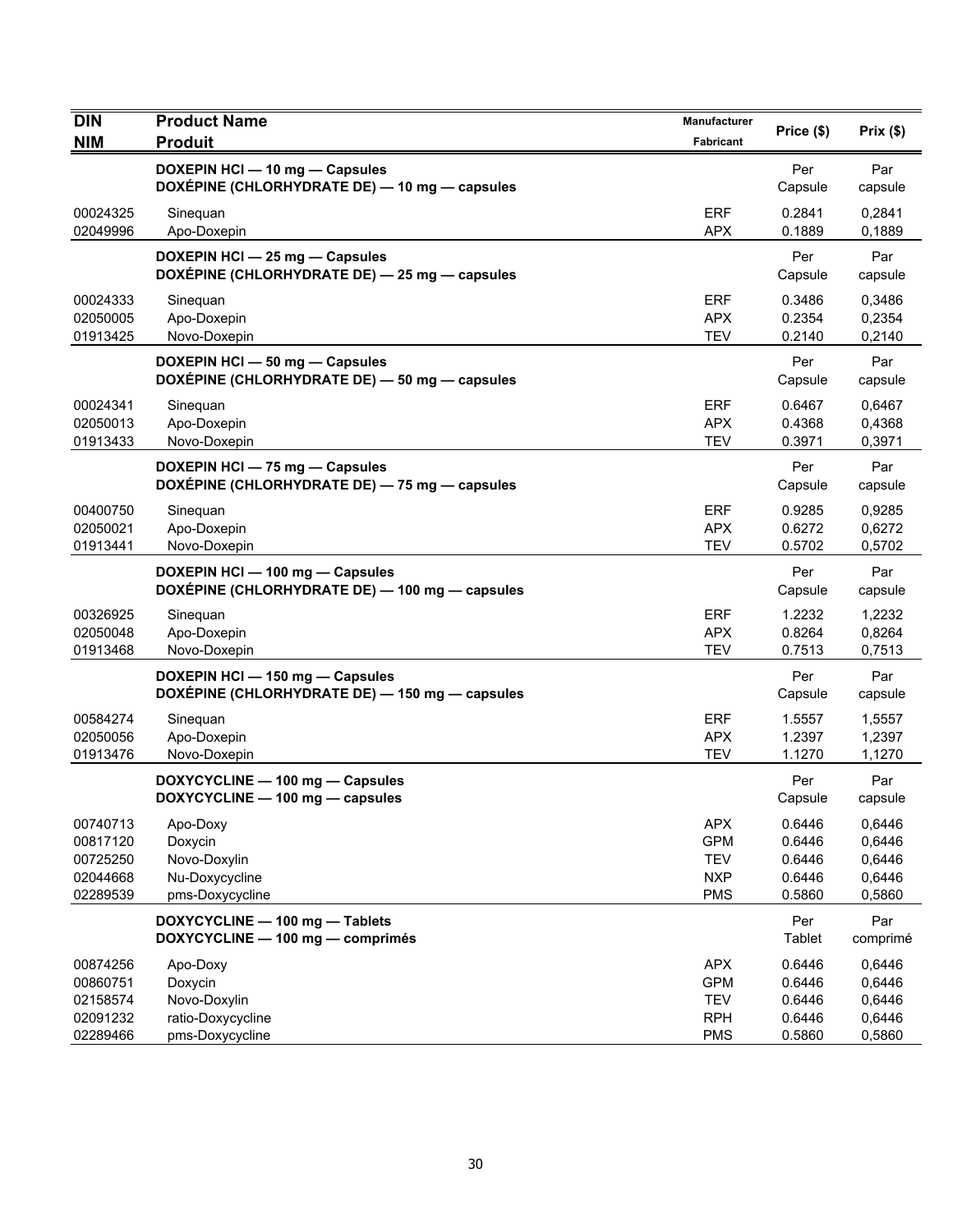| <b>DIN</b> | <b>Product Name</b>                                                          | Manufacturer |               | Prix(\$)        |
|------------|------------------------------------------------------------------------------|--------------|---------------|-----------------|
| <b>NIM</b> | <b>Produit</b>                                                               | Fabricant    | Price (\$)    |                 |
|            | <b>ENALAPRIL - 2.5 mg - Tablets</b><br><b>ENALAPRIL - 2.5 mg - comprimés</b> |              | Per<br>Tablet | Par<br>comprimé |
| 00851795   | Vasotec                                                                      | <b>MFX</b>   | 0.8319        | 0.8319          |
| 02020025   | Apo-Enalapril                                                                | <b>APX</b>   | 0.5425        | 0,5425          |
| 02291878   | Co Enalapril                                                                 | COB          | 0.5425        | 0,5425          |
| 02300036   | Mylan-Enalapril                                                              | <b>MYL</b>   | 0.5425        | 0,5425          |
| 02300680   | Novo-Enalapril                                                               | <b>TEV</b>   | 0.5425        | 0,5425          |
| 02300079   | pms-Enalapril                                                                | <b>PMS</b>   | 0.5425        | 0.5425          |
| 02299984   | ratio-Enalapril                                                              | <b>RPH</b>   | 0.5425        | 0,5425          |
| 02299933   | Sandoz Enalapril                                                             | SDZ          | 0.5425        | 0,5425          |
| 02300117   | Taro-Enalapril                                                               | <b>TAR</b>   | 0.5425        | 0,5425          |
|            | <b>ENALAPRIL - 5 mg - Tablets</b><br><b>ENALAPRIL - 5 mg - comprimés</b>     |              | Per<br>Tablet | Par<br>comprimé |
| 00708879   | Vasotec                                                                      | <b>MFX</b>   | 0.9841        | 0,9841          |
| 02019884   | Apo-Enalapril                                                                | <b>APX</b>   | 0.6418        | 0,6418          |
| 02291886   | Co Enalapril                                                                 | COB          | 0.6418        | 0,6418          |
| 02300044   | Mylan-Enalapril                                                              | MYL          | 0.6418        | 0,6418          |
| 02233005   | Novo-Enalapril                                                               | <b>TEV</b>   | 0.6418        | 0,6418          |
| 02300087   | pms-Enalapril                                                                | <b>PMS</b>   | 0.6418        | 0,6418          |
| 02299992   | ratio-Enalapril                                                              | <b>RPH</b>   | 0.6418        | 0,6418          |
| 02299941   | Sandoz Enalapril                                                             | SDZ          | 0.6418        | 0,6418          |
| 02300125   | Taro-Enalapril                                                               | <b>TAR</b>   | 0.6418        | 0,6418          |
|            | <b>ENALAPRIL - 10 mg - Tablets</b>                                           |              | Per           | Par             |
|            | <b>ENALAPRIL - 10 mg - comprimés</b>                                         |              | Tablet        | comprimé        |
| 00670901   | Vasotec                                                                      | <b>MFX</b>   | 1.1826        | 1,1826          |
| 02019892   | Apo-Enalapril                                                                | <b>APX</b>   | 0.7712        | 0,7712          |
| 02291894   | Co Enalapril                                                                 | COB          | 0.7712        | 0,7712          |
| 02300052   | Mylan-Enalapril                                                              | <b>MYL</b>   | 0.7712        | 0,7712          |
| 02233006   | Novo-Enalapril                                                               | <b>TEV</b>   | 0.7712        | 0,7712          |
| 02300095   | pms-Enalapril                                                                | <b>PMS</b>   | 0.7712        | 0,7712          |
| 02300001   | ratio-Enalapril                                                              | <b>RPH</b>   | 0.7712        | 0,7712          |
| 02299968   | Sandoz Enalapril                                                             | SDZ          | 0.7712        | 0,7712          |
| 02300133   | Taro-Enalapril                                                               | <b>TAR</b>   | 0.7712        | 0,7712          |
|            | ENALAPRIL - 20 mg - Tablets<br><b>ENALAPRIL - 20 mg - comprimés</b>          |              | Per<br>Tablet | Par<br>comprimé |
| 00670928   | Vasotec                                                                      | <b>MFX</b>   | 1.4268        | 1,4268          |
| 02019906   | Apo-Enalapril                                                                | <b>APX</b>   | 0.9305        | 0,9305          |
| 02291908   | Co Enalapril                                                                 | COB          | 0.9305        | 0,9305          |
| 02300060   | Mylan-Enalapril                                                              | <b>MYL</b>   | 0.9305        | 0,9305          |
| 02233007   | Novo-Enalapril                                                               | <b>TEV</b>   | 0.9305        | 0,9305          |
| 02300109   | pms-Enalapril                                                                | <b>PMS</b>   | 0.9305        | 0,9305          |
| 02300028   | ratio-Enalapril                                                              | <b>RPH</b>   | 0.9305        | 0,9305          |
| 02299976   | Sandoz Enalapril                                                             | <b>SDZ</b>   | 0.9305        | 0,9305          |
| 02300141   | Taro-Enalapril                                                               | <b>TAR</b>   | 0.9305        | 0,9305          |
|            | ENALAPRIL/HYDROCHLOROTHIAZIDE - 10 mg/25 mg - Tablets                        |              | Per           | Par             |
|            | ENALAPRIL/HYDROCHLOROTHIAZIDE - 10 mg/25 mg - comprimés                      |              | <b>Tablet</b> | comprimé        |
| 00657298   | Vaseretic                                                                    | <b>MFX</b>   | 1.1998        | 1,1998          |
| 02300230   | Novo-Enalapril/HCTZ                                                          | <b>TEV</b>   | 0.7712        | 0.7712          |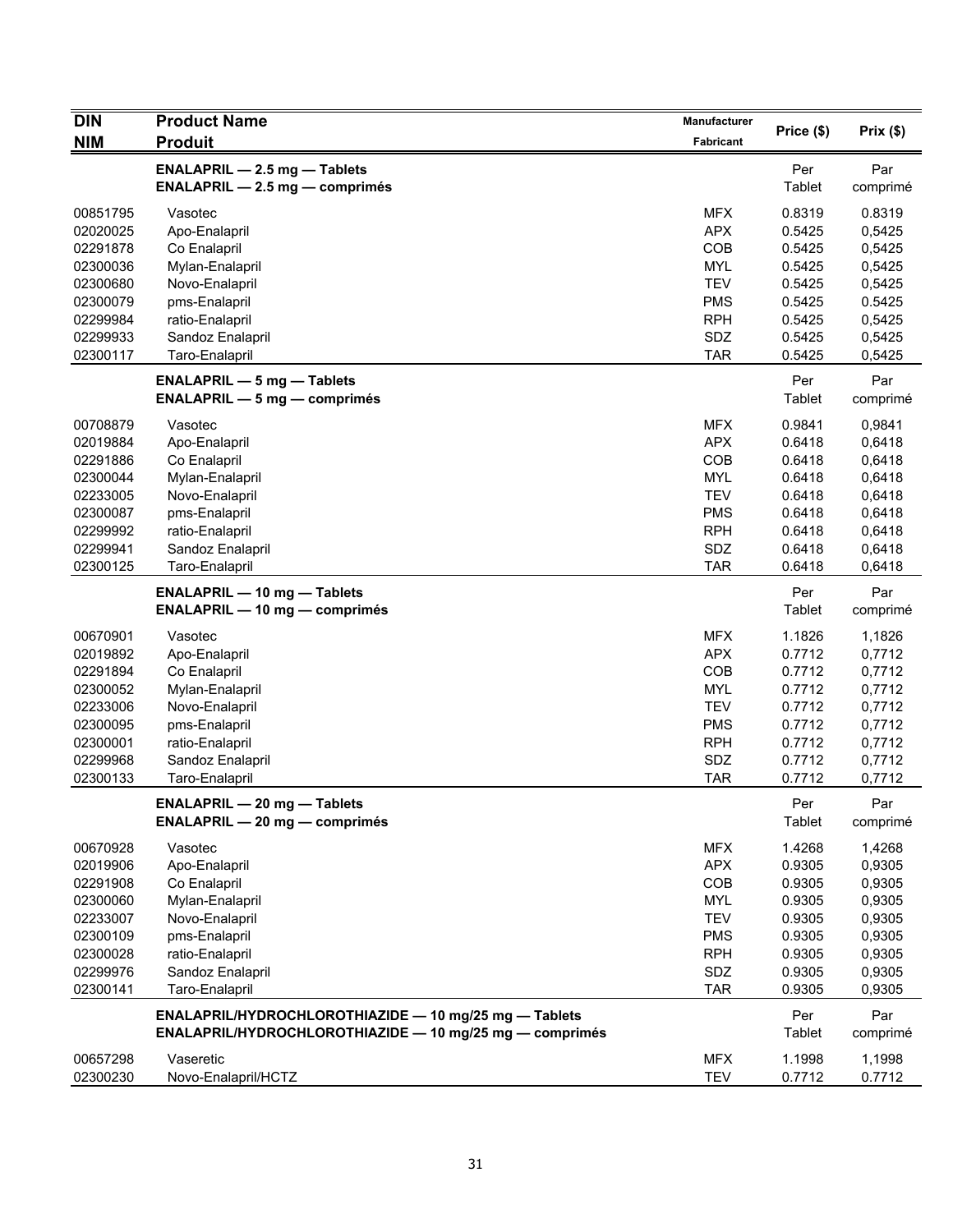| <b>DIN</b>                                   | <b>Product Name</b>                                                                                                                | Manufacturer                                  | Price (\$)                               | Prix(\$)                                 |
|----------------------------------------------|------------------------------------------------------------------------------------------------------------------------------------|-----------------------------------------------|------------------------------------------|------------------------------------------|
| <b>NIM</b>                                   | <b>Produit</b>                                                                                                                     | Fabricant                                     |                                          |                                          |
|                                              | <b>ERYTHROMYCIN BASE - 250 mg - Enteric Pellet Capsules</b><br>ÉRYTHROMYCINE (BASE) - 250 mg - capsules de granules entérosolubles |                                               | Per<br>Capsule                           | Par<br>capsule                           |
| 00607142<br>00726672                         | Eryc<br>Apo-Erythro E-C                                                                                                            | PFI<br><b>APX</b>                             | 0.5297<br>0.3900                         | 0,5297<br>0,3900                         |
|                                              | ESTRADIOL-17B - 50 mcg - Transdermal Patch<br>ESTRADIOL-17B - 50 mcg - timbre transdermique                                        |                                               | Per<br>Patch                             | Par<br>timbre                            |
| 02244000<br>02246967                         | Estradot<br>Sandoz Estradiol Derm                                                                                                  | <b>NVT</b><br>SDZ                             | 3.0030<br>2.4530                         | 3,0030<br>2,4530                         |
|                                              | ESTRADIOL-17B - 75 mcg - Transdermal Patch<br>ESTRADIOL-17B - 75 mcg - timbre transdermique                                        |                                               | Per<br>Patch                             | Par<br>timbre                            |
| 02244001<br>02246968                         | Estradot<br>Sandoz Estradiol Derm                                                                                                  | <b>NVT</b><br>SDZ                             | 3.2244<br>2.6290                         | 3,2244<br>2,6290                         |
|                                              | ESTRADIOL-17B - 100 mcg - Transdermal Patch<br>ESTRADIOL-17B - 100 mcg - timbre transdermique                                      |                                               | Per<br>Patch                             | Par<br>timbre                            |
| 02244002<br>02246969                         | Estradot<br>Sandoz Estradiol Derm                                                                                                  | <b>NVT</b><br>SDZ                             | 3.4045<br>2.7720                         | 3,4045<br>2,7720                         |
|                                              | ETHINYL ESTRADIOL/LEVONORGESTREL - 0.15 mg/0.03 mg - Tablets<br>ETHINYL ESTRADIOL/LEVONORGESTREL - 0.15 mg/0.03 mg - comprimés     |                                               | Per<br>Tablet                            | Par<br>comprimé                          |
| 02042320<br>02295946                         | Min Ovral<br>Portia 21                                                                                                             | <b>WAY</b><br><b>APX</b>                      | 0.7596<br>0.4636                         | 0,7596<br>0,4636                         |
|                                              | ETHINYL ESTRADIOL/LEVONORGESTREL - 0.15 mg/0.03 mg - Tablets<br>ETHINYL ESTRADIOL/LEVONORGESTREL - 0.15 mg/0.03 mg - comprimés     |                                               | Per<br>Tablet                            | Par<br>comprimé                          |
| 02042339<br>02295954                         | Min Ovral<br>Portia 28                                                                                                             | <b>WAY</b><br><b>APX</b>                      | 0.5697<br>0.3477                         | 0,5697<br>0,3477                         |
|                                              | ETHINYL ESTRADIOL/LEVONORGESTREL - 20 mcg/100 mcg - Tablets<br>ETHINYL ESTRADIOL/LEVONORGESTREL - 20 mcg/100 mcg - comprimés       |                                               | Per<br>Tablet                            | Par<br>comprimé                          |
| 02236974<br>02298538                         | Alesse<br>Aviane 21                                                                                                                | <b>WAY</b><br><b>APX</b>                      | 0.7596<br>0.4636                         | 0,7596<br>0,4636                         |
|                                              | ETHINYL ESTRADIOL/LEVONORGESTREL - 20 mcg/100 mcg - Tablets<br>ETHINYL ESTRADIOL/LEVONORGESTREL - 20 mcg/100 mcg - comprimés       |                                               | Per<br>Tablet                            | Par<br>comprimé                          |
| 02236975<br>02298546                         | Alesse<br>Aviane 28                                                                                                                | <b>WAY</b><br><b>APX</b>                      | 0.5697<br>0.3477                         | 0,5697<br>0,3477                         |
|                                              | ETIDRONATE DISODIUM/CALCIUM CARBONATE - 400 mg/500 mg -<br><b>Tablets</b>                                                          |                                               |                                          |                                          |
|                                              | ÉTIDRONATE DISODIQUE/CALCIUM (CARBONATE DE) — 400 mg/500 mg —<br>comprimés                                                         |                                               | Per<br>Kit                               | Par<br>trousse                           |
| 02176017<br>02263866<br>02247323<br>02324199 | Didrocal<br>Co Etidrocal<br>Mylan-Eti-Cal Carepac<br>Novo-Etidronatecal                                                            | <b>WCI</b><br>COB<br><b>MYL</b><br><b>TEV</b> | 46.1780<br>29.9900<br>29.9900<br>29.9900 | 46,1780<br>29,9900<br>29,9900<br>29,9900 |
|                                              | ETIDRONATE DISODIUM - 200 mg - Tablets<br>ÉTIDRONATE DISODIQUE - 200 mg - comprimés                                                |                                               | Per<br>Tablet                            | Par<br>comprimé                          |
| 02248686<br>02245330                         | Co Etidronate<br>Mylan-Etidronate                                                                                                  | COB<br><b>MYL</b>                             | 1.0093<br>0.9082                         | 1,0093<br>0,9082                         |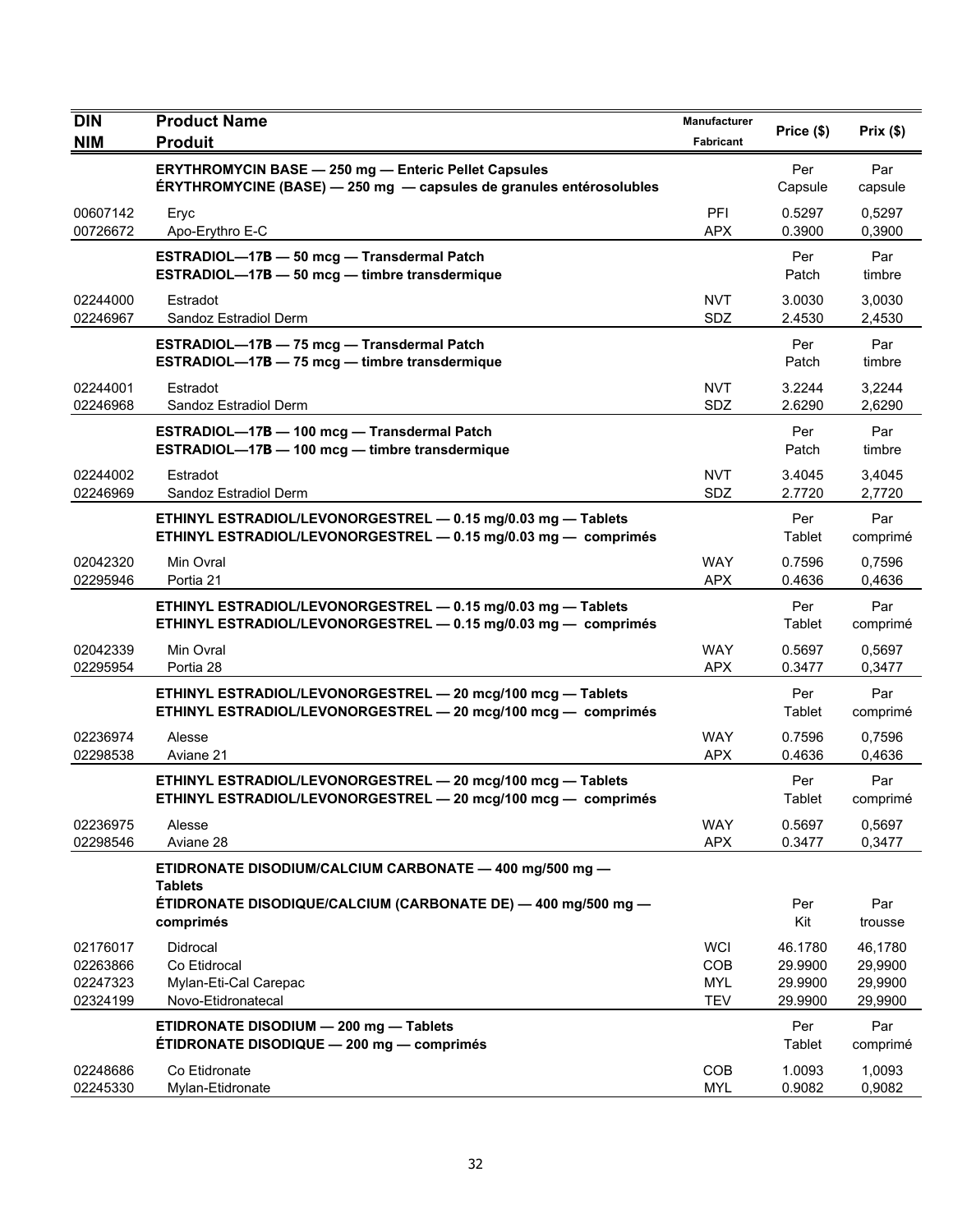| <b>DIN</b>                                               | <b>Product Name</b>                                                                                      | <b>Manufacturer</b>                                                | Price (\$)                                     | Prix(\$)                                       |
|----------------------------------------------------------|----------------------------------------------------------------------------------------------------------|--------------------------------------------------------------------|------------------------------------------------|------------------------------------------------|
| <b>NIM</b>                                               | <b>Produit</b>                                                                                           | Fabricant                                                          |                                                |                                                |
|                                                          | FAMCICLOVIR - 125 mg - Tablets<br>FAMCICLOVIR - 125 mg - comprimés                                       |                                                                    | Per<br>Tablet                                  | Par<br>comprimé                                |
| 02229110<br>02278081<br>02292025<br>02305682<br>02278634 | Famvir<br>pms-Famciclovir<br>Apo-Famciclovir<br>Co Famciclovir<br>Sandoz Famciclovir                     | <b>NVT</b><br><b>PMS</b><br><b>APX</b><br>COB<br>SDZ               | 3.0723<br>2.2264<br>2.0240<br>2.0240<br>2.0240 | 3,0723<br>2,2264<br>2,0240<br>2,0240<br>2,0240 |
|                                                          | FAMCICLOVIR - 250 mg - Tablets<br>$FAMCICLOVIR - 250 mg - comprimés$                                     |                                                                    | Per<br>Tablet                                  | Par<br>comprimé                                |
| 02229129<br>02278103<br>02292041<br>02305690<br>02278642 | Famvir<br>pms-Famciclovir<br>Apo-Famciclovir<br>Co Famciclovir<br>Sandoz Famciclovir                     | <b>NVT</b><br><b>PMS</b><br><b>APX</b><br>COB<br>SDZ               | 4.1672<br>2.9920<br>2.7200<br>2.7200<br>2.7200 | 4,1672<br>2,9920<br>2,7200<br>2,7200<br>2,7200 |
|                                                          | FAMCICLOVIR - 500 mg - Tablets<br>FAMCICLOVIR - 500 mg - comprimés                                       |                                                                    | Per<br>Tablet                                  | Par<br>comprimé                                |
| 02177102<br>02278111<br>02292068<br>02305704<br>02278650 | Famvir<br>pms-Famciclovir<br>Apo-Famciclovir<br>Co Famciclovir<br>Sandoz Famciclovir                     | <b>NVT</b><br><b>PMS</b><br><b>APX</b><br>COB<br>SDZ               | 7.4387<br>4.6508<br>4.2280<br>4.2280<br>4.2280 | 7,4387<br>4,6508<br>4,2280<br>4,2280<br>4,2280 |
|                                                          | <b>FAMOTIDINE - 20 mg - Tablets</b><br>FAMOTIDINE - 20 mg - comprimés                                    |                                                                    | Per<br>Tablet                                  | Par<br>comprimé                                |
| 00710121<br>01953842<br>02196018<br>02022133<br>02024195 | Pepcid<br>Apo-Famotidine<br>Mylan-Famotidine<br>Novo-Famotidine<br>Nu-Famotidine                         | <b>MFX</b><br><b>APX</b><br><b>MYL</b><br><b>TEV</b><br><b>NXP</b> | 1.1696<br>0.6486<br>0.6486<br>0.6486<br>0.6486 | 1,1696<br>0,6486<br>0,6486<br>0,6486<br>0,6486 |
|                                                          | <b>FAMOTIDINE - 40 mg - Tablets</b><br><b>FAMOTIDINE - 40 mg - comprimés</b>                             |                                                                    | Per<br>Tablet                                  | Par<br>comprimé                                |
| 00710113<br>02196026<br>01953834<br>02022141<br>02024209 | Pepcid<br>Mylan-Famotidine<br>Apo-Famotidine<br>Novo-Famotidine<br>Nu-Famotidine                         | <b>MFX</b><br><b>MYL</b><br><b>APX</b><br><b>TEV</b><br><b>NXP</b> | 2.1270<br>1.1675<br>1.1673<br>1.1673<br>1.1673 | 2,1270<br>1,1675<br>1,1673<br>1,1673<br>1,1673 |
|                                                          | FELODIPINE - 2.5 mg - Extended Release Tablets<br>FÉLODIPINE - 2,5 mg - comprimés à libération prolongée |                                                                    | Per<br>Tablet                                  | Par<br>comprimé                                |
| 02221985<br>02057778                                     | Renedil<br>Plendil                                                                                       | <b>SAA</b><br><b>AZC</b>                                           | 0.5896<br>0.5600                               | 0,5896<br>0,5600                               |
|                                                          | FELODIPINE - 5 mg - Extended Release Tablets<br>FÉLODIPINE - 5 mg - comprimés à libération prolongée     |                                                                    | Per<br>Tablet                                  | Par<br>comprimé                                |
| 02221993<br>00851779<br>02280264                         | Renedil<br>Plendil<br>Sandoz Felodipine                                                                  | <b>SAA</b><br><b>AZC</b><br>SDZ                                    | 0.7951<br>0.7477<br>0.5097                     | 0,7951<br>0,7477<br>0,5097                     |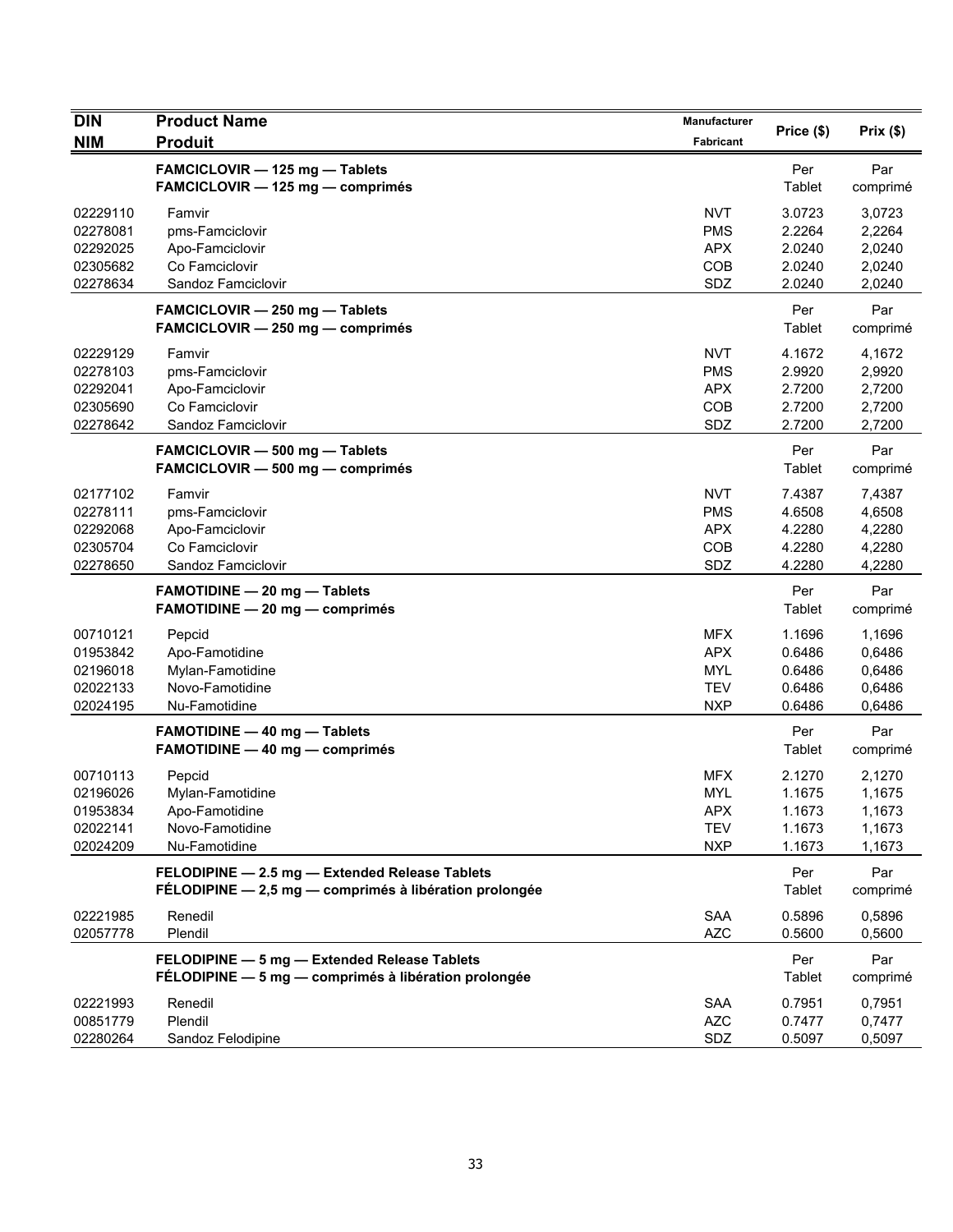| DIN<br><b>NIM</b>                                                    | <b>Product Name</b><br><b>Produit</b>                                                                                                                                 | <b>Manufacturer</b><br>Fabricant                                          | Price (\$)                                                | Prix(\$)                                                  |
|----------------------------------------------------------------------|-----------------------------------------------------------------------------------------------------------------------------------------------------------------------|---------------------------------------------------------------------------|-----------------------------------------------------------|-----------------------------------------------------------|
|                                                                      | FELODIPINE - 10 mg - Extended Release Tablets<br>FÉLODIPINE - 10 mg - comprimés à libération prolongée                                                                |                                                                           | Per<br>Tablet                                             | Par<br>comprimé                                           |
| 02222000<br>00851787<br>02280272                                     | Renedil<br>Plendil<br>Sandoz Felodipine                                                                                                                               | <b>SAA</b><br><b>AZC</b><br>SDZ                                           | 1.1918<br>1.1217<br>0.7647                                | 1,1918<br>1,1217<br>0,7647                                |
|                                                                      | FENOFIBRATE - 67 mg - Capsules<br>FENOFIBRATE - 67 mg - capsules                                                                                                      |                                                                           | Per<br>Capsule                                            | Par<br>capsule                                            |
| 02243180<br>02243551                                                 | Apo-Feno-Micro<br>Novo-Fenofibrate Micronized/Novo-Fenofibrate (micronisé)                                                                                            | <b>APX</b><br><b>TEV</b>                                                  | 0.4759<br>0.4758                                          | 0,4759<br>0,4758                                          |
|                                                                      | FENOFIBRATE - 200 mg - Capsules<br>$FÉNOFIBRATE - 200 mg - capsules$                                                                                                  |                                                                           | Per<br>Capsule                                            | Par<br>capsule                                            |
| 02240210<br>02239864<br>02146959<br>02243552<br>02273551<br>02250039 | Gen-Fenofibrate Micro<br>Apo-Feno-Micro<br>Lipidil-Micro<br>Novo-Fenofibrate Micronized/Novo-Fenofibrate (micronisé)<br>pms-Fenofibrate Micro<br>ratio-Fenofibrate MC | <b>GPM</b><br>APX<br><b>FFR</b><br><b>TEV</b><br><b>PMS</b><br><b>RPH</b> | 1.3310<br>1.1979<br>1.1979<br>1.1979<br>1.1979<br>1.1979  | 1,3310<br>1,1979<br>1,1979<br>1,1979<br>1,1979<br>1,1979  |
|                                                                      | FENOFIBRATE - 100 mg - Tablets<br>FENOFIBRATE - 100 mg - comprimés                                                                                                    |                                                                           | Per<br>Tablet                                             | Par<br>comprimé                                           |
| 02241601<br>02246859<br>02289083<br>02288044                         | Lipidil Supra<br>Apo-Feno Super<br>Novo-Fenofibrate-S<br>Sandoz Fenofibrate S                                                                                         | <b>FFR</b><br><b>APX</b><br><b>TEV</b><br>SDZ                             | 1.2495<br>0.8663<br>0.7877<br>0.7877                      | 1,2495<br>0,8663<br>0,7877<br>0,7877                      |
|                                                                      | FENOFIBRATE - 160 mg - Tablets<br>FENOFIBRATE - 160 mg - comprimés                                                                                                    |                                                                           | Per<br>Tablet                                             | Par<br>comprimé                                           |
| 02241602<br>02246860<br>02250004<br>02289091<br>02288052             | Lipidil Supra<br>Apo-Feno Super<br>Fenomax<br>Novo-Fenofibrate-S<br>Sandoz Fenofibrate S                                                                              | <b>FFR</b><br><b>APX</b><br><b>ORX</b><br><b>TEV</b><br>SDZ               | 1.3976<br>0.9317<br>0.9317<br>0.8470<br>0.8470            | 1,3976<br>0,9317<br>0,9317<br>0,8470<br>0,8470            |
|                                                                      | FENTANYL - 12 mcg - Transdermal Patch<br>FENTANYL - 12 mcg - timbre transdermique                                                                                     |                                                                           | Per<br>Patch                                              | Par<br>timbre                                             |
| 02280345<br>02330105<br>02311925<br>02327112                         | Duragesic<br>Ran-Fentanyl Matrix<br>ratio-Fentanyl<br>Sandoz Fentanyl                                                                                                 | JAN<br><b>RAN</b><br><b>RPH</b><br>SDZ                                    | 4.9098<br>3.1980<br>3.1980<br>3.1980                      | 4,9098<br>3,1980<br>3,1980<br>3,1980                      |
|                                                                      | FENTANYL - 25 mcg - Transdermal Patch<br>FENTANYL - 25 mcg - timbre transdermique                                                                                     |                                                                           | Per<br>Patch                                              | Par<br>timbre                                             |
| 02275813<br>02249391<br>02282941<br>02314630<br>02330113<br>02327120 | Duragesic MAT<br>Ran-Fentanyl<br>ratio-Fentanyl<br>Novo-Fentanyl<br>Ran-Fentanyl Matrix<br>Sandoz Fentanyl                                                            | <b>JAN</b><br><b>RAN</b><br><b>RPH</b><br><b>TEV</b><br><b>RAN</b><br>SDZ | 11.4980<br>7.1995<br>6.5450<br>5.9500<br>5.9500<br>5.9500 | 11,4980<br>7,1995<br>6,5450<br>5,9500<br>5,9500<br>5,9500 |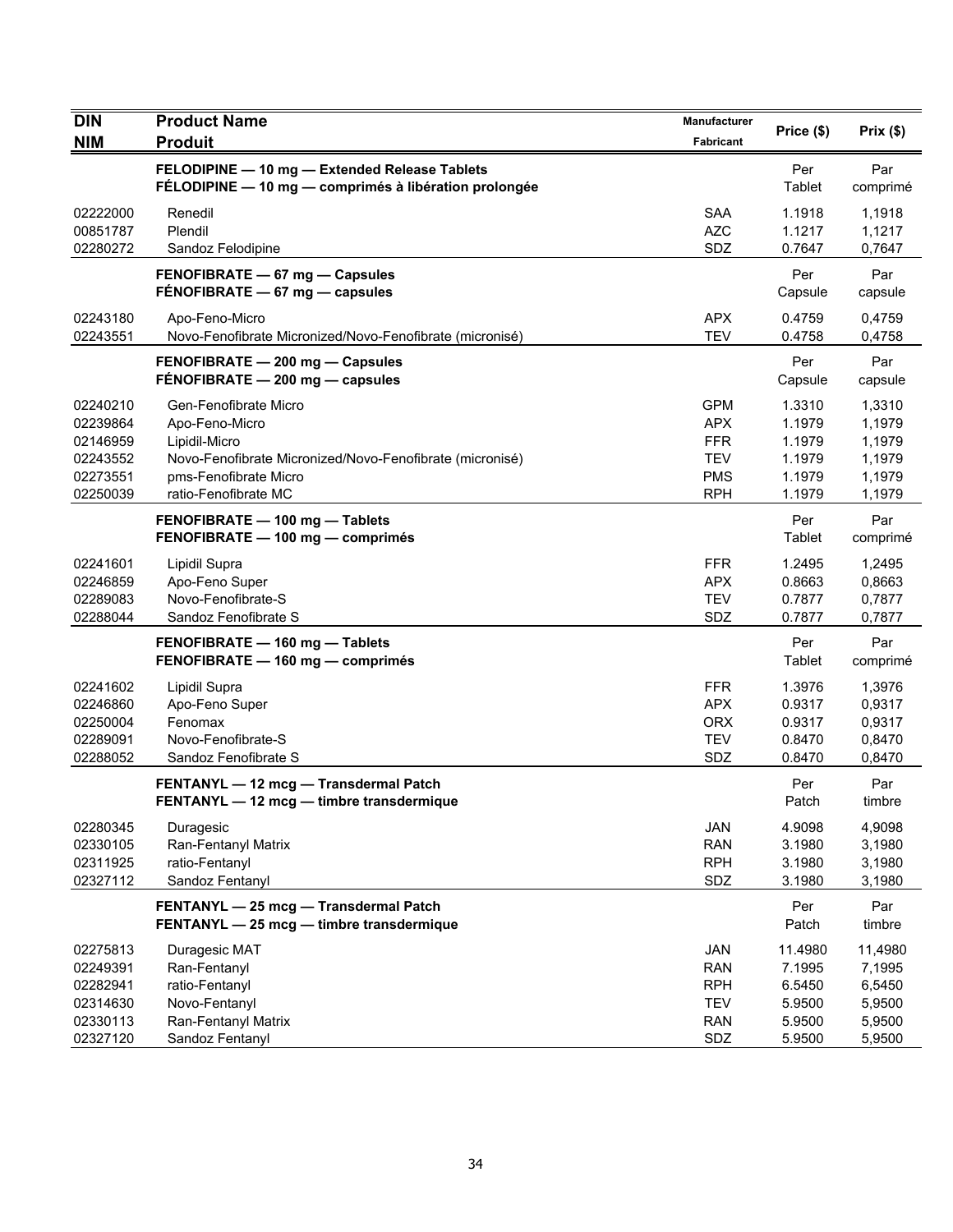| <b>DIN</b>                                                           | <b>Product Name</b>                                                                                        | Manufacturer                                                              | Price (\$)                                                     | Prix(\$)                                                       |
|----------------------------------------------------------------------|------------------------------------------------------------------------------------------------------------|---------------------------------------------------------------------------|----------------------------------------------------------------|----------------------------------------------------------------|
| <b>NIM</b>                                                           | <b>Produit</b>                                                                                             | Fabricant                                                                 |                                                                |                                                                |
|                                                                      | FENTANYL - 50 mcg - Transdermal Patch<br>FENTANYL - 50 mcg - timbre transdermique                          |                                                                           | Per<br>Patch                                                   | Par<br>timbre                                                  |
| 02275821<br>02249413<br>02282968<br>02314649<br>02330121<br>02327147 | Duragesic MAT<br>Ran-Fentanyl<br>ratio-Fentanyl<br>Novo-Fentanyl<br>Ran-Fentanyl Matrix<br>Sandoz Fentanyl | <b>JAN</b><br><b>RAN</b><br><b>RPH</b><br><b>TEV</b><br><b>RAN</b><br>SDZ | 21.6360<br>13.5520<br>12.3200<br>11.2000<br>11.2000<br>11.2000 | 21,6360<br>13,5520<br>12,3200<br>11,2000<br>11,2000<br>11,2000 |
|                                                                      | FENTANYL - 75 mcg - Transdermal Patch<br>FENTANYL - 75 mcg - timbre transdermique                          |                                                                           | Per<br>Patch                                                   | Par<br>timbre                                                  |
| 02275848<br>02249421<br>02282976<br>02314657<br>02330148<br>02327155 | Duragesic MAT<br>Ran-Fentanyl<br>ratio-Fentanyl<br>Novo-Fentanyl<br>Ran-Fentanyl Matrix<br>Sandoz Fentanyl | JAN<br><b>RAN</b><br><b>RPH</b><br><b>TEV</b><br><b>RAN</b><br>SDZ        | 30.4300<br>19.0575<br>17.3250<br>15.7500<br>15.7500<br>15.7500 | 30,4300<br>19,0575<br>17,3250<br>15,7500<br>15,7500<br>15,7500 |
|                                                                      | FENTANYL - 100 mcg - Transdermal Patch<br>FENTANYL - 100 mcg - timbre transdermique                        |                                                                           | Per<br>Patch                                                   | Par<br>timbre                                                  |
| 02275856<br>02249448<br>02282984<br>02314665<br>02330156<br>02327163 | Duragesic MAT<br>Ran-Fentanyl<br>ratio-Fentanyl<br>Novo-Fentanyl<br>Ran-Fentanyl Matrix<br>Sandoz Fentanyl | <b>JAN</b><br><b>RAN</b><br><b>RPH</b><br><b>TEV</b><br><b>RAN</b><br>SDZ | 37.8760<br>23.7160<br>21.5600<br>19.6000<br>19.6000<br>19.6000 | 37,8760<br>23,7160<br>21,5600<br>19,6000<br>19,6000<br>19,6000 |
|                                                                      | FERROUS GLUCONATE - 300 mg - Tablets<br>FER (GLUCONATE DE) - 300 mg - comprimés                            |                                                                           | Per<br>Tablet                                                  | Par<br>comprimé                                                |
| 00545031<br>00031097<br>00021458                                     | Apo-Ferrous Gluconate<br>Jamp-Ferrous Gluconate<br>Novo-Ferrogluc                                          | <b>APX</b><br><b>JPC</b><br><b>TEV</b>                                    | 0.0404<br>0.0367<br>0.0254                                     | 0,0404<br>0,0367<br>0,0254                                     |
|                                                                      | FINASTERIDE - 5 mg - Tablets<br>FINASTERIDE - 5 mg - comprimés                                             |                                                                           | Per<br>Tablet                                                  | Par<br>comprimé                                                |
| 02010909<br>02348500<br>02310112<br>02322579                         | Proscar<br>Novo-Finasteride<br>pms-Finasteride<br>Sandoz Finasteride                                       | <b>MSD</b><br><b>TEV</b><br><b>PMS</b><br>SDZ                             | 2.0383<br>0.9265<br>0.9265<br>0.9265                           | 2,0383<br>0,9265<br>0,9265<br>0,9265                           |
|                                                                      | FLUCONAZOLE - 50 mg - Tablets<br>FLUCONAZOLE - 50 mg - comprimés                                           |                                                                           | Per<br><b>Tablet</b>                                           | Par<br>comprimé                                                |
| 02245643<br>02237370<br>02245292<br>02236978<br>02249294             | pms-Fluconazole<br>Apo-Fluconazole<br>Mylan-Fluconazole<br>Novo-Fluconazole<br>Taro-Fluconazole            | <b>PMS</b><br><b>APX</b><br><b>MYL</b><br><b>TEV</b><br><b>TAR</b>        | 3.8214<br>3.4393<br>3.4393<br>3.4393<br>3.4393                 | 3,8214<br>3,4393<br>3,4393<br>3,4393<br>3,4393                 |
| 02281260                                                             | Co Fluconazole                                                                                             | COB                                                                       | 3.1266                                                         | 3,1266                                                         |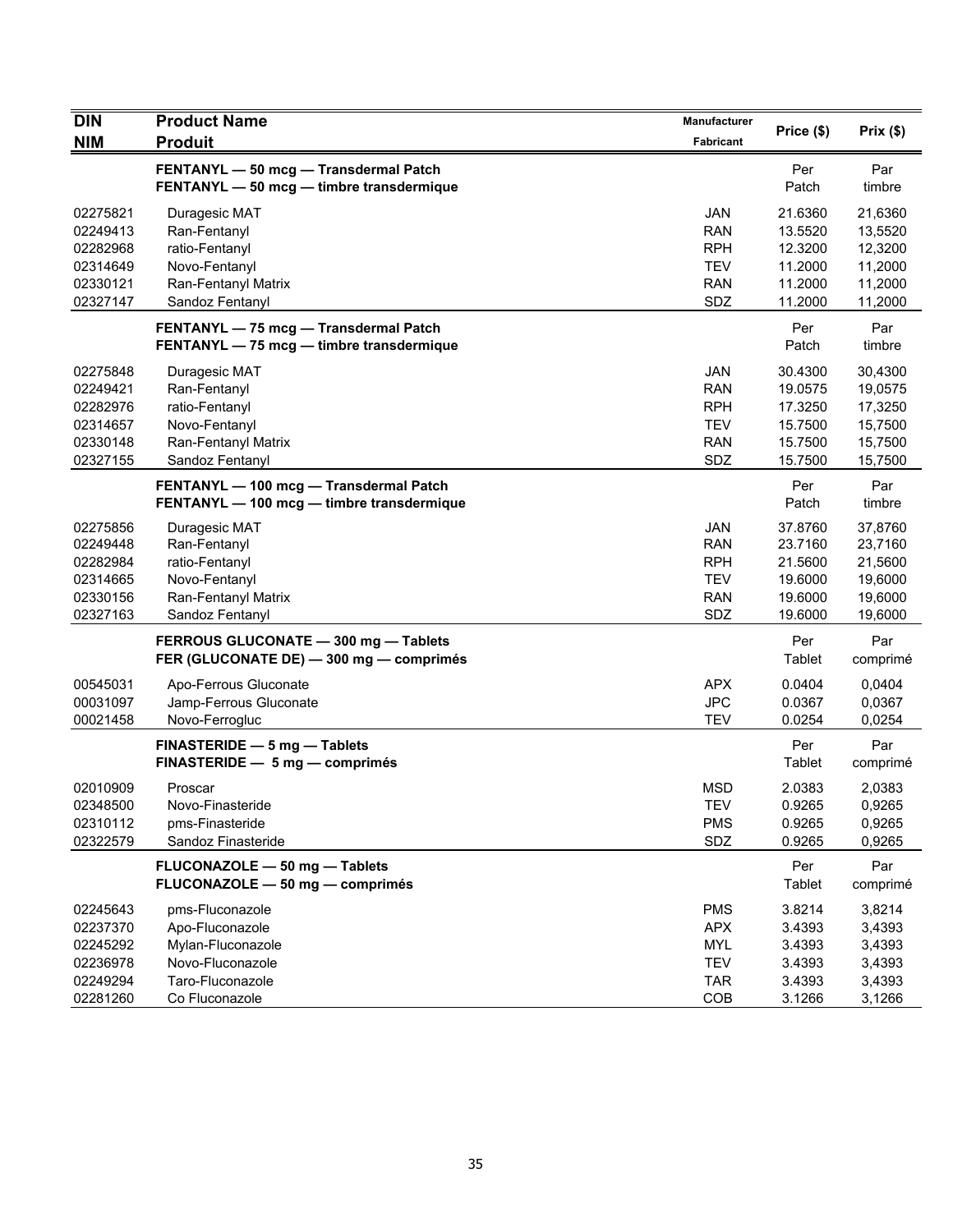| DIN<br><b>NIM</b>    | <b>Product Name</b><br><b>Produit</b>                              | <b>Manufacturer</b><br>Fabricant | Price (\$)       | Prix(\$)         |
|----------------------|--------------------------------------------------------------------|----------------------------------|------------------|------------------|
|                      |                                                                    |                                  |                  |                  |
|                      | FLUCONAZOLE - 100 mg - Tablets<br>FLUCONAZOLE - 100 mg - comprimés |                                  | Per<br>Tablet    | Par<br>comprimé  |
| 02245644             | pms-Fluconazole                                                    | <b>PMS</b>                       | 6.7791           | 6,7791           |
| 02245293             | Mylan-Fluconazole                                                  | <b>MYL</b>                       | 6.1013           | 6,1013           |
| 02237371             | Apo-Fluconazole                                                    | <b>APX</b>                       | 6.1012           | 6,1012           |
| 02249308<br>02236979 | Taro-Fluconazole<br>Novo-Fluconazole                               | <b>TAR</b><br><b>TEV</b>         | 6.1012<br>6.1011 | 6,1012<br>6,1011 |
| 02281279             | Co Fluconazole                                                     | <b>COB</b>                       | 5.5466           | 5,5466           |
|                      | FLUCONAZOLE - 2 mg/mL - Injection                                  |                                  | Per              | Par              |
|                      | FLUCONAZOLE - 2 mg/ml - injection                                  |                                  | mL               | ml               |
| 00891835             | Diflucan                                                           | PFI                              | 0.5823           | 0,5823           |
| 02247922             | Fluconazole                                                        | <b>TEV</b>                       | 0.5093           | 0,5093           |
| 02247749             | Fluconazole Omega                                                  | <b>OMA</b>                       | 0.4026           | 0,4026           |
|                      | FLUOCINONIDE - 0.05% - Gel                                         |                                  | Per              | Par              |
|                      | FLUOCINONIDE $-$ 0,05 % $-$ gel                                    |                                  | Gram             | gramme           |
| 02161974             | Topsyn                                                             | <b>VPI</b>                       | 0.5638           | 0,5638           |
| 02236997             | Lyderm                                                             | <b>TPT</b>                       | 0.3762           | 0,3762           |
|                      | FLUOCINONIDE - 0.05% - Ointment                                    |                                  | Per              | Par              |
|                      | FLUOCINONIDE - 0,05 % - pommade                                    |                                  | Gram             | gramme           |
| 02161966             | Lidex                                                              | <b>VPI</b>                       | 0.5565           | 0,5565           |
| 02236996             | Lyderm                                                             | <b>TPT</b>                       | 0.3707           | 0,3707           |
|                      | FLUOCINONIDE - 0.05% - Topical Cream                               |                                  | Per              | Par              |
|                      | FLUOCINONIDE - 0,05 % - crème topique                              |                                  | Gram             | gramme           |
| 02161923             | Lidex                                                              | <b>VPI</b>                       | 0.5078           | 0,5078           |
| 00716863             | Lyderm                                                             | <b>TPT</b>                       | 0.5075           | 0,5075           |
|                      | FLUOROMETHOLONE - 0.1% - Ophthalmic Suspension                     |                                  |                  |                  |
|                      | FLUOROMÉTHOLONE - 0,1 % - suspension ophtalmique                   |                                  | Per mL           | Par ml           |
| 00247855             | FML 0.1%/FML 0.1 %                                                 | <b>ALL</b>                       | 3.3638           | 3,3638           |
| 02238568             | pms-Fluorometholone                                                | <b>PMS</b>                       | 1.8513           | 1,8513           |
|                      | FLUOXETINE - 10 mg - Capsules                                      |                                  | Per              | Par              |
|                      | FLUOXÉTINE - 10 mg - capsules                                      |                                  | Capsule          | capsule          |
| 02018985             | Prozac                                                             | $\ensuremath{\mathsf{LIL}}$      | 2.0217           | 2,0217           |
| 02177617             | Dom-Fluoxetine                                                     | <b>DOM</b>                       | 1.2951           | 1,2951           |
| 02237813             | Mylan-Fluoxetine                                                   | <b>MYL</b>                       | 1.2951           | 1,2951           |
| 02192756             | Nu-Fluoxetine                                                      | <b>NXP</b>                       | 1.2951           | 1,2951           |
| 02177579             | pms-Fluoxetine                                                     | <b>PMS</b>                       | 1.2951           | 1,2951           |
| 02242177             | Co Fluoxetine                                                      | <b>RED</b>                       | 1.2951           | 1,2951           |
| 02216353             | Apo-Fluoxetine                                                     | <b>APX</b>                       | 1.2950           | 1,2950           |
| 02216582             | Novo-Fluoxetine                                                    | <b>TEV</b>                       | 1.2950           | 1,2950           |
| 02241371             | ratio-Fluoxetine                                                   | <b>RPH</b>                       | 1.2950           | 1,2950           |
| 02243486             | Sandoz Fluoxetine                                                  | SDZ                              | 1.2950           | 1,2950           |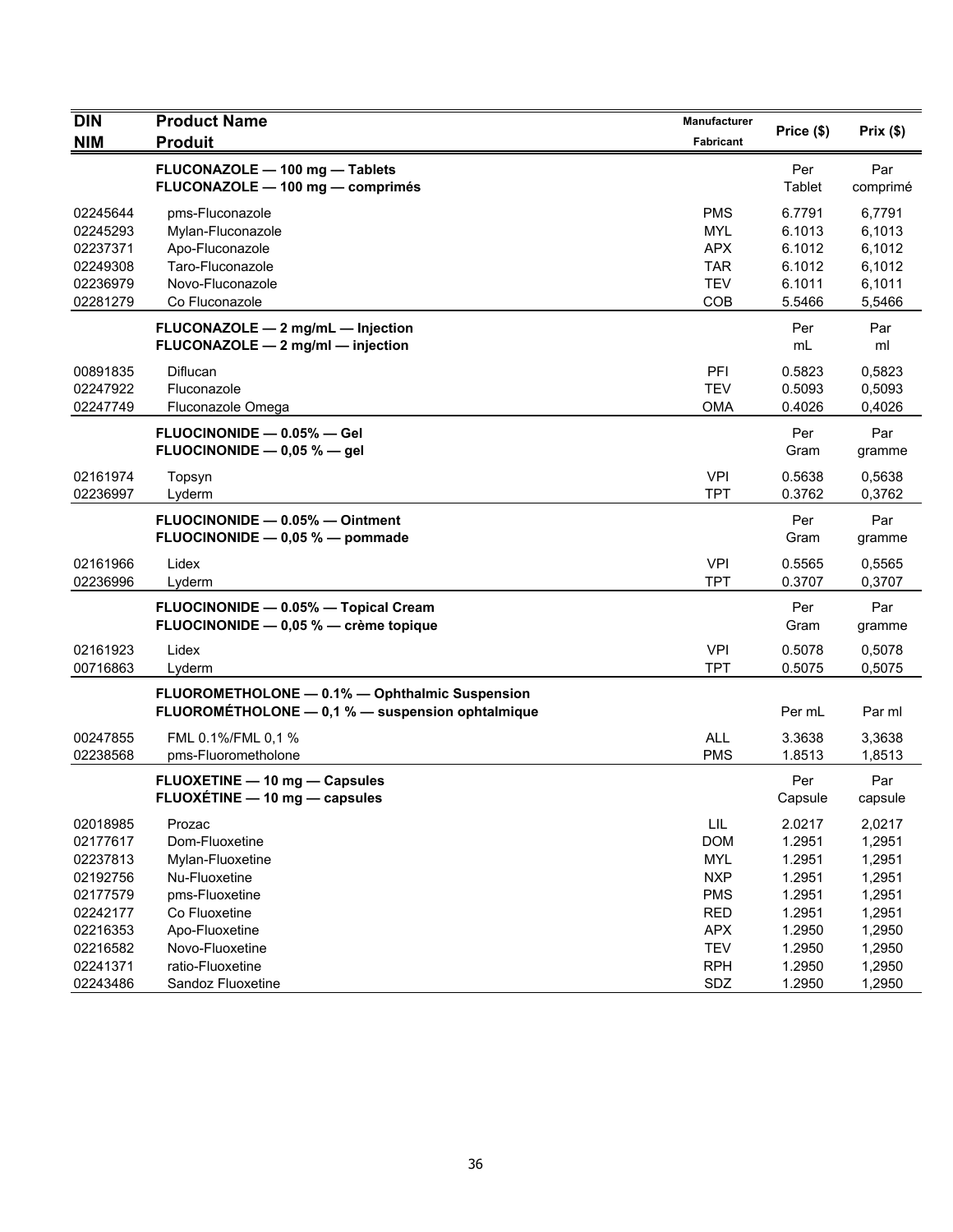| <b>DIN</b> | <b>Product Name</b>                                 | <b>Manufacturer</b> | Price (\$) | Prix(\$) |
|------------|-----------------------------------------------------|---------------------|------------|----------|
| <b>NIM</b> | <b>Produit</b>                                      | Fabricant           |            |          |
|            | FLUOXETINE - 20 mg - Capsules                       |                     | Per        | Par      |
|            | FLUOXÉTINE - 20 mg - capsules                       |                     | Capsule    | capsule  |
| 00636622   | Prozac                                              | LIL                 | 2.0233     | 2,0233   |
| 02177587   | pms-Fluoxetine                                      | <b>PMS</b>          | 1.1917     | 1,1917   |
| 02237814   | Mylan-Fluoxetine                                    | <b>MYL</b>          | 1.1124     | 1,1124   |
| 02192764   | Nu-Fluoxetine                                       | <b>NXP</b>          | 1.1124     | 1,1124   |
| 02242178   | Co Fluoxetine                                       | <b>RED</b>          | 1.1124     | 1,1124   |
| 02216361   | Apo-Fluoxetine                                      | <b>APX</b>          | 1.1123     | 1,1123   |
| 02216590   | Novo-Fluoxetine                                     | <b>TEV</b>          | 1.1123     | 1,1123   |
| 02241374   | ratio-Fluoxetine                                    | <b>RPH</b>          | 1.1123     | 1,1123   |
| 02243487   | Sandoz Fluoxetine                                   | SDZ                 | 1.1123     | 1,1123   |
|            | FLUPHENAZINE DECANOATE - 100 mg/mL - Injection      |                     |            |          |
|            | FLUPHÉNAZINE (DÉCANOATE DE) - 100 mg/ml - injection |                     | Per mL     | Par ml   |
| 02241928   | pms-Fluphenazine Decanoate                          | <b>PMS</b>          | 32.7600    | 32,7600  |
| 00755575   | Modecate Concentrate/Modecate concentré             | SQU                 | 32.7580    | 32,7580  |
|            | FLURBIPROFEN - 50 mg - Tablets                      |                     | Per        | Par      |
|            | FLURBIPROFÈNE - 50 mg - comprimés                   |                     | Tablet     | comprimé |
| 00647942   | Ansaid                                              | PFI                 | 0.5637     | 0,5637   |
| 02020661   | Nu-Flurbiprofen                                     | <b>NXP</b>          | 0.3415     | 0,3415   |
| 01912046   | Apo-Flurbiprofen                                    | <b>APX</b>          | 0.2820     | 0,2820   |
| 02100509   | Novo-Flurprofen                                     | <b>TEV</b>          | 0.2820     | 0,2820   |
|            | FLURBIPROFEN - 100 mg - Tablets                     |                     | Per        | Par      |
|            | FLURBIPROFÈNE - 100 mg - comprimés                  |                     | Tablet     | comprimé |
| 00600792   | Ansaid                                              | PFI                 | 0.7379     | 0,7379   |
| 02020688   | Nu-Flurbiprofen                                     | <b>NXP</b>          | 0.5170     | 0,5170   |
| 00675199   | ratio-Flurbiprofen                                  | <b>RPH</b>          | 0.5170     | 0,5170   |
| 01912038   | Apo-Flurbiprofen                                    | <b>APX</b>          | 0.3859     | 0,3859   |
| 02100517   | Novo-Flurprofen                                     | <b>TEV</b>          | 0.3859     | 0,3859   |
|            | FLUTAMIDE - 250 mg - Tablets                        |                     | Per        | Par      |
|            | FLUTAMIDE - 250 mg - comprimés                      |                     | Tablet     | comprimé |
| 02230104   | pms-Flutamide                                       | <b>PMS</b>          | 1.6537     | 1,6537   |
| 02238560   | Apo-Flutamide                                       | <b>APX</b>          | 1.4883     | 1,4883   |
| 00637726   | Euflex                                              | <b>SCH</b>          | 1.4883     | 1,4883   |
| 02230089   | Novo-Flutamide                                      | <b>TEV</b>          | 1.4883     | 1,4883   |
|            | FLUVOXAMINE MALEATE - 50 mg - Tablets               |                     | Per        | Par      |
|            | FLUVOXAMINE (MALÉATE DE) - 50 mg - comprimés        |                     | Tablet     | comprimé |
| 01919342   | Luvox                                               | <b>SPH</b>          | 0.9262     | 0,9262   |
| 02240682   | pms-Fluvoxamine                                     | <b>PMS</b>          | 0.6053     | 0,6053   |
| 02231329   | Apo-Fluvoxamine                                     | <b>APX</b>          | 0.5447     | 0,5447   |
| 02218453   | ratio-Fluvoxamine                                   | <b>RPH</b>          | 0.5447     | 0,5447   |
| 02255529   | Co Fluvoxamine                                      | COB                 | 0.5447     | 0,5447   |
| 02239953   | Novo-Fluvoxamine                                    | <b>TEV</b>          | 0.5447     | 0,5447   |
| 02231192   | Nu-Fluvoxamine                                      | <b>NXP</b>          | 0.5447     | 0,5447   |
| 02247054   | Sandoz Fluvoxamine                                  | SDZ                 | 0.5447     | 0,5447   |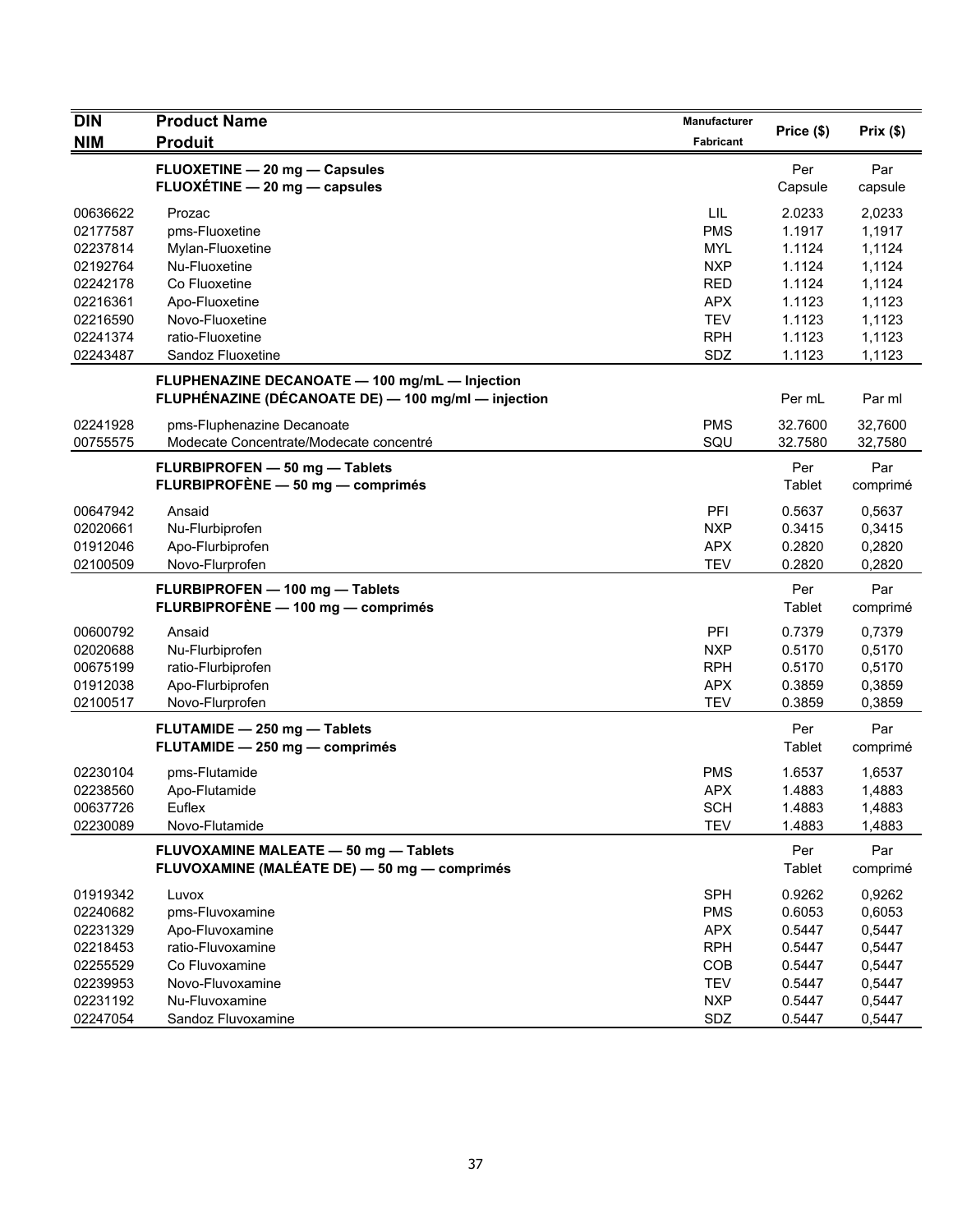| <b>DIN</b>                                                                       | <b>Product Name</b>                                                                                                                                                                                                                        | Manufacturer                                                                            |                                                                    |                                                                    |
|----------------------------------------------------------------------------------|--------------------------------------------------------------------------------------------------------------------------------------------------------------------------------------------------------------------------------------------|-----------------------------------------------------------------------------------------|--------------------------------------------------------------------|--------------------------------------------------------------------|
| <b>NIM</b>                                                                       | <b>Produit</b>                                                                                                                                                                                                                             | Fabricant                                                                               | Price (\$)                                                         | Prix(\$)                                                           |
|                                                                                  | FLUVOXAMINE MALEATE - 100 mg - Tablets<br>FLUVOXAMINE (MALÉATE DE) — 100 mg — comprimés                                                                                                                                                    |                                                                                         | Per<br>Tablet                                                      | Par<br>comprimé                                                    |
| 01919369<br>02240683<br>02231330<br>02218461<br>02255537<br>02239954<br>02231193 | Luvox<br>pms-Fluvoxamine<br>Apo-Fluvoxamine<br>ratio-Fluvoxamine<br>Co Fluvoxamine<br>Novo-Fluvoxamine<br>Nu-Fluvoxamine                                                                                                                   | <b>SPH</b><br><b>PMS</b><br><b>APX</b><br><b>RPH</b><br>COB<br><b>TEV</b><br><b>NXP</b> | 1.6647<br>0.9793<br>0.9792<br>0.9792<br>0.9792<br>0.9792<br>0.9792 | 1,6647<br>0,9793<br>0,9792<br>0,9792<br>0,9792<br>0,9792<br>0,9792 |
| 02247055                                                                         | Sandoz Fluvoxamine<br>FOSINOPRIL SODIUM - 10 mg - Tablets<br>FOSINOPRIL SODIQUE - 10 mg - comprimés                                                                                                                                        | SDZ                                                                                     | 0.9792<br>Per<br>Tablet                                            | 0,9792<br>Par<br>comprimé                                          |
| 01907107<br>02247802<br>02266008<br>02262401<br>02255944<br>02294524             | Monopril<br>Novo-Fosinopril<br>Apo-Fosinopril<br>Mylan-Fosinopril<br>pms-Fosinopril<br>Ran-Fosinopril                                                                                                                                      | SQU<br><b>TEV</b><br><b>APX</b><br><b>MYL</b><br><b>PMS</b><br><b>RAN</b>               | 0.9583<br>0.6083<br>0.5475<br>0.5475<br>0.5475<br>0.4977           | 0,9583<br>0,6083<br>0,5475<br>0,5475<br>0,5475<br>0,4977           |
|                                                                                  | FOSINOPRIL SODIUM - 20 mg - Tablets<br>FOSINOPRIL SODIQUE - 20 mg - comprimés                                                                                                                                                              |                                                                                         | Per<br>Tablet                                                      | Par<br>comprimé                                                    |
| 01907115<br>02247803<br>02266016<br>02262428<br>02255952<br>02294532             | Monopril<br>Novo-Fosinopril<br>Apo-Fosinopril<br>Mylan-Fosinopril<br>pms-Fosinopril<br>Ran-Fosinopril                                                                                                                                      | SQU<br><b>TEV</b><br><b>APX</b><br><b>MYL</b><br><b>PMS</b><br><b>RAN</b>               | 1.1523<br>0.7315<br>0.6584<br>0.6584<br>0.6584<br>0.5985           | 1,1523<br>0,7315<br>0,6584<br>0,6584<br>0,6584<br>0,5985           |
|                                                                                  | <b>FRAMYCETIN SULFATE/ESCULIN/HYDROCORTISONE/DIBUCAINE HCI</b><br>$-$ 10 mg/10 mg/5 mg/5 mg $-$ Ointment<br><b>FRAMYCÉTINE (SULFATE DE)/ESCULINE/HYDROCORTISONE/</b><br>DIBUCAÏNE (CHLORHYDRATE DE) - 10 mg/10 mg/5 mg/5 mg/ - pommade     |                                                                                         | Per<br>Gram                                                        | Par<br>gramme                                                      |
| 02223252<br>02247322<br>02242527                                                 | Proctosedyl<br>Proctol<br>Sandoz Proctomyxin HC                                                                                                                                                                                            | <b>AXC</b><br><b>ODN</b><br>SDZ                                                         | 0.9314<br>0.5960<br>0.5960                                         | 0,9314<br>0,5960<br>0,5960                                         |
|                                                                                  | <b>FRAMYCETIN SULFATE/ESCULIN/HYDROCORTISONE/DIBUCAINE HCI</b><br>$-$ 10 mg/10 mg/5 mg/5 mg $-$ Suppositories<br>FRAMYCÉTINE (SULFATE DE)/ESCULINE/HYDROCORTISONE/<br>DIBUCAÏNE (CHLORHYDRATE DE) - 10 mg/10 mg/5 mg/5 mg/ - suppositoires |                                                                                         | Per                                                                | Par<br>Suppository suppositoire                                    |
| 02223260<br>02247882<br>02242528                                                 | Proctosedyl<br>Proctol<br>Sandoz Proctomyxin HC                                                                                                                                                                                            | <b>AXC</b><br><b>ODN</b><br>SDZ                                                         | 1.0817<br>0.7925<br>0.7925                                         | 1,0817<br>0,7925<br>0,7925                                         |
|                                                                                  | FRAMYCETIN SULFATE/GRAMICIDIN/DEXAMETHASONE -<br>5 mg/0.05 mg/0.5 mg per mL - Otic/Ophthalmic Solution<br>FRAMYCÉTINE (SULFATE DE)/GRAMICIDINE/DEXAMÉTHASONE -<br>5 mg/0,05 mg/0,5 mg par ml - solution otique et ophtalmique              |                                                                                         | Per<br>mL                                                          | Par<br>ml                                                          |
| 02224623<br>02247920                                                             | Sofracort<br>Sandoz Opticort                                                                                                                                                                                                               | <b>SAA</b><br>SDZ                                                                       | 2.0268<br>1.4675                                                   | 2,0268<br>1,4675                                                   |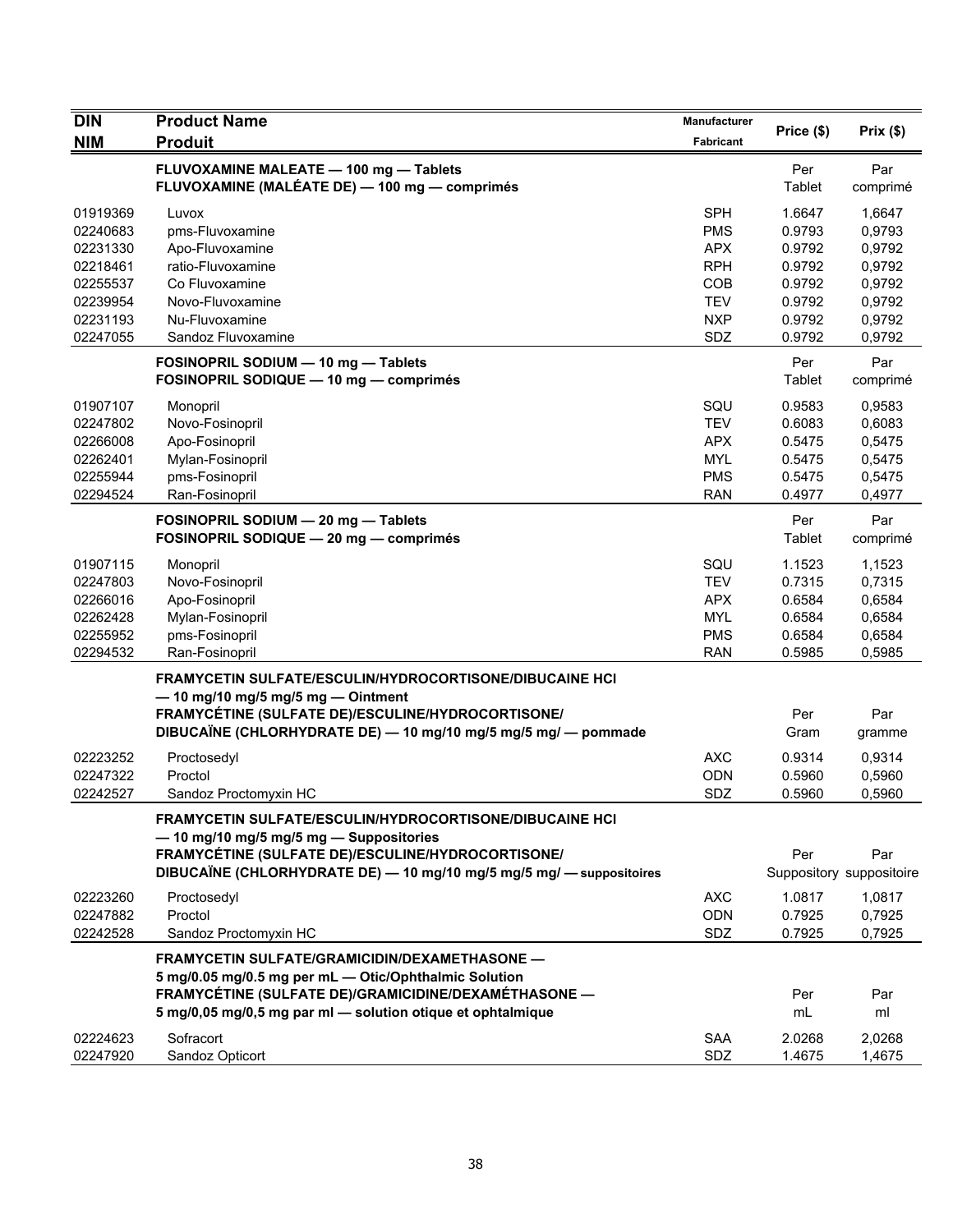| <b>DIN</b>                                                                                   | <b>Product Name</b>                                                                                                                                                            | Manufacturer                                                                                   |                                                                                         |                                                                                         |
|----------------------------------------------------------------------------------------------|--------------------------------------------------------------------------------------------------------------------------------------------------------------------------------|------------------------------------------------------------------------------------------------|-----------------------------------------------------------------------------------------|-----------------------------------------------------------------------------------------|
| <b>NIM</b>                                                                                   | <b>Produit</b>                                                                                                                                                                 | Fabricant                                                                                      | Price (\$)                                                                              | Prix(\$)                                                                                |
|                                                                                              | FUROSEMIDE - 20 mg - Tablets<br>FUROSÉMIDE - 20 mg - comprimés                                                                                                                 |                                                                                                | Per<br>Tablet                                                                           | Par<br>comprimé                                                                         |
| 02224690<br>00396788<br>00337730<br>02247493                                                 | Lasix<br>Apo-Furosemide<br>Novosemide<br>pms-Furosemide                                                                                                                        | <b>SAA</b><br><b>APX</b><br><b>TEV</b><br><b>PMS</b>                                           | 0.0946<br>0.0490<br>0.0490<br>0.0446                                                    | 0,0946<br>0,0490<br>0,0490<br>0,0446                                                    |
|                                                                                              | FUROSEMIDE - 40 mg - Tablets<br>FUROSÉMIDE - 40 mg - comprimés                                                                                                                 |                                                                                                | Per<br>Tablet                                                                           | Par<br>comprimé                                                                         |
| 02224704<br>00362166<br>00337749<br>02247494                                                 | Lasix<br>Apo-Furosemide<br>Novosemide<br>pms-Furosemide                                                                                                                        | <b>SAA</b><br><b>APX</b><br><b>TEV</b><br><b>PMS</b>                                           | 0.1452<br>0.0737<br>0.0737<br>0.0670                                                    | 0,1452<br>0,0737<br>0,0737<br>0,0670                                                    |
|                                                                                              | <b>FUROSEMIDE - 80 mg - Tablets</b><br>FUROSÉMIDE - 80 mg - comprimés                                                                                                          |                                                                                                | Per<br>Tablet                                                                           | Par<br>comprimé                                                                         |
| 00707570<br>00765953                                                                         | Apo-Furosemide<br>Novosemide                                                                                                                                                   | <b>APX</b><br><b>TEV</b>                                                                       | 0.1342<br>0.1342                                                                        | 0,1342<br>0,1342                                                                        |
|                                                                                              | GABAPENTIN - 100 mg - Capsules<br>GABAPENTINE - 100 mg - capsules                                                                                                              |                                                                                                | Per<br>Capsule                                                                          | Par<br>capsule                                                                          |
| 02084260<br>02243446<br>02244304<br>02256142<br>02248259<br>02260883<br>02244513<br>02319055 | Neurontin<br>pms-Gabapentin<br>Apo-Gabapentin<br>Co Gabapentin<br>Mylan-Gabapentin<br>ratio-Gabapentin<br>Teva-Gabapentin<br>Ran-Gabapentin<br>GABAPENTIN - 300 mg - Capsules  | PFI<br>PMS<br><b>APX</b><br>COB<br><b>MYL</b><br><b>RPH</b><br><b>TEV</b><br><b>RAN</b>        | 0.4578<br>0.3080<br>0.2772<br>0.2772<br>0.2772<br>0.2772<br>0.2520<br>0.2520<br>Per     | 0,4578<br>0,3080<br>0,2772<br>0,2772<br>0,2772<br>0,2772<br>0,2520<br>0,2520<br>Par     |
| 02084279<br>02243447<br>02244305<br>02256150<br>02248260<br>02260891<br>02244514<br>02319063 | GABAPENTINE - 300 mg - capsules<br>Neurontin<br>pms-Gabapentin<br>Apo-Gabapentin<br>Co Gabapentin<br>Mylan-Gabapentin<br>ratio-Gabapentin<br>Teva-Gabapentin<br>Ran-Gabapentin | PFI<br><b>PMS</b><br><b>APX</b><br><b>COB</b><br>MYL<br><b>RPH</b><br><b>TEV</b><br><b>RAN</b> | Capsule<br>1.1131<br>0.7493<br>0.6743<br>0.6743<br>0.6743<br>0.6743<br>0.6130<br>0.6130 | capsule<br>1,1131<br>0,7493<br>0,6743<br>0,6743<br>0,6743<br>0,6743<br>0,6130<br>0,6130 |
|                                                                                              | GABAPENTIN - 400 mg - Capsules<br>GABAPENTINE - 400 mg - capsules                                                                                                              |                                                                                                | Per<br>Capsule                                                                          | Par<br>capsule                                                                          |
| 02084287<br>02243448<br>02244306<br>02256169<br>02248261<br>02260905                         | Neurontin<br>pms-Gabapentin<br>Apo-Gabapentin<br>Co Gabapentin<br>Mylan-Gabapentin<br>ratio-Gabapentin                                                                         | PFI<br><b>PMS</b><br><b>APX</b><br>COB<br><b>MYL</b><br><b>RPH</b>                             | 1.3265<br>0.8924<br>0.8036<br>0.8036<br>0.8036<br>0.8036                                | 1,3265<br>0,8924<br>0,8036<br>0,8036<br>0,8036<br>0,8036                                |
| 02244515<br>02319071                                                                         | Teva-Gabapentin<br>Ran-Gabapentin                                                                                                                                              | <b>TEV</b><br><b>RAN</b>                                                                       | 0.7305<br>0.7305                                                                        | 0,7305<br>0,7305                                                                        |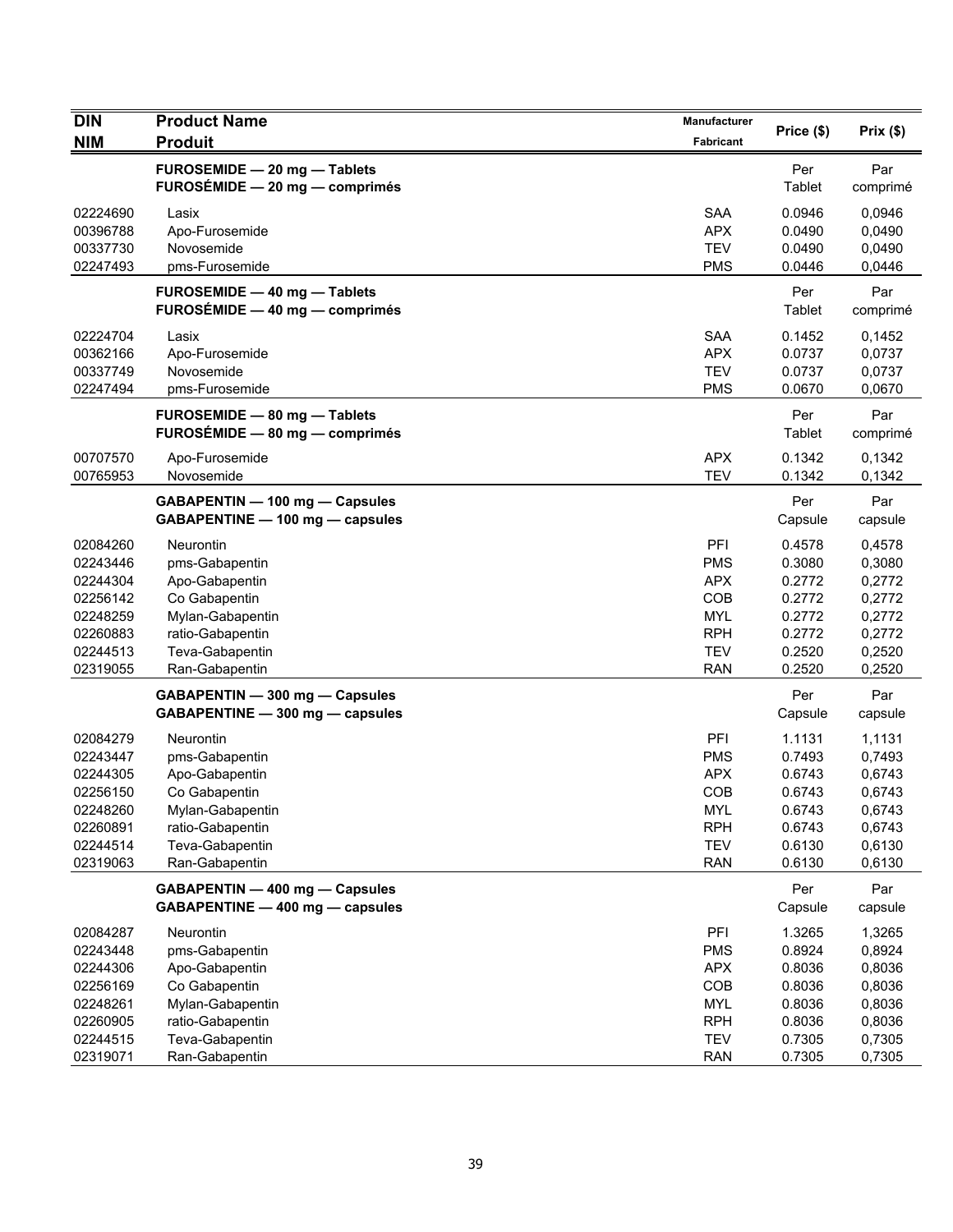| <b>DIN</b><br><b>NIM</b>                                                         | <b>Product Name</b><br><b>Produit</b>                                                                                         | <b>Manufacturer</b><br>Fabricant                                                        | Price (\$)                                                         | Prix(\$)                                                           |
|----------------------------------------------------------------------------------|-------------------------------------------------------------------------------------------------------------------------------|-----------------------------------------------------------------------------------------|--------------------------------------------------------------------|--------------------------------------------------------------------|
|                                                                                  | GABAPENTIN - 600 mg - Tablets<br>GABAPENTINE - 600 mg - comprimés                                                             |                                                                                         | Per<br>Tablet                                                      | Par<br>comprimé                                                    |
| 02239717<br>02255898<br>02293358<br>02248457                                     | <b>Neurontin</b><br>pms-Gabapentin<br>Apo-Gabapentin<br>Teva-Gabapentin                                                       | PFI<br><b>PMS</b><br><b>APX</b><br><b>TEV</b>                                           | 1.9898<br>1.4350<br>1.3045<br>1.3045                               | 1,9898<br>1,4350<br>1,3045<br>1,3045                               |
|                                                                                  | GEMFIBROZIL - 300 mg - Capsules<br>GEMFIBROZIL - 300 mg - capsules                                                            |                                                                                         | Per<br>Capsule                                                     | Par<br>capsule                                                     |
| 00599026<br>02185407<br>02239951<br>01979574<br>02241704<br>02058456             | Lopid<br>Mylan-Gemfibrozil<br>pms-Gemfibrozil<br>Apo-Gemfibrozil<br>Novo-Gemfibrozil<br>Nu-Gemfibrozil                        | PFI<br><b>MYL</b><br><b>PMS</b><br><b>APX</b><br><b>TEV</b><br><b>NXP</b>               | 0.5668<br>0.3261<br>0.3261<br>0.3260<br>0.3260<br>0.3260           | 0,5668<br>0,3261<br>0,3261<br>0,3260<br>0,3260<br>0,3260           |
|                                                                                  | GEMFIBROZIL - 600 mg - Tablets<br>GEMFIBROZIL - 600 mg - comprimés                                                            |                                                                                         | Per<br>Tablet                                                      | Par<br>comprimé                                                    |
| 00659606<br>01979582<br>02230580<br>02230476<br>02142074<br>02058464<br>02230183 | Lopid<br>Apo-Gemfibrozil<br>Dom-Gemfibrozil<br>Mylan-Gemfibrozil<br>Novo-Gemfibrozil<br>Nu-Gemfibrozil<br>pms-Gemfibrozil     | PFI<br><b>APX</b><br><b>DOM</b><br><b>MYL</b><br><b>TEV</b><br><b>NXP</b><br><b>PMS</b> | 1.1345<br>0.8272<br>0.8272<br>0.8272<br>0.8272<br>0.8272<br>0.8272 | 1,1345<br>0,8272<br>0,8272<br>0,8272<br>0,8272<br>0,8272<br>0,8272 |
|                                                                                  | <b>GENTAMICIN SULFATE - 5 mg/mL - Ophthalmic Solution</b><br><b>GENTAMICINE (SULFATE DE) - 5 mg/ml - solution ophtalmique</b> |                                                                                         | Per mL                                                             | Par ml                                                             |
| 00512192<br>00776521<br>02229440                                                 | Garamycin<br>pms-Gentamicin<br>Sandoz Gentamicin                                                                              | <b>SCH</b><br><b>PMS</b><br>SDZ                                                         | 0.4510<br>0.4466<br>0.4466                                         | 0,4510<br>0,4466<br>0,4466                                         |
|                                                                                  | <b>GENTAMICIN SULFATE - 0.3% - Ophthalmic Ointment</b><br>GENTAMICINE (SULFATE DE) - 0,3 % - pommade ophtalmique              |                                                                                         | Per<br>Gram                                                        | Par<br>gramme                                                      |
| 00028339<br>02230888                                                             | Garamycin<br>Sandoz Gentamicin                                                                                                | <b>SCH</b><br>SDZ                                                                       | 1.2572<br>1.2572                                                   | 1,2572<br>1,2572                                                   |
|                                                                                  | <b>GENTAMICIN SULFATE - 5 mg/mL - Otic Solution</b><br><b>GENTAMICINE (SULFATE DE) - 5 mg/ml - solution otique</b>            |                                                                                         | Per mL                                                             | Par ml                                                             |
| 02230889<br>00512184<br>02229441                                                 | pms-Gentamicin<br>Garamycin<br>Sandoz Gentamicin                                                                              | <b>PMS</b><br><b>SCH</b><br>SDZ                                                         | 1.2166<br>1.1352<br>1.1352                                         | 1,2166<br>1,1352<br>1,1352                                         |
|                                                                                  | GLICLAZIDE - 30 mg - Tablets<br>GLICLAZIDE - 30 mg - comprimés                                                                |                                                                                         | Per<br>Tablet                                                      | Par<br>comprimé                                                    |
| 02242987<br>02297795                                                             | Diamicron MR<br>Apo-Gliclazide MR                                                                                             | SEV<br><b>APX</b>                                                                       | 0.1547<br>0.1405                                                   | 0,1547<br>0,1405                                                   |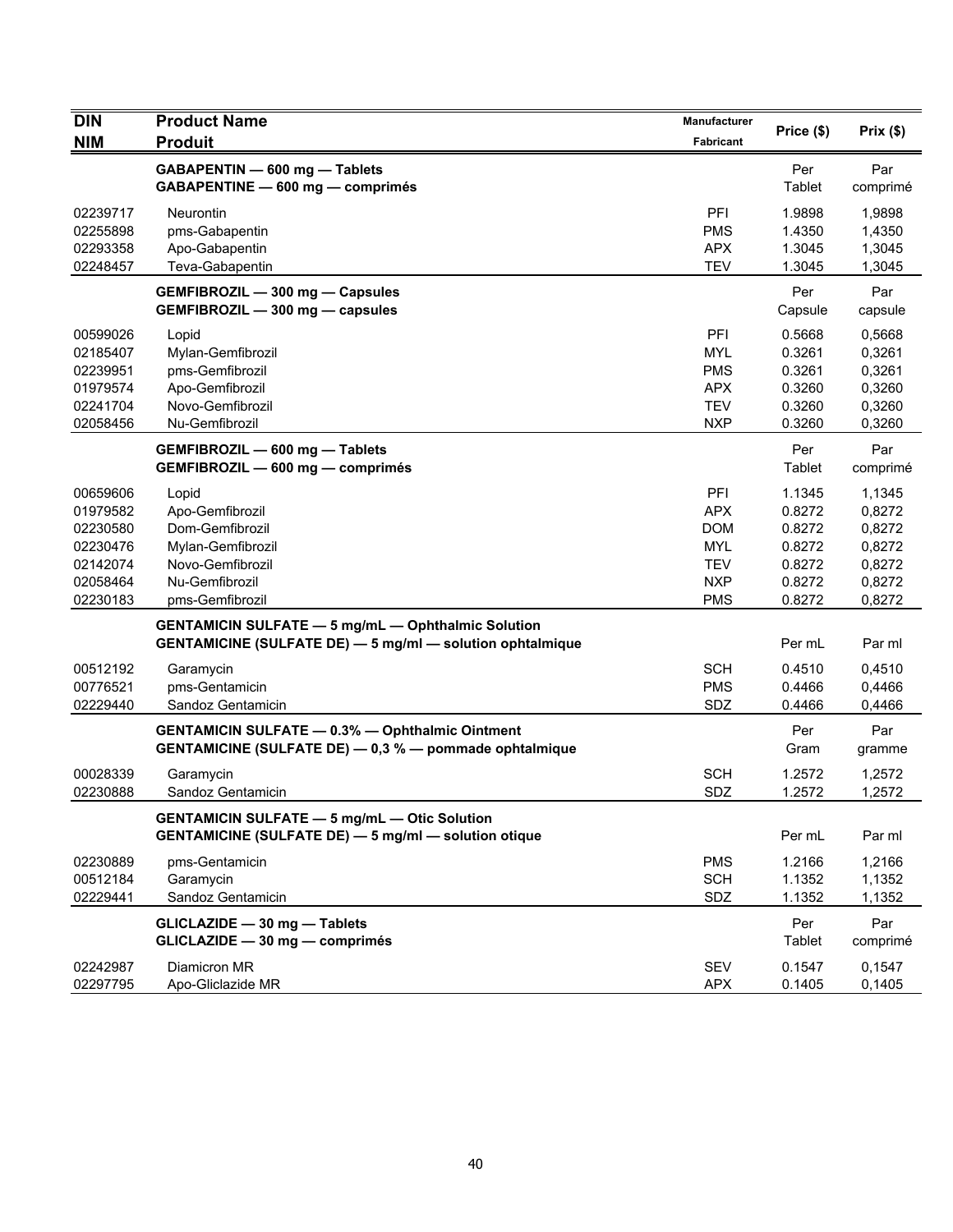| <b>DIN</b>           | <b>Product Name</b>                                                          | Manufacturer             | Price (\$)       | Prix(\$)         |
|----------------------|------------------------------------------------------------------------------|--------------------------|------------------|------------------|
| <b>NIM</b>           | <b>Produit</b>                                                               | <b>Fabricant</b>         |                  |                  |
|                      | GLICLAZIDE - 80 mg - Tablets<br>GLICLAZIDE - 80 mg - comprimés               |                          | Per<br>Tablet    | Par<br>comprimé  |
| 00765996<br>02155850 | Diamicron<br>ratio-Gliclazide                                                | <b>SEV</b><br><b>RPH</b> | 0.4098<br>0.3073 | 0,4098<br>0,3073 |
| 02245247             | Apo-Gliclazide                                                               | <b>APX</b>               | 0.3070           | 0,3070           |
| 02229519<br>02238103 | Mylan-Gliclazide<br>Novo-Gliclazide                                          | <b>MYL</b><br><b>TEV</b> | 0.3069<br>0.3069 | 0,3069<br>0,3069 |
| 02294400             | pms-Gliclazide                                                               | <b>PMS</b>               | 0.2790           | 0,2790           |
|                      | <b>GLIMEPIRIDE - 1 mg - Tablets</b><br><b>GLIMEPIRIDE - 1 mg - comprimés</b> |                          | Per<br>Tablet    | Par<br>comprimé  |
| 02245272             | Amaryl                                                                       | <b>AVE</b>               | 0.9185           | 0,9185           |
| 02273101             | ratio-Glimepiride                                                            | <b>RPH</b>               | 0.5390           | 0,5390           |
| 02295377             | Apo-Glimepiride                                                              | <b>APX</b>               | 0.4900           | 0,4900           |
| 02269589             | Sandoz Glimerpiride                                                          | SDZ                      | 0.4900           | 0,4900           |
| 02273756             | Novo-Glimepiride                                                             | <b>TEV</b>               | 0.4851           | 0,4851           |
|                      | <b>GLIMEPIRIDE - 2 mg - Tablets</b><br><b>GLIMEPIRIDE - 2 mg - comprimés</b> |                          | Per<br>Tablet    | Par<br>comprimé  |
| 02245273             | Amaryl                                                                       | <b>AVE</b>               | 1.0098           | 1,0098           |
| 02273128             | ratio-Glimepiride                                                            | <b>RPH</b>               | 0.5390           | 0,5390           |
| 02295385             | Apo-Glimepiride                                                              | <b>APX</b>               | 0.4900           | 0,4900           |
| 02269597             | Sandoz Glimerpiride                                                          | SDZ                      | 0.4900           | 0,4900           |
| 02273764             | Novo-Glimepiride                                                             | <b>TEV</b>               | 0.4851           | 0,4851           |
|                      | <b>GLIMEPIRIDE - 4 mg - Tablets</b><br><b>GLIMEPIRIDE - 4 mg - comprimés</b> |                          | Per<br>Tablet    | Par<br>comprimé  |
| 02245274             | Amaryl                                                                       | <b>AVE</b>               | 1.1022           | 1,1022           |
| 02273136             | ratio-Glimepiride                                                            | <b>RPH</b>               | 0.5390           | 0,5390           |
| 02295393             | Apo-Glimepiride                                                              | <b>APX</b>               | 0.4900           | 0,4900           |
| 02269619             | Sandoz Glimerpiride                                                          | SDZ                      | 0.4900           | 0,4900           |
| 02273772             | Novo-Glimepiride                                                             | <b>TEV</b>               | 0.4851           | 0,4851           |
|                      | GLYBURIDE - 2.5 mg - Tablets<br>GLYBURIDE - 2,5 mg - comprimés               |                          | Per<br>Tablet    | Par<br>comprimé  |
| 02224550             | Diabeta                                                                      | <b>SAA</b>               | 0.1452           | 0,1452           |
| 02236733             | pms-Glyburide                                                                | <b>PMS</b>               | 0.0433           | 0,0433           |
| 01913654             | Apo-Glyburide                                                                | <b>APX</b>               | 0.0432           | 0,0432           |
| 00808733             | Mylan-Glybe                                                                  | <b>MYL</b>               | 0.0432           | 0,0432           |
| 01913670             | Novo-Glyburide                                                               | <b>TEV</b>               | 0.0432           | 0,0432           |
| 02020734             | Nu-Glyburide                                                                 | <b>NXP</b>               | 0.0432           | 0,0432           |
| 01900927             | ratio-Glyburide                                                              | <b>RPH</b>               | 0.0432           | 0,0432           |
| 02248008             | Sandoz Glyburide                                                             | SDZ                      | 0.0432           | 0,0432           |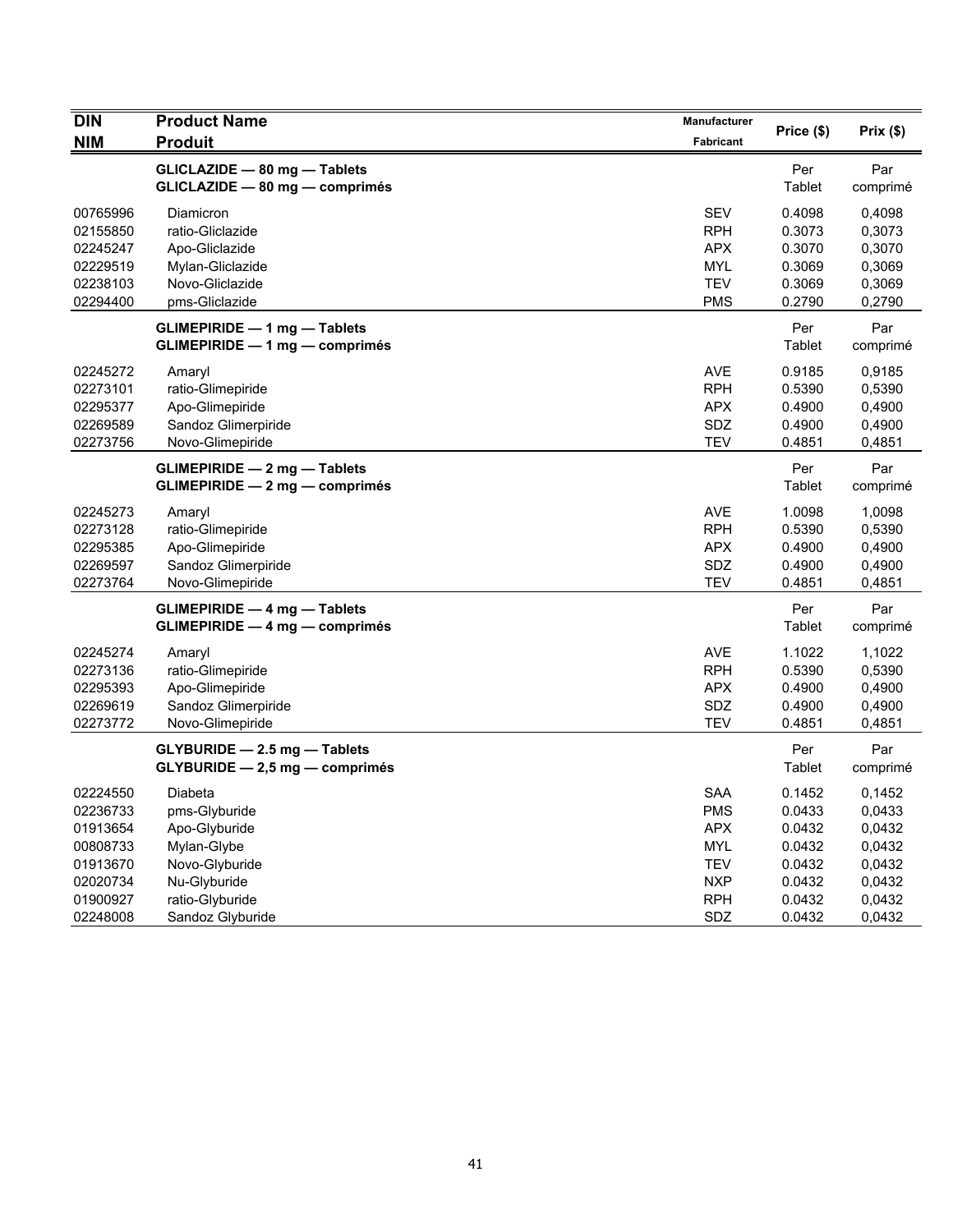| <b>DIN</b>                                                           | <b>Product Name</b>                                                                                   | Manufacturer                                                              | Price (\$)                                               | Prix(\$)                                                 |
|----------------------------------------------------------------------|-------------------------------------------------------------------------------------------------------|---------------------------------------------------------------------------|----------------------------------------------------------|----------------------------------------------------------|
| <b>NIM</b>                                                           | <b>Produit</b>                                                                                        | Fabricant                                                                 |                                                          |                                                          |
|                                                                      | <b>GLYBURIDE - 5 mg - Tablets</b><br>GLYBURIDE - 5 mg - comprimés                                     |                                                                           | Per<br>Tablet                                            | Par<br>comprimé                                          |
| 02224569<br>00720941<br>02236734                                     | Diabeta<br>Euglucon<br>pms-Glyburide                                                                  | <b>SAA</b><br><b>PMS</b><br><b>PMS</b>                                    | 0.2596<br>0.0752<br>0.0752                               | 0,2596<br>0,0752<br>0,0752                               |
| 01913662<br>00808741<br>01913689<br>02020742<br>01900935<br>02248009 | Apo-Glyburide<br>Mylan-Glybe<br>Novo-Glyburide<br>Nu-Glyburide<br>ratio-Glyburide<br>Sandoz Glyburide | <b>APX</b><br><b>MYL</b><br><b>TEV</b><br><b>NXP</b><br><b>RPH</b><br>SDZ | 0.0751<br>0.0751<br>0.0751<br>0.0751<br>0.0751<br>0.0751 | 0,0751<br>0,0751<br>0,0751<br>0,0751<br>0,0751<br>0,0751 |
|                                                                      | HALOPERIDOL - 2 mg - Tablets<br>$HALOPÉRIDOL - 2 mg - comprimés$                                      |                                                                           | Per<br>Tablet                                            | Par<br>comprimé                                          |
| 00396826<br>00363669                                                 | Apo-Haloperidol<br>Novo-Peridol                                                                       | <b>APX</b><br><b>TEV</b>                                                  | 0.1155<br>0.1155                                         | 0,1155<br>0,1155                                         |
|                                                                      | HALOPERIDOL - 5 mg - Tablets<br>HALOPERIDOL - 5 mg - comprimés                                        |                                                                           | Per<br>Tablet                                            | Par<br>comprimé                                          |
| 00396834<br>00363650                                                 | Apo-Haloperidol<br>Teva-Haloperidol                                                                   | <b>APX</b><br><b>TEV</b>                                                  | 0.1636<br>0.1636                                         | 0,1636<br>0,1636                                         |
|                                                                      | HYDROCHLOROTHIAZIDE - 25 mg - Tablets<br>HYDROCHLOROTHIAZIDE - 25 mg - comprimés                      |                                                                           | Per<br>Tablet                                            | Par<br>comprimé                                          |
| 00326844<br>02247386<br>00021474                                     | Apo-Hydro<br>pms-Hydrochlorothiazide<br>Novohydrazide                                                 | <b>APX</b><br><b>PMS</b><br><b>TEV</b>                                    | 0.0523<br>0.0523<br>0.0474                               | 0,0523<br>0,0523<br>0,0474                               |
|                                                                      | HYDROCHLOROTHIAZIDE - 50 mg - Tablets<br>HYDROCHLOROTHIAZIDE - 50 mg - comprimés                      |                                                                           | Per<br>Tablet                                            | Par<br>comprimé                                          |
| 02247387<br>00312800<br>00021482                                     | pms-Hydrochlorothiazide<br>Apo-Hydro<br>Novohydrazide                                                 | <b>PMS</b><br><b>APX</b><br><b>TEV</b>                                    | 0.0726<br>0.0715<br>0.0649                               | 0,0726<br>0,0715<br>0,0649                               |
|                                                                      | HYDROCORTISONE - 100 mg/60 mL - Enema<br>HYDROCORTISONE - 100 mg/60 ml - lavement                     |                                                                           | Per<br>Package                                           | Par<br>paquet                                            |
| 02112736<br>00230316                                                 | Cortenema<br>Hycort                                                                                   | <b>AXC</b><br><b>ICN</b>                                                  | 6.7760<br>5.6572                                         | 6,7760<br>5,6572                                         |
|                                                                      | HYDROMORPHONE HCI - 2 mg/mL - Injection<br>HYDROMORPHONE (CHLORHYDRATE D') - 2 mg/ml - injection      |                                                                           | Per mL                                                   | Par ml                                                   |
| 00627100<br>02145901                                                 | Dilaudid<br>Hydromorphone                                                                             | <b>PFR</b><br>SDZ                                                         | 1.5510<br>1.3640                                         | 1,5510<br>1,3640                                         |
|                                                                      | HYDROMORPHONE HCI - 10 mg/mL - Injection<br>HYDROMORPHONE (CHLORHYDRATE D') - 10 mg/ml - injection    |                                                                           | Per mL                                                   | Par ml                                                   |
| 00622133<br>02145928                                                 | Dilaudid HP<br>Hydromorphone HP 10                                                                    | <b>PFR</b><br>SDZ                                                         | 3.7400<br>3.3253                                         | 3,7400<br>3,3253                                         |
|                                                                      | HYDROMORPHONE HCI - 20 mg/mL - Injection<br>HYDROMORPHONE (CHLORHYDRATE D') - 20 mg/ml - injection    |                                                                           | Per mL                                                   | Par ml                                                   |
| 02146118<br>02145936                                                 | Dilaudid HP Plus<br>Hydromorphone HP 20                                                               | <b>PFR</b><br>SDZ                                                         | 5.7640<br>5.3020                                         | 5,7640<br>5,3020                                         |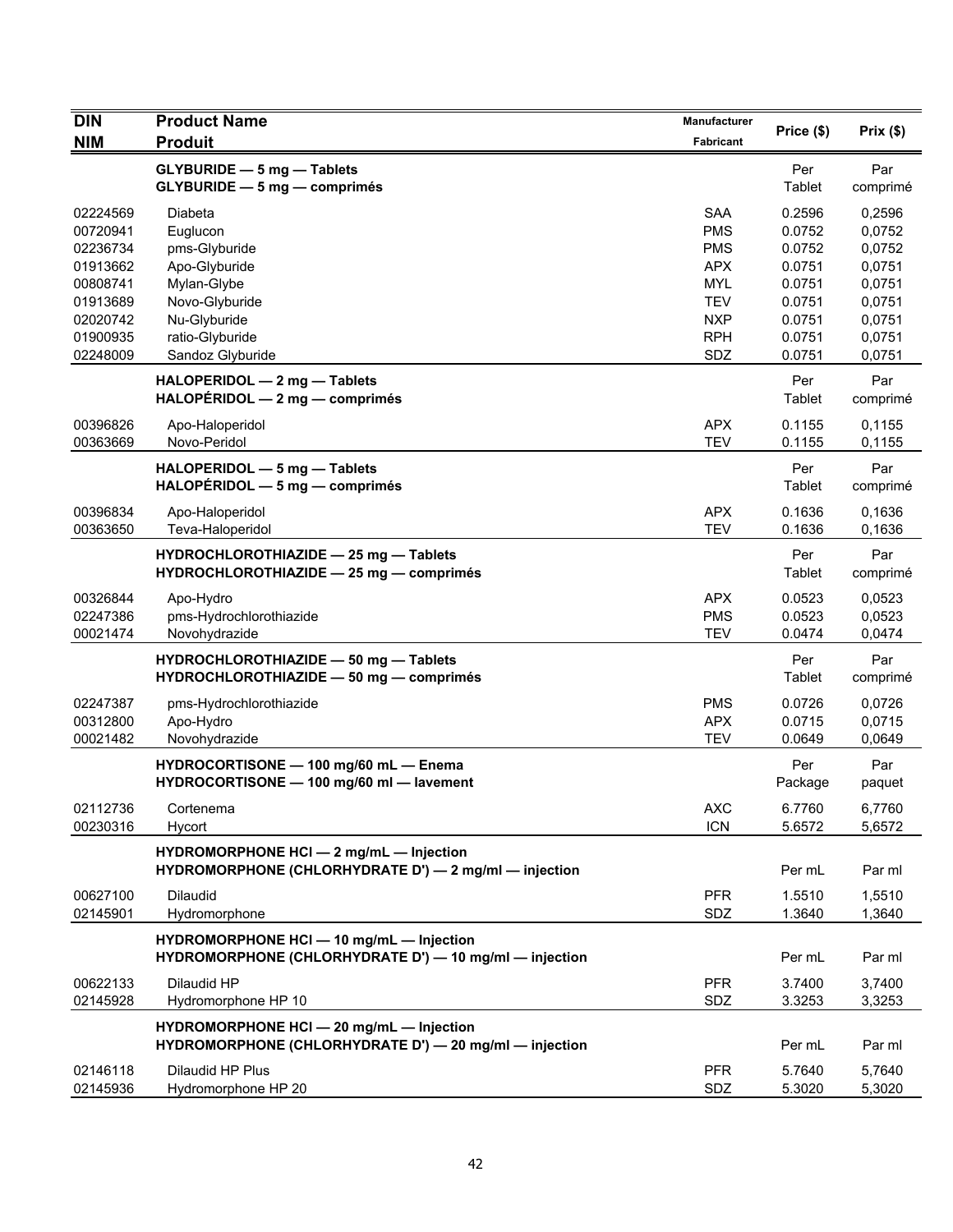| <b>DIN</b>                       | <b>Product Name</b>                                                                                   | <b>Manufacturer</b>                    |                            |                            |
|----------------------------------|-------------------------------------------------------------------------------------------------------|----------------------------------------|----------------------------|----------------------------|
| <b>NIM</b>                       | <b>Produit</b>                                                                                        | Fabricant                              | Price (\$)                 | Prix(\$)                   |
|                                  | HYDROMORPHONE HCI - 50 mg/mL - Injection<br>HYDROMORPHONE (CHLORHYDRATE D') - 50 mg/ml - injection    |                                        | Per mL                     | Par ml                     |
| 02145863<br>02146126             | Dilaudid XP Plus<br>Hydromorphone HP 50                                                               | <b>PFR</b><br>SDZ                      | 15.2955<br>14.4650         | 15.2955<br>14,4650         |
|                                  | HYDROMORPHONE HCI - 1 mg/mL - Oral Liquid<br>HYDROMORPHONE (CHLORHYDRATE D') - 1 mg/ml - liquide oral |                                        | Per mL                     | Par ml                     |
| 00786535<br>01916386             | <b>Dilaudid</b><br>pms-Hydromorphone                                                                  | <b>PFR</b><br><b>PMS</b>               | 0.0871<br>0.0665           | 0,0871<br>0,0665           |
|                                  | HYDROMORPHONE HCI - 1 mg - Tablets<br>HYDROMORPHONE (CHLORHYDRATE D') — 1 mg — comprimés              |                                        | Per<br>Tablet              | Par<br>comprimé            |
| 00885444<br>00705438             | pms-Hydromorphone<br><b>Dilaudid</b>                                                                  | <b>PMS</b><br><b>PFR</b>               | 0.1243<br>0.1055           | 0,1243<br>0,1055           |
|                                  | HYDROMORPHONE HCI - 2 mg - Tablets<br>HYDROMORPHONE (CHLORHYDRATE D') - 2 mg - comprimés              |                                        | Per<br>Tablet              | Par<br>comprimé            |
| 00125083<br>00885436             | <b>Dilaudid</b><br>pms-Hydromorphone                                                                  | <b>PFR</b><br><b>PMS</b>               | 0.1559<br>0.1559           | 0,1559<br>0,1559           |
|                                  | <b>HYDROMORPHONE HCI - 4 mg - Tablets</b><br>HYDROMORPHONE (CHLORHYDRATE D') - 4 mg - comprimés       |                                        | Per<br>Tablet              | Par<br>comprimé            |
| 00885401<br>00125121             | pms-Hydromorphone<br><b>Dilaudid</b>                                                                  | <b>PMS</b><br><b>PFR</b>               | 0.2612<br>0.2464           | 0,2612<br>0,2464           |
|                                  | HYDROMORPHONE HCI - 8 mg - Tablets<br>HYDROMORPHONE (CHLORHYDRATE D') - 8 mg - comprimés              |                                        | Per<br>Tablet              | Par<br>comprimé            |
| 00885428<br>00786543             | pms-Hydromorphone<br>Dilaudid                                                                         | <b>PMS</b><br><b>PFR</b>               | 0.4572<br>0.3881           | 0,4572<br>0,3881           |
|                                  | HYDROXYCHLOROQUINE SULFATE - 200 mg - Tablets<br>HYDROXYCHLOROQUINE (SULFATE D') - 200 mg - comprimés |                                        | Per<br>Tablet              | Par<br>comprimé            |
| 02017709<br>02246691<br>02252600 | Plaquenil<br>Apo-Hydroxyquine<br>Mylan-Hydroxychloroquine                                             | <b>SAA</b><br><b>APX</b><br><b>MYL</b> | 0.6355<br>0.4420<br>0.4035 | 0,6355<br>0,4420<br>0,4035 |
|                                  | HYDROXYUREA - 500 mg - Capsules<br>$HYDROXYUREE - 500 mg - capsules$                                  |                                        | Per<br>Capsule             | Par<br>capsule             |
| 00465283<br>02247937<br>02242920 | Hydrea<br>Apo-Hydroxyurea<br>Mylan-Hydroxyurea                                                        | SQU<br><b>APX</b><br><b>MYL</b>        | 1.1224<br>1.1223<br>1.1223 | 1,1224<br>1,1223<br>1,1223 |
|                                  | HYDROXYZINE HCI - 10 mg - Capsules<br>HYDROXYZINE (CHLORHYDRATE D') - 10 mg - capsules                |                                        | Per<br>Capsule             | Par<br>capsule             |
| 00646059<br>00738824             | Apo-Hydroxyzine<br>Novo-Hydroxyzin                                                                    | <b>APX</b><br><b>TEV</b>               | 0.1228<br>0.1116           | 0,1228<br>0,1116           |
|                                  | <b>HYDROXYZINE HCI - 25 mg - Capsules</b><br>HYDROXYZINE (CHLORHYDRATE D') - 25 mg - capsules         |                                        | Per<br>Capsule             | Par<br>capsule             |
| 00646024<br>00738832             | Apo-Hydroxyzine<br>Novo-Hydroxyzin                                                                    | <b>APX</b><br><b>TEV</b>               | 0.1568<br>0.1425           | 0,1568<br>0,1425           |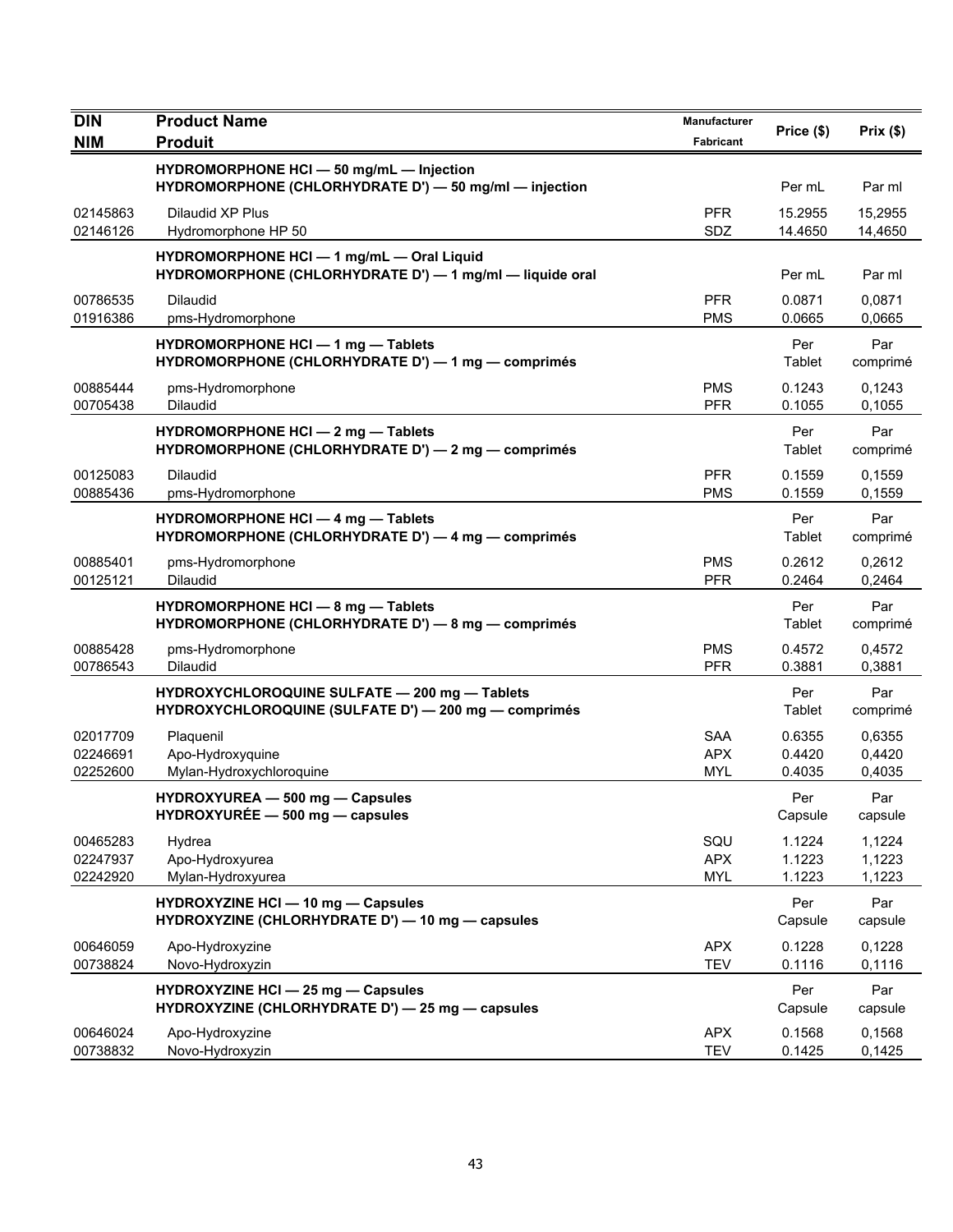| <b>DIN</b>                                                                                   | <b>Product Name</b>                                                                                                                      | Manufacturer                                                                                                 |                                                                              |                                                                              |
|----------------------------------------------------------------------------------------------|------------------------------------------------------------------------------------------------------------------------------------------|--------------------------------------------------------------------------------------------------------------|------------------------------------------------------------------------------|------------------------------------------------------------------------------|
| <b>NIM</b>                                                                                   | <b>Produit</b>                                                                                                                           | Fabricant                                                                                                    | Price (\$)                                                                   | Prix(\$)                                                                     |
|                                                                                              | HYDROXYZINE HCI - 50 mg - Capsules<br>HYDROXYZINE (CHLORHYDRATE D') - 50 mg - capsules                                                   |                                                                                                              | Per<br>Capsule                                                               | Par<br>capsule                                                               |
| 00646016<br>00738840                                                                         | Apo-Hydroxyzine<br>Novo-Hydroxyzin                                                                                                       | <b>APX</b><br><b>TEV</b>                                                                                     | 0.2275<br>0.2068                                                             | 0,2275<br>0,2068                                                             |
|                                                                                              | HYDROXYZINE HCI - 10 mg/5 mL - Oral Syrup<br>HYDROXYZINE (CHLORHYDRATE D') - 10 mg/5 ml - sirop oral                                     |                                                                                                              | Per mL                                                                       | Par ml                                                                       |
| 00024694<br>00741817                                                                         | Atarax<br>pms-Hydroxyzine                                                                                                                | PFI<br><b>PMS</b>                                                                                            | 0.0565<br>0.0458                                                             | 0,0565<br>0,0458                                                             |
|                                                                                              | <b>IMIPRAMINE HCI - 50 mg - Tablets</b><br>IMIPRAMINE (CHLORHYDRATE D') - 50 mg - comprimés                                              |                                                                                                              | Per<br>Tablet                                                                | Par<br>comprimé                                                              |
| 00010480<br>00326852                                                                         | Tofranil<br>Apo-Imipramine                                                                                                               | <b>NVT</b><br><b>APX</b>                                                                                     | 0.5584<br>0.3807                                                             | 0,5584<br>0,3807                                                             |
|                                                                                              | INDAPAMIDE - 1.25 mg - Tablets<br>INDAPAMIDE $- 1,25$ mg $-$ comprimés                                                                   |                                                                                                              | Per<br>Tablet                                                                | Par<br>comprimé                                                              |
| 02179709<br>02245246<br>02239913<br>02240067<br>02239619<br>02227339                         | Lozide<br>Apo-Indapamide<br>Dom-Indapamide<br>Mylan-Inapamide<br>pms-Indapamide<br>ratio-Indapamide                                      | <b>SEV</b><br><b>APX</b><br><b>DOM</b><br><b>MYL</b><br><b>PMS</b><br><b>RPH</b>                             | 0.3277<br>0.2065<br>0.2065<br>0.2065<br>0.2065<br>0.2065                     | 0,3277<br>0,2065<br>0,2065<br>0,2065<br>0,2065<br>0,2065                     |
|                                                                                              | INDAPAMIDE - 2.5 mg - Tablets<br>$INDAPAMIDE - 2,5 mg - comprimés$                                                                       |                                                                                                              | Per<br>Tablet                                                                | Par<br>comprimé                                                              |
| 00564966<br>02223678<br>02153483<br>02223597<br>02239917<br>02231184<br>02239620<br>02049341 | Lozide<br>Apo-Indapamide<br>Mylan-Indapamide<br>Nu-Indapamide<br>Dom-Indapamide<br>Novo-Indapamide<br>pms-Indapamide<br>ratio-Indapamide | <b>SER</b><br><b>APX</b><br><b>MYL</b><br><b>NXP</b><br><b>DOM</b><br><b>TEV</b><br><b>PMS</b><br><b>RPH</b> | 0.5200<br>0.3276<br>0.3276<br>0.3276<br>0.3275<br>0.3275<br>0.3275<br>0.3275 | 0,5200<br>0,3276<br>0,3276<br>0,3276<br>0,3275<br>0,3275<br>0,3275<br>0,3275 |
|                                                                                              | <b>INDOMETHACIN - 25 mg - Capsules</b><br>INDOMÉTHACINE - 25 mg - capsules                                                               |                                                                                                              | Per<br>Capsule                                                               | Par<br>capsule                                                               |
| 02143364<br>00611158<br>00337420<br>00865850                                                 | ratio-Indomethacin<br>Apo-Indomethacin<br>Novo-Methacin<br>Nu-Indo                                                                       | <b>RPH</b><br><b>APX</b><br><b>TEV</b><br><b>NXP</b>                                                         | 0.1183<br>0.0958<br>0.0958<br>0.0958                                         | 0,1183<br>0,0958<br>0,0958<br>0,0958                                         |
|                                                                                              | INDOMETHACIN - 50 mg - Capsules<br>INDOMÉTHACINE $-$ 50 mg $-$ capsules                                                                  |                                                                                                              | Per<br>Capsule                                                               | Par<br>capsule                                                               |
| 02143372<br>00611166<br>00337439<br>00865869                                                 | ratio-Indomethacin<br>Apo-Indomethacin<br>Novo-Methacin<br>Nu-Indo                                                                       | <b>RPH</b><br><b>APX</b><br><b>TEV</b><br><b>NXP</b>                                                         | 0.2052<br>0.1662<br>0.1662<br>0.1662                                         | 0,2052<br>0,1662<br>0,1662<br>0,1662                                         |
|                                                                                              | <b>INDOMETHACIN - 100 mg - Suppositories</b><br>INDOMÉTHACINE - 100 mg - suppositoires                                                   |                                                                                                              | Per                                                                          | Par<br>Suppository suppositoire                                              |
| 01934139<br>02231800                                                                         | ratio-Indomethacin<br>Sandoz Indomethacin                                                                                                | <b>RPH</b><br>SDZ                                                                                            | 0.9812<br>0.9812                                                             | 0,9812<br>0,9812                                                             |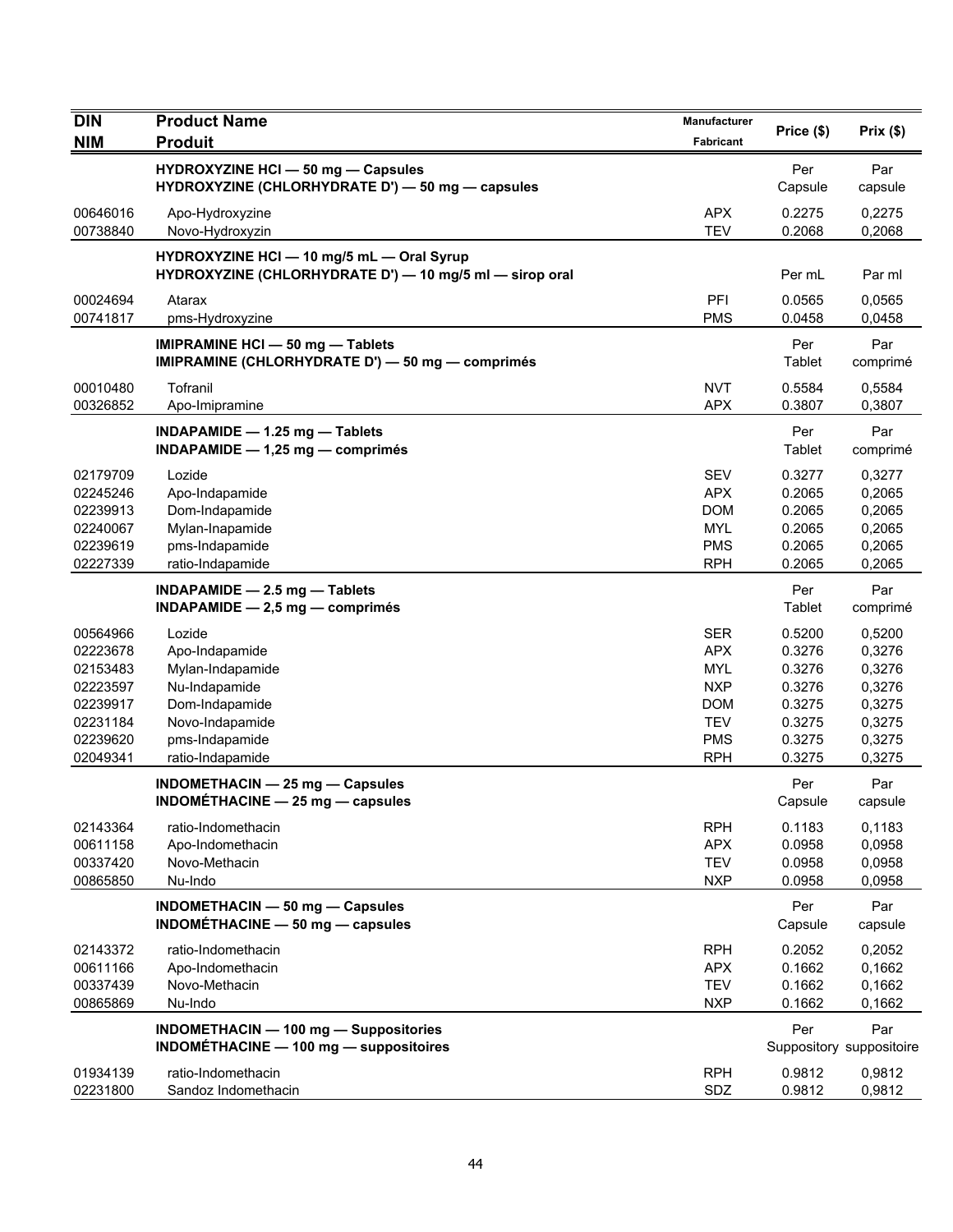| $\overline{D}$                               | <b>Product Name</b>                                                                                                                    | Manufacturer                                         | Price (\$)                           | Prix(\$)                             |
|----------------------------------------------|----------------------------------------------------------------------------------------------------------------------------------------|------------------------------------------------------|--------------------------------------|--------------------------------------|
| <b>NIM</b>                                   | <b>Produit</b>                                                                                                                         | Fabricant                                            |                                      |                                      |
|                                              | <b>IPRATROPIUM BROMIDE - 250 mcg/mL - Inhalation Solution</b><br>IPRATROPIUM (BROMURE D') - 250 mcg/ml - solution pour inhalation      |                                                      | Per mL                               | Par ml                               |
| 02210479<br>02231136<br>02126222<br>02239131 | Novo-Ipramide<br>pms-Ipratropium<br>Apo-Ipravent<br>Mylan-Ipratropium                                                                  | <b>TEV</b><br><b>PMS</b><br><b>APX</b><br><b>MYL</b> | 0.7235<br>0.7233<br>0.6083<br>0.6083 | 0,7235<br>0,7233<br>0,6083<br>0,6083 |
| 02097141                                     | ratio-Ipratropium                                                                                                                      | <b>RPH</b>                                           | 0.6083                               | 0,6083                               |
|                                              | IPRATROPIUM BROMIDE - 125 mcg/mL - Unit Dose Vial<br>IPRATROPIUM (BROMURE D') - 125 mcg/ml - ampoule monodose                          |                                                      | Per mL                               | Par ml                               |
| 02231135<br>02097176                         | pms-Ipratropium<br>ratio-Ipratropium UDV                                                                                               | <b>PMS</b><br><b>RPH</b>                             | 0.4158<br>0.4158                     | 0,4158<br>0,4158                     |
|                                              | <b>IPRATROPIUM BROMIDE - 250 mcg/mL - Unit Dose Vial</b><br>IPRATROPIUM (BROMURE D') - 250 mcg/ml - ampoule monodose                   |                                                      | Per mL                               | Par ml                               |
| 02216221<br>02231244                         | Mylan-Ipratropium<br>pms-Ipratropium (1 mL)/pms-Ipratropium (1 ml)                                                                     | <b>MYL</b><br><b>PMS</b>                             | 0.8316<br>0.8316                     | 0,8316<br>0,8316                     |
| 02231245                                     | pms-Ipratropium (2 mL)/pms-Ipratropium (2 ml)                                                                                          | <b>PMS</b>                                           | 0.8316                               | 0,8316                               |
| 02231494                                     | Apo-Ipravent                                                                                                                           | <b>APX</b>                                           | 0.8305                               | 0,8305                               |
| 02097168                                     | ratio-Ipratropium UDV                                                                                                                  | <b>RPH</b>                                           | 0.8305                               | 0,8305                               |
|                                              | <b>IPRATROPIUM BROMIDE - 0.03% - Nasal Spray</b><br>IPRATROPIUM (BROMURE D') - 0,03 % - vaporisateur nasal                             |                                                      | Per mL                               | Par ml                               |
| 02163705                                     | Atrovent                                                                                                                               | <b>BOE</b>                                           | 1.0923                               | 1,0923                               |
| 02239627                                     | pms-Ipratropium                                                                                                                        | <b>PMS</b>                                           | 0.7124                               | 0,7124                               |
| 02240072<br>02246083                         | ratio-Ipratropium<br>Apo-Ipravent                                                                                                      | <b>RPH</b><br><b>APX</b>                             | 0.6477<br>0.6433                     | 0,6477<br>0,6433                     |
|                                              |                                                                                                                                        |                                                      |                                      |                                      |
|                                              | <b>IPRATROPIUM BROMIDE - 0.06% - Nasal Spray</b><br>IPRATROPIUM (BROMURE D') - 0,06 % - vaporisateur nasal                             |                                                      | Per mL                               | Par ml                               |
| 02163713<br>02246084                         | Atrovent<br>Apo-Ipravent                                                                                                               | <b>BOE</b><br><b>APX</b>                             | 2.0416<br>1.4900                     | 2,0416<br>1,4900                     |
|                                              | IPRATROPIUM BROMIDE/SALBUTAMOL - 0.2 mg/1 mg/mL - Unit Dose Vial<br>IPRATROPIUM BROMIDE/SALBUTAMOL - 0,2 mg/1 mg/ml - ampoule monodose |                                                      | Per mL                               | Par ml                               |
| 02231675                                     | Combivent UDV                                                                                                                          | <b>BOE</b>                                           | 0.6459                               | 0,6459                               |
| 02243789                                     | ratio-Ipra Sal UDV                                                                                                                     | <b>RPH</b>                                           | 0.4069                               | 0,4069                               |
| 02272695                                     | Gen-Combo Sterinebs                                                                                                                    | <b>GPM</b>                                           | 0.3700                               | 0,3700                               |
|                                              | ISOSORBIDE-5-MONOHYDRATE - 60 mg - Tablets<br>ISOSORBIDE-5-MONOHYDRATE - 60 mg - comprimés                                             |                                                      | Per<br>Tablet                        | Par<br>comprimé                      |
| 02126559                                     | Imdur                                                                                                                                  | <b>AZC</b>                                           | 0.7249                               | 0,7249                               |
| 02272830                                     | Apo-ISMN                                                                                                                               | <b>APX</b>                                           | 0.5445                               | 0,5445                               |
| 02301288                                     | pms-ISMN                                                                                                                               | <b>PMS</b>                                           | 0.4950                               | 0,4950                               |
|                                              | <b>ISOTRENTOIN - 10 mg - Capsules</b><br>ISOTRENTOIN - 10 mg - capsules                                                                |                                                      | Per<br>Capsule                       | Par<br>capsule                       |
| 00582344<br>02257955                         | Accutane<br>Clarus                                                                                                                     | <b>HLR</b><br><b>MYL</b>                             | 1.0245<br>1.0245                     | 1,0245<br>1,0245                     |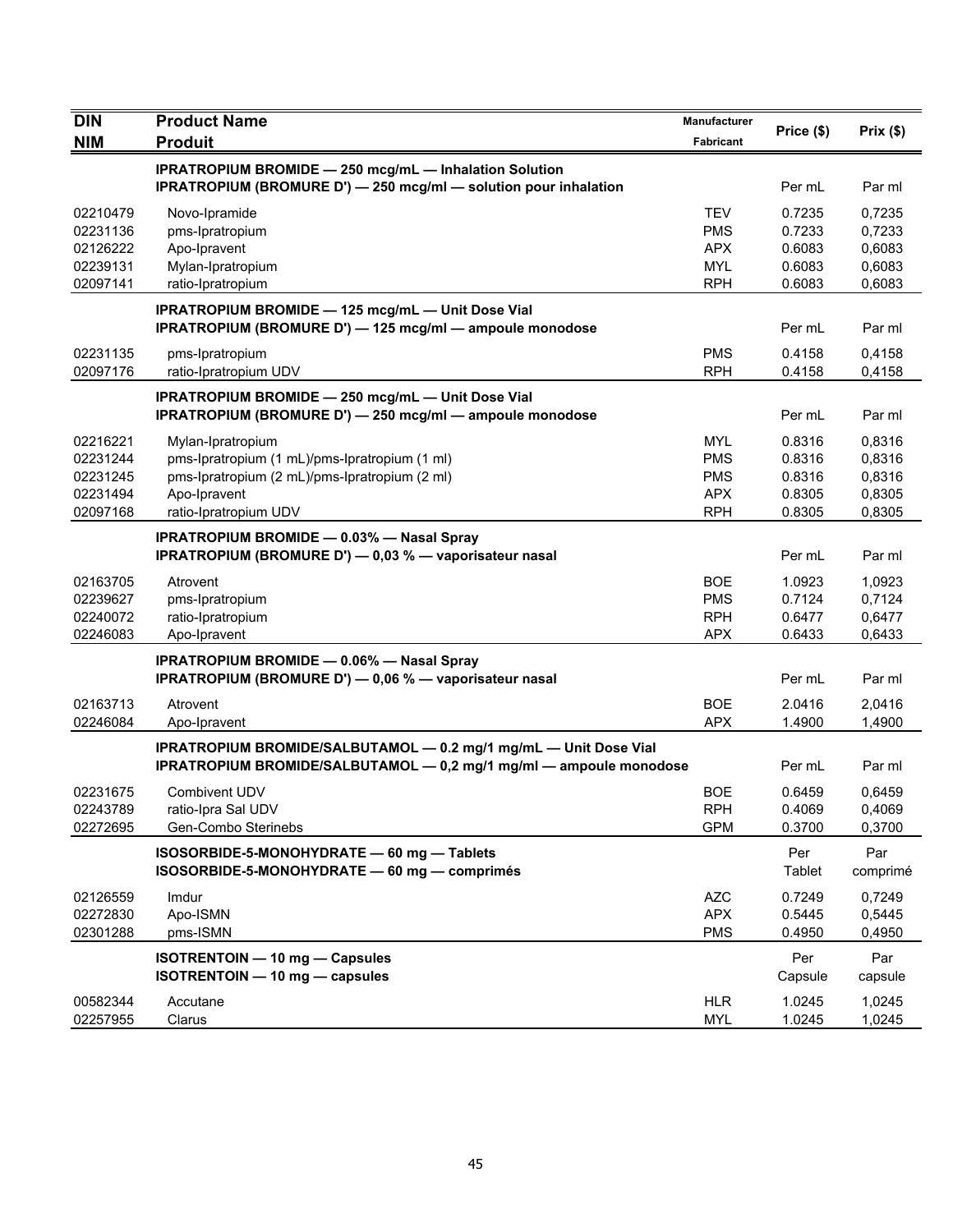| <b>DIN</b><br><b>NIM</b>                     | <b>Product Name</b><br><b>Produit</b>                                                                             | <b>Manufacturer</b><br>Fabricant              | Price (\$)                           | Prix(\$)                             |
|----------------------------------------------|-------------------------------------------------------------------------------------------------------------------|-----------------------------------------------|--------------------------------------|--------------------------------------|
|                                              | ISOTRENTOIN - 40 mg - Capsules<br>$ISOTRENTOIN - 40 mg - capsules$                                                |                                               | Per<br>Capsule                       | Par<br>capsule                       |
| 00582352<br>02257963                         | Accutane<br>Clarus                                                                                                | <b>HLR</b><br><b>MYL</b>                      | 2.0904<br>2.0904                     | 2,0904<br>2,0904                     |
|                                              | KETOCONAZOLE - 200 mg - Tablets<br>KÉTOCONAZOLE - 200 mg - comprimés                                              |                                               | Per<br>Tablet                        | Par<br>comprimé                      |
| 02237235<br>02231061<br>02122197             | Apo-Ketoconazole<br>Novo-Ketoconazole<br>Nu-Ketocon                                                               | <b>APX</b><br><b>TEV</b><br><b>NXP</b>        | 1.3019<br>1.3019<br>1.3019           | 1,3019<br>1,3019<br>1,3019           |
|                                              | KETOROLAC TROMETHAMINE - 30 mg/mL - Injection<br>KÉTOROLAC (TROMÉTHAMINE DE) - 30 mg/ml - injection               |                                               | Per mL                               | Par ml                               |
| 02162652<br>02239944                         | Toradol<br>Ketorolac Tromethamine/Trométhamine de kétorolac                                                       | <b>HLR</b><br>SDZ                             | 4.7014<br>3.9930                     | 4,7014<br>3,9930                     |
|                                              | KETOROLAC TROMETHAMINE - 0.5% - Ophthalmic Solution<br>KÉTOROLAC (TROMÉTHAMINE DE) - 0,5 % - solution ophtalmique |                                               | Per mL                               | Par ml                               |
| 01968300<br>02245821<br>02247461             | Acular<br>Apo-Ketorolac<br>ratio-Ketorolac                                                                        | <b>ALL</b><br><b>APX</b><br><b>RPH</b>        | 3.6960<br>2.4650<br>2.2180           | 3,6960<br>2,4650<br>2,2180           |
|                                              | KETOROLAC TROMETHAMINE - 10 mg - Tablets<br>KÉTOROLAC (TROMÉTHAMINE DE) — 10 mg — comprimés                       |                                               | Per<br>Tablet                        | Par<br>comprimé                      |
| 02162660<br>02229080<br>02230201<br>02237910 | Toradol<br>Apo-Ketorolac<br>Novo-Ketorolac<br>Nu-Ketorolac                                                        | HLR<br><b>APX</b><br><b>TEV</b><br><b>NXP</b> | 0.7318<br>0.5005<br>0.5005<br>0.5005 | 0,7318<br>0,5005<br>0,5005<br>0,5005 |
|                                              | KETOTIFEN FUMARATE - 1 mg/5 mL - Oral Liquid<br>KÉTOTIFÈNE (FUMARATE DE) - 1 mg/5 ml - liquide oral               |                                               | Per mL                               | Par ml                               |
| 02176084<br>02231679                         | Novo-Ketotifen<br>pms-Ketotifen                                                                                   | <b>TEV</b><br><b>PMS</b>                      | 0.1463<br>0.1463                     | 0.1463<br>0,1463                     |
|                                              | LACTULOSE - 667 mg/mL - Oral Liquid<br>LACTULOSE - 667 mg/ml - liquide oral                                       |                                               | Per mL                               | Par ml                               |
| 02242814<br>00703486<br>00854409             | Apo-Lactulose<br>pms-Lactulose<br>ratio-Lactulose                                                                 | <b>APX</b><br><b>PMS</b><br><b>RPH</b>        | 0.0160<br>0.0160<br>0.0160           | 0,0160<br>0,0160<br>0,0160           |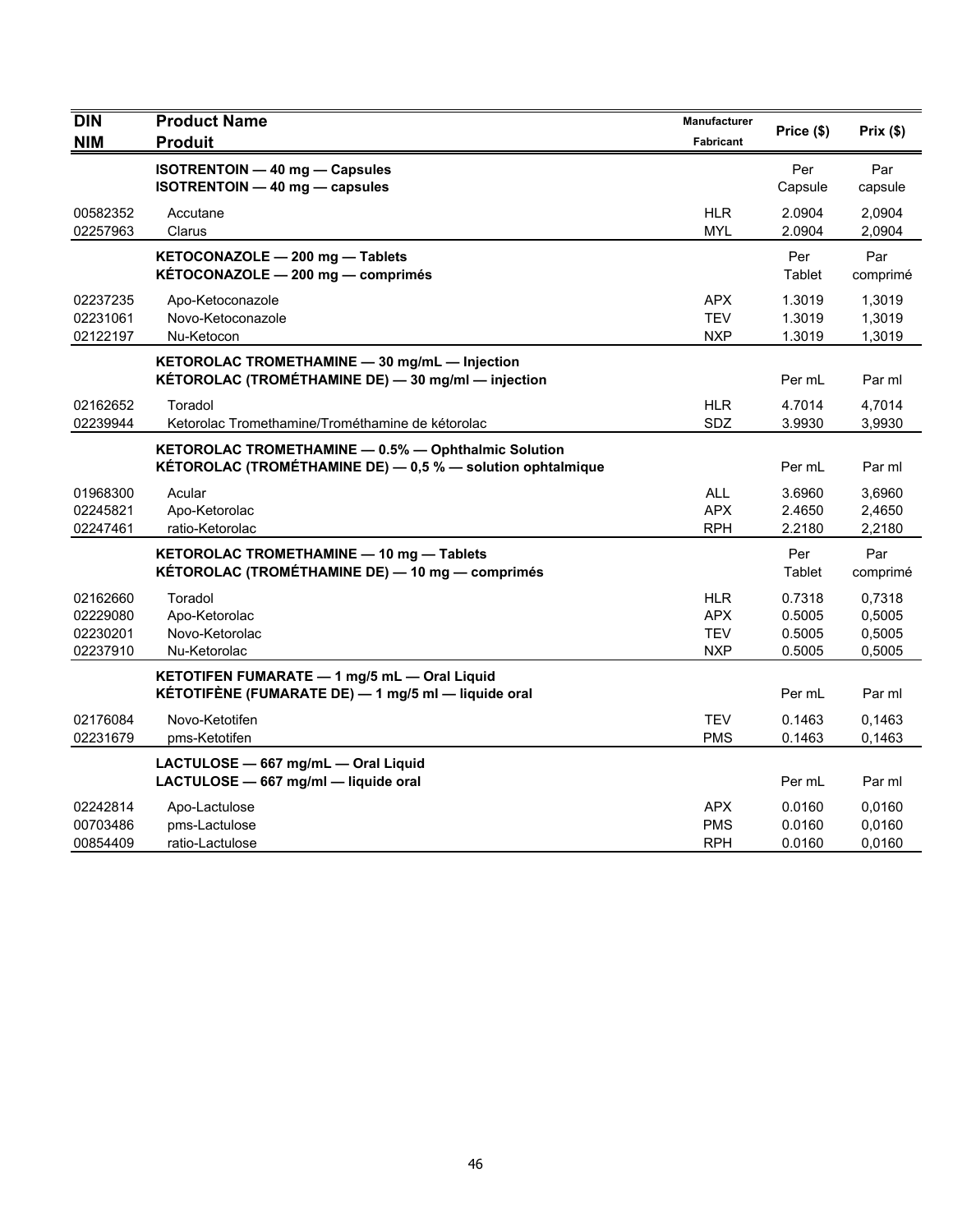| <b>DIN</b><br><b>NIM</b>                                             | <b>Product Name</b><br><b>Produit</b>                                                                        | <b>Manufacturer</b><br>Fabricant                                                 | Price (\$)                                                | Prix(\$)                                                  |
|----------------------------------------------------------------------|--------------------------------------------------------------------------------------------------------------|----------------------------------------------------------------------------------|-----------------------------------------------------------|-----------------------------------------------------------|
|                                                                      | LAMOTRIGINE - 25 mg - Tablets<br>LAMOTRIGINE - 25 mg - comprimés                                             |                                                                                  | Per<br>Tablet                                             | Par<br>comprimé                                           |
| 02142082<br>02245208<br>02265494<br>02248232<br>02246897<br>02243352 | Lamictal<br>Apo-Lamotrigine<br>Mylan-Lamotrigine<br>Novo-Lamotrigine<br>pms-Lamotrigine<br>ratio-Lamotrigine | <b>GSK</b><br><b>APX</b><br><b>MYL</b><br><b>TEV</b><br><b>PMS</b><br><b>RPH</b> | 0.4117<br>0.2297<br>0.2297<br>0.2297<br>0.2297<br>0.2297  | 0,4117<br>0,2297<br>0,2297<br>0,2297<br>0,2297<br>0,2297  |
|                                                                      | LAMOTRIGINE - 100 mg - Tablets<br>LAMOTRIGINE - 100 mg - comprimés                                           |                                                                                  | Per<br>Tablet                                             | Par<br>comprimé                                           |
| 02142104<br>02245209<br>02265508<br>02248233<br>02246898<br>02243353 | Lamictal<br>Apo-Lamotrigine<br>Mylan-Lamotrigine<br>Novo-Lamotrigine<br>pms-Lamotrigine<br>ratio-Lamotrigine | <b>GSK</b><br><b>APX</b><br><b>MYL</b><br><b>TEV</b><br><b>PMS</b><br><b>RPH</b> | 1.6434<br>0.9189<br>0.9189<br>0.9189<br>0.9189<br>0.9189  | 1,6434<br>0,9189<br>0,9189<br>0,9189<br>0,9189<br>0,9189  |
|                                                                      | LAMOTRIGINE - 150 mg - Tablets<br>LAMOTRIGINE - 150 mg - comprimés                                           |                                                                                  | Per<br>Tablet                                             | Par<br>comprimé                                           |
| 02142112<br>02248234<br>02245210<br>02265516<br>02246899<br>02246963 | Lamictal<br>Novo-Lamotrigine<br>Apo-Lamotrigine<br>Mylan-Lamotrigine<br>pms-Lamotrigine<br>ratio-Lamotrigine | <b>GSK</b><br><b>TEV</b><br><b>APX</b><br><b>MYL</b><br><b>PMS</b><br><b>RPH</b> | 2.4224<br>1.3784<br>1.3783<br>1.3783<br>1.3783<br>1.3783  | 2,4224<br>1,3784<br>1,3783<br>1,3783<br>1,3783<br>1,3783  |
|                                                                      | LANSOPRAZOLE-15 mg - Capsules<br>LANSOPRAZOLE - 15 mg - capsules                                             |                                                                                  | Per<br>Capsule                                            | Par<br>capsule                                            |
| 02165503<br>02280515<br>02353830                                     | Prevacid<br>Novo-Lansoprazole DR<br>Mylan-Lansoprazole                                                       | <b>TAK</b><br><b>TEV</b><br><b>MYL</b>                                           | 2.2000<br>1.5000<br>1.0000                                | 2,2000<br>1,5000<br>1,0000                                |
|                                                                      | LANSOPRAZOLE-30 mg - Capsules<br>LANSOPRAZOLE - 30 mg - capsules                                             |                                                                                  | Per<br>Capsule                                            | Par<br>capsule                                            |
| 02165511<br>02280523<br>02353849                                     | Prevacid<br>Novo-Lansoprazole DR<br>Mylan-Lansoprazole                                                       | <b>TAK</b><br>TEV<br><b>MYL</b>                                                  | 2.2000<br>1.5000<br>1.0000                                | 2,2000<br>1,5000<br>1,0000                                |
|                                                                      | LEFLUNOMIDE - 10 mg - Tablets<br>LEFLUNOMIDE - 10 mg - comprimés                                             |                                                                                  | Per<br>Tablet                                             | Par<br>comprimé                                           |
| 02241888<br>02288265<br>02256495<br>02283964<br>02319225<br>02261251 | Arava<br>pms-Leflunomide<br>Apo-Leflunomide<br>Sandoz Leflunomide<br>Mylan-Leflunomide<br>Novo-Leflunomide   | <b>SAA</b><br><b>PMS</b><br><b>APX</b><br>SDZ<br><b>MYL</b><br><b>TEV</b>        | 11.6303<br>6.6459<br>6.6458<br>6.6458<br>6.0417<br>6.0417 | 11,6303<br>6,6459<br>6,6458<br>6,6458<br>6,0417<br>6,0417 |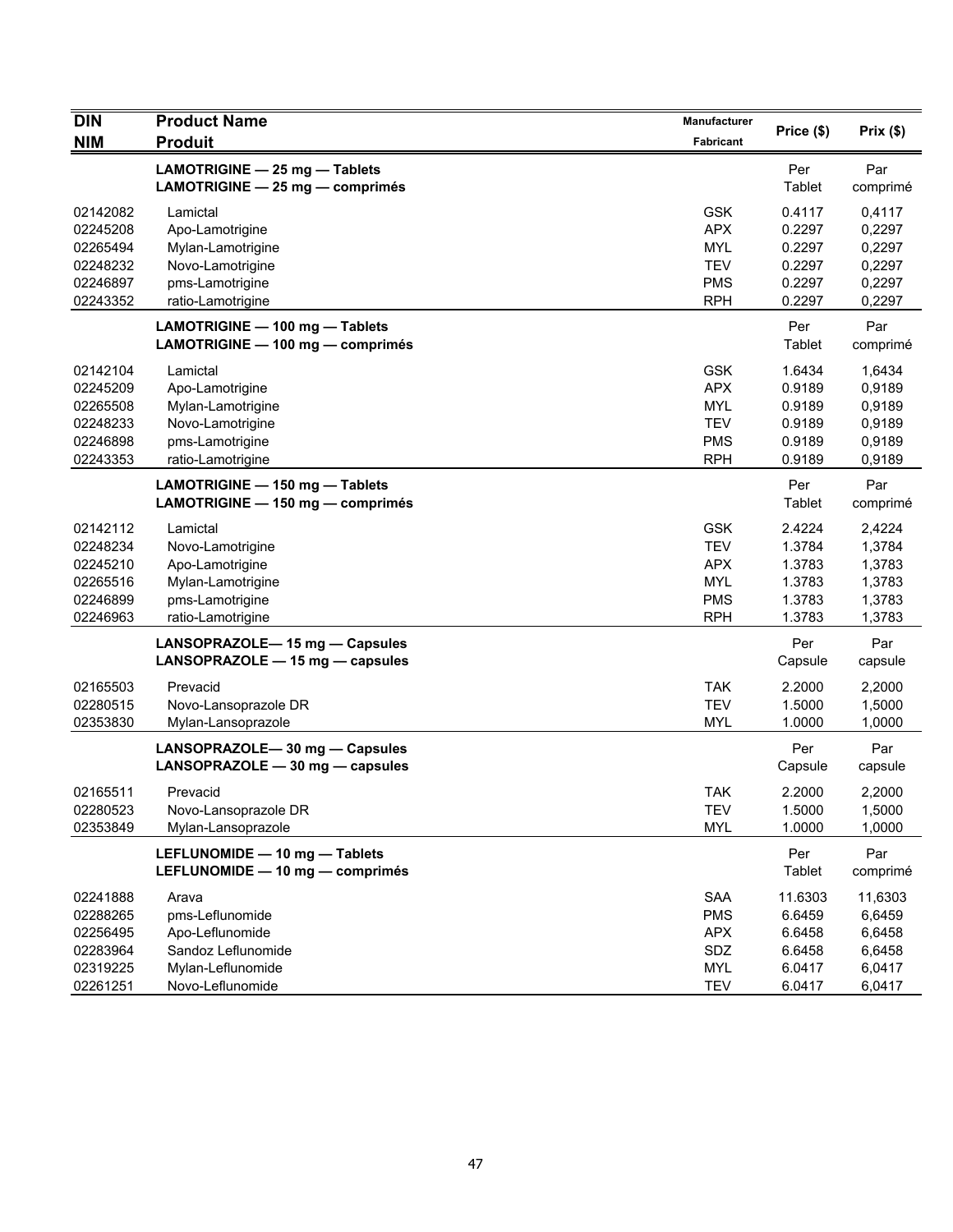| <b>DIN</b>                                                                       | <b>Product Name</b>                                                                                            | <b>Manufacturer</b>                                                              | Price (\$)                                                         | Prix (\$)                                                          |
|----------------------------------------------------------------------------------|----------------------------------------------------------------------------------------------------------------|----------------------------------------------------------------------------------|--------------------------------------------------------------------|--------------------------------------------------------------------|
| <b>NIM</b>                                                                       | <b>Produit</b>                                                                                                 | Fabricant                                                                        |                                                                    |                                                                    |
|                                                                                  | LEFLUNOMIDE - 20 mg - Tablets<br>LEFLUNOMIDE - 20 mg - comprimés                                               |                                                                                  | Per<br>Tablet                                                      | Par<br>comprimé                                                    |
| 02241889<br>02288273<br>02256509<br>02283972<br>02319233<br>02261278             | Arava<br>pms-Leflunomide<br>Apo-Leflunomide<br>Sandoz Leflunomide<br>Mylan-Leflunomide<br>Novo-Leflunomide     | <b>SAA</b><br><b>PMS</b><br><b>APX</b><br>SDZ<br><b>MYL</b><br><b>TEV</b>        | 11.6303<br>6.6459<br>6.6458<br>6.6458<br>6.0417<br>6.0417          | 11,6303<br>6,6459<br>6,6458<br>6,6458<br>6,0417<br>6,0417          |
|                                                                                  | LETROZOLE - 2.5 mg - Tablets<br>LETROZOLE $-2.5$ mg $-$ comprimés                                              |                                                                                  | Per<br>Tablet                                                      | Par<br>comprimé                                                    |
| 02231384<br>02338459<br>02348969<br>02347997<br>02322315<br>02309114<br>02344815 | Femara<br>Letrozole<br>Letrozole<br>Letrozole<br>Med-Letrozole<br>pms-Letrozole<br>Sandoz Letrozole            | <b>NVT</b><br><b>ACH</b><br>COB<br><b>TEV</b><br><b>GMP</b><br><b>PMS</b><br>SDZ | 6.3667<br>2.7560<br>2.7560<br>2.7560<br>2.7560<br>2.7560<br>2.7560 | 6,3667<br>2,7560<br>2,7560<br>2,7560<br>2,7560<br>2,7560<br>2,7560 |
|                                                                                  | LEVETIRACETAM - 250 mg - Tablets<br>LEVETIRACETAM - 250 mg - comprimés                                         |                                                                                  | Per<br>Tablet                                                      | Par<br>comprimé                                                    |
| 02247027<br>02285924<br>02274183<br>02296101                                     | Keppra<br>Apo-Levetiracetam<br>Co Levetiracetam<br>pms-Levetiracetam                                           | <b>UCB</b><br><b>APX</b><br>COB<br><b>PMS</b>                                    | 1.7600<br>1.2293<br>1.2293<br>1.1175                               | 1,7600<br>1,2293<br>1,2293<br>1,1175                               |
|                                                                                  | LEVETIRACETAM - 500 mg - Tablets<br>LEVETIRACETAM - 500 mg - comprimés                                         |                                                                                  | Per<br>Tablet                                                      | Par<br>comprimé                                                    |
| 02247028<br>02285932<br>02274191<br>02296128                                     | Keppra<br>Apo-Levetiracetam<br>Co Levetiracetam<br>pms-Levetiracetam                                           | <b>UCB</b><br><b>APX</b><br>COB<br><b>PMS</b>                                    | 2.1450<br>1.5015<br>1.5015<br>1.3650                               | 2,1450<br>1,5015<br>1,5015<br>1,3650                               |
|                                                                                  | LEVETIRACETAM - 750 mg - Tablets<br>LEVETIRACETAM - 750 mg - comprimés                                         |                                                                                  | Per<br>Tablet                                                      | Par<br>comprimé                                                    |
| 02247029<br>02285940<br>02274205<br>02296136                                     | Keppra<br>Apo-Levetiracetam<br>Co Levetiracetam<br>pms-Levetiracetam                                           | <b>UCB</b><br><b>APX</b><br>COB<br><b>PMS</b>                                    | 2.9700<br>2.1368<br>2.1368<br>1.9425                               | 2.9700<br>2,1368<br>2,1368<br>1,9425                               |
|                                                                                  | LEVOBUNOLOL HCI - 0.25% - Ophthalmic Solution<br>LÉVOBUNOLOL (CHLORHYDRATE DE) - 0,25 % - solution ophtalmique |                                                                                  | Per mL                                                             | Par ml                                                             |
| 00751286<br>02031159<br>02241715                                                 | Betagan<br>ratio-Levobunolol<br>Sandoz Levobunolol                                                             | <b>ALL</b><br><b>RPH</b><br>SDZ                                                  | 2.4728<br>1.2936<br>1.2936                                         | 2,4728<br>1,2936<br>1,2936                                         |
|                                                                                  | LEVOBUNOLOL HCI - 0.5% - Ophthalmic Solution<br>LÉVOBUNOLOL (CHLORHYDRATE DE) - 0,5 % - solution ophtalmique   |                                                                                  | Per mL                                                             | Par ml                                                             |
| 00637661<br>02237991<br>02031167<br>02241716                                     | Betagan<br>pms-Levobunolol<br>ratio-Levobunolol<br>Sandoz Levobunolol                                          | <b>ALL</b><br><b>PMS</b><br><b>RPH</b><br>SDZ                                    | 3.6190<br>1.7886<br>1.7116<br>1.7116                               | 3,6190<br>1,7886<br>1,7116<br>1,7116                               |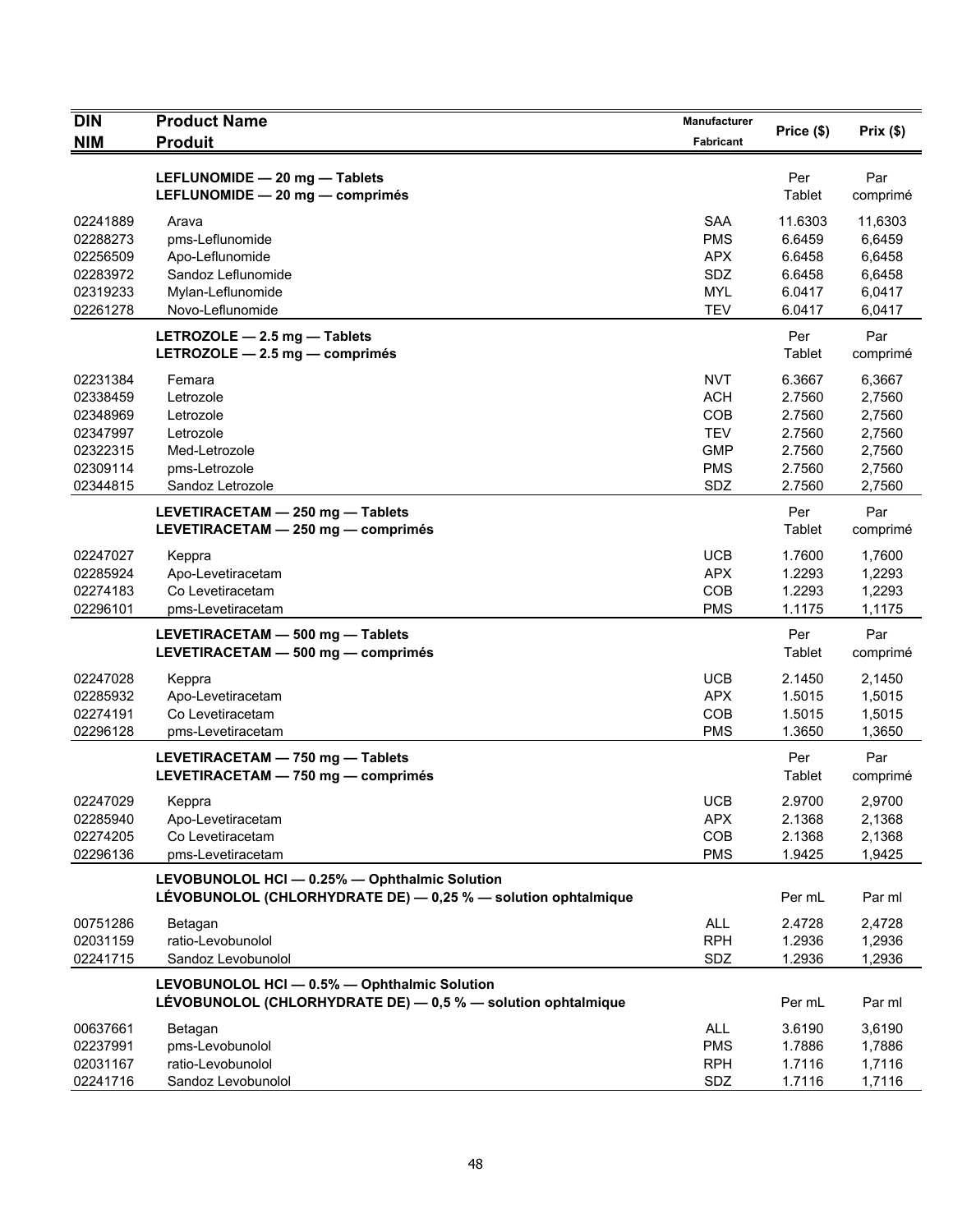| <b>DIN</b> | <b>Product Name</b>                           | Manufacturer     | Price (\$) | Prix(\$) |
|------------|-----------------------------------------------|------------------|------------|----------|
| <b>NIM</b> | <b>Produit</b>                                | <b>Fabricant</b> |            |          |
|            | LEVODOPA/CARBIDOPA - 100 mg/10 mg - Tablets   |                  | Per        | Par      |
|            | LÉVODOPA/CARBIDOPA - 100 mg/10 mg - comprimés |                  | Tablet     | comprimé |
| 00355658   | Sinemet                                       | <b>MFX</b>       | 0.4783     | 0,4783   |
| 02182831   | Nu-Levocarb                                   | <b>NXP</b>       | 0.3300     | 0,3300   |
| 02244494   | Novo-Levocarbidopa                            | <b>TEV</b>       | 0.2783     | 0,2783   |
| 02195933   | Apo-Levocarb                                  | <b>APX</b>       | 0.2602     | 0,2602   |
|            | LEVODOPA/CARBIDOPA - 100 mg/25 mg - Tablets   |                  | Per        | Par      |
|            | LÉVODOPA/CARBIDOPA - 100 mg/25 mg - comprimés |                  | Tablet     | comprimé |
| 00513997   | Sinemet                                       | <b>MFX</b>       | 0.7142     | 0,7142   |
| 02182823   | Nu-Levocarb                                   | <b>NXP</b>       | 0.4928     | 0,4928   |
| 02244495   | Novo-Levocarbidopa                            | TEV              | 0.4164     | 0,4164   |
| 02195941   | Apo-Levocarb                                  | <b>APX</b>       | 0.3885     | 0.3885   |
|            | LEVODOPA/CARBIDOPA - 250 mg/25 mg - Tablets   |                  | Per        | Par      |
|            | LÉVODOPA/CARBIDOPA - 250 mg/25 mg - comprimés |                  | Tablet     | comprimé |
| 00328219   | Sinemet                                       | <b>MFX</b>       | 0.8002     | 0,8002   |
| 02182858   | Nu-Levocarb                                   | <b>NXP</b>       | 0.5500     | 0,5500   |
| 02126184   | ratio-Levodopa/Carbidopa                      | <b>RPH</b>       | 0.5500     | 0,5500   |
| 02244496   | Novo-Levocarbidopa                            | <b>TEV</b>       | 0.4648     | 0,4648   |
| 02195968   | Apo-Levocarb                                  | <b>APX</b>       | 0.4337     | 0,4337   |
|            | LEVOFLOXACIN - 250 mg - Tablets               |                  | Per        | Par      |
|            | LEVOFLOXACIN - 250 mg - comprimés             |                  | Tablet     | comprimé |
| 02236841   | Levaguin                                      | <b>JAN</b>       | 5.2968     | 5,2968   |
| 02298635   | Sandoz Levofloxacin                           | SDZ              | 3.3132     | 3,3132   |
| 02284707   | Apo-Levofloxacin                              | <b>APX</b>       | 3.1080     | 3,1080   |
| 02315424   | Co Levofloxacin                               | COB              | 3.1080     | 3,1080   |
| 02313979   | Mylan-Levofloxacin                            | <b>MYL</b>       | 3.1080     | 3,1080   |
| 02248262   | Novo-Levofloxacin                             | <b>TEV</b>       | 3.1080     | 3,1080   |
| 02284677   | pms-Levofloxacin                              | <b>PMS</b>       | 3.1080     | 3,1080   |
|            | LEVOFLOXACIN - 500 mg - Tablets               |                  | Per        | Par      |
|            | LEVOFLOXACIN - 500 mg - comprimés             |                  | Tablet     | comprimé |
| 02236842   | Levaquin                                      | JAN              | 6.0357     | 6,0357   |
| 02298643   | Sandoz Levofloxacin                           | SDZ              | 3.7387     | 3,3132   |
| 02284715   | Apo-Levofloxacin                              | <b>APX</b>       | 3.5070     | 3,5070   |
| 02315432   | Co Levofloxacin                               | COB              | 3.5070     | 3,5070   |
| 02313987   | Mylan-Levofloxacin                            | MYL              | 3.5070     | 3,5070   |
| 02248263   | Novo-Levofloxacin                             | <b>TEV</b>       | 3.5070     | 3,5070   |
| 02284685   | pms-Levofloxacin                              | <b>PMS</b>       | 3.5070     | 3,5070   |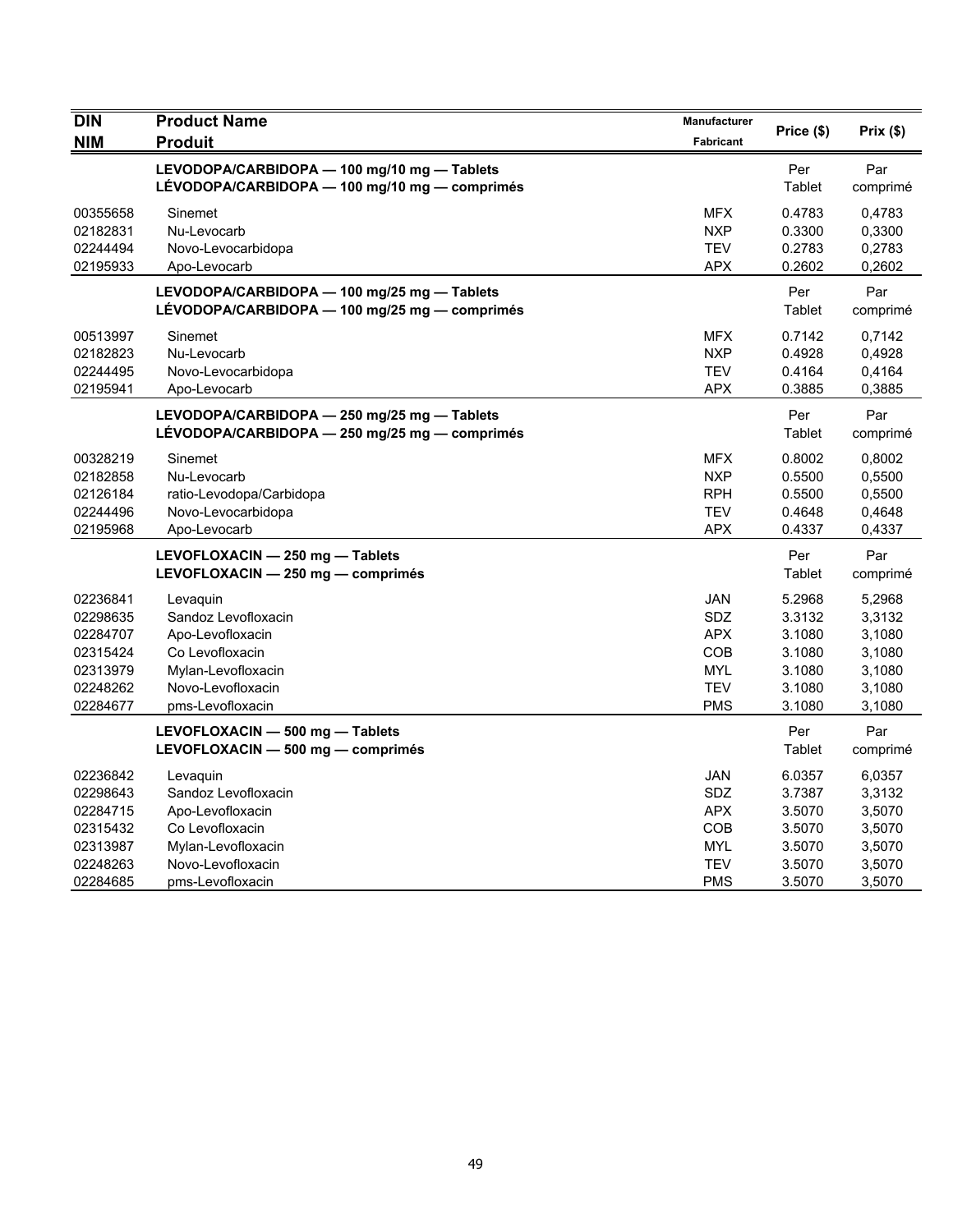| <b>DIN</b> | <b>Product Name</b>            | Manufacturer |            |          |
|------------|--------------------------------|--------------|------------|----------|
| <b>NIM</b> | <b>Produit</b>                 | Fabricant    | Price (\$) | Prix(\$) |
|            |                                |              |            |          |
|            | LISINOPRIL - 5 mg - Tablets    |              | Per        | Par      |
|            | LISINOPRIL - 5 mg - comprimés  |              | Tablet     | comprimé |
| 00839388   | Prinivil                       | <b>MFX</b>   | 0.6285     | 0,6285   |
| 02217481   | Apo-Lisinopril                 | <b>APX</b>   | 0.5927     | 0,5927   |
| 02049333   | Zestril                        | <b>AZC</b>   | 0.5927     | 0,5927   |
| 02271443   | Co Lisinopril                  | COB          | 0.5388     | 0,5388   |
| 02274833   | Mylan-Lisinopril               | <b>MYL</b>   | 0.5388     | 0,5388   |
| 02285061   | Novo-Lisinopril (Type P)       | <b>TEV</b>   | 0.5388     | 0,5388   |
| 02285118   | Novo-Lisinopril (Type Z)       | <b>TEV</b>   | 0.5388     | 0,5388   |
| 02292203   | pms-Lisinopril                 | <b>PMS</b>   | 0.5388     | 0,5388   |
| 02294230   | Ran-Lisinopril                 | <b>RAN</b>   | 0.5388     | 0,5388   |
| 02256797   | ratio-Lisinopril P             | <b>RPH</b>   | 0.5388     | 0,5388   |
| 02299879   | ratio-Lisinopril Z             | <b>RPH</b>   | 0.5388     | 0,5388   |
| 02289199   | Sandoz Lisinopril              | SDZ          | 0.5388     | 0,5388   |
|            | LISINOPRIL - 10 mg - Tablets   |              | Per        | Par      |
|            | LISINOPRIL - 10 mg - comprimés |              | Tablet     | comprimé |
| 00839396   | Prinivil                       | <b>MFX</b>   | 0.7551     | 0,7551   |
| 02049376   | Zestril                        | <b>AZC</b>   | 0.7124     | 0,7124   |
| 02217503   | Apo-Lisinopril                 | <b>APX</b>   | 0.7121     | 0,7121   |
| 02271451   | Co Lisinopril                  | COB          | 0.6474     | 0,6474   |
| 02274841   |                                | <b>MYL</b>   | 0.6474     |          |
|            | Mylan-Lisinopril               |              |            | 0,6474   |
| 02285088   | Novo-Lisinopril (Type P)       | <b>TEV</b>   | 0.6474     | 0,6474   |
| 02285126   | Novo-Lisinopril (Type Z)       | <b>TEV</b>   | 0.6474     | 0,6474   |
| 02292211   | pms-Lisinopril                 | <b>PMS</b>   | 0.6474     | 0.6474   |
| 02294249   | Ran-Lisinopril                 | <b>RAN</b>   | 0.6474     | 0,6474   |
| 02256800   | ratio-Lisinopril P             | <b>RPH</b>   | 0.6474     | 0.6474   |
| 02299887   | ratio-Lisinopril Z             | <b>RPH</b>   | 0.6474     | 0.6474   |
| 02289202   | Sandoz Lisinopril              | SDZ          | 0.6474     | 0.6474   |
|            | LISINOPRIL - 20 mg - Tablets   |              | Per        | Par      |
|            | LISINOPRIL - 20 mg - comprimés |              | Tablet     | comprimé |
| 00839418   | Prinivil                       | <b>MFX</b>   | 0.9079     | 0,9079   |
| 02049384   | Zestril                        | <b>AZC</b>   | 0.8560     | 0,8560   |
| 02217511   | Apo-Lisinopril                 | <b>APX</b>   | 0.8557     | 0,8557   |
| 02271478   | Co Lisinopril                  | COB          | 0.7779     | 0,7779   |
| 02274868   | Mylan-Lisinopril               | <b>MYL</b>   | 0.7779     | 0,7779   |
| 02285096   | Novo-Lisinopril (Type P)       | <b>TEV</b>   | 0.7779     | 0,7779   |
| 02285134   | Novo-Lisinopril (Type Z)       | <b>TEV</b>   | 0.7779     | 0,7779   |
| 02292238   | pms-Lisinopril                 | <b>PMS</b>   | 0.7779     | 0,7779   |
| 02294257   | Ran-Lisinopril                 | <b>RAN</b>   | 0.7779     | 0,7779   |
| 02256819   | ratio-Lisinopril P             | <b>RPH</b>   | 0.7779     | 0,7779   |
| 02299895   | ratio-Lisinopril Z             | <b>RPH</b>   | 0.7779     | 0,7779   |
| 02289229   | Sandoz Lisinopril              | SDZ          | 0.7779     | 0,7779   |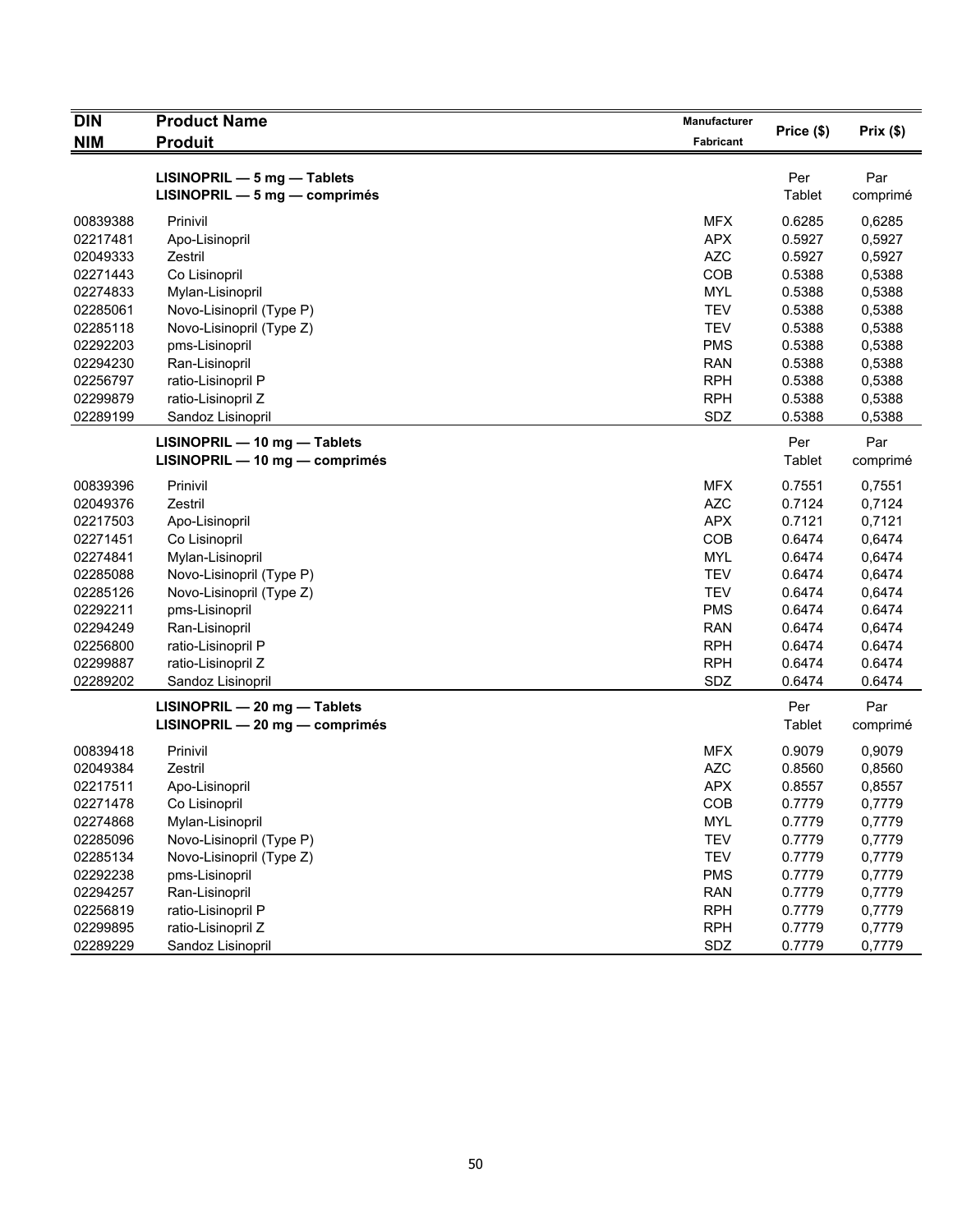| DIN                                                                              | <b>Product Name</b>                                                                                                                                               | Manufacturer                                                                            | Price (\$)                                                         | Prix(\$)                                                           |
|----------------------------------------------------------------------------------|-------------------------------------------------------------------------------------------------------------------------------------------------------------------|-----------------------------------------------------------------------------------------|--------------------------------------------------------------------|--------------------------------------------------------------------|
| <b>NIM</b>                                                                       | <b>Produit</b>                                                                                                                                                    | <b>Fabricant</b>                                                                        |                                                                    |                                                                    |
|                                                                                  | LISINOPRIL/HYDROCHLOROTHIAZIDE - 10 mg/12.5 mg - Tablets<br>LISINOPRIL/HYDROCHLOROTHIAZIDE - 10 mg/12,5 mg - comprimés                                            |                                                                                         | Per<br>Tablet                                                      | Par<br>comprimé                                                    |
| 02103729<br>02108194<br>02261979                                                 | Zestoretic<br>Prinzide<br>Apo-Lisinopril/HCTZ                                                                                                                     | <b>AZC</b><br><b>MFX</b><br><b>APX</b>                                                  | 0.9171<br>0.7782<br>0.5835<br>0.5835                               | 0,9171<br>0,7782<br>0,5835                                         |
| 02297736<br>02301768<br>02302136<br>02302365                                     | Mylan-Lisinopril HCTZ<br>Novo-Lisinopril/HCTZM(Type Z)<br>Novo-Lisinopril/HCTZM(Type P)<br>Sandoz Lisinopril HCT                                                  | <b>MYL</b><br><b>TEV</b><br><b>TEV</b><br>SDZ                                           | 0.5835<br>0.5835<br>0.5835                                         | 0,5835<br>0,5835<br>0,5835<br>0.5835                               |
|                                                                                  | LISINOPRIL/HYDROCHLOROTHIAZIDE - 20 mg/12.5 mg - Tablets<br>LISINOPRIL/HYDROCHLOROTHIAZIDE - 20 mg/12,5 mg - comprimés                                            |                                                                                         | Per<br>Tablet                                                      | Par<br>comprimé                                                    |
| 02045737<br>00884413<br>02261987<br>02297744<br>02301776<br>02302144<br>02302373 | Zestoretic<br>Prinzide<br>Apo-Lisinopril/HCTZ<br>Mylan-Lisinopril HCTZ<br>Novo-Lisinopril/HCTZM(Type Z)<br>Novo-Lisinopril/HCTZM(Type P)<br>Sandoz Lisinopril HCT | <b>AZC</b><br><b>MFX</b><br><b>APX</b><br><b>MYL</b><br><b>TEV</b><br><b>TEV</b><br>SDZ | 1.1019<br>0.9350<br>0.7011<br>0.7011<br>0.7011<br>0.7011<br>0.7011 | 1,1019<br>0,9350<br>0,7011<br>0,7011<br>0,7011<br>0,7011<br>0,7011 |
|                                                                                  | LISINOPRIL/HYDROCHLOROTHIAZIDE - 20 mg/25 mg - Tablets<br>LISINOPRIL/HYDROCHLOROTHIAZIDE - 20 mg/25 mg - comprimés                                                |                                                                                         | Per<br>Tablet                                                      | Par<br>comprimé                                                    |
| 02045729<br>02261995<br>02297752<br>02301784<br>02302152<br>02302381             | Zestoretic<br>Apo-Lisinopril/HCTZ<br>Mylan-Lisinopril HCTZ<br>Novo-Lisinopril/HCTZM(Type Z)<br>Novo-Lisinopril/HCTZM(Type P)<br>Sandoz Lisnopril HCT              | <b>AZC</b><br><b>APX</b><br><b>MYL</b><br><b>TEV</b><br><b>TEV</b><br>SDZ               | 1.1019<br>0.7011<br>0.7011<br>0.7011<br>0.7011<br>0.7011           | 1,1019<br>0,7011<br>0,7011<br>0,7011<br>0,7011<br>0,7011           |
|                                                                                  | LITHIUM CARBONATE - 150 mg - Capsules<br>LITHIUM (CARBONATE DE) - 150 mg - capsules                                                                               |                                                                                         | Per<br>Capsule                                                     | Par<br>capsule                                                     |
| 00461733<br>02216132<br>02242837                                                 | Carbolith<br>pms-Lithium Carbonate<br>Apo-Lithium Carbonate                                                                                                       | VAL<br><b>PMS</b><br><b>APX</b>                                                         | 0.1256<br>0.0697<br>0.0585                                         | 0,1256<br>0,0697<br>0,0585                                         |
|                                                                                  | LITHIUM CARBONATE - 150 mg - Capsules<br>LITHIUM (CARBONATE DE) — 150 mg — capsules                                                                               |                                                                                         | Per<br>Capsule                                                     | Par<br>capsule                                                     |
| 02013231<br>02242837                                                             | Lithane<br>Apo-Lithium Carbonate                                                                                                                                  | <b>ERF</b><br><b>APX</b>                                                                | 0.1041<br>0.0585                                                   | 0,1041<br>0,0585                                                   |
|                                                                                  | LITHIUM CARBONATE - 300 mg - Capsules<br>LITHIUM (CARBONATE DE) - 300 mg - capsules                                                                               |                                                                                         | Per<br>Capsule                                                     | Par<br>capsule                                                     |
| 00236683<br>02216140<br>02242838                                                 | Carbolith<br>pms-Lithium Carbonate<br>Apo-Lithium Carbonate                                                                                                       | VAL<br><b>PMS</b><br><b>APX</b>                                                         | 0.0975<br>0.0731<br>0.0614                                         | 0,0975<br>0,0731<br>0,0614                                         |
|                                                                                  | LITHIUM CARBONATE - 300 mg - Capsules<br>LITHIUM (CARBONATE DE) - 300 mg - capsules                                                                               |                                                                                         | Per<br>Capsule                                                     | Par<br>capsule                                                     |
| 00406775<br>02242838                                                             | Lithane<br>Apo-Lithium Carbonate                                                                                                                                  | <b>ERF</b><br>APX                                                                       | 0.1118<br>0.0614                                                   | 0,1118<br>0,0614                                                   |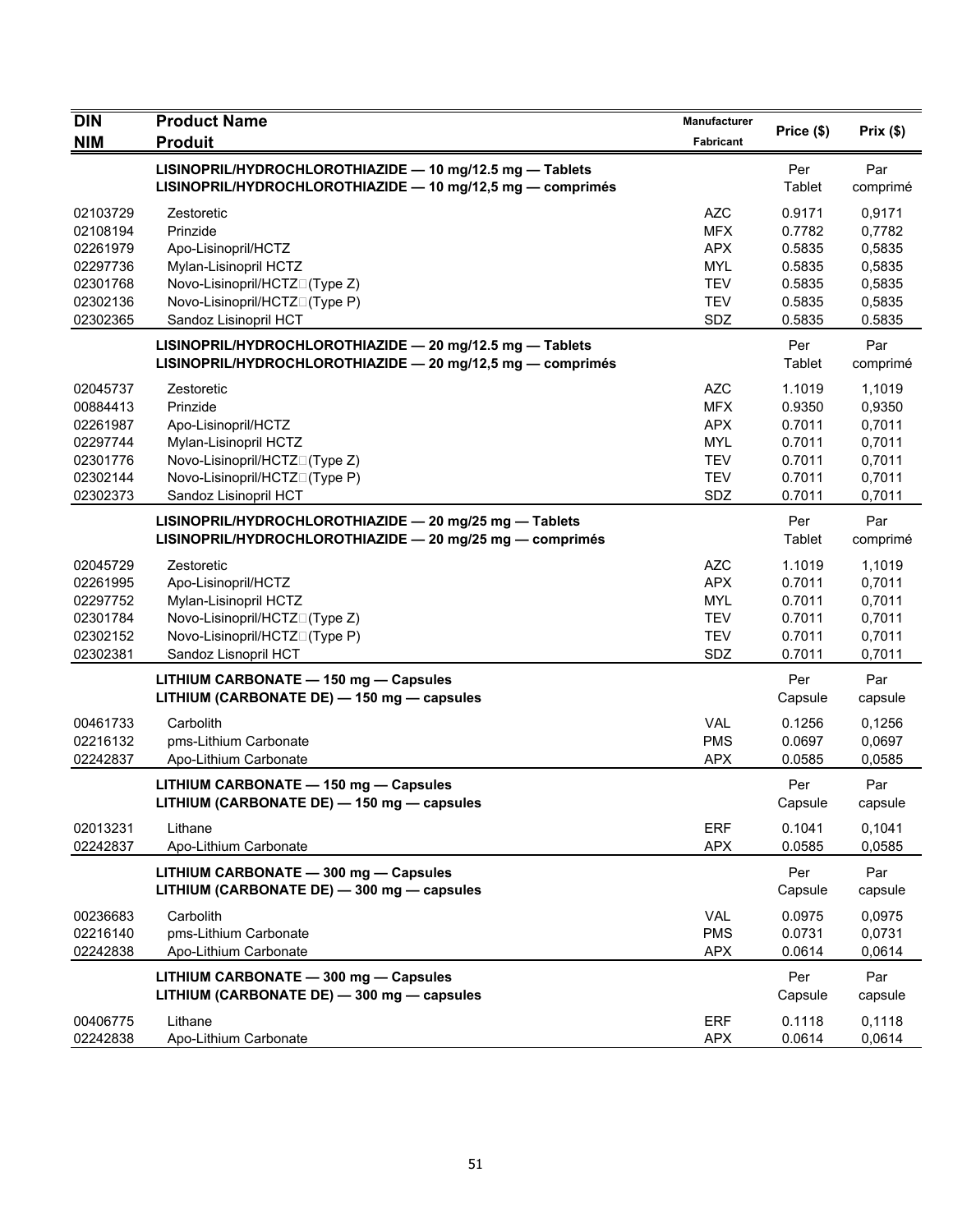| <b>DIN</b> | <b>Product Name</b>                                                                 | <b>Manufacturer</b> | Price (\$)     | Prix(\$)        |
|------------|-------------------------------------------------------------------------------------|---------------------|----------------|-----------------|
| <b>NIM</b> | <b>Produit</b>                                                                      | Fabricant           |                |                 |
|            | LITHIUM CARBONATE - 600 mg - Capsules<br>LITHIUM (CARBONATE DE) - 600 mg - capsules |                     | Per<br>Capsule | Par<br>capsule  |
| 02011239   | Carbolith                                                                           | <b>VAL</b>          | 0.1700         | 0,1700          |
| 02216159   | pms-Lithium Carbonate                                                               | <b>PMS</b>          | 0.1496         | 0,1496          |
|            | LOPERAMIDE - 2 mg - Tablets<br>LOPÉRAMIDE $-2$ mg $-$ comprimés                     |                     | Per<br>Tablet  | Par<br>comprimé |
| 02183862   | Imodium                                                                             | <b>MCL</b>          | 0.5184         | 0,5184          |
| 02228351   | pms-Loperamide                                                                      | <b>PMS</b>          | 0.2717         | 0,2717          |
| 02212005   | Apo-Loperamide                                                                      | <b>APX</b>          | 0.2713         | 0,2713          |
| 02132591   | Novo-Loperamide                                                                     | <b>TEV</b>          | 0.2713         | 0,2713          |
| 02257564   | Sandoz Loperamide                                                                   | <b>SDZ</b>          | 0.2713         | 0,2713          |
| 02256452   | Jamp-Loperamide                                                                     | <b>JPC</b>          | 0.2600         | 0,2600          |
|            | LORATADINE - 10 mg - Tablets<br>LORATADINE - 10 mg - comprimés                      |                     | Per<br>Tablet  | Par<br>comprimé |
| 00782696   | Claritin                                                                            | <b>SCH</b>          | 0.9192         | 0,9192          |
| 02243880   | Apo-Loratadine                                                                      | <b>APX</b>          | 0.6895         | 0,6895          |
|            | LORAZEPAM - 0.5 mg - Oral Tablets<br>LORAZÉPAM - 0,5 mg - comprimés oraux           |                     | Per<br>Tablet  | Par<br>comprimé |
| 00728187   | pms-Lorazepam                                                                       | <b>PMS</b>          | 0.0514         | 0,0514          |
| 00655740   | Apo-Lorazepam                                                                       | <b>APX</b>          | 0.0395         | 0,0395          |
| 02041413   | Ativan                                                                              | <b>WAY</b>          | 0.0395         | 0,0395          |
| 00711101   | Novo-Lorazem                                                                        | <b>TEV</b>          | 0.0359         | 0,0359          |
|            | LORAZEPAM - 1 mg - Oral Tablets<br>LORAZEPAM - 1 mg - comprimés oraux               |                     | Per<br>Tablet  | Par<br>comprimé |
| 02041421   | Ativan                                                                              | WAY                 | 0.0930         | 0,0930          |
| 00728195   | pms-Lorazepam                                                                       | <b>PMS</b>          | 0.0524         | 0,0524          |
| 00655759   | Apo-Lorazepam                                                                       | <b>APX</b>          | 0.0492         | 0,0492          |
| 00637742   | Novo-Lorazem                                                                        | <b>TEV</b>          | 0.0447         | 0,0447          |
|            | LORAZEPAM - 2 mg - Oral Tablets<br>$LORAZÉPAM - 2 mg - comprimés oraux$             |                     | Per<br>Tablet  | Par<br>comprimé |
| 02041448   | Apo-Lorazepam                                                                       | <b>WAY</b>          | 0.1460         | 0,1460          |
| 00728209   | pms-Lorazepam                                                                       | <b>PMS</b>          | 0.0851         | 0,0851          |
| 00655767   | Apo-Lorazepam                                                                       | <b>APX</b>          | 0.0769         | 0,0769          |
| 00637750   | Novo-Lorazem                                                                        | <b>TEV</b>          | 0.0699         | 0,0699          |
|            | LOVASTATIN - 20 mg - Tablets<br>LOVASTATINE - 20 mg - comprimés                     |                     | Per<br>Tablet  | Par<br>comprimé |
| 00795860   | Mevacor                                                                             | <b>MFX</b>          | 2.1643         | 2,1643          |
| 02246013   | pms-Lovastatin                                                                      | <b>PMS</b>          | 1.5235         | 1,5235          |
| 02267969   | Ran-Lovastatin                                                                      | <b>RAN</b>          | 1.3197         | 1,3197          |
| 02220172   | Apo-Lovastatin                                                                      | <b>APX</b>          | 1.1998         | 1,1998          |
| 02248572   | Co Lovastatin                                                                       | COB                 | 1.1998         | 1,1998          |
| 02243127   | Mylan-Lovastatin                                                                    | <b>MYL</b>          | 1.1998         | 1,1998          |
| 02245822   | ratio-Lovastatin                                                                    | <b>RPH</b>          | 1.1998         | 1,1998          |
| 02246542   | Novo-Lovastatin                                                                     | <b>TEV</b>          | 1.1997         | 1,1997          |
| 02247056   | Sandoz Lovastatin                                                                   | SDZ                 | 1.1997         | 1,1997          |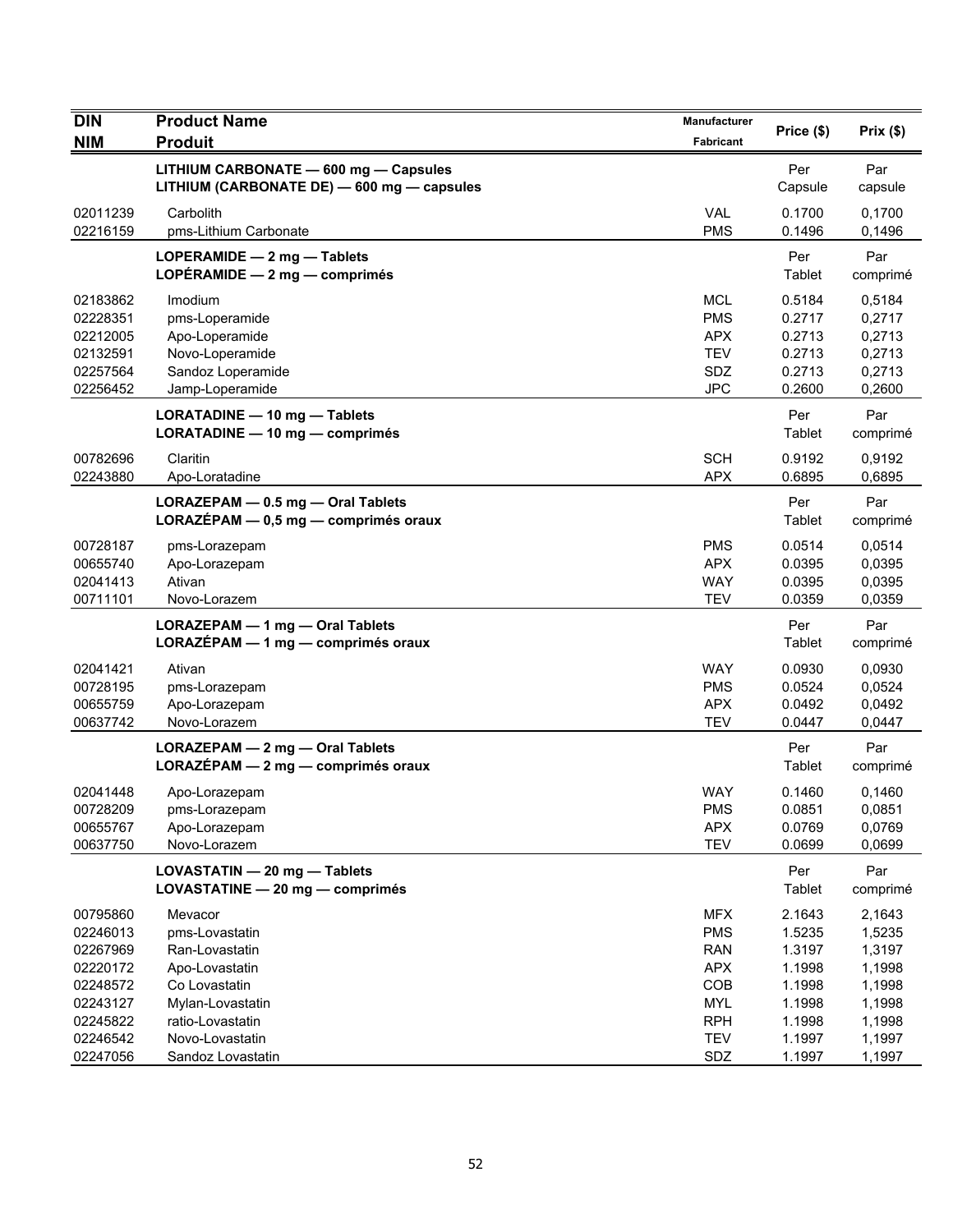| <b>DIN</b> | <b>Product Name</b>                                      | <b>Manufacturer</b> | Price (\$) | Prix(\$) |
|------------|----------------------------------------------------------|---------------------|------------|----------|
| <b>NIM</b> | <b>Produit</b>                                           | Fabricant           |            |          |
|            | LOVASTATIN - 40 mg - Tablets                             |                     | Per        | Par      |
|            | LOVASTATINE - 40 mg - comprimés                          |                     | Tablet     | comprimé |
| 00795852   | Mevacor                                                  | <b>MFX</b>          | 3.9534     | 3,9534   |
| 02246014   | pms-Lovastatin                                           | <b>PMS</b>          | 2.8100     | 2,8100   |
| 02267977   | Ran-Lovastatin                                           | <b>RAN</b>          | 2.4342     | 2,4342   |
| 02220180   | Apo-Lovastatin                                           | <b>APX</b>          | 2.2129     | 2,2129   |
| 02248573   | Co Lovastatin                                            | COB                 | 2.2129     | 2,2129   |
| 02243129   | Mylan-Lovastatin                                         | <b>MYL</b>          | 2.2129     | 2,2129   |
| 02246543   | Novo-Lovastatin                                          | <b>TEV</b>          | 2.2129     | 2,2129   |
| 02245823   | ratio-Lovastatin                                         | <b>RPH</b>          | 2.2129     | 2,2129   |
| 02247057   | Sandoz Lovastatin                                        | SDZ                 | 2.2129     | 2,2129   |
|            | MEDROXYPROGESTERONE ACETATE - 150 mg/mL - Injection      |                     | Per        | Par      |
|            | MÉDROXYPROGESTÉRONE (ACÉTATE DE) - 150 mg/mL - injection |                     | Vial       | ampoule  |
| 00585092   | Depo-Provera                                             | PFI                 | 29.8425    | 29,8425  |
| 02322250   | Medroxyprogesterone Acetate Injectable Suspension        | SDZ                 | 22.0000    | 22,0000  |
|            | MEDROXYPROGESTERONE ACETATE - 2.5 mg - Tablets           |                     | Per        | Par      |
|            | MÉDROXYPROGESTÉRONE (ACÉTATE DE) - 2,5 mg - comprimés    |                     | Tablet     | comprimé |
| 00708917   | Provera                                                  | PFI                 | 0.1762     | 0,1762   |
| 02229838   | Gen-Medroxy                                              | <b>GPM</b>          | 0.0874     | 0,0874   |
| 02244726   | Apo-Medroxy                                              | <b>APX</b>          | 0.0873     | 0,0873   |
| 02221284   | Novo-Medrone                                             | <b>TE</b>           | 0.0873     | 0,0873   |
| 02246627   | pms-Medroxyprogesterone                                  | <b>PMS</b>          | 0.0873     | 0,0873   |
|            | MEDROXYPROGESTERONE ACETATE - 5 mg - Tablets             |                     | Per        | Par      |
|            | MÉDROXYPROGESTÉRONE (ACÉTATE DE) - 5 mg - comprimés      |                     | Tablet     | comprimé |
| 00030937   | Provera                                                  | PFI                 | 0.3483     | 0,3483   |
| 02229839   | Gen-Medroxy                                              | <b>GPM</b>          | 0.1726     | 0,1726   |
| 02221292   | Novo-Medrone                                             | <b>TEV</b>          | 0.1726     | 0,1726   |
| 02246628   | pms-Medroxyprogesterone                                  | <b>PMS</b>          | 0.1726     | 0,1726   |
| 02244727   | Apo-Medroxy                                              | <b>APX</b>          | 0.1725     | 0,1725   |
|            | MEDROXYPROGESTERONE ACETATE - 10 mg - Tablets            |                     | Per        | Par      |
|            | MÉDROXYPROGESTÉRONE (ACÉTATE DE) - 10 mg - comprimés     |                     | Tablet     | comprimé |
| 00729973   | Provera                                                  | PFI                 | 0.7067     | 0,7067   |
| 02277298   | Apo-Medroxy                                              | <b>APX</b>          | 0.3486     | 0,3486   |
| 02229840   | Gen-Medroxy                                              | <b>GPM</b>          | 0.3486     | 0,3486   |
| 02221306   | Novo-Medrone                                             | <b>TEV</b>          | 0.3486     | 0,3486   |
| 02246629   | pms-Medroxyprogesterone                                  | <b>PMS</b>          | 0.3486     | 0,3486   |
|            | MEDROXYPROGESTERONE ACETATE - 100 mg - Tablets           |                     | Per        | Par      |
|            | MÉDROXYPROGESTÉRONE (ACÉTATE DE) - 100 mg - comprimés    |                     | Tablet     | comprimé |
| 00030945   | Provera                                                  | PFI                 | 1.3700     | 1,3700   |
| 02267640   | Apo-Medroxy                                              | <b>APX</b>          | 0.9153     | 0,9153   |
|            | MEFLOQUINE HCI - 250 mg - Tablets                        |                     | Per        | Par      |
|            | MEFLOQUINE (CHLORHYDRATE DE) - 250 mg - comprimés        |                     | Tablet     | comprimé |
|            |                                                          |                     |            |          |
| 02018055   | Lariam                                                   | <b>HLR</b>          | 5.3061     | 5,3061   |
| 02244366   | Apo-Mefloquine                                           | <b>APX</b>          | 3.6950     | 3,6950   |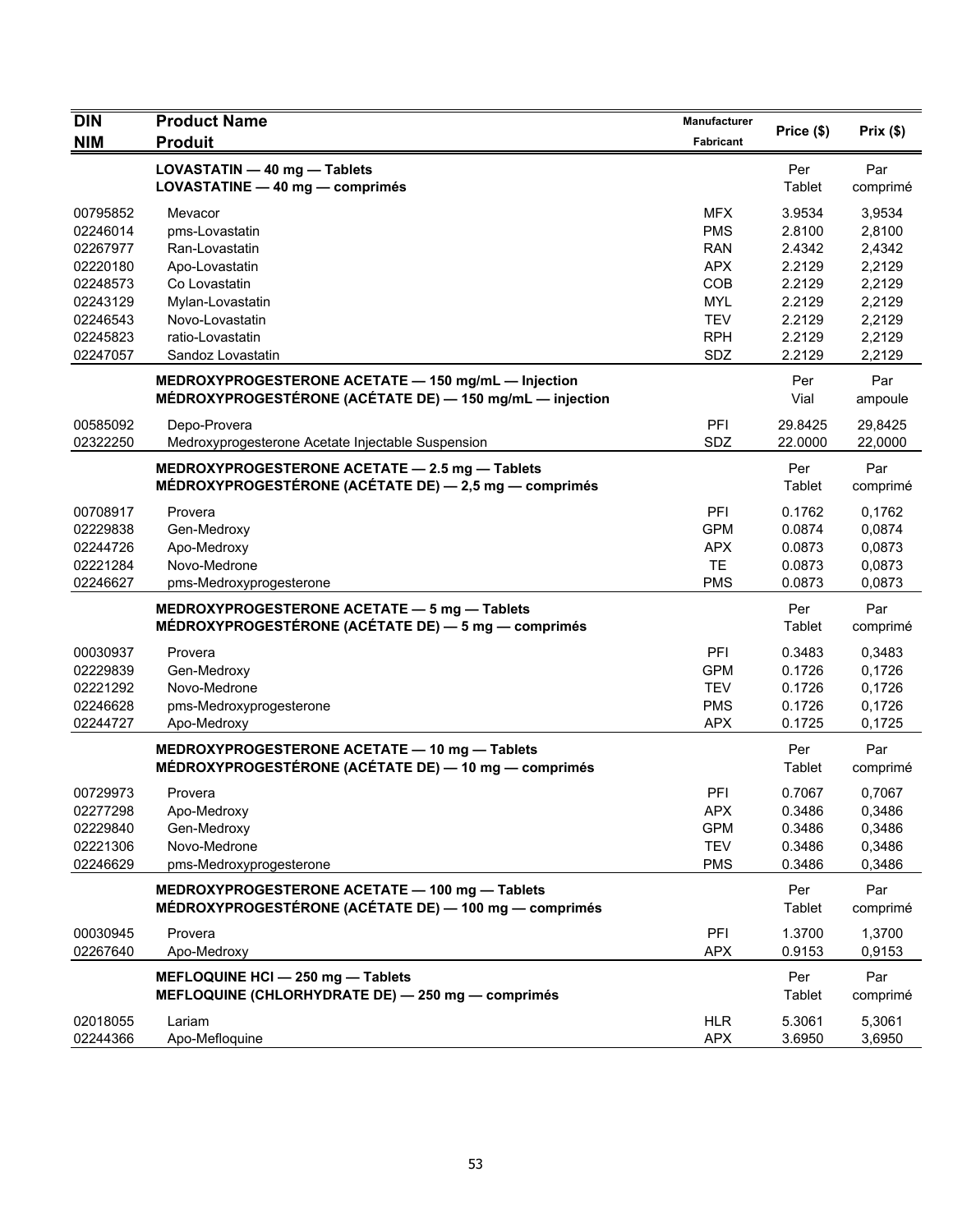| <b>DIN</b><br><b>NIM</b> | <b>Product Name</b><br><b>Produit</b>             | <b>Manufacturer</b><br>Fabricant | Price (\$) | Prix(\$) |
|--------------------------|---------------------------------------------------|----------------------------------|------------|----------|
|                          | MELOXICAM - 7.5 mg - Tablets                      |                                  | Per        | Par      |
|                          | $MÉLOXICAM - 7.5 mg - comprimés$                  |                                  | Tablet     | comprimé |
| 02242785                 | Mobicox                                           | <b>BOE</b>                       | 0.8812     | 0,8812   |
| 02248973                 | Apo-Meloxicam                                     | <b>APX</b>                       | 0.5405     | 0,5405   |
| 02250012                 | Co Meloxicam                                      | COB                              | 0.5405     | 0,5405   |
| 02255987                 | Mylan-Meloxicam                                   | <b>MYL</b>                       | 0.5405     | 0,5405   |
| 02258315                 | Novo-Meloxicam                                    | <b>TEV</b>                       | 0.5405     | 0,5405   |
| 02248267                 | pms-Meloxicam                                     | <b>PMS</b>                       | 0.5405     | 0,5405   |
| 02247889                 | ratio-Meloxicam                                   | <b>RPH</b>                       | 0.5405     | 0,5405   |
|                          | MELOXICAM - 15 mg - Tablets                       |                                  | Per        | Par      |
|                          | $MÉLOXICAM - 15 mg - comprimés$                   |                                  | Tablet     | comprimé |
| 02242786                 | Mobicox                                           | <b>BOE</b>                       | 1.0167     | 1,0167   |
| 02248974                 | Apo-Meloxicam                                     | <b>APX</b>                       | 0.6237     | 0,6237   |
| 02250020                 | Co Meloxicam                                      | COB                              | 0.6237     | 0,6237   |
| 02255995                 | Mylan-Meloxicam                                   | <b>MYL</b>                       | 0.6237     | 0,6237   |
| 02258323                 | Novo-Meloxicam                                    | <b>TEV</b>                       | 0.6237     | 0,6237   |
| 02248268<br>02248031     | pms-Meloxicam                                     | <b>PMS</b>                       | 0.6237     | 0,6237   |
|                          | ratio-Meloxicam                                   | <b>RPH</b>                       | 0.6237     | 0,6237   |
|                          | METFORMIN HCI-500 mg-Tablets                      |                                  | Per        | Par      |
|                          | METFORMINE (CHLORHYDRATE DE) - 500 mg - comprimés |                                  | Tablet     | comprimé |
| 02099233                 | Glucophage                                        | <b>SAA</b>                       | 0.3030     | 0,3030   |
| 02269031                 | Ran-Metformin                                     | <b>RAN</b>                       | 0.1472     | 0,1472   |
| 02167786                 | Apo-Metformin                                     | <b>APX</b>                       | 0.1338     | 0,1338   |
| 02257726                 | Co Metformin                                      | COB                              | 0.1338     | 0,1338   |
| 02148765                 | Mylan-Metformin                                   | <b>MYL</b>                       | 0.1338     | 0,1338   |
| 02229516                 | Glycon                                            | <b>VAL</b>                       | 0.1338     | 0,1338   |
| 02242794                 | Zym-Metformin                                     | <b>ZYM</b>                       | 0.1338     | 0,1338   |
| 02045710                 | Novo-Metformin                                    | <b>TEV</b>                       | 0.1338     | 0,1338   |
| 02162822                 | Nu-Metformin                                      | <b>NXP</b>                       | 0.1338     | 0,1338   |
| 02223562                 | pms-Metformin                                     | <b>PMS</b>                       | 0.1338     | 0,1338   |
| 02242974                 | ratio-Metformin                                   | <b>RPH</b>                       | 0.1338     | 0,1338   |
| 02246820                 | Sandoz Metformin FC                               | SDZ                              | 0.1338     | 0,1338   |
|                          | METFORMIN HCI - 850 mg - Tablets                  |                                  | Per        | Par      |
|                          | METFORMINE (CHLORHYDRATE DE) - 850 mg - comprimés |                                  | Tablet     | comprimé |
| 02162849                 | Glucophage                                        | SAA                              | 0.3839     | 0,3839   |
| 02269058                 | Ran-Metformin                                     | <b>RAN</b>                       | 0.2525     | 0,2525   |
| 02229785                 | Apo-Metformin                                     | <b>APX</b>                       | 0.2299     | 0,2299   |
| 02257734                 | Co Metformin                                      | COB                              | 0.2299     | 0,2299   |
| 02229656                 | Mylan-Metformin                                   | <b>MYL</b>                       | 0.2299     | 0,2299   |
| 02230475                 | Teva-Metformin                                    | <b>TEV</b>                       | 0.2299     | 0,2299   |
| 02229517                 | Nu-Metformin                                      | <b>NXP</b>                       | 0.2299     | 0,2299   |
| 02242589                 | pms-Metformin                                     | <b>PMS</b>                       | 0.2299     | 0,2299   |
| 02242931                 | ratio-Metformin                                   | <b>RPH</b>                       | 0.2299     | 0,2299   |
| 02246821                 | Sandoz Metformin FC                               | SDZ                              | 0.2299     | 0,2299   |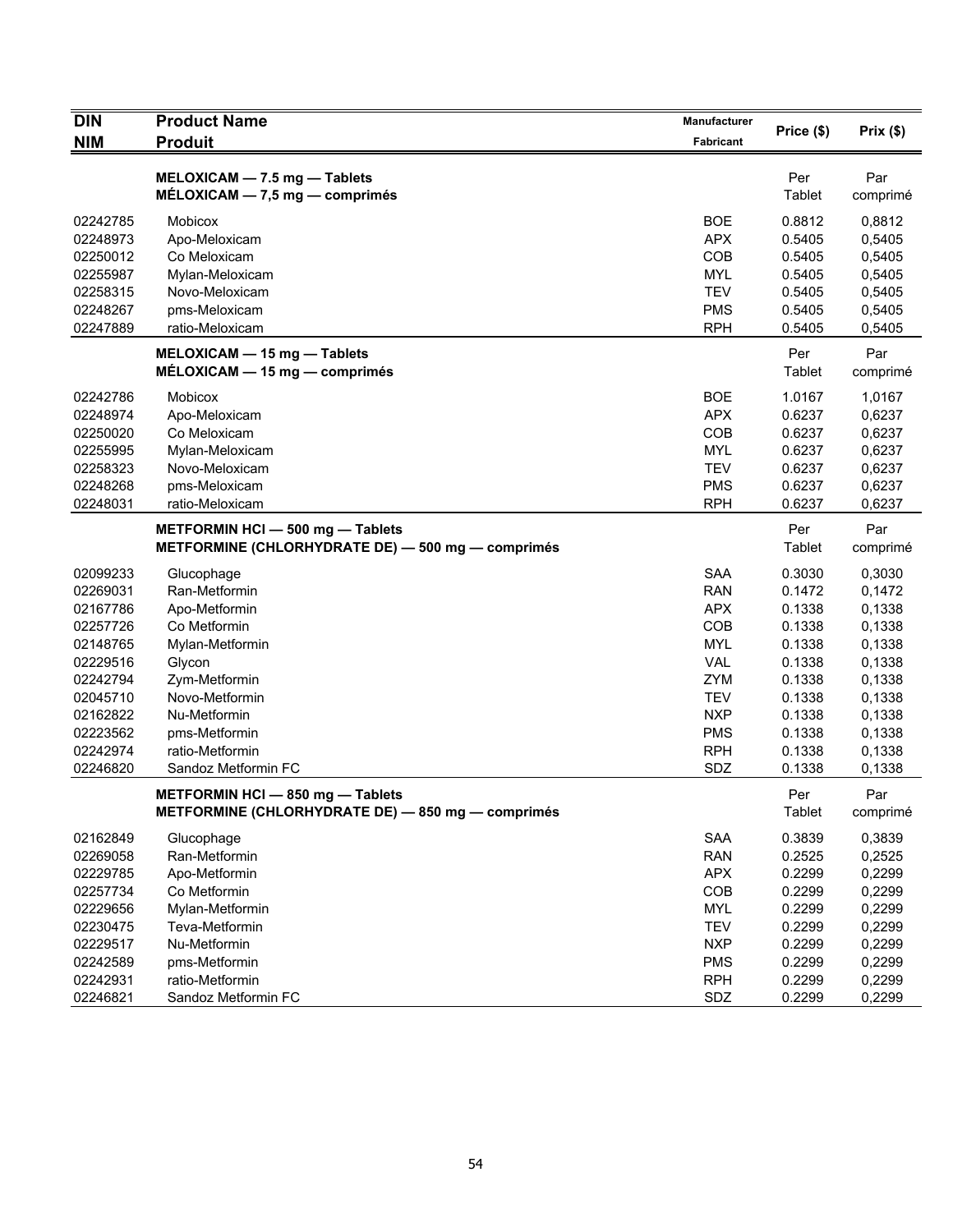| <b>DIN</b>                       | <b>Product Name</b>                                                                            | <b>Manufacturer</b>                    | Price (\$)                 | Prix(\$)                   |
|----------------------------------|------------------------------------------------------------------------------------------------|----------------------------------------|----------------------------|----------------------------|
| <b>NIM</b>                       | <b>Produit</b>                                                                                 | <b>Fabricant</b>                       |                            |                            |
|                                  | METHOTREXATE - 2.5 mg - Tablets<br>MÉTHOTREXATE $-2.5$ mg $-$ comprimés                        |                                        | Per<br>Tablet              | Par<br>comprimé            |
| 02182963<br>02170698<br>02244798 | Apo-Methotrexate<br>Methotrexate/Méthotrexate<br>ratio-Methotrexate                            | HOI<br><b>WAY</b><br><b>RPH</b>        | 0.6958<br>0.6958<br>0.6958 | 0,6958<br>0,6958<br>0,6958 |
|                                  | METHYLCELLULOSE - 0.5% - Ophthalmic Solution<br>MÉTHYLCELLULOSE - 0,5 % - solution ophtalmique |                                        | Per mL                     | Par ml                     |
| 00000809<br>00889806             | <b>Isopto Tears</b><br>Sandoz Eyelube                                                          | <b>ALC</b><br>SDZ                      | 0.3748<br>0.3403           | 0,3748<br>0,3403           |
|                                  | METHYLCELLULOSE - 1% - Ophthalmic Solution<br>MÉTHYLCELLULOSE - 1 % - solution ophtalmique     |                                        | Per mL                     | Par ml                     |
| 00000817<br>00874965             | <b>Isopto Tears</b><br>Sandoz Eyelube                                                          | <b>ALC</b><br>SDZ                      | 0.4642<br>0.4224           | 0,4642<br>0,4224           |
|                                  | METHYLPHENIDATE - 5 mg - Tablets<br>MÉTHYLPHÉNIDATE $-5$ mg $-$ comprimés                      |                                        | Per<br>Tablet              | Par<br>comprimé            |
| 02273950<br>02234749             | Apo-Methylphenidate<br>pms-Methylphenidate                                                     | <b>APX</b><br><b>PMS</b>               | 0.1042<br>0.1042           | 0.1042<br>0,1042           |
|                                  | METHYLPHENIDATE - 10 mg - Tablets<br>MÉTHYLPHÉNIDATE $-$ 10 mg $-$ comprimés                   |                                        | Per<br>Tablet              | Par<br>comprimé            |
| 00005606<br>00584991<br>02249324 | Ritalin<br>pms-Methylphenidate<br>Apo-Methylphenidate                                          | <b>NVT</b><br><b>PMS</b><br><b>APX</b> | 0.3713<br>0.2083<br>0.1749 | 0,3713<br>0,2083<br>0,1749 |
|                                  | METHYLPHENIDATE - 20 mg - Tablets<br>MÉTHYLPHÉNIDATE $-20$ mg $-$ comprimés                    |                                        | Per<br>Tablet              | Par<br>comprimé            |
| 00005614<br>00585009<br>02249332 | Ritalin<br>pms-Methylphenidate<br>Apo-Methylphenidate                                          | <b>NVT</b><br><b>PMS</b><br><b>APX</b> | 0.6487<br>0.4013<br>0.3890 | 0,6487<br>0,4013<br>0,3890 |
|                                  | METHYLPHENIDATE - 18 mg - Tablets<br>MÉTHYLPHÉNIDATE - 18 mg - comprimés                       |                                        | Per<br>Tablet              | Par<br>comprimé            |
| 02247732<br>02315068             | Concerta<br>Novo-Methylphenidate ER-C                                                          | JAN<br><b>TEV</b>                      | 2.3084<br>1.4276           | 2,3084<br>1,4276           |
|                                  | METHYLPHENIDATE - 27 mg - Tablets<br>MÉTHYLPHÉNIDATE $-27$ mg $-$ comprimés                    |                                        | Per<br>Tablet              | Par<br>comprimé            |
| 02247733<br>02315076             | Concerta<br>Novo-Methylphenidate ER-C                                                          | <b>JAN</b><br><b>TEV</b>               | 2.6640<br>1.6475           | 2,6640<br>1,6475           |
|                                  | METHYLPHENIDATE - 36 mg - Tablets<br>MÉTHYLPHÉNIDATE $-36$ mg $-$ comprimés                    |                                        | Per<br>Tablet              | Par<br>comprimé            |
| 02247734<br>02315084             | Concerta<br>Novo-Methylphenidate ER-C                                                          | JAN<br><b>TEV</b>                      | 3.0197<br>1.8674           | 3,0197<br>1,8674           |
|                                  | METHYLPHENIDATE - 54 mg - Tablets<br>MÉTHYLPHÉNIDATE $-$ 54 mg $-$ comprimés                   |                                        | Per<br>Tablet              | Par<br>comprimé            |
| 02250241<br>02315092             | Concerta<br>Novo-Methylphenidate ER-C                                                          | <b>JAN</b><br><b>TEV</b>               | 3.7307<br>2.3072           | 3,7307<br>2,3072           |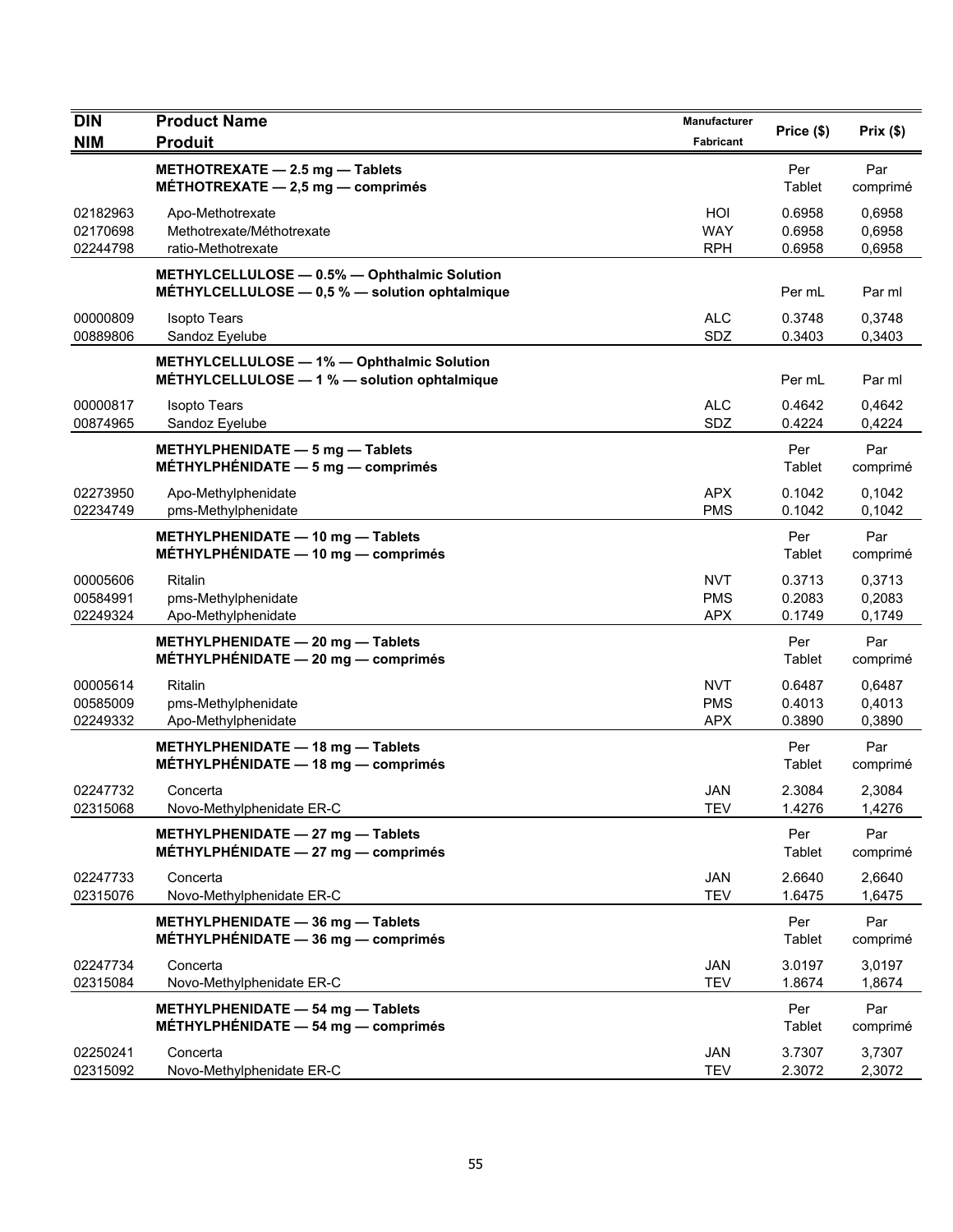| <b>DIN</b>                       | <b>Product Name</b>                                                                                                 | Manufacturer                    | Price (\$)                 | Prix(\$)                   |
|----------------------------------|---------------------------------------------------------------------------------------------------------------------|---------------------------------|----------------------------|----------------------------|
| <b>NIM</b>                       | <b>Produit</b>                                                                                                      | Fabricant                       |                            |                            |
|                                  | METHYLPHENIDATE - 20 mg - Sustained Release Tablets<br>MÉTHYLPHÉNIDATE - 20 mg - comprimés à libération progressive |                                 | Per<br>Tablet              | Par<br>comprimé            |
| 00632775<br>02266687<br>02320312 | <b>Ritalin SR</b><br>Apo-Methylphenidate SR<br>Sandoz Methylphenidate SR                                            | <b>NVT</b><br><b>APX</b><br>SDZ | 0.6514<br>0.4229<br>0.4229 | 0,6514<br>0,4229<br>0,4229 |
|                                  | METHYLPREDNISOLONE ACETATE - 40 mg/mL - Injection<br>MÉTHYLPREDNISOLONE (ACÉTATE DE) - 40 mg/ml - injection         |                                 | Per<br>mL                  | Par<br>ml                  |
| 00030759<br>02245400             | Depo-Medrol<br>Methylprednisolone Acetate/Méthylprednisolone (acétate de)                                           | PFI<br>SDZ                      | 5.8740<br>4.7250           | 5,8740<br>4,7250           |
|                                  | METHYLPREDNISOLONE ACETATE - 40 mg/mL - Injection<br>(with preservative)                                            |                                 |                            |                            |
|                                  | MÉTHYLPREDNISOLONE (ACÉTATE DE) - 40 mg/ml - injection<br>(avec préservatif)                                        |                                 | Per<br>mL                  | Par<br>ml                  |
| 01934333<br>02245407             | Depo-Medrol<br>Methylprednisolone Acetate/Méthylprednisolone (acétate de)                                           | PFI<br>SDZ                      | 5.6210<br>4.5150           | 5,6210<br>4,5150           |
|                                  | METHYLPREDNISOLONE ACETATE - 80 mg/mL - Injection<br>MÉTHYLPREDNISOLONE (ACÉTATE DE) - 80 mg/ml - injection         |                                 | Per<br>mL                  | Par<br>ml                  |
| 00030767<br>02245406             | Depo-Medrol<br>Methylprednisolone Acetate/Méthylprednisolone (acétate de)                                           | PFI<br>SDZ                      | 11.2420<br>9.0300          | 11,2420<br>9,0300          |
|                                  | METHYLPREDNISOLONE ACETATE - 80 mg/mL - Injection<br>(with preservative)                                            |                                 |                            |                            |
|                                  | MÉTHYLPREDNISOLONE (ACÉTATE DE) - 80 mg/ml - injection<br>(avec préservatif)                                        |                                 | Per<br>mL                  | Par<br>ml                  |
| 01934341<br>02245408             | Depo-Medrol<br>Methylprednisolone Acetate/Méthylprednisolone (acétate de)                                           | PFI<br>SDZ                      | 8.6860<br>6.9900           | 8,6860<br>6,9900           |
|                                  | METOPROLOL TARTRATE - 25 mg - Tablets<br>MÉTOPROLOL (TARTRATE DE) - 25 mg - comprimés                               |                                 |                            |                            |
| 02246010                         | Apo-Metoprolol                                                                                                      | <b>APX</b>                      | 0.0707                     | 0,0707                     |
| 02261898                         | Novo-Metoprol                                                                                                       | <b>TEV</b>                      | 0.0707                     | 0,0707                     |
| 02248855                         | pms-Metoprolol-L                                                                                                    | <b>PMS</b>                      | 0.0707                     | 0,0707                     |
|                                  | METOPROLOL TARTRATE - 50 mg - Tablets<br>MÉTOPROLOL (TARTRATE DE) - 50 mg - comprimés                               |                                 | Per<br>Tablet              | Par<br>comprimé            |
| 00397423                         | Lopresor                                                                                                            | <b>NVT</b>                      | 0.2919                     | 0,2919                     |
| 00618632                         | Apo-Metoprolol                                                                                                      | <b>APX</b>                      | 0.1348                     | 0,1348                     |
| 00749354                         | Apo-Metoprolol (Type L)                                                                                             | <b>APX</b>                      | 0.1348                     | 0,1348                     |
| 02172550                         | Dom-Metoprolol-B                                                                                                    | <b>DOM</b>                      | 0.1348                     | 0,1348                     |
| 02231121                         | Dom-Metoprolol-L                                                                                                    | <b>DOM</b>                      | 0.1348                     | 0,1348                     |
| 02174545                         | Mylan-Metoprolol (Type L)                                                                                           | <b>MYL</b>                      | 0.1348                     | 0,1348                     |
| 00648035                         | Novo-Metoprol                                                                                                       | TEV                             | 0.1348                     | 0,1348                     |
| 00842648<br>00865605             | Novo-Metoprol (uncoated)/Novo-Metoprol (non enrobé)<br>Nu-Metop                                                     | <b>TEV</b><br><b>NXP</b>        | 0.1348<br>0.1348           | 0,1348<br>0,1348           |
| 02145413                         | pms-Metoprolol-B                                                                                                    | <b>PMS</b>                      | 0.1348                     | 0,1348                     |
| 02230803                         | pms-Metoprolol-L                                                                                                    | <b>PMS</b>                      | 0.1348                     | 0,1348                     |
| 02247875                         | Sandoz Metoprolol                                                                                                   | SDZ                             | 0.1348                     | 0,1348                     |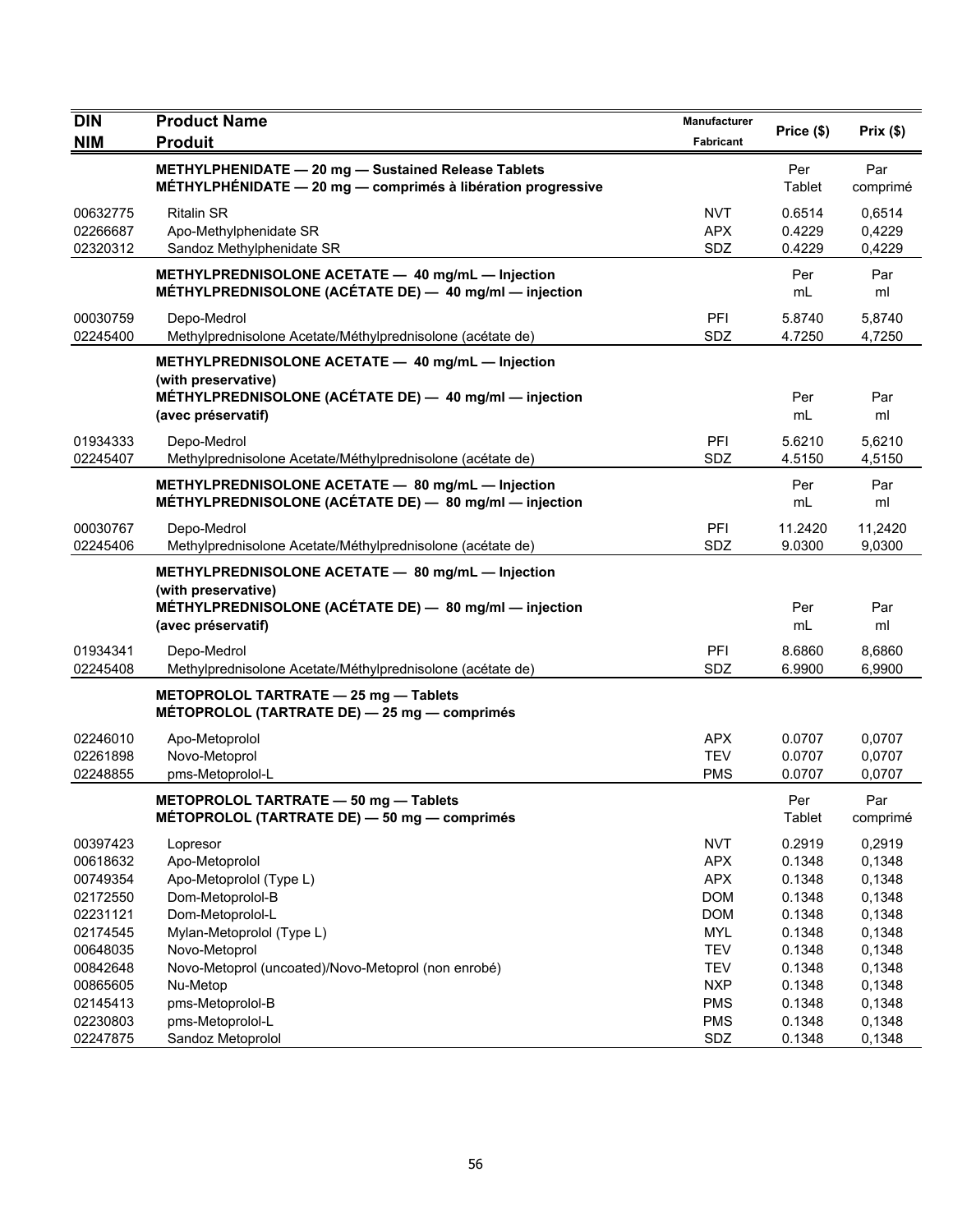| <b>DIN</b> | <b>Product Name</b>                                 | <b>Manufacturer</b> |            | Prix(\$) |
|------------|-----------------------------------------------------|---------------------|------------|----------|
| <b>NIM</b> | <b>Produit</b>                                      | Fabricant           | Price (\$) |          |
|            | METOPROLOL TARTRATE - 100 mg - Tablets              |                     | Per        | Par      |
|            | MÉTOPROLOL (TARTRATE DE) — 100 mg — comprimés       |                     | Tablet     | comprimé |
| 00397431   | Lopresor                                            | <b>NVT</b>          | 0.5987     | 0,5987   |
| 02172569   | Dom-Metoprolol-B                                    | <b>DOM</b>          | 0.2446     | 0,2446   |
| 02231122   | Dom-Metoprolol-L                                    | <b>DOM</b>          | 0.2446     | 0,2446   |
| 02145421   | pms-Metoprolol-B                                    | <b>PMS</b>          | 0.2446     | 0,2446   |
| 02230804   | pms-Metoprolol-L                                    | <b>PMS</b>          | 0.2446     | 0,2446   |
| 00618640   | Apo-Metoprolol                                      | <b>APX</b>          | 0.2445     | 0,2445   |
| 00751170   | Apo-Metoprolol (Type L)                             | <b>APX</b>          | 0.2445     | 0,2445   |
| 02174553   | Mylan-Metoprolol (Type L)                           | <b>MYL</b>          | 0.2445     | 0,2445   |
| 00648043   | Novo-Metoprol                                       | <b>TEV</b>          | 0.2445     | 0,2445   |
| 00842656   | Novo-Metoprol (uncoated)/Novo-Metoprol (non enrobé) | <b>TEV</b>          | 0.2445     | 0,2445   |
| 00865613   | Nu-Metop                                            | <b>NXP</b>          | 0.2445     | 0,2445   |
| 02247876   | Sandoz Metoprolol                                   | SDZ                 | 0.2445     | 0,2445   |
|            |                                                     |                     |            |          |
|            | METOPROLOL TARTRATE - 100 mg - Tablets              |                     | Per        | Par      |
|            | MÉTOPROLOL (TARTRATE DE) - 100 mg - comprimés       |                     | Tablet     | comprimé |
| 00658855   | Lopressor SR                                        | <b>NVT</b>          | 0.3270     | 0,3270   |
| 02285169   | Apo-Metoprolol SR                                   | <b>APX</b>          | 0.2021     | 0,2021   |
| 02303396   | Sandoz Metoprolol SR                                | SDZ                 | 0.2021     | 0,2021   |
|            | METOPROLOL TARTRATE - 200 mg - Tablets              |                     | Per        | Par      |
|            | MÉTOPROLOL (TARTRATE DE) — 200 mg — comprimés       |                     | Tablet     | comprimé |
| 00534560   | Lopressor SR                                        | <b>NVT</b>          | 0.5933     | 0,5933   |
| 02285177   | Apo-Metoprolol SR                                   | <b>APX</b>          | 0.3668     | 0,3668   |
| 02303418   | Sandoz Metoprolol SR                                | SDZ                 | 0.3668     | 0,3668   |
|            | MINOCYCLINE HCI - 50 mg - Capsules                  |                     | Per        | Par      |
|            | MINOCYCLINE (CHLORHYDRATE DE) - 50 mg - capsules    |                     | Capsule    | capsule  |
| 02173514   | Minocin                                             | <b>STI</b>          | 0.6741     | 0,6741   |
| 01914138   | ratio-Minocycline                                   | <b>RPH</b>          | 0.5889     | 0,5889   |
| 02084090   | Apo-Minocycline                                     | <b>APX</b>          | 0.5885     | 0,5885   |
| 02230735   | Mylan-Minocycline                                   | <b>MYL</b>          | 0.5885     | 0,5885   |
| 02108143   | Novo-Minocycline                                    | <b>TEV</b>          | 0.5885     | 0,5885   |
| 02239238   | pms-Minocycline                                     | <b>PMS</b>          | 0.5885     | 0,5885   |
| 02237313   | Sandoz Minocycline                                  | SDZ                 | 0.5885     | 0,5885   |
| 02294419   | pms-Minocycline                                     | <b>PMS</b>          | 0.5350     | 0,5350   |
|            | MINOCYCLINE HCI - 100 mg - Capsules                 |                     | Per        | Par      |
|            | MINOCYCLINE (CHLORHYDRATE DE) - 100 mg - capsules   |                     | Capsule    | capsule  |
| 02173506   | Minocin                                             | STI                 | 1.3007     | 1,3007   |
| 02239239   | pms-Minocycline                                     | <b>PMS</b>          | 1.1366     | 1,1366   |
| 02084104   | Apo-Minocycline                                     | <b>APX</b>          | 1.1365     | 1,1365   |
| 02230736   | Mylan-Minocycline                                   | <b>MYL</b>          | 1.1365     | 1,1365   |
| 02108151   | Novo-Minocycline                                    | <b>TEV</b>          | 1.1365     | 1,1365   |
| 01914146   | ratio-Minocycline                                   | <b>RPH</b>          | 1.1365     | 1,1365   |
| 02237314   | Sandoz Minocycline                                  | SDZ                 | 1.1365     | 1,1365   |
| 02294427   | pms-Minocycline                                     | <b>PMS</b>          | 1.0332     | 1,0332   |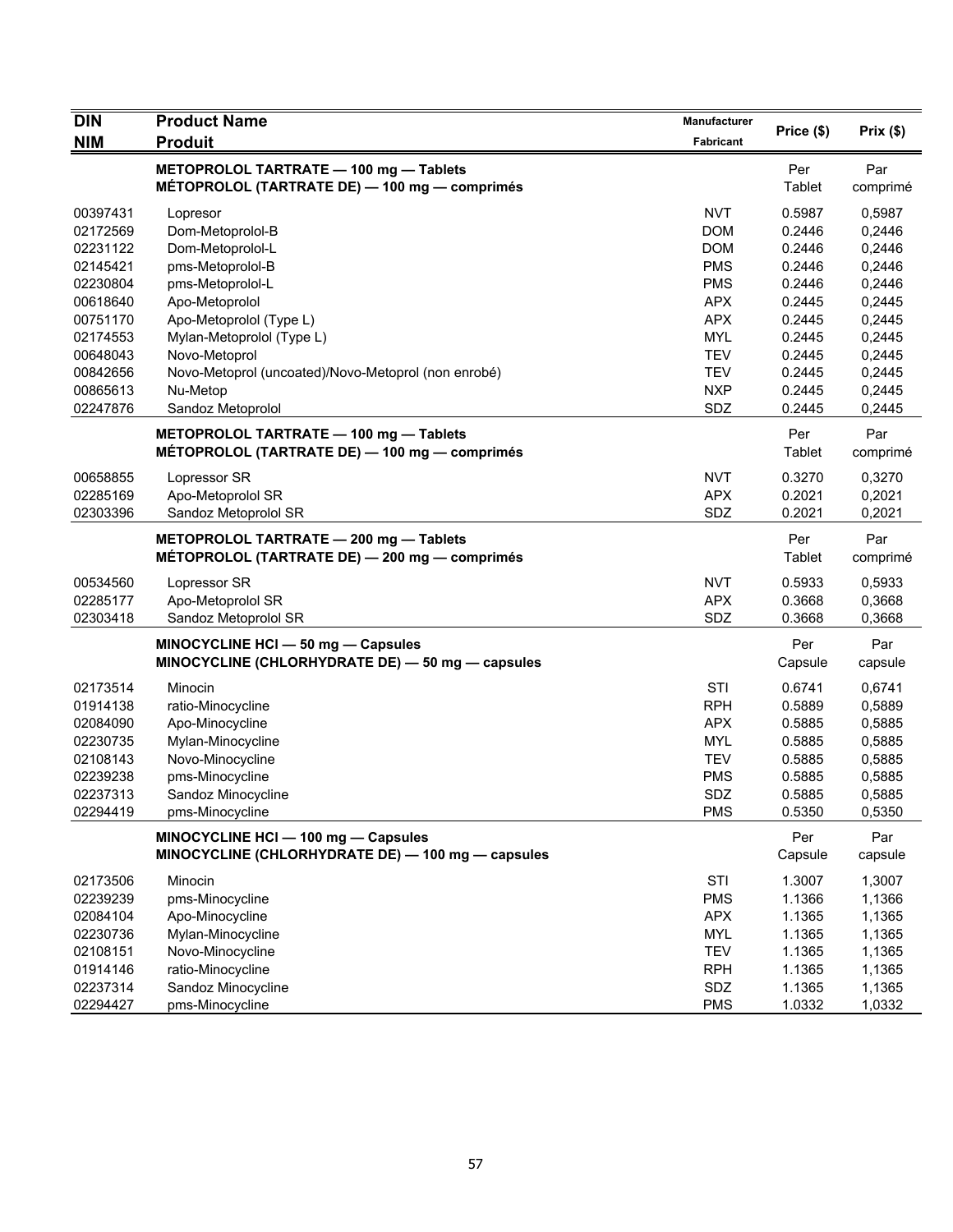| <b>DIN</b>                                   | <b>Product Name</b>                                                                               | Manufacturer                                         | Price (\$)                           | Prix(\$)                             |
|----------------------------------------------|---------------------------------------------------------------------------------------------------|------------------------------------------------------|--------------------------------------|--------------------------------------|
| <b>NIM</b>                                   | <b>Produit</b>                                                                                    | Fabricant                                            |                                      |                                      |
|                                              | MINOXIDIL - 2% - Topical Solution<br>MINOXIDIL $-2$ % $-$ solution topique                        |                                                      | Per mL                               | Par ml                               |
| 00708925<br>00885754                         | Rogaine<br>Apo-Gain                                                                               | <b>JAJ</b><br><b>APX</b>                             | 0.8810<br>0.5133                     | 0,8810<br>0,5133                     |
|                                              | MIRTAZAPINE - 15 mg - Tablets<br>MIRTAZAPINE - 15 mg - comprimés                                  |                                                      | Per<br>Tablet                        | Par<br>comprimé                      |
| 02273942<br>02286610<br>02250594             | pms-Mirtazapine<br>Apo-Mirtazapine<br>Sandoz Mirtazapine                                          | <b>PMS</b><br><b>APX</b><br>SDZ                      | 0.4125<br>0.4125<br>0.4125           | 0,4125<br>0.4125<br>0,4125           |
|                                              | MIRTAZAPINE - 30 mg - Tablets<br>MIRTAZAPINE - 30 mg - comprimés                                  |                                                      | Per<br>Tablet                        | Par<br>comprimé                      |
| 02243910<br>02259354<br>02286629             | Remeron<br>Novo-Mirtazapine<br>Apo-Mirtazapine                                                    | <b>SRP</b><br><b>TEV</b><br><b>APX</b>               | 1.3640<br>0.8593<br>0.8580           | 1,3640<br>0,8593<br>0,8580           |
| 02274361<br>02256118<br>02248762<br>02270927 | Co Mirtazapine<br>Mylan-Mirtazapine<br>pms-Mirtazapine<br>ratio-Mirtazapine                       | <b>COB</b><br><b>MYL</b><br><b>PMS</b><br><b>RPH</b> | 0.8580<br>0.8580<br>0.8580<br>0.8580 | 0,8580<br>0,8580<br>0,8580<br>0,8580 |
| 02250608                                     | Sandoz Mirtazapine                                                                                | SDZ                                                  | 0.8580                               | 0,8580                               |
|                                              | MIRTAZAPINE - 15 mg - Tablets<br>MIRTAZAPINE - 15 mg - comprimés                                  |                                                      | Per<br>Tablet                        | Par<br>comprimé                      |
| 02248542<br>02279894                         | <b>Remeron RD</b><br>Novo-Mirtazapine OD                                                          | <b>SRP</b><br><b>TEV</b>                             | 0.4505<br>0.3003                     | 0,4505<br>0,3003                     |
|                                              | MIRTAZAPINE - 30 mg - Tablets<br>MIRTAZAPINE - 30 mg - comprimés                                  |                                                      | Per<br>Tablet                        | Par<br>comprimé                      |
| 02248543<br>02279908                         | Remeron RD<br>Novo-Mirtazapine OD                                                                 | <b>SRP</b><br><b>TEV</b>                             | 0.9009<br>0.6006                     | 0,9009<br>0,6006                     |
|                                              | <b>MIRTAZAPINE <math>-</math> 45 mg <math>-</math> Tablets</b><br>MIRTAZAPINE - 45 mg - comprimés |                                                      | Per<br>Tablet                        | Par<br>comprimé                      |
| 02248544<br>02279916                         | <b>Remeron RD</b><br>Novo-Mirtazapine OD                                                          | <b>SRP</b><br><b>TEV</b>                             | 1.3514<br>0.9009                     | 1,3514<br>0,9009                     |
|                                              | MISOPROSTOL - 200 mcg - Tablets<br>MISOPROSTOL - 200 mcg - comprimés                              |                                                      | Per<br>Tablet                        | Par<br>comprimé                      |
| 02244125<br>02244023                         | pms-Misoprostol<br>Apo-Misoprostol                                                                | <b>PMS</b><br><b>APX</b>                             | 0.4734<br>0.4303                     | 0,4734<br>0,4303                     |
|                                              | MOCLOBEMIDE - 100 mg - Tablets<br>$MOCLOBÉMIDE - 100 mg - comprimés$                              |                                                      | Per<br>Tablet                        | Par<br>comprimé                      |
| 02232148<br>02239746<br>02237111             | Apo-Moclobemide<br>Novo-Moclobemide<br>Nu-Moclobemide                                             | <b>APX</b><br><b>TEV</b><br><b>NXP</b>               | 0.2772<br>0.2772<br>0.2772           | 0,2772<br>0,2772<br>0,2772           |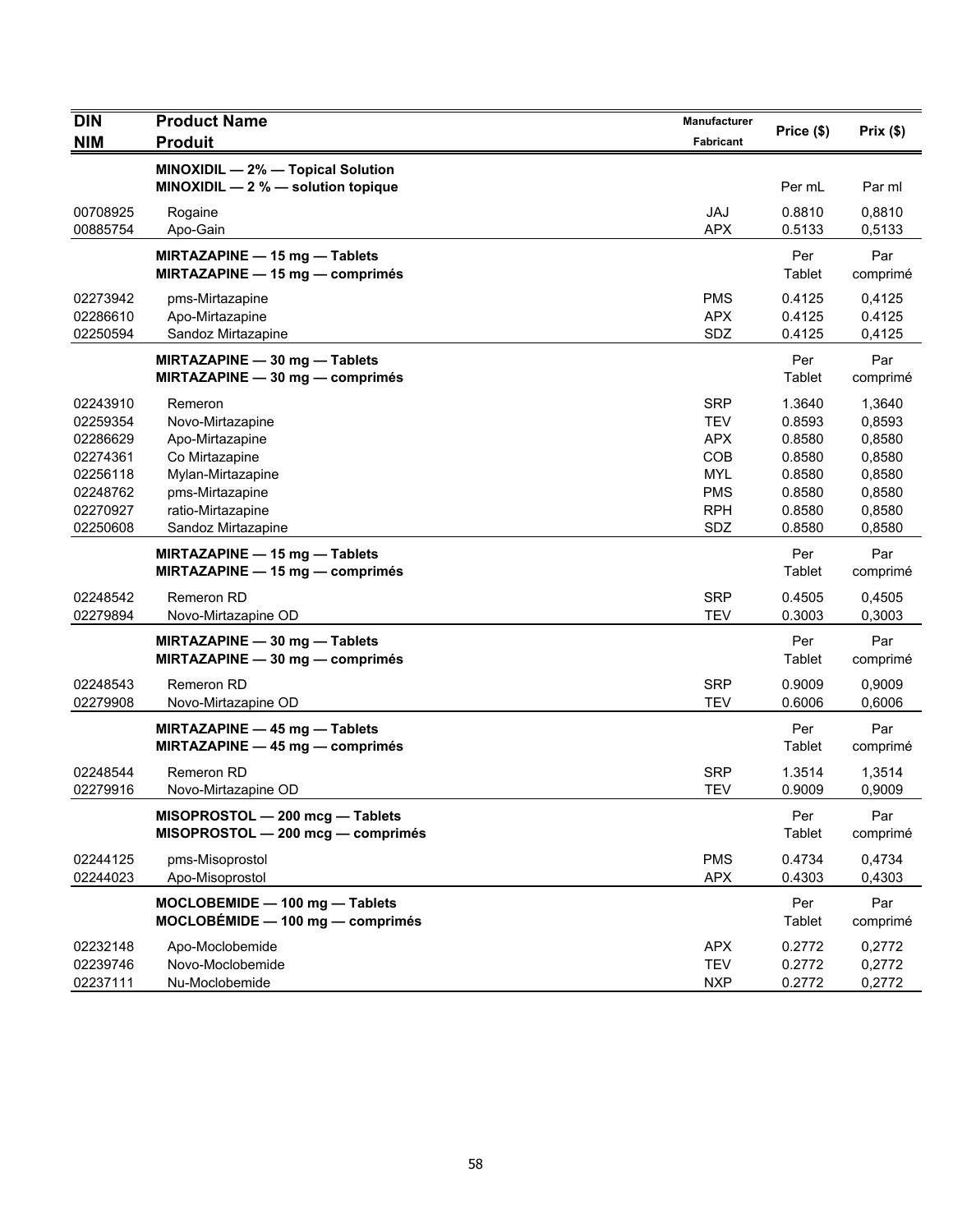| <b>DIN</b>                                                           | <b>Product Name</b>                                                                                      | Manufacturer                                                                     | Price (\$)                                               | Prix(\$)                                                 |
|----------------------------------------------------------------------|----------------------------------------------------------------------------------------------------------|----------------------------------------------------------------------------------|----------------------------------------------------------|----------------------------------------------------------|
| <b>NIM</b>                                                           | <b>Produit</b>                                                                                           | Fabricant                                                                        |                                                          |                                                          |
|                                                                      | MOCLOBEMIDE - 150 mg - Tablets<br>$MOCLOBÉMIDE - 150 mg - comprimés$                                     |                                                                                  | Per<br>Tablet                                            | Par<br>comprimé                                          |
| 00899356<br>02218410<br>02243218<br>02232150<br>02239747<br>02237112 | Manerix<br>ratio-Moclobemide<br>pms-Moclobemide<br>Apo-Moclobemide<br>Novo-Moclobemide<br>Nu-Moclobemide | <b>MEA</b><br><b>RPH</b><br><b>PMS</b><br><b>APX</b><br><b>TEV</b><br><b>NXP</b> | 0.6533<br>0.4785<br>0.4020<br>0.4019<br>0.4019<br>0.4019 | 0,6533<br>0,4785<br>0,4020<br>0,4019<br>0,4019<br>0,4019 |
|                                                                      | MOCLOBEMIDE - 300 mg - Tablets<br>$MOCLOBÉMIDE - 300 mg - comprimés$                                     |                                                                                  | Per<br>Tablet                                            | Par<br>comprimé                                          |
| 02166747<br>02243219<br>02240456<br>02239748                         | Manerix<br>pms-Moclobemide<br>Apo-Moclobemide<br>Novo-Moclobemide                                        | <b>MEA</b><br><b>PMS</b><br><b>APX</b><br><b>TEV</b>                             | 1.2830<br>0.8771<br>0.7894<br>0.7894                     | 1,2830<br>0,8771<br>0,7894<br>0,7894                     |
|                                                                      | MODAFINIL - 100 mg - Tablets<br>MODAFINIL - 100 mg - comprimés                                           |                                                                                  | Per<br>Tablet                                            | Par<br>comprimé                                          |
| 02239665<br>02285398                                                 | Alertec<br>Apo-Modafinil                                                                                 | <b>SHI</b><br><b>APX</b>                                                         | 1.3630<br>0.9293                                         | 1,3630<br>0,9293                                         |
|                                                                      | <b>MOMETASONE FUROATE - 0.1% - Topical Ointment</b><br>MOMÉTASONE (FUROATE DE) - 0,1 % - pommade topique |                                                                                  | Per<br>gram                                              | Par<br>gramme                                            |
| 00851736<br>02270862<br>02248130<br>02264749                         | Elocom<br>pms-Mometasone<br>ratio-Mometasone<br>Taro-Mometasone                                          | <b>SCH</b><br><b>PMS</b><br><b>RPH</b><br><b>TAR</b>                             | 0.7080<br>0.3843<br>0.3842<br>0.3842                     | 0,7080<br>0,3843<br>0,3842<br>0,3842                     |
|                                                                      | MORPHINE - 1 mg/mL - Oral Liquid<br>$MORPHINE - 1$ mg/ml - liquide oral                                  |                                                                                  | Per mL                                                   | Par ml                                                   |
| 00607762<br>00591467                                                 | ratio-Morphine<br><b>Statex</b>                                                                          | <b>RPH</b><br><b>PAL</b>                                                         | 0.0220<br>0.0220                                         | 0,0220<br>0,0220                                         |
|                                                                      | MORPHINE - 5 mg/mL - Oral Liquid<br>$MORPHINE - 5$ mg/ml $-$ liquide oral                                |                                                                                  | Per mL                                                   | Par ml                                                   |
| 00607770<br>00591475                                                 | ratio-Morphine<br><b>Statex</b>                                                                          | <b>RPH</b><br>PAL                                                                | 0.0885<br>0.0884                                         | 0,0885<br>0,0884                                         |
|                                                                      | MORPHINE - 10 mg/mL - Oral Liquid<br>MORPHINE - 10 mg/ml - liquide oral                                  |                                                                                  | Per mL                                                   | Par ml                                                   |
| 00690783<br>00632503                                                 | ratio-Morphine<br>M.O.S.                                                                                 | <b>RPH</b><br><b>VAL</b>                                                         | 0.2022<br>0.2022                                         | 0,2022<br>0,2022                                         |
|                                                                      | MORPHINE - 20 mg/mL - Oral Liquid<br>$MORPHINE - 20$ mg/ml - liquide oral                                |                                                                                  | Per mL                                                   | Par ml                                                   |
| 00690791<br>00621935                                                 | ratio-Morphine<br><b>Statex</b>                                                                          | <b>RPH</b><br><b>PMS</b>                                                         | 0.5478<br>0.5478                                         | 0,5478<br>0,5478                                         |
|                                                                      | <b>MORPHINE SULFATE - 5 mg - Tablets</b><br>MORPHINE (SULFATE DE) - 5 mg - comprimés                     |                                                                                  | Per<br>Tablet                                            | Par<br>comprimé                                          |
| 02014203<br>00594652<br>02009773                                     | <b>MS IR</b><br>Statex<br>M.O.S. Sulfate 5                                                               | <b>PFR</b><br><b>PMS</b><br>VAL                                                  | 0.1342<br>0.1210<br>0.1210                               | 0,1342<br>0,1210<br>0,1210                               |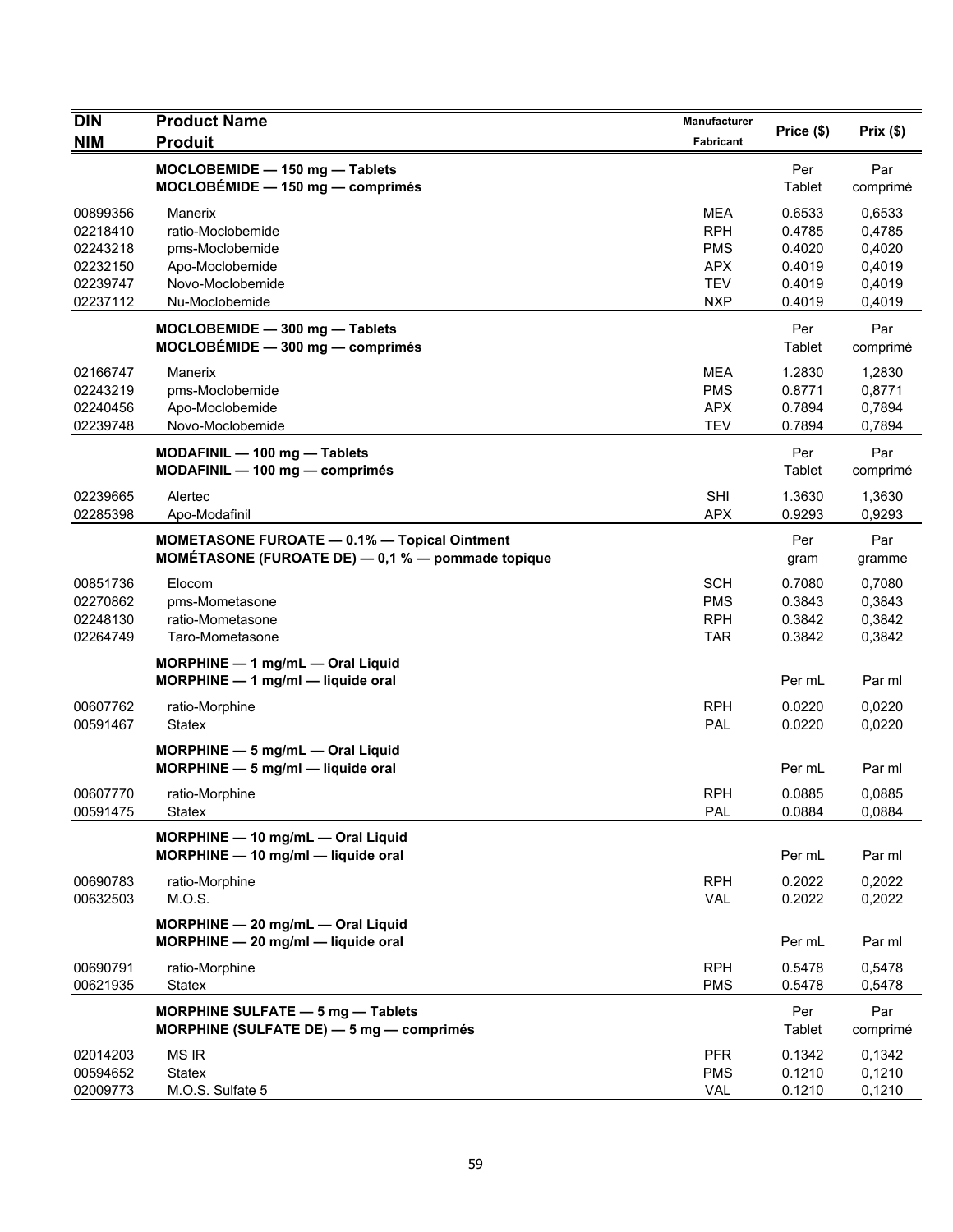| DIN                                          | <b>Product Name</b>                                                                                                               | Manufacturer                                         | Price (\$)                           | Prix $(\$)$                          |
|----------------------------------------------|-----------------------------------------------------------------------------------------------------------------------------------|------------------------------------------------------|--------------------------------------|--------------------------------------|
| <b>NIM</b>                                   | <b>Produit</b>                                                                                                                    | Fabricant                                            |                                      |                                      |
|                                              | MORPHINE SULFATE - 10 mg - Tablets<br>MORPHINE (SULFATE DE) - 10 mg - comprimés                                                   |                                                      | Per<br>Tablet                        | Par<br>comprimé                      |
| 02014211<br>00594644                         | <b>MS IR</b><br><b>Statex</b>                                                                                                     | <b>PFR</b><br>PAL                                    | 0.2090<br>0.1870                     | 0,2090<br>0,1870                     |
| 02009765                                     | M.O.S. Sulfate 10                                                                                                                 | <b>VAL</b>                                           | 0.1870                               | 0,1870                               |
|                                              | MORPHINE SULFATE - 25 mg - Tablets<br>MORPHINE (SULFATE DE) - 25 mg - comprimés                                                   |                                                      | Per<br>Tablet                        | Par<br>comprimé                      |
| 00594636<br>02009749                         | <b>Statex</b><br>M.O.S. Sulfate 25                                                                                                | PAL<br><b>VAL</b>                                    | 0.2475<br>0.2475                     | 0,2475<br>0,2475                     |
|                                              | MORPHINE SULFATE - 50 mg - Tablets<br>MORPHINE (SULFATE DE) - 50 mg - comprimés                                                   |                                                      | Per<br>Tablet                        | Par<br>comprimé                      |
| 00675962<br>02009706                         | Statex<br>M.O.S. Sulfate 50                                                                                                       | PAL<br><b>VAL</b>                                    | 0.3795<br>0.3795                     | 0,3795<br>0,3795                     |
|                                              | <b>MORPHINE SULFATE - 15 mg - Sustained Release Tablets</b><br>MORPHINE (SULFATE DE) - 15 mg - comprimés à libération progressive |                                                      | Per<br>Tablet                        | Par<br>comprimé                      |
| 02015439<br>02245284<br>02244790<br>02302764 | <b>MS Contin SRT</b><br>pms-Morphine Sulfate SR<br>ratio-Morphine SR<br>Novo-Morphine SR                                          | <b>PFR</b><br><b>PMS</b><br><b>RPH</b><br><b>TEV</b> | 0.7282<br>0.4585<br>0.4585<br>0.3751 | 0,7282<br>0,4585<br>0,4585<br>0,3751 |
|                                              | MORPHINE SULFATE - 30 mg - Sustained Release Tablets<br>MORPHINE (SULFATE DE) - 30 mg - comprimés à libération progressive        |                                                      | Per<br>Tablet                        | Par<br>comprimé                      |
| 02014297<br>02245285<br>02244791<br>02302772 | <b>MS Contin SRT</b><br>pms-Morphine Sulfate SR<br>ratio-Morphine SR<br>Novo-Morphine SR                                          | <b>PFR</b><br><b>PMS</b><br><b>RPH</b><br><b>TEV</b> | 1.1000<br>0.6923<br>0.6922<br>0.5664 | 1,1000<br>0,6923<br>0,6922<br>0,5664 |
|                                              | MORPHINE SULFATE - 60 mg - Sustained Release Tablets<br>MORPHINE (SULFATE DE) - 60 mg - comprimés à libération progressive        |                                                      | Per<br>Tablet                        | Par<br>comprimé                      |
| 02014300<br>02245286<br>02244792<br>02302780 | <b>MS Contin SRT</b><br>pms-Morphine Sulfate SR<br>ratio-Morphine SR<br>Novo-Morphine SR                                          | <b>PFR</b><br><b>PMS</b><br><b>RPH</b><br><b>TEV</b> | 1.9382<br>1.2204<br>1.2203<br>0.9984 | 1,9382<br>1,2204<br>1,2203<br>0,9984 |
|                                              | MORPHINE SULFATE - 100 mg - Sustained Release Tablets<br>MORPHINE (SULFATE DE) - 100 mg - comprimés à libération progressive      |                                                      | Per<br>Tablet                        | Par<br>comprimé                      |
| 02014319<br>02302799<br>02245287             | <b>MS Contin</b><br>Novo-Morphine SR<br>pms-Morphine Sulfate SR                                                                   | <b>PFR</b><br><b>TEV</b><br><b>PMS</b>               | 2.9546<br>1.9364<br>1.9364           | 2,9546<br>1,9364<br>1,9364           |
|                                              | MORPHINE SULFATE - 200 mg - Sustained Release Tablets<br>MORPHINE (SULFATE DE) - 200 mg - comprimés à libération progressive      |                                                      | Per<br>Tablet                        | Par<br>comprimé                      |
| 02014327                                     | <b>MS Contin</b>                                                                                                                  | <b>PFR</b>                                           | 5.4934                               | 5,4934                               |
| 02302802                                     | Novo-Morphine SR                                                                                                                  | <b>TEV</b>                                           | 3.5999                               | 3,5999                               |
| 02245288                                     | pms-Morphine Sulfate SR                                                                                                           | <b>PMS</b>                                           | 3.5999                               | 3,5999                               |
|                                              | NABUMETONE - 500 mg - Tablets<br>NABUMÉTONE - 500 mg - comprimés                                                                  |                                                      | Per<br>Tablet                        | Par<br>comprimé                      |
| 02238639                                     | Apo-Nabumetone                                                                                                                    | <b>APX</b>                                           | 0.5528                               | 0,5528                               |
| 02244563<br>02240867                         | Mylan-Nabumetone<br>Novo-Nabumetone                                                                                               | <b>MYL</b><br><b>TEV</b>                             | 0.5528<br>0.5528                     | 0,5528<br>0,5528                     |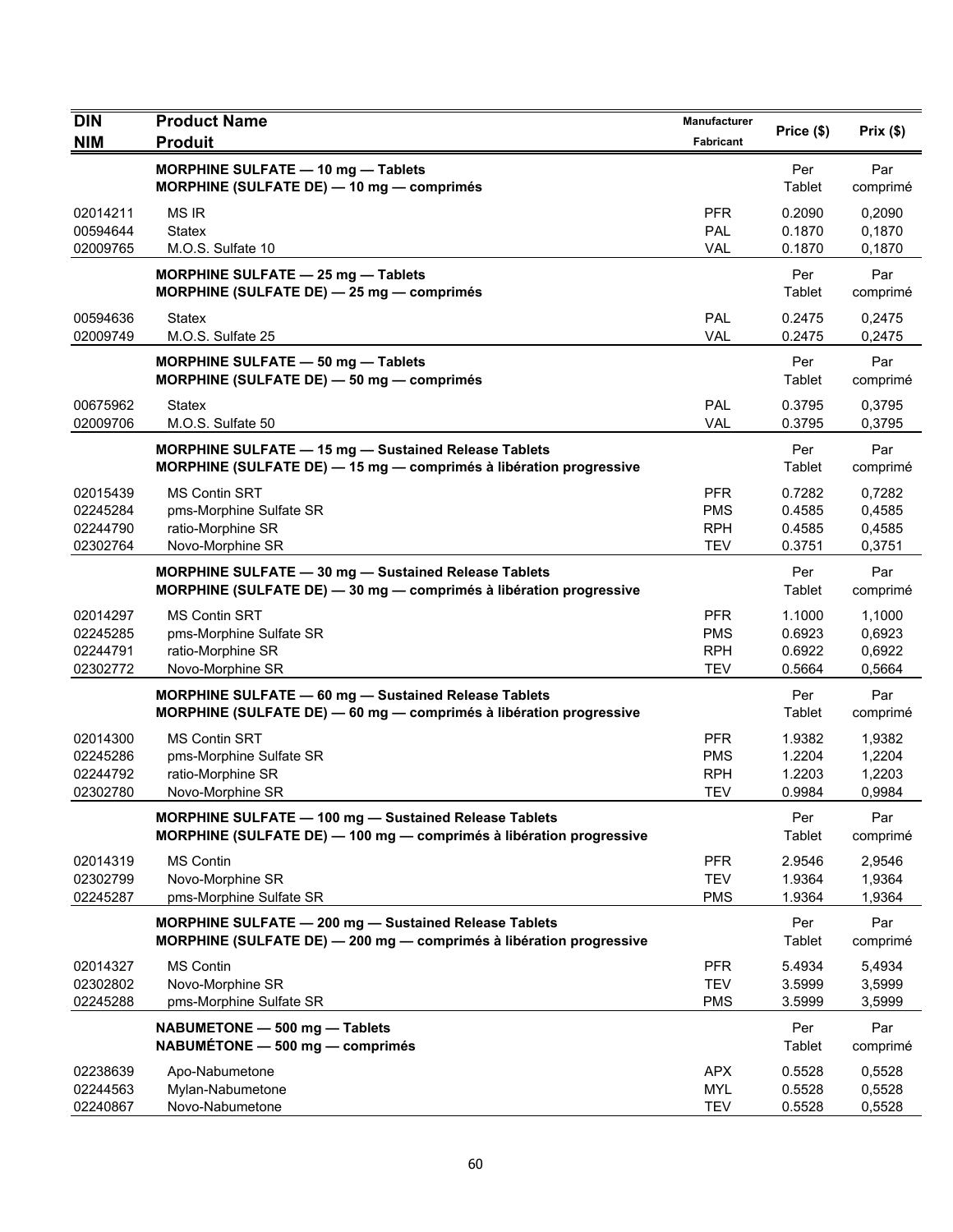| <b>DIN</b><br><b>NIM</b>                                 | <b>Product Name</b><br><b>Produit</b>                                                                            | <b>Manufacturer</b><br>Fabricant                            | Price (\$)                                     | Prix(\$)                                       |
|----------------------------------------------------------|------------------------------------------------------------------------------------------------------------------|-------------------------------------------------------------|------------------------------------------------|------------------------------------------------|
|                                                          | NADOLOL - 40 mg - Tablets<br>NADOLOL - 40 mg - comprimés                                                         |                                                             | Per<br>Tablet                                  | Par<br>comprimé                                |
| 00782505<br>02126753                                     | Apo-Nadol<br>Novo-Nadolol                                                                                        | APX<br><b>TEV</b>                                           | 0.2712<br>0.2712                               | 0,2712<br>0,2712                               |
|                                                          | NADOLOL - 80 mg - Tablets<br>NADOLOL - 80 mg - comprimés                                                         |                                                             | Per<br>Tablet                                  | Par<br>comprimé                                |
| 00782467<br>02126761                                     | Apo-Nadolol<br>Novo-Nadolol                                                                                      | <b>APX</b><br><b>TEV</b>                                    | 0.3867<br>0.3867                               | 0,3867<br>0,3867                               |
|                                                          | NAPHAZOLINE HCI - 0.1% - Ophthalmic Solution<br>NAPHAZOLINE (CHLORHYDRATE DE) $-$ 0,1 % $-$ solution ophtalmique |                                                             | Per mL                                         | Par ml                                         |
| 00001147<br>00390283                                     | Albalon<br>Naphcon Forte                                                                                         | <b>ALL</b><br><b>ALC</b>                                    | 0.4430<br>0.4232                               | 0,4430<br>0,4232                               |
|                                                          | NAPROXEN - 250 mg - Enteric Coated Tablets<br>NAPROXEN - 250 mg - comprimés à enrobage entérosoluble             |                                                             | Per<br>Tablet                                  | Par<br>comprimé                                |
| 02162792<br>02246699<br>02243312                         | Naprosyn E<br>Apo-Naproxen EC<br>Novo-Naprox EC                                                                  | <b>HLR</b><br><b>APX</b><br><b>TEV</b>                      | 0.4420<br>0.3119<br>0.3119                     | 0,4420<br>0,3119<br>0,3119                     |
|                                                          | NAPROXEN - 375 mg - Enteric Coated Tablets<br>NAPROXEN - 375 mg - comprimés à enrobage entérosoluble             |                                                             | Per<br>Tablet                                  | Par<br>comprimé                                |
| 02162415<br>02243313<br>02246700<br>02243432<br>02294702 | Naprosyn E<br>Novo-Naprox EC<br>Apo-Naproxen EC<br>Mylan-Naproxen EC<br>pms-Naproxen EC                          | HLR<br><b>TEV</b><br><b>APX</b><br><b>MYL</b><br><b>PMS</b> | 0.5794<br>0.4055<br>0.4043<br>0.4043<br>0.3675 | 0,5794<br>0,4055<br>0,4043<br>0,4043<br>0,3675 |
|                                                          | NAPROXEN - 500 mg - Enteric Coated Tablets<br>NAPROXEN - 500 mg - comprimés à enrobage entérosoluble             |                                                             | Per<br>Tablet                                  | Par<br>comprimé                                |
| 02162423<br>02241024<br>02246701<br>02243314<br>02294710 | Naprosyn E<br>Mylan-Naproxen EC<br>Apo-Naproxen EC<br>Novo-Naprox EC<br>pms-Naproxen EC                          | <b>HLR</b><br>MYL<br><b>APX</b><br><b>TEV</b><br><b>PMS</b> | 1.0465<br>0.7584<br>0.7583<br>0.7583<br>0.6894 | 1,0465<br>0,7584<br>0,7583<br>0,7583<br>0,6894 |
|                                                          | NAPROXEN - 250 mg - Tablets<br>NAPROXEN - 250 mg - comprimés                                                     |                                                             | Per<br>Tablet                                  | Par<br>comprimé                                |
| 00522651<br>00565350<br>00865648                         | Apo-Naproxen<br>Novo-Naprox<br>Nu-Naprox                                                                         | <b>APX</b><br><b>TEV</b><br><b>NXP</b>                      | 0.1175<br>0.1175<br>0.1175                     | 0,1175<br>0,1175<br>0,1175                     |
|                                                          | NAPROXEN - 375 mg - Tablets<br>NAPROXEN - 375 mg - comprimés                                                     |                                                             | Per<br>Tablet                                  | Par<br>comprimé                                |
| 00600806<br>00627097<br>00865656                         | Apo-Naproxen<br>Novo-Naprox<br>Nu-Naprox                                                                         | <b>APX</b><br><b>TEV</b><br><b>NXP</b>                      | 0.1604<br>0.1604<br>0.1604                     | 0,1604<br>0,1604<br>0,1604                     |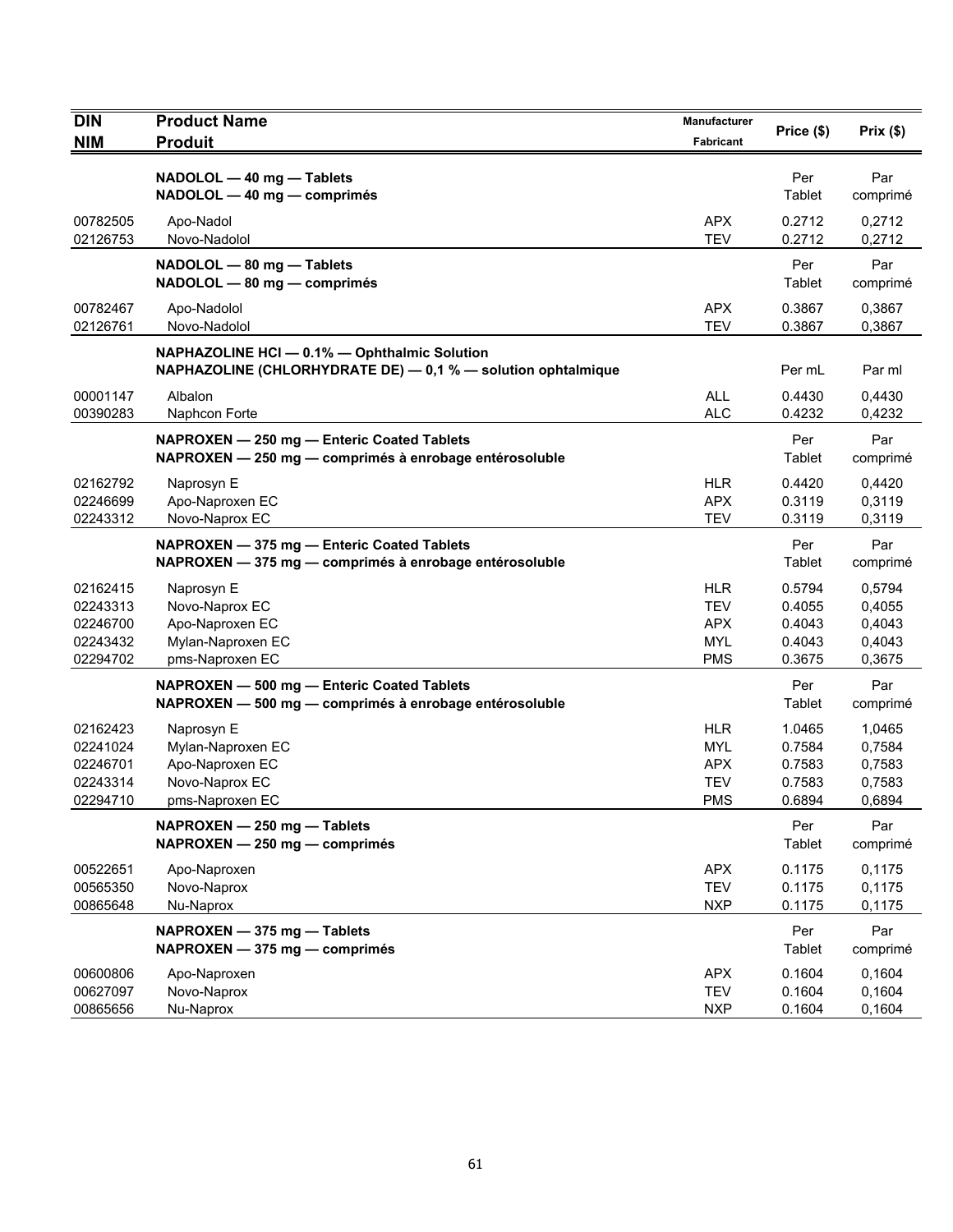| <b>DIN</b><br><b>NIM</b>                     | <b>Product Name</b><br><b>Produit</b>                                                                                                                                                                           | Manufacturer<br>Fabricant                     | Price (\$)                           | Prix $(\$)$                          |
|----------------------------------------------|-----------------------------------------------------------------------------------------------------------------------------------------------------------------------------------------------------------------|-----------------------------------------------|--------------------------------------|--------------------------------------|
|                                              | NAPROXEN - 500 mg - Tablets<br>NAPROXEN - 500 mg - comprimés                                                                                                                                                    |                                               | Per<br>Tablet                        | Par<br>comprimé                      |
| 00592277<br>00589861<br>00865664             | Apo-Naproxen<br>Novo-Naprox<br>Nu-Naprox                                                                                                                                                                        | <b>APX</b><br><b>TEV</b><br><b>NXP</b>        | 0.2321<br>0.2321<br>0.2321           | 0,2321<br>0,2321<br>0,2321           |
|                                              | NAPROXEN SODIUM - 275 mg - Tablets<br>NAPROXEN SODIQUE - 275 mg - comprimés                                                                                                                                     |                                               | Per<br>Tablet                        | Par<br>comprimé                      |
| 02162725<br>00784354<br>00778389             | Anaprox<br>Apo-Napro-Na<br>Novo-Naprox Sodium                                                                                                                                                                   | <b>HLR</b><br><b>APX</b><br><b>TEV</b>        | 0.6597<br>0.3764<br>0.3764           | 0,6597<br>0,3764<br>0,3764           |
|                                              | NAPROXEN SODIUM - 550 mg - Tablets<br>NAPROXEN SODIQUE - 550 mg - comprimés                                                                                                                                     |                                               | Per<br>Tablet                        | Par<br>comprimé                      |
| 02162717<br>01940309<br>02026600             | Anaprox DS<br>Apo-Napro-Na DS<br>Novo-Naprox Sodium DS                                                                                                                                                          | <b>HLR</b><br><b>APX</b><br><b>TEV</b>        | 1.2700<br>0.7334<br>0.7334           | 1,2700<br>0,7334<br>0,7334           |
|                                              | NARATRIPTAN - 1 mg - Tablets<br>NARATRIPTAN - 1 mg - comprimés                                                                                                                                                  |                                               | Per<br>Tablet                        | Par<br>comprimé                      |
| 02237820<br>02314290                         | Amerge<br>Novo-Naratriptan                                                                                                                                                                                      | <b>GSK</b><br><b>TEV</b>                      | 15.2694<br>7.7728                    | 15,2694<br>7,7728                    |
|                                              | NARATRIPTAN - 2.5 mg - Tablets<br>NARATRIPTAN - 2.5 mg - comprimés                                                                                                                                              |                                               | Per<br>Tablet                        | Par<br>comprimé                      |
| 02237821<br>02314304<br>02322323             | Amerge<br>Novo-Naratriptan<br>Sandoz Naratriptan                                                                                                                                                                | <b>GSK</b><br><b>TEV</b><br>SDZ               | 16.0889<br>8.2125<br>8.2125          | 16,0889<br>8,2125<br>8,2125          |
|                                              | NEOMYCIN/GRAMICIDIN/NYSTATIN/TRIAMCINOLONE - 2.5 mg/0.25 mg/<br>100,000 U/1 mg per g - Topical Cream<br>NÉOMYCINE/GRAMICIDINE/NYSTATINE/TRIAMCINOLONE - 2,5 mg/<br>0,25 mg/100 000 U/1 mg par g - crème topique |                                               | Per<br>Gram                          | Par<br>gramme                        |
| 00717002<br>00550507                         | Viaderm KC<br>ratio-Triacomb                                                                                                                                                                                    | <b>TAR</b><br><b>RPH</b>                      | 0.4327<br>0.4301                     | 0.4327<br>0,4301                     |
|                                              | NIFEDIPINE - 30 mg - Extended Release Tablets<br>NIFÉDIPINE — 30 mg — comprimés à libération prolongée                                                                                                          |                                               | Per<br>Tablet                        | Par<br>comprimé                      |
| 02155907<br>02349167                         | <b>Adalat XL</b><br>Mylan-Nifedipine Extended Release                                                                                                                                                           | BAY<br><b>MYL</b>                             | 0.6171<br>0.6171                     | 0,6171<br>0,6171                     |
|                                              | NIFEDIPINE - 60 mg - Extended Release Tablets<br>NIFÉDIPINE - 60 mg - comprimés à libération prolongée                                                                                                          |                                               | Per<br>Tablet                        | Par<br>comprimé                      |
| 02155990<br>02321149                         | <b>Adalat XL</b><br>Mylan-Nifedipine Extended Release                                                                                                                                                           | BAY<br><b>MYL</b>                             | 1.0312<br>1.0312                     | 1,0312<br>1,0312                     |
|                                              | NITRAZEPAM - 5 mg - Tablets<br>$NITRAZÉPAM - 5 mg - comprimés$                                                                                                                                                  |                                               | Per<br>Tablet                        | Par<br>comprimé                      |
| 00511528<br>02245230<br>02234003<br>02229654 | Mogadon<br>Apo-Nitrazepam<br>Sandoz Nitrazepam<br>Nitrazadon                                                                                                                                                    | <b>ICN</b><br><b>APX</b><br>SDZ<br><b>ICN</b> | 0.1571<br>0.0943<br>0.0943<br>0.0748 | 0,1571<br>0,0943<br>0,0943<br>0,0748 |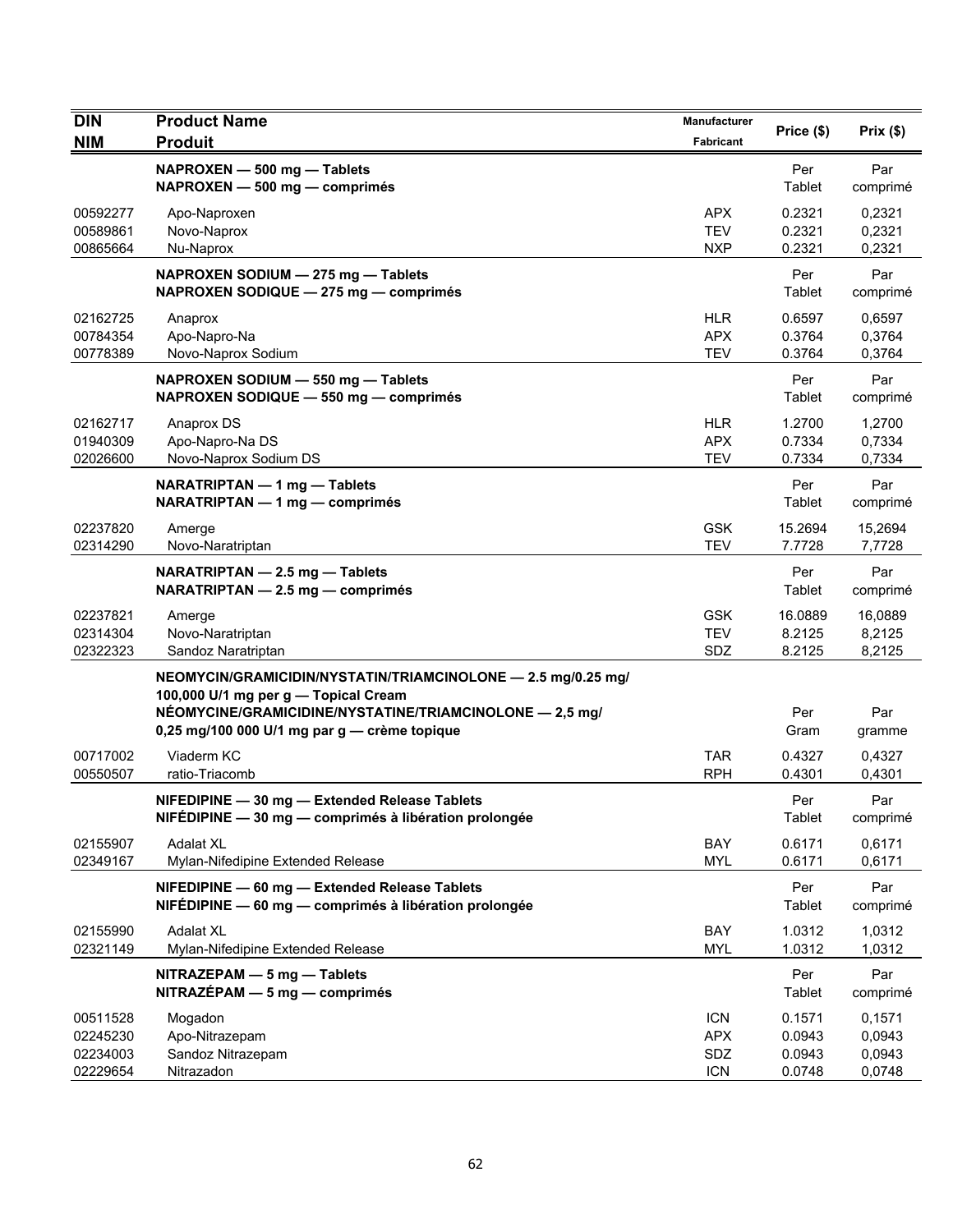| <b>DIN</b>                                                           | <b>Product Name</b>                                                                                                       | <b>Manufacturer</b>                                                       | Price (\$)                                               | Prix(\$)                                                 |
|----------------------------------------------------------------------|---------------------------------------------------------------------------------------------------------------------------|---------------------------------------------------------------------------|----------------------------------------------------------|----------------------------------------------------------|
| <b>NIM</b>                                                           | <b>Produit</b>                                                                                                            | Fabricant                                                                 |                                                          |                                                          |
|                                                                      | NITRAZEPAM - 10 mg - Tablets<br>NITRAZÉPAM - 10 mg - comprimés                                                            |                                                                           | Per<br>Tablet                                            | Par<br>comprimé                                          |
| 00511536<br>02245231<br>02234007<br>02229655                         | Mogadon<br>Apo-Nitrazepam<br>Sandoz Nitrazepam<br>Nitrazadon                                                              | <b>VAL</b><br><b>APX</b><br>SDZ<br><b>VAL</b>                             | 0.2351<br>0.1410<br>0.1410<br>0.1119                     | 0,2351<br>0,1410<br>0,1410<br>0,1119                     |
|                                                                      | NITROGLYCERIN - 200 Dose - 0.4 mg/Dose - Sublingual Spray<br>NITROGLYCÉRINE - 200 doses - 0,4 mg/dose - pompe sublinguale |                                                                           | Per<br>Dose                                              | Par<br>dose                                              |
| 02231441<br>02238998                                                 | Nitrolingual Pumpspray/Nitrolingual, pompe<br>Rho-Nitro Pumpspray/Rho-Nitro, pompe                                        | <b>SAA</b><br><b>SAA</b>                                                  | 0.0794<br>0.0465                                         | 0,0794<br>0,0465                                         |
|                                                                      | NIZATIDINE - 150 mg - Capsules<br>NIZATIDINE - 150 mg - capsules                                                          |                                                                           | Per<br>Capsule                                           | Par<br>capsule                                           |
| 00778338<br>02220156<br>02246046<br>02240457<br>02177714             | Axid<br>Apo-Nizatidine<br>Gen-Nizatidine<br>Novo-Nizatidine<br>pms-Nizatidine                                             | <b>MMT</b><br><b>APX</b><br><b>GPM</b><br><b>TEV</b><br><b>PMS</b>        | 0.9232<br>0.5816<br>0.5816<br>0.5816<br>0.5816           | 0,9232<br>0,5816<br>0,5816<br>0,5816<br>0,5816           |
|                                                                      | NIZATIDINE - 300 mg - Capsules<br>NIZATIDINE - 300 mg - capsules                                                          |                                                                           | Per<br>Capsule                                           | Par<br>capsule                                           |
| 00778346<br>02220164<br>02246047<br>02240458<br>02177722             | Axid<br>Apo-Nizatidine<br>Gen-Nizatidine<br>Novo-Nizatidine<br>pms-Nizatidine                                             | <b>MMT</b><br><b>APX</b><br><b>GPM</b><br>TEV<br><b>PMS</b>               | 1.6727<br>1.0538<br>1.0538<br>1.0538<br>1.0538           | 1,6727<br>1,0538<br>1,0538<br>1,0538<br>1,0538           |
|                                                                      | NORFLOXACIN - 400 mg - Tablets<br>NORFLOXACINE - 400 mg - comprimés                                                       |                                                                           | Per<br>Tablet                                            | Par<br>comprimé                                          |
| 02237682<br>02246596<br>02229524<br>02269627                         | Novo-Norfloxacin<br>pms-Norfloxacin<br>Apo-Norflox<br>Co Norfloxacin                                                      | <b>TEV</b><br><b>PMS</b><br><b>APX</b><br>COB                             | 1.6783<br>1.6783<br>1.5088<br>1.5088                     | 1,6783<br>1,6783<br>1,5088<br>1,5088                     |
|                                                                      | NORTRIPTYLINE - 10 mg - Capsules<br>NORTRIPTYLINE - 10 mg - capsules                                                      |                                                                           | Per<br>Capsule                                           | Par<br>capsule                                           |
| 00015229<br>02177692<br>02230361<br>02231781<br>02223511<br>02223139 | Aventyl<br>pms-Nortriptyline<br>Norventyl<br>Novo-Nortriptyline<br>Apo-Nortriptyline<br>Nu-Nortriptyline                  | <b>MMT</b><br><b>PMS</b><br>VAL<br><b>TEV</b><br><b>APX</b><br><b>NXP</b> | 0.2426<br>0.1650<br>0.1386<br>0.1386<br>0.1385<br>0.1385 | 0,2426<br>0,1650<br>0,1386<br>0,1386<br>0,1385<br>0,1385 |
|                                                                      | NORTRIPTYLINE - 25 mg - Capsules<br>NORTRIPTYLINE - 25 mg - capsules                                                      |                                                                           | Per<br>Capsule                                           | Par<br>capsule                                           |
| 00015237<br>02177706<br>02231782<br>02223538<br>02223147             | Aventyl<br>pms-Nortriptyline<br>Novo-Nortriptyline<br>Apo-Nortriptyline<br>Nu-Nortriptyline                               | <b>MMT</b><br><b>PMS</b><br><b>TEV</b><br><b>APX</b><br><b>NXP</b>        | 0.4903<br>0.3330<br>0.2801<br>0.2800<br>0.2800           | 0,4903<br>0,3330<br>0,2801<br>0,2800<br>0,2800           |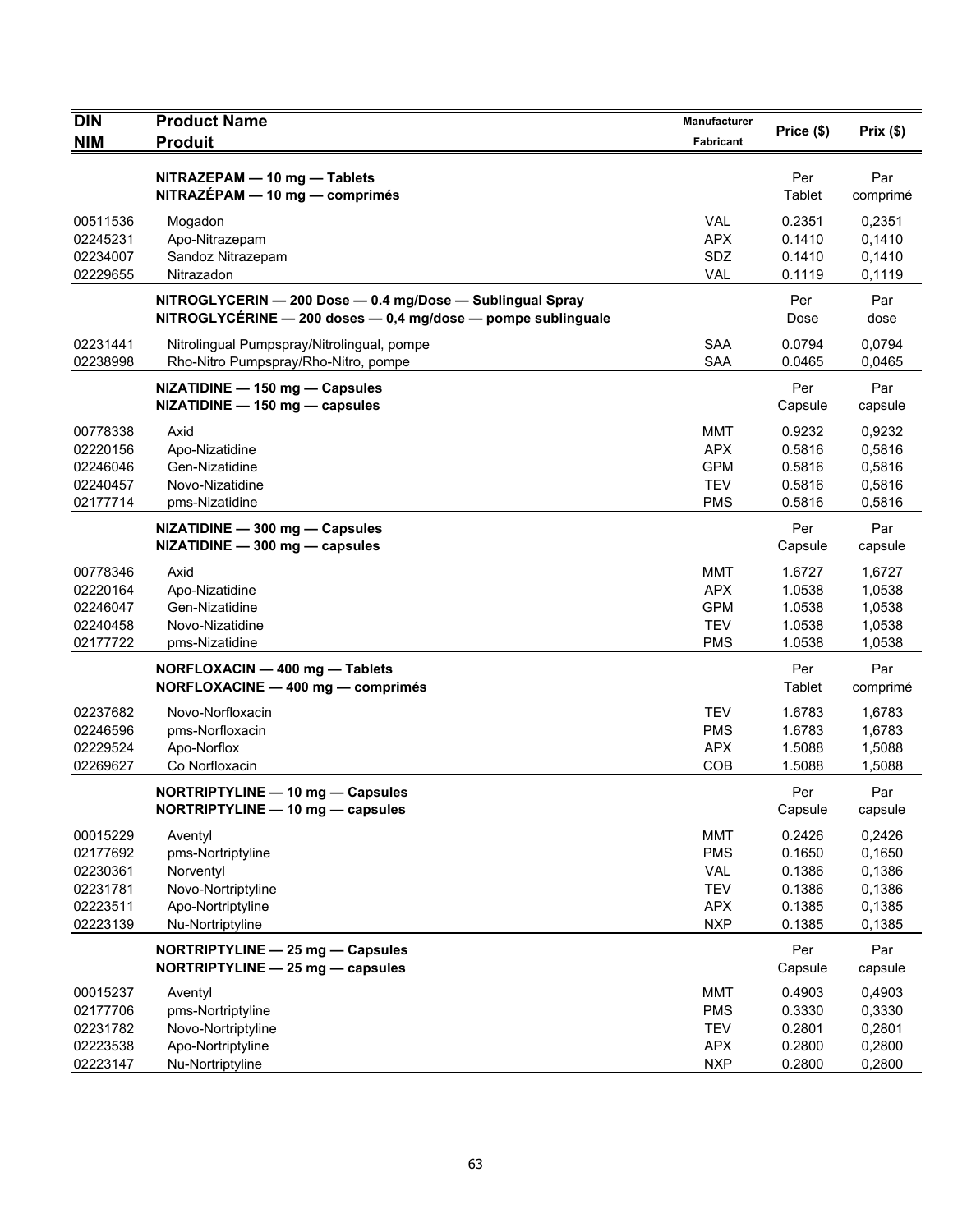| <b>DIN</b>                                   | <b>Product Name</b>                                                                                    | Manufacturer                                   | Price (\$)                           | Prix $(\$)$                          |
|----------------------------------------------|--------------------------------------------------------------------------------------------------------|------------------------------------------------|--------------------------------------|--------------------------------------|
| <b>NIM</b>                                   | <b>Produit</b>                                                                                         | Fabricant                                      |                                      |                                      |
|                                              | NYSTATIN - 100,000 U/mL - Oral Liquid<br>NYSTATINE - 100 000 U/ml - liquide oral                       |                                                | Per mL                               | Par ml                               |
| 00792667<br>02194201                         | pms-Nystatin<br>ratio-Nystatin                                                                         | <b>PMS</b><br><b>RPH</b>                       | 0.0647<br>0.0647                     | 0,0647<br>0,0647                     |
|                                              | NYSTATIN - 100,000 U/g - Topical Cream<br>NYSTATINE - 100 000 U/g - crème topique                      |                                                | Per<br>Gram                          | Par<br>gramme                        |
| 00716871<br>02194236                         | Nyaderm<br>ratio-Nystatin                                                                              | <b>TAR</b><br><b>RPH</b>                       | 0.1577<br>0.0770                     | 0,1577<br>0,0770                     |
|                                              | <b>OCTREOTIDE ACETATE - 50 mcg/mL - Injection</b><br>OCTRÉOTIDE (ACÉTATE D') - 50 mcg/ml - injection   |                                                | Per mL                               | Par ml                               |
| 02248639<br>00839191                         | Octreotide Acetate Omega<br>Sandostatin                                                                | <b>OMA</b><br><b>NVT</b>                       | 5.7310<br>5.4890                     | 5,7310<br>5,4890                     |
|                                              | <b>OCTREOTIDE ACETATE - 100 mcg/mL - Injection</b><br>OCTRÉOTIDE (ACÉTATE D') - 100 mcg/ml - injection |                                                | Per mL                               | Par ml                               |
| 02248640<br>00839205                         | Octreotide Acetate Omega<br>Sandostatin                                                                | <b>OMA</b><br><b>NVT</b>                       | 10.8350<br>10.3620                   | 10,8350<br>10,3620                   |
|                                              | <b>OCTREOTIDE ACETATE - 200 mcg/mL - Injection</b><br>OCTRÉOTIDE (ACÉTATE D') - 200 mcg/ml - injection |                                                | Per mL                               | Par ml                               |
| 02248642<br>02049392                         | Octreotide Acetate Omega<br>Sandostatin                                                                | <b>OMA</b><br><b>NVT</b>                       | 20.8230<br>19.9320                   | 20,8230<br>19,9320                   |
|                                              | <b>OCTREOTIDE ACETATE - 500 mcg/mL - Injection</b><br>OCTRÉOTIDE (ACÉTATE D') - 500 mcg/ml - injection |                                                | Per mL                               | Par ml                               |
| 02248641<br>00839213                         | Octreotide Acetate Omega<br>Sandostatin                                                                | <b>OMA</b><br><b>NVT</b>                       | 50.8860<br>48.6970                   | 50,8860<br>48,6970                   |
|                                              | OFLOXACIN - 0.3% - Ophthalmic Solution<br>OFLOXACINE - 0,3 % - solution ophtalmique                    |                                                | Per mL                               | Par ml                               |
| 02143291<br>02248398<br>02252570             | Ocuflox<br>Apo-Ofloxacin<br>pms-Ofloxacin                                                              | <b>ALL</b><br><b>APX</b><br><b>PMS</b>         | 2.7104<br>1.0913<br>1.0913           | 2,7104<br>1,0913<br>1,0913           |
|                                              | OLANZAPINE - 2.5 mg - Tablets<br>OLANZAPINE - 2.5 mg - comprimés                                       |                                                | Per<br>Tablet                        | Par<br>comprimé                      |
| 02229250<br>02303116<br>02321343<br>02281791 | Zyprexa<br>pms-Olanzapine<br>Novo-Olanzapine<br>Apo-Olanzapine                                         | LIL<br><b>PMS</b><br><b>NOP</b><br><b>APX</b>  | 1.9491<br>1.1813<br>0.8986<br>0.8986 | 1,9491<br>1,1813<br>0,8986<br>0,8986 |
|                                              | <b>OLANZAPINE - 5 mg - Tablets</b><br><b>OLANZAPINE - 5 mg - comprimés</b>                             |                                                | Per<br>Tablet                        | Par<br>comprimé                      |
| 02229269<br>02303159<br>02276720<br>02281805 | Zyprexa<br>pms-Olanzapine<br>Novo-Olanzapine<br>Apo-Olanzapine                                         | LIL.<br><b>PMS</b><br><b>NOP</b><br><b>APX</b> | 3.8981<br>2.3625<br>1.7972<br>1.7972 | 3,8981<br>2,3625<br>1,7972<br>1,7972 |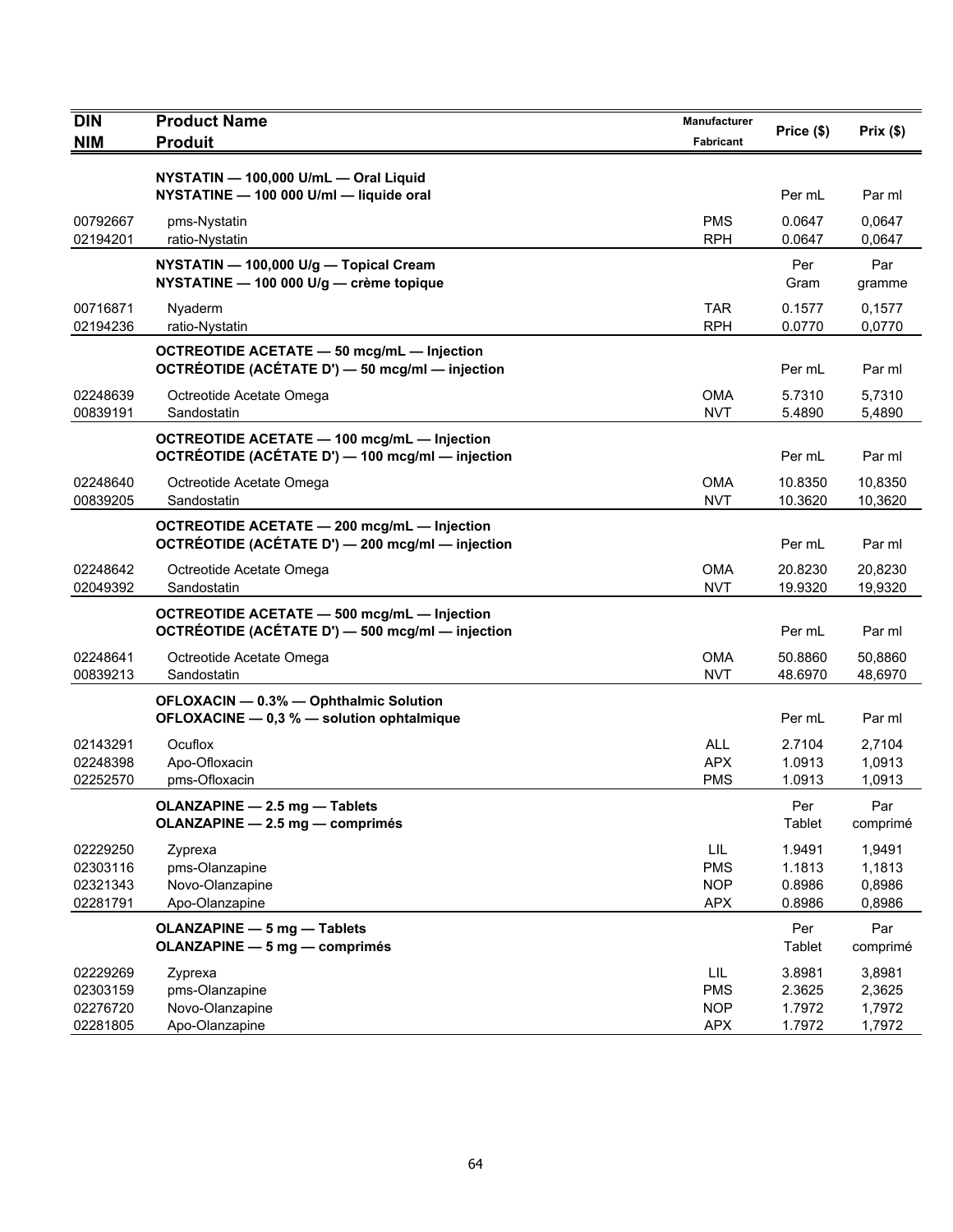| <b>DIN</b>                                               | <b>Product Name</b>                                                                                               | Manufacturer                                                       | Price (\$)                                      | Prix(\$)                                        |
|----------------------------------------------------------|-------------------------------------------------------------------------------------------------------------------|--------------------------------------------------------------------|-------------------------------------------------|-------------------------------------------------|
| <b>NIM</b>                                               | <b>Produit</b>                                                                                                    | Fabricant                                                          |                                                 |                                                 |
|                                                          | OLANZAPINE - 7.5 mg - Tablets<br>OLANZAPINE - 7.5 mg - comprimés                                                  |                                                                    | Per<br>Tablet                                   | Par<br>comprimé                                 |
| 02229277<br>02303167<br>02276739<br>02281813             | Zyprexa<br>pms-Olanzapine<br>Novo-Olanzapine<br>Apo-Olanzapine                                                    | LIL<br><b>PMS</b><br><b>NOP</b><br><b>APX</b>                      | 5.8473<br>3.5438<br>2.6958<br>2.6958            | 5,8473<br>3,5438<br>2,6958<br>2,6958            |
|                                                          | OLANZAPINE - 10 mg - Tablets<br>OLANZAPINE - 10 mg - comprimés                                                    |                                                                    | Per<br>Tablet                                   | Par<br>comprimé                                 |
| 02229285<br>02303175<br>02276747<br>02281821             | Zyprexa<br>pms-Olanzapine<br>Novo-Olanzapine<br>Apo-Olanzapine                                                    | LIL<br><b>PMS</b><br><b>NOP</b><br><b>APX</b>                      | 7.7963<br>4.7250<br>3.5944<br>3.5944            | 7,7963<br>4,7250<br>3,5944<br>3,5944            |
|                                                          | <b>OLANZAPINE - 15 mg - Tablets</b><br><b>OLANZAPINE - 15 mg - comprimés</b>                                      |                                                                    | Per<br>Tablet                                   | Par<br>comprimé                                 |
| 02238850<br>02303183<br>02276755<br>02281848             | Zyprexa<br>pms-Olanzapine<br>Novo-Olanzapine<br>Apo-Olanzapine                                                    | LIL<br><b>PMS</b><br><b>NOP</b><br><b>APX</b>                      | 11.6944<br>7.0875<br>5.3916<br>5.3916           | 11,6944<br>7,0875<br>5,3916<br>5,3916           |
|                                                          | <b>OLANZAPINE - 5 mg - Orally Disentigrating Tablets</b><br>OLANZAPINE - 5 mg - comprimés à dissolution orale     |                                                                    | Per<br>Tablet                                   | Par<br>comprimé                                 |
| 02243086<br>02303191<br>02327775<br>02321343<br>02327562 | Zyprexa Zydis<br>pms-Olanzapine ODT<br>Sandoz Olanzapine ODT<br>Novo-Olanzapine OD<br>Co Olanzapine ODT           | LIL<br><b>PMS</b><br>SDZ<br><b>TEV</b><br>COB                      | 3.9322<br>1.7873<br>1.7873<br>1.7870<br>1.7870  | 3,9322<br>1,7873<br>1,7873<br>1,7870<br>1,7870  |
|                                                          | <b>OLANZAPINE - 10 mg - Orally Disentigrating Tablets</b><br>OLANZAPINE - 10 mg - comprimés à dissolution orale   |                                                                    | Per<br>Tablet                                   | Par<br>comprimé                                 |
| 02243087<br>02303205<br>02327570<br>02327783<br>02321351 | Zyprexa Zydis<br>pms-Olanzapine ODT<br>Co Olanzapine ODT<br>Sandoz Olanzapine ODT<br>Novo-Olanzapine OD           | LIL<br><b>PMS</b><br>COB<br>SDZ<br><b>NOP</b>                      | 7.8572<br>3.5715<br>3.5714<br>3.5714<br>3.5713  | 7,8572<br>3,5715<br>3,5714<br>3,5714<br>3,5713  |
|                                                          | <b>OLANZAPINE - 15 mg - Orally Disentigrating Tablets</b><br>OLANZAPINE - 15 mg - comprimés à dissolution orale   |                                                                    | Per<br>Tablet                                   | Par<br>comprimé                                 |
| 02243088<br>02303213<br>02327791<br>02321378<br>02327589 | Zyprexa Zydis<br>pms-Olanzapine ODT<br>Sandoz Olanzapine ODT<br>Novo-Olanzapine OD<br>Co Olanzapine ODT           | LIL<br><b>PMS</b><br>SDZ<br><b>NOP</b><br>COB                      | 11.7822<br>5.3555<br>5.3555<br>5.3553<br>5.3553 | 11,7822<br>5,3555<br>5,3555<br>5,3553<br>5,3553 |
|                                                          | OMEPRAZOLE - 20 mg - Capsules<br>OMÉPRAZOLE - 20 mg - capsules                                                    |                                                                    | Per<br>Capsule                                  | Par<br>capsule                                  |
| 02190915<br>00846503<br>02245058<br>02329433<br>02260867 | Losec - Tablets/comprimés<br>Losec<br>Apo-Omeprazole<br>Mylan-Omeprazole<br>ratio-Omeprazole - Tablets/comprimé s | <b>AZC</b><br><b>AZC</b><br><b>APX</b><br><b>MYL</b><br><b>RPH</b> | 2.4200<br>1.2100<br>1.1000<br>1.1000<br>1.1000  | 2,4200<br>1,2100<br>1,1000<br>1,1000<br>1,1000  |
| 02296446                                                 | Sandoz Omeprazole                                                                                                 | SDZ                                                                | 1.1000                                          | 1,1000                                          |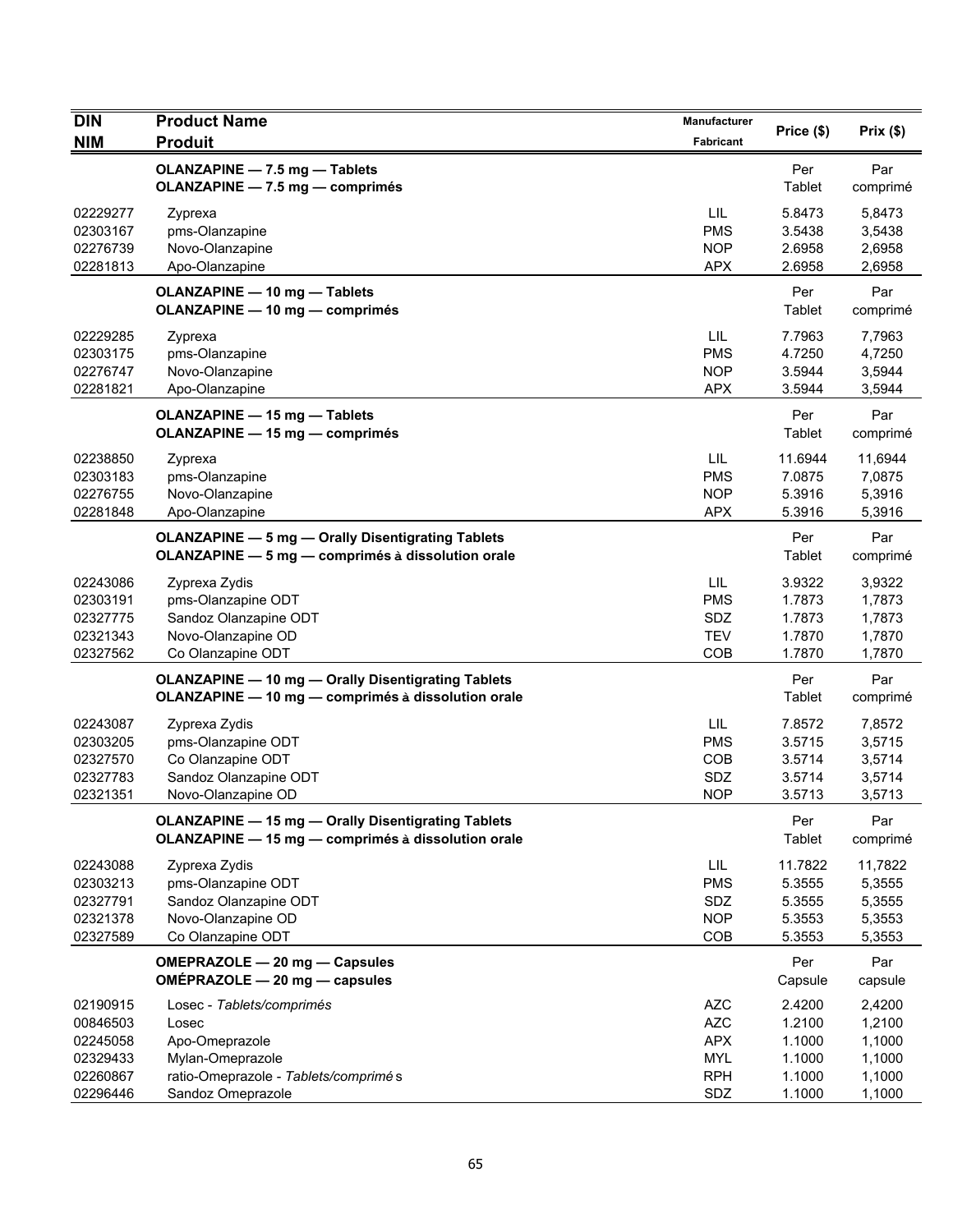| <b>DIN</b>           | <b>Product Name</b>                                                                 | Manufacturer             |                  | Prix(\$)         |
|----------------------|-------------------------------------------------------------------------------------|--------------------------|------------------|------------------|
| <b>NIM</b>           | <b>Produit</b>                                                                      | Fabricant                | Price (\$)       |                  |
|                      | ONDANSETRON - 4 mg - Tablets<br><b>ONDANSETRON - 4 mg - comprimés</b>               |                          | Per<br>Tablet    | Par<br>comprimé  |
| 02213567             | Zofran                                                                              | <b>GSK</b>               | 14.7378          | 14,7378          |
| 02278529             | ratio-Ondansetron                                                                   | <b>RPH</b>               | 8.2999           | 8,2999           |
| 02258188             | pms-Ondansetron                                                                     | <b>PMS</b>               | 8.2995           | 8,2995           |
| 02306212             | Ondansetron-Odan                                                                    | <b>ODN</b>               | 7.5450           | 7,5450           |
| 02274310             | Sandoz Ondansetron                                                                  | SDZ                      | 7.5450           | 7,5450           |
| 02297868             | Mylan-Ondansetron                                                                   | <b>MYL</b>               | 7.5450           | 7,5450           |
| 02288184             | Apo-Ondansetron                                                                     | <b>APX</b>               | 7.3000           | 7,3000           |
| 02313685             | Jamp-Ondansetron                                                                    | <b>JPC</b>               | 7.3000           | 7,3000           |
| 02305259             | Mint-Ondansetron                                                                    | <b>MPH</b>               | 7.3000           | 7,3000           |
| 02264056             | Novo-Ondansetron                                                                    | <b>TEV</b>               | 7.3000           | 7,3000           |
|                      | ONDANSETRON - 8 mg - Tablets<br>ONDANSETRON - 8 mg - comprimés                      |                          | Per<br>Tablet    | Par<br>comprimé  |
| 02213575             | Zofran                                                                              | <b>GSK</b>               | 22.4884          | 22,4884          |
| 02258196             | pms-Ondansetron                                                                     | <b>PMS</b>               | 12.6687          | 12,6687          |
| 02278537             | ratio-Ondansetron                                                                   | <b>RPH</b>               | 12.6682          | 12,6682          |
| 02306220             | Ondansetron-Odan                                                                    | <b>ODN</b>               | 11.5166          | 11,5166          |
| 02274329             | Sandoz Ondansetron                                                                  | SDZ                      | 11.5166          | 11,5166          |
| 02297876             | Mylan-Ondansetron                                                                   | <b>MYL</b>               | 11.5166          | 11,5166          |
| 02288192             | Apo-Ondansetron                                                                     | <b>APX</b>               | 11.0000          | 11,0000          |
| 02313693             | Jamp-Ondansetron                                                                    | <b>JPC</b>               | 11.0000          | 11,0000          |
| 02305267             | Mint-Ondansetron                                                                    | <b>MPH</b>               | 11.0000          | 11,0000          |
| 02264064             | Novo-Ondansetron                                                                    | <b>TEV</b>               | 11.0000          | 11,0000          |
|                      | ONDANSETRON - 4 mg/5 mL - Oral Solution<br>ONDANSETRON - 4 mg/5 mL - solution orale |                          | Per mL           | Par ml           |
| 02229639             | Zofran                                                                              | <b>GSK</b>               | 2.2487           | 2,2487           |
| 02291967             | Apo-Ondansetron                                                                     | <b>APX</b>               | 1.4614           | 1,4614           |
|                      | OXAPROZIN - 600 mg - Tablets<br>OXAPROZINE - 600 mg - comprimés                     |                          | Per<br>Tablet    | Par<br>comprimé  |
| 02027860             | Daypro                                                                              | PFI                      | 0.7674           | 0,7674           |
| 02243661             | Apo-Oxaprozin                                                                       | <b>APX</b>               | 0.5520           | 0,5520           |
|                      | OXCARBAZEPINE - 150 mg - Tablets<br>OXCARBAZEPINE - 150 mg - comprimés              |                          | Per<br>Tablet    | Par<br>comprimé  |
| 02242067             | Trileptal                                                                           | <b>NVT</b>               | 0.9106           | 0,9106           |
| 02284294             | Apo-Oxcarbazepine                                                                   | <b>APX</b>               | 0.6209           | 0,6209           |
|                      | OXCARBAZEPINE - 300 mg - Tablets<br>OXCARBAZEPINE - 300 mg - comprimés              |                          | Per<br>Tablet    | Par<br>comprimé  |
| 02242068             | Trileptal                                                                           | <b>NVT</b>               | 1.8205           | 1,8205           |
| 02284308             | Apo-Oxcarbazepine                                                                   | <b>APX</b>               | 1.2414           | 1,2414           |
|                      | OXCARBAZEPINE - 600 mg - Tablets<br>OXCARBAZEPINE - 600 mg - comprimés              |                          | Per<br>Tablet    | Par<br>comprimé  |
| 02242069<br>02284316 | Trileptal<br>Apo-Oxcarbazepine                                                      | <b>NVT</b><br><b>APX</b> | 3.6410<br>2.4826 | 3,6410<br>2,4826 |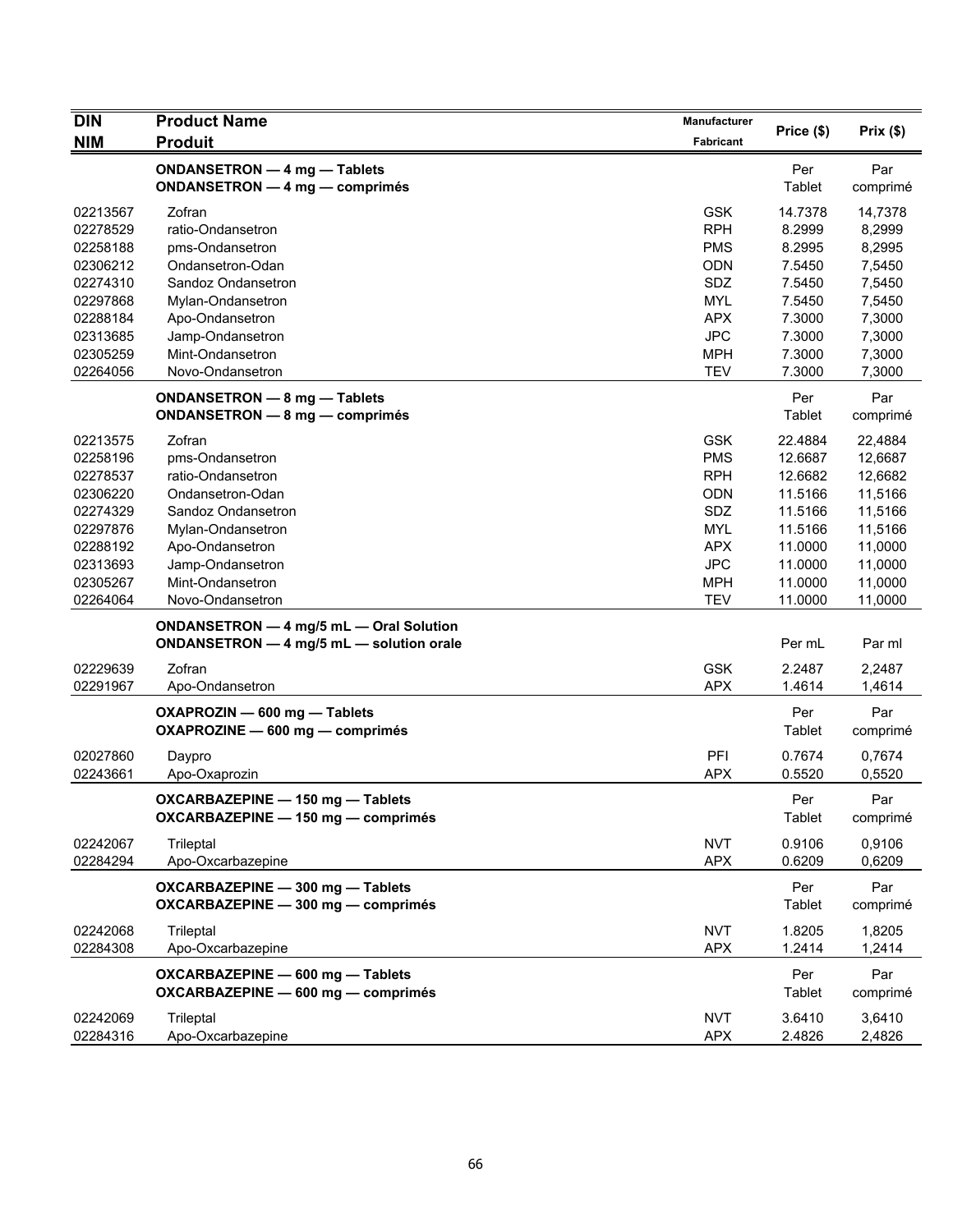| DIN                                                                  | <b>Product Name</b>                                                                                                            | Manufacturer                                                       | Price (\$)                                               | Prix(\$)                                                 |
|----------------------------------------------------------------------|--------------------------------------------------------------------------------------------------------------------------------|--------------------------------------------------------------------|----------------------------------------------------------|----------------------------------------------------------|
| <b>NIM</b>                                                           | <b>Produit</b>                                                                                                                 | Fabricant                                                          |                                                          |                                                          |
|                                                                      | OXYBUTYNIN CHLORIDE - 5 mg - Tablets<br>OXYBUTYNINE (CHLORURE D') - 5 mg - comprimés                                           |                                                                    | Per<br>Tablet                                            | Par<br>comprimé                                          |
| 02163543<br>02158590<br>02230800<br>02230394                         | Apo-Oxybutynin<br>Nu-Oxybutynin<br>Mylan-Oxybutynin<br>Novo-Oxybutynin                                                         | <b>APX</b><br><b>NXP</b><br><b>MYL</b><br><b>TEV</b>               | 0.2735<br>0.2735<br>0.2734<br>0.2734                     | 0,2735<br>0,2735<br>0,2734<br>0,2734                     |
| 02220059<br>02240550                                                 | Oxybutyn<br>pms-Oxybutynin                                                                                                     | <b>VAL</b><br><b>PMS</b>                                           | 0.2734<br>0.2734                                         | 0,2734<br>0,2734                                         |
|                                                                      | OXYCODONE HCI - 5 mg - Tablets<br>OXYCODONE (CHLORHYDRATE D') - 5 mg - comprimés                                               |                                                                    | Per<br>Tablet                                            | Par<br>comprimé                                          |
| 02231934<br>02319977                                                 | Oxy-IR<br>pms-Oxycodone                                                                                                        | <b>PFR</b><br><b>PMS</b>                                           | 0.2882<br>0.1776                                         | 0,2882<br>0,1776                                         |
|                                                                      | OXYCODONE HCI - 10 mg - Tablets<br>OXYCODONE (CHLORHYDRATE D') - 10 mg - comprimés                                             |                                                                    | Per<br>Tablet                                            | Par<br>comprimé                                          |
| 02240131<br>02319985                                                 | $Oxy-IR$<br>pms-Oxycodone                                                                                                      | <b>PFR</b><br><b>PMS</b>                                           | 0.4246<br>0.2760                                         | 0,4246<br>0,2760                                         |
|                                                                      | OXYCODONE HCI - 20 mg - Tablets<br>OXYCODONE (CHLORHYDRATE D') - 20 mg - comprimés                                             |                                                                    | Per<br>Tablet                                            | Par<br>comprimé                                          |
| 02240132<br>02319993<br>02262983                                     | Oxy-IR<br>pms-Oxycodone<br>Supeudol                                                                                            | <b>PFR</b><br><b>PMS</b><br>SDZ                                    | 0.7381<br>0.4358<br>0.4358                               | 0,7381<br>0,4358<br>0,4358                               |
|                                                                      | OXYCODONE HCI/ACETAMINOPHEN - 5 mg/325 mg - Tablets<br>OXYCODONE (CHLORHYDRATE D')/ACÉTAMINOPHÈNE — 5 mg/325 mg —<br>comprimés |                                                                    | Per<br>Tablet                                            | Par<br>comprimé                                          |
| 01916475<br>02245758<br>01916548<br>02324628<br>02307898<br>00608165 | Percocet<br>pms-Oxycodone/Acetaminophen<br>Endocet<br>Apo-Oxycodone/Acet<br>Novo-Oxycodone/Acetaminophen<br>ratio-Oxycocet     | SQU<br><b>PMS</b><br>SQU<br><b>APX</b><br><b>TEV</b><br><b>RPH</b> | 0.8228<br>0.3135<br>0.1414<br>0.1285<br>0.1285<br>0.1285 | 0,8228<br>0,3135<br>0,1414<br>0,1285<br>0,1285<br>0,1285 |
|                                                                      | PAMIDRONATE DISODIUM - 3 mg/mL - Injection<br>PAMIDRONATE DISODIQUE - 3 mg/ml - injection                                      |                                                                    | Per mL                                                   | Par ml                                                   |
| 02059762<br>02244550<br>02264951<br>02249669                         | Aredia<br>Pamidronate Disodium/Pamidronate disodique<br>Pamidronate Disodium<br>Pamidronate Disodium Omega                     | <b>NVT</b><br>HOI<br>SDZ<br><b>OMA</b>                             | 17.8453<br>11.0000<br>9.7185<br>8.8350                   | 17,8453<br>11,0000<br>9,7185<br>8,8350                   |
|                                                                      | PAMIDRONATE DISODIUM - 9 mg/mL - Injection<br>PAMIDRONATE DISODIQUE - 9 mg/ml - injection                                      |                                                                    | Per mL                                                   | Par ml                                                   |
| 02059789<br>02244552<br>02264986<br>02249685                         | Aredia<br>Pamidronate Disodium/Pamidronate disodique<br>Pamidronate Disodium<br>Pamidronate Disodium Omega                     | <b>NVT</b><br>HOI<br>SDZ<br><b>OMA</b>                             | 53.5348<br>33.0000<br>29.1555<br>26.5050                 | 53,5348<br>33,0000<br>29,1555<br>26,5050                 |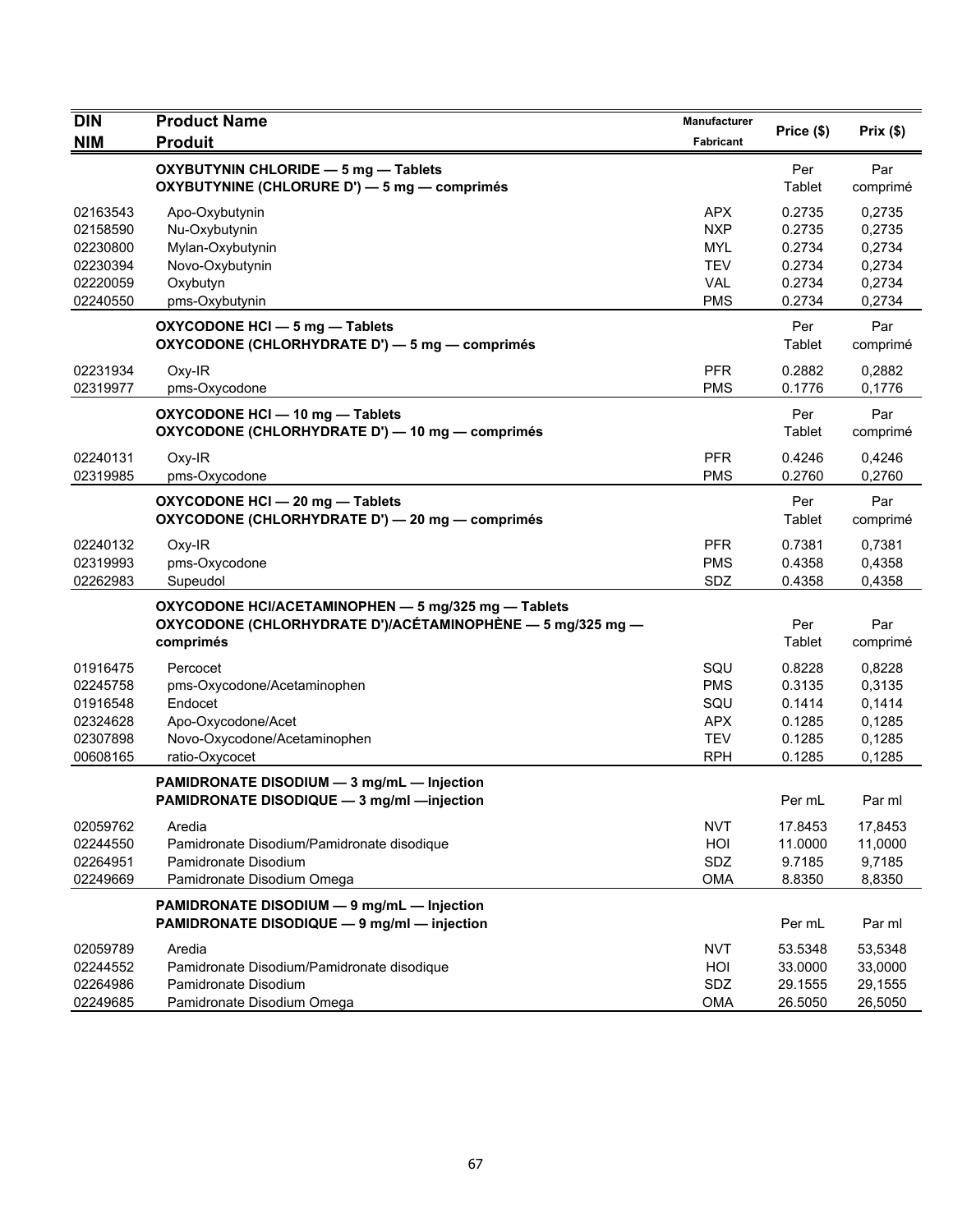| <b>DIN</b>           | <b>Product Name</b>                              | Manufacturer             | Price (\$)       | Prix(\$)         |
|----------------------|--------------------------------------------------|--------------------------|------------------|------------------|
| <b>NIM</b>           | <b>Produit</b>                                   | Fabricant                |                  |                  |
|                      | PANTOPRAZOLE - 20 mg - Tablets                   |                          | Per              | Par              |
|                      | PANTOPRAZOLE - 20 mg - comprimés                 |                          | Tablet           | comprimé         |
|                      |                                                  |                          |                  |                  |
| 02241804             | Pantoloc                                         | <b>NYC</b>               | 1.9839           | 1,9839           |
| 02292912             | Apo-Pantoprazole                                 | <b>APX</b>               | 1.2750           | 1,2750           |
| 02285479             | Novo-Pantoprazole                                | <b>TEV</b>               | 1.2750           | 1,2750           |
| 02307863             | pms-Pantoprazole                                 | <b>PMS</b>               | 1.2750           | 1,2750           |
| 02305038<br>02308681 | Ran-Pantoprazole<br>ratio-Pantoprazole           | <b>RAN</b><br><b>RPH</b> | 1.2750<br>1.2750 | 1,2750<br>1,2750 |
| 02301075             | Sandoz Pantoprazole                              | SDZ                      | 1.2750           | 1,2750           |
|                      |                                                  |                          |                  |                  |
|                      | PANTOPRAZOLE - 40 mg - Tablets                   |                          | Per              | Par              |
|                      | PANTOPRAZOLE - 40 mg - comprimés                 |                          | Tablet           | comprimé         |
| 02229453             | Pantoloc                                         | <b>NYC</b>               | 2.2239           | 2,2239           |
| 02292920             | Apo-Pantoprazole                                 | <b>APX</b>               | 1.3699           | 1,3699           |
| 02300486             | Co Pantoprazole                                  | COB                      | 1.3699           | 1,3699           |
| 02299585             | Gen-Pantoprazole                                 | <b>GPM</b>               | 1.3699           | 1,3699           |
| 02285487             | Novo-Pantoprazole                                | <b>TEV</b>               | 1.3699           | 1,3699           |
| 02307871             | pms-Pantoprazole                                 | <b>PMS</b>               | 1.3699           | 1,3699           |
| 02305046             | Ran-Pantoprazole                                 | <b>RAN</b>               | 1.3699           | 1,3699           |
| 02308703             | ratio-Pantoprazole                               | <b>RPH</b>               | 1.3699           | 1,3699           |
| 02301083             | Sandoz Pantoprazole                              | SDZ                      | 1.3699           | 1,3699           |
|                      | PAROXETINE HCI - 10 mg - Tablets                 |                          | Per              | Par              |
|                      | PAROXÉTINE (CHLORHYDRATE DE) — 10 mg — comprimés |                          | Tablet           | comprimé         |
| 02027887             | Paxil                                            | <b>GSK</b>               | 1.8612           | 1,8612           |
| 02240907             | Apo-Paroxetine                                   | <b>APX</b>               | 1.1475           | 1,1475           |
| 02262746             | Co Paroxetine                                    | COB                      | 1.1473           | 1,1473           |
| 02248556             | Novo-Paroxetine                                  | <b>TEV</b>               | 1.1473           | 1,1473           |
| 02247750             | pms-Paroxetine                                   | <b>PMS</b>               | 1.1473           | 1,1473           |
| 02247810             | ratio-Paroxetine                                 | <b>RPH</b>               | 1.1473           | 1,1473           |
| 02248012             | Mylan-Paroxetine                                 | <b>MYL</b>               | 1.1440           | 1,1440           |
| 02269422             | Sandoz Paroxetine                                | SDZ                      | 1.0430           | 1,0430           |
|                      | PAROXETINE HCI - 20 mg - Tablets                 |                          | Per              | Par              |
|                      | PAROXÉTINE (CHLORHYDRATE DE) — 20 mg — comprimés |                          | Tablet           | comprimé         |
| 01940481             | Paxil                                            | GSK                      | 1.9862           | 1,9862           |
| 02247751             | pms-Paroxetine                                   | <b>PMS</b>               | 1.2243           | 1,2243           |
| 02248013             | Mylan-Paroxetine                                 | <b>MYL</b>               | 1.2210           | 1,2210           |
| 02240908             | Apo-Paroxetine                                   | <b>APX</b>               | 1.1019           | 1,1019           |
| 02262754             | Co Paroxetine                                    | COB                      | 1.1019           | 1,1019           |
| 02248557             | Novo-Paroxetine                                  | <b>TEV</b>               | 1.1019           | 1,1019           |
| 02247811             | ratio-Paroxetine                                 | <b>RPH</b>               | 1.1019           | 1,1019           |
| 02269430             | Sandoz Paroxetine                                | SDZ                      | 1.0017           | 1,0017           |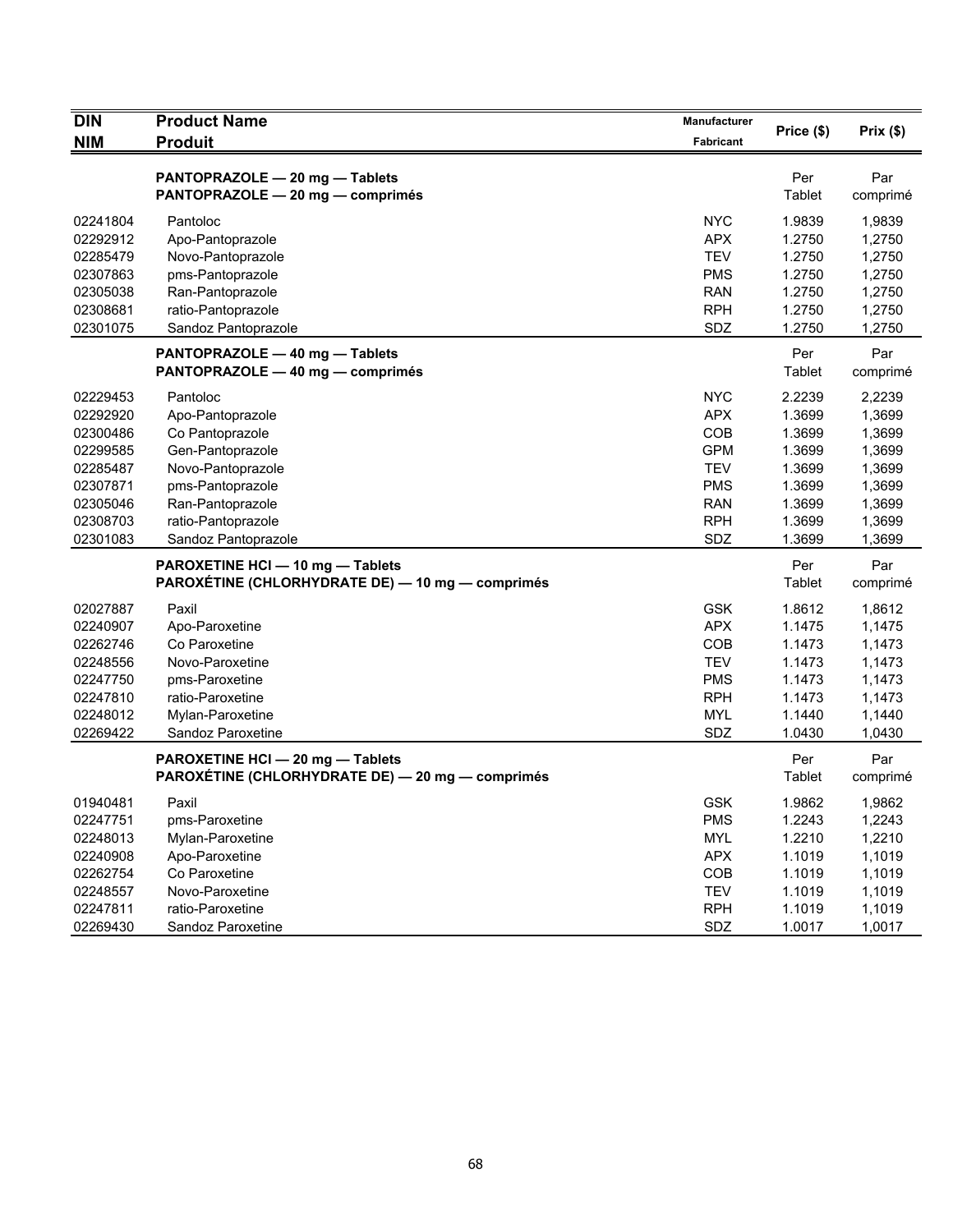| <b>DIN</b> | <b>Product Name</b>                                                                                                      | Manufacturer     | Price (\$)    | Prix(\$)        |
|------------|--------------------------------------------------------------------------------------------------------------------------|------------------|---------------|-----------------|
| <b>NIM</b> | <b>Produit</b>                                                                                                           | <b>Fabricant</b> |               |                 |
|            | PAROXETINE HCI - 30 mg - Tablets<br>PAROXÉTINE (CHLORHYDRATE DE) - 30 mg - comprimés                                     |                  | Per<br>Tablet | Par<br>comprimé |
| 01940473   | Paxil                                                                                                                    | <b>GSK</b>       | 2.1102        | 2,1102          |
| 02247752   | pms-Paroxetine                                                                                                           | <b>PMS</b>       | 1.3013        | 1,3013          |
| 02248014   | Mylan-Paroxetine                                                                                                         | <b>MYL</b>       | 1.2980        | 1,2980          |
| 02240909   | Apo-Paroxetine                                                                                                           | <b>APX</b>       | 1.1712        | 1,1712          |
| 02262762   | Co Paroxetine                                                                                                            | COB              | 1.1712        | 1,1712          |
| 02248558   | Novo-Paroxetine                                                                                                          | <b>TEV</b>       | 1.1712        | 1,1712          |
| 02247812   | ratio-Paroxetine                                                                                                         | <b>RPH</b>       | 1.1712        | 1,1712          |
| 02269449   | Sandoz Paroxetine                                                                                                        | SDZ              | 1.0647        | 1,0647          |
|            | PENICILLIN V (Potassium) - 500,000 IU (300 mg) - Tablets<br>PÉNICILLINE V (potassique) - 500 000 UI (300 mg) - comprimés |                  | Per<br>Tablet | Par<br>comprimé |
| 00717568   | Nu-Pen-VK                                                                                                                | <b>NXP</b>       | 0.0781        | 0,0781          |
| 00021202   | Novo-Pen-VK 500                                                                                                          | <b>TEV</b>       | 0.0713        | 0,0713          |
| 00642215   | Apo-Pen VK                                                                                                               | <b>APX</b>       | 0.0710        | 0,0710          |
|            | PENTOXIFYLLINE - 400 mg - Sustained Release Tablets<br>PENTOXIFYLLINE - 400 mg - comprimés à libération progressive      |                  | Per<br>Tablet | Par<br>comprimé |
| 02221977   | Trental                                                                                                                  | <b>SAA</b>       | 0.8833        | 0,8833          |
| 02230090   | Apo-Pentoxifylline SR                                                                                                    | <b>APX</b>       | 0.4220        | 0,4220          |
| 02230401   | Nu-Pentoxifylline SR                                                                                                     | <b>NXP</b>       | 0.4220        | 0,4220          |
| 01968432   | ratio-Pentoxifylline                                                                                                     | <b>RPH</b>       | 0.4220        | 0,4220          |
|            | PHENYTOIN - 25 mg/mL - Oral Liquid<br>PHENYTOIN - 25 mg/mL - liquide oral                                                |                  | Per mL        | Par ml          |
| 00023450   | <b>Dilantin</b>                                                                                                          | PFI              | 0.0508        | 0,0508          |
| 02250896   | Taro-Phenytoin                                                                                                           | <b>TAR</b>       | 0.0343        | 0.0343          |
|            | PIMOZIDE - 2 mg - Tablets<br>PIMOZIDE - 2 mg - comprimés                                                                 |                  | Per<br>Tablet | Par<br>comprimé |
| 02245432   | Apo-Pimozide                                                                                                             | <b>APX</b>       | 0.2507        | 0,2507          |
| 00313815   | Orap                                                                                                                     | <b>MMT</b>       | 0.2507        | 0,2507          |
|            | PIMOZIDE - 4 mg - Tablets<br>PIMOZIDE - 4 mg - comprimés                                                                 |                  | Per<br>Tablet | Par<br>comprimé |
| 02245433   | Apo-Pimozide                                                                                                             | APX              | 0.4550        | 0,4550          |
| 00313823   | Orap                                                                                                                     | <b>MMT</b>       | 0.4550        | 0,4550          |
|            | PINDOLOL - 5 mg - Tablets<br>PINDOLOL - 5 mg - comprimés                                                                 |                  | Per<br>Tablet | Par<br>comprimé |
| 00417270   | Visken                                                                                                                   | <b>NVT</b>       | 0.5998        | 0,5998          |
| 02231650   | Dom-Pindolol                                                                                                             | <b>DOM</b>       | 0.2512        | 0,2512          |
| 02057808   | Gen-Pindolol                                                                                                             | <b>GPM</b>       | 0.2512        | 0,2512          |
| 02231536   | pms-Pindolol                                                                                                             | <b>PMS</b>       | 0.2512        | 0,2512          |
| 00755877   | Apo-Pindol                                                                                                               | <b>APX</b>       | 0.2511        | 0,2511          |
| 00869007   | Novo-Pindol                                                                                                              | <b>TEV</b>       | 0.2511        | 0,2511          |
| 00886149   | Nu-Pindol                                                                                                                | <b>NXP</b>       | 0.2511        | 0,2511          |
| 02261782   | Sandoz Pindolol                                                                                                          | SDZ              | 0.2511        | 0,2511          |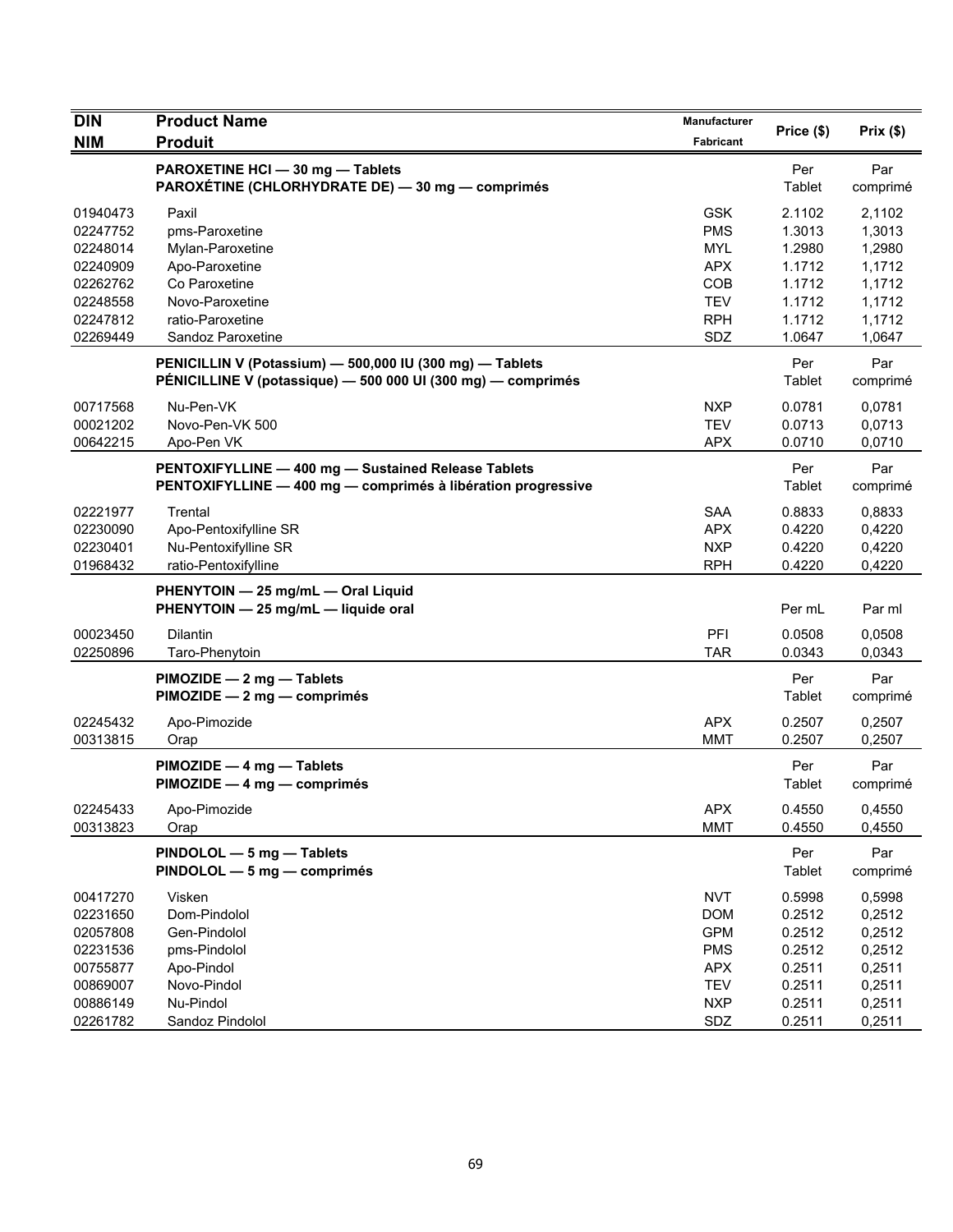| <b>DIN</b>                       | <b>Product Name</b>                                                | Manufacturer                           | Price (\$)                 |                            |
|----------------------------------|--------------------------------------------------------------------|----------------------------------------|----------------------------|----------------------------|
| <b>NIM</b>                       | <b>Produit</b>                                                     | Fabricant                              |                            | Prix(\$)                   |
|                                  | PINDOLOL - 10 mg - Tablets<br>PINDOLOL - 10 mg - comprimés         |                                        | Per<br>Tablet              | Par<br>comprimé            |
| 00443174<br>00755885<br>02238046 | Visken<br>Apo-Pindol<br>Dom-Pindolol                               | <b>NVT</b><br><b>APX</b><br><b>DOM</b> | 1.0223<br>0.4362<br>0.4362 | 1,0223<br>0,4362<br>0,4362 |
| 02057816                         | Gen-Pindolol                                                       | <b>GPM</b>                             | 0.4362                     | 0,4362                     |
| 00869015                         | Novo-Pindol                                                        | <b>TEV</b>                             | 0.4362                     | 0,4362                     |
| 00886009                         | Nu-Pindol                                                          | <b>NXP</b>                             | 0.4362                     | 0,4362                     |
| 02231537                         | pms-Pindolol                                                       | <b>PMS</b>                             | 0.4362                     | 0,4362                     |
| 02261790                         | Sandoz Pindolol                                                    | SDZ                                    | 0.4362                     | 0,4362                     |
|                                  | PINDOLOL - 15 mg - Tablets<br>PINDOLOL - 15 mg - comprimés         |                                        | Per<br>Tablet              | Par<br>comprimé            |
| 00417289                         | Visken                                                             | <b>NVT</b>                             | 1.4830                     | 1,4830                     |
| 00755893                         | Apo-Pindol                                                         | <b>APX</b>                             | 0.6408                     | 0,6408                     |
| 02057824                         | Gen-Pindolol                                                       | <b>GPM</b>                             | 0.6408                     | 0,6408                     |
| 00869023<br>00886130             | Novo-Pindol<br>Nu-Pindol                                           | <b>TEV</b><br><b>NXP</b>               | 0.6408<br>0.6408           | 0,6408<br>0,6408           |
| 02231539                         | pms-Pindolol                                                       | <b>PMS</b>                             | 0.6408                     | 0,6408                     |
| 02261804                         | Sandoz Pindolol                                                    | SDZ                                    | 0.6408                     | 0,6408                     |
|                                  | PIOGLITAZONE - 15 mg - Tablets<br>PIOGLITAZONE - 15 mg - comprimés |                                        | Per<br>Tablet              | Par<br>comprimé            |
| 02242572                         | Actos                                                              | <b>TAK</b>                             | 2.5561                     | 2,5661                     |
| 02302942                         | Apo-Pioglitazone                                                   | <b>APX</b>                             | 1.5716                     | 1,5716                     |
| 02302861                         | Co Pioglitazone                                                    | COB                                    | 1.5716                     | 1,5716                     |
| 02298279                         | Mylan-Pioglitazone                                                 | <b>MYL</b>                             | 1.5716                     | 1,5716                     |
| 02274914                         | Novo-Pioglitazone                                                  | <b>TEV</b>                             | 1.5716                     | 1,5716                     |
| 02303124                         | pms-Pioglitazone                                                   | <b>PMS</b>                             | 1.5716                     | 1,5716                     |
| 02301423<br>02297906             | ratio-Pioglitazone<br>Sandoz Pioglitazone                          | <b>RPH</b><br>SDZ                      | 1.5716<br>1.5716           | 1,5716<br>1,5716           |
|                                  | PIOGLITAZONE - 30 mg - Tablets<br>PIOGLITAZONE - 30 mg - comprimés |                                        | Per<br>Tablet              | Par<br>comprimé            |
| 02242573                         |                                                                    | <b>TAK</b>                             |                            | 3,5810                     |
| 02302950                         | Actos<br>Apo-Pioglitazone                                          | <b>APX</b>                             | 3.5810<br>2.2017           | 2,2017                     |
| 02302888                         | Co Pioglitazone                                                    | <b>COR</b>                             | 2.2017                     | 2,2017                     |
| 02298287                         | Mylan-Pioglitazone                                                 | <b>MYL</b>                             | 2.2017                     | 2,2017                     |
| 02274922                         | Novo-Pioglitazone                                                  | <b>TEV</b>                             | 2.2017                     | 2,2017                     |
| 02303132                         | pms-Pioglitazone                                                   | <b>PMS</b>                             | 2.2017                     | 2,2017                     |
| 02301431                         | ratio-Pioglitazone                                                 | <b>RPH</b>                             | 2.2017                     | 2,2017                     |
| 02297914                         | Sandoz Pioglitazone                                                | SDZ                                    | 2.2017                     | 2,2017                     |
|                                  | PIOGLITAZONE - 45 mg - Tablets<br>PIOGLITAZONE - 45 mg - comprimés |                                        | Per<br>Tablet              | Par<br>comprimé            |
| 02242574                         | Actos                                                              | <b>TAK</b>                             | 5.3844                     | 5,3844                     |
| 02302977                         | Apo-Pioglitazone                                                   | <b>APX</b>                             | 3.3105                     | 3,3105                     |
| 02302896                         | Co Pioglitazone                                                    | COB                                    | 3.3105                     | 3,3105                     |
| 02298295                         | Mylan-Pioglitazone                                                 | <b>MYL</b>                             | 3.3105                     | 3,3105                     |
| 02274930                         | Novo-Pioglitazone                                                  | <b>TEV</b>                             | 3.3105                     | 3,3105                     |
| 02303140<br>02301458             | pms-Pioglitazone<br>ratio-Pioglitazone                             | <b>PMS</b><br><b>RPH</b>               | 3.3105<br>3.3105           | 3,3105<br>3,3105           |
| 02297922                         | Sandoz Pioglitazone                                                | SDZ                                    | 3.3105                     | 3,3105                     |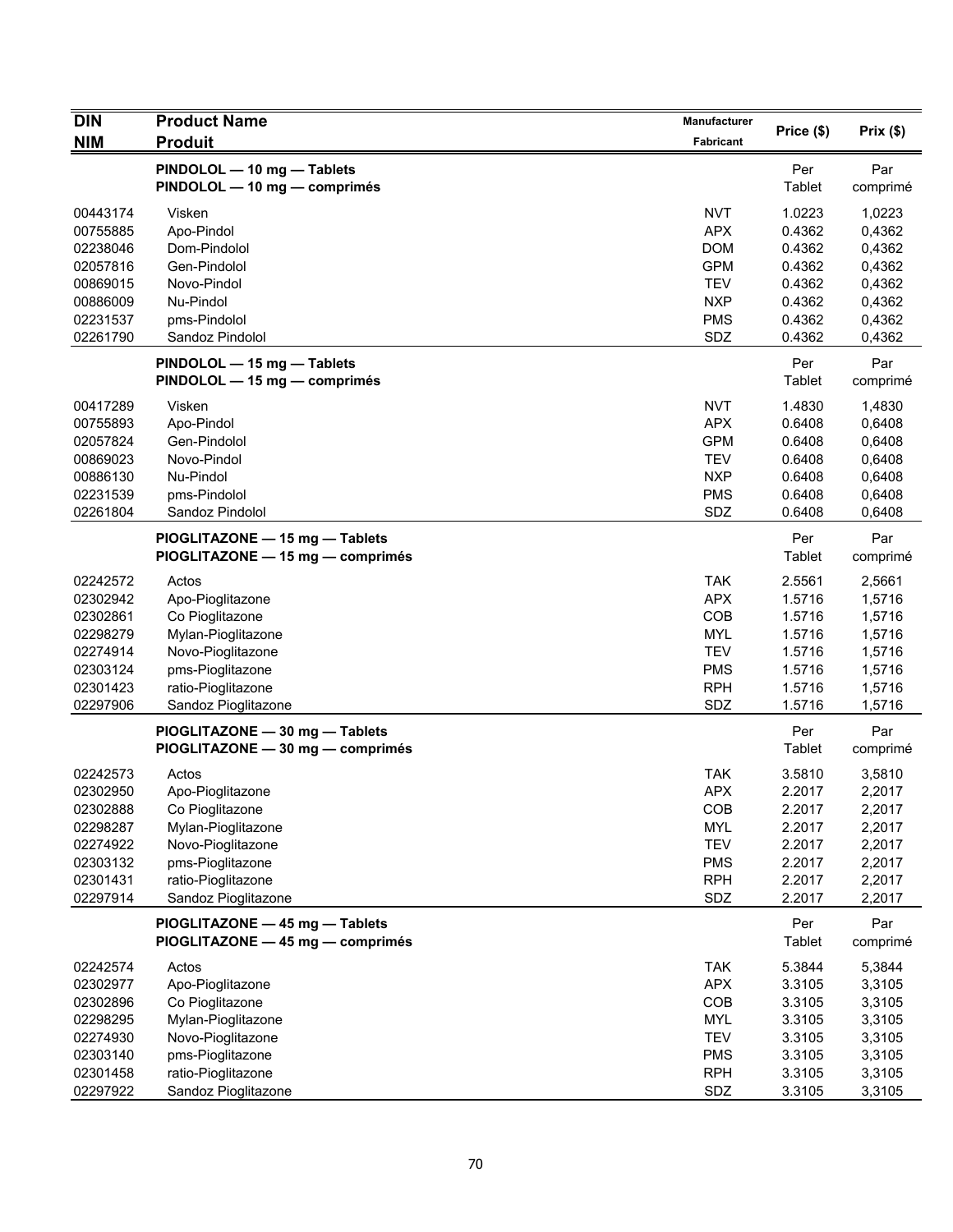| <b>DIN</b> | <b>Product Name</b>                                                                                                                                | Manufacturer | Price (\$)     | Prix(\$)        |
|------------|----------------------------------------------------------------------------------------------------------------------------------------------------|--------------|----------------|-----------------|
| <b>NIM</b> | <b>Produit</b>                                                                                                                                     | Fabricant    |                |                 |
|            | PIROXICAM - 10 mg - Capsules<br>PIROXICAM - 10 mg - capsules                                                                                       |              | Per<br>Capsule | Par<br>capsule  |
| 00642886   | Apo-Piroxicam                                                                                                                                      | <b>APX</b>   | 0.4562         | 0,4562          |
| 02171813   | Gen-Piroxicam                                                                                                                                      | <b>GPM</b>   | 0.4562         | 0,4562          |
| 00695718   | Novo-Pirocam                                                                                                                                       | <b>TEV</b>   | 0.4562         | 0,4562          |
| 00865761   | Nu-Pirox                                                                                                                                           | <b>NXP</b>   | 0.4562         | 0,4562          |
|            | PIROXICAM - 20 mg - Capsules<br>PIROXICAM - 20 mg - capsules                                                                                       |              | Per<br>Capsule | Par<br>capsule  |
| 00695696   | Novo-Pirocam                                                                                                                                       | <b>TEV</b>   | 0.7875         | 0,7875          |
| 00642894   | Apo-Piroxicam                                                                                                                                      | <b>APX</b>   | 0.7874         | 0,7874          |
| 02239536   | Dom-Piroxicam                                                                                                                                      | <b>DOM</b>   | 0.7874         | 0,7874          |
| 02171821   | Gen-Piroxicam                                                                                                                                      | <b>GPM</b>   | 0.7874         | 0,7874          |
| 00836230   | pms-Piroxicam                                                                                                                                      | <b>PMS</b>   | 0.7874         | 0,7874          |
| 00865788   | Nu-Pirox                                                                                                                                           | <b>NXP</b>   | 0.7874         | 0,7874          |
|            | POLYMYXIN/NEOMYCIN/HYDROCORTISONE - 10,000 U/3.5 mg/10 mg per<br>mL - Otic Solution<br>POLYMYXINE/NÉOMYCINE/HYDROCORTISONE - 10 000 U/3,5 mg/10 mg |              |                |                 |
|            | par ml - solution otique                                                                                                                           |              | Per mL         | Par ml          |
| 01912828   | Cortisporin                                                                                                                                        | <b>GSK</b>   | 1.4091         | 1,4091          |
| 02230386   | Sandoz Cortimyxin                                                                                                                                  | SDZ          | 1.0250         | 1,0250          |
|            | PRAMIPEXOLE - 0.25 mg - Tablets                                                                                                                    |              | Per            | Par             |
|            | PRAMIPEXOLE - 0.25 mg - comprimés                                                                                                                  |              | Tablet         | comprimé        |
| 02237145   | Mirapex                                                                                                                                            | <b>BOE</b>   | 1.2144         | 1,2144          |
| 02290111   | pms-Pramipexole                                                                                                                                    | <b>PMS</b>   | 0.7623         | 0,7623          |
| 02292378   | Apo-Pramipexole                                                                                                                                    | <b>APX</b>   | 0.6930         | 0,6930          |
| 02297302   | Co Pramipexole                                                                                                                                     | COB          | 0.6930         | 0,6930          |
| 02269309   | Novo-Pramipexole                                                                                                                                   | <b>TEV</b>   | 0.6930         | 0,6930          |
| 02315262   | Sandoz Pramipexole                                                                                                                                 | SDZ          | 0.6930         | 0,6930          |
|            | PRAMIPEXOLE - 0.5 mg - Tablets<br>PRAMIPEXOLE - 0.5 mg - comprimés                                                                                 |              | Per<br>Tablet  | Par<br>comprimé |
| 02241594   | Mirapex                                                                                                                                            | <b>BOE</b>   | 2.4288         | 2.4288          |
| 02290138   | pms-Pramipexole                                                                                                                                    | <b>PMS</b>   | 1.5246         | 1,5246          |
| 02292386   | Apo-Pramipexole                                                                                                                                    | <b>APX</b>   | 1.3860         | 1,3860          |
| 02297310   | Co Pramipexole                                                                                                                                     | COB          | 1.3860         | 1,3860          |
| 02269317   | Novo-Pramipexole                                                                                                                                   | <b>TEV</b>   | 1.3860         | 1,3860          |
| 02315270   | Sandoz Pramipexole                                                                                                                                 | SDZ          | 1.3860         | 1,3860          |
|            | PRAMIPEXOLE - 1 mg - Tablets                                                                                                                       |              | Per            | Par             |
|            | PRAMIPEXOLE - 1 mg - comprimés                                                                                                                     |              | Tablet         | comprimé        |
| 02237146   | Mirapex                                                                                                                                            | <b>BOE</b>   | 2.4288         | 2,4288          |
| 02290146   | pms-Pramipexole                                                                                                                                    | <b>PMS</b>   | 1.5246         | 1,5246          |
| 02292394   | Apo-Pramipexole                                                                                                                                    | <b>APX</b>   | 1.3860         | 1,3860          |
| 02297329   | Co Pramipexole                                                                                                                                     | COB          | 1.3860         | 1,3860          |
| 02269325   | Novo-Pramipexole                                                                                                                                   | <b>TEV</b>   | 1.3860         | 1,3860          |
| 02315289   | Sandoz Pramipexole                                                                                                                                 | SDZ          | 1.3860         | 1,3860          |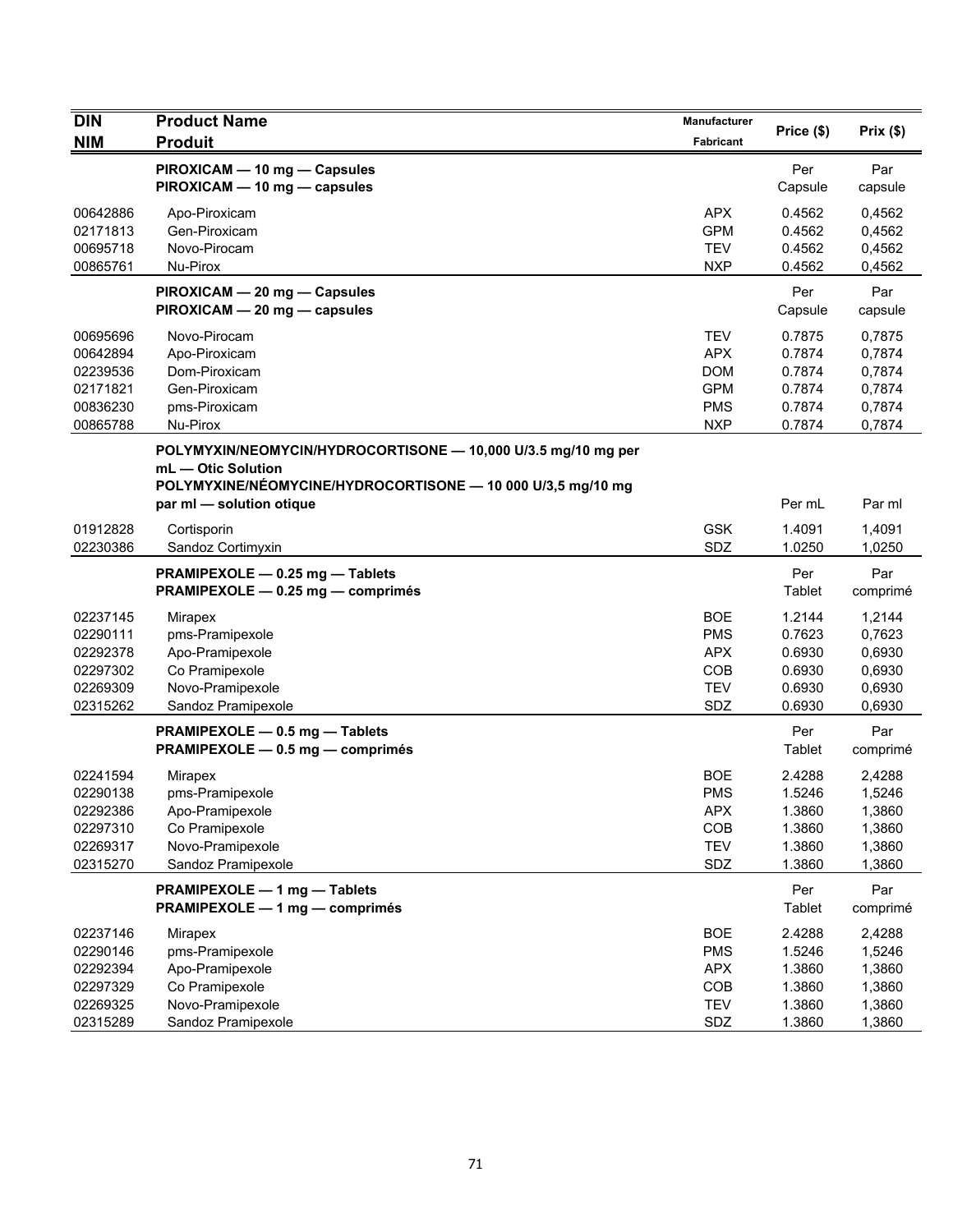| <b>DIN</b>                                                                                                           | <b>Product Name</b>                                                                                                                                                                                                                           | <b>Manufacturer</b>                                                                                                 |                                                                                                  | Prix(\$)                                                                                         |
|----------------------------------------------------------------------------------------------------------------------|-----------------------------------------------------------------------------------------------------------------------------------------------------------------------------------------------------------------------------------------------|---------------------------------------------------------------------------------------------------------------------|--------------------------------------------------------------------------------------------------|--------------------------------------------------------------------------------------------------|
| <b>NIM</b>                                                                                                           | <b>Produit</b>                                                                                                                                                                                                                                | Fabricant                                                                                                           | Price (\$)                                                                                       |                                                                                                  |
|                                                                                                                      | PRAMIPEXOLE - 1.5 mg - Tablets<br>PRAMIPEXOLE - 1.5 mg - comprimés                                                                                                                                                                            |                                                                                                                     | Per<br>Tablet                                                                                    | Par<br>comprimé                                                                                  |
| 02237147<br>02290154<br>02292408<br>02297337<br>02269333<br>02315297                                                 | Mirapex<br>pms-Pramipexole<br>Apo-Pramipexole<br>Co Pramipexole<br>Novo-Pramipexole<br>Sandoz Pramipexole                                                                                                                                     | <b>BOE</b><br><b>PMS</b><br><b>APX</b><br>COB<br><b>TEV</b><br>SDZ                                                  | 2.4288<br>1.5246<br>1.3860<br>1.3860<br>1.3860<br>1.3860                                         | 2,4288<br>1,5246<br>1,3860<br>1,3860<br>1,3860<br>1,3860                                         |
|                                                                                                                      | PRAMOXINE HCI/HYDROCORTISONE ACETATE/ZINC SULFATE -<br>10 mg/5 mg/5 mg per g - Ointment<br>PRAMOXINE HCI/HYDROCORTISONE (ACETATE D')/ZINC (SULFATE DE) —<br>10 mg/5 mg/5 mg per g - pommade                                                   |                                                                                                                     | Per<br>Gram                                                                                      | Par<br>gramme                                                                                    |
| 00505781<br>02234466<br>02247692                                                                                     | Anugesic HC<br>Proctodan-HC<br>Sandoz Anuzinc HC Plus                                                                                                                                                                                         | <b>MCL</b><br><b>ODN</b><br>SDZ                                                                                     | 1.1440<br>0.8834<br>0.8833                                                                       | 1,1440<br>0,8834<br>0,8833                                                                       |
|                                                                                                                      | <b>PRAMOXINE HCI/ZINC SULFATE MONOHYDRATE/</b><br>HYDROCORTISONE ACETATE - 20 mg/10 mg/10 mg - Suppositories<br>PRAMOXINE (CHLORHYDRATE DE)/ZINC (SULFATE MONOHYDRATÉ DE)/<br>HYDROCORTISONE (ACÉTATE D') - 20 mg/10 mg/10 mg - suppositoires |                                                                                                                     | Per                                                                                              | Par<br>Suppository suppositoire                                                                  |
| 00476242<br>02240851<br>02242797                                                                                     | Anugesic HC<br>Proctodan-HC<br>Sandoz Anuzinc HC Plus                                                                                                                                                                                         | <b>MCL</b><br><b>ODN</b><br>SDZ                                                                                     | 1.4300<br>1.1042<br>1.1042                                                                       | 1,4300<br>1,1042<br>1,1042                                                                       |
|                                                                                                                      | PRAVASTATIN SODIUM - 10 mg - Tablets<br><b>PRAVASTATINE SODIQUE - 10 mg - comprimés</b>                                                                                                                                                       |                                                                                                                     | Per<br>Tablet                                                                                    | Par<br>comprimé                                                                                  |
| 02243506<br>02248182<br>02257092<br>02247008<br>02244350<br>02247655<br>00893749<br>02246930<br>02284421<br>02247856 | Apo-Pravastatin<br>Co Pravastatin<br>Mylan-Pravastatin<br>Novo-Pravastatin<br>Nu-Pravastatin<br>pms-Pravastatin<br>Pravachol<br>ratio-Pravastatin<br>Ran-Pravastatin<br>Sandoz Pravastatin                                                    | <b>APX</b><br>COB<br><b>MYL</b><br><b>TEV</b><br><b>NXP</b><br><b>PMS</b><br>SQU<br><b>RPH</b><br><b>RAN</b><br>SDZ | 1.0483<br>1.0483<br>1.0483<br>1.0483<br>1.0483<br>1.0483<br>1.0483<br>1.0483<br>0.9530<br>0.9530 | 1,0483<br>1,0483<br>1,0483<br>1,0483<br>1,0483<br>1,0483<br>1,0483<br>1,0483<br>0,9530<br>0,9530 |
|                                                                                                                      | PRAVASTATIN SODIUM - 20 mg - Tablets<br><b>PRAVASTATINE SODIQUE - 20 mg - comprimés</b>                                                                                                                                                       |                                                                                                                     | Per<br>Tablet                                                                                    | Par<br>comprimé                                                                                  |
| 02248183<br>02257106<br>00893757<br>02246931<br>02243507<br>02247009<br>02244351                                     | Co Pravastatin<br>Mylan-Pravastatin<br>Pravachol<br>ratio-Pravastatin<br>Apo-Pravastatin<br>Novo-Pravastatin<br>Nu-Pravastatin                                                                                                                | COB<br><b>MYL</b><br>SQU<br><b>RPH</b><br><b>APX</b><br><b>TEV</b><br><b>NXP</b>                                    | 1.2368<br>1.2368<br>1.2368<br>1.2368<br>1.2367<br>1.2367<br>1.2367                               | 1,2368<br>1,2368<br>1,2368<br>1,2368<br>1,2367<br>1,2367<br>1,2367                               |
| 02247656<br>02284448<br>02247857                                                                                     | pms-Pravastatin<br>Ran-Pravastatin<br>Sandoz Pravastatin                                                                                                                                                                                      | <b>PMS</b><br><b>RAN</b><br>SDZ                                                                                     | 1.2367<br>1.1243<br>1.1243                                                                       | 1,2367<br>1,1243<br>1,1243                                                                       |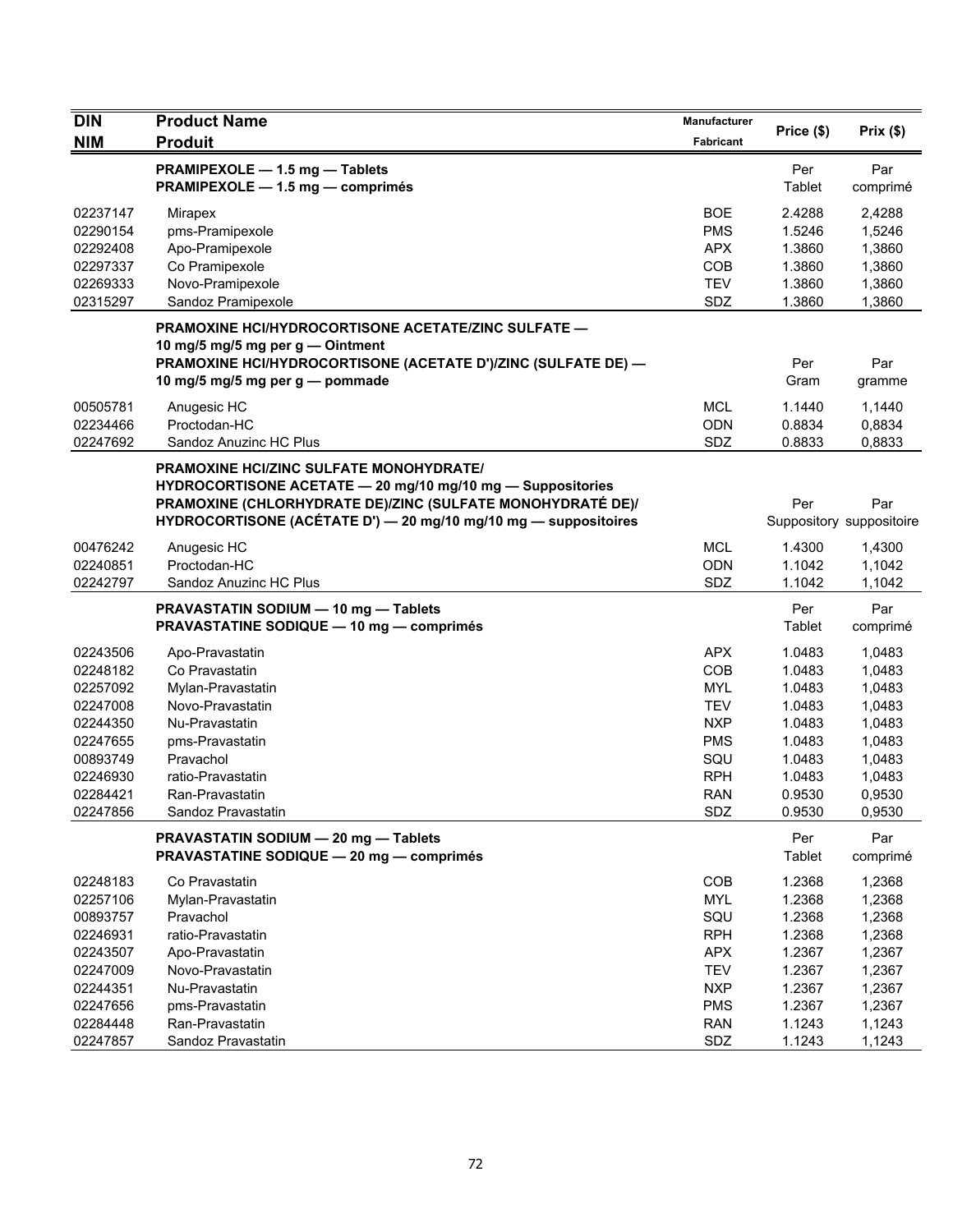| <b>DIN</b>           | <b>Product Name</b>                                                                                                     | Manufacturer      |                  | Prix $($ \$)     |
|----------------------|-------------------------------------------------------------------------------------------------------------------------|-------------------|------------------|------------------|
| <b>NIM</b>           | <b>Produit</b>                                                                                                          | Fabricant         | Price (\$)       |                  |
|                      | PRAVASTATIN SODIUM - 40 mg - Tablets<br><b>PRAVASTATINE SODIQUE - 40 mg - comprimés</b>                                 |                   | Per<br>Tablet    | Par<br>comprimé  |
| 02248184             | Co Pravastatin                                                                                                          | <b>COB</b>        | 1.4898           | 1,4898           |
| 02257114             | Mylan-Pravastatin                                                                                                       | <b>MYL</b>        | 1.4898           | 1,4898           |
| 02222051             | Pravachol                                                                                                               | SQU               | 1.4898           | 1,4898           |
| 02246932             | ratio-Pravastatin                                                                                                       | <b>RPH</b>        | 1.4898           | 1,4898           |
| 02243508             | Apo-Pravastatin                                                                                                         | <b>APX</b>        | 1.4897           | 1,4897           |
| 02247010             | Novo-Pravastatin                                                                                                        | <b>TEV</b>        | 1.4897           | 1,4897           |
| 02244352             | Nu-Pravastatin                                                                                                          | <b>NXP</b>        | 1.4897           | 1,4897           |
| 02247657             | pms-Pravastatin                                                                                                         | <b>PMS</b>        | 1.4897           | 1,4897           |
| 02284456<br>02247858 | Ran-Pravastatin<br>Sandoz Pravastatin                                                                                   | <b>RAN</b><br>SDZ | 1.3543<br>1.3543 | 1,3543<br>1,3543 |
|                      | PRAZOSIN - 1 mg - Tablets                                                                                               |                   | Per              | Par              |
|                      | PRAZOSINE - 1 mg - comprimés                                                                                            |                   | <b>Tablet</b>    | comprimé         |
| 00560952             | <b>Minipress</b>                                                                                                        | <b>ERF</b>        | 0.3252           | 0,3252           |
| 00882801             | Apo-Prazo                                                                                                               | <b>APX</b>        | 0.2261           | 0,2261           |
| 01913794             | Nu-Prazo                                                                                                                | <b>NXP</b>        | 0.2261           | 0,2261           |
| 01934198             | Novo-Prazin                                                                                                             | <b>TEV</b>        | 0.2055           | 0,2055           |
|                      | PRAZOSIN - 2 mg - Tablets<br>PRAZOSINE - 2 mg - comprimés                                                               |                   | Per<br>Tablet    | Par<br>comprimé  |
| 00560960             | <b>Minipress</b>                                                                                                        | <b>ERF</b>        | 0.4415           | 0,4415           |
| 00882828             | Apo-Prazo                                                                                                               | <b>APX</b>        | 0.3070           | 0,3070           |
| 01913808             | Nu-Prazo                                                                                                                | <b>NXP</b>        | 0.3070           | 0,3070           |
| 01934201             | Novo-Prazin                                                                                                             | <b>TEV</b>        | 0.2791           | 0,2791           |
|                      | PRAZOSIN - 5 mg - Tablets                                                                                               |                   | Per              | Par              |
|                      | PRAZOSINE - 5 mg - comprimés                                                                                            |                   | Tablet           | comprimé         |
| 00560979             | <b>Minipress</b>                                                                                                        | <b>ERF</b>        | 0.6070           | 0,6070           |
| 00882836             | Apo-Prazo                                                                                                               | <b>APX</b>        | 0.4187           | 0,4187           |
| 01913816             | Nu-Prazo                                                                                                                | <b>NXP</b>        | 0.4187           | 0,4187           |
| 01934228             | Novo-Prazin                                                                                                             | <b>TEV</b>        | 0.3806           | 0,3806           |
|                      | <b>PREDNISOLONE ACETATE - 1% - Ophthalmic Suspension</b>                                                                |                   |                  |                  |
|                      | PREDNISOLONE (ACÉTATE DE) - 1 % - suspension ophtalmique                                                                |                   | Per mL           | Par ml           |
| 00301175             | Pred-Forte                                                                                                              | ALL               | 5.8168           | 5,8168           |
| 01916203             | Sandoz Prednisolone                                                                                                     | SDZ               | 2.1450           | 2,1450           |
| 00700401             | ratio-Prednisolone                                                                                                      | <b>RPH</b>        | 1.9400           | 1,9400           |
|                      | PREDNISOLONE SODIUM PHOSPHATE - 5 mg/5 mL - Oral Solution<br>PREDNISOLONE SODIUM PHOSPHATE - 5 mg/5 ml - solution orale |                   | Per mL           | Par ml           |
| 02230619             | Pediapred                                                                                                               | <b>SAA</b>        | 0.1386           | 0,1386           |
| 02245532             | pms-Prednisolone                                                                                                        | <b>PMS</b>        | 0.0768           | 0,0768           |
|                      | PREDNISONE - 1 mg - Tablets<br>PREDNISONE - 1 mg - comprimés                                                            |                   | Per              | Par              |
|                      |                                                                                                                         |                   | Tablet           | comprimé         |
| 00271373             | Winpred                                                                                                                 | <b>VAL</b>        | 0.1139           | 0,1139           |
| 00598194             | Apo-Prednisone                                                                                                          | <b>APX</b>        | 0.1072           | 0,1072           |
|                      | PREDNISONE - 5 mg - Tablets                                                                                             |                   | Per              | Par              |
|                      | PREDNISONE - 5 mg - comprimés                                                                                           |                   | Tablet           | comprimé         |
| 00312770             | Apo-Prednisone                                                                                                          | <b>APX</b>        | 0.0401           | 0,0401           |
| 00021695             | Novo-Prednisone                                                                                                         | TEV               | 0.0286           | 0,0286           |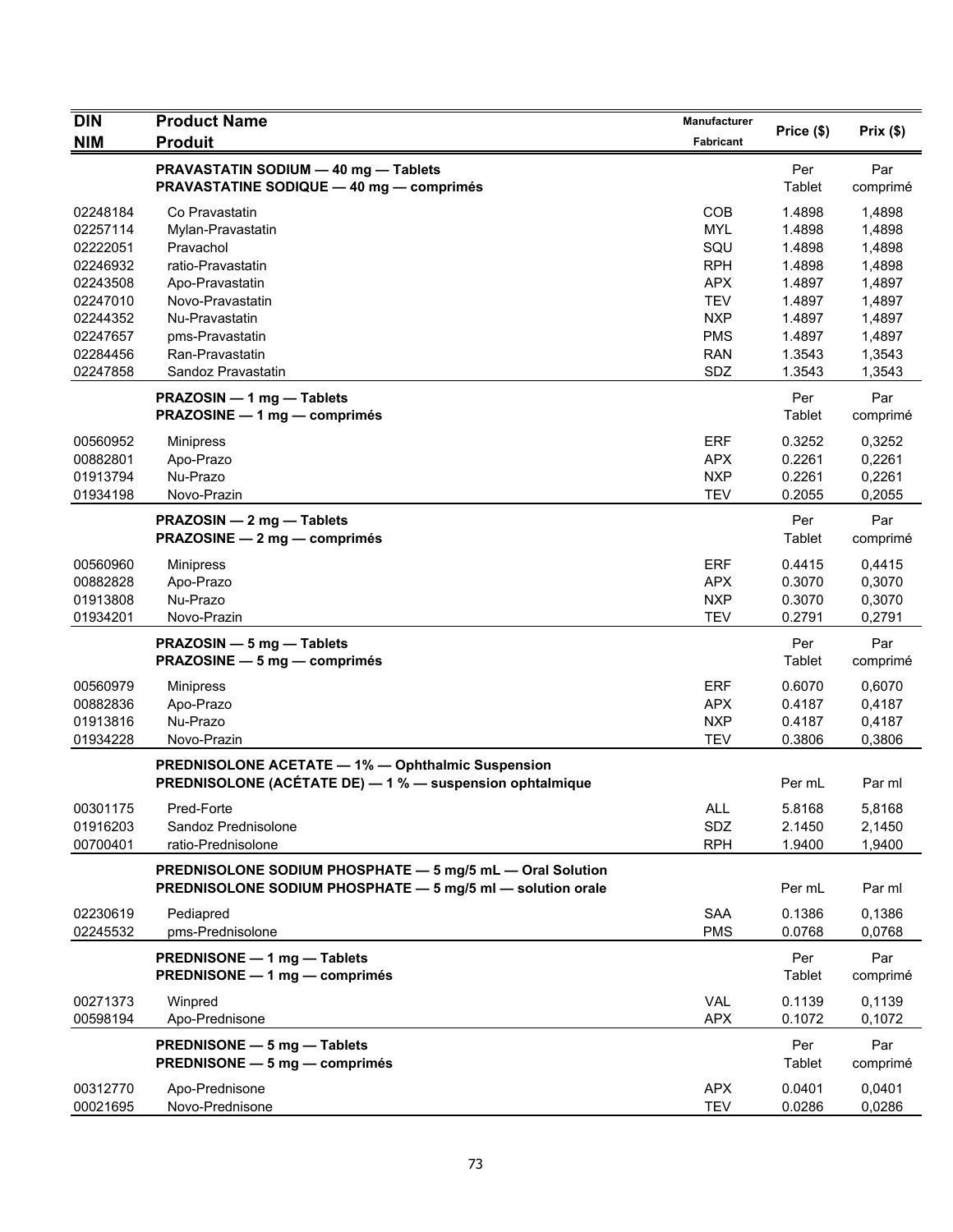| <b>DIN</b>                                                           | <b>Product Name</b>                                                                                    | Manufacturer                                                              | Price (\$)                                               | Prix(\$)                                                 |
|----------------------------------------------------------------------|--------------------------------------------------------------------------------------------------------|---------------------------------------------------------------------------|----------------------------------------------------------|----------------------------------------------------------|
| <b>NIM</b>                                                           | <b>Produit</b>                                                                                         | <b>Fabricant</b>                                                          |                                                          |                                                          |
|                                                                      | PREDNISONE - 50 mg - Tablets<br>PREDNISONE - 50 mg - comprimés                                         |                                                                           | Per<br>Tablet                                            | Par<br>comprimé                                          |
| 00550957<br>00232378                                                 | Apo-Prednisone<br>Novo-Prednisone                                                                      | <b>APX</b><br><b>TEV</b>                                                  | 0.1735<br>0.1205                                         | 0,1735<br>0,1205                                         |
|                                                                      | PROPAFENONE HCI-150 mg-Tablets<br>PROPAFÉNONE (CHLORHYDRATE DE) - 150 mg - comprimés                   |                                                                           | Per<br>Tablet                                            | Par<br>comprimé                                          |
| 00603708<br>02245372<br>02243324<br>02294559                         | Rythmol<br>Mylan-Propafenone<br>Apo-Propafenone<br>pms-Propafenone                                     | ABB<br><b>MYL</b><br><b>APX</b><br><b>PMS</b>                             | 1.3049<br>0.7497<br>0.4703<br>0.4275                     | 1,3049<br>0,7497<br>0,4703<br>0,4275                     |
|                                                                      | PROPAFENONE HCI-300 mg-Tablets<br>PROPAFÉNONE (CHLORHYDRATE DE) - 300 mg - comprimés                   |                                                                           | Per<br>Tablet                                            | Par<br>comprimé                                          |
| 00603716<br>02245373<br>02243325<br>02294575                         | Rythmol<br>Mylan-Propafenone<br>Apo-Propafenone<br>pms-Propafenone                                     | ABB<br><b>MYL</b><br><b>APX</b><br><b>PMS</b>                             | 2.3000<br>1.3217<br>0.8291<br>0.7537                     | 2,3000<br>1,3217<br>0,8291<br>0,7537                     |
|                                                                      | PROPRANOLOL HCI - 10 mg - Tablets<br>PROPRANOLOL (CHLORHYDRATE DE) - 10 mg - comprimés                 |                                                                           | Per<br>Tablet                                            | Par<br>comprimé                                          |
| 00496480<br>02137313<br>00582255<br>00402788                         | Novo-Pranol<br>Dom-Propranolol<br>pms-Propranolol<br>Apo-Propranolol                                   | <b>TEV</b><br><b>DOM</b><br><b>PMS</b><br><b>APX</b>                      | 0.0264<br>0.0212<br>0.0212<br>0.0211                     | 0,0264<br>0,0212<br>0,0212<br>0,0211                     |
|                                                                      | PROPRANOLOL HCI - 40 mg - Tablets<br>PROPRANOLOL (CHLORHYDRATE DE) - 40 mg - comprimés                 |                                                                           | Per<br>Tablet                                            | Par<br>comprimé                                          |
| 00402753<br>02137321<br>00496499<br>00582263                         | Apo-Propranolol<br>Dom-Propranolol<br>Novo-Pranol<br>pms-Propranolol                                   | <b>APX</b><br><b>DOM</b><br><b>TEV</b><br><b>PMS</b>                      | 0.0383<br>0.0383<br>0.0383<br>0.0383                     | 0.0383<br>0,0383<br>0,0383<br>0.0383                     |
|                                                                      | PROPRANOLOL HCI - 80 mg - Tablets<br>PROPRANOLOL (CHLORHYDRATE DE) - 80 mg - comprimés                 |                                                                           | Per<br>Tablet                                            | Par<br>comprimé                                          |
| 00582271<br>00402761<br>00496502                                     | pms-Propranolol<br>Apo-Propranolol<br>Novo-Pranol                                                      | <b>PMS</b><br><b>APX</b><br><b>TEV</b>                                    | 0.0776<br>0.0644<br>0.0644                               | 0.0776<br>0,0644<br>0,0644                               |
|                                                                      | QUETIAPINE - 25 mg - Tablets<br>QUETIAPINE - 25 mg - comprimés                                         |                                                                           | Per<br>Tablet                                            | Par<br>comprimé                                          |
| 02236951<br>02313901<br>02316080<br>02307804<br>02284235<br>02311704 | Seroquel<br>Apo-Quetiapine<br>Co Quetiapine<br>Mylan-Quetiapine<br>Novo-Quetiapine<br>ratio-Quetiapine | <b>AZC</b><br><b>APX</b><br>COB<br><b>MYL</b><br><b>TEV</b><br><b>RPH</b> | 0.5436<br>0.3458<br>0.3458<br>0.3458<br>0.3458<br>0.3458 | 0,5436<br>0,3458<br>0,3458<br>0,3458<br>0,3458<br>0,3458 |
| 02313995<br>02296551                                                 | Sandoz Quetiapine<br>pms-Quetiapine                                                                    | SDZ<br><b>PMS</b>                                                         | 0.3458<br>0.3458                                         | 0,3458<br>0,3458                                         |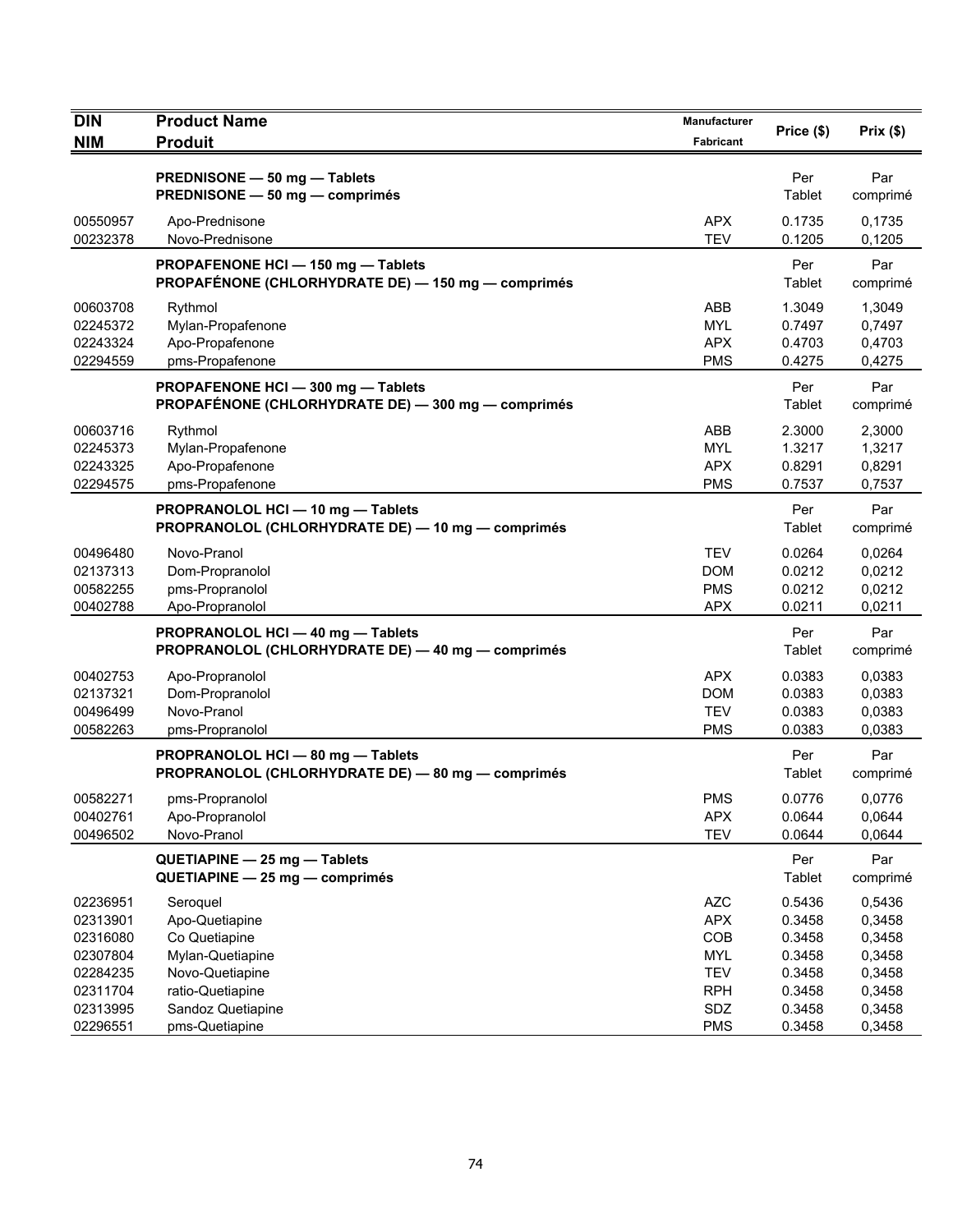| <b>DIN</b>                                                                                   | <b>Product Name</b>                                                                                                                           | Manufacturer                                                                                          | Price (\$)                                                                   | Prix(\$)                                                                     |
|----------------------------------------------------------------------------------------------|-----------------------------------------------------------------------------------------------------------------------------------------------|-------------------------------------------------------------------------------------------------------|------------------------------------------------------------------------------|------------------------------------------------------------------------------|
| <b>NIM</b>                                                                                   | <b>Produit</b>                                                                                                                                | <b>Fabricant</b>                                                                                      |                                                                              |                                                                              |
|                                                                                              | QUETIAPINE - 100 mg - Tablets<br>QUETIAPINE - 100 mg - comprimés                                                                              |                                                                                                       | Per<br>Tablet                                                                | Par<br>comprimé                                                              |
| 02236952<br>02313928<br>02316099<br>02307812                                                 | Seroquel<br>Apo-Quetiapine<br>Co Quetiapine<br>Mylan-Quetiapine                                                                               | <b>AZC</b><br><b>APX</b><br>COB<br><b>MYL</b>                                                         | 1.4502<br>0.9226<br>0.9226<br>0.9226                                         | 1,4502<br>0,9226<br>0,9226<br>0,9226                                         |
| 02284243<br>02311712<br>02314002<br>02296578                                                 | Novo-Quetiapine<br>ratio-Quetiapine<br>Sandoz Quetiapine<br>pms-Quetiapine                                                                    | <b>TEV</b><br><b>RPH</b><br>SDZ<br><b>PMS</b>                                                         | 0.9226<br>0.9226<br>0.9226<br>0.9226                                         | 0,9226<br>0,9226<br>0,9226<br>0,9226                                         |
|                                                                                              | QUETIAPINE - 150 mg - Tablets<br>QUETIAPINE - 150 mg - comprimés                                                                              |                                                                                                       | Per<br>Tablet                                                                | Par<br>comprimé                                                              |
| 02240862<br>02284251                                                                         | Seroquel<br>Novo-Quetiapine                                                                                                                   | <b>AZC</b><br><b>TEV</b>                                                                              | 2.3550<br>1.3518                                                             | 2,3550<br>1,3518                                                             |
|                                                                                              | QUETIAPINE - 200 mg - Tablets<br>QUETIAPINE - 200 mg - comprimés                                                                              |                                                                                                       | Per<br>Tablet                                                                | Par<br>comprimé                                                              |
| 02236953<br>02307839<br>02313936<br>02316110<br>02284278<br>02311747<br>02314010<br>02296594 | Seroquel<br>Mylan-Quetiapine<br>Apo-Quetiapine<br>Co Quetiapine<br>Novo-Quetiapine<br>ratio-Quetiapine<br>Sandoz Quetiapine<br>pms-Quetiapine | <b>AZC</b><br><b>MYL</b><br><b>APX</b><br><b>COB</b><br><b>TEV</b><br><b>RPH</b><br>SDZ<br><b>PMS</b> | 2.9114<br>2.9062<br>1.8527<br>1.8527<br>1.8527<br>1.8527<br>1.8527<br>1.8527 | 2,9114<br>2,9062<br>1,8527<br>1,8527<br>1,8527<br>1,8527<br>1,8527<br>1,8527 |
|                                                                                              | QUETIAPINE - 300 mg - Tablets<br>QUETIAPINE - 300 mg - comprimés                                                                              |                                                                                                       | Per<br>Tablet                                                                | Par<br>comprimé                                                              |
| 02244107<br>02313944<br>02316129<br>02307847<br>02284286<br>02311755<br>02314029<br>02296608 | Seroquel<br>Apo-Quetiapine<br>Co Quetiapine<br>Mylan-Quetiapine<br>Novo-Quetiapine<br>ratio-Quetiapine<br>Sandoz Quetiapine<br>pms-Quetiapine | <b>AZC</b><br><b>APX</b><br>COB<br><b>MYL</b><br><b>TEV</b><br><b>RPH</b><br>SDZ<br><b>PMS</b>        | 4.2488<br>2.7038<br>2.7038<br>2.7038<br>2.7038<br>2.7038<br>2.7038<br>2.7038 | 4,2488<br>2,7038<br>2,7038<br>2,7038<br>2,7038<br>2,7038<br>2,7038<br>2,7038 |
|                                                                                              | QUININE SULFATE - 200 mg - Capsules<br>QUININE (SULFATE DE) - 200 mg - capsules                                                               |                                                                                                       | Per<br>Capsule                                                               | Par<br>capsule                                                               |
| 00021008<br>02254514<br>00695440                                                             | Novo-Quinine<br>Apo-Quinine<br>Quinine-Odan                                                                                                   | <b>TEV</b><br><b>APX</b><br><b>ODN</b>                                                                | 0.2800<br>0.2629<br>0.2390                                                   | 0,2800<br>0,2629<br>0,2390                                                   |
|                                                                                              | QUININE SULFATE - 300 mg - Capsules<br>QUININE (SULFATE DE) - 300 mg - capsules                                                               |                                                                                                       | Per<br>Capsule                                                               | Par<br>capsule                                                               |
| 00021016<br>02254522<br>00695459                                                             | Novo-Quinine<br>Apo-Quinine<br>Quinine-Odan                                                                                                   | <b>TEV</b><br><b>APX</b><br>ODN                                                                       | 0.4364<br>0.4125<br>0.3750                                                   | 0.4364<br>0,4125<br>0,3750                                                   |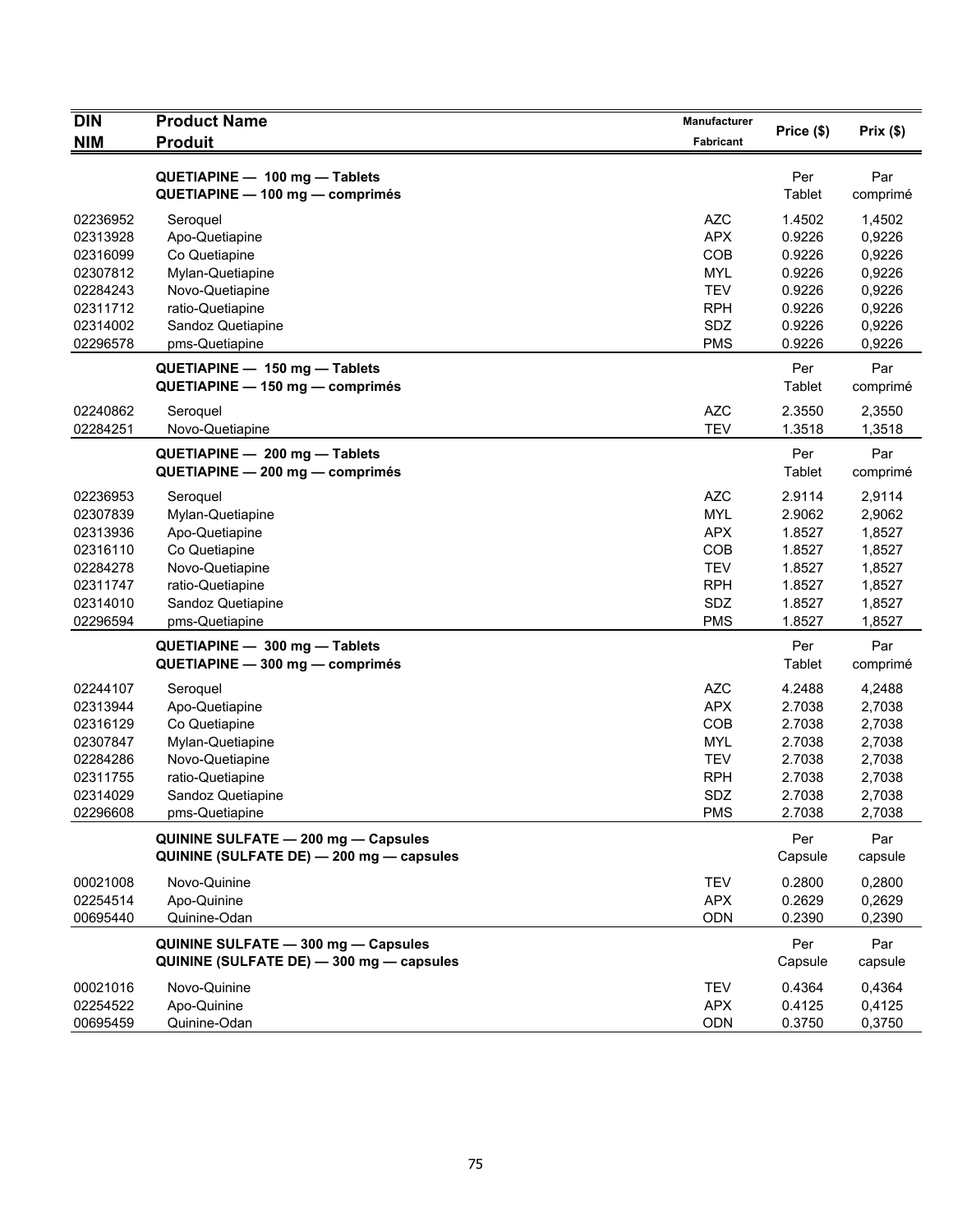| <b>DIN</b>                                                                                   | <b>Product Name</b>                                                                                                                              | Manufacturer                                                                                   |                                                                              |                                                                              |
|----------------------------------------------------------------------------------------------|--------------------------------------------------------------------------------------------------------------------------------------------------|------------------------------------------------------------------------------------------------|------------------------------------------------------------------------------|------------------------------------------------------------------------------|
| <b>NIM</b>                                                                                   | <b>Produit</b>                                                                                                                                   | Fabricant                                                                                      | Price (\$)                                                                   | Prix(\$)                                                                     |
|                                                                                              | RABEPRAZOLE - 10 mg - Tablets<br>RABEPRAZOLE - 10 mg - comprimés                                                                                 |                                                                                                | Per<br>Tablet                                                                | Par<br>comprimé                                                              |
| 02243796<br>02296632<br>02310805<br>02298074                                                 | Pariet<br>Novo-Rabeprazole EC<br>pms-Rabeprazole EC<br>Ran-Rabeprazole                                                                           | <b>JAN</b><br><b>TEV</b><br><b>PMS</b><br><b>RAN</b><br>SDZ                                    | 0.7357<br>0.4550<br>0.4550<br>0.4550                                         | 0,7357<br>0,4550<br>0,4550<br>0,4550                                         |
| 02314177                                                                                     | Sandoz Rabeprazole<br>RABEPRAZOLE - 20 mg - Tablets<br>RABEPRAZOLE - 20 mg - comprimés                                                           |                                                                                                | 0.4550<br>Per<br>Tablet                                                      | 0,4550<br>Par<br>comprimé                                                    |
| 02243797<br>02296640<br>02310813<br>02298082<br>02314185                                     | Pariet<br>Novo-Rabeprazole EC<br>pms-Rabeprazole EC<br>Ran-Rabeprazole<br>Sandoz Rabeprazole                                                     | <b>JAN</b><br><b>TEV</b><br><b>PMS</b><br><b>RAN</b><br>SDZ                                    | 1.4715<br>0.9100<br>0.9100<br>0.9100<br>0.9100                               | 1,4715<br>0,9100<br>0,9100<br>0,9100<br>0,9100                               |
|                                                                                              | RALOXIFENE - 60 mg - Tablets<br>RALOXIFENE - 60 mg - comprimés                                                                                   |                                                                                                | Per<br>Tablet                                                                | Par<br>comprimé                                                              |
| 02239028<br>02279215<br>02312298                                                             | Evista<br>Apo-Raloxifene<br>Novo-Raloxifene                                                                                                      | LIL<br><b>APX</b><br><b>TEV</b>                                                                | 2.0170<br>1.3752<br>1.3752                                                   | 2,0170<br>1,3752<br>1,3752                                                   |
|                                                                                              | RAMIPRIL - 1.25 mg - Capsules<br>RAMIPRIL $-$ 1.25 mg $-$ capsules                                                                               |                                                                                                | Per<br>Capsule                                                               | Par<br>capsule                                                               |
| 02221829<br>02295482<br>02287692<br>02291398<br>02301148<br>02251515<br>02310503             | Altace<br>Co Ramipril<br>ratio-Ramipril<br>Sandoz Ramipril Tablets/comprimé s<br>Mylan-Ramipril<br>Apo-Ramipril<br>Ran-Ramipril                  | <b>SAA</b><br>COB<br><b>RPH</b><br>SDZ<br><b>MYL</b><br><b>APX</b><br><b>RAN</b>               | 0.7627<br>0.4550<br>0.4550<br>0.4550<br>0.4550<br>0.4200<br>0.4200           | 0,7627<br>0,4550<br>0,4550<br>0,4550<br>0,4550<br>0,4200<br>0,4200           |
|                                                                                              | RAMIPRIL - 2.5 mg - Capsules<br>RAMIPRIL - 2.5 mg - capsules                                                                                     |                                                                                                | Per<br>Capsule                                                               | Par<br>capsule                                                               |
| 02221837<br>02295490<br>02287706<br>02291401<br>02301156<br>02251531<br>02247945<br>02310511 | Altace<br>Co Ramipril<br>ratio-Ramipril<br>Sandoz Ramipril Tablets/comprimé s<br>Mylan-Ramipril<br>Apo-Ramipril<br>Teva-Ramipril<br>Ran-Ramipril | <b>SAA</b><br>COB<br><b>RPH</b><br>SDZ<br><b>MYL</b><br><b>APX</b><br><b>TEV</b><br><b>RAN</b> | 0.8799<br>0.5250<br>0.5250<br>0.5250<br>0.5250<br>0.5000<br>0.5000<br>0.5000 | 0,8799<br>0,5250<br>0,5250<br>0,5250<br>0,5250<br>0,5000<br>0,5000<br>0,5000 |
|                                                                                              | RAMIPRIL - 5 mg - Capsules<br>RAMIPRIL - 5 mg - capsules                                                                                         |                                                                                                | Per<br>Capsule                                                               | Par<br>capsule                                                               |
| 02221845<br>02295504<br>02287714<br>02291428<br>02301164<br>02251574                         | Altace<br>Co Ramipril<br>ratio-Ramipril<br>Sandoz Ramipril Tablets/comprimé s<br>Mylan-Ramipril<br>Apo-Ramipril                                  | SAA<br>COB<br><b>RPH</b><br>SDZ<br><b>MYL</b><br><b>APX</b>                                    | 0.8799<br>0.5250<br>0.5250<br>0.5250<br>0.5250<br>0.5000                     | 0,8799<br>0,5250<br>0,5250<br>0,5250<br>0,5250<br>0,5000                     |
| 02247946<br>02310538                                                                         | Teva-Ramipril<br>Ran-Ramipril                                                                                                                    | <b>TEV</b><br><b>RAN</b>                                                                       | 0.5000<br>0.5000                                                             | 0,5000<br>0,5000                                                             |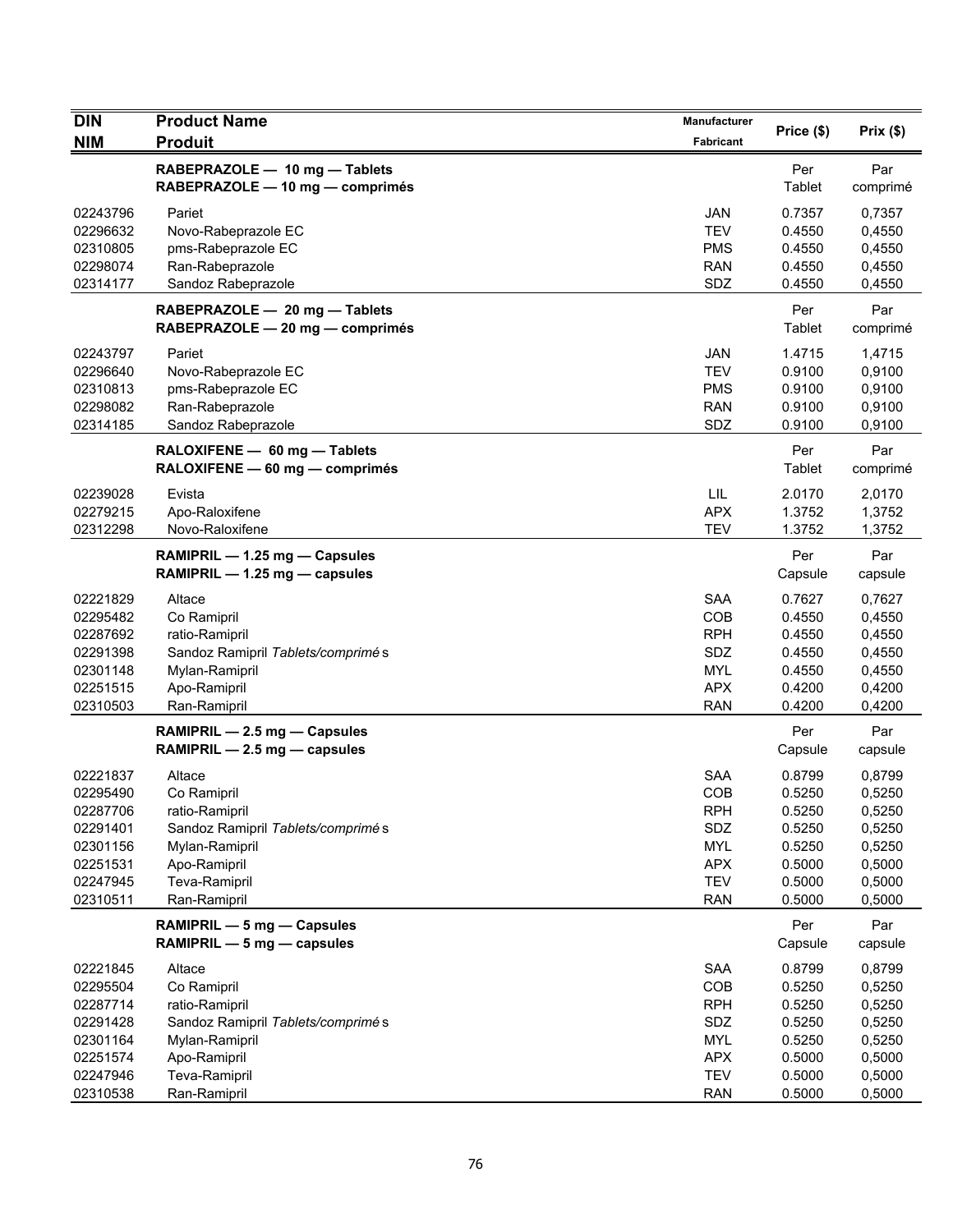| <b>DIN</b>                                                                                               | <b>Product Name</b>                                                                                                                                   | Manufacturer                                                                                                        | Price (\$)                                                                             | Prix(\$)                                                                               |
|----------------------------------------------------------------------------------------------------------|-------------------------------------------------------------------------------------------------------------------------------------------------------|---------------------------------------------------------------------------------------------------------------------|----------------------------------------------------------------------------------------|----------------------------------------------------------------------------------------|
| <b>NIM</b>                                                                                               | <b>Produit</b>                                                                                                                                        | Fabricant                                                                                                           |                                                                                        |                                                                                        |
|                                                                                                          | RAMIPRIL - 10 mg - Capsules<br>RAMIPRIL - 10 mg - capsules                                                                                            |                                                                                                                     | Per<br>Capsule                                                                         | Par<br>capsule                                                                         |
| 02221853<br>02295512<br>02287722<br>02291436<br>02301172<br>02251582                                     | Altace<br>Co Ramipril<br>ratio-Ramipril<br>Sandoz Ramipril Tablets/comprimés<br>Mylan-Ramipril<br>Apo-Ramipril                                        | <b>SAA</b><br>COB<br><b>RPH</b><br>SDZ<br><b>MYL</b><br><b>APX</b>                                                  | 1.1146<br>0.6650<br>0.6650<br>0.6650<br>0.6650<br>0.6300                               | 1,1146<br>0,6650<br>0,6650<br>0,6650<br>0,6650<br>0,6300                               |
| 02247947<br>02310546                                                                                     | Teva-Ramipril<br>Ran-Ramipril                                                                                                                         | <b>TEV</b><br><b>RAN</b>                                                                                            | 0.6300<br>0.6300                                                                       | 0,6300<br>0,6300                                                                       |
|                                                                                                          | RAMIPRIL - 15 mg - Capsules<br>RAMIPRIL - 15 mg - capsules                                                                                            |                                                                                                                     | Per<br>Capsule                                                                         | Par<br>capsule                                                                         |
| 02281112<br>02325381<br>02311194                                                                         | Altace<br>Apo-Ramipril<br>ratio-Ramipril                                                                                                              | <b>SAA</b><br><b>APX</b><br><b>RPH</b>                                                                              | 1.2080<br>0.8132<br>0.8132                                                             | 1,2080<br>0,8132<br>0,8132                                                             |
|                                                                                                          | RANITIDINE HCI - 15 mg/mL - Oral Solution<br>RANITIDINE (CHLORHYDRATE DE) - 15 mg/ml - solution orale                                                 |                                                                                                                     | Per<br>mL                                                                              | Par<br>ml                                                                              |
| 02212374<br>02280833<br>02242940                                                                         | Zantac<br>Apo-Ranitidine<br>Novo-Ranidine                                                                                                             | <b>GSK</b><br><b>APX</b><br><b>TEV</b>                                                                              | 0.2294<br>0.1292<br>0.1175                                                             | 0,2294<br>0,1292<br>0,1175                                                             |
|                                                                                                          | RANITIDINE HCI - 150 mg - Tablets<br>RANITIDINE (CHLORHYDRATE DE) - 150 mg - comprimés                                                                |                                                                                                                     | Per<br>Tablet                                                                          | Par<br>comprimé                                                                        |
| 02242453<br>00733059<br>02248570<br>02207761<br>00828564<br>00865737<br>00828823<br>02243229<br>02212331 | pms-Ranitidine<br>Apo-Ranitidine<br>Co Ranitidine<br>Mylan-Ranitidine<br>Novo-Ranidine<br>Nu-Ranit<br>ratio-Ranitidine<br>Sandoz Ranitidine<br>Zantac | <b>PMS</b><br><b>APX</b><br><b>COB</b><br><b>MYL</b><br><b>TEV</b><br><b>NXP</b><br><b>RPH</b><br>SDZ<br><b>GSK</b> | 0.4447<br>0.4446<br>0.4446<br>0.4446<br>0.4446<br>0.4446<br>0.4446<br>0.4446<br>0.1980 | 0,4447<br>0,4446<br>0,4446<br>0,4446<br>0,4446<br>0,4446<br>0,4446<br>0,4446<br>0,1980 |
|                                                                                                          | RANITIDINE HCI - 300 mg - Tablets<br>RANITIDINE (CHLORHYDRATE DE) — 300 mg — comprimés                                                                |                                                                                                                     | Per<br>Tablet                                                                          | Par<br>comprimé                                                                        |
| 02248571<br>02207788<br>00828556<br>00865745<br>02242454<br>00828688<br>00733067<br>02243230             | Co Ranitidine<br>Mylan-Ranitidine<br>Novo-Ranidine<br>Nu-Ranit<br>pms-Ranitidine<br>ratio-Ranitidine<br>Apo-Ranitidine<br>Sandoz Ranitidine           | <b>COB</b><br><b>MYL</b><br><b>TEV</b><br><b>NXP</b><br><b>PMS</b><br><b>RPH</b><br><b>APX</b><br>SDZ               | 0.8566<br>0.8566<br>0.8566<br>0.8566<br>0.8566<br>0.8566<br>0.8565<br>0.8565           | 0,8566<br>0,8566<br>0,8566<br>0,8566<br>0,8566<br>0,8566<br>0,8565<br>0,8565           |
| 02212358                                                                                                 | Zantac<br>RIFAMPIN - 150 mg - Capsules                                                                                                                | <b>GSK</b>                                                                                                          | 0.3960<br>Per                                                                          | 0,3960<br>Par                                                                          |
| 02091887<br>00393444                                                                                     | RIFAMPINE - 150 mg - capsules<br>Rifadin<br>Rofact                                                                                                    | SAA<br><b>VAL</b>                                                                                                   | Capsule<br>0.8732<br>0.6642                                                            | capsule<br>0,8732<br>0,6642                                                            |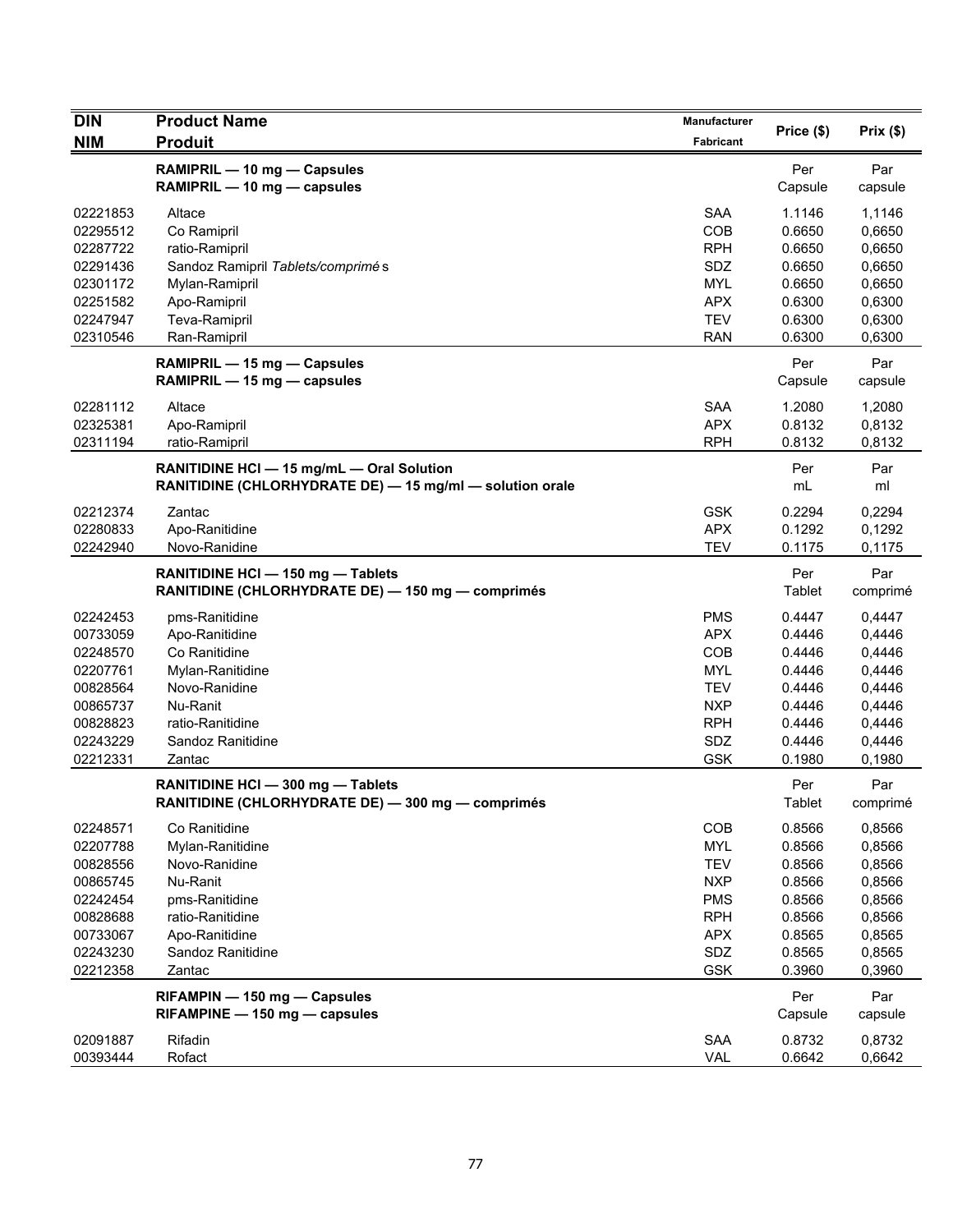| <b>DIN</b>                       | <b>Product Name</b>                                                             | <b>Manufacturer</b>                    | Price (\$)                 | Prix(\$)                   |
|----------------------------------|---------------------------------------------------------------------------------|----------------------------------------|----------------------------|----------------------------|
| <b>NIM</b>                       | <b>Produit</b>                                                                  | Fabricant                              |                            |                            |
|                                  | RIFAMPIN - 300 mg - Capsules<br>RIFAMPINE - 300 mg - capsules                   |                                        | Per<br>Capsule             | Par<br>capsule             |
| 02092808<br>00343617             | Rifadin<br>Rofact                                                               | <b>SAA</b><br><b>VAL</b>               | 1.3743<br>1.0454           | 1,3743<br>1,0454           |
|                                  | RISEDRONATE $-5$ mg $-$ Tablet<br>RISEDRONATE - 5 mg - comprimés                |                                        | Per<br><b>Tablet</b>       | Par<br>comprimé            |
| 02242518<br>02298376             | Actonel<br>Novo-Risedronate                                                     | <b>PGP</b><br><b>TEV</b>               | 2.0036<br>0.9107           | 2,0036<br>0,9107           |
|                                  | RISEDRONATE - 30 mg - Tablet<br>$RISEDRONATE - 30 mg - comprimés$               |                                        | Per<br>Tablet              | Par<br>comprimé            |
| 02239146<br>02298384             | Actonel<br>Novo-Risedronate                                                     | <b>PGP</b><br><b>TEV</b>               | 12.9800<br>5.9000          | 12,9800<br>5,9000          |
|                                  | RISEDRONATE - 35 mg - Tablet<br>RISEDRONATE - 35 mg - comprimés                 |                                        | Per<br>Tablet              | Par<br>comprimé            |
| 02246896<br>02298392             | Actonel<br>Novo-Risedronate                                                     | <b>PGP</b><br><b>TEV</b>               | 10.6875<br>4.8575          | 10,6875<br>4,8575          |
|                                  | RISPERIDONE - 1 mg/mL - Oral Solution<br>RISPERIDONE - 1 mg/ml - solution orale |                                        | Per mL                     | Par ml                     |
| 02236950<br>02279266<br>02280396 | Risperdal<br>pms-Risperidone<br>Apo-Risperidone                                 | <b>JAN</b><br><b>PMS</b><br><b>APX</b> | 1.5092<br>0.8501<br>0.8500 | 1,5092<br>0,8501<br>0,8500 |
|                                  | RISPERIDONE - 0.25 mg - Tablet<br>RISPERIDONE - 0.25 mg - comprimés             |                                        | Per<br>Tablet              | Par<br>comprimé            |
| 02240551                         | Risperdal                                                                       | <b>JAN</b>                             | 0.5783                     | 0,5783                     |
| 02280906                         | Ran-Risperidone                                                                 | <b>RAN</b>                             | 0.3516                     | 0,3516                     |
| 02282119                         | Apo-Risperidone                                                                 | <b>APX</b>                             | 0.2877                     | 0,2877                     |
| 02282585                         | Co Risperidone                                                                  | COB                                    | 0.2877                     | 0,2877                     |
| 02282240                         | Mylan-Risperidone                                                               | <b>MYL</b>                             | 0.2877                     | 0,2877                     |
| 02252007<br>02264757             | pms-Risperidone<br>ratio-Risperidone                                            | <b>PMS</b><br><b>RPH</b>               | 0.2877<br>0.2877           | 0,2877<br>0,2877           |
| 02282690                         | Novo-Risperidone                                                                | <b>TEV</b>                             | 0.2615                     | 0,2615                     |
| 02303655                         | Sandoz Risperidone                                                              | <b>SDZ</b>                             | 0.2615                     | 0,2615                     |
| 02328305                         | RBX-Risperidone                                                                 | <b>RAN</b>                             | 0.2615                     | 0,2615                     |
|                                  | RISPERIDONE - 0.5 mg - Tablet<br>RISPERIDONE - 0.5 mg - comprimés               |                                        | Per<br>Tablet              | Par<br>comprimé            |
| 02240552                         | Risperdal                                                                       | <b>JAN</b>                             | 0.9687                     | 0,9687                     |
| 02280914                         | Ran-Risperidone                                                                 | <b>RAN</b>                             | 0.5888                     | 0,5888                     |
| 02282127                         | Apo-Risperidone                                                                 | <b>APX</b>                             | 0.4817                     | 0,4817                     |
| 02282593                         | Co Risperidone                                                                  | COB                                    | 0.4817                     | 0,4817                     |
| 02282259                         | Mylan-Risperidone                                                               | <b>MYL</b>                             | 0.4817                     | 0,4817                     |
| 02252015                         | pms-Risperidone                                                                 | <b>PMS</b>                             | 0.4817                     | 0,4817                     |
| 02264765                         | ratio-Risperidone                                                               | <b>RPH</b>                             | 0.4817                     | 0,4817                     |
| 02264188                         | Novo-Risperidone                                                                | <b>TEV</b>                             | 0.4379                     | 0,4379                     |
| 02303663<br>02328313             | Sandoz Risperidone<br>RBX-Risperidone                                           | SDZ<br><b>RAN</b>                      | 0.4379<br>0.4379           | 0,4379<br>0,4379           |
|                                  |                                                                                 |                                        |                            |                            |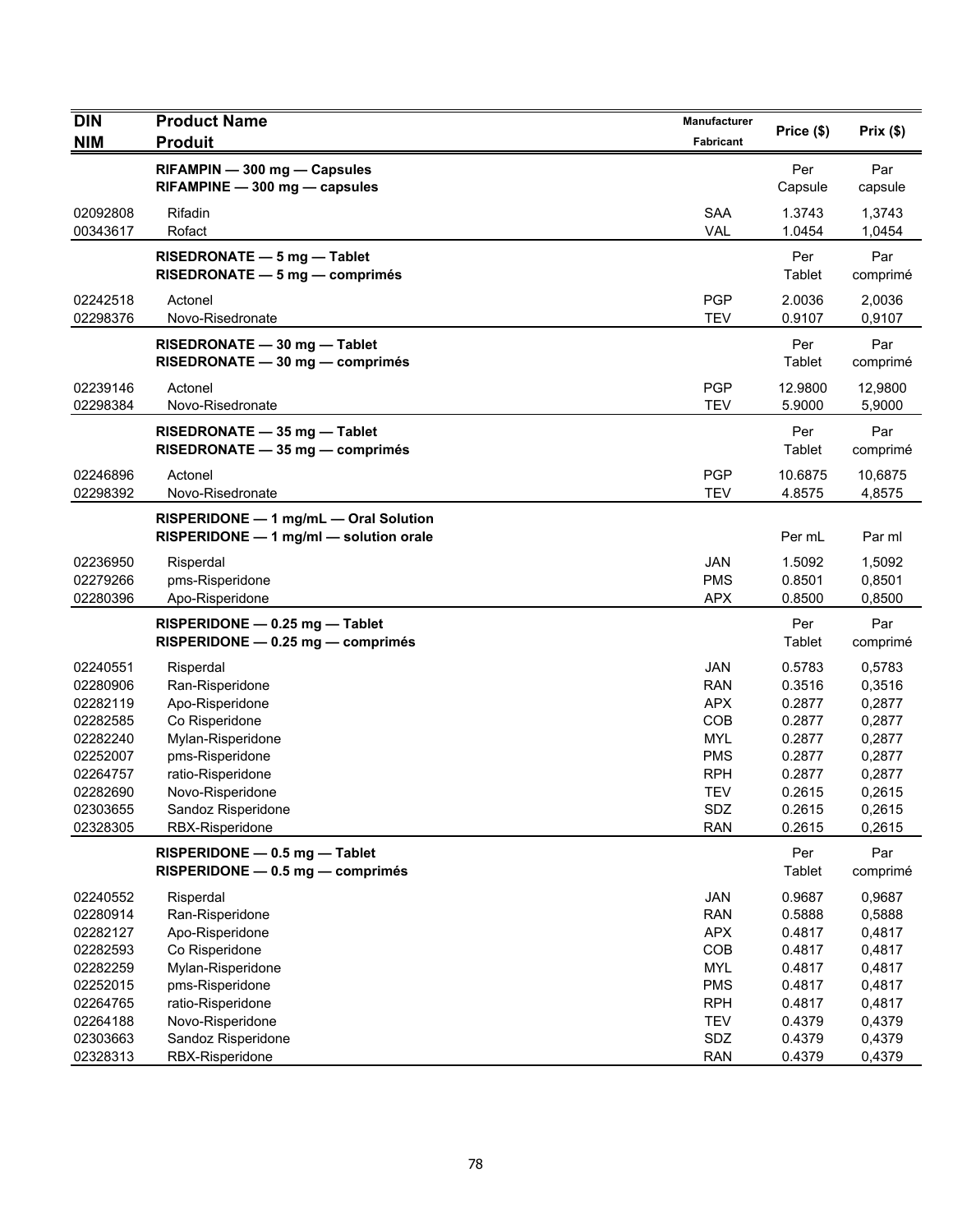| <b>DIN</b> | <b>Product Name</b>                                             | Manufacturer | Price (\$)           | Prix(\$)        |
|------------|-----------------------------------------------------------------|--------------|----------------------|-----------------|
| <b>NIM</b> | <b>Produit</b>                                                  | Fabricant    |                      |                 |
|            | RISPERIDONE - 1 mg - Tablet<br>RISPERIDONE - 1 mg - comprimés   |              | Per<br>Tablet        | Par<br>comprimé |
| 02025280   | Risperdal                                                       | <b>JAN</b>   | 1.3382               | 1,3382          |
| 02280922   | Ran-Risperidone                                                 | <b>RAN</b>   | 0.8132               | 0,8132          |
| 02282267   | Mylan-Risperidone                                               | <b>MYL</b>   | 0.6654               | 0,6654          |
| 02252023   | pms-Risperidone                                                 | <b>PMS</b>   | 0.6654               | 0,6654          |
| 02282135   | Apo-Risperidone                                                 | <b>APX</b>   | 0.6653               | 0,6653          |
| 02282607   | Co Risperidone                                                  | COB          | 0.6653               | 0,6653          |
| 02264773   | ratio-Risperidone                                               | <b>RPH</b>   | 0.6653               | 0,6653          |
| 02264196   | Novo-Risperidone                                                | <b>TEV</b>   | 0.6048               | 0,6048          |
| 02279800   | Sandoz Risperidone                                              | SDZ          | 0.6048               | 0,6048          |
| 02328321   | RBX-Risperidone                                                 | <b>RAN</b>   | 0.6048               | 0,6048          |
|            | RISPERIDONE - 2 mg - Tablet<br>RISPERIDONE - 2 mg - comprimés   |              | Per<br><b>Tablet</b> | Par<br>comprimé |
| 02025299   | Risperdal                                                       | <b>JAN</b>   | 2.6714               | 2,6714          |
| 02280930   | Ran-Risperidone                                                 | <b>RAN</b>   | 1.6234               | 1,6234          |
| 02282143   | Apo-Risperidone                                                 | <b>APX</b>   | 1.3283               | 1,3283          |
| 02282615   | Co Risperidone                                                  | COB          | 1.3283               | 1,3283          |
| 02282275   | Mylan-Risperidone                                               | <b>MYL</b>   | 1.3283               | 1,3283          |
| 02252031   | pms-Risperidone                                                 | <b>PMS</b>   | 1.3283               | 1,3283          |
| 02264781   | ratio-Risperidone                                               | <b>RPH</b>   | 1.3283               | 1,3283          |
| 02264218   | Novo-Risperidone                                                | <b>TEV</b>   | 1.2075               | 1,2075          |
| 02279819   | Sandoz Risperidone                                              | SDZ          | 1.2075               | 1,2075          |
| 02328348   | RBX-Risperidone                                                 | <b>RAN</b>   | 1.2075               | 1,2075          |
|            | RISPERIDONE - 3 mg - Tablet<br>$RISPERIDONE - 3 mg - comprimés$ |              | Per<br>Tablet        | Par<br>comprimé |
| 02025302   | Risperdal                                                       | <b>JAN</b>   | 4.0073               | 4,0073          |
| 02280949   | Ran-Risperidone                                                 | <b>RAN</b>   | 2.4352               | 2,4352          |
| 02282623   | Co Risperidone                                                  | COB          | 1.9925               | 1,9925          |
| 02282283   | Mylan-Risperidone                                               | <b>MYL</b>   | 1.9925               | 1,9925          |
| 02252058   | pms-Risperidone                                                 | <b>PMS</b>   | 1.9925               | 1,9925          |
| 02282151   | Apo-Risperidone                                                 | <b>APX</b>   | 1.9924               | 1,9924          |
| 02264803   | ratio-Risperidone                                               | <b>RPH</b>   | 1.9924               | 1,9924          |
| 02264226   | Novo-Risperidone                                                | <b>TEV</b>   | 1.8114               | 1,8114          |
| 02279827   | Sandoz Risperidone                                              | SDZ          | 1.8114               | 1,8114          |
| 02328364   | RBX-Risperidone                                                 | <b>RAN</b>   | 1.8112               | 1,8112          |
|            | RISPERIDONE - 4 mg - Tablet<br>RISPERIDONE - 4 mg - comprimés   |              | Per<br>Tablet        | Par<br>comprimé |
| 02025310   | Risperdal                                                       | JAN          | 5.3433               | 5,3433          |
| 02280957   | Ran-Risperidone                                                 | <b>RAN</b>   | 3.2468               | 3,2468          |
| 02282178   | Apo-Risperidone                                                 | <b>APX</b>   | 2.6565               | 2,6565          |
| 02282631   | Co Risperidone                                                  | COB          | 2.6565               | 2,6565          |
| 02282291   | Mylan-Risperidone                                               | <b>MYL</b>   | 2.6565               | 2,6565          |
| 02252066   | pms-Risperidone                                                 | <b>PMS</b>   | 2.6565               | 2,6565          |
| 02264811   | ratio-Risperidone                                               | <b>RPH</b>   | 2.6565               | 2,6565          |
| 02264234   | Novo-Risperidone                                                | <b>TEV</b>   | 2.4150               | 2,4150          |
| 02279835   | Sandoz Risperidone                                              | SDZ          | 2.4150               | 2,4150          |
| 02328372   | RBX-Risperidone                                                 | RAN          | 2.4150               | 2,4150          |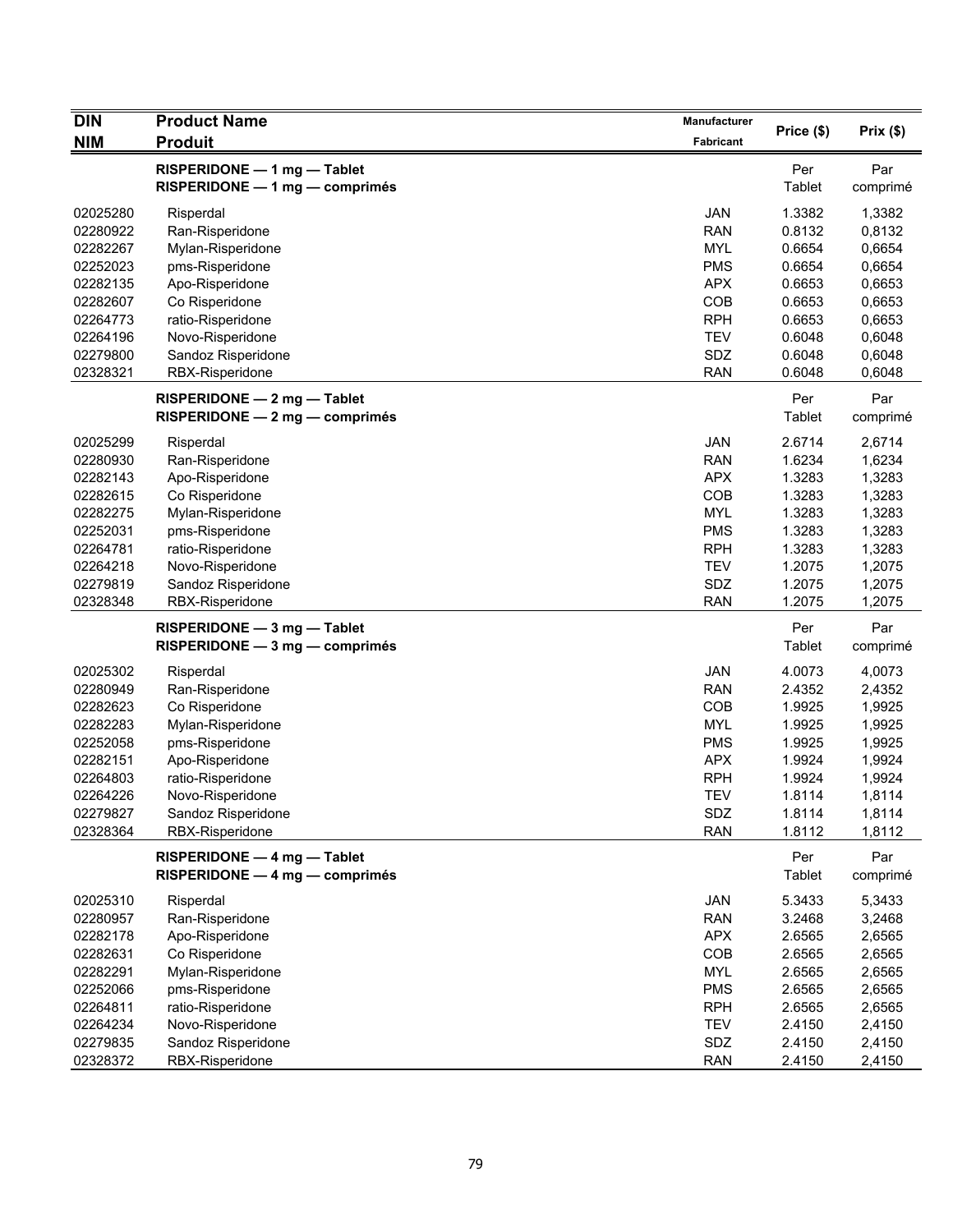| DIN                                                                              | <b>Product Name</b>                                                                                                                    | Manufacturer                                                                            |                                                                    |                                                                    |
|----------------------------------------------------------------------------------|----------------------------------------------------------------------------------------------------------------------------------------|-----------------------------------------------------------------------------------------|--------------------------------------------------------------------|--------------------------------------------------------------------|
| <b>NIM</b>                                                                       | <b>Produit</b>                                                                                                                         | <b>Fabricant</b>                                                                        | Price (\$)                                                         | Prix(\$)                                                           |
|                                                                                  | RIVASTIGMINE - 1.5 mg - Capsules<br>RIVASTIGMINE - 1.5 mg - capsules                                                                   |                                                                                         | Per<br>Capsule                                                     | Par<br>capsule                                                     |
| 02242115<br>02336715<br>02332809<br>02305984<br>02306034<br>02311283<br>02324563 | Exelon<br>Apo-Rivastigmine<br>Mylan-Rivastigmine<br>Novo-Rivastigmine<br>pms-Rivastigmine<br>ratio-Rivastigmine<br>Sandoz Rivastigmine | <b>NVT</b><br><b>APX</b><br><b>MYL</b><br><b>TEV</b><br><b>PMS</b><br><b>RPH</b><br>SDZ | 2.8665<br>1.3029<br>1.3029<br>1.3029<br>1.3029<br>1.3029<br>1.3029 | 2,8665<br>1,3029<br>1,3029<br>1,3029<br>1,3029<br>1,3029<br>1,3029 |
|                                                                                  | RIVASTIGMINE - 3 mg - Capsules<br>RIVASTIGMINE - 3 mg - capsules                                                                       |                                                                                         | Per<br>Capsule                                                     | Par<br>capsule                                                     |
| 02242116<br>02336723<br>02332817<br>02305992<br>02306042<br>02311291<br>02324571 | Exelon<br>Apo-Rivastigmine<br>Mylan-Rivastigmine<br>Novo-Rivastigmine<br>pms-Rivastigmine<br>ratio-Rivastigmine<br>Sandoz Rivastigmine | <b>NVT</b><br><b>APX</b><br><b>MYL</b><br><b>TEV</b><br><b>PMS</b><br><b>RPH</b><br>SDZ | 2.8665<br>1.3029<br>1.3029<br>1.3029<br>1.3029<br>1.3029<br>1.3029 | 2,8665<br>1,3029<br>1,3029<br>1,3029<br>1,3029<br>1,3029<br>1,3029 |
|                                                                                  | $RIVASTIGMINE - 4.5 mg - Capsules$<br>RIVASTIGMINE - 4.5 mg - capsules                                                                 |                                                                                         | Per<br>Capsule                                                     | Par<br>capsule                                                     |
| 02242117<br>02336731<br>02332825<br>02306018<br>02306050<br>02311305<br>02324598 | Exelon<br>Apo-Rivastigmine<br>Mylan-Rivastigmine<br>Novo-Rivastigmine<br>pms-Rivastigmine<br>ratio-Rivastigmine<br>Sandoz Rivastigmine | <b>NVT</b><br><b>APX</b><br><b>MYL</b><br><b>TEV</b><br><b>PMS</b><br><b>RPH</b><br>SDZ | 2.8665<br>1.3029<br>1.3029<br>1.3029<br>1.3029<br>1.3029<br>1.3029 | 2,8665<br>1,3029<br>1,3029<br>1,3029<br>1,3029<br>1,3029<br>1,3029 |
|                                                                                  | RIVASTIGMINE - 6 mg - Capsules<br>RIVASTIGMINE - 6 mg - capsules                                                                       |                                                                                         | Per<br>Capsule                                                     | Par<br>capsule                                                     |
| 02242118<br>02336758<br>02332833<br>02306026<br>02306069<br>02311313<br>02324601 | Exelon<br>Apo-Rivastigmine<br>Mylan-Rivastigmine<br>Novo-Rivastigmine<br>pms-Rivastigmine<br>ratio-Rivastigmine<br>Sandoz Rivastigmine | <b>NVT</b><br><b>APX</b><br><b>MYL</b><br><b>TEV</b><br><b>PMS</b><br><b>RPH</b><br>SDZ | 2.8665<br>1.3029<br>1.3029<br>1.3029<br>1.3029<br>1.3029<br>1.3029 | 2,8665<br>1,3029<br>1,3029<br>1,3029<br>1,3029<br>1,3029<br>1,3029 |
|                                                                                  | ROPINIROLE - 0.25 mg - Tablet<br>ROPINIROLE - 0.25 mg - comprimés                                                                      |                                                                                         | Per<br>Tablet                                                      | Par<br>comprimé                                                    |
| 02232565<br>02316846<br>02326590<br>02314037                                     | Requip<br>Co Ropinirole<br>pms-Ropinirole<br>Ran-Ropinirole                                                                            | <b>GSK</b><br>COB<br><b>PMS</b><br><b>RAN</b>                                           | 0.3122<br>0.1419<br>0.1419<br>0.1419                               | 0,3122<br>0,1419<br>0,1419<br>0,1419                               |
|                                                                                  | ROPINIROLE - 1 mg - Tablet<br>ROPINIROLE - 1 mg - comprimés                                                                            |                                                                                         | Per<br><b>Tablet</b>                                               | Par<br>comprimé                                                    |
| 02232567<br>02316854<br>02326612<br>02314053                                     | Requip<br>Co Ropinirole<br>pms-Ropinirole<br>Ran-Ropinirole                                                                            | <b>GSK</b><br>COB<br><b>PMS</b><br><b>RAN</b>                                           | 1.2489<br>0.5676<br>0.5676<br>0.5676                               | 1,2489<br>0,5676<br>0,5676<br>0,5676                               |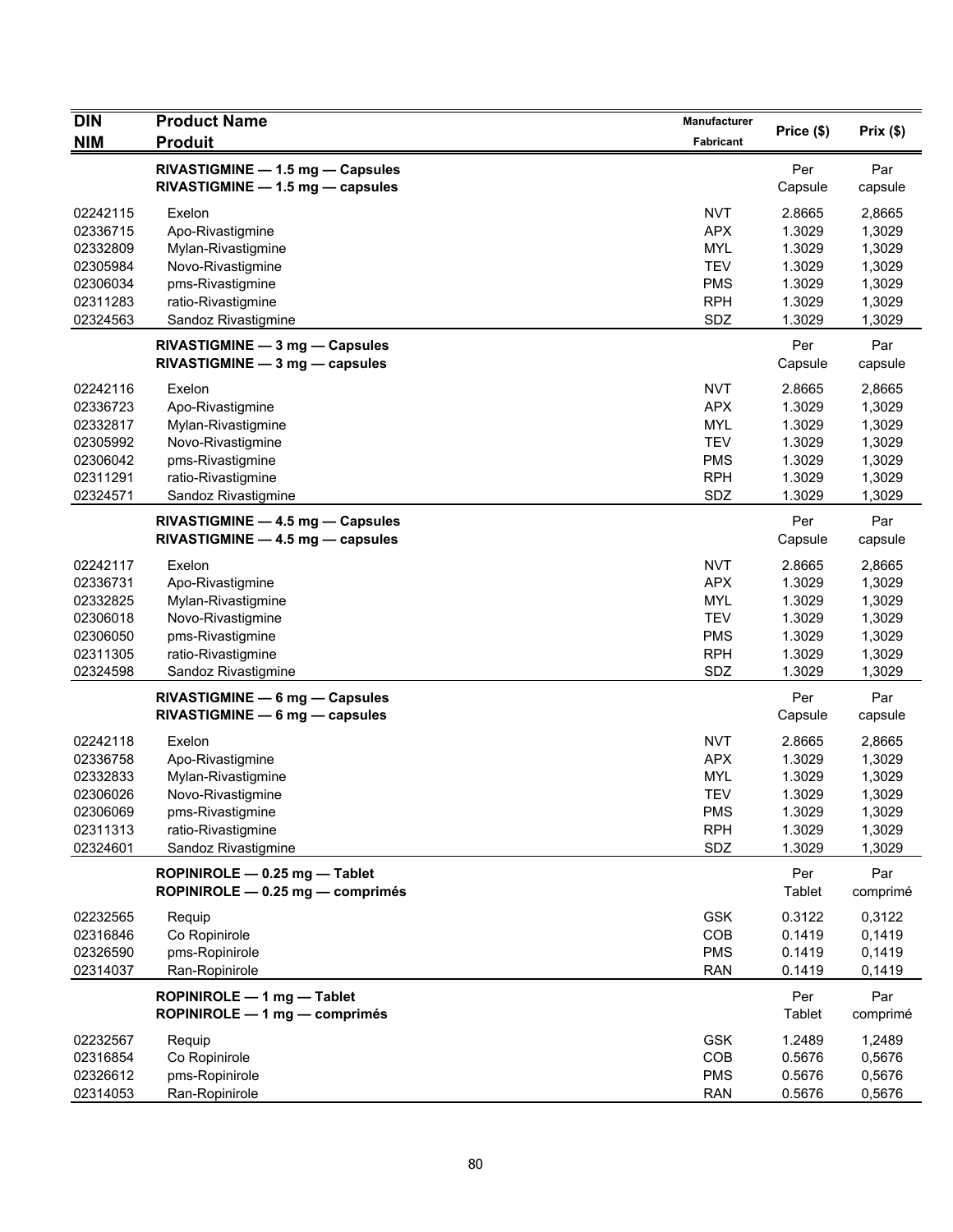| <b>DIN</b><br><b>NIM</b>                                 | <b>Product Name</b><br><b>Produit</b>                                                                                                                              | Manufacturer<br>Fabricant                                          | Price (\$)                                     | Prix(\$)                                       |
|----------------------------------------------------------|--------------------------------------------------------------------------------------------------------------------------------------------------------------------|--------------------------------------------------------------------|------------------------------------------------|------------------------------------------------|
|                                                          | ROPINIROLE - 2 mg - Tablet<br>ROPINIROLE - 2 mg - comprimés                                                                                                        |                                                                    | Per<br>Tablet                                  | Par<br>comprimé                                |
| 02232568<br>02316862<br>02326620<br>02314061             | Requip<br>Co Ropinirole<br>pms-Ropinirole<br>Ran-Ropinirole                                                                                                        | <b>GSK</b><br>COB<br><b>PMS</b><br><b>RAN</b>                      | 1.3738<br>0.6244<br>0.6244<br>0.6244           | 1,3738<br>0,6244<br>0,6244<br>0,6244           |
|                                                          | ROPINIROLE - 5 mg - Tablet<br>ROPINIROLE - 5 mg - comprimés                                                                                                        |                                                                    | Per<br>Tablet                                  | Par<br>comprimé                                |
| 02232569<br>02316870<br>02326639<br>02314088             | Requip<br>Co Ropinirole<br>pms-Ropinirole<br>Ran-Ropinirole                                                                                                        | <b>GSK</b><br><b>COB</b><br><b>PMS</b><br><b>RAN</b>               | 3.7823<br>1.7192<br>1.7192<br>1.7192           | 3,7823<br>1,7192<br>1,7192<br>1,7192           |
|                                                          | SALBUTAMOL - 5 mg/mL - Respirator Solution<br>SALBUTAMOL - 5 mg/ml - solution pour respirateur                                                                     |                                                                    | Per mL                                         | Par ml                                         |
| 02213486<br>02069571<br>02232987<br>00860808<br>02154412 | Ventolin<br>pms-Salbutamol<br>Mylan-Salbutamol<br>ratio-Salbutamol<br>Sandoz Salbutamol                                                                            | <b>GSK</b><br><b>PMS</b><br><b>MYL</b><br><b>RPH</b><br>SDZ        | 1.1033<br>0.6952<br>0.6490<br>0.6490<br>0.6490 | 1.1033<br>0,6952<br>0,6490<br>0,6490<br>0,6490 |
|                                                          | SALBUTAMOL SULFATE - 200 Dose - 100 mcg/Dose<br>- Metered Dose Inhaler                                                                                             |                                                                    |                                                |                                                |
|                                                          | SALBUTAMOL (SULFATE DE) - 200 doses - 100 mcg/dose -<br>aérosol doseur                                                                                             |                                                                    | Per<br>Dose                                    | Par<br>dose                                    |
| 02245669<br>02244914<br>02241497<br>02232570             | Apo-Salvent CFC Free/Apo-Salvent sans CFC<br>ratio-Salbutamol<br>Ventolin HFA<br>Airomir                                                                           | <b>APX</b><br><b>RPH</b><br><b>GSK</b><br><b>MMH</b>               | 0.0325<br>0.0325<br>0.0325<br>0.0300           | 0,0325<br>0,0325<br>0,0325<br>0,0300           |
|                                                          | SALBUTAMOL SULFATE - 1.25 mg/2.5 mL - Unit Dose Solution Nebules<br>SALBUTAMOL (SULFATE DE) - 1,25 mg/2,5 ml - préparation monodose<br>de solution pour nébuliseur |                                                                    | Per mL                                         | Par ml                                         |
| 02208245<br>02239365<br>02243828                         | pms-Salbutamol<br>ratio-Salbutamol<br>Apo-Salvent                                                                                                                  | <b>PMS</b><br><b>RPH</b><br><b>APX</b>                             | 0.1642<br>0.1641<br>0.1640                     | 0,1642<br>0,1641<br>0,1640                     |
|                                                          | SALBUTAMOL SULFATE - 2.5 mg/2.5 mL - Unit Dose Solution Nebules<br>SALBUTAMOL (SULFATE DE) - 2,5 mg/2,5 ml - préparation monodose<br>de solution pour nébuliseur   |                                                                    | Per mL                                         | Par ml                                         |
| 02213419<br>02208229<br>02231488<br>01926934<br>01986864 | Ventolin PF<br>pms-Salbutamol<br>Apo-Salvent<br>Mylan-Salbutamol Sterinebs<br>ratio-Salbutamol                                                                     | <b>GSK</b><br><b>PMS</b><br><b>APX</b><br><b>MYL</b><br><b>RPH</b> | 0.4548<br>0.2867<br>0.2680<br>0.2678<br>0.2678 | 0,4548<br>0,2867<br>0,2680<br>0,2678<br>0,2678 |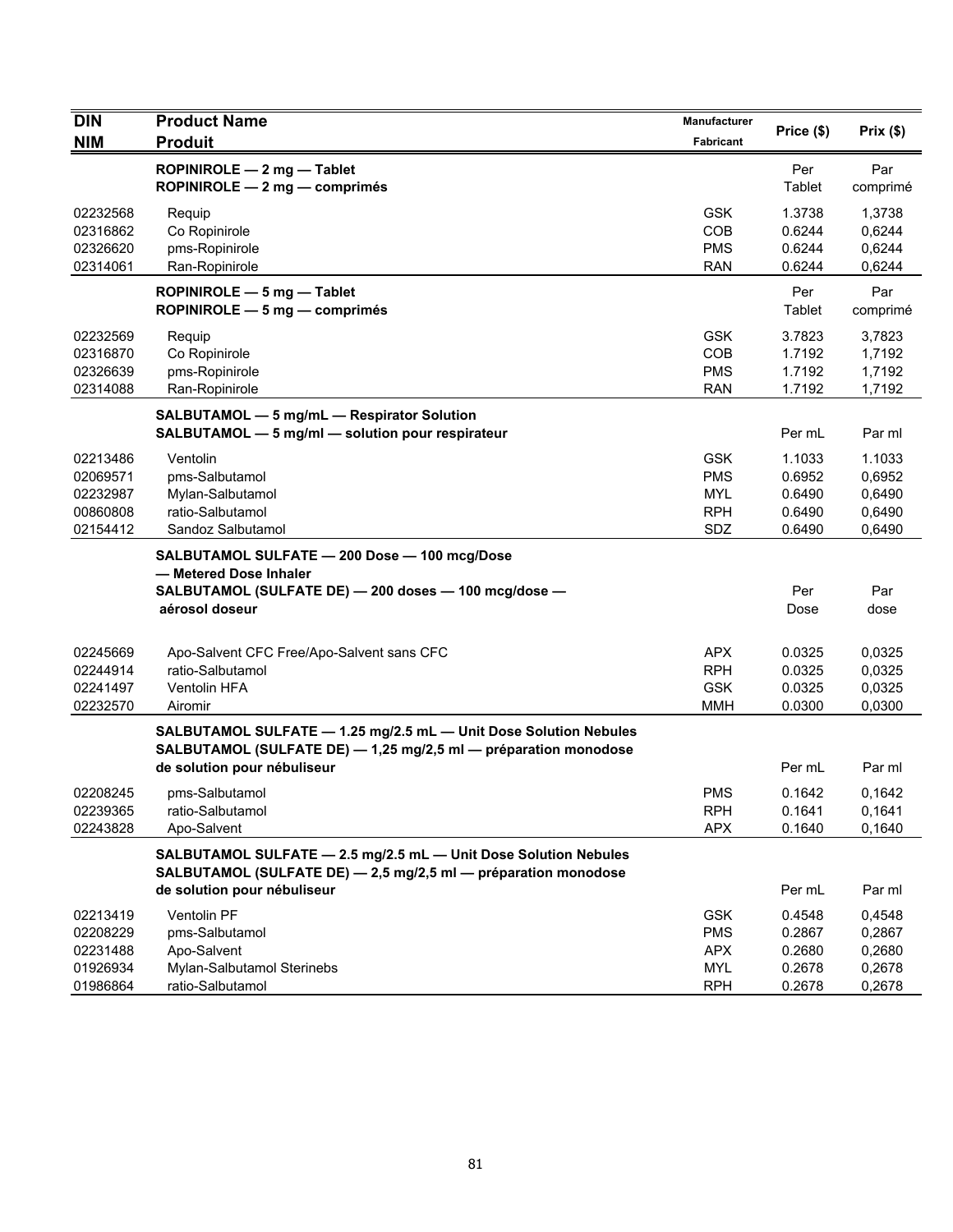| <b>DIN</b> | <b>Product Name</b>                                                                                                           | Manufacturer | Price (\$)     | Prix(\$)        |
|------------|-------------------------------------------------------------------------------------------------------------------------------|--------------|----------------|-----------------|
| <b>NIM</b> | <b>Produit</b>                                                                                                                | Fabricant    |                |                 |
|            | SALBUTAMOL SULFATE - 5 mg/2.5 mL - Unit Dose Solution Nebules<br>SALBUTAMOL (SULFATE DE) - 5 mg/2,5 ml - préparation monodose |              |                |                 |
|            | de solution pour nébuliseur                                                                                                   |              | Per mL         | Par ml          |
| 02213427   | Ventolin                                                                                                                      | <b>GSK</b>   | 0.8638         | 0,8638          |
| 02208237   | pms-Salbutamol                                                                                                                | <b>PMS</b>   | 0.6053         | 0,6053          |
| 02173360   | Mylan-Salbutamol Sterinebs                                                                                                    | <b>MYL</b>   | 0.5085         | 0,5085          |
| 02231678   | Apo-Salvent                                                                                                                   | <b>APX</b>   | 0.5084         | 0,5084          |
| 02239366   | ratio-Salbutamol                                                                                                              | <b>RPH</b>   | 0.5084         | 0,5084          |
|            | SELEGILINE HCI - 5 mg - Tablets<br>SÉLÉGILINE (CHLORHYDRATE DE) - 5 mg - comprimés                                            |              | Per<br>Tablet  | Par<br>comprimé |
| 02230641   | Apo-Selegiline                                                                                                                | <b>APX</b>   | 1.3915         | 1,3915          |
| 02231036   | Mylan-Selegiline                                                                                                              | <b>MYL</b>   | 1.3915         | 1,3915          |
| 02068087   | Novo-Selegiline                                                                                                               | <b>TEV</b>   | 1.3915         | 1,3915          |
| 02230717   | Nu-Selegiline                                                                                                                 | <b>NXP</b>   | 1.3915         | 1,3915          |
| 02238102   | pms-Selegiline                                                                                                                | <b>PMS</b>   | 1.3915         | 1,3915          |
|            | SENNOSIDES A AND B - 8.6 mg - Tablets<br>SENNOSIDES A ET B - 8,6 mg - comprimés                                               |              | Per<br>Tablet  | Par<br>comprimé |
| 00026158   | Senokot                                                                                                                       | <b>PFR</b>   | 0.1760         | 0,1760          |
| 02068109   | Sennatab                                                                                                                      | <b>PMS</b>   | 0.0644         | 0,0644          |
|            | <b>SERTRALINE HCI - 25 mg - Capsules</b><br>SERTRALINE (CHLORHYDRATE DE) - 25 mg - capsules                                   |              | Per<br>Capsule | Par<br>capsule  |
| 02132702   | Zoloft                                                                                                                        | PFI          | 0.8818         | 0,8818          |
| 02238280   | Apo-Sertraline                                                                                                                | <b>APX</b>   | 0.5544         | 0,5544          |
| 02242519   | Mylan-Sertraline                                                                                                              | <b>MYL</b>   | 0.5544         | 0,5544          |
| 02240485   | Novo-Sertraline                                                                                                               | TEV          | 0.5544         | 0,5544          |
| 02244838   | pms-Sertraline                                                                                                                | <b>PMS</b>   | 0.5544         | 0,5544          |
| 02245787   | ratio-Sertraline                                                                                                              | <b>RPH</b>   | 0.5542         | 0,5542          |
| 02287390   | Co Sertraline                                                                                                                 | COB          | 0.5040         | 0,5040          |
| 02245159   | Sandoz Sertraline                                                                                                             | SDZ          | 0.5040         | 0,5040          |
|            | <b>SERTRALINE HCI - 50 mg - Capsules</b><br>SERTRALINE (CHLORHYDRATE DE) - 50 mg - capsules                                   |              | Per<br>Capsule | Par<br>capsule  |
| 01962817   | Zoloft                                                                                                                        | PFI          | 1.7636         | 1,7636          |
| 02238281   | Apo-Sertraline                                                                                                                | APX          | 1.1088         | 1,1088          |
| 02242520   | Mylan-Sertraline                                                                                                              | <b>MYL</b>   | 1.1088         | 1,1088          |
| 02240484   | Novo-Sertraline                                                                                                               | <b>TEV</b>   | 1.1088         | 1,1088          |
| 02244839   | pms-Sertraline                                                                                                                | <b>PMS</b>   | 1.1088         | 1,1088          |
| 02245788   | ratio-Sertraline                                                                                                              | <b>RPH</b>   | 1.1086         | 1,1086          |
| 02287404   | Co Sertraline                                                                                                                 | COB          | 1.0080         | 1,0080          |
| 02245160   | Sandoz Sertraline                                                                                                             | SDZ          | 1.0080         | 1,0080          |
|            | <b>SERTRALINE HCI - 100 mg - Capsules</b><br>SERTRALINE (CHLORHYDRATE DE) - 100 mg - capsules                                 |              | Per<br>Capsule | Par<br>capsule  |
| 01962779   | Zoloft                                                                                                                        | <b>PFI</b>   | 1.8480         | 1,8480          |
| 02238282   | Apo-Sertraline                                                                                                                | <b>APX</b>   | 1.2128         | 1,2128          |
| 02242521   | Mylan-Sertraline                                                                                                              | <b>MYL</b>   | 1.2128         | 1,2128          |
| 02240481   | Novo-Sertraline                                                                                                               | <b>TEV</b>   | 1.2128         | 1,2128          |
| 02244840   | pms-Sertraline                                                                                                                | <b>PMS</b>   | 1.2128         | 1,2128          |
| 02245789   | ratio-Sertraline                                                                                                              | <b>RPH</b>   | 1.2126         | 1,2126          |
| 02287412   | Co Sertraline                                                                                                                 | COB          | 1.1025         | 1,1025          |
| 02245161   | Sandoz Sertraline                                                                                                             | SDZ          | 1.1025         | 1,1025          |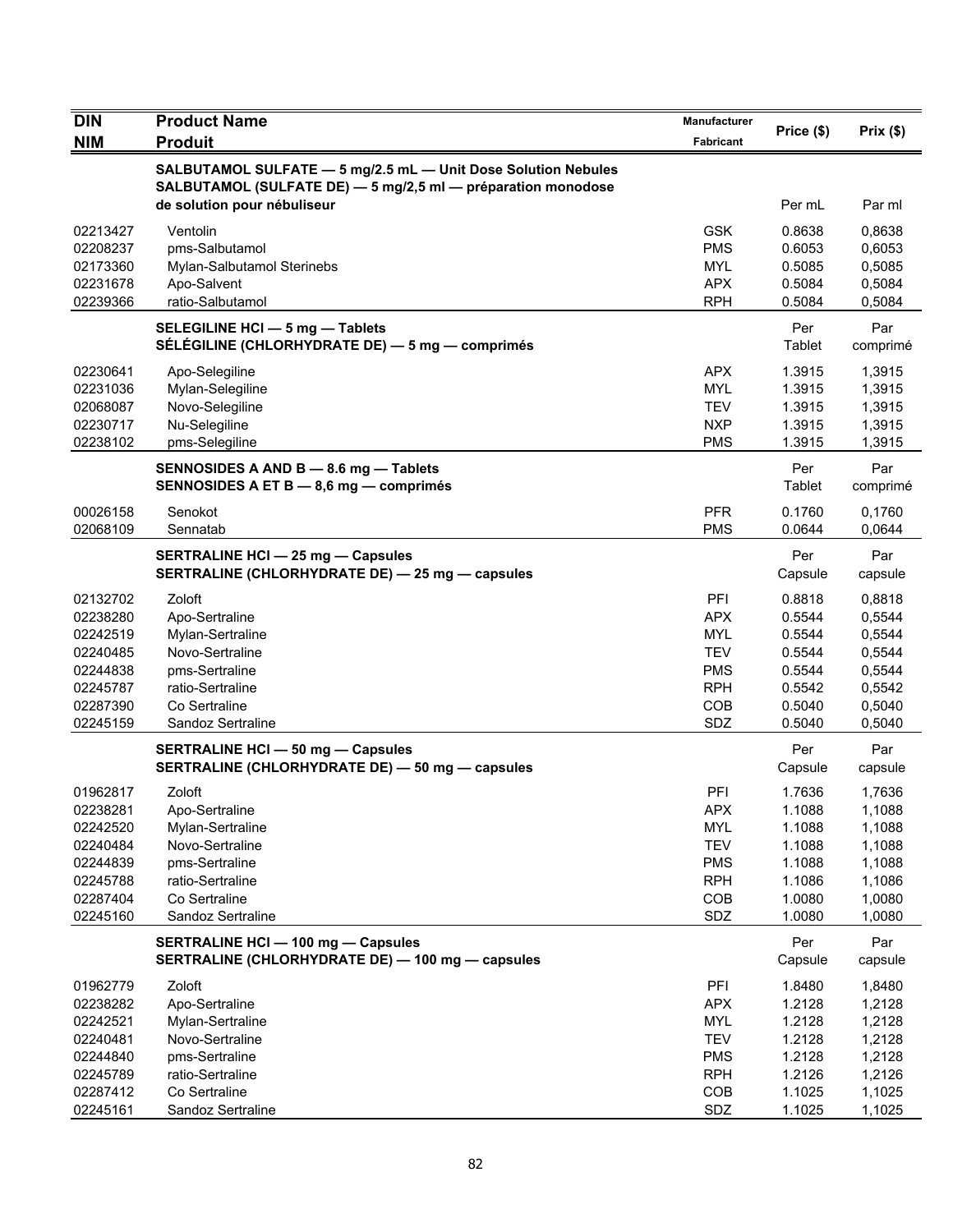| <b>DIN</b><br><b>NIM</b>                                                                                             | <b>Product Name</b><br><b>Produit</b>                                                                                                                                                    | Manufacturer<br>Fabricant                                                                                                  | Price (\$)                                                                                       | Prix(\$)                                                                                         |
|----------------------------------------------------------------------------------------------------------------------|------------------------------------------------------------------------------------------------------------------------------------------------------------------------------------------|----------------------------------------------------------------------------------------------------------------------------|--------------------------------------------------------------------------------------------------|--------------------------------------------------------------------------------------------------|
|                                                                                                                      | SIMVASTATIN - 5 mg - Tablets<br>SIMVASTATINE - 5 mg - comprimés                                                                                                                          |                                                                                                                            | Per<br>Tablet                                                                                    | Par<br>comprimé                                                                                  |
| 00884324<br>02247011<br>02248103<br>02246582<br>02250144<br>02269252<br>02329131                                     | Zocor<br>Apo-Simvastatin<br>Co Simvastatin<br>Mylan-Simvastatin<br>Novo-Simvastatin<br>pms-Simvastatin<br>Ran-Simvastatin                                                                | <b>MFX</b><br><b>APX</b><br>COB<br><b>MYL</b><br><b>TEV</b><br><b>PMS</b><br><b>RAN</b>                                    | 1.1248<br>0.6237<br>0.6237<br>0.6237<br>0.6237<br>0.6237<br>0.5670                               | 1,1248<br>0,6237<br>0,6237<br>0,6237<br>0,6237<br>0,6237<br>0,5670                               |
|                                                                                                                      | SIMVASTATIN - 10 mg - Tablets<br>SIMVASTATINE - 10 mg - comprimés                                                                                                                        |                                                                                                                            | Per<br>Tablet                                                                                    | Par<br>comprimé                                                                                  |
| 00884332<br>02269260<br>02247012<br>02248104<br>02246583<br>02250152<br>02247068<br>02247828<br>02265885<br>02329158 | Zocor<br>pms-Simvastatin<br>Apo-Simvastatin<br>Co Simvastatin<br>Mylan-Simvastatin<br>Novo-Simvastatin<br>ratio-Simvastatin<br>Sandoz Simvastatin<br>Taro-Simvastatin<br>Ran-Simvastatin | <b>MFX</b><br><b>PMS</b><br><b>APX</b><br>COB<br><b>MYL</b><br><b>TEV</b><br><b>RPH</b><br>SDZ<br><b>TAR</b><br><b>RAN</b> | 2.2256<br>1.2336<br>1.2335<br>1.2335<br>1.2335<br>1.2335<br>1.2335<br>1.2335<br>1.2335<br>1.1214 | 2,2256<br>1,2336<br>1,2335<br>1,2335<br>1,2335<br>1,2335<br>1,2335<br>1,2335<br>1,2335<br>1,1214 |
|                                                                                                                      | SIMVASTATIN - 20 mg - Tablets<br>SIMVASTATINE - 20 mg - comprimés                                                                                                                        |                                                                                                                            | Per<br>Tablet                                                                                    | Par<br>comprimé                                                                                  |
| 00884340<br>02247013<br>02248105<br>02246737<br>02250160<br>02269279<br>02247069<br>02247830<br>02265893<br>02329166 | Zocor<br>Apo-Simvastatin<br>Co Simvastatin<br>Mylan-Simvastatin<br>Novo-Simvastatin<br>pms-Simvastatin<br>ratio-Simvastatin<br>Sandoz Simvastatin<br>Taro-Simvastatin<br>Ran-Simvastatin | <b>MFX</b><br><b>APX</b><br>COB<br><b>MYL</b><br><b>TEV</b><br><b>PMS</b><br><b>RPH</b><br>SDZ<br><b>TAR</b><br><b>RAN</b> | 2.7504<br>1.5246<br>1.5246<br>1.5246<br>1.5246<br>1.5246<br>1.5246<br>1.5246<br>1.5246<br>1.3860 | 2,7504<br>1,5246<br>1,5246<br>1,5246<br>1,5246<br>1,5246<br>1,5246<br>1,5246<br>1,5246<br>1,3860 |
|                                                                                                                      | SIMVASTATIN - 40 mg - Tablets<br>SIMVASTATINE - 40 mg - comprimés                                                                                                                        |                                                                                                                            | Per<br>Tablet                                                                                    | Par<br>comprimé                                                                                  |
| 00884359<br>02247014<br>02248106<br>02246584<br>02250179<br>02269287<br>02247070<br>02247831<br>02265907             | Zocor<br>Apo-Simvastatin<br>Co Simvastatin<br>Mylan-Simvastatin<br>Novo-Simvastatin<br>pms-Simvastatin<br>ratio-Simvastatin<br>Sandoz Simvastatin<br>Taro-Simvastatin                    | <b>MFX</b><br><b>APX</b><br>COB<br><b>MYL</b><br><b>TEV</b><br><b>PMS</b><br><b>RPH</b><br>SDZ<br><b>TAR</b>               | 2.7504<br>1.5246<br>1.5246<br>1.5246<br>1.5246<br>1.5246<br>1.5246<br>1.5246<br>1.5246           | 2,7504<br>1,5246<br>1,5246<br>1,5246<br>1,5246<br>1,5246<br>1,5246<br>1,5246<br>1,5246           |
| 02329174                                                                                                             | Ran-Simvastatin                                                                                                                                                                          | <b>RAN</b>                                                                                                                 | 1.3860                                                                                           | 1,3860                                                                                           |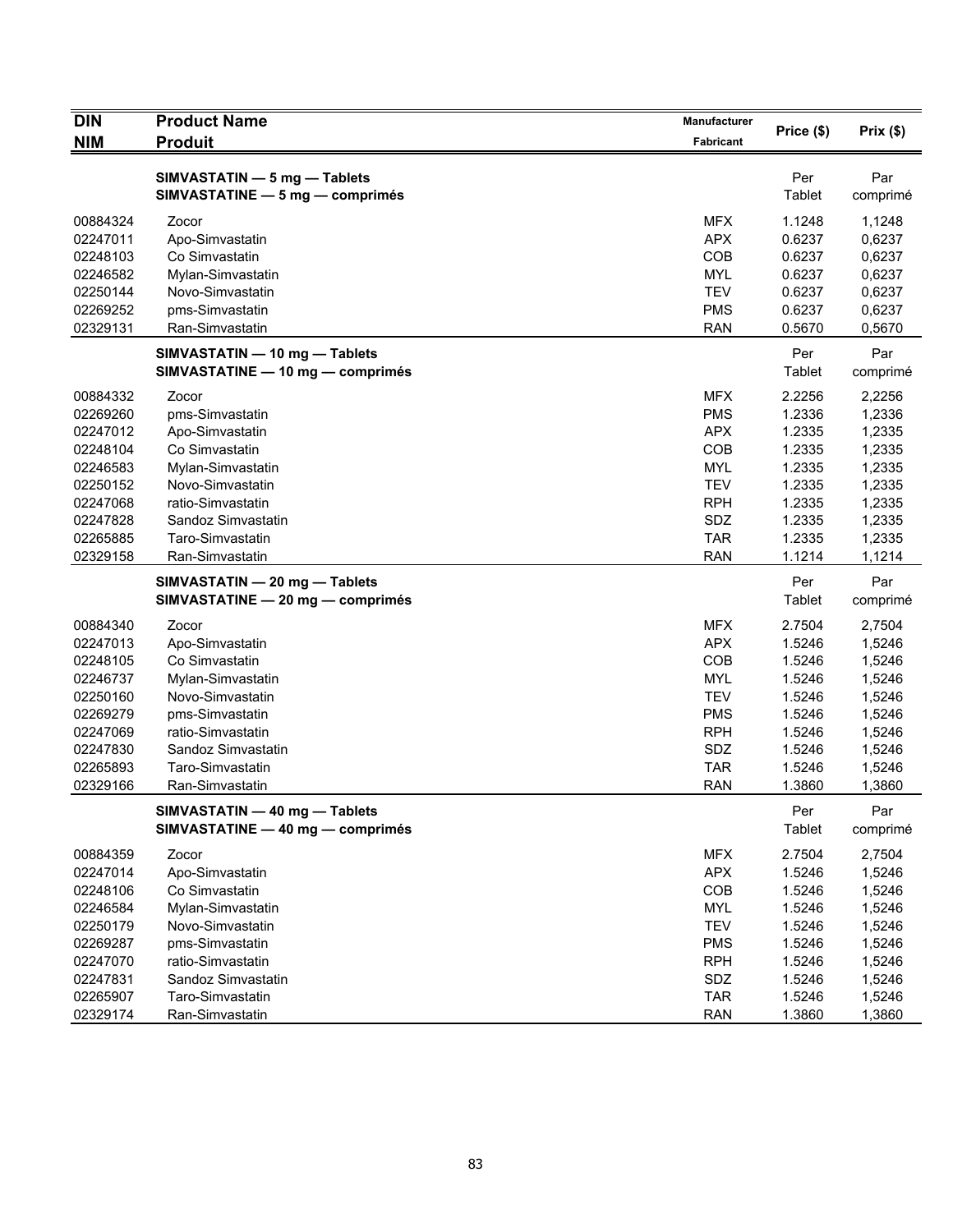| <b>DIN</b> | <b>Product Name</b>                                                    | Manufacturer |            | Prix(\$) |
|------------|------------------------------------------------------------------------|--------------|------------|----------|
| <b>NIM</b> | <b>Produit</b>                                                         | Fabricant    | Price (\$) |          |
|            | SIMVASTATIN - 80 mg - Tablets                                          |              | Per        | Par      |
|            | SIMVASTATINE - 80 mg - comprimés                                       |              | Tablet     | comprimé |
| 02240332   | Zocor                                                                  | <b>MFX</b>   | 2.7504     | 2,7504   |
| 02247015   | Apo-Simvastatin                                                        | <b>APX</b>   | 1.5246     | 1,5246   |
| 02248107   | Co Simvastatin                                                         | COB          | 1.5246     | 1,5246   |
| 02246585   | Mylan-Simvastatin                                                      | <b>MYL</b>   | 1.5246     | 1,5246   |
| 02250187   | Novo-Simvastatin                                                       | <b>TEV</b>   | 1.5246     | 1,5246   |
| 02269295   | pms-Simvastatin                                                        | <b>PMS</b>   | 1.5246     | 1,5246   |
| 02247071   | ratio-Simvastatin                                                      | <b>RPH</b>   | 1.5246     | 1,5246   |
| 02247833   | Sandoz Simvastatin                                                     | SDZ          | 1.5246     | 1,5246   |
| 02329182   | Ran-Simvastatin                                                        | <b>RAN</b>   | 1.3860     | 1,3860   |
|            | SODIUM AUROTHIOMALATE - 10 mg/mL - Injection                           |              |            |          |
|            | SODIUM (AUROTHIOMALATE DE) - 10 mg/ml - injection                      |              | Per mL     | Par ml   |
| 01927620   | Myochrysine                                                            | <b>SAA</b>   | 13.0460    | 13,0460  |
| 02245456   | Sodium Aurothiomalate BP                                               | SDZ          | 9.7240     | 9,7240   |
|            | SODIUM AUROTHIOMALATE - 50 mg/mL - Injection                           |              |            |          |
|            | SODIUM (AUROTHIOMALATE DE) - 50 mg/ml - injection                      |              | Per mL     | Par ml   |
| 01927604   | Myochrysine                                                            | SAA          | 24.5630    | 24,5630  |
| 02245458   | Sodium Aurothiomalate BP                                               | SDZ          | 18.3150    | 18,3150  |
|            | SODIUM CROMOGLYCATE - 2% - Ophthalmic Solution                         |              |            |          |
|            | CROMOGLYCATE SODIQUE - 2 % - solution ophtalmique                      |              | Per mL     | Par ml   |
| 02009277   | Cromolyn                                                               | <b>PMS</b>   | 1.0450     | 1,0450   |
| 02230621   | Opticrom                                                               | <b>ALL</b>   | 1.0450     | 1,0450   |
|            | SODIUM POLYSTYRENE SULFONATE - 1 mEq/g - Oral Powder                   |              |            |          |
|            | -454 g Package                                                         |              |            |          |
|            | POLYSTYRÈNE SODIQUE (SULFONATE DE) - 1 mEq/g - poudre orale -          |              | Per        | Par      |
|            | paquet de 454 g                                                        |              | Gram       | gramme   |
| 02026961   | Kayexalate                                                             | <b>SAA</b>   | 0.1991     | 0,1991   |
| 00755338   | pms-Sodium Polystyrene Sulfonate/pms-Polystyrène, sulfonate sodique de | <b>PMS</b>   | 0.1607     | 0,1607   |
|            | SOTALOL HCI - 80 mg - Tablets                                          |              | Per        | Per      |
|            | SOTALOL (CHLORHYDRATE DE) - 80 mg - comprimés                          |              | Tablet     | comprimé |
| 02200996   | Nu-Sotalol                                                             | <b>NXP</b>   | 0.7250     | 0,7250   |
| 02270625   | Co Sotalol                                                             | <b>COB</b>   | 0.6526     | 0,6526   |
| 02229778   | Mylan-Sotalol                                                          | MLY          | 0.6526     | 0,6526   |
| 02238326   | pms-Sotalol                                                            | <b>PMS</b>   | 0.6526     | 0,6526   |
| 02084228   | ratio-Sotalol                                                          | <b>RPH</b>   | 0.6526     | 0,6526   |
| 02210428   | Apo-Sotalol                                                            | <b>APX</b>   | 0.6525     | 0,6525   |
| 02231181   | Novo-Sotalol                                                           | <b>TEV</b>   | 0.6525     | 0,6525   |
| 02257831   | Sandoz Sotalol                                                         | SDZ          | 0.6525     | 0,6525   |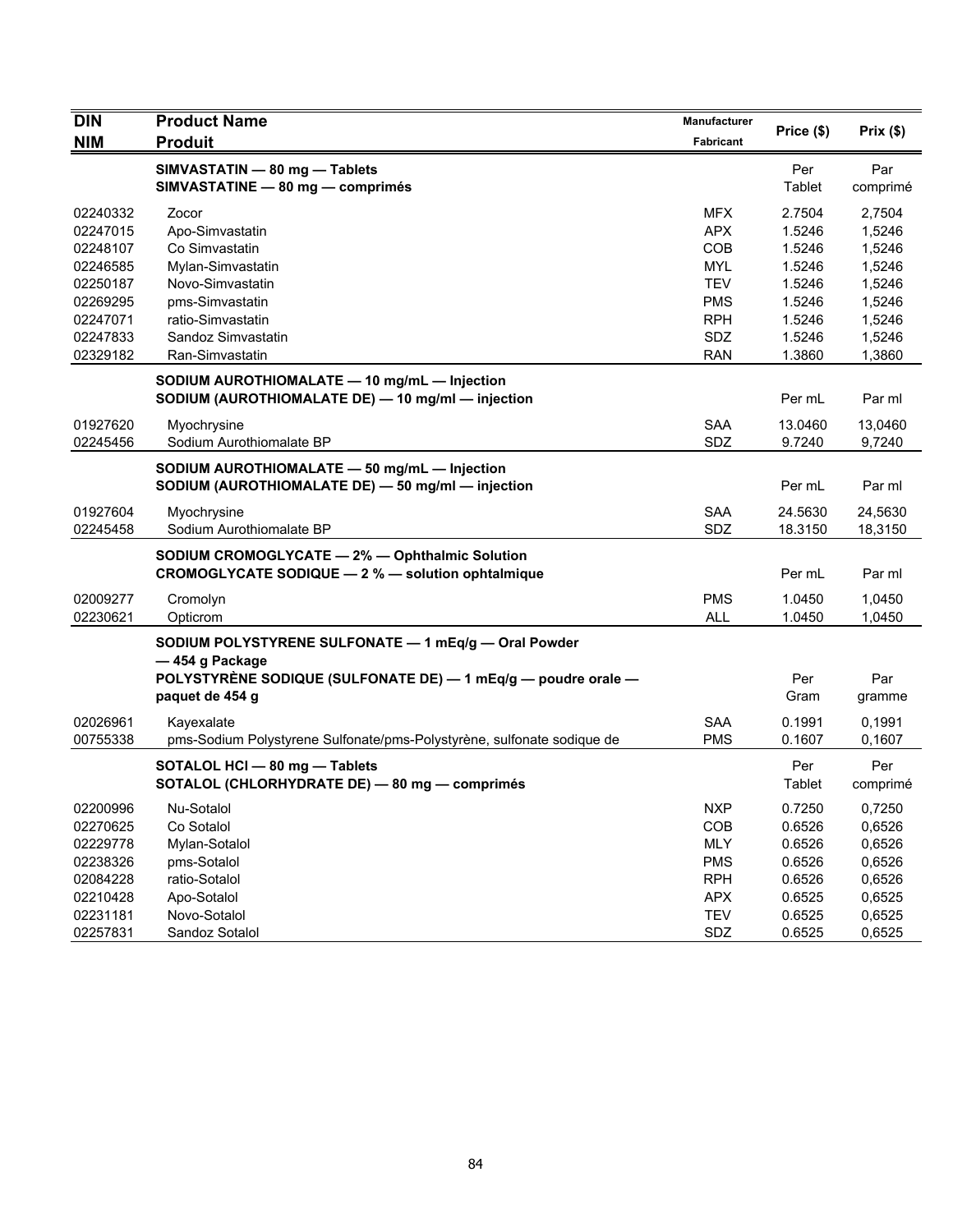| <b>DIN</b>           | <b>Product Name</b>                                                                                                        | Manufacturer      | Price (\$)       | Prix $(\$)$      |
|----------------------|----------------------------------------------------------------------------------------------------------------------------|-------------------|------------------|------------------|
| <b>NIM</b>           | <b>Produit</b>                                                                                                             | <b>Fabricant</b>  |                  |                  |
|                      | SOTALOL HCI - 160 mg - Tablets<br>SOTALOL (CHLORHYDRATE DE) - 160 mg - comprimés                                           |                   | Per<br>Tablet    | Per<br>comprimé  |
| 02270633             | Co Sotalol                                                                                                                 | COB               | 0.7142           | 0.7142           |
| 02238635             | Dom-Sotalol                                                                                                                | <b>DOM</b>        | 0.7142           | 0,7142           |
| 02229779             | Mylan-Sotalol                                                                                                              | <b>MYL</b>        | 0.7142           | 0,7142           |
| 02238327             | pms-Sotalol                                                                                                                | <b>PMS</b>        | 0.7142           | 0,7142           |
| 02084236             | ratio-Sotalol                                                                                                              | <b>RPH</b>        | 0.7141           | 0,7141           |
| 02257858             | Rhoxal-sotalol                                                                                                             | <b>RXP</b>        | 0.7141           | 0,7141           |
| 02167794             | Apo-Sotalol                                                                                                                | <b>APX</b>        | 0.7140           | 0,7140           |
| 02163772<br>02234013 | Nu-Sotalol<br>Sandoz Sotalol                                                                                               | <b>NXP</b><br>SDZ | 0.7140<br>0.6492 | 0,7140<br>0,6492 |
|                      | SPIRONOLACTONE - 25 mg - Tablets                                                                                           |                   | Per              | Per              |
|                      | SPIRONOLACTONE - 25 mg - comprimés                                                                                         |                   | Tablet           | comprimé         |
| 00028606             | Aldactone                                                                                                                  | PFI               | 0.1408           | 0,1408           |
| 00613215             | Novo-Spiroton                                                                                                              | <b>TEV</b>        | 0.1038           | 0,1038           |
|                      | SPIRONOLACTONE - 100 mg - Tablets<br>SPIRONOLACTONE - 100 mg - comprimés                                                   |                   | Per<br>Tablet    | Per<br>comprimé  |
| 00285455             | Aldactone                                                                                                                  | PFI               | 0.3319           | 0,3319           |
| 00613223             | Novo-Spiroton                                                                                                              | <b>TEV</b>        | 0.2417           | 0,2417           |
|                      | SPIRONOLACTONE/HYDROCHLOROTHIAZIDE - 25 mg/25 mg - Tablets<br>SPIRONOLACTONE/HYDROCHLOROTHIAZIDE - 25 mg/25 mg - comprimés |                   | Per<br>Tablet    | Per<br>comprimé  |
| 00180408<br>00613231 | Aldactazide 25<br>Novo-Spirozine 25                                                                                        | PFI<br><b>TEV</b> | 0.1408<br>0.1057 | 0,1408<br>0.1057 |
|                      | SPIRONOLACTONE/HYDROCHLOROTHIAZIDE - 50 mg/50 mg - Tablets                                                                 |                   | Per              | Per              |
|                      | SPIRONOLACTONE/HYDROCHLOROTHIAZIDE - 50 mg/50 mg - comprimés                                                               |                   | Tablet           | comprimé         |
| 00594377             | Aldactazide 50                                                                                                             | PFI               | 0.2986           | 0,2986           |
| 00657182             | Novo-Spirozine 50                                                                                                          | <b>TEV</b>        | 0.2460           | 0,2460           |
|                      | SUCRALFATE $-1$ q $-$ Tablets<br>SUCRALFATE - 1 g - comprimés                                                              |                   | Per<br>Tablet    | Per<br>comprimé  |
| 02100622             | Sulcrate                                                                                                                   | <b>AXC</b>        | 0.5759           | 0,5759           |
| 02134829             | Nu-Sucralfate                                                                                                              | <b>NXP</b>        | 0.4110           | 0,4110           |
| 02238209             | pms-Sucralfate                                                                                                             | <b>PMS</b>        | 0.3468           | 0,3468           |
| 02125250             | Apo-Sucralfate                                                                                                             | <b>APX</b>        | 0.3236           | 0,3236           |
| 02045702             | pms-Sucralfate                                                                                                             | <b>TEV</b>        | 0.3236           | 0,3236           |
|                      | SULFASALAZINE - 500 mg - Tablets<br>SULFASALAZINE - 500 mg - comprimés                                                     |                   | Per<br>Tablet    | Per<br>comprimé  |
| 02064480             | Salazopyrin                                                                                                                | PFI               | 0.2755           | 0,2755           |
| 00598461             | pms-Sulfasalazine                                                                                                          | <b>PMS</b>        | 0.2122           | 0,2122           |
|                      | SULINDAC - 150 mg - Tablets<br>SULINDAC - 150 mg - comprimés                                                               |                   | Per<br>Tablet    | Per<br>comprimé  |
| 02042576             | Nu-Sulindac                                                                                                                | <b>NXP</b>        | 0.4752           | 0,4752           |
| 00778354             | Apo-Sulin                                                                                                                  | <b>APX</b>        | 0.4206           | 0,4206           |
| 00745588             | Novo-Sundac                                                                                                                | TEV               | 0.4206           | 0,4206           |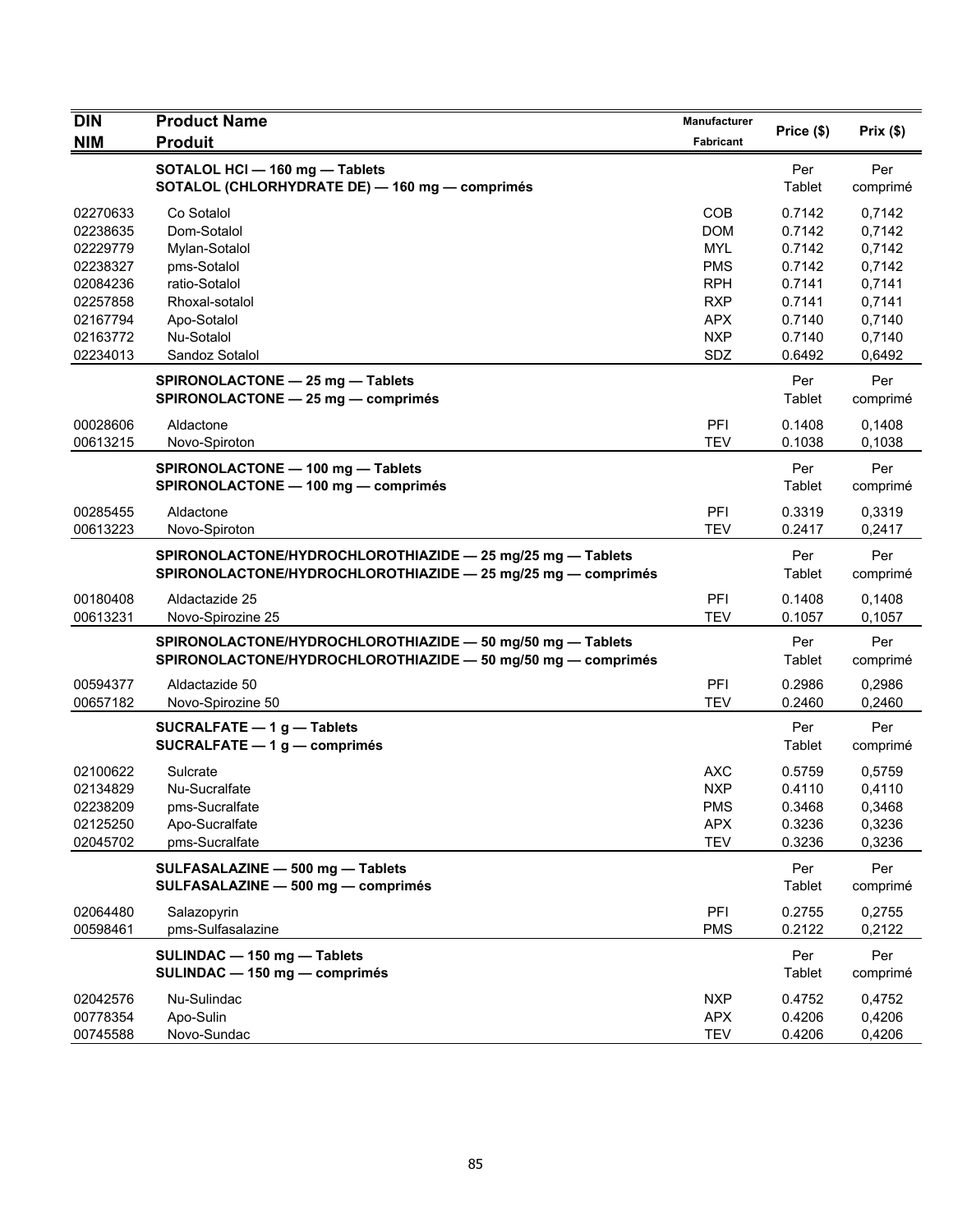| <b>DIN</b>                                                                                               | <b>Product Name</b>                                                                                                                                                                  | Manufacturer                                                                                                 |                                                                                                |                                                                                                |
|----------------------------------------------------------------------------------------------------------|--------------------------------------------------------------------------------------------------------------------------------------------------------------------------------------|--------------------------------------------------------------------------------------------------------------|------------------------------------------------------------------------------------------------|------------------------------------------------------------------------------------------------|
| <b>NIM</b>                                                                                               | <b>Produit</b>                                                                                                                                                                       | Fabricant                                                                                                    | Price (\$)                                                                                     | Prix(\$)                                                                                       |
|                                                                                                          | SULINDAC - 200 mg - Tablets<br>SULINDAC - 200 mg - comprimés                                                                                                                         |                                                                                                              | Per<br>Tablet                                                                                  | Per<br>comprimé                                                                                |
| 02042584<br>00778362<br>00745596                                                                         | Nu-Sulindac<br>Apo-Sulin<br>Novo-Sundac                                                                                                                                              | <b>NXP</b><br><b>APX</b><br><b>TEV</b>                                                                       | 0.5962<br>0.5324<br>0.5324                                                                     | 0,5962<br>0,5324<br>0,5324                                                                     |
|                                                                                                          | <b>SUMATRIPTAN - 50 mg - Tablets</b><br><b>SUMATRIPTAN - 50 mg - comprimés</b>                                                                                                       |                                                                                                              | Per<br>Tablet                                                                                  | Per<br>comprimé                                                                                |
| 02212153<br>02268388<br>02257890<br>02268914<br>02256436<br>02271583<br>02263025                         | Imitrex DF<br>Apo-Sumatriptan<br>Co Sumatriptan<br>Mylan-Sumatriptan<br>pms-Sumatriptan<br>ratio-Sumatriptan<br>Sandoz Sumatriptan                                                   | <b>GSK</b><br><b>APX</b><br>COB<br><b>MYL</b><br><b>PMS</b><br><b>RPH</b><br>SDZ                             | 16.3291<br>9.9715<br>9.9715<br>9.9715<br>9.9715<br>9.9715<br>9.9715                            | 16,3291<br>9,9715<br>9,9715<br>9,9715<br>9,9715<br>9,9715<br>9,9715                            |
| 02286823                                                                                                 | Novo-Sumatriptan DF<br>SUMATRIPTAN - 100 mg - Tablets<br>SUMATRIPTAN - 100 mg - comprimés                                                                                            | <b>TEV</b>                                                                                                   | 9.0650<br>Per<br>Tablet                                                                        | 9,0650<br>Per<br>comprimé                                                                      |
| 02212161<br>02268396<br>02257904<br>02268922<br>02239367<br>02256444<br>02271591<br>02263033<br>02286831 | <b>Imitrex DF</b><br>Apo-Sumatriptan<br>Co Sumatriptan<br>Mylan-Sumatriptan<br>Novo-Sumatriptan<br>pms-Sumatriptan<br>ratio-Sumatriptan<br>Sandoz Sumatriptan<br>Novo-Sumatriptan DF | <b>GSK</b><br><b>APX</b><br>COB<br><b>MYL</b><br><b>TEV</b><br><b>PMS</b><br><b>RPH</b><br>SDZ<br><b>TEV</b> | 17.9878<br>10.9854<br>10.9854<br>10.9854<br>10.9854<br>10.9854<br>10.9854<br>10.9854<br>9.9867 | 17,9878<br>10,9854<br>10,9854<br>10,9854<br>10,9854<br>10,9854<br>10,9854<br>10,9854<br>9,9867 |
|                                                                                                          | TAMOXIFEN CITRATE - 10 mg - Tablets<br>TAMOXIFÈNE (CITRATE DE) — 10 mg — comprimés                                                                                                   |                                                                                                              | Per<br>Tablet                                                                                  | Per<br>comprimé                                                                                |
| 01926624<br>00812404<br>02088428<br>00851965                                                             | Tamofen<br>Apo-Tamox<br>Mylan-Tamoxifen<br>Novo-Tamoxifen                                                                                                                            | <b>SAA</b><br><b>APX</b><br><b>MYL</b><br><b>TEV</b>                                                         | 0.2178<br>0.1925<br>0.1925<br>0.1925                                                           | 0,2178<br>0,1925<br>0,1925<br>0,1925                                                           |
|                                                                                                          | TAMOXIFEN CITRATE - 20 mg - Tablets<br>TAMOXIFÈNE (CITRATE DE) - 20 mg - comprimés                                                                                                   |                                                                                                              | Per<br>Tablet                                                                                  | Per<br>comprimé                                                                                |
| 01926632<br>02048485<br>00812390<br>02089858<br>00851973<br>02237460                                     | Tamofen<br>Nolvadex-D<br>Apo-Tamox<br>Mylan-Tamoxifen<br>Novo-Tamoxifen<br>pms-Tamoxifen                                                                                             | <b>SAA</b><br><b>AZC</b><br><b>APX</b><br>MYL<br><b>TEV</b><br><b>PMS</b>                                    | 0.4367<br>0.3960<br>0.3850<br>0.3850<br>0.3850<br>0.3850                                       | 0,4367<br>0,3960<br>0,3850<br>0,3850<br>0,3850<br>0,3850                                       |
|                                                                                                          | TEMAZEPAM - 15 mg - Capsules<br>$TÉMAZÉPAM - 15 mg - capsules$                                                                                                                       |                                                                                                              | Per<br>Capsule                                                                                 | Par<br>capsule                                                                                 |
| 00604453<br>02229756<br>02229455<br>02244814<br>02230095<br>02243023                                     | Restoril<br>Dom-Temazepam<br>pms-Temazepam<br>Co Temazepam<br>Novo-Temazepam<br>ratio-Temazepam                                                                                      | <b>SEP</b><br><b>DOM</b><br><b>PMS</b><br>COB<br><b>TEV</b><br><b>RPH</b>                                    | 0.1925<br>0.1213<br>0.1213<br>0.1212<br>0.1212<br>0.1212                                       | 0,1925<br>0,1213<br>0,1213<br>0,1212<br>0,1212<br>0,1212                                       |
| 02225964                                                                                                 | Apo-Temazepam                                                                                                                                                                        | <b>APX</b>                                                                                                   | 0.1210                                                                                         | 0,1210                                                                                         |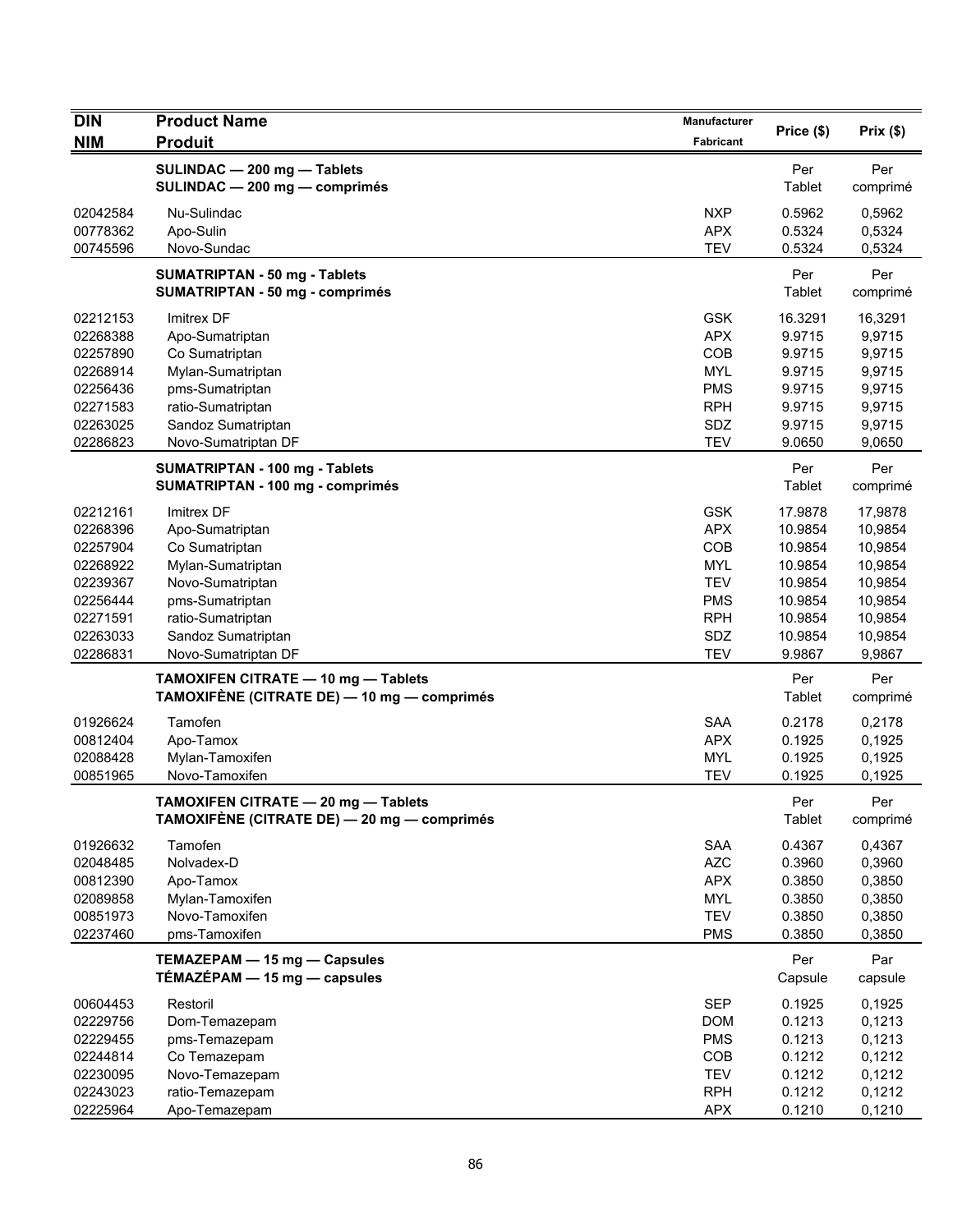| <b>DIN</b>           | <b>Product Name</b>                              | Manufacturer             | Price (\$)       | Prix(\$)         |
|----------------------|--------------------------------------------------|--------------------------|------------------|------------------|
| <b>NIM</b>           | <b>Produit</b>                                   | Fabricant                |                  |                  |
|                      | TEMAZEPAM - 30 mg - Capsules                     |                          | Per              | Par              |
|                      | $TÉMAZÉPAM - 30 mg - capsules$                   |                          | Capsule          | capsule          |
|                      |                                                  |                          |                  |                  |
| 00604461             | Restoril                                         | <b>SEP</b>               | 0.2316           | 0,2316           |
| 02225972             | Apo-Temazepam                                    | <b>APX</b>               | 0.1460           | 0,1460           |
| 02244815             | Co Temazepam                                     | COB                      | 0.1459           | 0,1459           |
| 02229758             | Dom-Temazepam                                    | <b>DOM</b>               | 0.1459           | 0,1459           |
| 02230102             | Novo-Temazepam                                   | <b>TEV</b>               | 0.1459           | 0,1459           |
| 02229456<br>02273047 | pms-Temazepam<br>pms-Temazepam                   | <b>PMS</b><br><b>PMS</b> | 0.1459<br>0.1459 | 0,1459           |
| 02243024             | ratio-Temazepam                                  | <b>RPH</b>               | 0.1459           | 0,1459<br>0,1459 |
|                      |                                                  |                          |                  |                  |
|                      | TAMSULOSIN - 0.4 mg - Sustained Release Capsules |                          | Per              | Par              |
|                      | TAMSULOSIN - 0.4 mg - capsules à libération      |                          | Capsule          | capsule          |
| 02298570             | Mylan-Tamsulosin                                 | <b>MYL</b>               | 0.6000           | 0,6000           |
| 02281392             | Novo-Tamsulosin                                  | <b>TEV</b>               | 0.6000           | 0,6000           |
| 02294885             | Ran-Tamsulosin                                   | <b>RAN</b>               | 0.6000           | 0,6000           |
| 02294265             | ratio-Tamsulosin                                 | <b>RPH</b>               | 0.6000           | 0,6000           |
| 02295121             | Sandoz Tamsulosin                                | SDZ                      | 0.6000           | 0,6000           |
|                      | TERAZOSIN HCI - 1 mg - Tablets                   |                          | Per              | Par              |
|                      | TÉRAZOSINE (CHLORHYDRATE DE) - 1 mg - comprimés  |                          | Tablet           | comprimé         |
| 00818658             | Hytrin                                           | ABB                      | 0.8076           | 0,8076           |
| 02234502             | Apo-Terazosin                                    | <b>APX</b>               | 0.3840           | 0,3840           |
| 02233047             | Nu-Terazosin                                     | <b>NXP</b>               | 0.3840           | 0,3840           |
| 02230805             | Teva-Terazosin                                   | <b>TEV</b>               | 0.3839           | 0,3839           |
| 02243518             | pms-Terazosin                                    | <b>PMS</b>               | 0.3839           | 0,3839           |
| 02218941             | ratio-Terazosin                                  | <b>RPH</b>               | 0.3839           | 0,3839           |
|                      | TERAZOSIN HCI - 2 mg - Tablets                   |                          | Per              | Par              |
|                      | TÉRAZOSINE (CHLORHYDRATE DE) - 2 mg - comprimés  |                          | Tablet           | comprimé         |
| 00818682             | <b>Hytrin</b>                                    | ABB                      | 1.0265           | 1,0265           |
| 02234503             | Apo-Terazosin                                    | <b>APX</b>               | 0.4880           | 0,4880           |
| 02230806             | Teva-Terazosin                                   | <b>TEV</b>               | 0.4880           | 0,4880           |
| 02233048             | Nu-Terazosin                                     | <b>NXP</b>               | 0.4880           | 0,4880           |
| 02243519             | pms-Terazosin                                    | <b>PMS</b>               | 0.4880           | 0,4880           |
| 02218968             | ratio-Terazosin                                  | RPH                      | 0.4880           | 0.4880           |
|                      | TERAZOSIN HCI - 5 mg - Tablets                   |                          | Per              | Par              |
|                      | TÉRAZOSINE (CHLORHYDRATE DE) — 5 mg — comprimés  |                          | Tablet           | comprimé         |
|                      |                                                  |                          |                  |                  |
| 00818666             | <b>Hytrin</b>                                    | ABB                      | 1.3940           | 1,3940           |
| 02233049<br>02234504 | Nu-Terazosin                                     | <b>NXP</b>               | 0.6630           | 0,6630           |
| 02230807             | Apo-Terazosin<br>Teva-Terazosin                  | <b>APX</b><br><b>TEV</b> | 0.6628<br>0.6628 | 0,6628<br>0,6628 |
| 02243520             | pms-Terazosin                                    | <b>PMS</b>               | 0.6628           | 0,6628           |
| 02218976             | ratio-Terazosin                                  | <b>RPH</b>               | 0.6628           | 0,6628           |
|                      |                                                  |                          |                  |                  |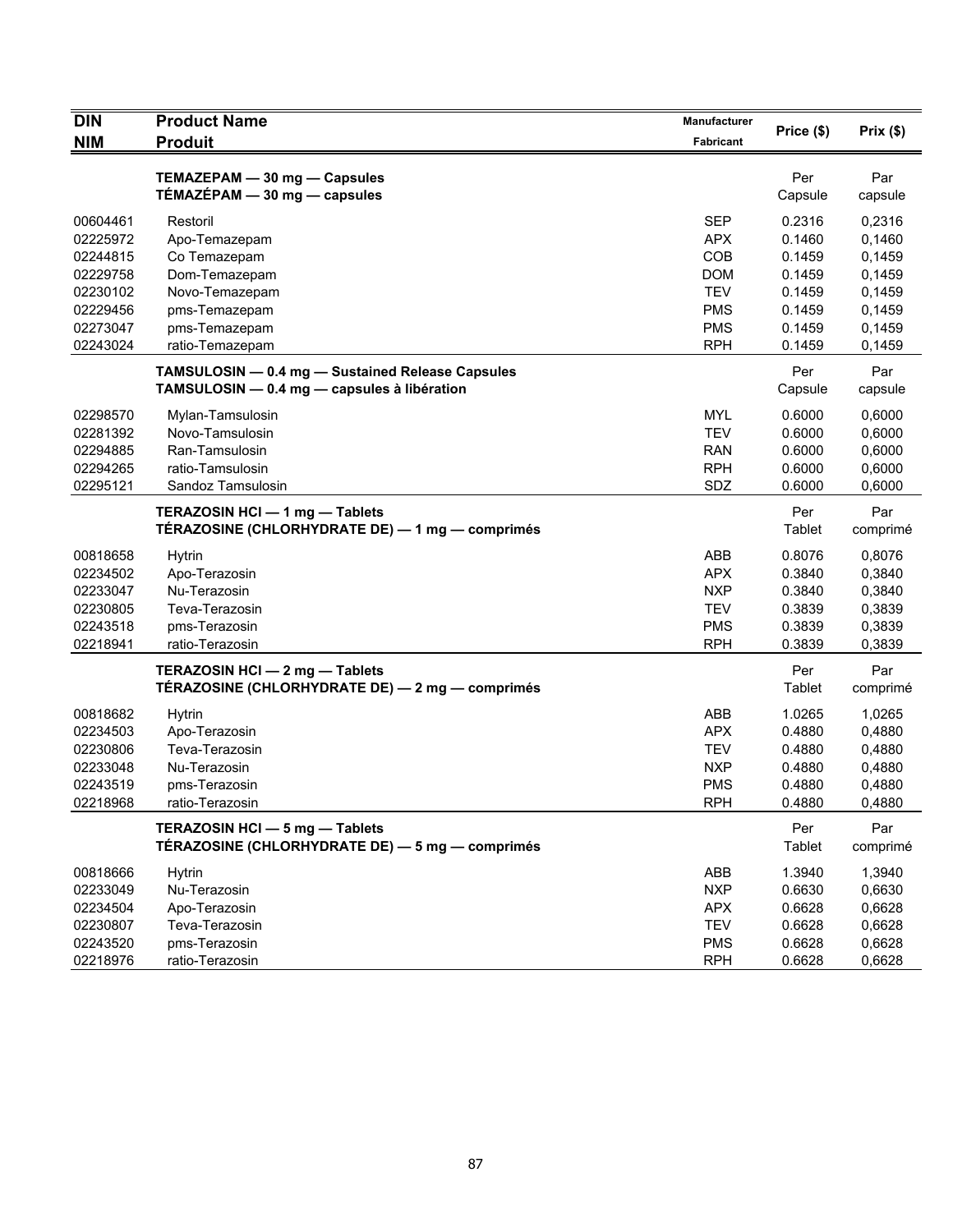| <b>DIN</b>           | <b>Product Name</b>                                                                                   | Manufacturer             | Price (\$)       | Prix(\$)         |
|----------------------|-------------------------------------------------------------------------------------------------------|--------------------------|------------------|------------------|
| <b>NIM</b>           | <b>Produit</b>                                                                                        | Fabricant                |                  |                  |
|                      | TERAZOSIN HCI - 10 mg - Tablets<br>TÉRAZOSINE (CHLORHYDRATE DE) — 10 mg — comprimés                   |                          | Per<br>Tablet    | Par<br>comprimé  |
| 00818674             | <b>Hytrin</b>                                                                                         | ABB                      | 2.0404           | 2,0404           |
| 02230808             | Teva-Terazosin                                                                                        | <b>TEV</b>               | 0.9702           | 0,9702           |
| 02243521             | pms-Terazosin                                                                                         | <b>PMS</b>               | 0.9702           | 0,9702           |
| 02218984             | ratio-Terazosin                                                                                       | <b>RPH</b>               | 0.9702           | 0,9702           |
| 02234505<br>02233050 | Apo-Terazosin<br>Nu-Terazosin                                                                         | <b>APX</b><br><b>NXP</b> | 0.9700<br>0.9700 | 0,9700<br>0,9700 |
|                      | TERBINAFINE HCI - 250 mg - Tablets<br>TERBINAFINE (CHLORHYDRATE DE) - 250 mg - comprimés              |                          | Per<br>Tablet    | Par<br>comprimé  |
| 02031116             | Lamisil                                                                                               | <b>NVT</b>               | 4.6798           | 4,6798           |
| 02240807             | pms-Terbinafine                                                                                       | <b>PMS</b>               | 2.7771           | 2,7771           |
| 02242503             | Mylan-Terbinafine                                                                                     | <b>MYL</b>               | 2.7770           | 2,7770           |
| 02239893             | Apo-Terbinafine                                                                                       | <b>APX</b>               | 2.7767           | 2,7767           |
| 02254727             | Co Terbinafine                                                                                        | COB                      | 2.7767           | 2,7767           |
| 02240346             | Novo-Terbinafine                                                                                      | <b>TEV</b>               | 2.7767           | 2,7767           |
| 02262177             | Sandoz Terbinafine                                                                                    | SDZ                      | 2.7767           | 2,7767           |
|                      | TESTOSTERONE CYPIONATE - 100 mg/mL - Injection<br>TESTOSTÉRONE (CYPIONATE DE) - 100 mg/ml - injection |                          | Per<br>mL        | Par<br>ml        |
| 00030783             | Depo-Testosterone                                                                                     | PFI                      | 2.9062           | 2,9062           |
| 02246063             | Testosterone Cypionate/Testostérone (cypionate de)                                                    | SDZ                      | 2.2460           | 2,2460           |
|                      | TIAPROFENIC ACID - 200 mg - Tablets<br>TIAPROFÉNIQUE (ACIDE) - 200 mg - comprimés                     |                          | Per<br>Tablet    | Par<br>comprimé  |
| 02230827             | pms-Tiaprofenic                                                                                       | <b>PMS</b>               | 0.4048           | 0,4048           |
| 02179679             | Novo-Tiaprofenic                                                                                      | <b>TEV</b>               | 0.3781           | 0,3781           |
| 02136112             | Apo-Tiaprofenic                                                                                       | <b>APX</b>               | 0.3780           | 0,3780           |
| 02146878             | Nu-Tiaprofenic                                                                                        | <b>NXP</b>               | 0.3780           | 0,3780           |
|                      | TIAPROFENIC ACID - 300 mg - Tablets<br>TIAPROFÉNIQUE (ACIDE) - 300 mg - comprimés                     |                          | Per<br>Tablet    | Par<br>comprimé  |
| 02136120             | Apo-Tiaprofenic                                                                                       | <b>APX</b>               | 0.4515           | 0,4515           |
| 02146886             | Nu-Tiaprofenic                                                                                        | <b>NXP</b>               | 0.4515           | 0,4515           |
| 02230828             | pms-Tiaprofenic                                                                                       | <b>PMS</b>               | 0.4515           | 0,4515           |
| 02179687             | Teva-Tiaprofenic                                                                                      | <b>TEV</b>               | 0.4514           | 0,4514           |
|                      | TICLOPIDINE HCI - 250 mg - Tablets<br>TICLOPIDINE (CHLORHYDRATE DE) - 250 mg - comprimés              |                          | Per<br>Tablet    | Par<br>comprimé  |
| 02237701             | Apo-Ticlopidine                                                                                       | <b>APX</b>               | 0.7574           | 0,7574           |
| 02239744             | Mylan-Ticlopidine                                                                                     | <b>MYL</b>               | 0.7574           | 0,7574           |
| 02236848             | Novo-Ticlopidine                                                                                      | <b>TEV</b>               | 0.7574           | 0,7574           |
| 02243327             | pms-Ticlopidine                                                                                       | <b>PMS</b>               | 0.7574           | 0,7574           |
| 02243587             | Sandoz Ticlopidine                                                                                    | SDZ                      | 0.7574           | 0,7574           |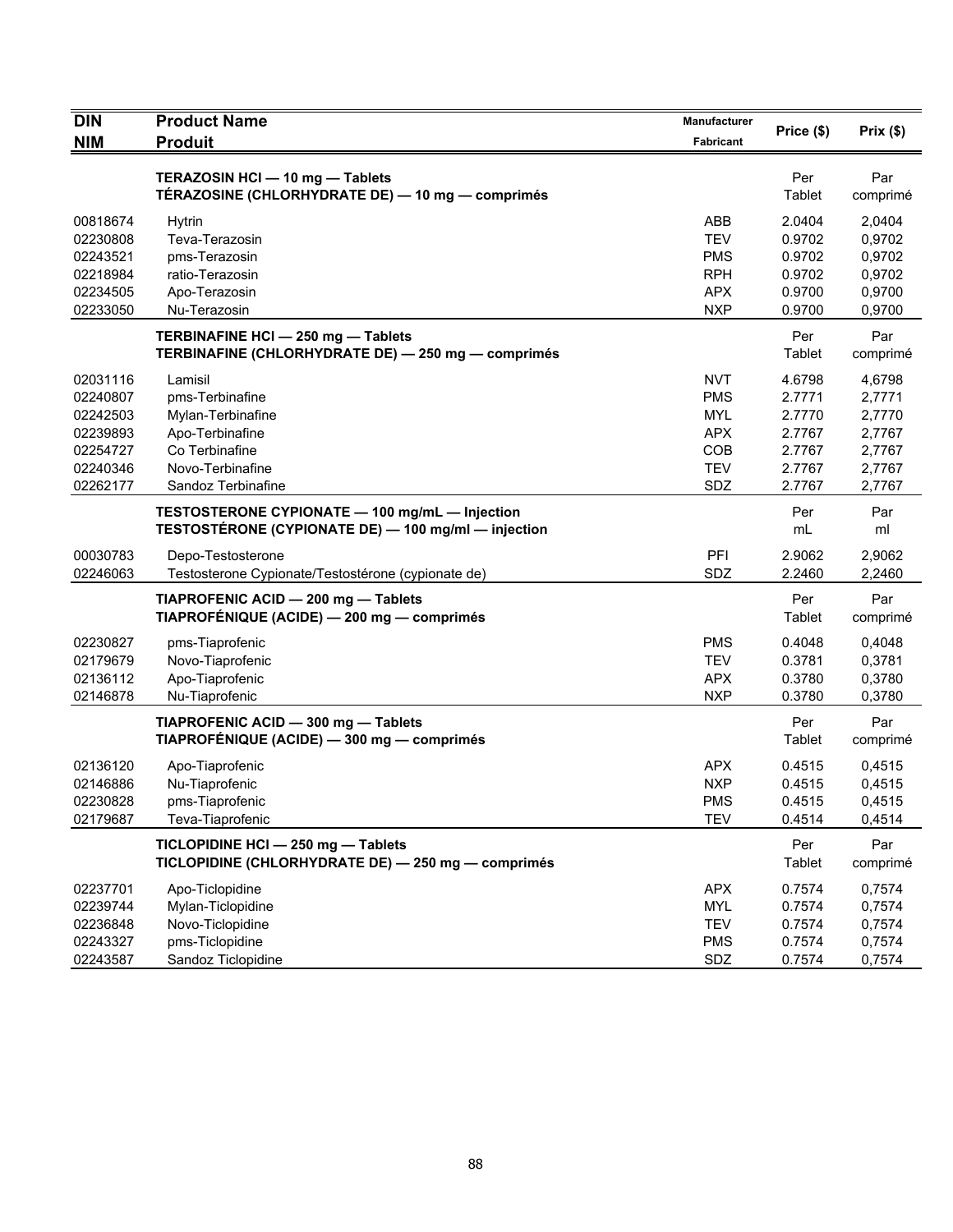| <b>DIN</b><br><b>NIM</b>                                 | <b>Product Name</b><br><b>Produit</b>                                                                 | <b>Manufacturer</b><br>Fabricant                            | Price (\$)                                     | Prix $(\$)$                                    |
|----------------------------------------------------------|-------------------------------------------------------------------------------------------------------|-------------------------------------------------------------|------------------------------------------------|------------------------------------------------|
|                                                          | TIMOLOL MALEATE - 0.25% - Ophthalmic Solution<br>TIMOLOL (MALÉATE DE) - 0,25 % - solution ophtalmique |                                                             | Per mL                                         | Par ml                                         |
| 00755826<br>00893773<br>02083353<br>02240248<br>02166712 | Apo-Timop<br>Mylan-Timolol<br>pms-Timolol<br>ratio-Timolol Maleate<br>Sandoz Timolol                  | <b>APX</b><br><b>MYL</b><br><b>PMS</b><br><b>RPH</b><br>SDZ | 1.7050<br>1.7050<br>1.7050<br>1.5500<br>1.5500 | 1.7050<br>1,7050<br>1,7050<br>1,5500<br>1,5500 |
|                                                          | TIMOLOL MALEATE - 0.5% - Ophthalmic Solution<br>TIMOLOL (MALÉATE DE) - 0,5 % - solution ophtalmique   |                                                             | Per mL                                         | par ml                                         |
| 00451207<br>00755834<br>00893781<br>02083345<br>02166720 | Timoptic<br>Apo-Timop<br>Mylan-Timolol<br>pms-Timolol<br>Sandoz Timolol                               | <b>MFX</b><br><b>APX</b><br><b>MYL</b><br><b>PMS</b><br>SDZ | 3.8170<br>2.0460<br>2.0460<br>2.0460<br>2.0460 | 3,8170<br>2,0460<br>2,0460<br>2,0460<br>2,0460 |
|                                                          | TIMOLOL MALEATE - 0.25% - Ophthalmic Solution<br>TIMOLOL (MALÉATE DE) - 0,25 % - solution ophtalmique |                                                             | Per mL                                         | Par ml                                         |
| 02171880<br>02242275                                     | Timoptic-XE<br><b>Timolol Maleate-EX</b><br>TIMOLOL MALEATE - 0.5% - Ophthalmic Solution              | <b>MFX</b><br><b>ALC</b>                                    | 4.0744<br>2.2820                               | 4,0744<br>2,2820                               |
|                                                          | TIMOLOL (MALÉATE DE) - 0,5 % - solution ophtalmique                                                   |                                                             | Per mL                                         | Par ml                                         |
| 02171899<br>02242276<br>02290812                         | Timoptic-XE<br><b>Timolol Maleate-EX</b><br>Apo-Timop Gel                                             | <b>MFX</b><br><b>ALC</b><br><b>APX</b>                      | 4.8752<br>2.7300<br>2.7300                     | 4,8752<br>2,7300<br>2,7300                     |
|                                                          | TIMOLOL MALEATE - 5 mg - Tablets<br>TIMOLOL (MALÉATE DE) - 5 mg - comprimés                           |                                                             | Per<br>Tablet                                  | Par<br>comprimé                                |
| 00755842<br>02044609<br>01947796                         | Apo-Timol<br>Nu-Timol<br>Novo-Timol                                                                   | <b>APX</b><br><b>NXP</b><br><b>TEV</b>                      | 0.1999<br>0.1999<br>0.1817                     | 0.1999<br>0,1999<br>0,1817                     |
|                                                          | TIMOLOL MALEATE - 10 mg - Tablets<br>TIMOLOL (MALÉATE DE) — 10 mg — comprimés                         |                                                             | Per<br>Tablet                                  | Par<br>comprimé                                |
| 00755850<br>02044617<br>01947818                         | Apo-Timol<br>Nu-Timol<br>Novo-Timol                                                                   | <b>APX</b><br><b>NXP</b><br><b>TEV</b>                      | 0.3119<br>0.3119<br>0.2835                     | 0,3119<br>0,3119<br>0,2835                     |
|                                                          | TIZANIDINE HCI - 4 mg - Tablets<br>TIZANIDINE (CHLORHYDRATE DE) - 4 mg - comprimés                    |                                                             | Per<br>Tablet                                  | Par<br>comprimé                                |
| 02239170<br>02259893<br>02272059                         | Zanaflex<br>Apo-Tizanidine<br>Mylan-Tizanidine                                                        | PAL<br><b>APX</b><br><b>MYL</b>                             | 0.8110<br>0.5617<br>0.5617                     | 0,8110<br>0,5617<br>0,5617                     |
|                                                          | TOBRAMYCIN - 0.3% - Ophthalmic Solution<br>TOBRAMYCINE - 0,3 % - solution ophtalmique                 |                                                             | Per mL                                         | Par ml                                         |
| 00513962<br>02239577<br>02241755                         | <b>Tobrex</b><br>pms-Tobramycin<br>Sandoz Tobramycin                                                  | <b>ALC</b><br><b>PMS</b><br>SDZ                             | 1.8326<br>1.2826<br>1.1528                     | 1,8326<br>1,2826<br>1,1528                     |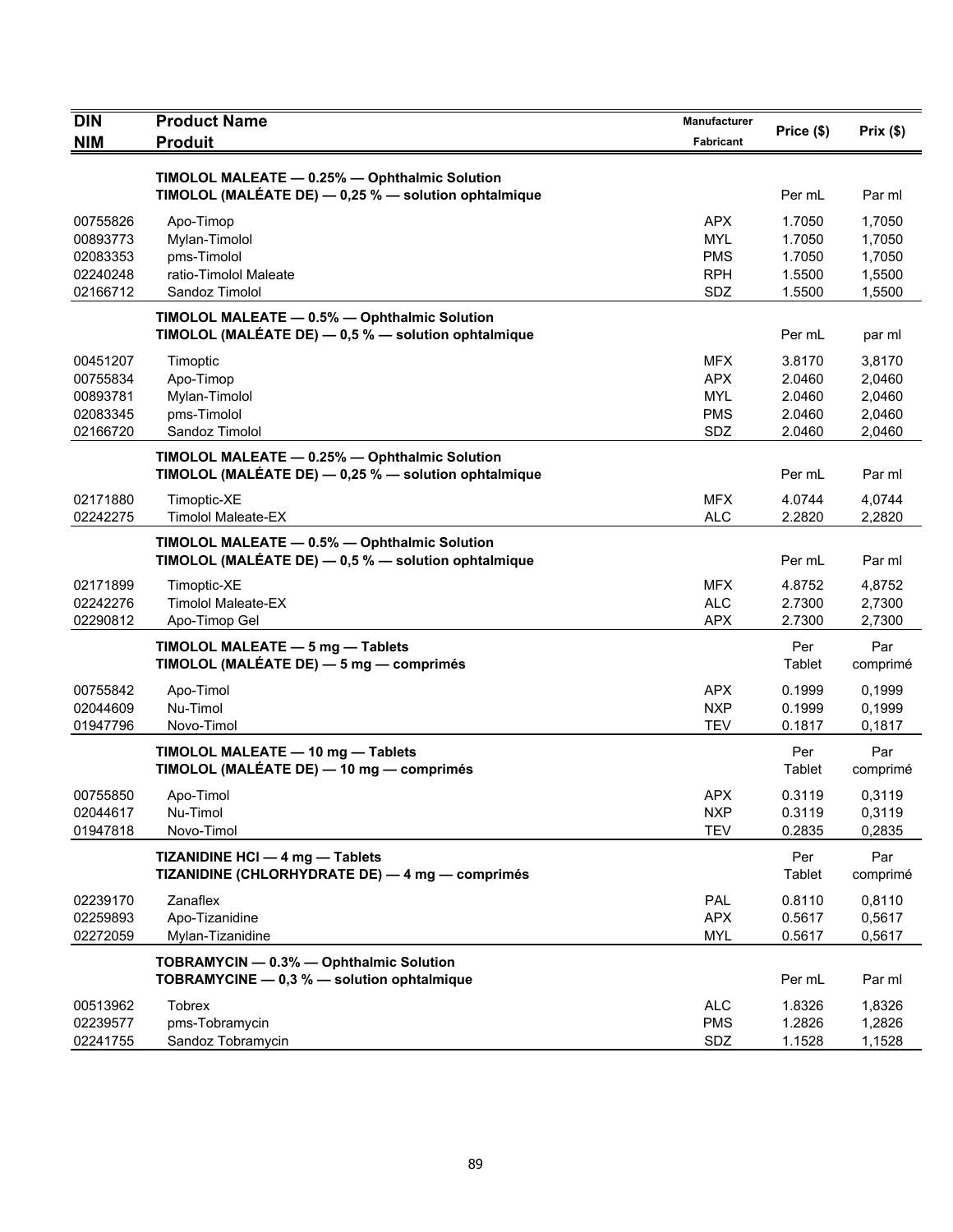| <b>DIN</b>           | <b>Product Name</b>                             | Manufacturer             |                  |                  |
|----------------------|-------------------------------------------------|--------------------------|------------------|------------------|
| <b>NIM</b>           | <b>Produit</b>                                  | Fabricant                | Price (\$)       | Prix (\$)        |
|                      | TOPIRAMATE - 25 mg - Tablets                    |                          | Per              | Par              |
|                      | TOPIRAMATE - 25 mg - comprimés                  |                          | Tablet           | comprimé         |
| 02230893             | Topamax                                         | <b>JAN</b>               | 1.3764           | 1,3764           |
| 02279614             | Apo-Topiramate                                  | <b>APX</b>               | 0.7277           | 0,7277           |
| 02263351             | Mylan-Topiramate                                | <b>MYL</b>               | 0.7277           | 0,7277           |
| 02262991             | pms-Topiramate                                  | <b>PMS</b>               | 0.7277           | 0,7277           |
| 02256827             | ratio-Topiramate                                | <b>RPH</b>               | 0.7277           | 0,7277           |
| 02287765             | Co Topiramate                                   | COB                      | 0.6615           | 0,6615           |
| 02315645             | Mint-Topiramate                                 | <b>MPH</b>               | 0.6615           | 0,6615           |
| 02248860             | Novo-Topiramate                                 | <b>TEV</b>               | 0.6615           | 0,6615           |
| 02260050             | Sandoz Topiramate                               | SDZ                      | 0.6615           | 0,6615           |
|                      | TOPIRAMATE - 100 mg - Tablets                   |                          | Per              | Par              |
|                      | TOPIRAMATE - 100 mg - comprimés                 |                          | Tablet           | comprimé         |
| 02230894             | Topamax                                         | <b>JAN</b>               | 2.6087           | 2,6087           |
| 02279630             | Apo-Topiramate                                  | <b>APX</b>               | 1.3791           | 1,3791           |
| 02263378             | Mylan-Topiramate                                | <b>MYL</b>               | 1.3791           | 1,3791           |
| 02263009             | pms-Topiramate                                  | <b>PMS</b>               | 1.3791           | 1,3791           |
| 02256835             | ratio-Topiramate                                | <b>RPH</b>               | 1.3791           | 1.3791           |
| 02287773             | Co Topiramate                                   | COB                      | 1.2537           | 1,2537           |
| 02248861             | Novo-Topiramate                                 | <b>TEV</b>               | 1.2537           | 1,2537           |
| 02315653             | Mint-Topiramate                                 | <b>MPH</b>               | 1.2537           | 1,2537           |
| 02260069             | Sandoz Topiramate                               | SDZ                      | 1.2537           | 1,2537           |
|                      | TOPIRAMATE - 200 mg - Tablets                   |                          | Per              | Par              |
|                      | TOPIRAMATE - 200 mg - comprimés                 |                          | Tablet           | comprimé         |
| 02230896             |                                                 | <b>JAN</b>               | 3.8957           |                  |
| 02279649             | Topamax<br>Apo-Topiramate                       | <b>APX</b>               | 2.1830           | 3,8957<br>2,1830 |
| 02263386             |                                                 | <b>MYL</b>               | 2.1830           |                  |
| 02263017             | Mylan-Topiramate<br>pms-Topiramate              | <b>PMS</b>               | 2.1830           | 2,1830<br>2,1830 |
|                      |                                                 | <b>RPH</b>               |                  |                  |
| 02256843<br>02287781 | ratio-Topiramate<br>Co Topiramate               | COB                      | 2.1830<br>1.9845 | 2,1830<br>1,9845 |
| 02248862             | Novo-Topiramate                                 | <b>TEV</b>               | 1.9845           | 1,9845           |
| 02315661             | Mint-Topiramate                                 | <b>MPH</b>               | 1.9845           | 1,9845           |
| 02267837             | Sandoz Topiramate                               | SDZ                      | 1.9845           | 1,9845           |
|                      | TRAZODONE HCI - 50 mg - Tablets                 |                          | Per              | Par              |
|                      | TRAZODONE (CHLORHYDRATE DE) - 50 mg - comprimés |                          | Tablet           | comprimé         |
|                      |                                                 |                          |                  |                  |
| 02128950             | Dom-Trazodone                                   | <b>DOM</b>               | 0.2436           | 0,2436           |
| 00579351             | Desyrel                                         | SQU                      | 0.2436           | 0,2436           |
| 02231683             | Mylan-Trazodone                                 | <b>MYL</b>               | 0.2436           | 0,2436           |
| 01937227             | pms-Trazodone                                   | <b>PMS</b>               | 0.2436           | 0,2436           |
| 02230284             | Trazorel                                        | <b>VAL</b>               | 0.2436           | 0,2436           |
| 02147637             | Apo-Trazodone                                   | <b>APX</b>               | 0.2435           | 0,2435           |
| 02144263             | Novo-Trazodone                                  | <b>TEV</b>               | 0.2435           | 0,2435           |
| 02165384<br>02277344 | Nu-Trazodone<br>ratio-Trazodone                 | <b>NXP</b><br><b>RPH</b> | 0.2435           | 0,2435           |
|                      |                                                 |                          | 0.2435           | 0.2435           |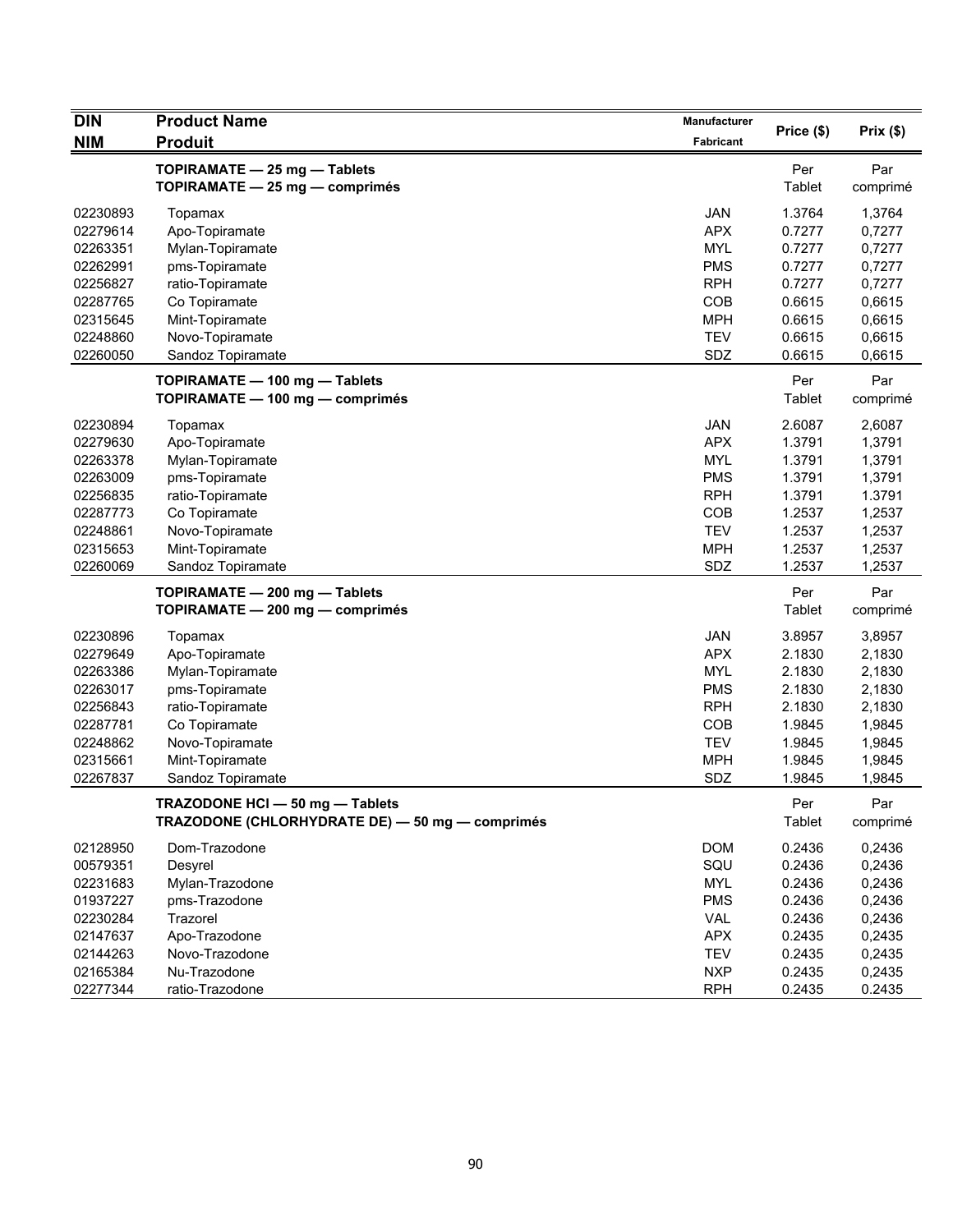| <b>DIN</b>           | <b>Product Name</b>                                                                  | Manufacturer      |                  |                  |
|----------------------|--------------------------------------------------------------------------------------|-------------------|------------------|------------------|
| <b>NIM</b>           | <b>Produit</b>                                                                       | Fabricant         | Price (\$)       | Prix(\$)         |
|                      | TRAZODONE HCI - 100 mg - Tablets                                                     |                   | Per              | Par              |
|                      | TRAZODONE (CHLORHYDRATE DE) - 100 mg - comprimés                                     |                   | Tablet           | comprimé         |
| 02147645             | Apo-Trazodone                                                                        | <b>APX</b>        | 0.4352           | 0,4352           |
| 00579378             | Desyrel                                                                              | SQU               | 0.4352           | 0,4352           |
| 02128969             | Dom-Trazodone                                                                        | <b>DOM</b>        | 0.4352           | 0,4352           |
| 02231684             | Mylan-Trazodone                                                                      | <b>MYL</b>        | 0.4352           | 0,4352           |
| 02144271             | Novo-Trazodone                                                                       | <b>TEV</b>        | 0.4352           | 0,4352           |
| 02165392             | Nu-Trazodone                                                                         | <b>NXP</b>        | 0.4352           | 0,4352           |
| 01937235             | pms-Trazodone                                                                        | <b>PMS</b>        | 0.4352           | 0,4352           |
| 02277352             | ratio-Trazodone                                                                      | <b>RPH</b>        | 0.4352           | 0,4352           |
| 02230285             | Trazorel                                                                             | <b>VAL</b>        | 0.4352           | 0,4352           |
|                      | TRAZODONE HCI - 150 mg - Tablets<br>TRAZODONE (CHLORHYDRATE DE) - 150 mg - comprimés |                   | Per<br>Tablet    | Par<br>comprimé  |
| 02165406             | Nu-Trazodone-D                                                                       | <b>NXP</b>        | 0.6395           | 0,6395           |
| 02147653             | Apo-Trazodone-D                                                                      | <b>APX</b>        | 0.6393           | 0.6393           |
| 02144298             | Novo-Trazodone-D                                                                     | <b>TEV</b>        | 0.6393           | 0,6393           |
| 02277360             | ratio-Trazodone                                                                      | <b>RPH</b>        | 0.6393           | 0,6393           |
|                      | TRETINOIN - 0.01% - Topical Cream                                                    |                   | Per              | Par              |
|                      | TRÉTINOÏNE $-$ 0,01 % $-$ crème topique                                              |                   | Gram             | gramme           |
| 00897329             | Retin A                                                                              | <b>JAJ</b>        | 0.3916           | 0,3916           |
| 00657204             | Stieva-A                                                                             | STI               | 0.3124           | 0,3124           |
|                      | TRETINOIN - 0.025% - Topical Cream<br>TRÉTINOÏNE - 0,025 % - crème topique           |                   | Per<br>Gram      | Par<br>gramme    |
| 00897310<br>00578576 | <b>Retin A</b><br>Stieva-A                                                           | <b>JAJ</b><br>STI | 0.3916<br>0.3217 | 0,3916<br>0,3217 |
|                      | TRETINOIN - 0.05% - Topical Cream<br>TRÉTINOÏNE $-$ 0,05 % $-$ crème topique         |                   | Per<br>Gram      | Par<br>gramme    |
| 00443794             | <b>Retin A</b>                                                                       | <b>JAJ</b>        | 0.3800           | 0,3800           |
| 00518182             | Stieva-A                                                                             | STI               | 0.3217           | 0,3217           |
|                      | TRETINOIN - 0.1% - Topical Cream                                                     |                   | Per              | Par              |
|                      | TRÉTINOÏNE - 0,1 % - crème topique                                                   |                   | Gram             | gramme           |
| 00870021             | Retin A                                                                              | JAJ               | 0.3916           | 0,3916           |
| 00662348             | Stieva-A Forte                                                                       | STI               | 0.3217           | 0,3217           |
|                      | TRETINOIN - 0.01% - Topical Gel<br>TRÉTINOÏNE $-$ 0,01 % $-$ gel topique             |                   | Per<br>Gram      | Par<br>gramme    |
| 00870013             | Retin A                                                                              | JAJ               | 0.3800           | 0,3800           |
| 01926462             | Vitamin A Acid                                                                       | <b>AVE</b>        | 0.3217           | 0,3217           |
|                      | TRETINOIN - 0.025% - Topical Gel                                                     |                   | Per              | Par              |
|                      | TRÉTINOÏNE $-$ 0,025 % $-$ gel topique                                               |                   | Gram             | gramme           |
| 00443816             | Retin A                                                                              | JAJ               | 0.3800           | 0,3800           |
| 00587966             | Stieva-A                                                                             | STI               | 0.3217           | 0,3217           |
| 01926470             | Vitamin A Acid                                                                       | <b>SAA</b>        | 0.3217           | 0,3217           |
|                      | TRETINOIN - 0.05% - Topical Gel                                                      |                   | Per              | Par              |
|                      | TRÉTINOÏNE $-$ 0,05 % $-$ gel topique                                                |                   | Gram             | gramme           |
| 00641863             | Stieva-A                                                                             | STI               | 0.3217           | 0,3217           |
| 01926489             | Vitamin A Acid                                                                       | SAA               | 0.3217           | 0,3217           |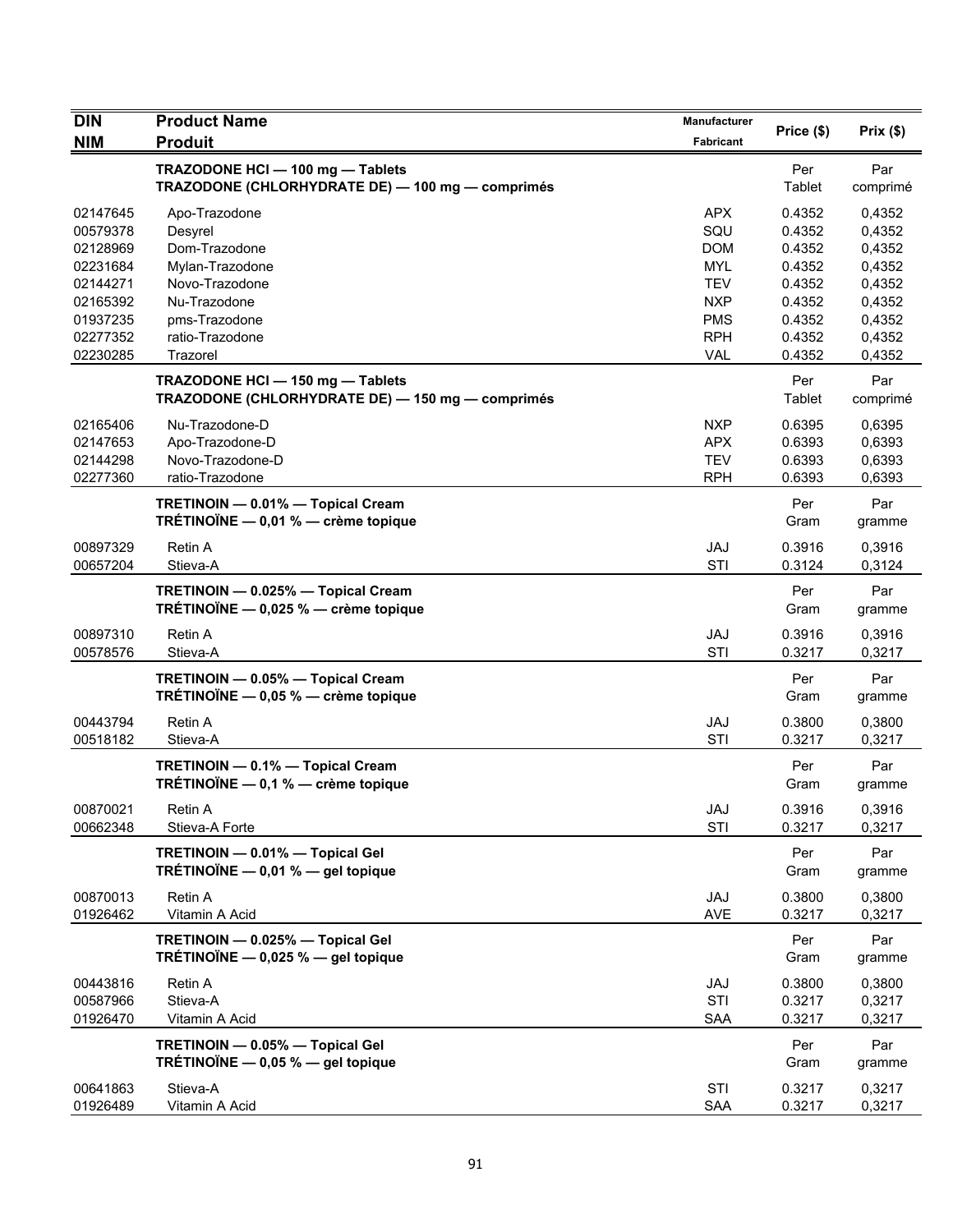| <b>DIN</b><br><b>NIM</b> | <b>Product Name</b><br><b>Produit</b>                                                                                                          | Manufacturer<br>Fabricant | Price (\$)       | Prix(\$)         |
|--------------------------|------------------------------------------------------------------------------------------------------------------------------------------------|---------------------------|------------------|------------------|
|                          |                                                                                                                                                |                           |                  |                  |
|                          | TRIAMCINOLONE ACETONIDE - 10 mg/mL - Injection<br>TRIAMCINOLONE (ACÉTONIDE DE) - 10 mg/ml - injection                                          |                           | Per mL           | Par ml           |
| 01999761                 | Kenalog-10                                                                                                                                     | SQU                       | 3.4650           | 3,4650           |
| 02229540                 | Triamcinolone                                                                                                                                  | SDZ                       | 2.8446           | 2,8446           |
|                          | TRIAMCINOLONE ACETONIDE - 40 mg/mL - Injection<br>TRIAMCINOLONE (ACÉTONIDE DE) - 40 mg/ml - injection                                          |                           | Per mL           | Par ml           |
| 01999869<br>02229550     | Kenalog-40<br>Triamcinolone                                                                                                                    | <b>WSQ</b><br>SDZ         | 8.0300<br>4.7700 | 8,0300<br>4,7700 |
|                          | TRIAMTERENE/HYDROCHLOROTHIAZIDE - 50 mg/25 mg - Tablets<br>TRIAMTÉRÈNE/HYDROCHLOROTHIAZIDE - 50 mg/25 mg - comprimés                           |                           | Per<br>Tablet    | Par<br>comprimé  |
| 00441775                 | Apo-Triazide                                                                                                                                   | <b>APX</b>                | 0.0669           | 0,0669           |
| 00865532                 | Nu-Triazide<br>Novo-Triamzide                                                                                                                  | <b>NXP</b>                | 0.0669           | 0,0669           |
| 00532657                 |                                                                                                                                                | <b>TEV</b>                | 0.0608           | 0,0608           |
|                          | TRIAZOLAM - 0.125 mg - Tablets<br>TRIAZOLAM - 0,125 mg - comprimés                                                                             |                           | Per<br>Tablet    | Par<br>comprimé  |
| 00808563                 | Apo-Triazo                                                                                                                                     | <b>APX</b>                | 0.1300           | 0,1300           |
| 01995227                 | Mylan-Triazolam                                                                                                                                | <b>MYL</b>                | 0.1300           | 0,1300           |
|                          | TRIFLURIDINE - 1% - Ophthalmic Solution<br>TRIFLURIDINE - 1 % - solution ophtalmique                                                           |                           | Per mL           | Par ml           |
| 00687456                 | Viroptic                                                                                                                                       | <b>THM</b><br>SDZ         | 3.3426           | 3,3426           |
| 02248529                 | Sandoz Trifluridine                                                                                                                            |                           | 3.2667<br>Per    | 3,2667<br>Par    |
|                          | TRIMEBUTINE - 200 mg - Tablets<br>TRIMEBUTINE - 200 mg - comprimés                                                                             |                           | Tablet           | comprimé         |
| 00803499                 | Modulon                                                                                                                                        | <b>AXC</b>                | 0.7079           | 0,7079           |
| 02245664                 | Apo-Trimebutine                                                                                                                                | <b>APX</b>                | 0.5235           | 0,5235           |
|                          | TRIMETHOPRIM/SULFAMETHOXAZOLE - 80 mg/400 mg - Tablets<br>TRIMÉTHOPRIME/SULFAMÉTHOXAZOLE - 80 mg/400 mg - comprimés                            |                           | Per<br>Tablet    | Par<br>comprimé  |
| 00865710                 | Nu-Cotrimox                                                                                                                                    | <b>NXP</b>                | 0.0531           | 0,0531           |
| 00445274<br>00510637     | Apo-Sulfatrim<br>Novo-Trimel                                                                                                                   | <b>APX</b><br><b>TEV</b>  | 0.0530<br>0.0530 | 0,0530<br>0,0530 |
|                          | TRIMETHOPRIM/SULFAMETHOXAZOLE - 160 mg/800 mg - Tablets<br>TRIMÉTHOPRIME/SULFAMÉTHOXAZOLE - 160 mg/800 mg - comprimés                          |                           | Per<br>Tablet    | Par<br>comprimé  |
| 00865729                 | Nu-Cotrimox DS                                                                                                                                 | <b>NXP</b>                | 0.1344           | 0,1344           |
| 00445282                 | Apo-Sulfatrim DS                                                                                                                               | <b>APX</b>                | 0.1343           | 0,1343           |
| 00510645                 | Novo-Trimel DS                                                                                                                                 | <b>TEV</b>                | 0.1343           | 0,1343           |
|                          | TRIMETHOPRIM SULFATE/POLYMYXIN B SULFATE - 1 mg/10,000 U/mL<br>- Ophthalmic Solution<br>TRIMÉTHOPRIME (SULFATE DE)/POLYMYXINE B (SULFATE DE) - |                           |                  |                  |
|                          | 1 mg/10 000 U/ml - solution ophtalmique                                                                                                        |                           | Per mL           | Par ml           |
| 02011956<br>02240363     | Polytrim<br>pms-Polytrimethoprim                                                                                                               | <b>ALL</b><br><b>PMS</b>  | 3.3473<br>0.8040 | 3.3473<br>0,8040 |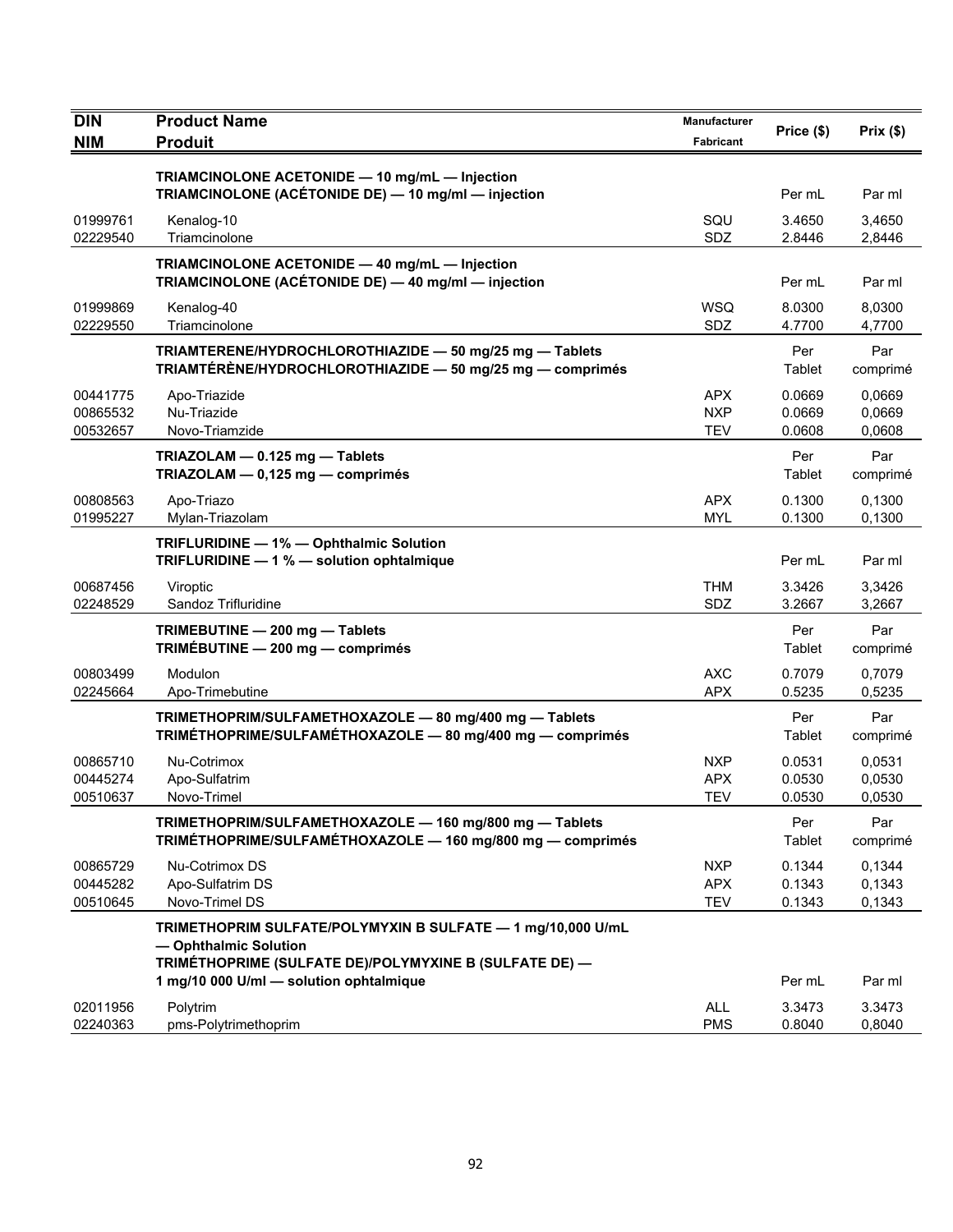| <b>DIN</b>                                   | <b>Product Name</b>                                                                                                                                                                                                                                                                           | <b>Manufacturer</b>                                  | Price (\$)                           | Prix(\$)                             |
|----------------------------------------------|-----------------------------------------------------------------------------------------------------------------------------------------------------------------------------------------------------------------------------------------------------------------------------------------------|------------------------------------------------------|--------------------------------------|--------------------------------------|
| <b>NIM</b>                                   | <b>Produit</b>                                                                                                                                                                                                                                                                                | Fabricant                                            |                                      |                                      |
|                                              | TRIPROLIDINE HCI/PSEUDOEPHEDRINE HCI/CODEINE PHOSPHATE<br>- 2 mg/30 mg/10 mg per 5 mL - Syrup<br>TRIPROLIDINE (CHLORHYDRATE DE)/PSEUDOÉPHÉDRINE<br>(CHLORHYDRATE DE)/CODÉINE (PHOSPHATE DE) - 2 mg/30 mg/10 mg<br>par 5 ml - sirop                                                            |                                                      | Per mL                               | Par ml                               |
| 00068594<br>02169126                         | CoActifed<br>ratio-Cotridin                                                                                                                                                                                                                                                                   | <b>GSK</b><br><b>RPH</b>                             | 0.1744<br>0.0574                     | 0,1744<br>0,0574                     |
|                                              | <b>TRIPROLIDINE HCI/PSEUDOEPHEDRINE HCI/GUAIFENESIN/CODEINE</b><br>PHOSPHATE - 2 mg/30 mg/100 mg/10 mg per 5 mL - Expectorant<br>TRIPROLIDINE (CHLORHYDRATE DE)/PSEUDOÉPHÉDRINE<br>(CHLORHYDRATE DE)/GUAIFÉNÉSINE/CODÉINE (PHOSPHATE DE) — 2 mg/<br>30 mg/100 mg/10 mg par 5 ml - expectorant |                                                      | Per mL                               | Par ml                               |
| 00068756<br>02053403                         | CoActifed<br>ratio-Cotridin                                                                                                                                                                                                                                                                   | <b>GSK</b><br><b>RPH</b>                             | 0.1911<br>0.0640                     | 0,1911<br>0,0640                     |
|                                              | L-TRYPTOPHAN - 500 mg - Capsules<br>L-TRYPTOPHANE - 500 mg - capsules                                                                                                                                                                                                                         |                                                      | Per<br>Capsule                       | Par<br>capsule                       |
| 00718149<br>02248540<br>02241023<br>02240334 | Tryptan<br>Apo-Tryptophan<br>pms-Tryptophan<br>ratio-Tryptophan                                                                                                                                                                                                                               | <b>VAL</b><br><b>APX</b><br><b>PMS</b><br><b>RPH</b> | 0.7838<br>0.5486<br>0.5486<br>0.5486 | 0,7838<br>0,5486<br>0,5486<br>0,5486 |
|                                              | L-TRYPTOPHAN - 500 mg - Tablets<br>L-TRYPTOPHANE - 500 mg - comprimés                                                                                                                                                                                                                         |                                                      | Per<br>Tablet                        | Par<br>comprimé                      |
| 02029456<br>02248538<br>02240445<br>02240333 | Tryptan<br>Apo-Tryptophan<br>pms-Tryptophan<br>ratio-Tryptophan                                                                                                                                                                                                                               | <b>VAL</b><br><b>APX</b><br><b>PMS</b><br><b>RPH</b> | 0.7838<br>0.5486<br>0.5486<br>0.5486 | 0,7838<br>0,5486<br>0,5486<br>0,5486 |
|                                              | L-TRYPTOPHAN $-1$ g - Tablets<br>L-TRYPTOPHANE $-1$ g $-$ comprimés                                                                                                                                                                                                                           |                                                      | Per<br>Tablet                        | Par<br>comprimé                      |
| 00654531<br>02248539<br>02230202<br>02237250 | Tryptan<br>Apo-Tryptophan<br>pms-Tryptophan<br>ratio-Tryptophan                                                                                                                                                                                                                               | <b>VAL</b><br><b>APX</b><br><b>PMS</b><br><b>RPH</b> | 1.5677<br>0.9876<br>0.9876<br>0.9876 | 1,5677<br>0,9876<br>0,9876<br>0,9876 |
|                                              | URSODIOL - 250 mg - Tablets<br>URSODIOL - 250 mg - comprimés                                                                                                                                                                                                                                  |                                                      | Per<br>Tablet                        | Par<br>comprimé                      |
| 02238984<br>02273497                         | Urso<br>pms-Ursodiol C                                                                                                                                                                                                                                                                        | <b>AXC</b><br><b>PMS</b>                             | 1.4378<br>0.9882                     | 1,4378<br>0,9882                     |
|                                              | URSODIOL - 500 mg - Tablets<br>URSODIOL - 500 mg - comprimés                                                                                                                                                                                                                                  |                                                      | Per<br>Tablet                        | Par<br>comprimé                      |
| 02245894<br>02273500                         | Urso<br>pms-Ursodiol C                                                                                                                                                                                                                                                                        | <b>AXC</b><br><b>PMS</b>                             | 2.7027<br>1.8746                     | 2,7027<br>1,8746                     |
|                                              | VALACYCLOVIR - 500 mg - Tablets<br>VALACYCLOVIR - 500 mg - comprimés                                                                                                                                                                                                                          |                                                      | Per<br>Tablet                        | Par<br>comprimé                      |
| 02219492<br>02295822<br>02298457             | Valtrex<br>Apo-Valacyclovir<br>pms-Valacyclovir                                                                                                                                                                                                                                               | <b>GSK</b><br><b>APX</b><br><b>PMS</b>               | 3.7317<br>2.5443<br>2.5443           | 3,7317<br>2,5443<br>2,5443           |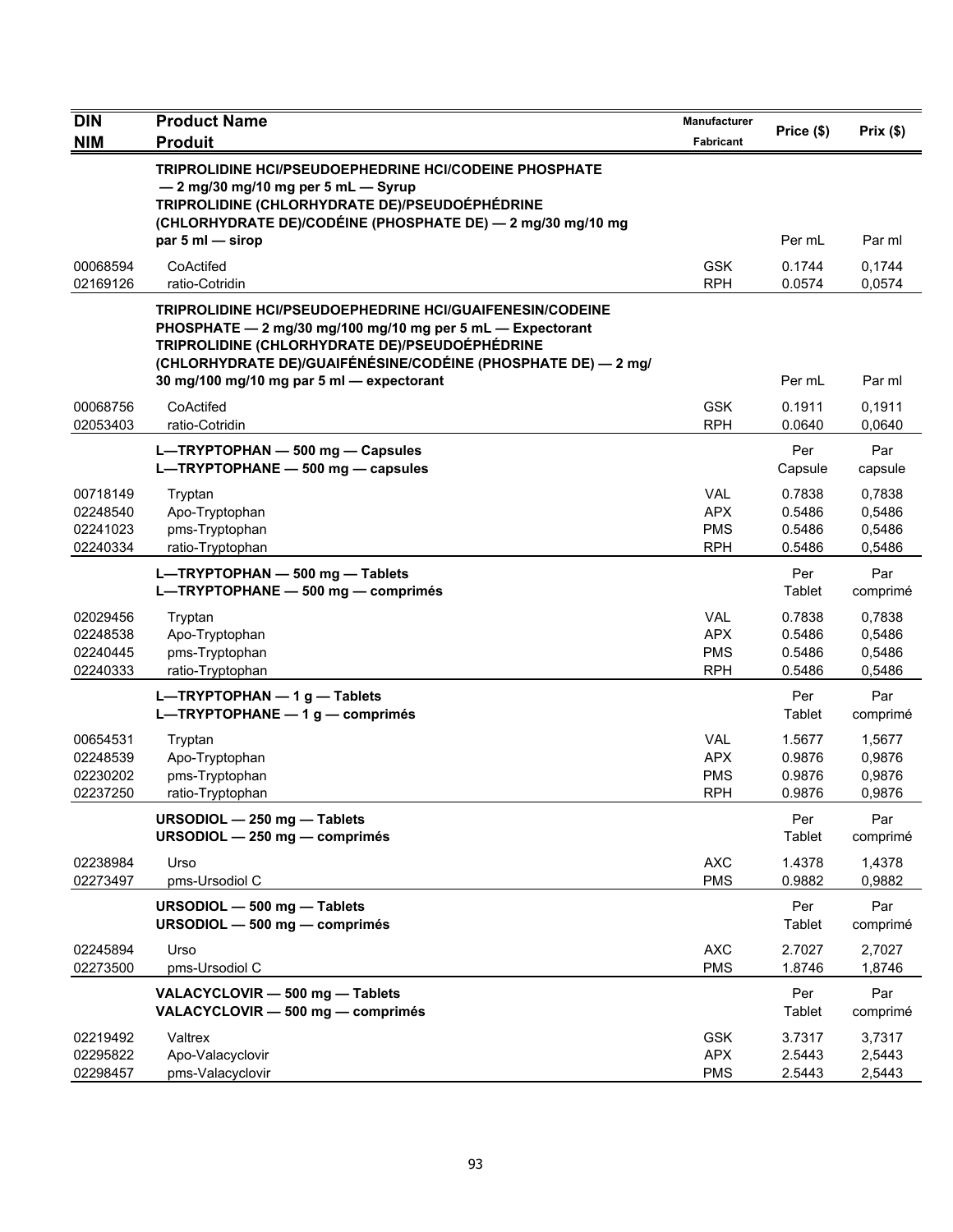| <b>DIN</b> | <b>Product Name</b>                                             | <b>Manufacturer</b> |            |          |
|------------|-----------------------------------------------------------------|---------------------|------------|----------|
| <b>NIM</b> | <b>Produit</b>                                                  | Fabricant           | Price (\$) | Prix(\$) |
|            | VALPROIC ACID - 250 mg - Capsules                               |                     | Per        | Par      |
|            | VALPROÏQUE (ACIDE) - 250 mg - capsules                          |                     | Capsule    | capsule  |
| 00443840   | Depakene                                                        | ABB                 | 0.6011     | 0,6011   |
| 02231030   | Dom-Valproic Acid                                               | <b>DOM</b>          | 0.2843     | 0,2843   |
| 02184648   | Mylan-Valproic                                                  | <b>MYL</b>          | 0.2843     | 0,2843   |
| 02230768   | pms-Valproic Acid                                               | <b>PMS</b>          | 0.2843     | 0,2843   |
| 02238048   | Apo-Valproic                                                    | <b>APX</b>          | 0.2842     | 0,2842   |
| 02100630   | Novo-Valproic                                                   | <b>TEV</b>          | 0.2842     | 0,2842   |
| 02237830   | Nu-Valproic                                                     | <b>NXP</b>          | 0.2842     | 0,2842   |
| 02140047   | ratio-Valproic                                                  | <b>RPH</b>          | 0.2842     | 0,2842   |
| 02239714   | Sandoz Valproic                                                 | SDZ                 | 0.2842     | 0,2842   |
|            | VALPROIC ACID - 500 mg - Enteric Coated Capsules                |                     | Per        | Par      |
|            | VALPROÏQUE (ACIDE) - 500 mg - capsules à enrobage entérosoluble |                     | Capsule    | capsule  |
| 02231031   | Dom-Valproic Acid E.C.                                          | <b>DOM</b>          | 0.5717     | 0,5717   |
| 02218321   | Novo-Valproic                                                   | <b>TEV</b>          | 0.5717     | 0,5717   |
| 02229628   | pms-Valproic Acid E.C.                                          | <b>PMS</b>          | 0.5717     | 0,5717   |
| 02140055   | ratio-Valproic                                                  | <b>RPH</b>          | 0.5717     | 0,5717   |
| 02239713   | Sandoz Valproic                                                 | SDZ                 | 0.5717     | 0,5717   |
|            | VALPROIC ACID - 250 mg/5 mL - Syrup                             |                     |            |          |
|            | VALPROÏQUE (ACIDE) - 250 mg/5 ml - sirop                        |                     | Per mL     | Par ml   |
| 00443832   | Depakene                                                        | ABB                 | 0.1253     | 0,1253   |
| 02236807   | pms-Valproic Acid                                               | <b>PMS</b>          | 0.0757     | 0,0757   |
| 02238370   | Apo-Valproic                                                    | <b>APX</b>          | 0.0635     | 0,0635   |
| 02140063   | ratio-Valproic                                                  | <b>RPH</b>          | 0.0635     | 0,0635   |
|            | VENLAFAXINE - 37.5 mg - Capsules                                |                     | Per        | Par      |
|            | VENLAFAXINE $-$ 37,5 mg $-$ capsules                            |                     | Capsule    | capsule  |
| 02237279   | <b>Effexor XR</b>                                               | <b>WAY</b>          | 0.9988     | 0,9988   |
| 02275023   | Novo-Venlafaxine XR                                             | <b>TEV</b>          | 0.6467     | 0,6467   |
| 02331683   | Apo-Venlafaxine XR                                              | <b>APX</b>          | 0.5879     | 0,5879   |
| 02304317   | Co Venlafaxine XR                                               | COB                 | 0.5879     | 0,5879   |
| 02278545   | pms-Venlafaxine XR                                              | <b>PMS</b>          | 0.5879     | 0,5879   |
| 02273969   | ratio-Venlafaxine XR                                            | <b>RPH</b>          | 0.5879     | 0,5879   |
| 02310317   | Sandoz Venlafaxine XR                                           | SDZ                 | 0.5879     | 0,5879   |
| 02310279   | Mylan-Venlafaxine XR                                            | <b>MYL</b>          | 0.5879     | 0,5879   |
|            | VENLAFAXINE - 75 mg - Capsules                                  |                     | Per        | Par      |
|            | VENLAFAXINE - 75 mg - capsules                                  |                     | Capsule    | capsule  |
| 02237280   | <b>Effexor XR</b>                                               | <b>WAY</b>          | 1.9978     | 1,9978   |
| 02275031   | Novo-Venlafaxine XR                                             | <b>TEV</b>          | 1.2934     | 1,2934   |
| 02331691   | Apo-Venlafaxine XR                                              | <b>APX</b>          | 1.1758     | 1,1758   |
| 02304325   | Co Venlafaxine XR                                               | COB                 | 1.1758     | 1,1758   |
| 02278553   | pms-Venlafaxine XR                                              | <b>PMS</b>          | 1.1758     | 1,1758   |
| 02273977   | ratio-Venlafaxine XR                                            | <b>RPH</b>          | 1.1758     | 1,1758   |
| 02310325   | Sandoz Venlafaxine XR                                           | SDZ                 | 1.1758     | 1,1758   |
| 02310287   | Mylan-Venlafaxine XR                                            | <b>MYL</b>          | 1.1758     | 1,1758   |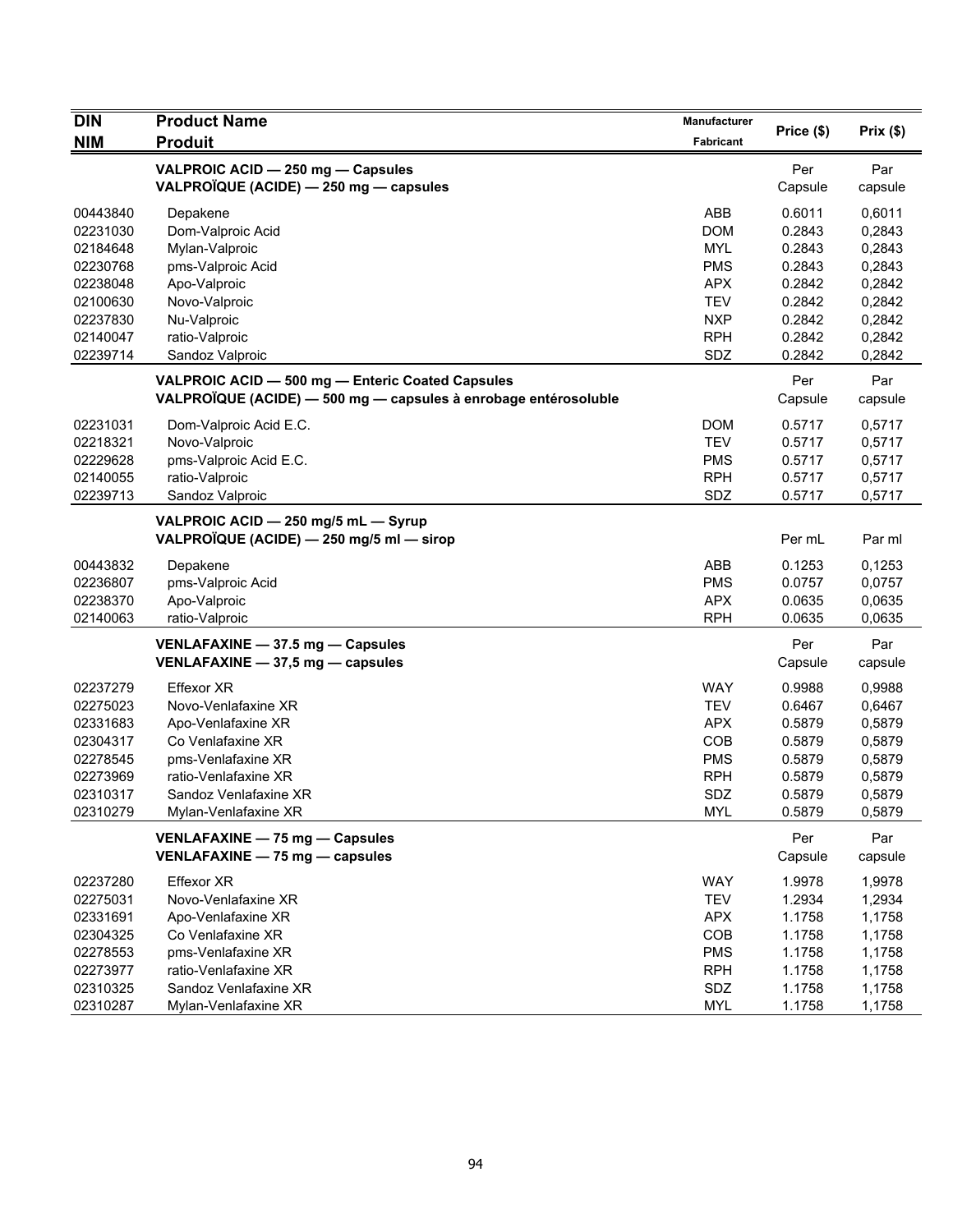| <b>DIN</b>                                                                       | <b>Product Name</b>                                                                                                                                        | Manufacturer                                                                     |                                                                    |                                                                    |
|----------------------------------------------------------------------------------|------------------------------------------------------------------------------------------------------------------------------------------------------------|----------------------------------------------------------------------------------|--------------------------------------------------------------------|--------------------------------------------------------------------|
| <b>NIM</b>                                                                       | <b>Produit</b>                                                                                                                                             | <b>Fabricant</b>                                                                 | Price (\$)                                                         | Prix(\$)                                                           |
|                                                                                  | VENLAFAXINE - 150 mg - Capsules<br>VENLAFAXINE - 150 mg - capsules                                                                                         |                                                                                  | Per<br>Capsule                                                     | Par<br>capsule                                                     |
| 02237282<br>02275058<br>02331705<br>02304333<br>02278561<br>02283985<br>02310333 | <b>Effexor XR</b><br>Novo-Venlafaxine XR<br>Apo-Venlafaxine XR<br>Co Venlafaxine XR<br>pms-Venlafaxine XR<br>ratio-Venlafaxine XR<br>Sandoz Venlafaxine XR | <b>WAY</b><br><b>TEV</b><br><b>APX</b><br>COB<br><b>PMS</b><br><b>RPH</b><br>SDZ | 2.1090<br>1.3656<br>1.2414<br>1.2414<br>1.2414<br>1.2414<br>1.2414 | 2,1090<br>1,3656<br>1,2414<br>1,2414<br>1,2414<br>1,2414<br>1,2414 |
| 02310295                                                                         | Mylan-Venlafaxine XR                                                                                                                                       | <b>MYL</b>                                                                       | 1.2414                                                             | 1,2414                                                             |
|                                                                                  | VERAPAMIL HCI - 120 mg - Sustained Release Tablets<br>VÉRAPAMIL (CHLORHYDRATE DE) — 120 mg — comprimés à libération<br>progressive                         |                                                                                  | Per<br>Tablet                                                      | Par<br>comprimé                                                    |
| 01907123<br>02246893<br>02210347                                                 | <b>Isoptin SR</b><br>Apo-Verap SR<br>Mylan-Verapamil                                                                                                       | ABB<br><b>APX</b><br><b>MYL</b>                                                  | 1.4828<br>0.7590<br>0.7590                                         | 1,4828<br>0,7590<br>0,7590                                         |
|                                                                                  | VERAPAMIL HCI - 180 mg - Sustained Release Tablets<br>VÉRAPAMIL (CHLORHYDRATE DE) - 180 mg - comprimés à libération<br>progressive                         |                                                                                  | Per<br>Tablet                                                      | Par<br>comprimé                                                    |
| 01934317<br>02246894<br>02210355                                                 | <b>Isoptin SR</b><br>Apo-Verap SR<br>Mylan-Verapamil                                                                                                       | ABB<br><b>APX</b><br><b>MYL</b>                                                  | 1.6745<br>0.7214<br>0.7214                                         | 1,6745<br>0,7214<br>0,7214                                         |
|                                                                                  | VERAPAMIL HCI - 240 mg - Sustained Release Tablets<br>VÉRAPAMIL (CHLORHYDRATE DE) - 240 mg - comprimés à libération<br>progressive                         |                                                                                  | Per<br>Tablet                                                      | Par<br>comprimé                                                    |
| 00742554<br>02246895<br>02210363<br>02211920<br>02237791                         | Isoptin SR<br>Apo-Verap SR<br>Mylan-Verapamil<br>Novo-Veramil SR<br>pms-Verapamil SR                                                                       | ABB<br><b>APX</b><br><b>MYL</b><br><b>TEV</b><br><b>PMS</b>                      | 2.2330<br>0.9592<br>0.9592<br>0.9592<br>0.9592                     | 0,9592<br>0,9592<br>0,9592<br>0,9592                               |
|                                                                                  | VERAPAMIL HCI - 80 mg - Tablets<br>VÉRAPAMIL (CHLORHYDRATE DE) - 80 mg - comprimés                                                                         |                                                                                  | Per<br>Tablet                                                      | Par<br>comprimé                                                    |
| 00782483<br>02237921<br>00886033                                                 | Apo-Verap<br>Mylan-Verapamil<br>Nu-Verap                                                                                                                   | <b>APX</b><br><b>MYL</b><br><b>NXP</b>                                           | 0.3009<br>0.3009<br>0.3009                                         | 0,3009<br>0,3009<br>0,3009                                         |
|                                                                                  | VERAPAMIL HCI - 120 mg - Tablets<br>VÉRAPAMIL (CHLORHYDRATE DE) — 120 mg — comprimés                                                                       |                                                                                  | Per<br><b>Tablet</b>                                               | Par<br>comprimé                                                    |
| 00782491<br>02237922<br>00886041                                                 | Apo-Verap<br>Mylan-Verapamil<br>Nu-Verap                                                                                                                   | <b>APX</b><br><b>MYL</b><br><b>NXP</b>                                           | 0.4675<br>0.4675<br>0.4675                                         | 0,4675<br>0,4675<br>0,4675                                         |
|                                                                                  | WARFARIN SODIUM - 1 mg - Tablets<br>WARFARINE SODIQUE - 1 mg - comprimés                                                                                   |                                                                                  | Per<br><b>Tablet</b>                                               | Par<br>comprimé                                                    |
| 01918311<br>02242680<br>02242924<br>02244462<br>02265273                         | Coumadin<br>Taro-Warfarin<br>Apo-Warfarin<br>Mylan-Warfarin<br>Novo-Warfarin                                                                               | SQU<br><b>TAR</b><br><b>APX</b><br><b>MYL</b><br><b>TEV</b>                      | 0.3501<br>0.2178<br>0.1960<br>0.1960<br>0.1960                     | 0,3501<br>0,2178<br>0,1960<br>0,1960<br>0,1960                     |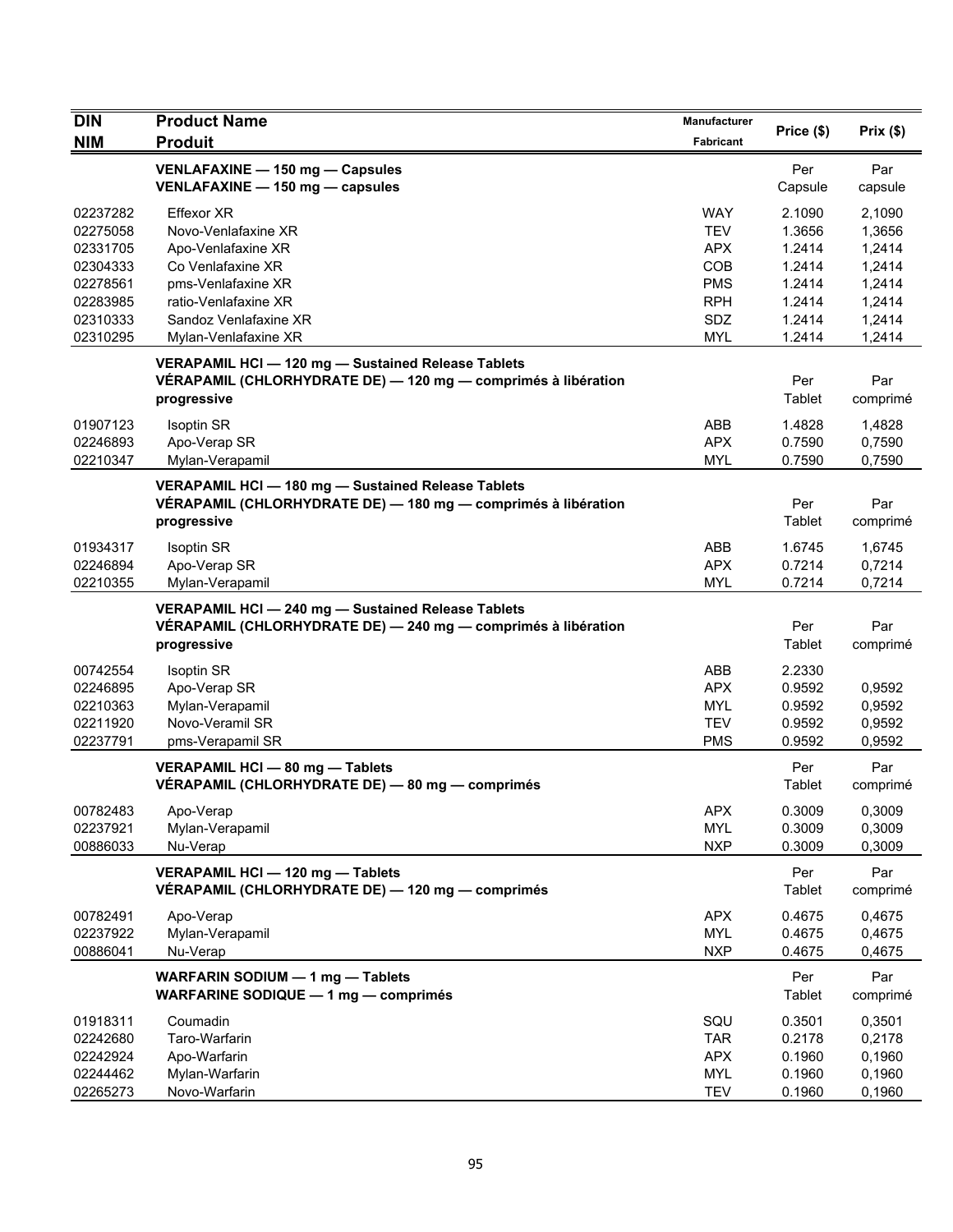| <b>DIN</b>           | <b>Product Name</b>                                                               | <b>Manufacturer</b> | Price (\$)       | Prix(\$)         |
|----------------------|-----------------------------------------------------------------------------------|---------------------|------------------|------------------|
| <b>NIM</b>           | <b>Produit</b>                                                                    | Fabricant           |                  |                  |
|                      | WARFARIN SODIUM - 2 mg - Tablets<br><b>WARFARINE SODIQUE - 2 mg - comprimés</b>   |                     | Per<br>Tablet    | Par<br>comprimé  |
|                      |                                                                                   |                     |                  |                  |
| 01918338             | Coumadin                                                                          | SQU                 | 0.3702           | 0,3702           |
| 02242681<br>02242925 | Taro-Warfarin                                                                     | TAR<br><b>APX</b>   | 0.2304<br>0.2074 | 0,2304<br>0,2074 |
| 02244463             | Apo-Warfarin<br>Mylan-Warfarin                                                    | <b>MYL</b>          | 0.2074           | 0,2074           |
| 02265281             | Novo-Warfarin                                                                     | <b>TEV</b>          | 0.2074           | 0,2074           |
|                      | WARFARIN SODIUM - 2.5 mg - Tablets                                                |                     | Per              | Par              |
|                      | WARFARINE SODIQUE - 2.5 mg - comprimés                                            |                     | Tablet           | comprimé         |
| 01918346             | Coumadin                                                                          | SQU                 | 0.2964           | 0,2964           |
| 02242682             | Taro-Warfarin                                                                     | <b>TAR</b>          | 0.1845           | 0,1845           |
| 02242926             | Apo-Warfarin                                                                      | <b>APX</b>          | 0.1660           | 0,1660           |
| 02244464             | Mylan-Warfarin                                                                    | <b>MYL</b>          | 0.1660           | 0,1660           |
| 02265303             | Novo-Warfarin                                                                     | <b>TEV</b>          | 0.1660           | 0,1660           |
|                      | WARFARIN SODIUM - 3 mg - Tablets                                                  |                     | Per              | Par              |
|                      | <b>WARFARINE SODIQUE - 3 mg - comprimés</b>                                       |                     | Tablet           | comprimé         |
| 02240205             | Coumadin                                                                          | SQU                 | 0.4590           | 0,4590           |
| 02242683             | Taro-Warfarin                                                                     | TAR                 | 0.2827           | 0,2827           |
| 02265311             | Novo-Warfarin                                                                     | <b>TEV</b>          | 0.2571           | 0,2571           |
| 02245618             | Apo-Warfarin                                                                      | <b>APX</b>          | 0.2570           | 0,2570           |
| 02287498             | Mylan-Warfarin                                                                    | <b>MYL</b>          | 0.2337           | 0,2337           |
|                      | WARFARIN SODIUM - 4 mg - Tablets<br><b>WARFARINE SODIQUE - 4 mg - comprimés</b>   |                     | Per<br>Tablet    | Par<br>comprimé  |
| 02007959             | Coumadin                                                                          | SQU                 | 0.4590           | 0,4590           |
| 02242684             | Taro-Warfarin                                                                     | <b>TAR</b>          | 0.2856           | 0,2856           |
| 02242927             | Apo-Warfarin                                                                      | <b>APX</b>          | 0.2571           | 0,2571           |
| 02244465             | Mylan-Warfarin                                                                    | <b>MYL</b>          | 0.2571           | 0,2571           |
| 02265338             | Novo-Warfarin                                                                     | <b>TEV</b>          | 0.2571           | 0,2571           |
|                      | WARFARIN SODIUM - 5 mg - Tablets                                                  |                     | Per              | Par              |
|                      | <b>WARFARINE SODIQUE - 5 mg - comprimés</b>                                       |                     | Tablet           | comprimé         |
| 01918354             | Coumadin                                                                          | SQU                 | 0.2969           | 0,2969           |
| 02242685             | Taro-Warfarin                                                                     | <b>TAR</b>          | 0.1848           | 0,1848           |
| 02242928             | Apo-Warfarin                                                                      | <b>APX</b>          | 0.1663           | 0,1663           |
| 02244466             | Mylan-Warfarin                                                                    | <b>MYL</b>          | 0.1663           | 0,1663           |
| 02265346             | Novo-Warfarin                                                                     | <b>TEV</b>          | 0.1663           | 0,1663           |
|                      | WARFARIN SODIUM - 10 mg - Tablets<br><b>WARFARINE SODIQUE - 10 mg - comprimés</b> |                     | Per<br>Tablet    | Par<br>comprimé  |
|                      |                                                                                   |                     |                  |                  |
| 01918362<br>02242687 | Coumadin<br>Taro-Warfarin                                                         | SQU<br><b>TAR</b>   | 0.5328<br>0.3316 | 0,5328<br>0,3316 |
| 02242929             | Apo-Warfarin                                                                      | <b>APX</b>          | 0.2984           | 0,2984           |
| 02244467             | Mylan-Warfarin                                                                    | <b>MYL</b>          | 0.2984           | 0,2984           |
|                      | ZIDOVUDINE - 100 mg - Capsules                                                    |                     | Per              | Par              |
|                      | ZIDOVUDINE - 100 mg - capsules                                                    |                     | Capsule          | capsule          |
| 01902660             | Retrovir                                                                          | VII                 | 2.0079           | 2,0079           |
| 01946323             | Apo-Zidovudine                                                                    | <b>APX</b>          | 1.2750           | 1,2750           |